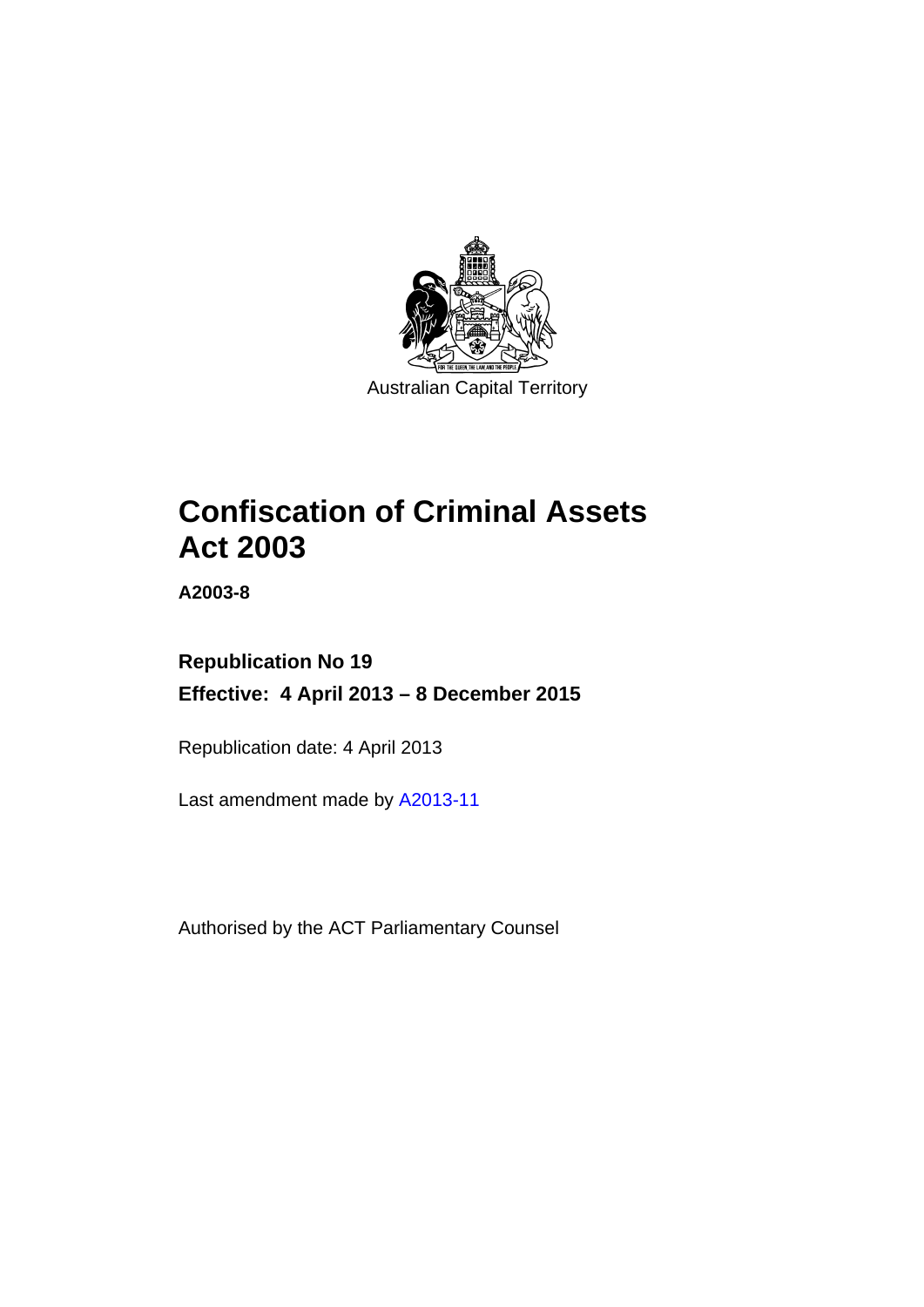## **About this republication**

### **The republished law**

This is a republication of the *Confiscation of Criminal Assets Act 2003* (including any amendment made under the *[Legislation Act 2001](http://www.legislation.act.gov.au/a/2001-14)*, part 11.3 (Editorial changes)) as in force on 4 April 2013*.* It also includes any commencement, amendment, repeal or expiry affecting this republished law to 4 April 2013.

The legislation history and amendment history of the republished law are set out in endnotes 3 and 4.

### **Kinds of republications**

The Parliamentary Counsel's Office prepares 2 kinds of republications of ACT laws (see the ACT legislation register at [www.legislation.act.gov.au](http://www.legislation.act.gov.au/)):

- authorised republications to which the *[Legislation Act 2001](http://www.legislation.act.gov.au/a/2001-14)* applies
- unauthorised republications.

The status of this republication appears on the bottom of each page.

### **Editorial changes**

The *[Legislation Act 2001](http://www.legislation.act.gov.au/a/2001-14)*, part 11.3 authorises the Parliamentary Counsel to make editorial amendments and other changes of a formal nature when preparing a law for republication. Editorial changes do not change the effect of the law, but have effect as if they had been made by an Act commencing on the republication date (see *[Legislation Act 2001](http://www.legislation.act.gov.au/a/2001-14)*, s 115 and s 117). The changes are made if the Parliamentary Counsel considers they are desirable to bring the law into line, or more closely into line, with current legislative drafting practice.

This republication includes amendments made under part 11.3 (see endnote 1).

### **Uncommenced provisions and amendments**

If a provision of the republished law has not commenced, the symbol  $\mathbf{U}$  appears immediately before the provision heading. Any uncommenced amendments that affect this republished law are accessible on the ACT legislation register [\(www.legislation.act.gov.au\)](http://www.legislation.act.gov.au/). For more information, see the home page for this law on the register.

#### **Modifications**

If a provision of the republished law is affected by a current modification, the symbol  $\mathbf{M}$ appears immediately before the provision heading. The text of the modifying provision appears in the endnotes. For the legal status of modifications, see the *[Legislation Act 2001](http://www.legislation.act.gov.au/a/2001-14)*, section 95.

#### **Penalties**

At the republication date, the value of a penalty unit for an offence against this law is \$110 for an individual and \$550 for a corporation (see *[Legislation Act 2001](http://www.legislation.act.gov.au/a/2001-14)*, s 133).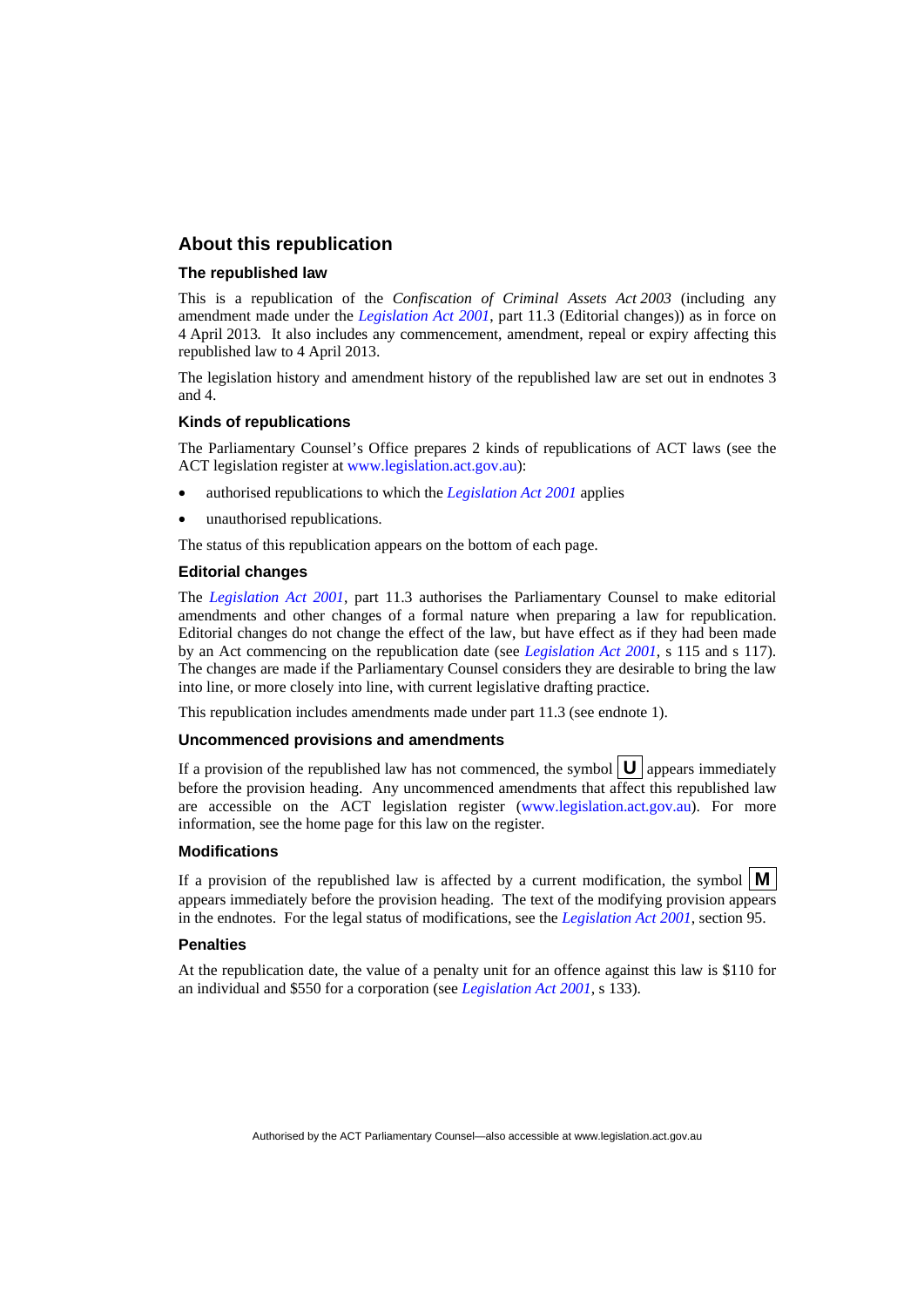

# **Confiscation of Criminal Assets Act 2003**

# **Contents**

| Part 1 | <b>Preliminary</b>                                    |   |
|--------|-------------------------------------------------------|---|
| 1      | Name of Act                                           | 2 |
| 3      | Purposes of Act                                       | 2 |
| 4      | Application of Act to property and dealings           | 2 |
| 5      | Application of Act to offences                        | 3 |
| 6      | Dictionary                                            | 3 |
| 7      | <b>Notes</b>                                          | 3 |
| 8      | Offences against Act-application of Criminal Code etc | 4 |
| Part 2 | <b>General overview of confiscation scheme</b>        |   |
| 9      | General overview                                      | 5 |

Page

| R <sub>19</sub> | Confiscation of Criminal Assets Act 2003 | contents 1 |
|-----------------|------------------------------------------|------------|
| 04/04/13        | Effective: 04/04/13-08/12/15             |            |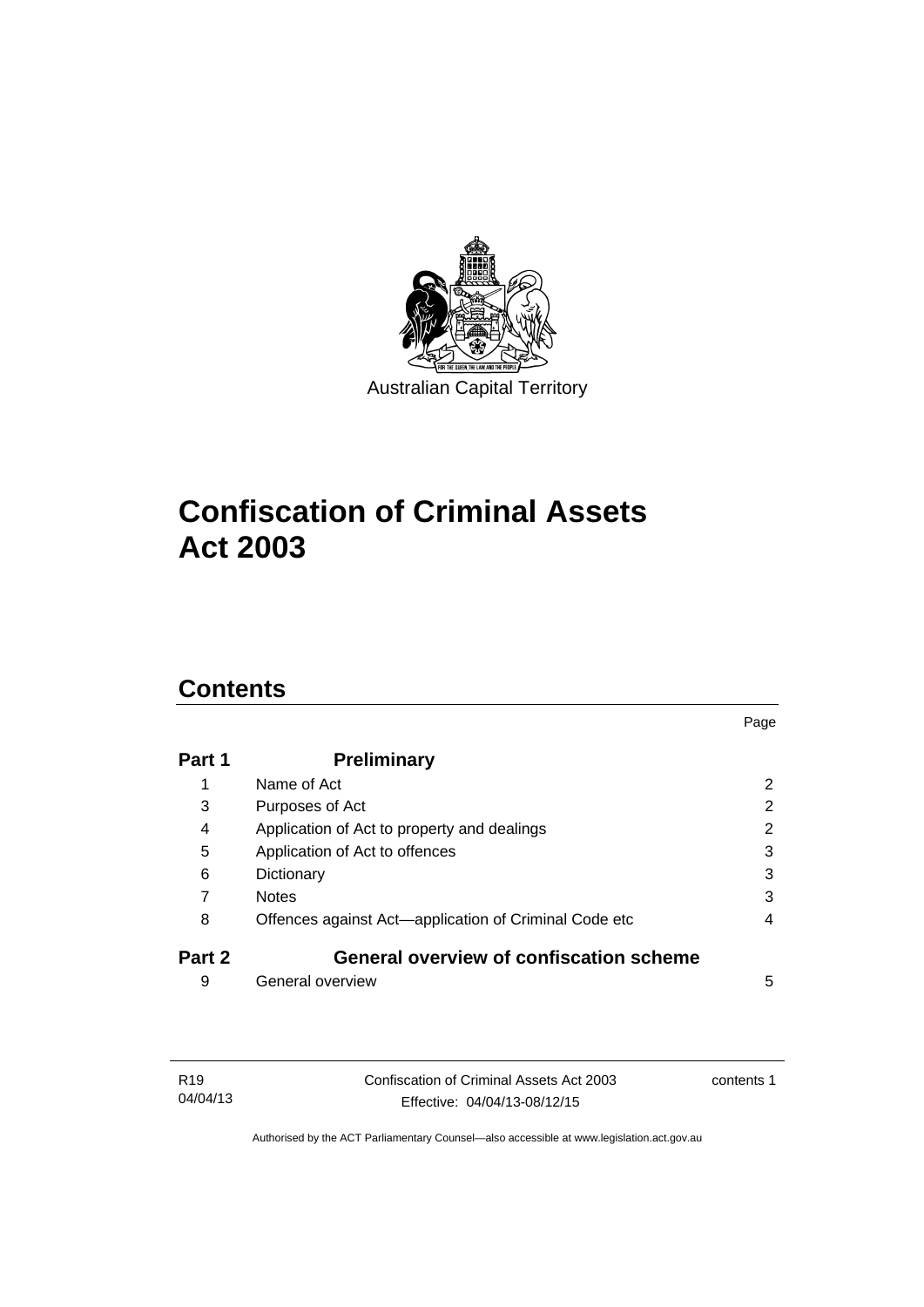#### **Contents**

04/04/13

| Part 3              | Key concepts                                                               |                 |
|---------------------|----------------------------------------------------------------------------|-----------------|
| 10                  | What is tainted property                                                   | 6               |
| 11                  | What is unclaimed tainted property                                         | 8               |
| 12                  | Meaning of derived                                                         | 9               |
| 13                  | Meaning of offence and of particular kinds of offences                     | 10              |
| 14                  | Meaning of effective control of property                                   | 11              |
| 15                  | Meaning of convicted and quashed                                           | 12              |
| 16                  | When does someone abscond                                                  | 13              |
| 17                  | When is someone <i>cleared</i> of an offence                               | 14              |
| 18                  | When a proceeding is <i>finalised</i>                                      | 15              |
| Part 4              | <b>Restraint of property</b>                                               |                 |
| <b>Division 4.1</b> | General                                                                    |                 |
| 19                  | Meaning of restraining order                                               | 17              |
| 20                  | Meaning of artistic profits restraining order                              | 17              |
| 21                  | Meaning of unclaimed tainted property restraining order                    | 17              |
| 22                  | Restraining orders-purposes                                                | 18              |
| 23                  | Contravening restraining orders                                            | 18              |
| 24                  | Setting aside dealings with restrained property                            | 19              |
| <b>Division 4.2</b> | <b>Making restraining orders</b>                                           |                 |
| 25                  | Restraining orders over unclaimed tainted property—application             | 20              |
| 26                  | Restraining orders over other property-application                         | 21              |
| 27                  | Restraining orders—time for making certain applications                    | 22              |
| 28                  | Restraining orders over unclaimed tainted property-affidavit               |                 |
|                     | supporting application                                                     | 23              |
| 29                  | Restraining orders over other property-affidavit supporting<br>application | 24              |
| 30                  | Restraining orders over unclaimed tainted property-making                  | 26              |
| 31                  | Restraining orders over other property-making                              | 27              |
| 32                  | Making of restraining orders-specific serious offence not required etc     | 29              |
| 33                  | Restraining orders-contents                                                | 30              |
| 34                  | Restraining orders-notice of making                                        | 32              |
| 35                  | Restraining order proceedings-restrictions on disclosure                   | 32              |
| 36                  | Restraining orders-disclosure offences                                     | 33              |
| 37                  | Payment of living and business expenses from restrained property           | 36              |
| contents 2          | Confiscation of Criminal Assets Act 2003                                   | R <sub>19</sub> |

Effective: 04/04/13-08/12/15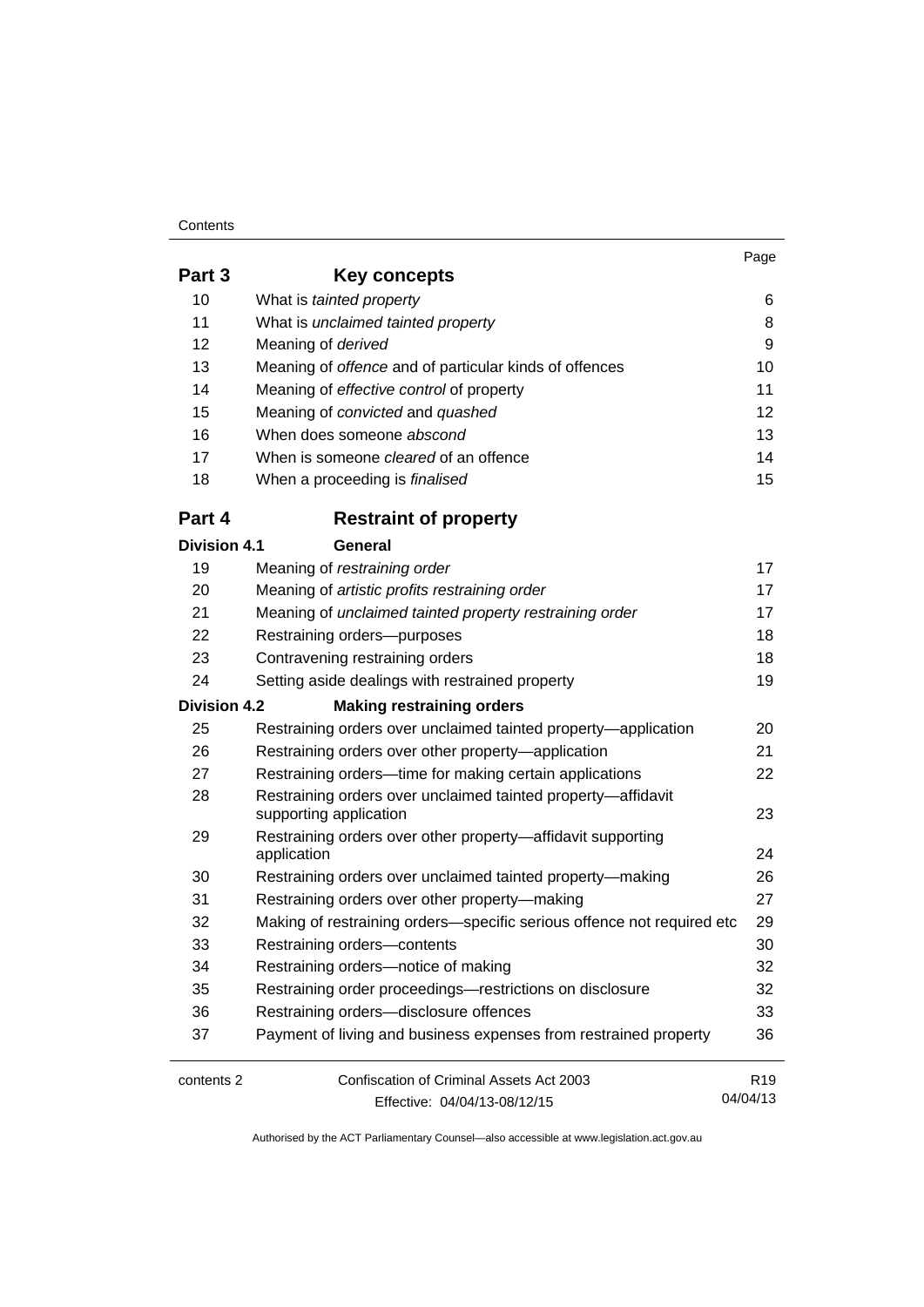| Contents |
|----------|
|----------|

| 38                  | Payment of certain legal expenses from restrained property                          | Page<br>37 |
|---------------------|-------------------------------------------------------------------------------------|------------|
| 39                  | Additional orders about restraining orders and restrained property                  | 39         |
| 40                  | Contravention of additional orders under s 39                                       | 41         |
|                     |                                                                                     |            |
| <b>Division 4.3</b> | <b>Duration of restraining orders</b>                                               |            |
| 41                  | Meaning of forfeiture or penalty application for div 4.3                            | 41         |
| 42                  | Restraining orders generally not time limited                                       | 41         |
| 43                  | Revocation or variation of restraining orders made without notice of<br>application | 42         |
| 44                  | Revocation or variation of restraining orders if security or undertakings<br>given  | 42         |
| 45                  | When restraining order over particular property ends                                | 43         |
| 46                  | When unclaimed tainted property restraining order ends                              | 44         |
| 47                  | When restraining order ends-ordinary offences                                       | 45         |
| 48                  | When restraining order ends-serious offences                                        | 48         |
| 49                  | Extension of time for restraining orders                                            | 50         |
| <b>Division 4.4</b> | <b>Restraining orders-other matters</b>                                             |            |
| 50                  | Restraining orders-registration in statutory property registers                     | 52         |
| 51                  | Penalty orders-execution against restrained property                                | 53         |
| Part 5              | <b>Forfeiture of property</b>                                                       |            |
| <b>Division 5.1</b> | <b>Conviction forfeiture orders</b>                                                 |            |
| 52                  | Meaning of conviction forfeiture order                                              | 54         |
| 53                  | Conviction forfeiture orders-application                                            | 54         |
| 54                  | Conviction forfeiture orders-making                                                 | 54         |
| 55                  | Conviction forfeiture orders-forfeiture                                             | 55         |
| 56                  | When conviction forfeiture order ends                                               | 55         |
| <b>Division 5.2</b> | Automatic forfeiture-conviction for serious offences                                |            |
| 57                  | Unclaimed tainted property restraining orders-<br>non-application of div 5.2        | 56         |
| 58                  | Automatic forfeiture of restrained property on conviction for serious<br>offences   | 56         |
| 59                  | Automatic forfeiture-court order declaring property automatically<br>forfeited      | 57         |
| 60                  | Automatic forfeiture-court orders                                                   | 57         |
| 61                  | When automatic forfeiture under div 5.2 ends                                        | 59         |
| R <sub>19</sub>     | Confiscation of Criminal Assets Act 2003                                            | contents 3 |
| 04/04/13            | Effective: 04/04/13-08/12/15                                                        |            |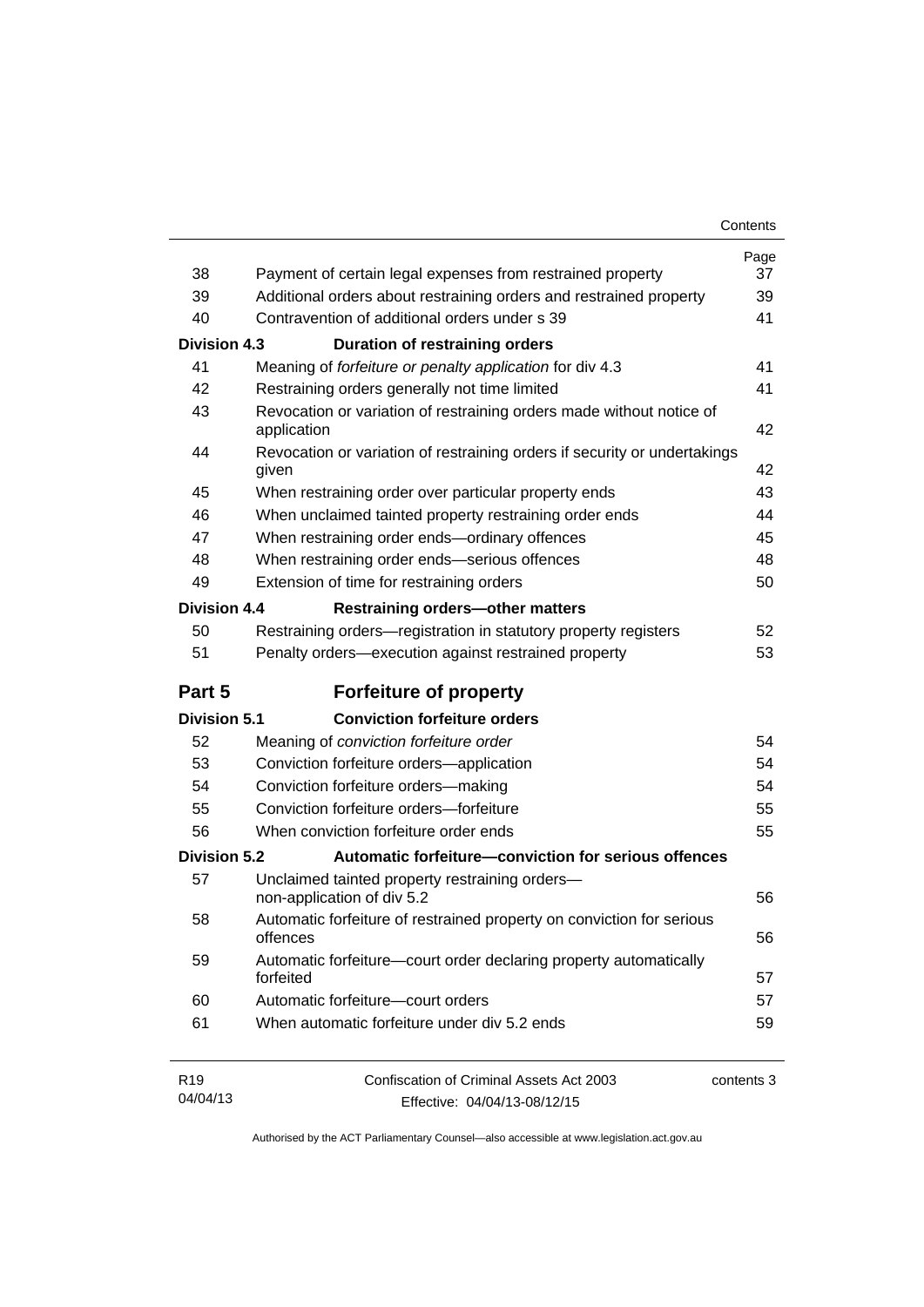## **Contents**

| <b>Division 5.3</b><br>Automatic forfeiture—unclaimed tainted property |                                                                     | Page                                                                      |                 |
|------------------------------------------------------------------------|---------------------------------------------------------------------|---------------------------------------------------------------------------|-----------------|
| 62                                                                     |                                                                     | Forfeiture of unclaimed tainted property                                  | 59              |
| 63                                                                     |                                                                     | When automatic forfeiture under div 5.3 ends                              | 60              |
| <b>Division 5.4</b>                                                    |                                                                     | Civil forfeiture orders                                                   |                 |
| 64                                                                     |                                                                     | Artistic profits and unclaimed tainted property-                          |                 |
|                                                                        |                                                                     | non-application of div 5.4                                                | 60              |
| 65                                                                     |                                                                     | Meaning of civil forfeiture order                                         | 60              |
| 66                                                                     |                                                                     | Civil forfeiture orders-application                                       | 61              |
| 67                                                                     |                                                                     | Civil forfeiture orders-making                                            | 61              |
| 68                                                                     |                                                                     | Civil forfeiture orders-forfeiture                                        | 63              |
| 69                                                                     |                                                                     | Civil forfeiture order proceedings-restrictions on disclosure             | 63              |
| 70                                                                     |                                                                     | Civil forfeiture orders-disclosure offences                               | 64              |
| 71                                                                     |                                                                     | When civil forfeiture order ends                                          | 67              |
| Part 6                                                                 |                                                                     | <b>Exclusion of property</b>                                              |                 |
| <b>Division 6.1</b>                                                    |                                                                     | General                                                                   |                 |
| 72                                                                     |                                                                     | Meaning of exclusion order                                                | 68              |
| 73                                                                     | When property is subject to forfeiture<br>Effect of exclusion order | 68                                                                        |                 |
| 74                                                                     |                                                                     | 69                                                                        |                 |
| <b>Division 6.2</b>                                                    |                                                                     | <b>Making exclusion orders</b>                                            |                 |
| 75                                                                     |                                                                     | Exclusion orders-application                                              | 69              |
| 76                                                                     |                                                                     | Making of exclusion orders-ordinary offences                              | 70              |
| 77                                                                     |                                                                     | Making of exclusion orders-serious offences                               | 72              |
| 78                                                                     | Making of exclusion orders—unclaimed tainted property               |                                                                           | 73              |
| Part 7                                                                 |                                                                     | <b>Penalty orders</b>                                                     |                 |
| <b>Division 7.1</b>                                                    |                                                                     | <b>Benefits</b>                                                           |                 |
| 79                                                                     |                                                                     | Meaning of commission of serious offence for pt 7                         | 75              |
| 80                                                                     |                                                                     | Meaning of benefits derived by an offender<br>Meaning of artistic profits | 75              |
| 81                                                                     |                                                                     |                                                                           | 76              |
| <b>Division 7.2</b>                                                    |                                                                     | <b>Making penalty orders</b>                                              |                 |
| 82                                                                     |                                                                     |                                                                           | 78              |
| 83                                                                     | Meaning of penalty order<br>Penalty orders-application              |                                                                           | 78              |
| 84                                                                     |                                                                     | Penalty orders-offenders convicted of ordinary offences                   | 78              |
| contents 4                                                             |                                                                     | Confiscation of Criminal Assets Act 2003                                  | R <sub>19</sub> |
|                                                                        |                                                                     | Effective: 04/04/13-08/12/15                                              | 04/04/13        |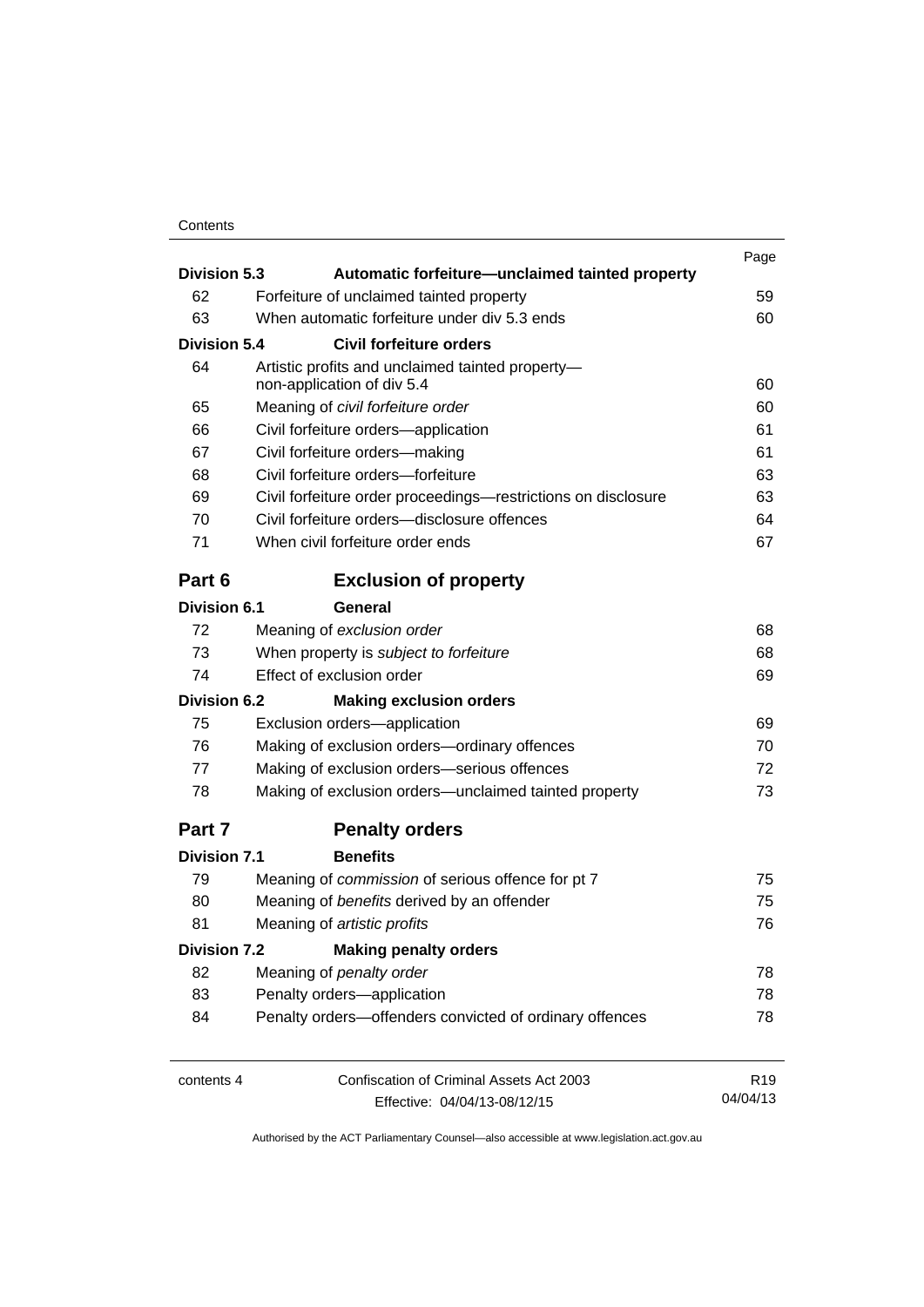| Contents |
|----------|
|----------|

| 85                          | Penalty orders-commission of serious offences                                                            | Page<br>79 |
|-----------------------------|----------------------------------------------------------------------------------------------------------|------------|
| 86                          | Penalty orders-amount of penalty                                                                         | 81         |
| 87                          | Penalty orders-contents                                                                                  | 82         |
| 88                          |                                                                                                          | 82         |
| 89                          | Penalty orders-enforceable as judgment debt<br>Penalty orders-variation for reassessed value of benefits | 82         |
|                             |                                                                                                          |            |
| <b>Division 7.3</b>         | <b>Value of benefits</b>                                                                                 |            |
| 90                          | Meaning of narcotic substance and property for div 7.3                                                   | 83         |
| 91                          | Presumed value of benefits-ordinary offence<br>Presumed value of benefits-serious offence                | 84         |
| 92                          |                                                                                                          | 85         |
| 93                          | Value of benefits-relevant matters                                                                       | 86         |
| <b>Division 7.4</b>         | Satisfaction of penalty order                                                                            |            |
| 94                          | Creation of penalty charge over restrained property                                                      | 88         |
| 95                          | When penalty charge over property ends                                                                   | 89         |
| 96                          | Power to satisfy penalty order                                                                           | 90         |
| 97                          | Public trustee to repay any amount surplus to satisfying penalty order                                   | 91         |
| <b>Division 7.5</b>         | End of penalty orders                                                                                    |            |
| 98                          | When penalty order ends                                                                                  | 91         |
| Part 8                      | <b>Restrained property</b>                                                                               |            |
| <b>Division 8.1</b>         | Management of restrained property by public trustee                                                      |            |
| 99                          | Application of div 8.1                                                                                   | 93         |
| 100                         | Powers of public trustee to preserve restrained property etc                                             | 93         |
| 101                         | Sale, modification or destruction of property by public trustee                                          | 94         |
| 102                         | Notice of sale, modification or destruction of restrained property by                                    |            |
|                             | public trustee                                                                                           | 95         |
| 103                         | Emergency modification or destruction of restrained property                                             | 96         |
| 104                         | Notice details to be included in public trustee's report                                                 | 96         |
| 105                         | Order to stop sale, modification or destruction of restrained property                                   | 97         |
| <b>Division 8.2</b>         | Joint ownership of restrained property                                                                   |            |
| 106                         | Effect of death on joint ownership                                                                       | 98         |
| Part 9                      | <b>Forfeited property</b>                                                                                |            |
| <b>Division 9.1</b>         | Preliminary                                                                                              |            |
| 107                         | Meaning of interested person in pt 9                                                                     | 100        |
| R <sub>19</sub><br>04/04/13 | Confiscation of Criminal Assets Act 2003<br>Effective: 04/04/13-08/12/15                                 | contents 5 |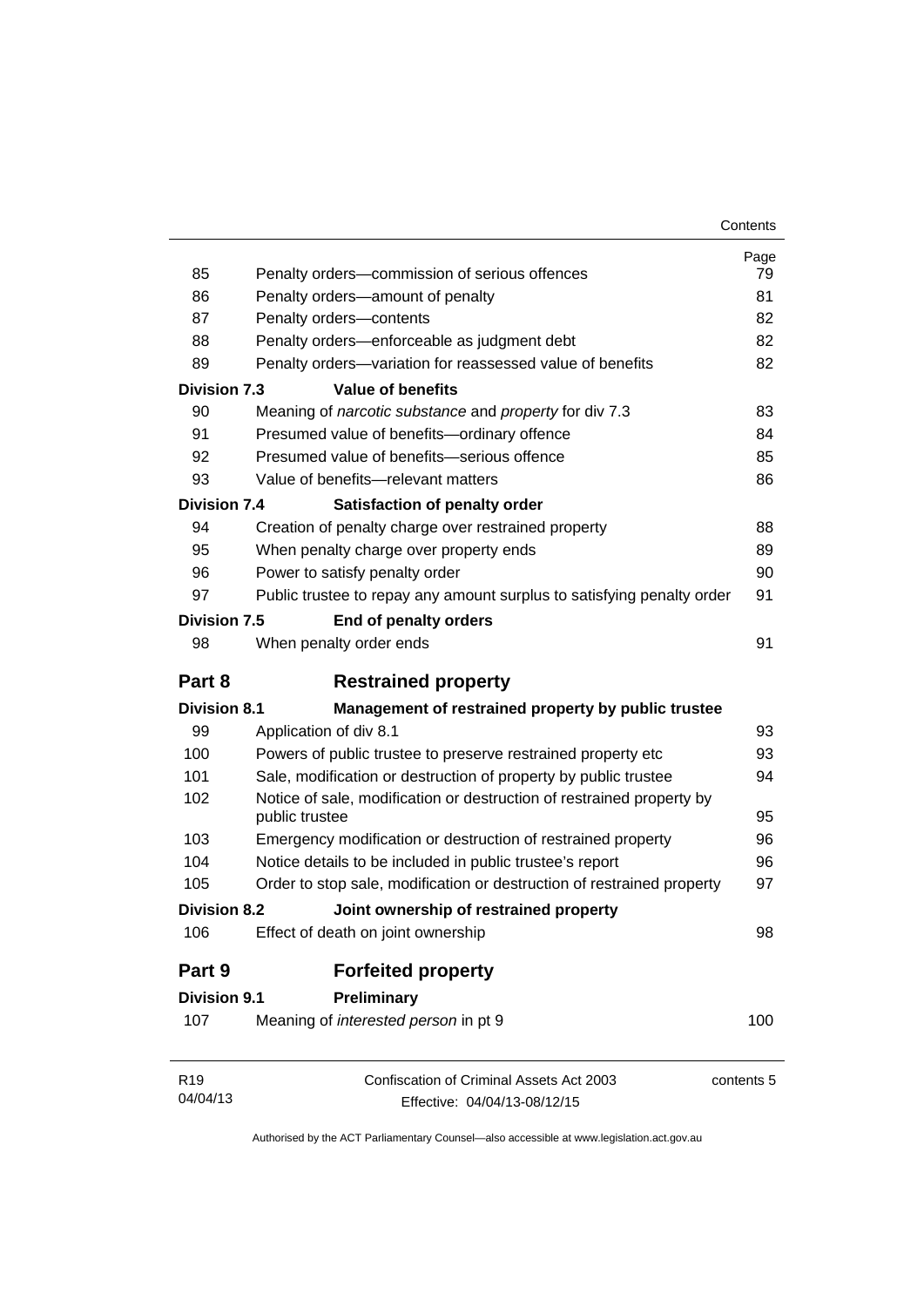### **Contents**

| 108                 | Forfeited property-powers of public trustee                         | Page<br>100     |
|---------------------|---------------------------------------------------------------------|-----------------|
| <b>Division 9.2</b> | Vesting and disposal of forfeited property                          |                 |
| 109                 | Vesting of forfeited property-general rule                          | 101             |
| 110                 | Vesting of registrable property on forfeiture                       | 101             |
| 111                 | Disposal of forfeited property                                      | 102             |
| <b>Division 9.3</b> | Improperly obtained registered property interests                   |                 |
| 112                 | Application of div 9.3 to registered property interests             | 103             |
| 113                 | Discharge of prior registered property interests given for improper |                 |
|                     | purposes                                                            | 104             |
| <b>Division 9.4</b> | Sale of jointly owned forfeited property                            |                 |
| 114                 | Application of div 9.4 to jointly owned property                    | 104             |
| 115                 | Inconsistency with Trustee Act or Conveyancing Act                  | 105             |
| 116                 | Order for sale of jointly owned property                            | 105             |
| 117                 | Trust for sale of property                                          | 106             |
| 118                 | Effect of trust for sale on joint ownership                         | 107             |
| 119                 | Distribution of proceeds of sale of property                        | 107             |
| 120                 | Variation of court order for sale                                   | 107             |
| <b>Division 9.5</b> | Forfeited property-return or compensation                           |                 |
| 121                 | Meaning of return or compensation order                             | 108             |
| 122                 | Return or compensation orders-application                           | 108             |
| 123                 | Return or compensation orders-making                                | 109             |
| <b>Division 9.6</b> | Forfeited property-buyback of interest                              |                 |
| 124                 | Meaning of buyback order                                            | 110             |
| 125                 | Buyback orders-application                                          | 110             |
| 126                 | Buyback orders-making                                               | 110             |
| 127                 | Buyback orders-buying interest in property                          | 111             |
| Part 10             | <b>Confiscated assets trust fund</b>                                |                 |
| 128                 | Definitions for pt 10                                               | 112             |
| 129                 | Meaning of equitable sharing program                                | 112             |
| 130                 | Establishment of trust fund                                         | 113             |
| 131                 | Payments into trust fund                                            | 113             |
| 132                 | Purposes of trust fund                                              | 114             |
| 133                 | Payments from trust fund                                            | 115             |
| contents 6          | Confiscation of Criminal Assets Act 2003                            | R <sub>19</sub> |

Effective: 04/04/13-08/12/15

04/04/13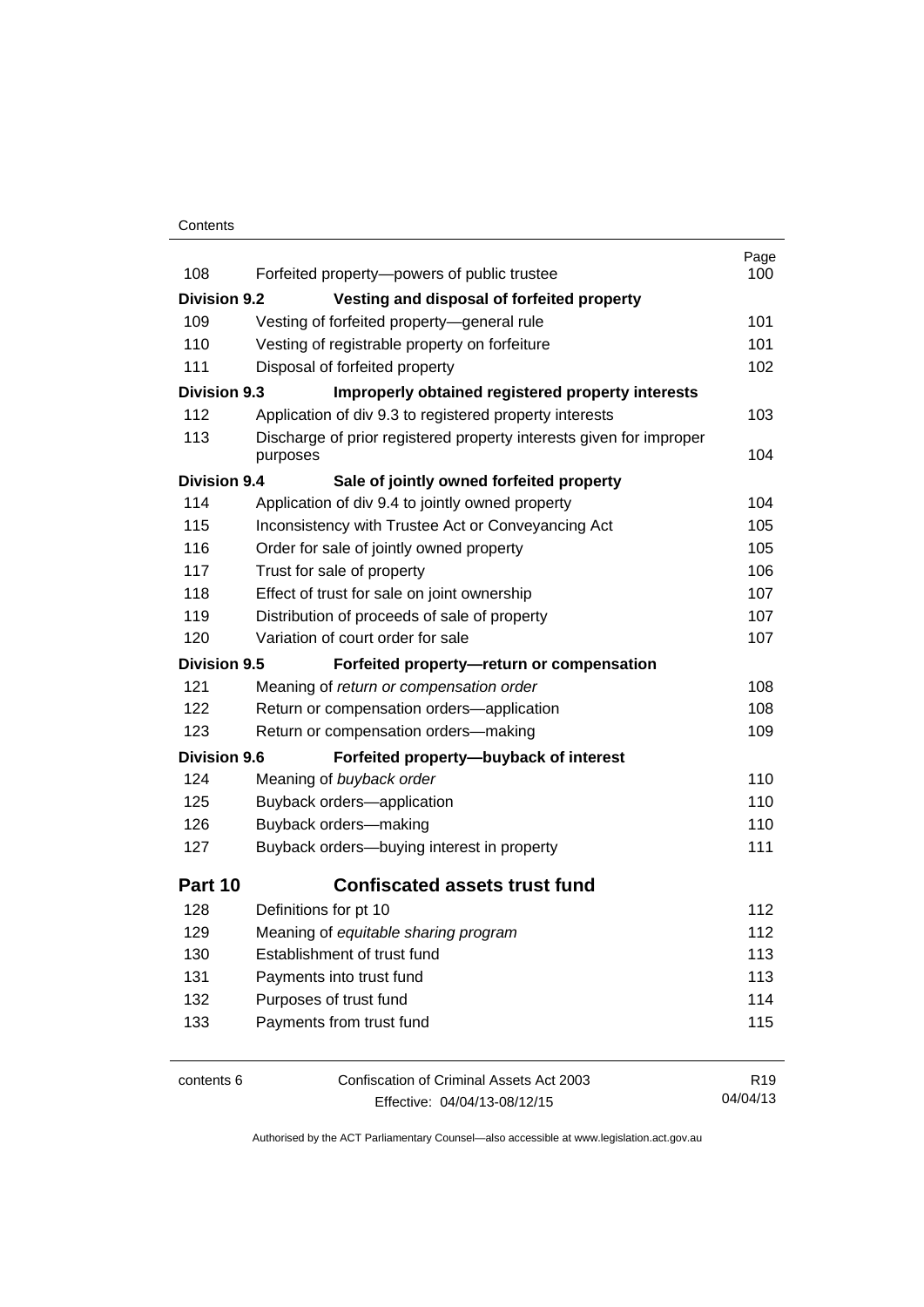| 134                  | Distribution of surplus funds                                                    | Page<br>115 |
|----------------------|----------------------------------------------------------------------------------|-------------|
| 135                  | Review of reserved and distributable funds by public trustee                     | 116         |
|                      |                                                                                  |             |
| Part 11              | Interstate orders                                                                |             |
| 136                  | Meaning of authenticated for pt 11                                               | 117         |
| 137                  | Interstate restraining and forfeiture orders etc-registration                    | 117         |
| 138                  | Interstate restraining and forfeiture orders etc-interim registration            | 118         |
| 139                  | Interstate restraining and forfeiture orders etc-effect of registration          | 119         |
| 140                  | Interstate restraining and forfeiture orders etc-ending of registration          | 119         |
| 141                  | Interstate restraining and forfeiture orders etc-cancellation of<br>registration | 120         |
| 142                  | Creation of interstate penalty charges                                           | 120         |
| 143                  | Interstate penalty charges-effect of creation                                    | 121         |
| Part 12              | <b>Information gathering</b>                                                     |             |
| <b>Division 12.1</b> | <b>Inquiry notices</b>                                                           |             |
| 144                  | Meaning of inquiry notice                                                        | 122         |
| 145                  | Inquiry notices-giving                                                           | 122         |
| 146                  | Inquiry notices-form                                                             | 123         |
| 147                  | Inquiry notices—immunity for complying financial institutions and staff          | 123         |
| Division 12.2        | <b>Monitoring orders</b>                                                         |             |
| 148                  | Meaning of monitoring order                                                      | 124         |
| 149                  | Monitoring orders-application                                                    | 124         |
| 150                  | Monitoring orders-affidavit supporting application                               | 125         |
| 151                  | Monitoring orders-making                                                         | 125         |
| <b>Division 12.3</b> | <b>Transaction suspension orders</b>                                             |             |
| 152                  | Meaning of transaction suspension order                                          | 126         |
| 153                  | Transaction suspension orders-application                                        | 127         |
| 154                  | Transaction suspension orders-affidavit supporting application                   | 128         |
| 155                  | Transaction suspension orders-making                                             | 128         |
|                      | Production orders for property-tracking documents<br><b>Division 12.4</b>        |             |
| 156                  | Meaning of production order                                                      | 130         |
| 157                  | Meaning of property-tracking document                                            | 130         |
| 158                  | Production orders-application                                                    | 131         |
| 159                  | Production orders-affidavit supporting application                               | 131         |
| R <sub>19</sub>      | Confiscation of Criminal Assets Act 2003                                         | contents 7  |
| 04/04/13             | Effective: 04/04/13-08/12/15                                                     |             |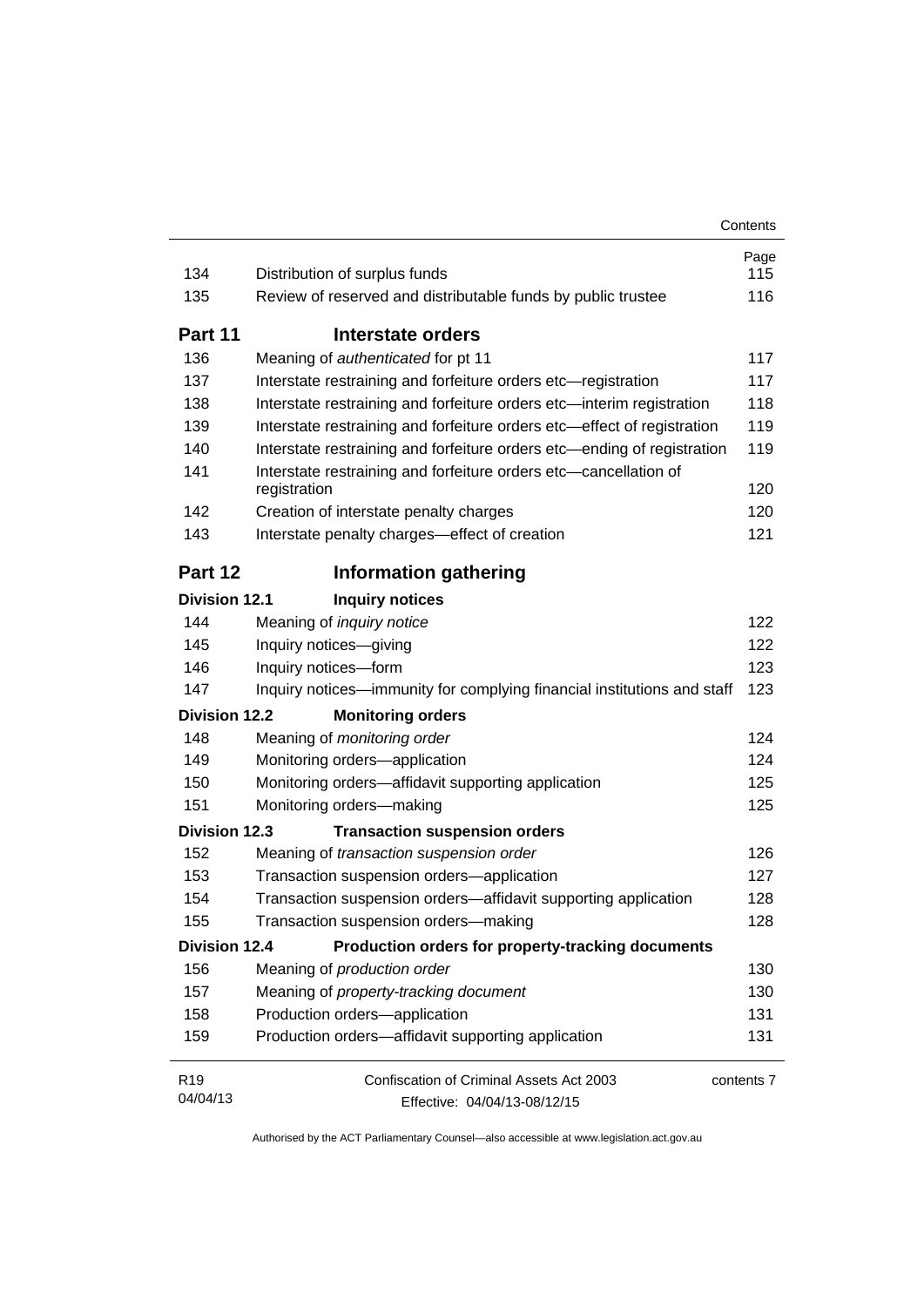|               |                                                                                        | Page       |
|---------------|----------------------------------------------------------------------------------------|------------|
| 160<br>161    | Production orders-making                                                               | 131<br>133 |
| 162           | Production order proceedings-restrictions on disclosure<br>Production orders-variation | 133        |
| 163           |                                                                                        | 133        |
|               | Production orders-consequential powers about documents                                 |            |
| Division 12.5 | <b>Examination orders and notices</b>                                                  |            |
|               | Subdivision 12.5.1<br>Preliminary                                                      |            |
| 164           | Definitions for div 12.5                                                               | 134        |
| 165           | Authorised investigators                                                               | 135        |
|               | Subdivision 12.5.2<br><b>Examination orders</b>                                        |            |
| 166           | Meaning of examination order                                                           | 136        |
| 167           | Examination orders-application                                                         | 136        |
| 168           | Examination orders-affidavit supporting application                                    | 137        |
| 169           | Examination orders-making                                                              | 137        |
| 170           | Examination order proceedings—restrictions on disclosure                               | 138        |
|               | Subdivision 12.5.3<br><b>Examination notices</b>                                       |            |
| 171           | Meaning of examination notice                                                          | 138        |
| 172           | Examination notices-giving                                                             | 139        |
| 173           | Examination notices-form                                                               | 139        |
|               | <b>Subdivision 12.5.4</b><br><b>Conducting examinations</b>                            |            |
| 174           | Time and place of examination                                                          | 140        |
| 175           | Requirements made of person examined                                                   | 140        |
| 176           | Conduct of examination                                                                 | 141        |
| 177           | Role of the examinee's lawyer                                                          | 142        |
| 178           | Examinations-consequential powers about documents                                      | 142        |
| 179           | Examinations-additional restrictions on disclosure                                     | 142        |
| 180           | Protection of authorised investigator etc                                              | 143        |
|               | Subdivision 12.5.5<br>Offences-examination notices                                     |            |
| 181           | Obstruction etc of authorised investigator                                             | 144        |
| 182           | Failing to attend examination                                                          | 144        |
| 183           | Offences relating to appearance at examination                                         | 145        |
| 184           | Unauthorised presence at an examination                                                | 145        |
| 185           | Examinations-additional disclosure offences                                            | 146        |
|               |                                                                                        |            |

contents 8 Confiscation of Criminal Assets Act 2003 Effective: 04/04/13-08/12/15

R19 04/04/13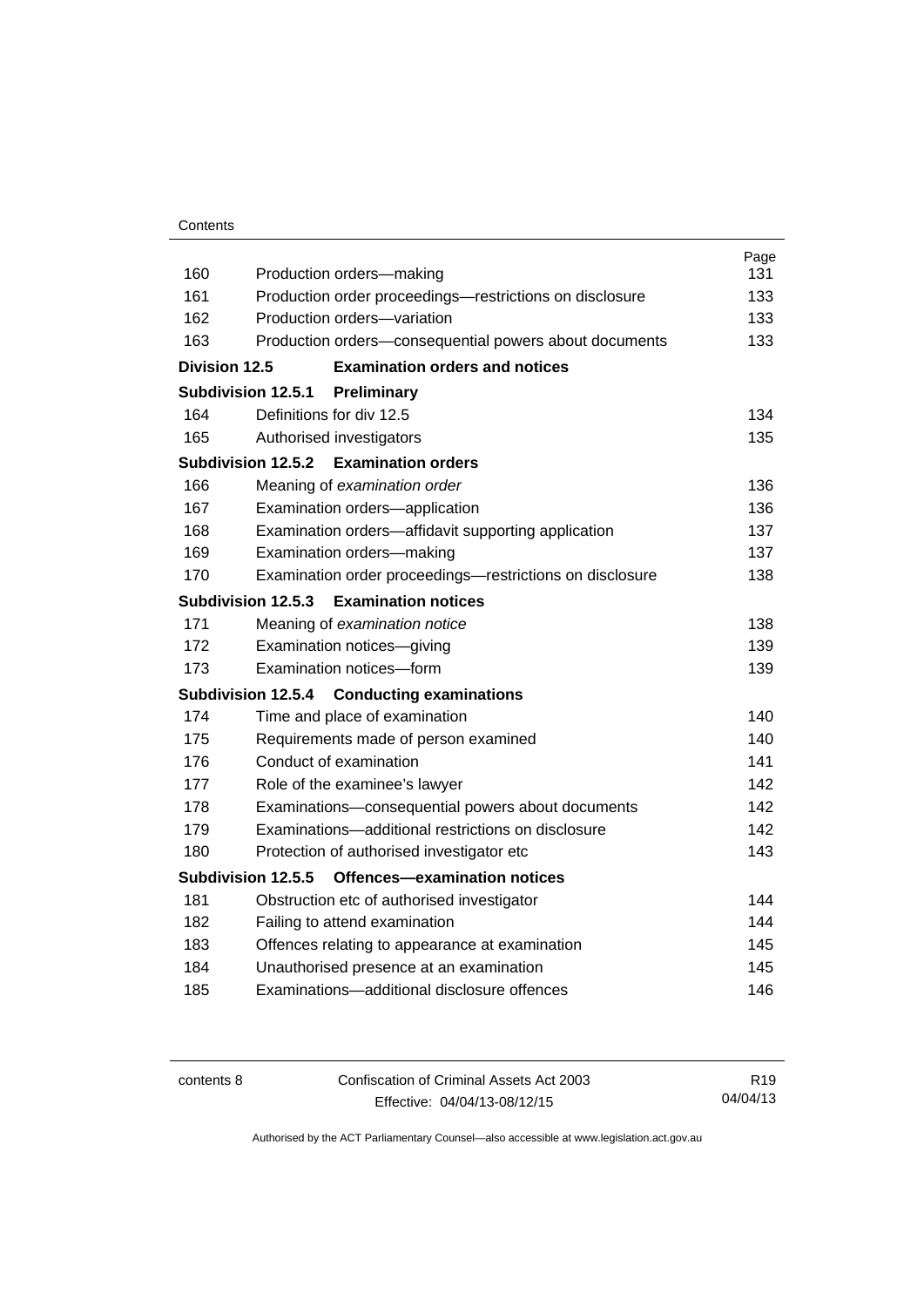|                      | Contents                                                                                  |  |
|----------------------|-------------------------------------------------------------------------------------------|--|
|                      |                                                                                           |  |
| <b>Division 12.6</b> | Information order offences                                                                |  |
| 186                  | Meaning of information order                                                              |  |
| 187                  | Information orders-failure to comply                                                      |  |
| 188                  | Information orders-false or misleading information                                        |  |
| 189                  | Information orders-false or misleading documents                                          |  |
| 190                  | Destruction etc of documents                                                              |  |
| 191                  | Meaning of non-disclosable information order                                              |  |
| 192                  | Information orders-disclosure offences                                                    |  |
| 193                  | Information orders-disclosure by police officers                                          |  |
| 194                  | Information orders-protection of complying financial institutions                         |  |
| Part 13              | <b>Search warrants</b>                                                                    |  |
| <b>Division 13.1</b> | Preliminary                                                                               |  |
| 195                  | Definitions for pt 13                                                                     |  |
| <b>Division 13.2</b> | Search warrants-general                                                                   |  |
| 196                  | Applications for search warrants-general                                                  |  |
| 197                  | Offence for making false etc statements in search warrant applications                    |  |
| 198                  | Additional contents of search warrant applications                                        |  |
| 199                  | Issuing search warrants                                                                   |  |
| 200                  | When search warrant for property-tracking document may be issued                          |  |
| 201                  | Contents of search warrants                                                               |  |
| 202                  | Authorisation given by search warrants                                                    |  |
| <b>Division 13.3</b> | <b>Telephone and electronic warrants</b>                                                  |  |
| 203                  | Applying for search warrants by telephone or other electronic means                       |  |
| 204                  | Issuing search warrants by telephone or other electronic means                            |  |
| 205                  | Unsigned warrants by telephone or other electronic means in court                         |  |
|                      | proceedings                                                                               |  |
| 206                  | Offence for stating incorrect names in warrants by telephone or other<br>electronic means |  |
| 207                  | Offence for execution etc of search warrant departing in material form                    |  |
| 208                  | Offence for execution etc of unauthorised form of search warrant                          |  |
| 209                  | Offence for giving unauthorised form of search warrant                                    |  |
| <b>Division 13.4</b> | <b>Executing search warrants</b>                                                          |  |
| 210                  | Search warrants—whether must be executed only during particular<br>hours                  |  |
| R <sub>19</sub>      | Confiscation of Criminal Assets Act 2003<br>contents 9                                    |  |
| 04/04/13             | Effective: 04/04/13-08/12/15                                                              |  |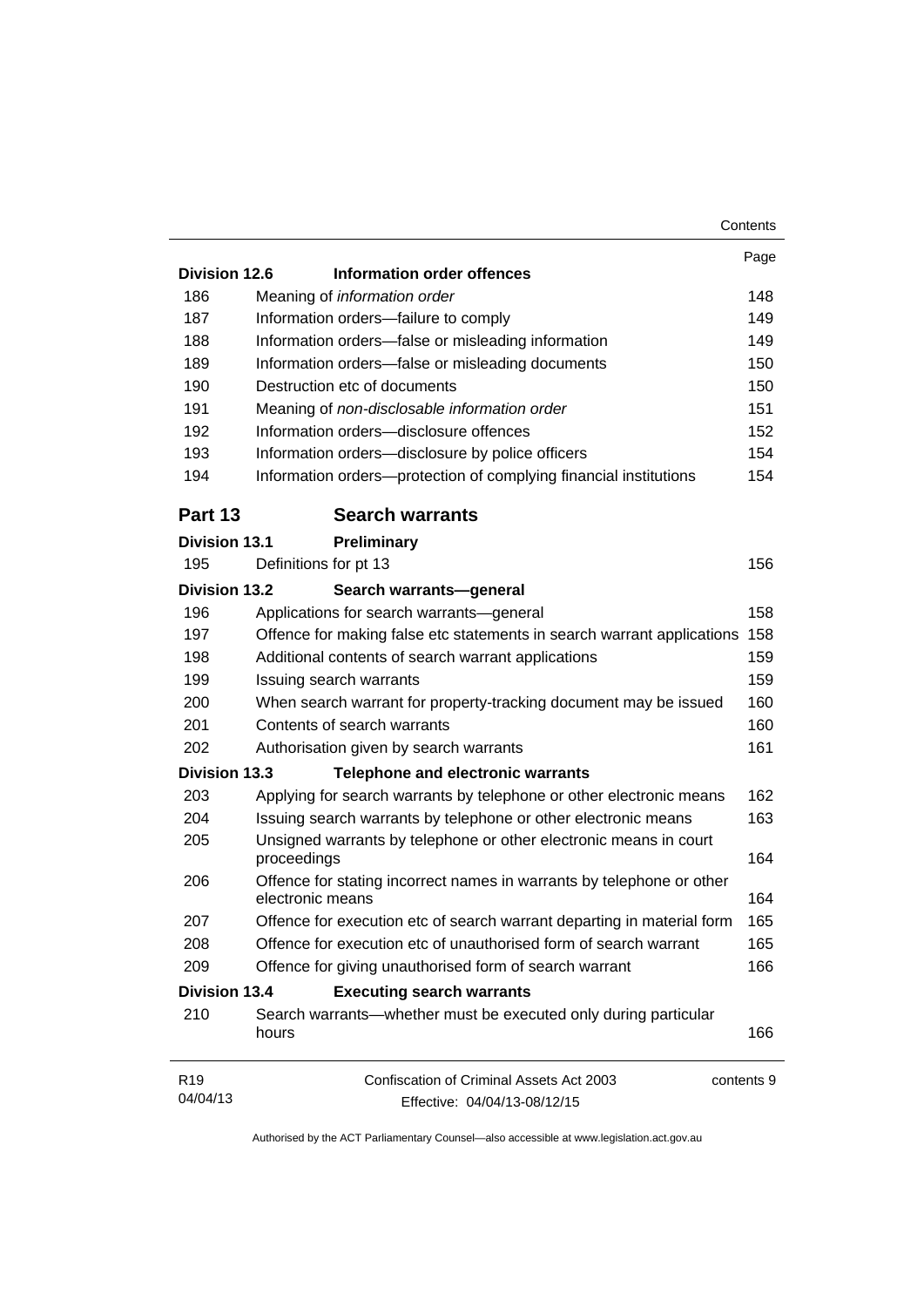### **Contents**

| 211                  | Search warrants-restrictions on personal searches                               | Page<br>167     |
|----------------------|---------------------------------------------------------------------------------|-----------------|
| 212                  | Use of force and availability of assistance in executing search warrant         | 168             |
| 213                  | Search warrants-announcement before entry                                       | 168             |
| 214                  | Details of search warrant to be given to occupier etc                           | 169             |
| 215                  | Occupier entitled to be present during search etc                               | 169             |
| 216                  | Particular powers available to officers executing search warrant                | 170             |
| 217                  | Use of equipment to examine or process things                                   | 170             |
| 218                  | Moving things to another place for examination or processing                    | 171             |
| 219                  | Use of electronic equipment at premises                                         | 172             |
| 220                  | Person with knowledge of computer or computer system to assist<br>access etc    | 173             |
| 221                  | Securing electronic equipment                                                   | 174             |
| 222                  | Copies of seized things to be provided                                          | 175             |
| 223                  | Providing documents after execution of search warrant                           | 176             |
| <b>Division 13.5</b> | <b>Stopping and searching vehicles</b>                                          |                 |
| 224                  | Searches of vehicles without search warrant in emergency situations             | 176             |
| 225                  | How police officer exercises powers under s 224                                 | 177             |
| Division 13.6        | Search warrants-things seized                                                   |                 |
| 226                  | Receipts for things seized under search warrants                                | 178             |
| 227                  | Keeping seized things under search warrants                                     | 179             |
| 228                  | Keeping things for further period                                               | 180             |
| 229                  | Issuing officer may order keeping of thing                                      | 180             |
| 230                  | Transfer of things seized to public trustee                                     | 181             |
| <b>Division 13.7</b> | Search warrants-miscellaneous                                                   |                 |
| 231                  | Search warrants-false or misleading information                                 | 181             |
| 232                  | Search warrants—false or misleading documents                                   | 182             |
| 233                  | Obstruction etc of police officers and people assisting                         | 182             |
| 234                  | Damage etc to be minimised                                                      | 183             |
| 235                  | Compensation                                                                    | 183             |
| Part 14              | <b>Court procedure</b>                                                          |                 |
| 236                  | Meaning of confiscation proceeding                                              | 185             |
| 237                  | Confiscation and corresponding law order proceedings are civil, not<br>criminal | 187             |
| 238                  | Meaning of relevant court                                                       | 187             |
| contents 10          | Confiscation of Criminal Assets Act 2003                                        | R <sub>19</sub> |
|                      | Effective: 04/04/13-08/12/15                                                    | 04/04/13        |
|                      |                                                                                 |                 |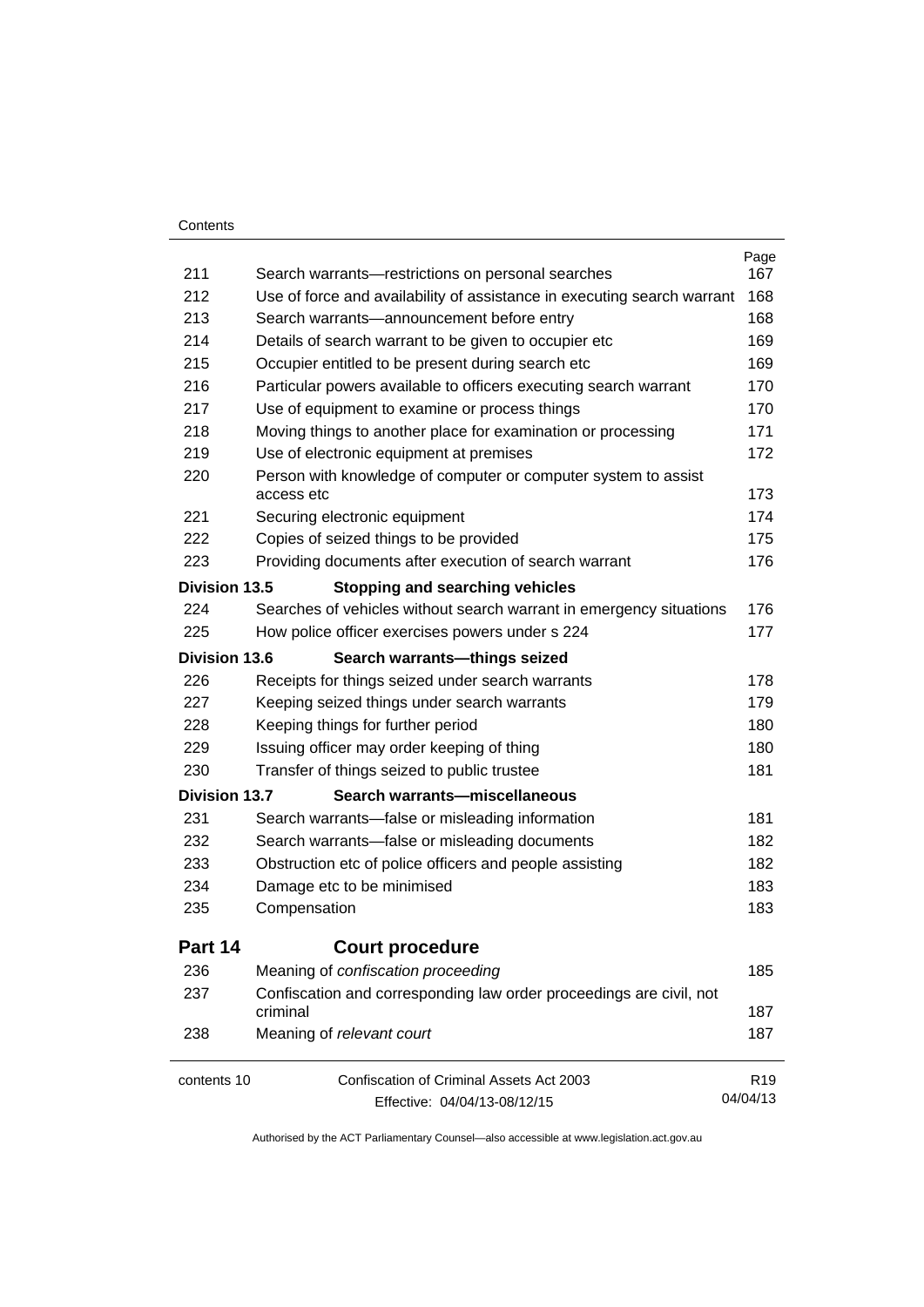| 239               | Jurisdiction of Magistrates Court-confiscation proceedings                                     | Page<br>188 |
|-------------------|------------------------------------------------------------------------------------------------|-------------|
| 240               | Jurisdiction of Magistrates Court-interstate orders                                            | 189         |
| 241               | Jurisdiction of Supreme Court                                                                  | 190         |
| 242               | Confiscation proceedings—transferred proceedings                                               | 190         |
| 243               | Restricted access proceedings—notice of applications etc                                       | 191         |
| 244               | Other confiscation proceedings-notice of applications etc                                      | 192         |
| 245               | Applications for another confiscation proceeding in relation to same<br>offence                | 193         |
| 246               | Confiscation proceedings-time extensions for applications                                      | 194         |
| 247               | Confiscation proceedings—amendment of applications                                             | 194         |
| 248               | Confiscation proceedings-relevant material                                                     | 195         |
| 249               | Confiscation proceedings—witness not required to answer questions<br>prejudicing investigation | 195         |
| 250               | Confiscation proceedings-additional orders                                                     | 195         |
| 251               | Contravention of additional orders under s 250                                                 | 197         |
| 252               | Confiscation proceedings-consent orders                                                        | 197         |
| 253               | Confiscation proceedings—notice of making orders                                               | 197         |
| 254               | Concurrent proceedings                                                                         | 198         |
| Part 15           | <b>Miscellaneous</b>                                                                           |             |
| 255               | Self-incrimination and other privileges overridden                                             | 199         |
| 256               | Powers under Act not limited by criminal proceedings                                           | 200         |
| 257               | Powers under Act do not limit each other or powers under other laws                            | 201         |
| 258               | Examination orders-reporting requirements                                                      | 201         |
| 259               | Approved forms                                                                                 | 203         |
| 260               | Regulation-making power                                                                        | 203         |
| <b>Dictionary</b> |                                                                                                | 204         |

### **[Endnotes](#page-227-0)**

|              | About the endnotes  | 214 |
|--------------|---------------------|-----|
| <sup>2</sup> | Abbreviation key    | 214 |
| -3-          | Legislation history | 215 |
| 4            | Amendment history   | 218 |
|              |                     |     |

| R <sub>19</sub> | Confiscation of Criminal Assets Act 2003 | contents 11 |
|-----------------|------------------------------------------|-------------|
| 04/04/13        | Effective: 04/04/13-08/12/15             |             |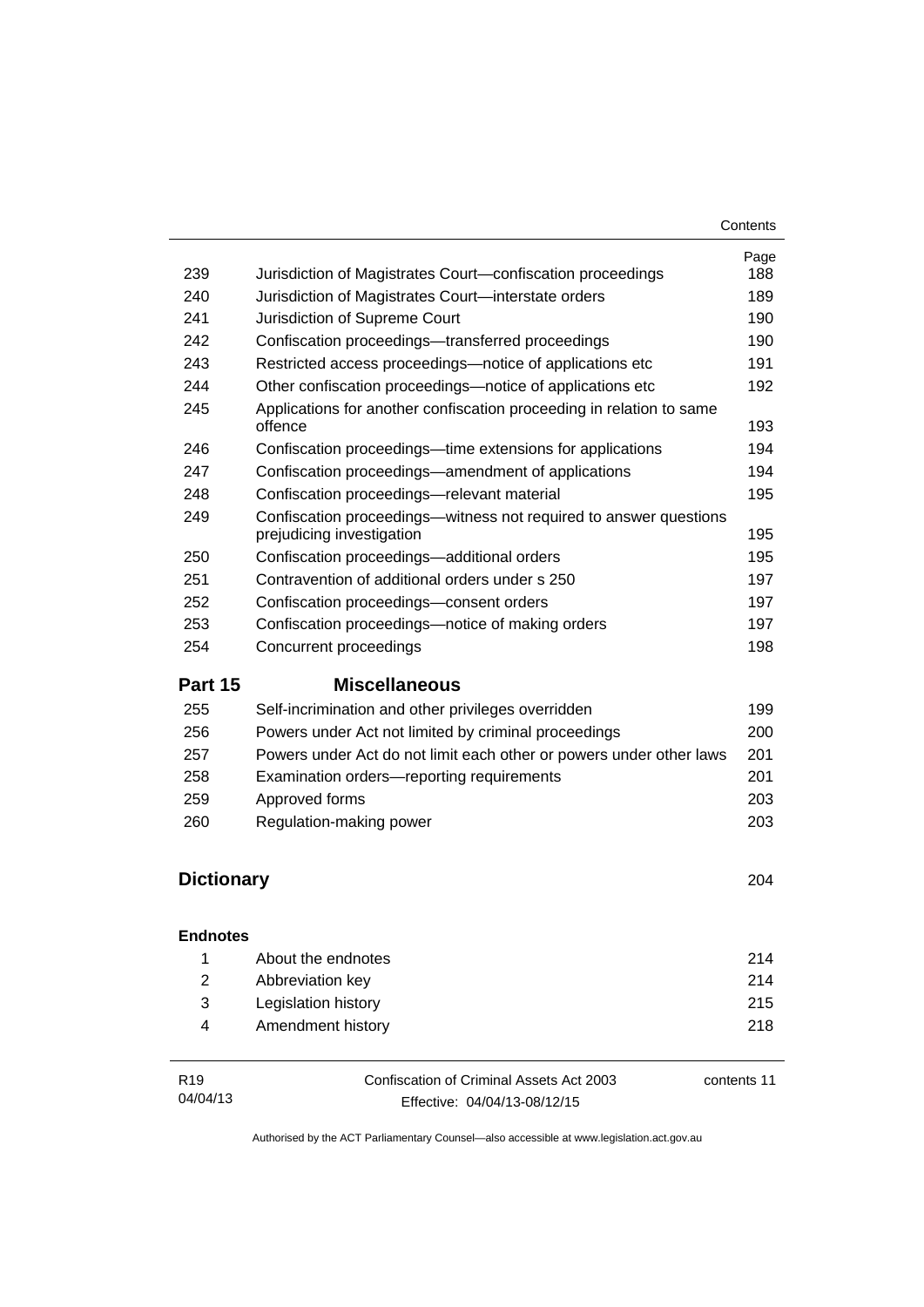**Contents** 

5 Earlier republications

Page<br>223

contents 12 Confiscation of Criminal Assets Act 2003 Effective: 04/04/13-08/12/15

R19 04/04/13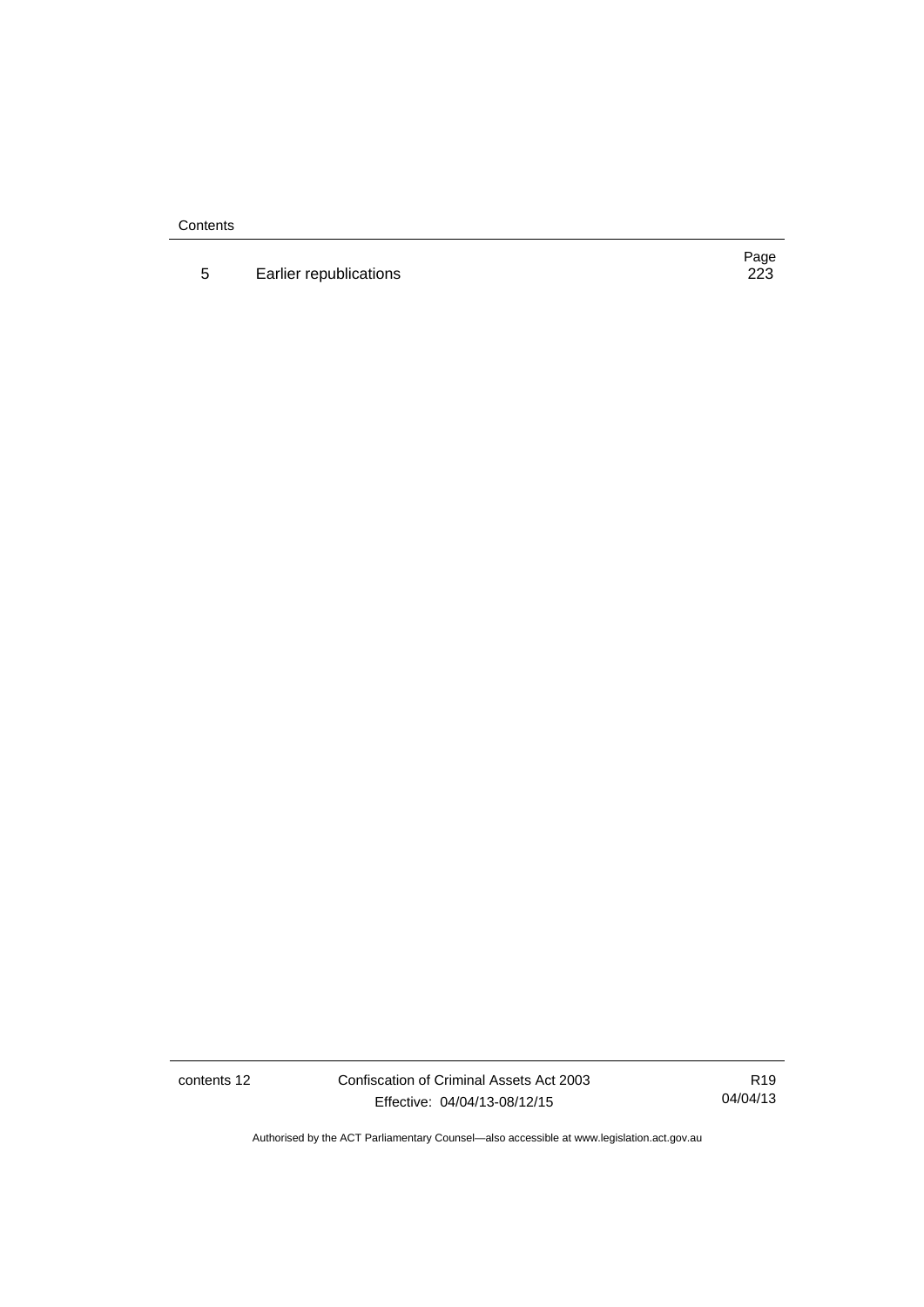

# **Confiscation of Criminal Assets Act 2003**

An Act to deprive people of the proceeds of crime and of property used for criminal activity, and for other purposes

R19 04/04/13

l

page 1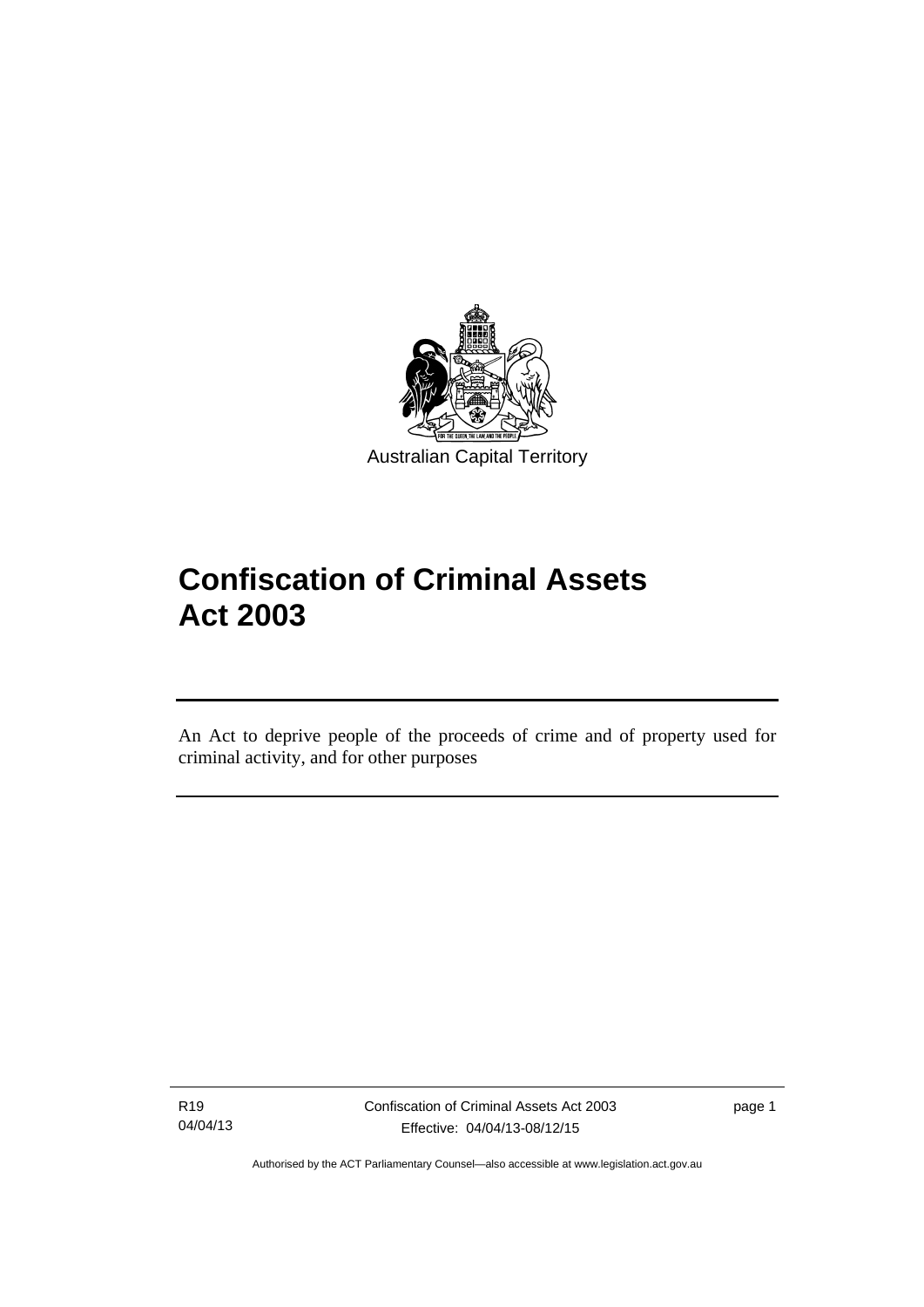### Part 1 **Preliminary**

Section 1

# <span id="page-15-0"></span>**Part 1** Preliminary

# <span id="page-15-1"></span>**1 Name of Act**

This Act is the *Confiscation of Criminal Assets Act 2003.*

# <span id="page-15-2"></span>**3 Purposes of Act**

The *purposes of this Act* include the following:

- (a) to encourage law-abiding behaviour by the community;
- (b) to give effect to the principle of public policy that a person should not be enriched because of the commission of an offence, whether or not anyone has been convicted of the offence;
- (c) to deprive a person of all material advantage derived from the commission of an offence, whatever the form into which property or benefits derived from the offence may have been changed;
- (d) to deprive a person of property used, or intended by an offender to be used, in relation to the commission of an offence, whatever the form into which it may have been changed, and to prevent the person from using the property to commit other offences;
- (e) to enable the effective tracing and seizure by law enforcement authorities of property used, or intended by an offender to be used, in relation to the commission of an offence and all material advantage derived from the offence;
- (f) to provide for the enforcement in the ACT of orders, notices or decisions (however described) made under corresponding laws.

# <span id="page-15-3"></span>**4 Application of Act to property and dealings**

(1) This Act applies to property located anywhere, whether in the ACT, in Australia outside the ACT, or outside Australia.

R19 04/04/13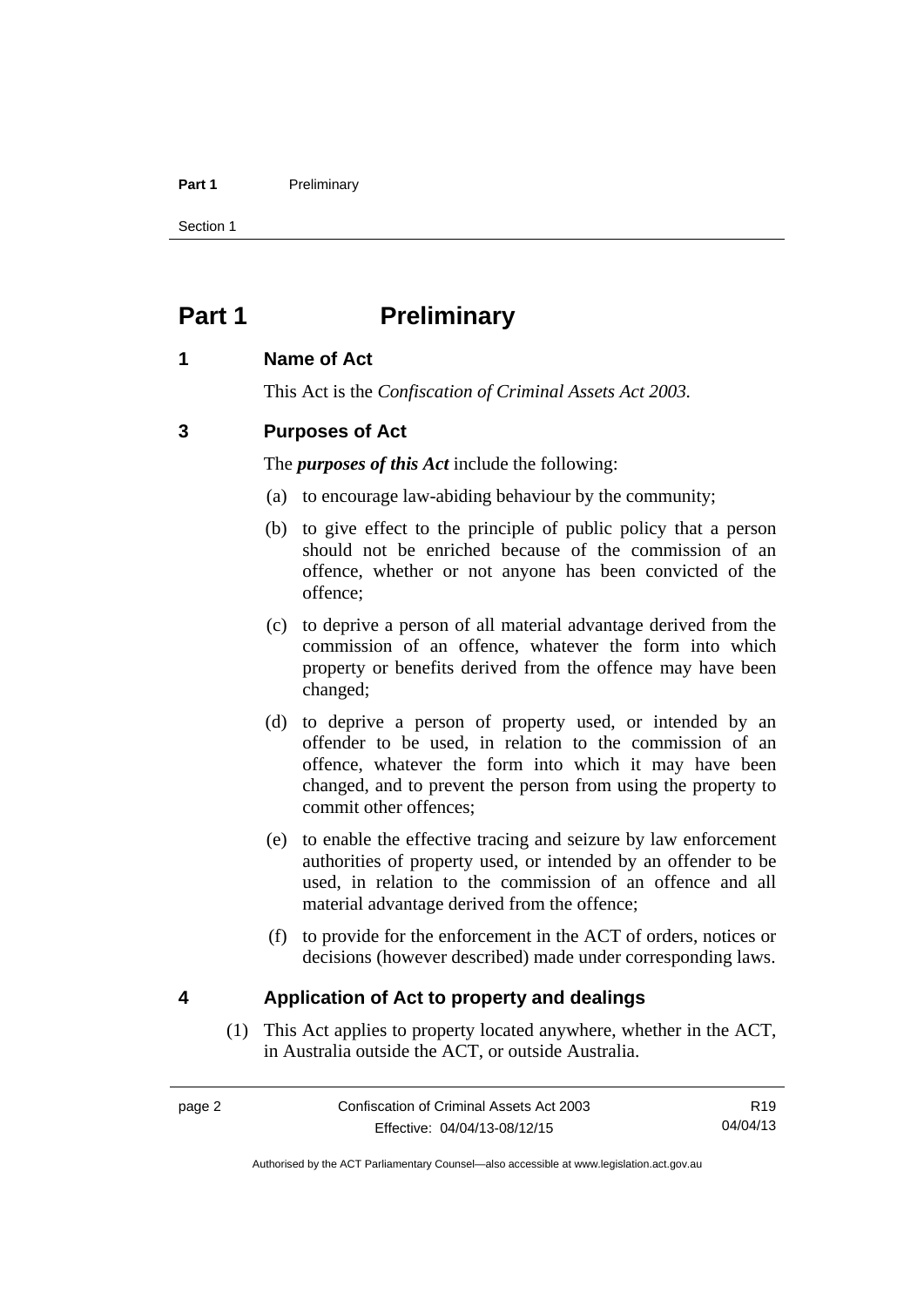(2) This Act applies to dealings with property anywhere, whether it happens in the ACT, in Australia outside the ACT, or outside Australia.

# <span id="page-16-0"></span>**5 Application of Act to offences**

This Act applies in relation to offences, whether committed, or alleged to have been committed, before or after the commencement of this Act.

# <span id="page-16-1"></span>**6 Dictionary**

The dictionary at the end of this Act is part of this Act.

*Note 1* The dictionary at the end of this Act defines certain terms used in this Act, and includes references (*signpost definitions*) to other terms defined elsewhere in this Act.

> For example, the signpost definition '*effective control*, of property—see section 14.' means that the term 'effective control' is defined in that section.

*Note* 2 A definition in the dictionary (including a signpost definition) applies to the entire Act unless the definition, or another provision of the Act, provides otherwise or the contrary intention otherwise appears (see [Legislation Act,](http://www.legislation.act.gov.au/a/2001-14)  $s$  155 and  $s$  156 (1)).

# <span id="page-16-2"></span>**7 Notes**

A note included in this Act is explanatory and is not part of this Act.

*Note* See the [Legislation Act,](http://www.legislation.act.gov.au/a/2001-14) s 127 (1), (4) and (5) for the legal status of notes.

page 3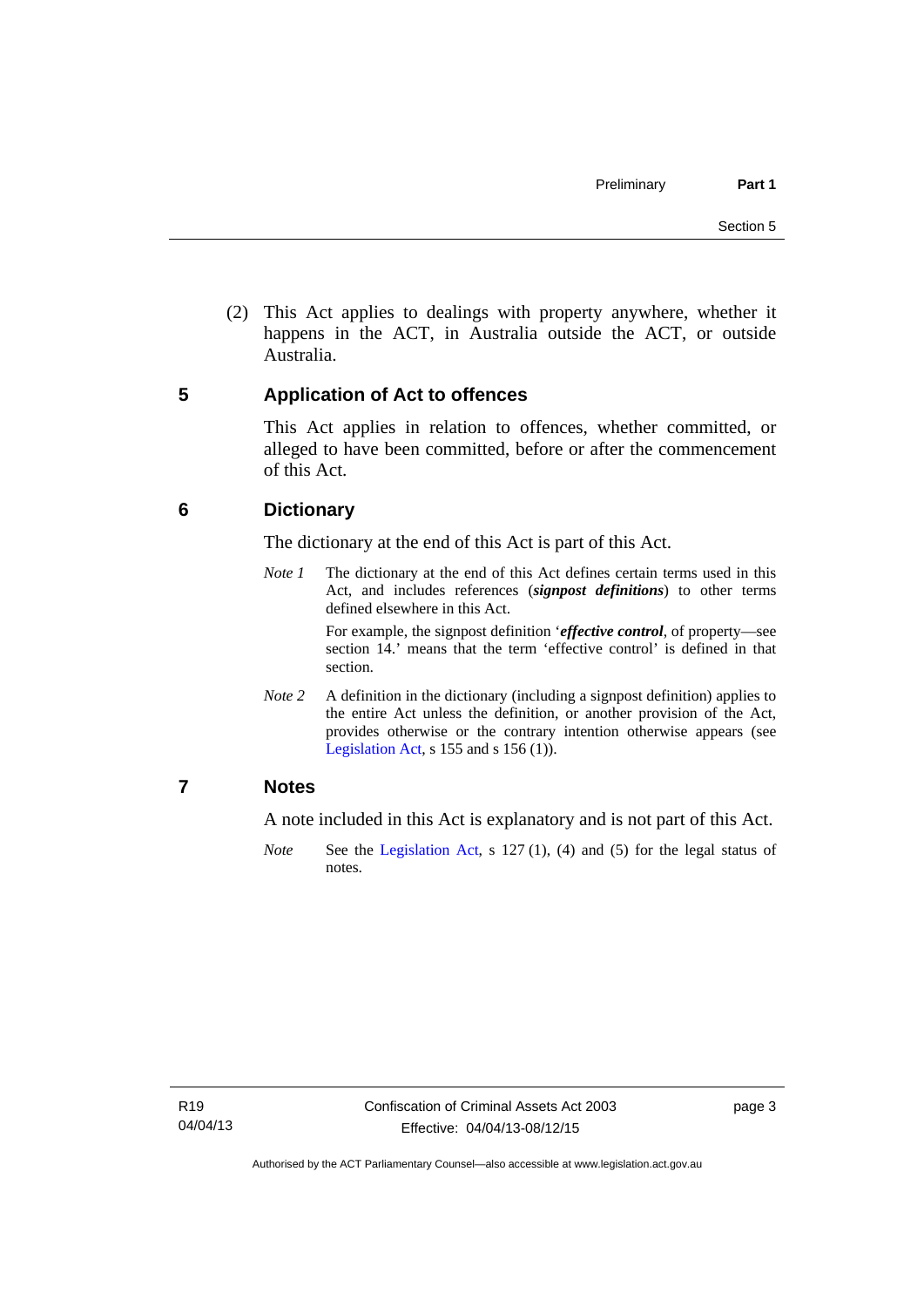## <span id="page-17-0"></span>**8 Offences against Act—application of Criminal Code etc**

Other legislation applies in relation to offences against this Act.

- *Note 1 Criminal Code* The [Criminal Code](http://www.legislation.act.gov.au/a/2002-51), ch 2 applies to all offences against this Act (see Code, pt 2.1). The chapter sets out the general principles of criminal responsibility (including burdens of proof and general defences), and defines terms used for offences to which the Code applies (eg *conduct*, *intention*, *recklessness* and *strict liability*).
- *Note 2 Penalty units*

The [Legislation Act](http://www.legislation.act.gov.au/a/2001-14), s 133 deals with the meaning of offence penalties that are expressed in penalty units.

Authorised by the ACT Parliamentary Counsel—also accessible at www.legislation.act.gov.au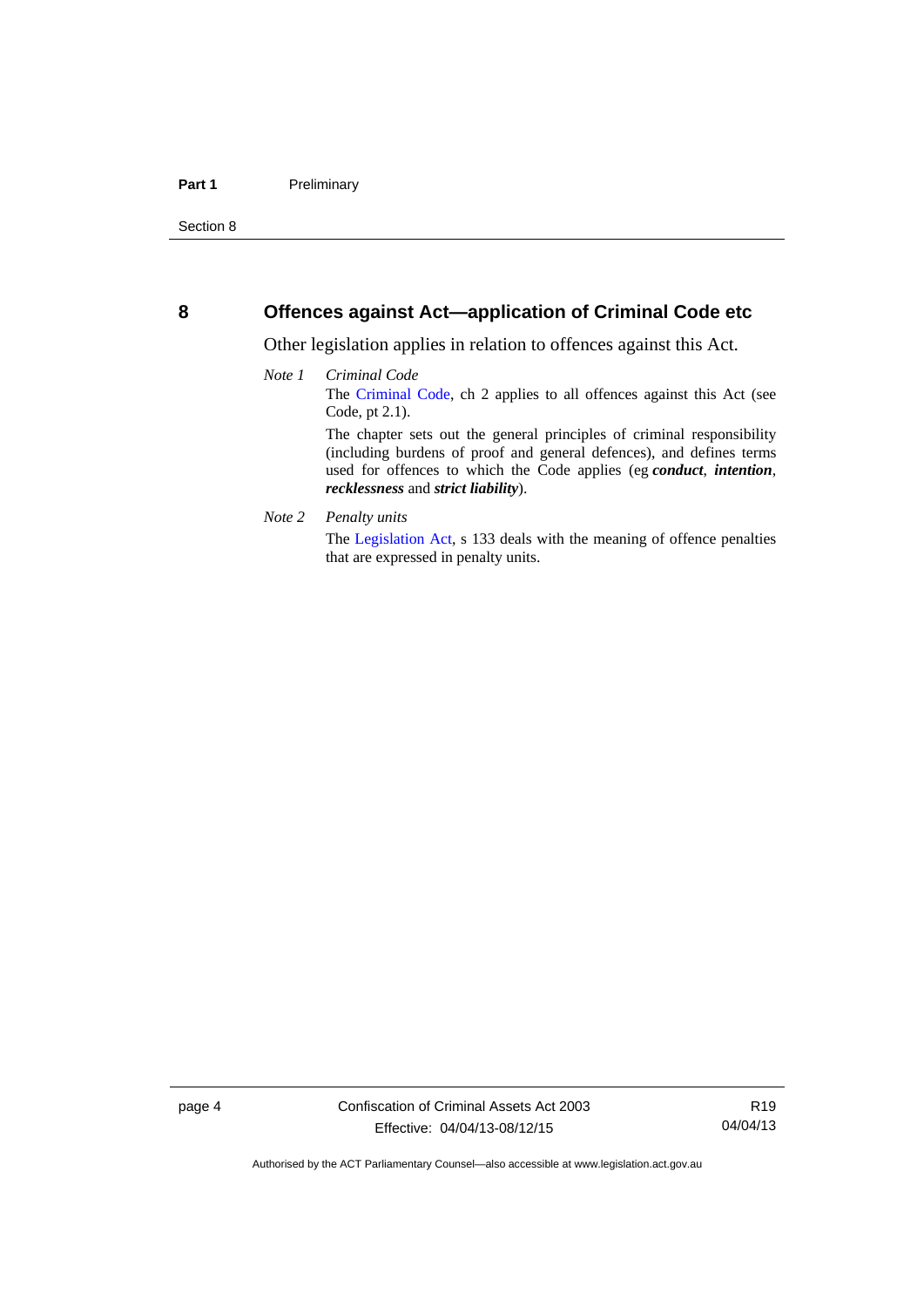# <span id="page-18-0"></span>**Part 2 General overview of confiscation scheme**

### <span id="page-18-1"></span>**9 General overview**

The notes to this section provide a general overview of the scheme of this Act.

### *Note 1 Restraining orders*

A court may make an order (a *restraining order*) preventing the disposal or other dealing with property. A restraining order may also be made to secure a property for the payment of a penalty order (see note 4).

Property may be restrained even though it is not the offender's property.

#### *Note 2 Confiscation of property on conviction*

A court that convicts a person of a relevant offence may make an order (a *conviction forfeiture order*) for the forfeiture to the Territory of tainted property in relation to the offence (whether or not the tainted property is restrained).

If a person is convicted of a serious offence (generally an offence punishable by imprisonment for 5 years or more), all restrained property is, by the operation of this Act, forfeited to the Territory (an *automatic forfeiture*).

Property may be forfeited even though it is not the offender's property.

#### *Note 3 Confiscation of property without conviction*

If a court is satisfied on the balance of probabilities that a person has committed a serious offence, it may make an order (a *civil forfeiture order*) for the forfeiture to the Territory of all restrained property even though the person has not been convicted, or the person has been cleared, of the relevant offence.

### *Note 4 Penalty orders*

A court may order the payment to the Territory (a *penalty order*) of the value of the tainted property and the advantages and other benefits derived in any way from the commission of a relevant offence and for restrained property be sold to satisfy the penalty order.

### *Note 5 Exclusion of property from forfeiture and return or compensation for forfeited property*

Provision is made for a order that property be excluded from forfeiture (an *exclusion order*) and forfeited property can be returned or compensation paid for it in certain circumstances. Provision is also made for the buyback of interests in forfeited property.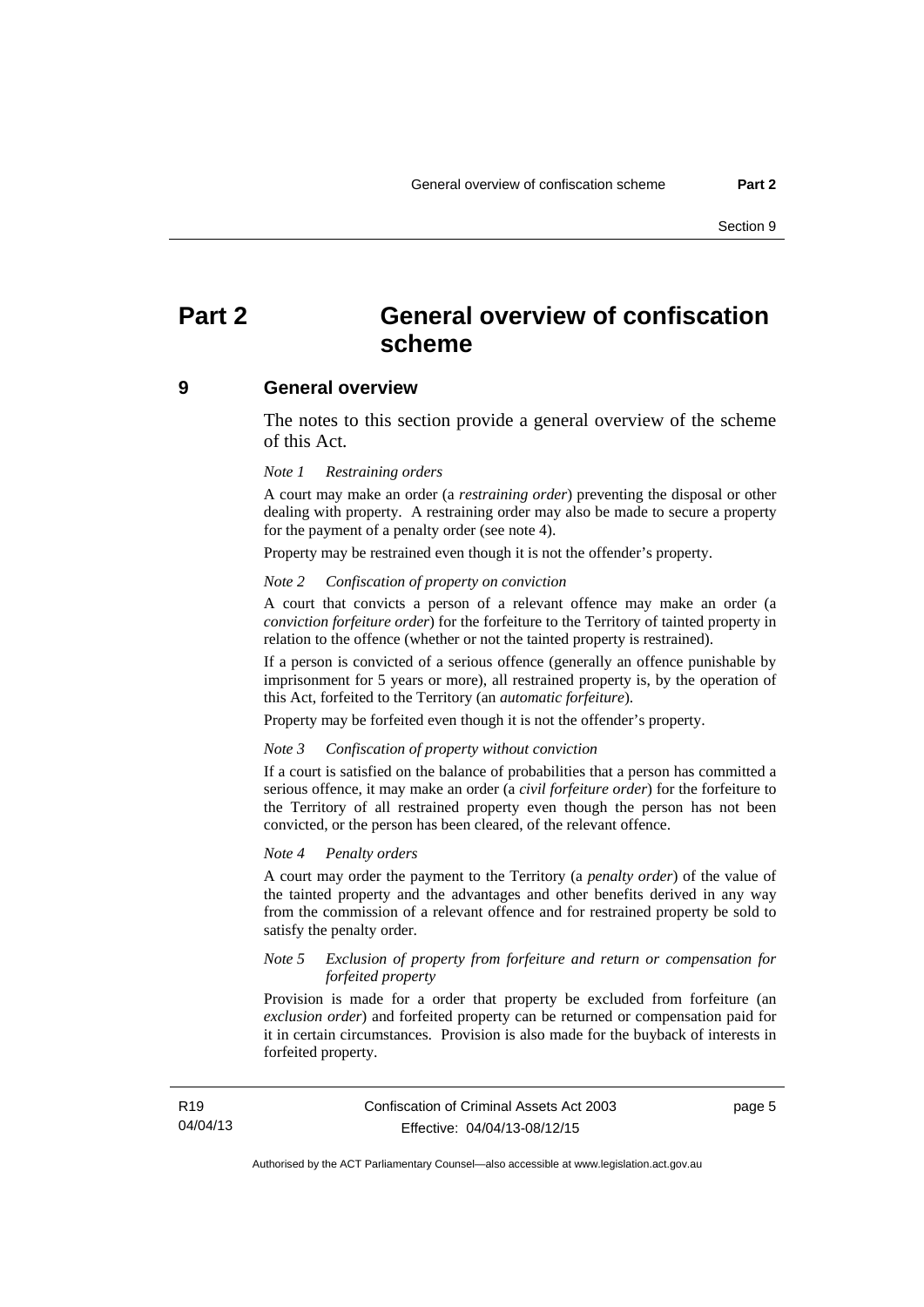### Part 3 **Key concepts**

Section 10

# <span id="page-19-0"></span>**Part 3 Key concepts**

*Note 1* The following concepts are defined in this part:

- *abscond*—see s 16
- *cleared*, of an offence—see s 17
- *convicted*—see s 15 (1)
- *derived*—see s 12
- *effective control*, of property—see s 14
- *finalised* confiscation or criminal proceeding—see s 18
- *offence*—see s 13 (1)
- *ordinary offence*—see s 13 (2)
- *quashed*—see s 15 (3) and (4)
- *related offence*—see s 13 (3)
- *relevant offence*—see s 13 (2)
- *serious offence*—see s 13 (2)
- *tainted property*—see s 10
- *unclaimed tainted property*—see s 11.
- *Note 2* Other important concepts include *benefits* (see s 80), *penalty order* (see s 82) and *relevant court* (see s 238).
- *Note 3* Other important concepts are defined in the [Legislation Act,](http://www.legislation.act.gov.au/a/2001-14) dict, pt 1, including the following:
	- indictment
	- present.

# <span id="page-19-1"></span>**10 What is** *tainted property*

(1) In this Act:

*tainted property*, in relation to an offence, means—

- (a) property that was used, or was intended by an offender to be used, in relation to the commission of the offence; or
- (b) property that was derived by anyone from the commission of the offence; or

R19 04/04/13

Authorised by the ACT Parliamentary Counsel—also accessible at www.legislation.act.gov.au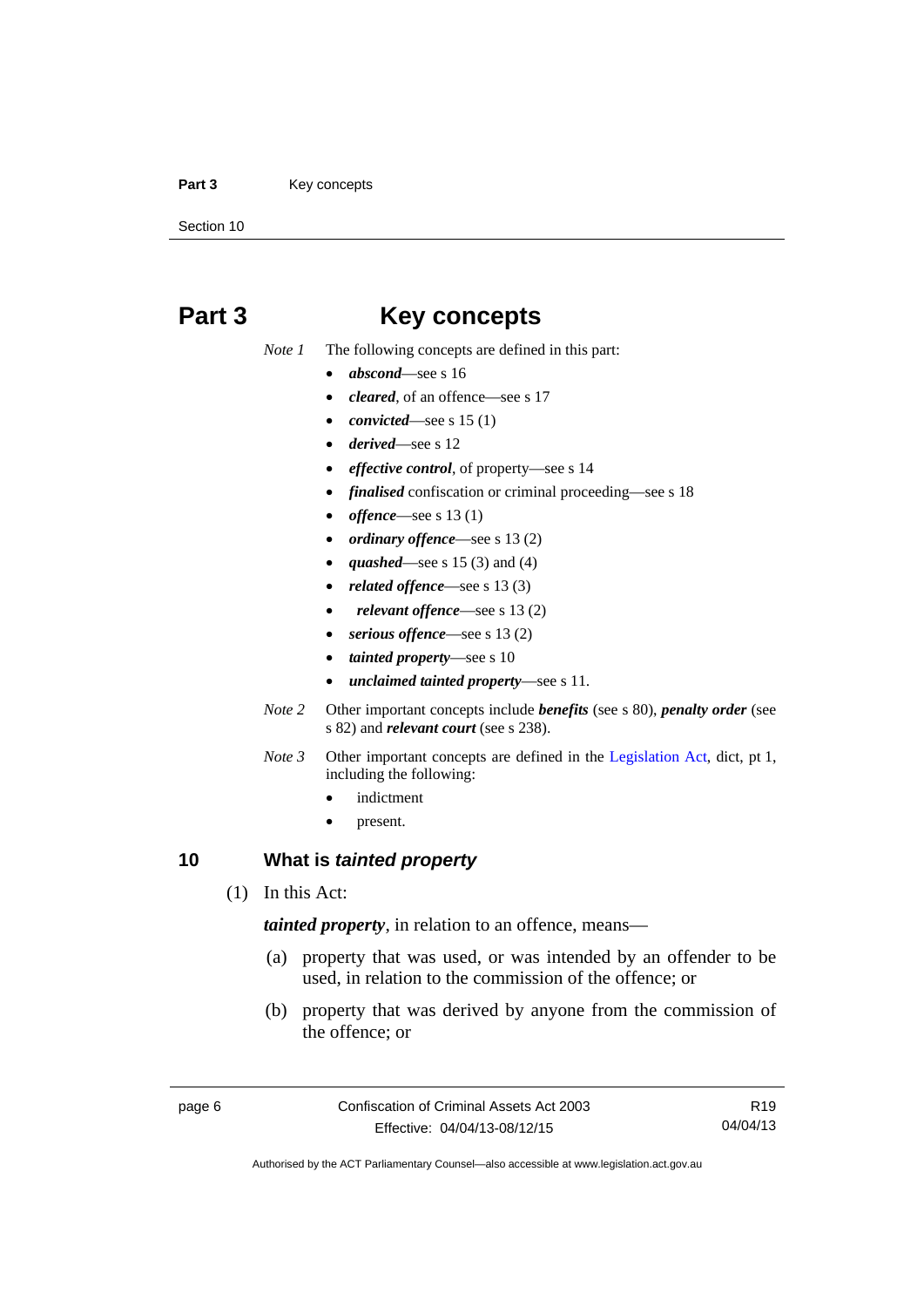(c) property that was derived by anyone from property mentioned in paragraph (a) or (b);

and includes an amount of money held in an account with a financial institution that represents the value of property mentioned in paragraph (a), (b) or (c) that has been directly or indirectly credited to the account.

- *Note 1* For the meaning of *in relation to*, see dict.
- *Note 2* For the meaning of *derived*, see s 12.
- *Note 3 Property* includes an interest in property, see the [Legislation Act,](http://www.legislation.act.gov.au/a/2001-14) dict, pt 1.
- (2) For subsection (1) (a), any property found in the possession of an offender at the time of, or immediately after, the commission of the offence is taken to be property that was used, or was intended by the offender to be used, in relation to the commission of the offence, unless the contrary is established by the offender.

### **Examples of** *tainted property* **for s 10**

- 1 A car used as a getaway car for an armed robbery (see s (1) (a)).
- 2 Money and jewellery stolen during the commission of the armed robbery offence (see s (1) (b)).
- 3 Shares bought using money stolen during the commission of the armed robbery offence, or a mixture of that money and money unconnected with the offence (see s (1) (c) and s 12 (1) (Meaning of *derived*)).
- 4 A house in relation to which a mortgage is partly or completely discharged using money stolen during the commission of the armed robbery offence, or a mixture of that money and money unconnected with the offence (see s (1) (c) and s 12 (1)).
- 5 Money or other property received from the sale of the car, jewellery, shares or house mentioned in examples 1 to 4 (see s (1) (c) and s 12 (1)).
- 6 Other property purchased using the money mentioned in example 5 (see s (1) (c) and s 12 (1)).
- 7 Money stolen during the commission of the armed robbery offence is deposited in 1 or more accounts with a credit union and later transferred to a bank account that also contains money unconnected with the offence. The money in the bank account to the value of the money stolen during the commission of the offence is *tainted property* (see s (1)).

page 7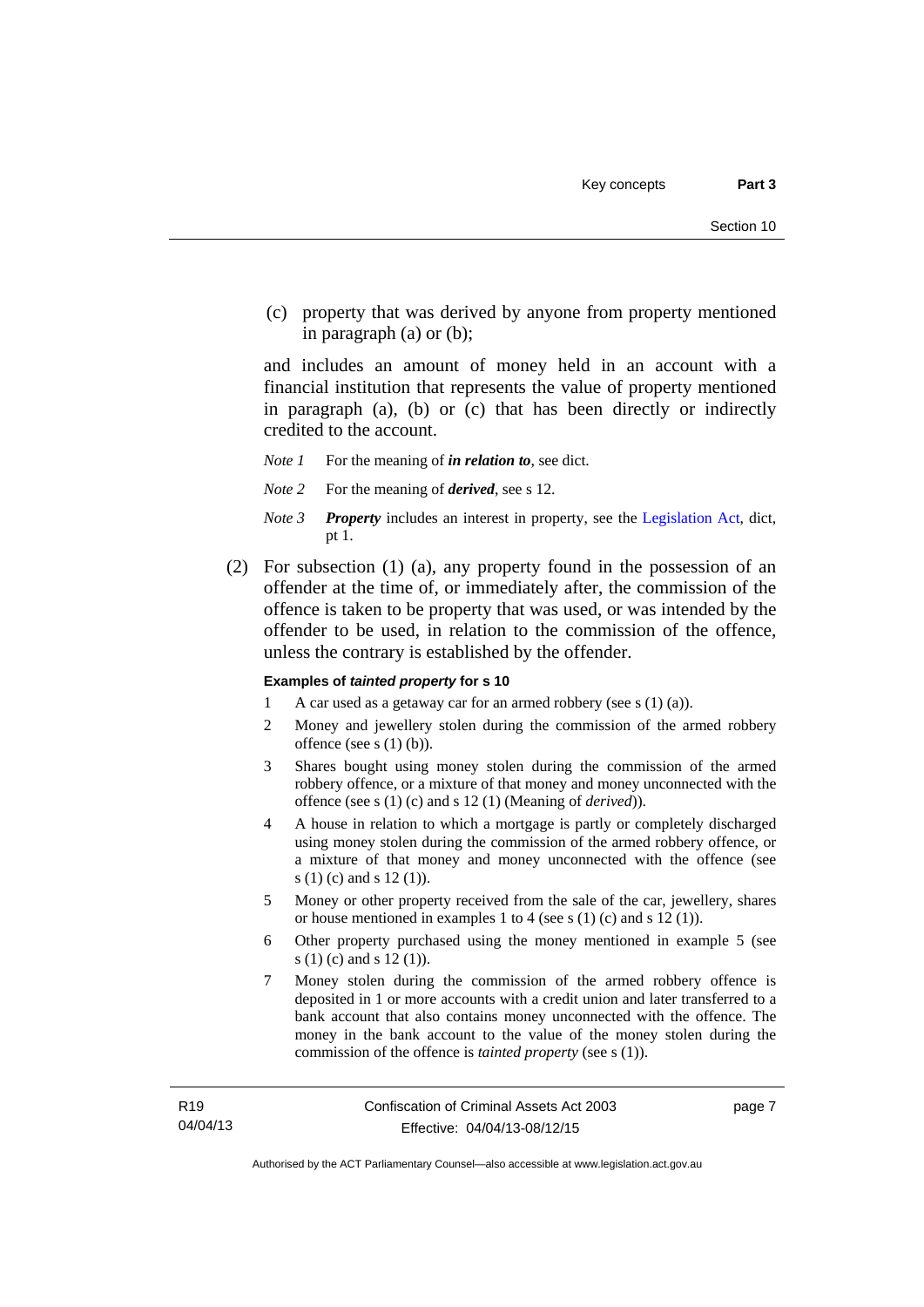- 8 Money received from the sale of the car, jewellery, shares or house mentioned in examples 1 to 4 is deposited in a credit union account that also contains money unconnected with the armed robbery offence. The money in the account to the value of the money received from the sale of the car, jewellery, shares or house mentioned in examples 1 to 4 is *tainted property* (see s (1) and s 12 (1)).
- *Note* An example is part of the Act, is not exhaustive and may extend, but does not limit, the meaning of the provision in which it appears (see [Legislation Act,](http://www.legislation.act.gov.au/a/2001-14) s 126 and s 132).

## <span id="page-21-0"></span>**11 What is** *unclaimed tainted property*

In this Act:

*unclaimed tainted property* means property that—

(a) is tainted property in relation to an offence; and

*Note* For the meaning of *in relation to*, see dict.

(b) is not claimed by anyone;

even if it is not possible to identify the offence or an offender.

### **Examples of property that may be** *unclaimed tainted property*

- 1 a large quantity of hydroponic equipment and lights for growing plants indoors that is found at premises suspected of being used for the production of drugs and that is not claimed by anyone
- 2 a large amount of money with traces of cocaine that is found in a house suspected of being used for drug dealing and that is not claimed by anyone
- 3 a large quantity of jewellery found in a car that has been recently used by several people and that is not claimed by anyone
- 4 a large amount of money found beneath a bridge in a bag that also contains traces of explosives
- *Note 1* A claim for property restrained under an unclaimed tainted property restraining order does not, of itself, change or end the restraining order, see s 46 (2).
- *Note 2* An example is part of the Act, is not exhaustive and may extend, but does not limit, the meaning of the provision in which it appears (see [Legislation Act,](http://www.legislation.act.gov.au/a/2001-14) s 126 and s 132).

R19 04/04/13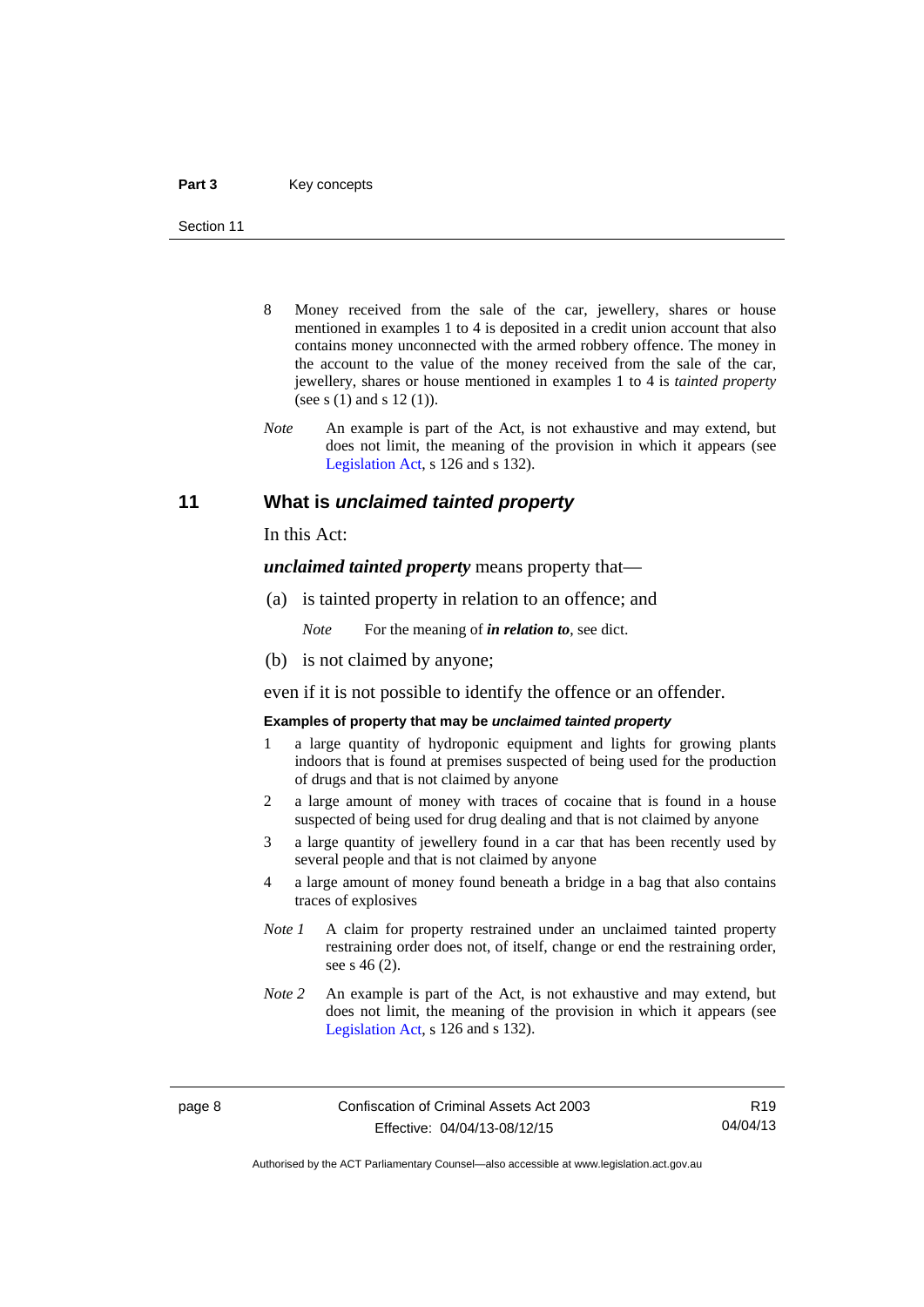# <span id="page-22-0"></span>**12 Meaning of** *derived*

(1) In this Act:

*derived*—property or a benefit is *derived* if it is derived or realised, whether completely or partly and whether directly or indirectly.

### **Examples**

See section 10, examples 3 to 6 and 8.

*Note 1* For the meaning of *benefits*, see s 80.

- *Note 2* An example is part of the Act, is not exhaustive and may extend, but does not limit, the meaning of the provision in which it appears (see [Legislation Act,](http://www.legislation.act.gov.au/a/2001-14) s 126 and s 132).
- (2) Property or a benefit is *derived* by a person if it is derived by someone else at the request or direction of the person.

### **Example**

Jane Citizen commits a relevant offence and then writes a book about the commission of the offence. Ms Citizen directs the book's publisher to pay the royalties for the book to her husband rather than to herself. The royalties would still be *derived* by Ms Citizen because they are derived by her husband at her direction. (This may be relevant, for example, for deciding whether they are artistic profits and thus benefits under div 7.1.)

- (3) For subsection (2), a request or direction of a person (the *first person*)—
	- (a) includes an understanding between the first person and someone else or the first person making it known (directly or indirectly) to someone else that a particular outcome (or an outcome of a particular kind) is wanted or required by the first person; and
	- (b) may be taken to have been made even though, after all the evidence has been considered, the existence of the request or direction can be found only by inference from the actions of people or from other relevant circumstances.

page 9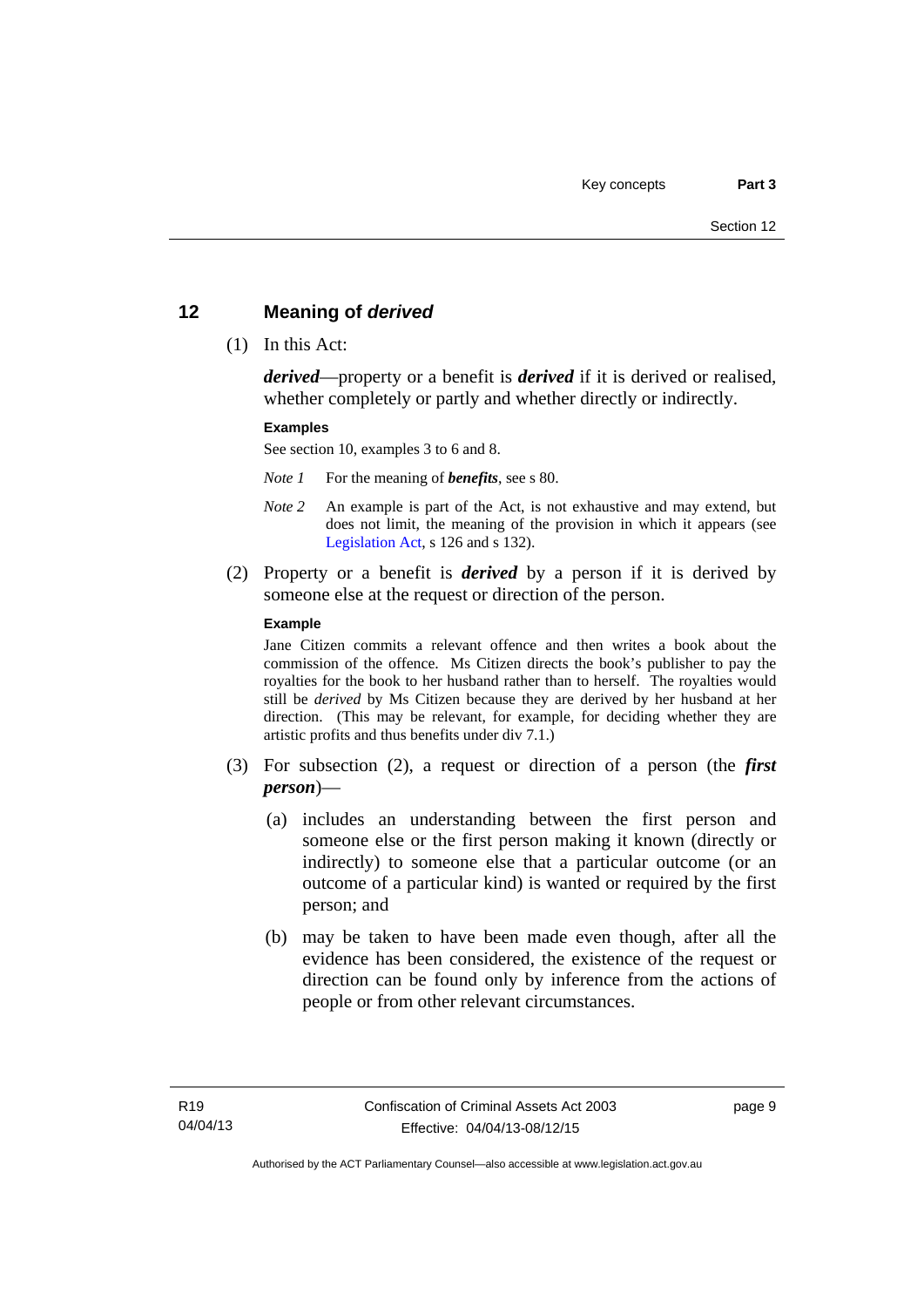### Part 3 **Key concepts**

Section 13

# <span id="page-23-0"></span>**13 Meaning of** *offence* **and of particular kinds of offences**

(1) In this Act:

*offence* means an offence against the law of the Territory, the Commonwealth, a State or another Territory.

(2) In this Act:

*ordinary offence* means a relevant offence other than a serious offence.

### *relevant offence*—

- (a) means an offence punishable by imprisonment for longer than 12 months; and
- (b) includes an offence (however described) against the law of the Commonwealth, a State or another Territory that may be dealt with under a law of the Commonwealth, the State or the other Territory as an indictable offence (or in a way corresponding to the way in which an indictable offence against an ACT law may be dealt with), even if it may also be dealt with as a summary offence (however described) in some circumstances.
	- *Note* An offence against an ACT law is an indictable offence if it is punishable by imprisonment for longer than 2 years, or is declared by law to be an indictable offence (see [Legislation Act,](http://www.legislation.act.gov.au/a/2001-14) s 190 (1)).

*serious offence* means—

- (a) an offence punishable by imprisonment for 5 years or longer; or
- (b) any other offence prescribed by regulation.
- (3) For this Act, an offence is *related* to another offence if the physical elements of the 2 offences are the same, or substantially the same, acts or omissions.

Authorised by the ACT Parliamentary Counsel—also accessible at www.legislation.act.gov.au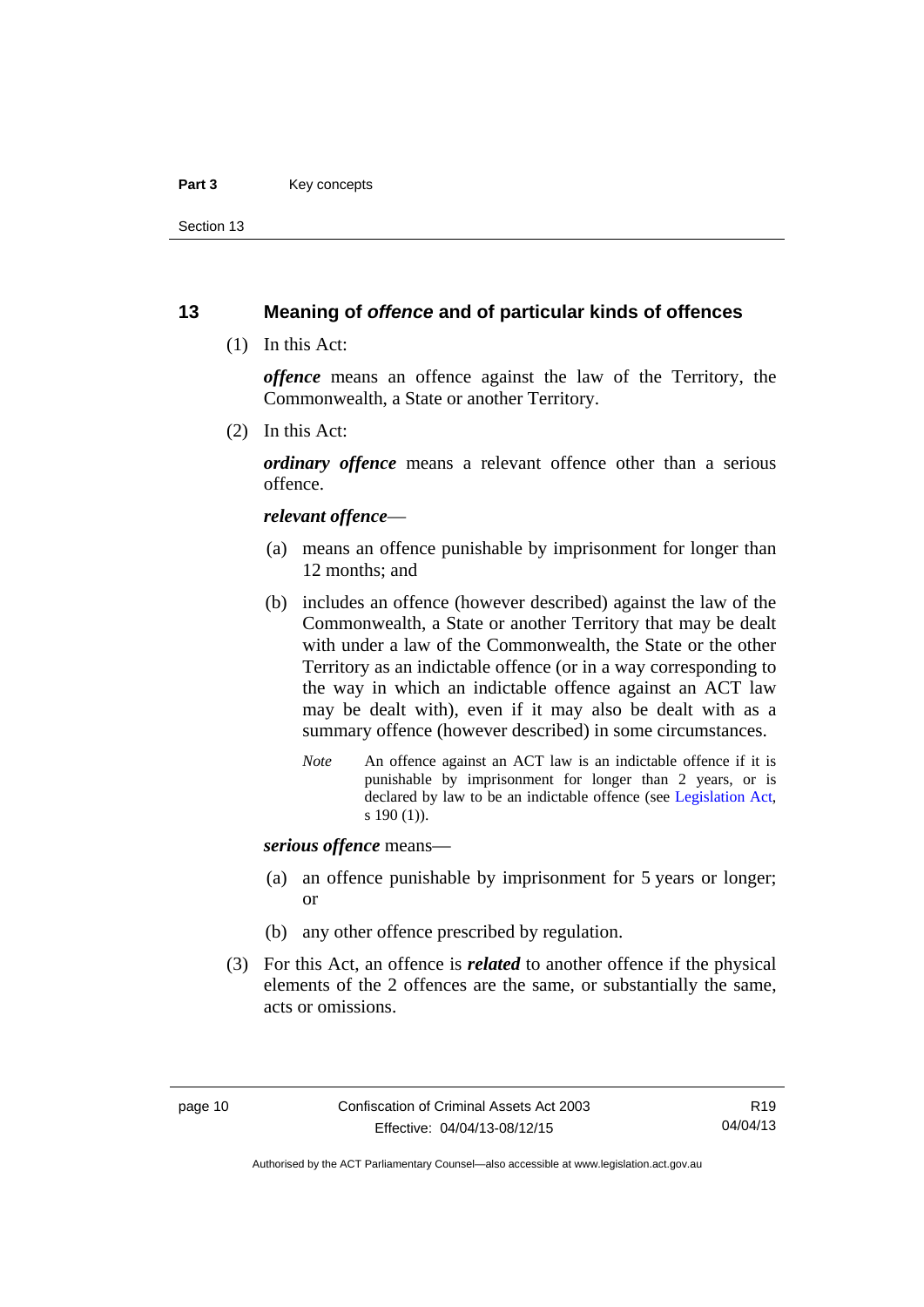# <span id="page-24-0"></span>**14 Meaning of** *effective control* **of property**

 (1) For this Act, property may be subject to the *effective control* of a person whether or not the person has an interest in it.

*Note Interest*, in relation to land or other property, means—

- (a) a legal or equitable estate in the land or other property; or
- (b) a right, power or privilege over, or in relation to, the land or other property.

See the [Legislation Act,](http://www.legislation.act.gov.au/a/2001-14) dict, pt 1.

- (2) In deciding whether or not property is subject to the effective control of a person, or whether or not there are reasonable grounds to suspect or believe that it is, regard may be had to any relevant matter, including, for example, any of the following:
	- (a) shareholdings in, debentures over, or directorships of, a company that has an interest (whether direct or indirect) in the property (a *relevant company*);
	- (b) a trust that has a relationship to the property (a *relevant trust*);
	- (c) family, personal, business and other relationships between people having an interest in the property, or in a relevant company or relevant trust, and other people.
	- *Note* An example is part of the Act, is not exhaustive and may extend, but does not limit, the meaning of the provision in which it appears (see [Legislation Act,](http://www.legislation.act.gov.au/a/2001-14) s 126 and s 132).
- (3) However, property is taken to be subject to the *effective control* of a person if—
	- (a) it is held by someone else on trust or otherwise for the ultimate benefit of the person; or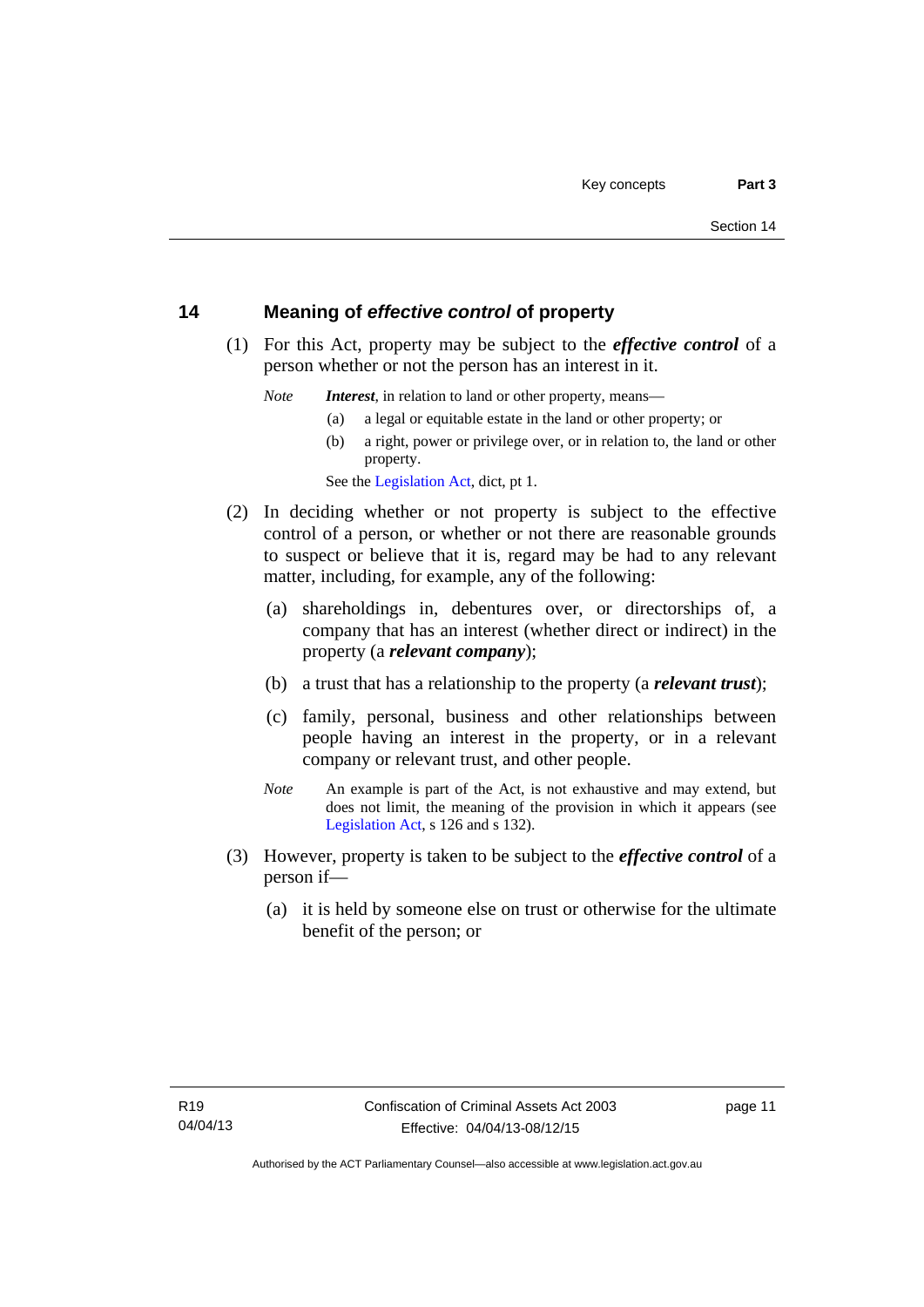- (b) within 6 years before or after the commission of the offence in relation to which an application is made in a confiscation proceeding, the person disposed of the property without sufficient consideration to someone else.
- *Note 1* For the meaning of *in relation to*, see dict.

*Note 2* For the meaning of *sufficient consideration*, see dict.

### <span id="page-25-0"></span>**15 Meaning of** *convicted* **and** *quashed*

- (1) For this Act, a person is taken to be *convicted* of an offence if—
	- (a) the person is convicted of the offence, whether summarily or on indictment; or
	- (b) the person is found guilty, but not convicted, of the offence; or
	- (c) the person absconds in relation to the offence.

*Note 1 Found guilty*, of an offence, includes—

- having an order made for the offence under the *[Crimes](http://www.legislation.act.gov.au/a/2005-58)  [\(Sentencing\) Act 2005](http://www.legislation.act.gov.au/a/2005-58)*, s 17 (Non-conviction orders—general)
- having the offence taken into account under the *[Crimes](http://www.legislation.act.gov.au/a/2005-58)  [\(Sentencing\) Act 2005](http://www.legislation.act.gov.au/a/2005-58)*, s 57 (Outstanding additional offences taken into account in sentencing)

(see [Legislation Act,](http://www.legislation.act.gov.au/a/2001-14) dict, pt 1).

*Note* 2 For the meaning of *abscond*, see s 16.

- (2) The person is taken to be convicted of the offence—
	- (a) if subsection (1) (a) applies—on the day the person is convicted; or
	- (b) if subsection (1) (b) applies—on the day the person is found guilty; or
	- (c) if subsection  $(1)$  (c) applies—
		- (i) on the day the person is committed for trial for the offence; or

R19 04/04/13

Authorised by the ACT Parliamentary Counsel—also accessible at www.legislation.act.gov.au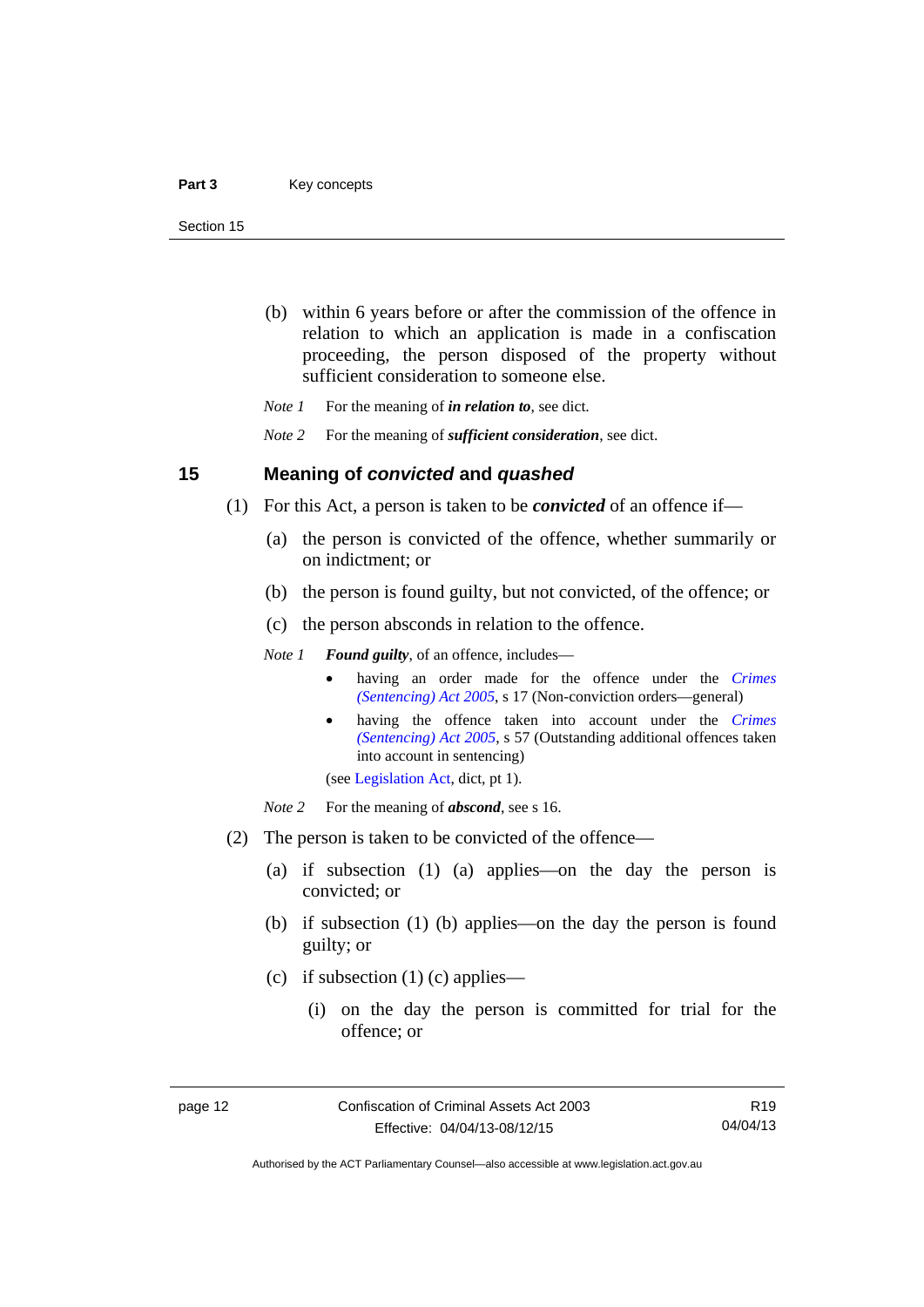- (ii) on the day a court, in a confiscation proceeding, makes an order that the evidence is of sufficient weight to support a conviction for the offence.
- (3) For this Act, the person's conviction for the offence is taken to be *quashed* when—
	- (a) if subsection (1) (a) applies—the conviction is quashed or set aside; or
	- (b) if subsection (1) (b) applies because the offence was taken into account in passing sentence for another offence—
		- (i) the person's conviction or finding of guilty for the other offence is quashed or set aside; or
		- (ii) the decision to take the offence into account is quashed or set aside; or
	- (c) if subsection (1) (b) applies for another reason—the finding of guilty for the offence (however described) is quashed or set aside; or
	- (d) if subsection (1) (c) applies—the person is brought before a court for the offence, and the person is cleared of the offence.

*Note* For the meaning of *cleared*, see s 17.

 (4) However, a person's conviction for an offence is not taken to be *quashed* if a court quashes or sets aside the conviction or finding of guilty (however described) but orders the person to be retried for the offence.

# <span id="page-26-0"></span>**16 When does someone** *abscond*

- (1) This section applies to an offender in relation to a relevant offence if—
	- (a) an indictment is presented against the offender for the offence; and

page 13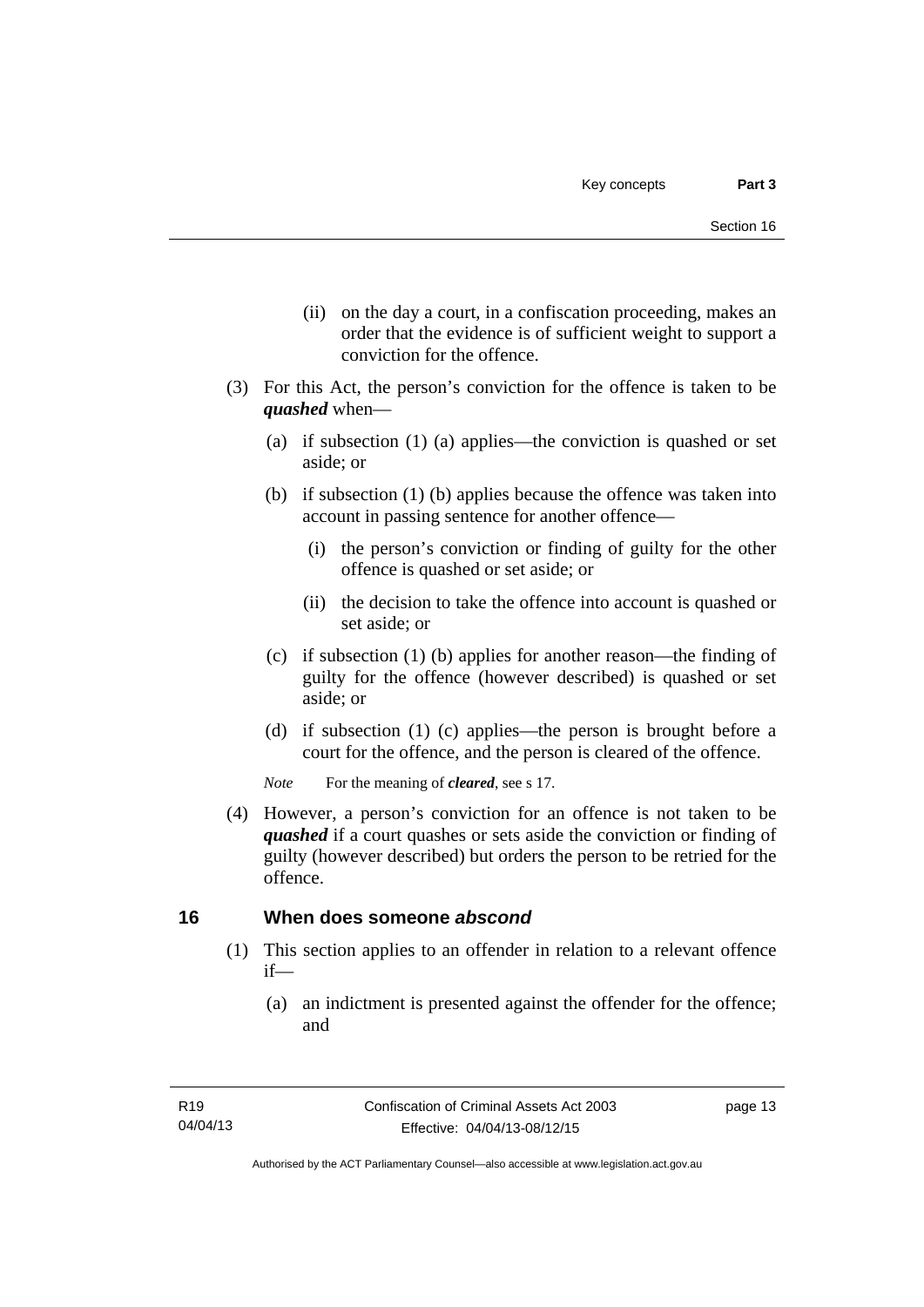Section 17

- (b) a warrant is issued for the arrest of the offender for the offence; and
- (c) either—
	- (i) the offender is committed for trial for the offence; or
	- (ii) a court, in a confiscation proceeding, makes a finding that the evidence is of sufficient weight to support the offender's conviction for the offence.
- *Note Indictment* is defined in the [Legislation Act,](http://www.legislation.act.gov.au/a/2001-14) dict, pt 1 as including an information. (See also that Act, dict, pt 1, def *present*.)
- (2) For this Act, the offender is taken to have *absconded* in relation to the offence if—
	- (a) the offender dies before the warrant is executed; or
	- (b) at the end of 6 months after the day the warrant is issued, the offender cannot be found; or
	- (c) at the end of 6 months after the day the warrant is issued—
		- (i) the offender is not amenable to justice for any other reason; and
		- (ii) if the offender is outside the ACT—an extradition proceeding against the offender is not on foot; or
	- (d) at the end of 6 months after the day the warrant is issued—
		- (i) the offender is not amenable to justice because the offender is outside the ACT; and
		- (ii) an extradition proceeding against the offender is on foot;

and the extradition proceeding later ends without an order for the offender's extradition being made.

# <span id="page-27-0"></span>**17 When is someone** *cleared* **of an offence**

For this Act, a person is *cleared* of an offence if—

R19 04/04/13

Authorised by the ACT Parliamentary Counsel—also accessible at www.legislation.act.gov.au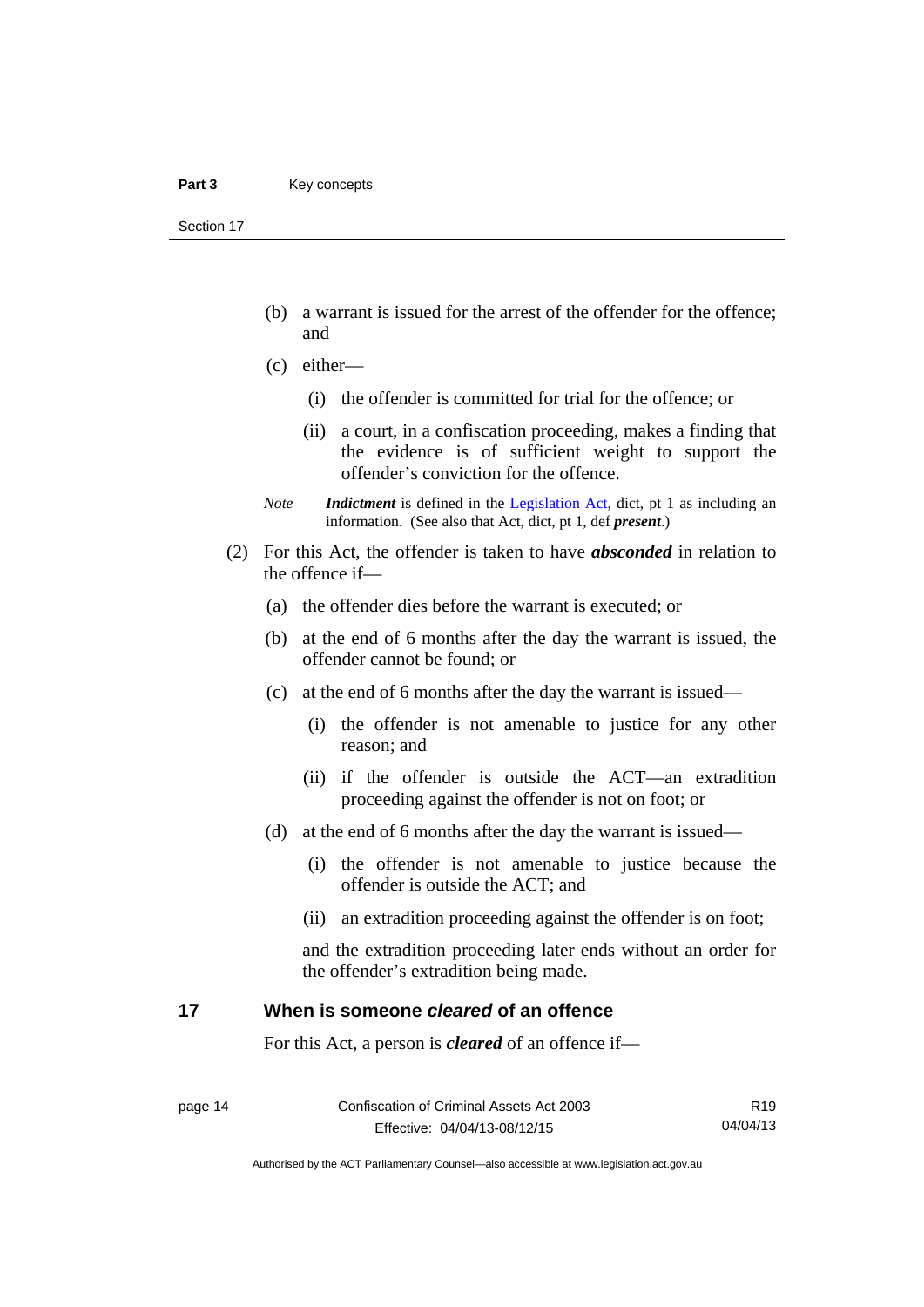- (a) an indictment for the offence lapses, or is withdrawn or struck out; or
- (b) a charge for the offence is withdrawn or discharged; or
- (c) the person is acquitted of the offence; or
- (d) the person's conviction for the offence is quashed.
- *Note Indictment* is defined in the [Legislation Act,](http://www.legislation.act.gov.au/a/2001-14) dict, pt 1 as including an information. (See also that Act, dict, pt 1, def *present*.)

# <span id="page-28-0"></span>**18 When a proceeding is** *finalised*

- (1) For this Act, a confiscation proceeding is *finalised* if—
	- (a) the proceeding lapses, or is withdrawn or struck out; or
	- (b) the appeal period for an appeal against the final judgment of the court hearing the proceeding ends without an appeal having been made against the judgment; or
	- (c) if an appeal against the final judgment is made within the appeal period—the appeal is dismissed, withdrawn or struck out, or the appeal is otherwise finalised (within the meaning of this subsection).
- (2) For this Act, a criminal proceeding is *finalised* if—
	- (a) the offender is cleared of the offence to which the proceeding relates; or
	- (b) the offender is convicted of an offence to which the proceeding relates, and the appeal period for an appeal against the conviction or finding of guilty (however described) ends without an appeal having been made against it; or
	- (c) if an appeal is made against the conviction or finding of guilty (however described) within the appeal period—the appeal is dismissed, withdrawn or struck out, or the appeal is otherwise finalised (within the meaning of this subsection) without a retrial having been ordered; or

page 15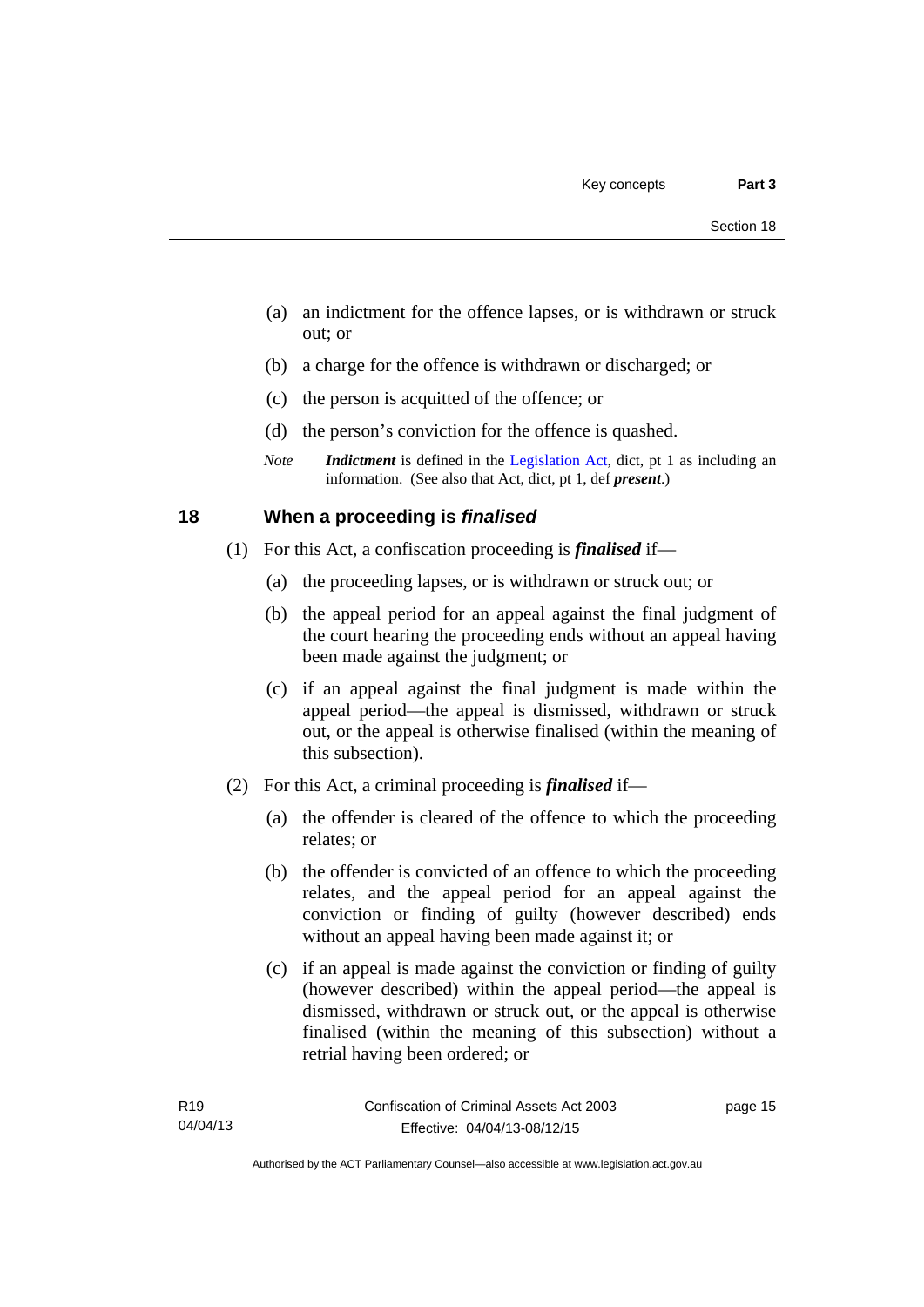### Part 3 **Key concepts**

Section 18

- (d) if a retrial has been ordered—the proceeding on the retrial is finalised (within the meaning of this subsection).
- (3) In this section:

*appeal period* means the period within which an appeal may be made without an extension of time or leave to make the appeal out of time.

page 16 Confiscation of Criminal Assets Act 2003 Effective: 04/04/13-08/12/15

R19 04/04/13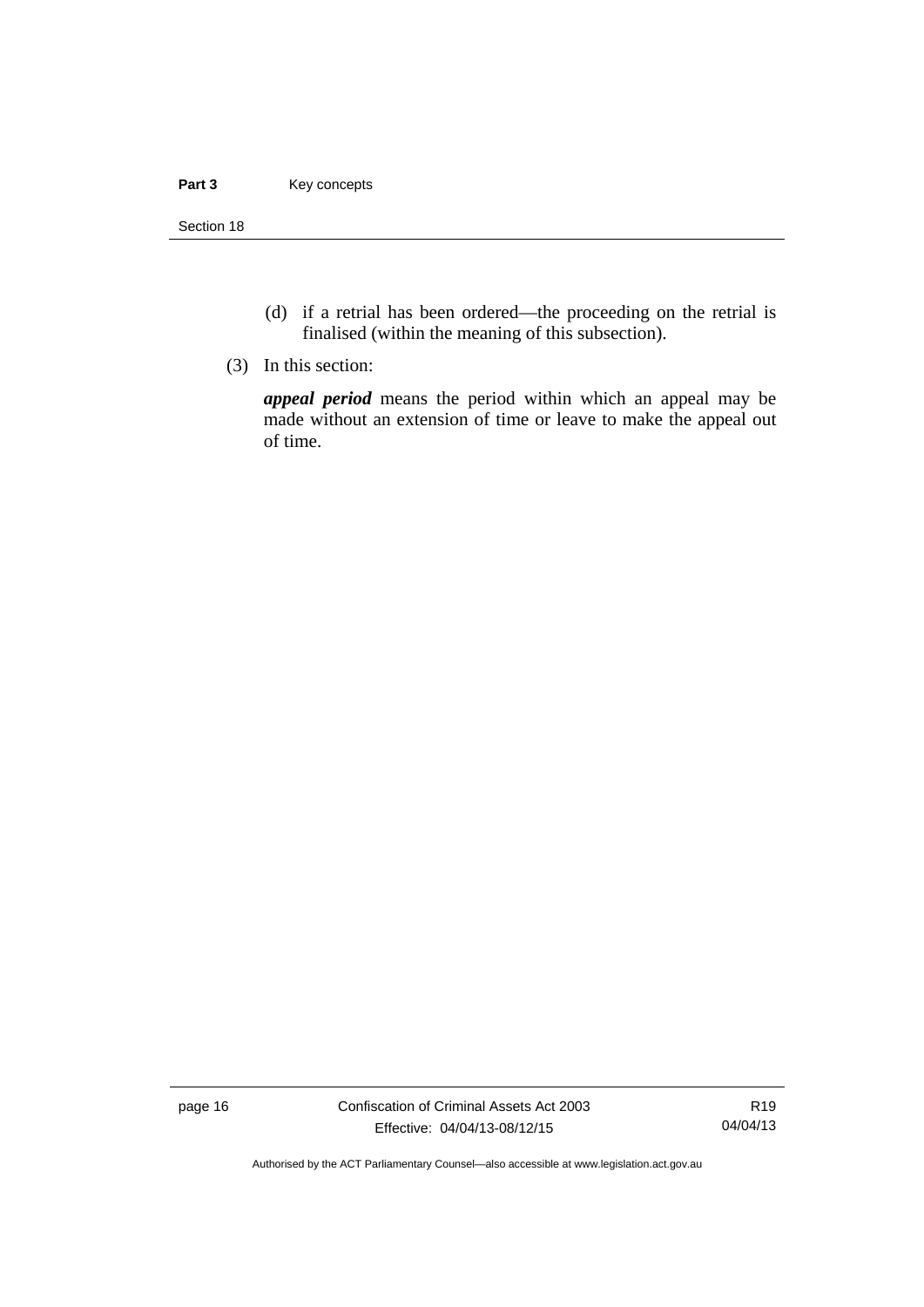# <span id="page-30-0"></span>**Part 4** Restraint of property

# <span id="page-30-1"></span>**Division 4.1 General**

# <span id="page-30-2"></span>**19 Meaning of** *restraining order*

In this Act:

*restraining order* means an order under section 30 (Restraining orders over unclaimed tainted property—making) or section 31 (Restraining orders over other property—making) that a person must not deal with the property stated in the order except in accordance with—

- (a) the order; or
- (b) another order under this Act of a relevant court; or
- (c) this Act.

# <span id="page-30-3"></span>**20 Meaning of** *artistic profits restraining order*

In this Act:

*artistic profits restraining order*, in relation to an offence, means a restraining order made solely to satisfy a penalty order for artistic profits in relation to the offence.

# <span id="page-30-4"></span>**21 Meaning of** *unclaimed tainted property restraining order*

In this Act:

*unclaimed tainted property restraining order* means a restraining order made solely over unclaimed tainted property.

*Note* A claim for property restrained under an unclaimed tainted property restraining order does not, of itself, change or end the restraining order (see s 46 (2)).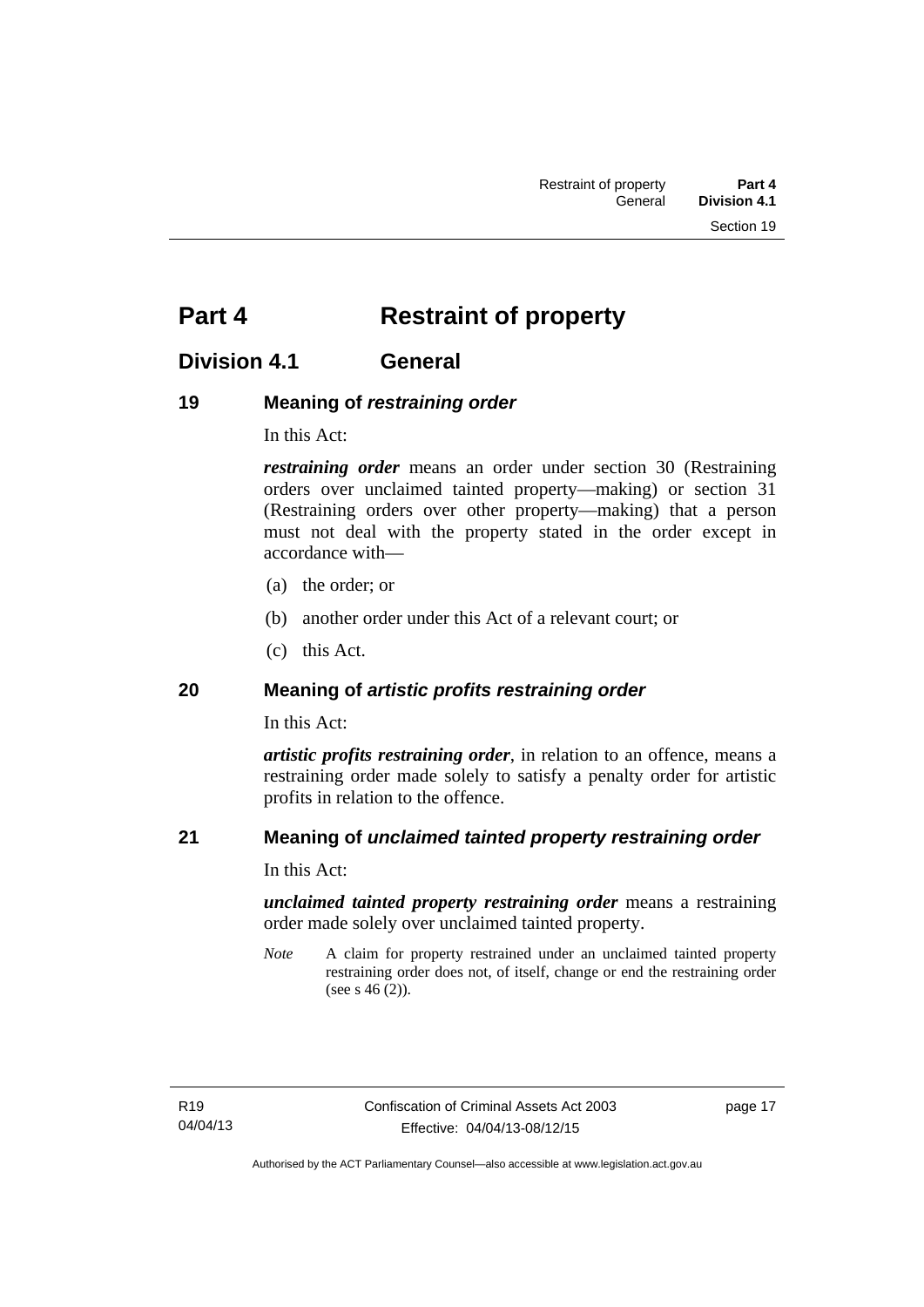# <span id="page-31-0"></span>**22 Restraining orders—purposes**

A restraining order may be made to preserve property so that the property will be available for 1 or more of the following purposes:

- (a) for forfeiture under a conviction forfeiture order;
- (b) for automatic forfeiture;
- (c) for forfeiture under a civil forfeiture order;
- (d) to satisfy a penalty order.

*Note* Pt 5 deals with forfeiture and pt 7 deals with penalty orders.

## <span id="page-31-1"></span>**23 Contravening restraining orders**

- (1) A person commits an offence if—
	- (a) the person deals with property; and
	- (b) the property is subject to a restraining order; and
	- (c) the person knows that, or is reckless about the fact that, the property is subject to a restraining order; and
	- (d) the dealing with the property contravenes the order.

Maximum penalty: 500 penalty units, imprisonment for 5 years or both.

- (2) A person commits an offence if—
	- (a) the person deals with property; and
	- (b) the property is subject to a restraining order; and
	- (c) the dealing with the property contravenes the order; and
	- (d) either of the following applies:
		- (i) the restraining order, or details of the order, were recorded in a statutory property register under section 50 (2) (Restraining orders—registration in

R19 04/04/13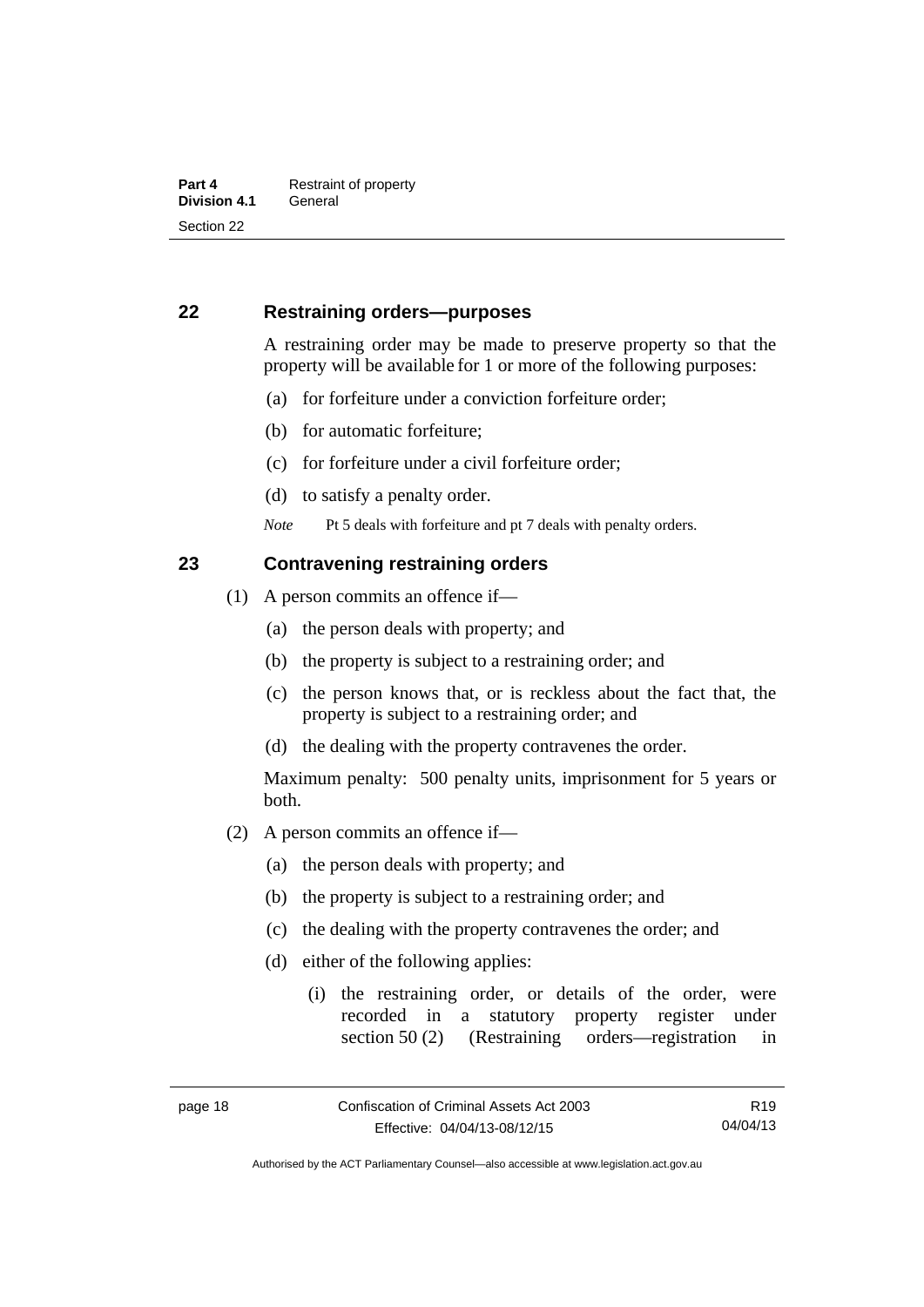statutory property registers) when the person dealt with the property;

 (ii) the person was given notice of the order under section 34 (Restraining orders—notice of making) before the person dealt with the property.

Maximum penalty: 200 penalty units, imprisonment for 2 years or both.

- (3) Strict liability applies to subsection (2) (b), (c) and (d).
- (4) Subsections (1) and (2) do not apply if the dealing with the property is in accordance with—
	- (a) an additional order under section 39; or
	- (b) this Act.

# <span id="page-32-0"></span>**24 Setting aside dealings with restrained property**

- (1) The DPP may apply to a relevant court for an order that a dealing with restrained property be set aside if—
	- (a) the dealing was in contravention of the restraining order; and
	- (b) the dealing—
		- (i) was not for sufficient consideration; or
		- (ii) transferred property to a person who was not acting honestly; or
		- (iii) transferred property to a person who did not take reasonable care to establish that the property may be lawfully acquired by the person
- (2) On application under subsection (1), the court may make an order setting aside a dealing with property in contravention of a restraining order.
- (3) The order may be expressed to take effect on—

page 19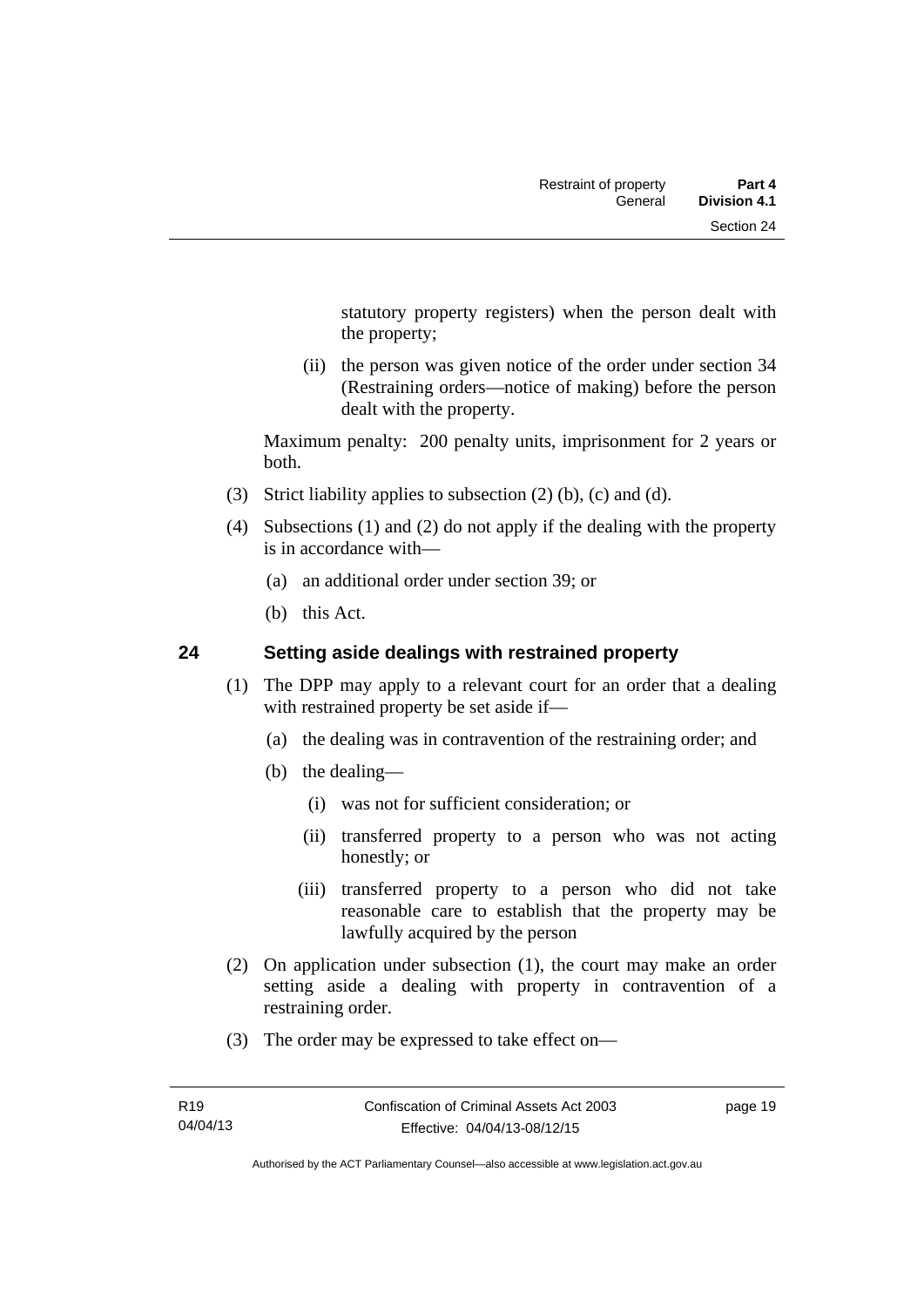- (a) the day when the dealing took place; or
- (b) the day when the order setting aside the dealing is made.
- (4) If the court makes an order mentioned in subsection (3) (b), the court must declare the rights of anyone who acquired an interest in the property on or after the day of the dealing and before the day the order is made.

# <span id="page-33-0"></span>**Division 4.2 Making restraining orders**

- *Note 1* For general provisions about a proceeding for a restraining order (which is a confiscation proceeding—see s 236), see pt 14.
- *Note* 2 In particular, no advance notice to anyone is required of the application for the order, and the application may be heard in closed court, without the offender or the public being present (see s 243).

# <span id="page-33-1"></span>**25 Restraining orders over unclaimed tainted property application**

- (1) The DPP may apply to a relevant court for a restraining order over unclaimed tainted property.
- (2) The application must state the following:
	- (a) that the application is for an unclaimed tainted property restraining order;
	- (b) the property sought to be restrained.
- (3) The application must be supported by an affidavit under section 28 (Restraining orders over unclaimed tainted property—affidavit supporting application).
- (4) An application for an unclaimed tainted property restraining order must be made only in relation to unclaimed tainted property (but may be made at the same time as an application for a restraining order over other property).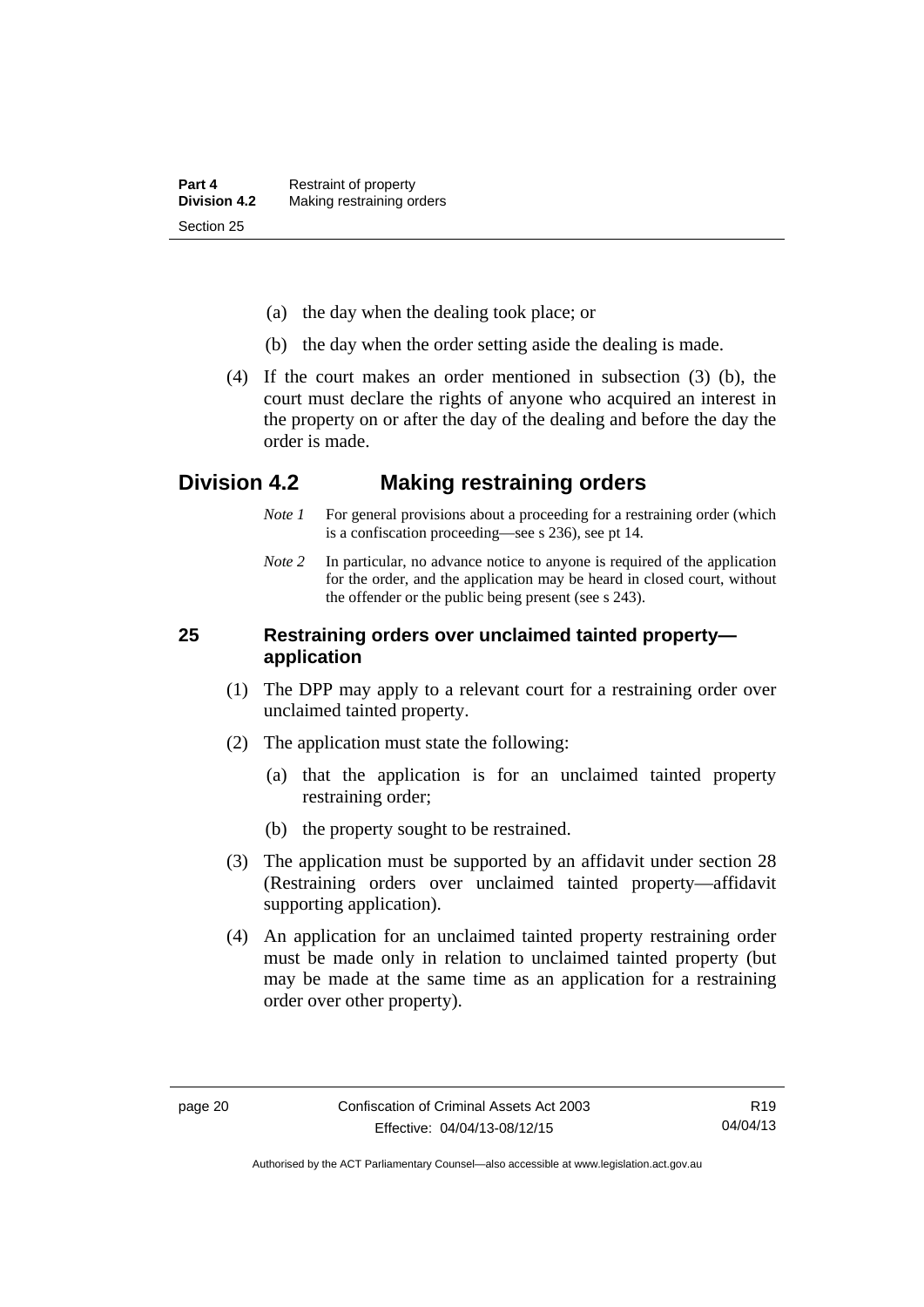## <span id="page-34-0"></span>**26 Restraining orders over other property—application**

- (1) The DPP may apply to a relevant court for a restraining order over any of the following:
	- (a) stated property of a person;
	- (b) stated property of a person and all other property of the person (including property acquired after the making of the order);
	- (c) all property of a person (including property acquired after the making of the order);
	- (d) all property of a person (including property acquired after the making of the order) other than stated property.
	- *Note 1* A reference to a *person* generally includes a reference to a corporation as well as an individual, see the [Legislation Act](http://www.legislation.act.gov.au/a/2001-14), s 160. (See also the [Legislation Act,](http://www.legislation.act.gov.au/a/2001-14) dict, pt 1, def *person*.)
	- *Note 2 Property* includes an interest in property, see the [Legislation Act,](http://www.legislation.act.gov.au/a/2001-14) dict, pt 1.
- (2) The application must state the following:
	- (a) the offence to which the application relates;
	- (b) when it is alleged the offence was committed;
	- (c) the person who is alleged to have committed the offence;
	- (d) the person whose property the application relates to;
	- (e) the property sought to be restrained (including whether it is property of the offender or someone else);

*Note Offender* includes a corporation, see dict.

- (f) whether the application is for an artistic profits restraining order.
- (3) The application must be supported by an affidavit under section 29 (Restraining orders over other property—affidavit supporting application).

page 21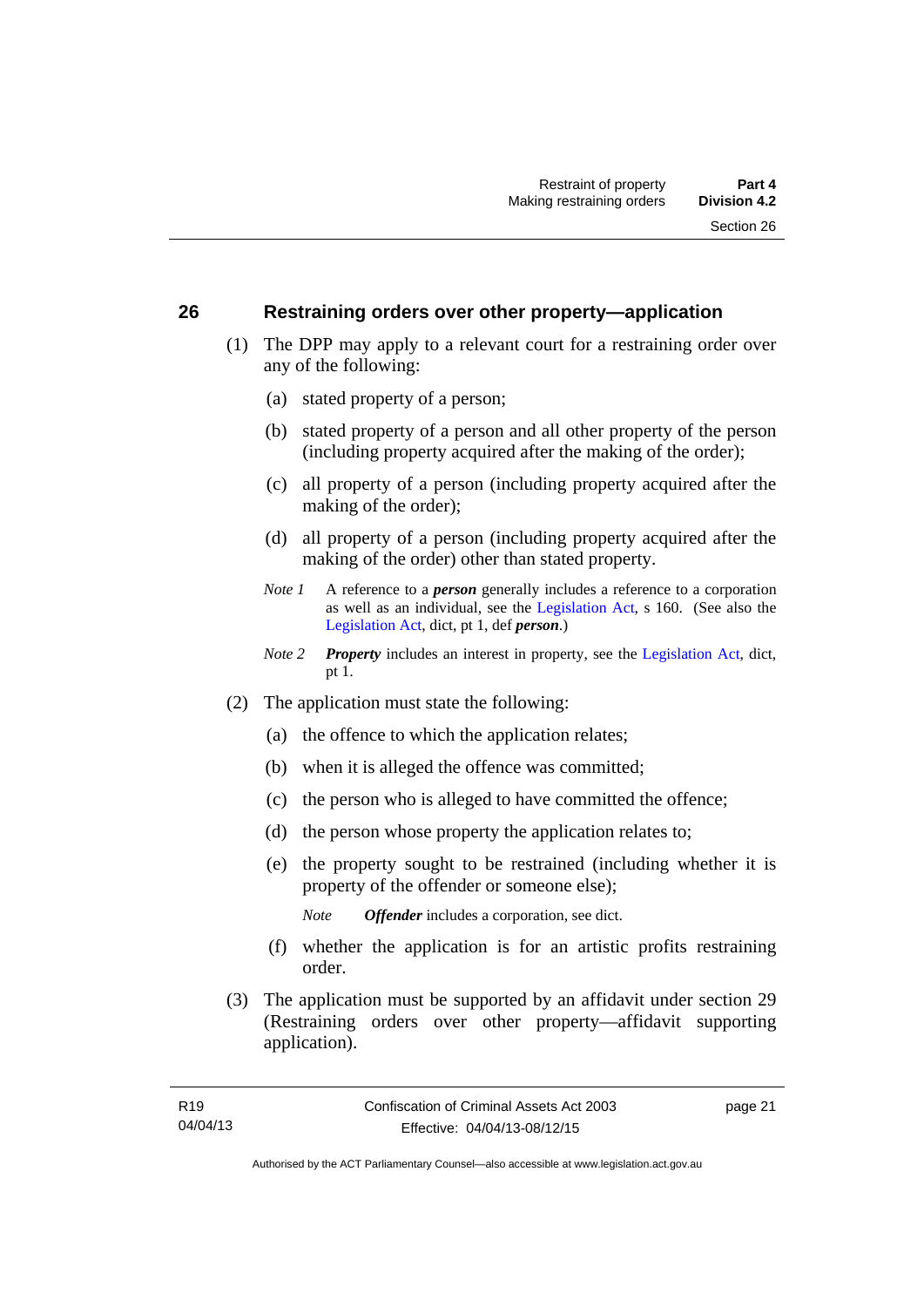- (4) For subsection (2) (a), the application need not specify a particular offence and it is sufficient if the application states that some offence or other was committed.
- (5) For subsection (2) (b), the application need not specify a particular time or day and it is sufficient if the application states a period within which the offence was committed.
- (6) To remove any doubt—
	- (a) an application for a restraining order under this section may be made in relation to an interest (or interests) in property; and
		- *Note Property* includes an interest in property, see the [Legislation Act,](http://www.legislation.act.gov.au/a/2001-14) dict, pt 1.
	- (b) an application for a restraining order under this section may be made in relation to 2 or more offences; and
	- (c) an application for a restraining order under this section may be made in relation to the property of 2 or more people; and
	- (d) this section does not apply to an application for a restraining order over unclaimed tainted property.

# <span id="page-35-0"></span>**27 Restraining orders—time for making certain applications**

- (1) This section does not apply to an application for—
	- (a) an artistic profits restraining order; or
	- (b) an unclaimed tainted property restraining order.
- (2) An application for a restraining order in relation to an ordinary offence must be made before the end of the longer of the following periods:
	- (a) if an indictment has been presented against the offender for the offence, and the offender has not been convicted or cleared of the offence—2 years after the day the indictment was presented;

Authorised by the ACT Parliamentary Counsel—also accessible at www.legislation.act.gov.au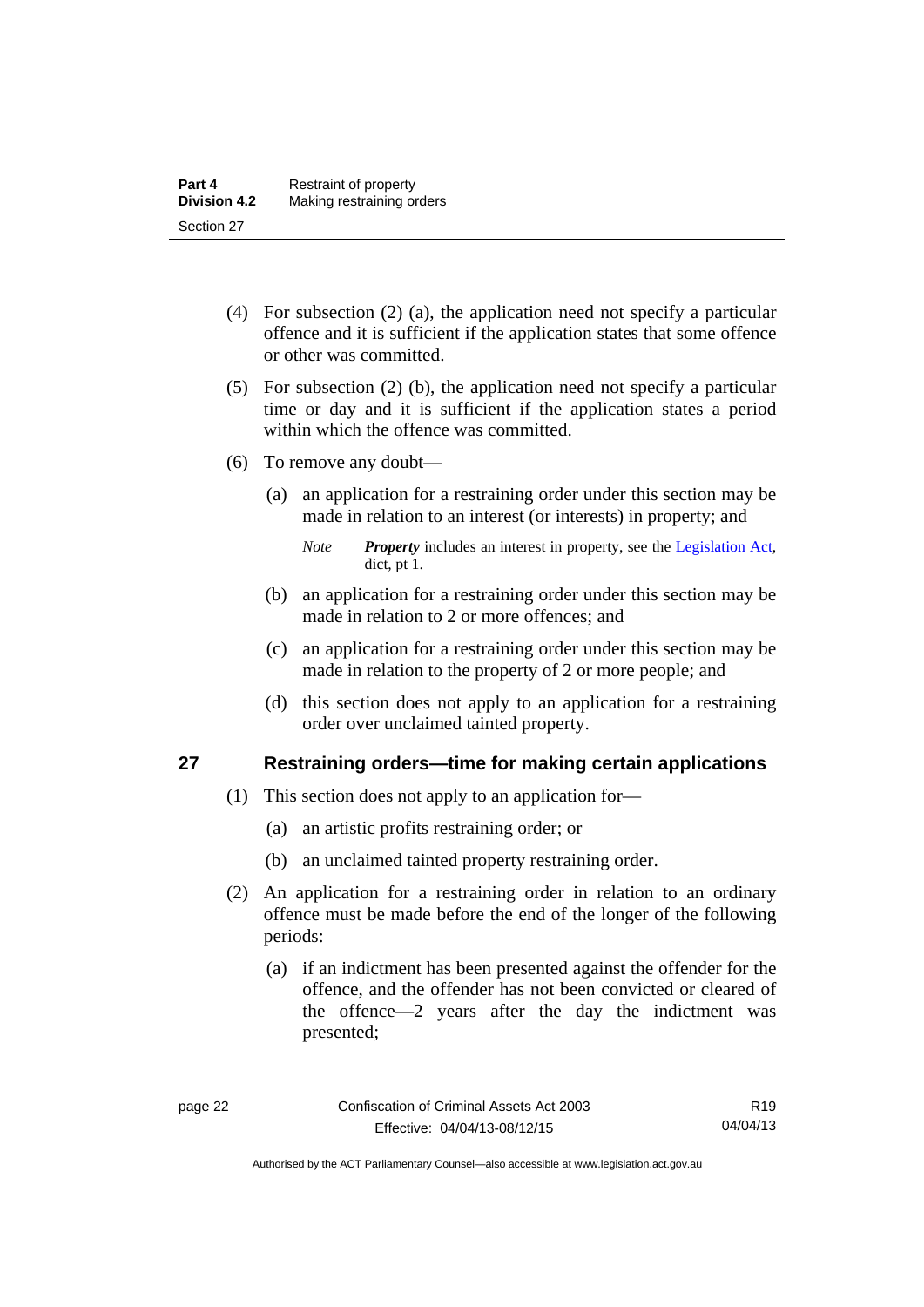- (b) if the offender has been convicted of the offence (and not cleared)—2 years after the day of the conviction;
- (c) in any case—6 years after the day the offence was committed (or is alleged to have been committed).
- *Note 1* For the meaning of *in relation to*, see dict.
- *Note 2 Indictment* is defined in the [Legislation Act,](http://www.legislation.act.gov.au/a/2001-14) dict, pt 1 as including an information. (See also that Act, dict, pt 1, def *present*.)
- *Note 3* The court may allow leave for an application to be made after a time fixed by this section in certain circumstances (see s 49 and s 246).
- (3) An application for a restraining order in relation to a serious offence must be made before the end of the longer of the following periods:
	- (a) if an indictment has been presented against the offender for the offence, and the offender has not been convicted or cleared of the offence—2 years after the day the indictment was presented;
	- (b) if the offender has been convicted of the offence—2 years after the day of the conviction;
	- (c) in any case—6 years after the day the offence was committed (or is alleged to have been committed).
	- *Note* The court may allow leave for an application to be made after a time fixed by this section in certain circumstances (see s 49 and s 246).

### **28 Restraining orders over unclaimed tainted property affidavit supporting application**

- (1) An affidavit by a police officer supporting an application under section 25 (Restraining orders over unclaimed tainted property application) for an unclaimed tainted property restraining order must state—
	- (a) that the police officer suspects that the property is unclaimed tainted property; and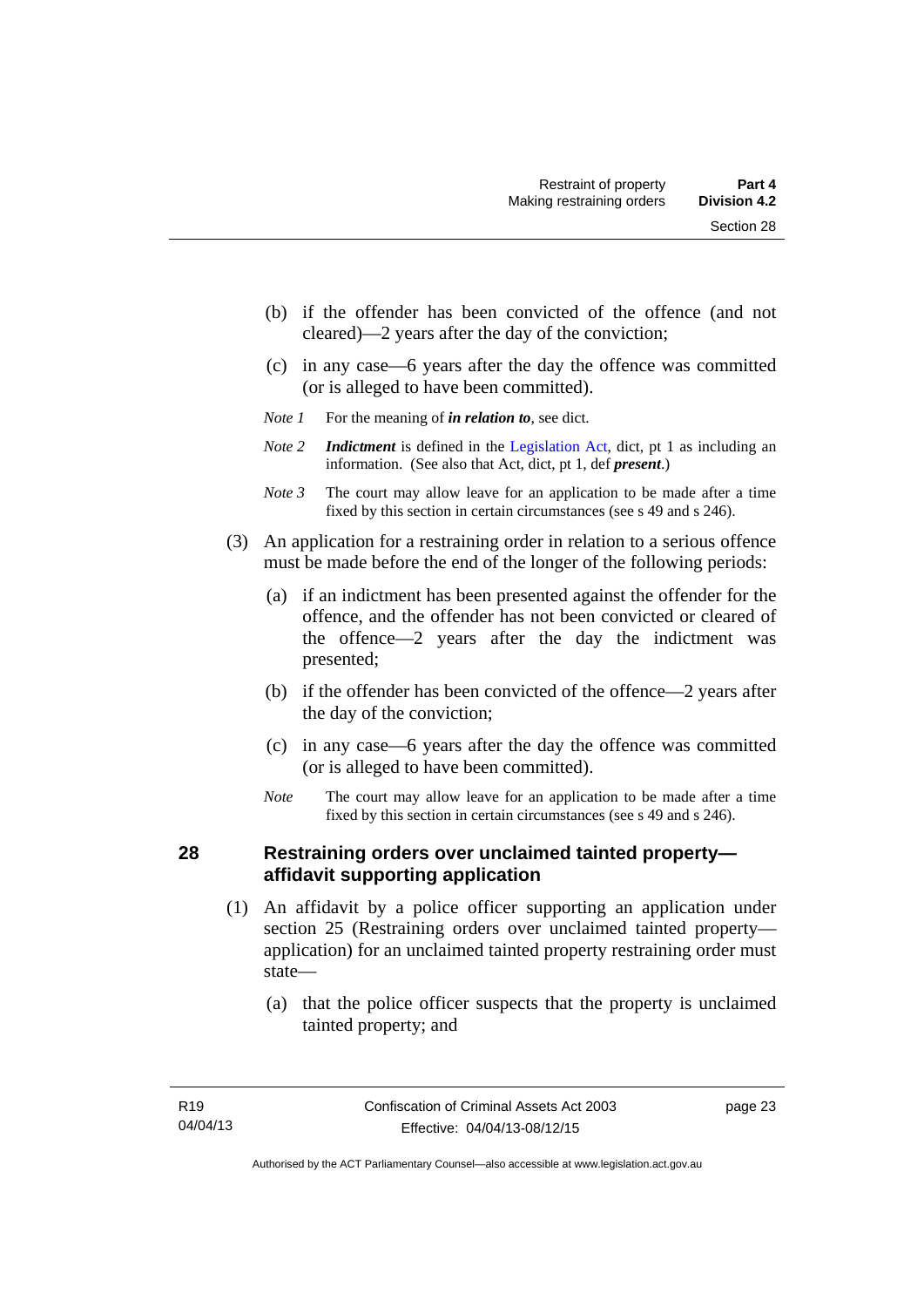- (b) that the property has not been claimed by anyone.
- *Note* No time limit applies to an application for an unclaimed tainted property restraining order (see s 27 (1) (b)).
- (2) The affidavit must state that the police officer believes that the property sought to be restrained may be required to satisfy a purpose mentioned in section 22 (Restraining orders—purposes).
- (3) For subsection (2), no particular purpose need be stated in the affidavit.
- (4) The affidavit must state the grounds for each suspicion or belief of the police officer stated in the affidavit.

### **29 Restraining orders over other property—affidavit supporting application**

- (1) An affidavit by a police officer supporting an application under section 26 (Restraining orders over other property—application) for a restraining order must state—
	- (a) that the officer believes that an indictment has been presented against the offender for a stated relevant offence, or that the offender has been convicted of a stated relevant offence; or
	- (b) that the officer suspects that the offender has committed a stated relevant offence, and that it is intended, within a stated period—
		- (i) for an ordinary offence—to present an indictment against the offender for the offence (or a related relevant offence); or
		- (ii) for a serious offence—
			- (A) to present an indictment against the offender for the offence (or a related serious offence); or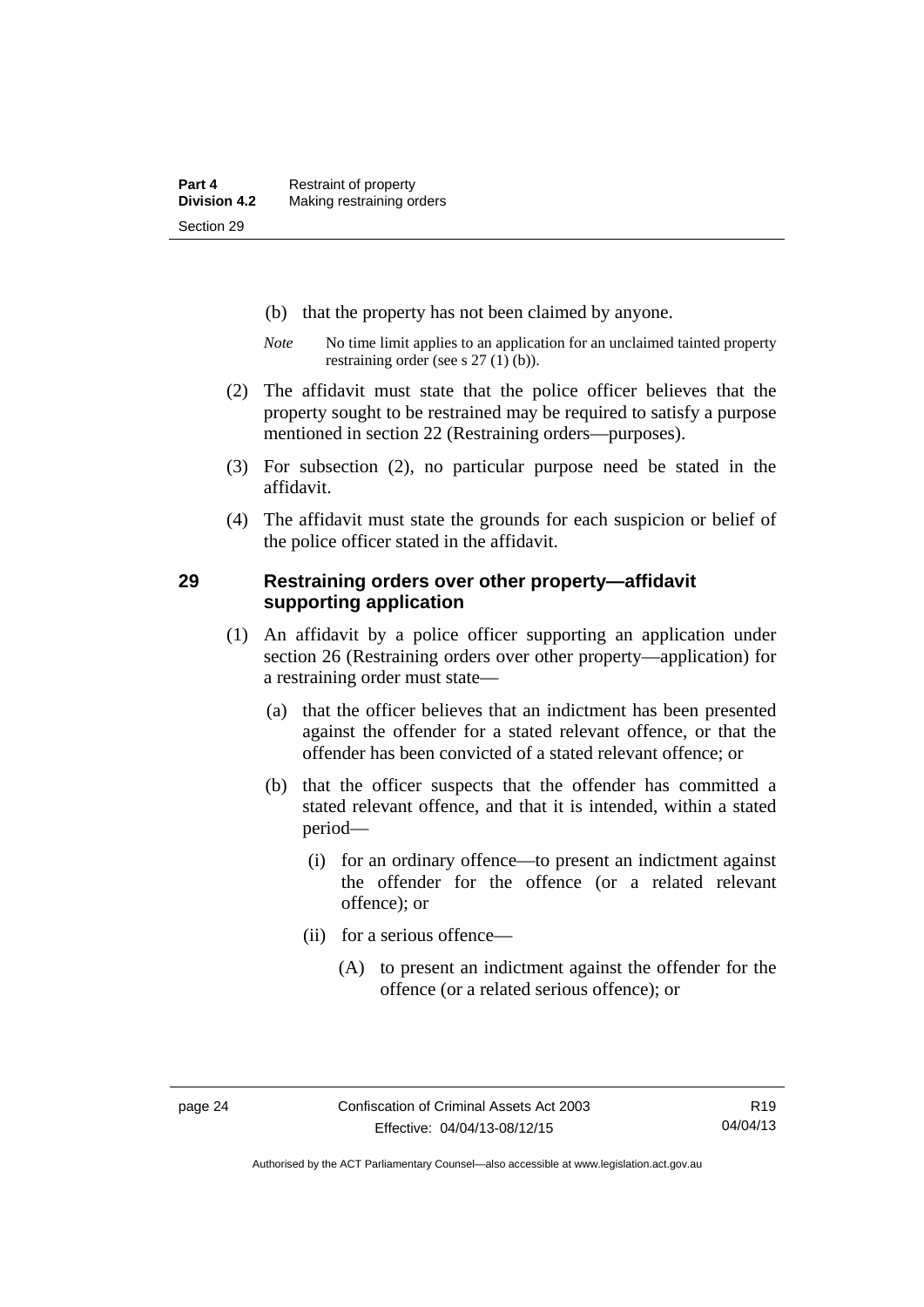- (B) to apply for a civil forfeiture order or a penalty order in relation to the offence (or a related serious offence).
- *Note Indictment* is defined in the [Legislation Act,](http://www.legislation.act.gov.au/a/2001-14) dict, pt 1 as including an information. (See also that Act, dict, pt 1, def *present*.)
- (2) Subsection (1) (b) does not require the police officer to specify a particular offence in the affidavit and it is sufficient if the police officer suspects that the offender has committed a particular kind of offence and the affidavit describes the nature of the offence in general terms.
- (3) If the application is not for an artistic profits restraining order, the affidavit must state that the police officer believes that the application is being made within the relevant period mentioned in section 27 (Restraining orders—time for making certain applications) for the offence to which the application relates.

*Note* No time limit applies to an application for an artistic profits restraining order (see s 27 (1) (a)).

- (4) For subsection (3), if the application relates to a serious offence, it is sufficient if the police officer believes that the offence was committed within the relevant period mentioned in section 27, and it is not necessary for the officer to believe that the offence was committed on any particular day or time within the relevant period.
- (5) The affidavit must state, for the property mentioned in the application, or for each stated part of the property—
	- (a) that the officer suspects that the property is either the offender's property or the property of someone else; and
	- (b) for property that the officer suspects is the property of someone else—
		- (i) that the officer suspects that the property is tainted property; or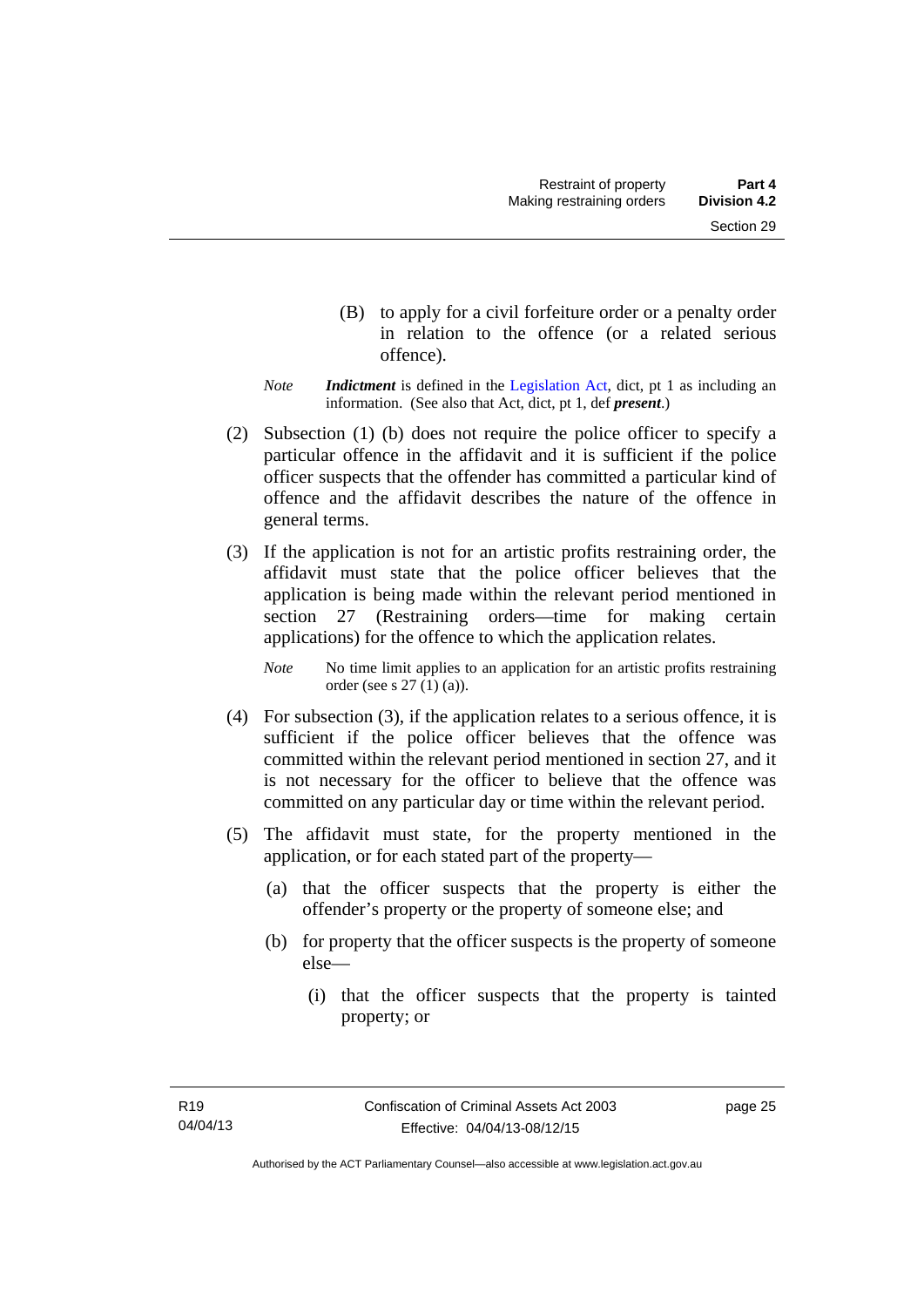- (ii) that the officer suspects that the property is subject to the offender's effective control.
- (6) The affidavit must state that the police officer believes that—
	- (a) the property sought to be restrained may be required to satisfy a purpose mentioned in section 22 (Restraining orders purposes); and
	- (b) if the application is for an artistic profits restraining order—the property sought to be restrained may be required to satisfy a penalty order for artistic profits in relation to the offence.
- (7) For subsection (6) (a), no particular purpose need be stated in the affidavit.
- (8) The affidavit must state the grounds for each belief or suspicion of the police officer stated in the affidavit.

# **30 Restraining orders over unclaimed tainted property making**

- (1) This section applies if an application is made under section 25 (Restraining orders over unclaimed tainted property—application) to a relevant court for an unclaimed tainted property restraining order in relation to an offence.
- (2) The relevant court must make a restraining order over the property to which the application relates if, having regard to the police officer's affidavit supporting the application and any other evidence before the court, the court is satisfied that there are reasonable grounds for the officer's suspicions and beliefs stated in the affidavit.
	- *Note* A claim for property restrained under an unclaimed tainted property restraining order does not, of itself, change or end the restraining order (see s  $46(2)$ ).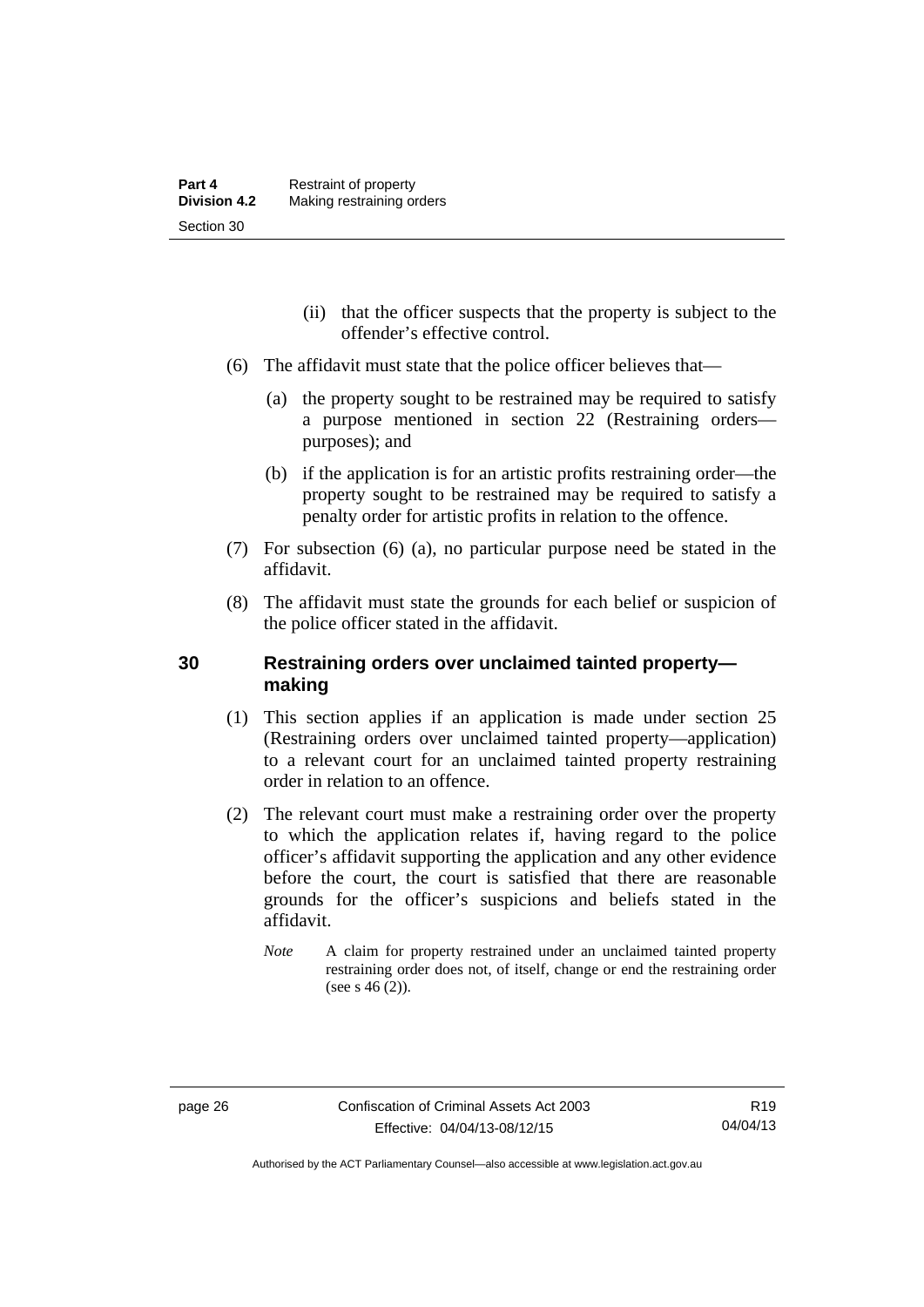(3) The restraining order may direct the public trustee to take control of the restrained property.

 (4) To remove any doubt, for making a restraining order under this section, it is irrelevant whether there is any risk of the property being dealt with in a way that would defeat or hinder the purposes of this Act.

# **31 Restraining orders over other property—making**

- (1) This section applies if an application is made under section 26 (Restraining orders over other property—application) to a relevant court for a restraining order in relation to an offence.
- (2) The relevant court must make a restraining order over the property to which the application relates if, having regard to the police officer's affidavit supporting the application and any other evidence before the court—
	- (a) the court is satisfied that there are reasonable grounds for the officer's beliefs and suspicions stated in the affidavit; and
	- (b) if an indictment has not been presented for the offence, or the offence is a serious offence of which the offender has been cleared—the court is satisfied that, within 6 weeks after the date of the order or (if allowed by the court) a longer period of not longer than 3 months after that date—
		- (i) for an ordinary offence—it is intended to present an indictment against the offender for the offence (or a related relevant offence); or
		- (ii) for a serious offence—
			- (A) it is intended to present an indictment against the offender for the offence (or a related serious offence); or

*Note* For the commencement of a restraining order, see the [Legislation Act,](http://www.legislation.act.gov.au/a/2001-14) s 73 (4).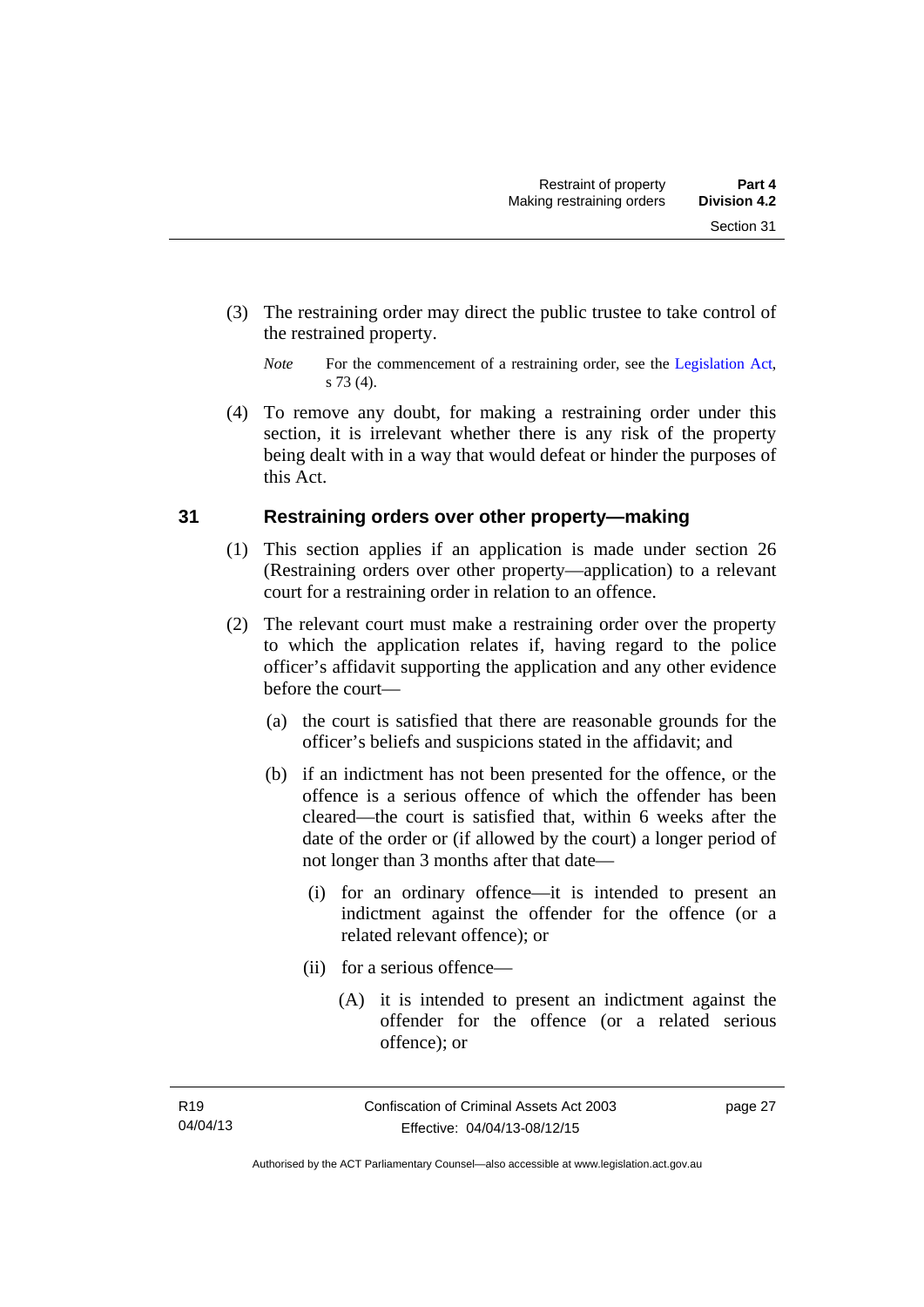- (B) it is intended to apply for a civil forfeiture order or a penalty order in relation to the offence (or a related serious offence).
- *Note Indictment* is defined in the [Legislation Act,](http://www.legislation.act.gov.au/a/2001-14) dict, pt 1 as including an information. (See also that Act, dict, pt 1, def *present*.)
- (3) The restraining order may do either or both of the following:
	- (a) direct the public trustee to take control of the restrained property or stated restrained property;
	- (b) provide, under section 37 or section 38, for living and business expenses, or legal expenses, to be met out of the restrained property.
	- *Note* For the commencement of a restraining order, see the [Legislation Act,](http://www.legislation.act.gov.au/a/2001-14) s 73 (4).
- (4) The relevant court may refuse to make the restraining order if the DPP does not give the relevant court any undertaking that the court considers appropriate about the payment of damages or costs in relation to the making or operation of the order.
- (5) To remove any doubt—
	- (a) a restraining order may be made under this section in relation to an interest (or interests) in property; and
		- *Note Property* includes an interest in property, see the [Legislation Act,](http://www.legislation.act.gov.au/a/2001-14) dict, pt 1.
	- (b) a restraining order may relate to 2 or more offences committed (or alleged to have been committed) by an offender; and

*Note Offender* includes a corporation, see dict.

- (c) a restraining order may relate to the property of 2 or more people; and
- (d) for making a restraining order under this section, it is irrelevant whether there is any risk of the property being dealt with in a way that would defeat or hinder the purposes of this Act.

R19 04/04/13

Authorised by the ACT Parliamentary Counsel—also accessible at www.legislation.act.gov.au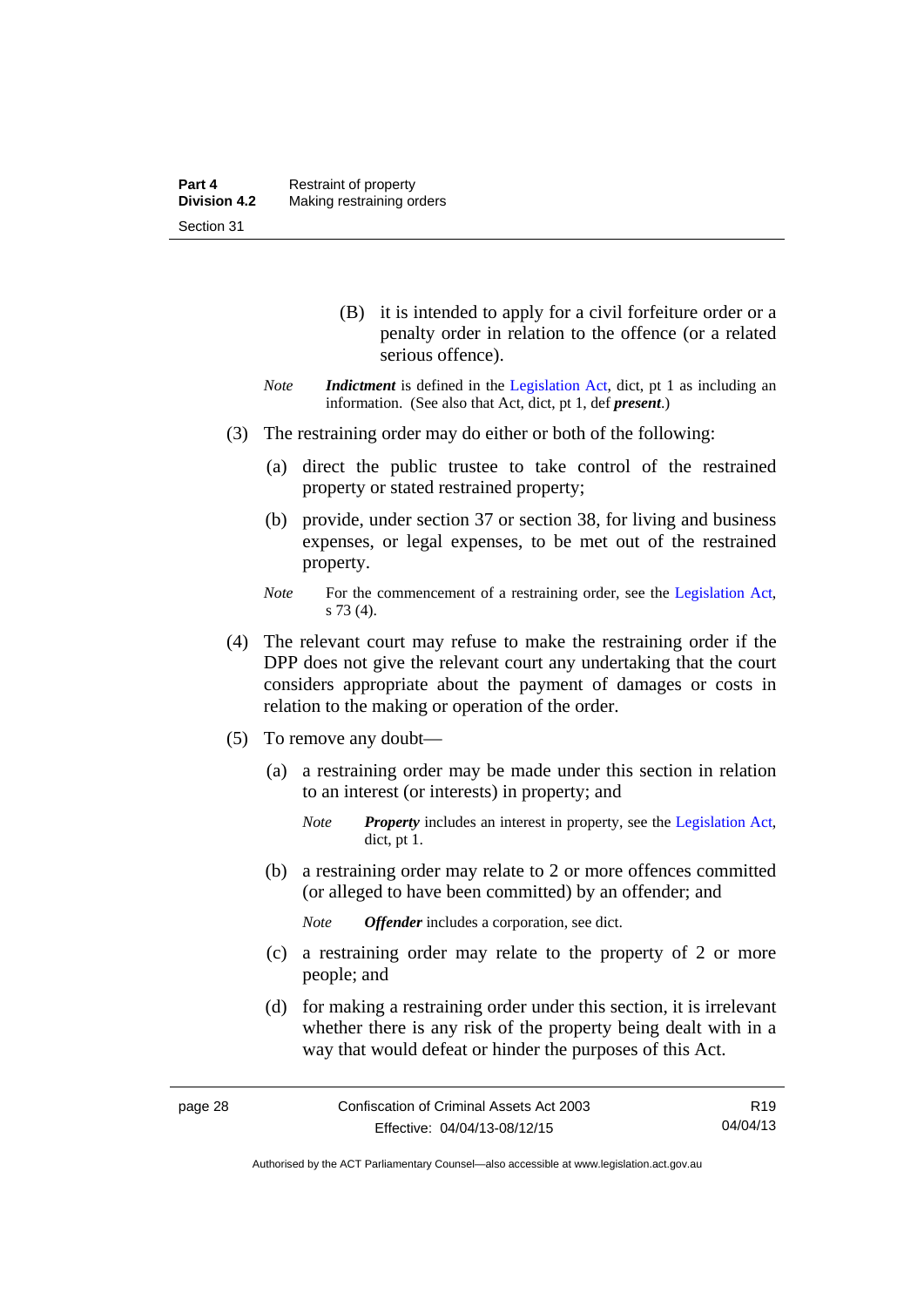# **32 Making of restraining orders—specific serious offence not required etc**

- (1) For section 31 and to remove any doubt, if the relevant court is satisfied that there are reasonable grounds for the police officer's belief that a serious offence was committed by the offender within the relevant period mentioned in section 27 (Restraining orders time for making certain applications), the court must not refuse to make a restraining order in relation to the offence only because the court is not satisfied—
	- (a) that the officer had any belief that a particular serious offence was committed within the relevant period; or
	- (b) that the officer had any belief about the particular day or time when the offender committed the offence within the relevant period; or
	- (c) that there are reasonable grounds for any belief by the officer about anything mentioned in paragraph (a) or (b).

*Note* For the meaning of *in relation to*, see dict.

- (2) Also, for section 31 and to remove any doubt, the relevant court must not refuse to make a restraining order in relation to the offender only because—
	- (a) an indictment has not been presented against the offender for the offence; or
	- (b) the offender has not been convicted of the offence; or
	- (c) the offender has been cleared of the offence, including being cleared after having been convicted of the offence; or
	- (d) a doubt is raised about whether the person committed the offence.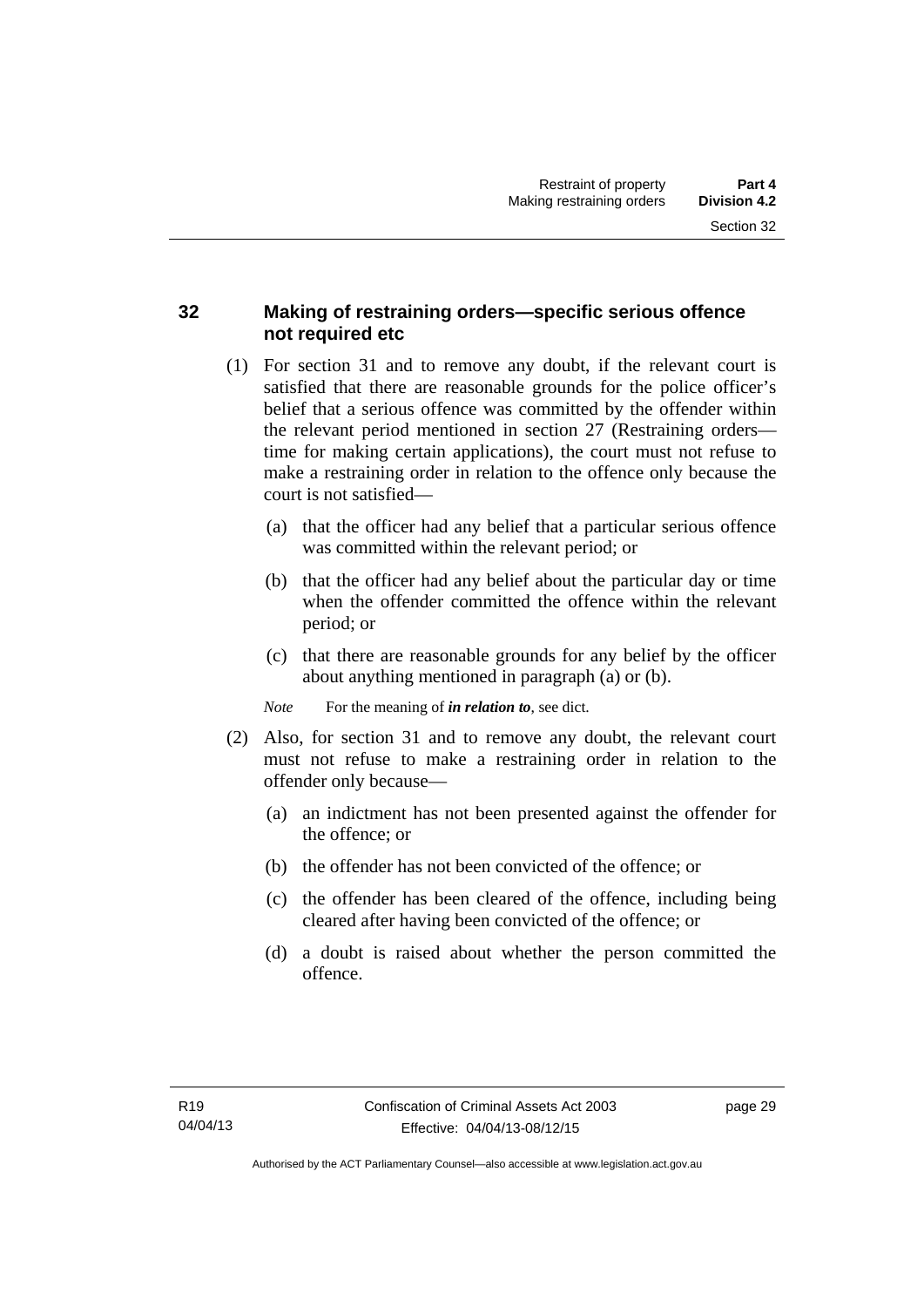## **33 Restraining orders—contents**

- (1) A restraining order must state that a person must not deal with the property stated in the order except in accordance with—
	- (a) the order; or
	- (b) another order under this Act of a relevant court; or
	- (c) this Act.
- (2) A restraining order (other than an unclaimed tainted property restraining order) must also state—
	- (a) that it is a restraining order under this Act; and
	- (b) the person (or people) whose property it applies to; and
	- (c) for each person to whose property it applies to—the property to which it applies, including whether it applies to property acquired after the making of the order; and
	- (d) if section 31 (2) (b) (Restraining orders over other property making) applies to the restraining order—the applicable period under the paragraph; and
		- *Note* The restraining order ends unless an indictment is presented or, for a serious offence, a forfeiture or penalty application is made, before the end of the stated period (see table 47 and table 48).
	- (e) if the order directs the public trustee to take control of the restrained property or stated restrained property—the direction and the property to which it applies; and
	- (f) if the relevant court making the order has given a direction under section 35 (Restraining order proceedings—restrictions on disclosure)—
		- (i) the direction given by the court; and
		- (ii) the effect of section 36 (Restraining orders—disclosure offences) in relation to the direction; and

Authorised by the ACT Parliamentary Counsel—also accessible at www.legislation.act.gov.au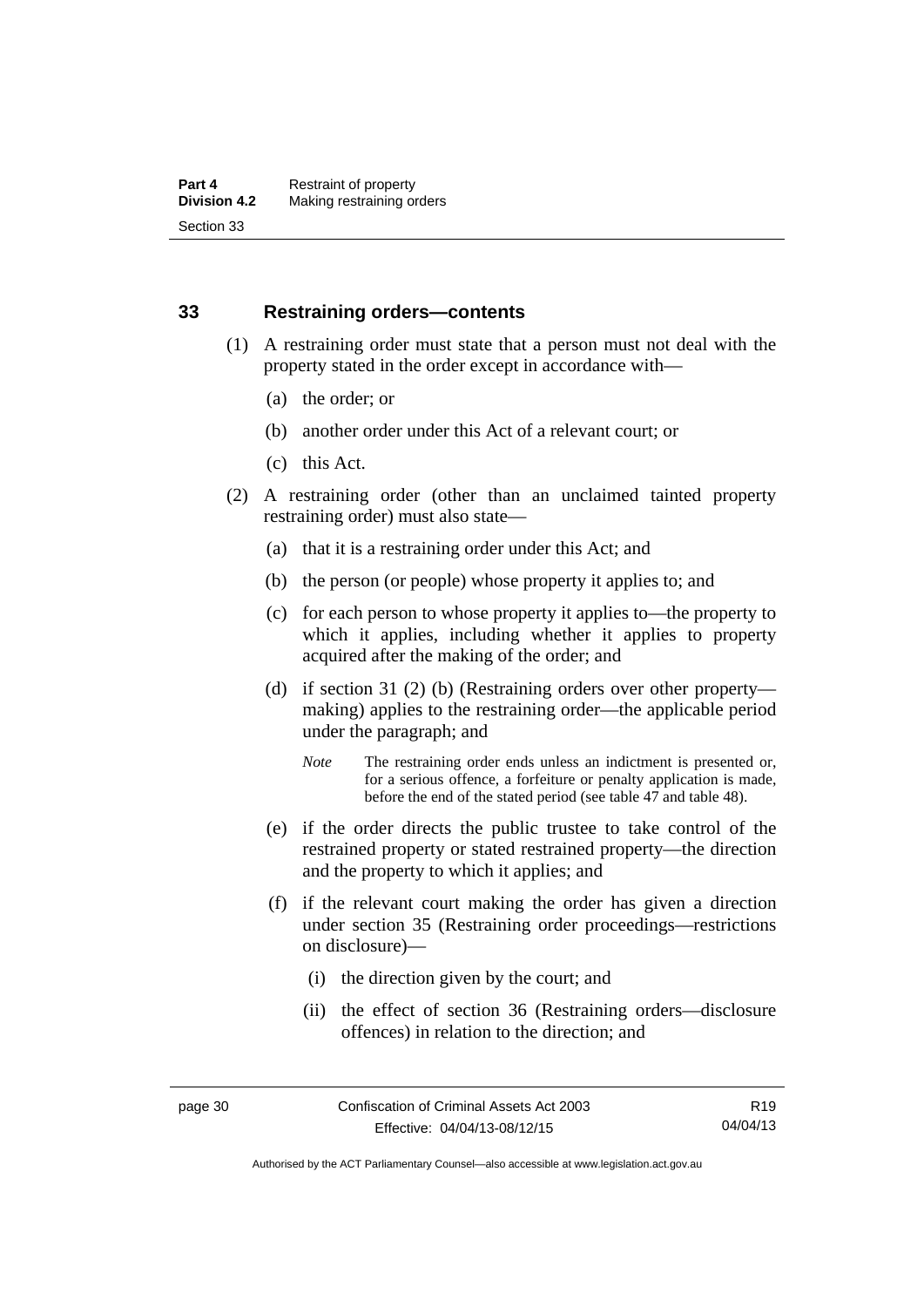- (g) if the order provides, under section 37 or section 38, for living and business expenses, or legal expenses, to be met out of the restrained property—
	- (i) the kind of expenses that may be met out of the restrained property; and
	- (ii) the period during which the expenses may be met out of the restrained property; and
	- (iii) the maximum amount of the expenses that may be met out of the restrained property.
- (3) An unclaimed tainted property restraining order must also state—
	- (a) that it is an unclaimed tainted property restraining order under this Act; and
	- (b) the property to which it applies; and
	- (c) if the relevant court making the order has given a direction under section 35—
		- (i) the direction given by the court; and
		- (ii) the effect of section 36 in relation to the direction; and
	- (d) that, unless a relevant court makes an order that stops the operation of the restraining order over the property, the property will be automatically forfeited under this Act to the Territory at the end of 14 days after the day the order is made.
- (4) A failure by a relevant court to comply with this section in relation to the restraining order does not invalidate the restraining order or any forfeiture order or automatic forfeiture made in relation to the property restrained under the restraining order.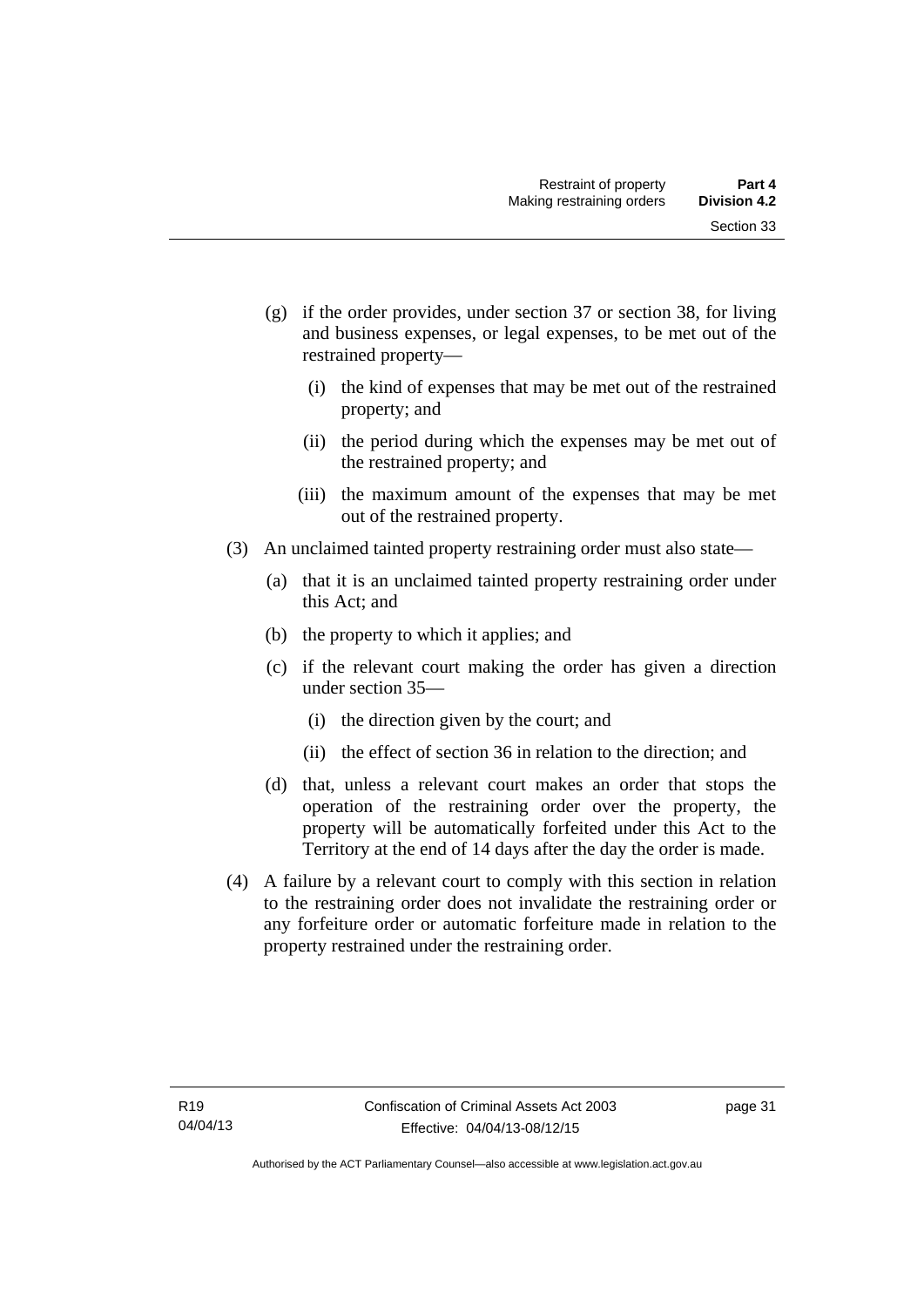### **34 Restraining orders—notice of making**

- (1) If a court makes a restraining order over property, the DPP must give a copy of the order to—
	- (a) for an unclaimed tainted property restraining order—anyone the DPP suspects may have an interest in the property; and
	- (b) for any other restraining order—the owner of the restrained property and anyone else the DPP suspects may have an interest in the property.
	- *Note* For how documents may be served, see the [Legislation Act,](http://www.legislation.act.gov.au/a/2001-14) pt 19.5.
- (2) A relevant court may order the DPP to—
	- (a) give a copy of a restraining order, the application for the order or the supporting affidavit to anyone and may give directions about how any document is to be given to the person; or
	- (b) give notice of the order to anyone and may give directions about how the notice is to be given.
- (3) Subsections (1) and (2) have effect subject to any direction of the court under section 35.

# **35 Restraining order proceedings—restrictions on disclosure**

- (1) On application by the DPP, a relevant court hearing an application for a restraining order may give directions prohibiting or restricting the publication or disclosure of all or any of the following:
	- (a) the fact that an application for the order, or that a restraining order, has been made;
	- (b) the application for the order;
	- (c) the supporting affidavit for the order and any other affidavit filed in relation to the application;

Authorised by the ACT Parliamentary Counsel—also accessible at www.legislation.act.gov.au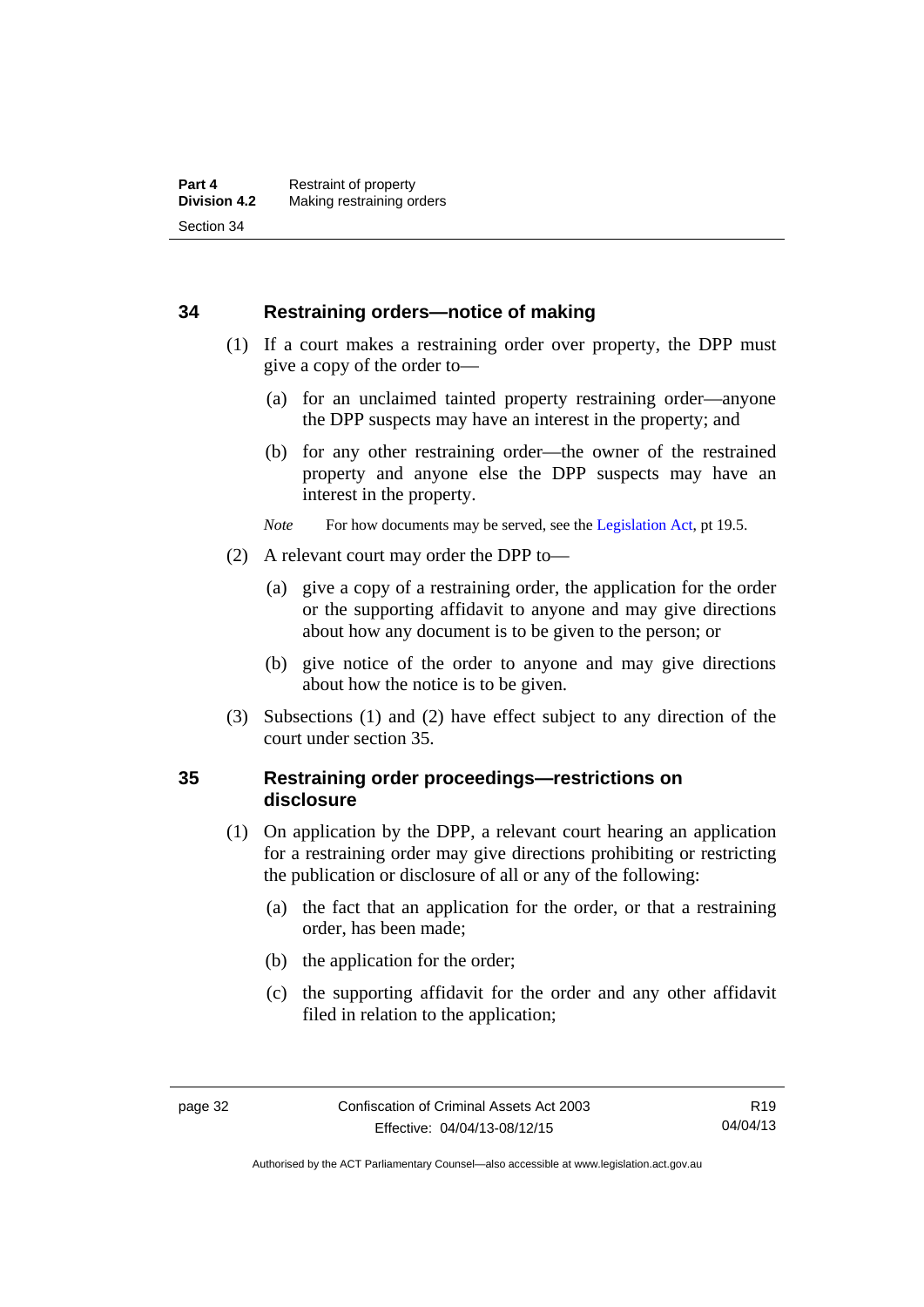- (d) any information about the proceeding (whether or not a hearing has been held);
- (e) any evidence given, statement made or thing done during the proceeding;
- (f) any information, document or thing derived from anything mentioned in this subsection.

#### **Examples of directions**

- 1 that the application for the restraining order and a stated part of the supporting affidavit not be disclosed to the person against whom the restraining order is made until the court has decided an application for another restraining order against someone else's property
- 2 that the supporting affidavit must be made available only to the offender's lawyer
- *Note* An example is part of the Act, is not exhaustive and may extend, but does not limit, the meaning of the provision in which it appears (see [Legislation Act,](http://www.legislation.act.gov.au/a/2001-14) s 126 and s 132).
- (2) In deciding whether to give a direction under subsection (1), the court must have regard to whether the direction—
	- (a) would promote the purposes of this Act; or
	- (b) is desirable to protect the integrity of an investigation (however described) for any purpose or a prosecution of an offence.
- (3) The court may also have regard to any other relevant matter in deciding whether to give a direction under subsection (1).

### **36 Restraining orders—disclosure offences**

*Note* An offence against this section is a strict liability offence (see s (7)).

- (1) A person commits an offence if—
	- (a) a relevant court has given a direction under section 35 (1) prohibiting or restricting the publication or disclosure of a matter mentioned in the subsection; and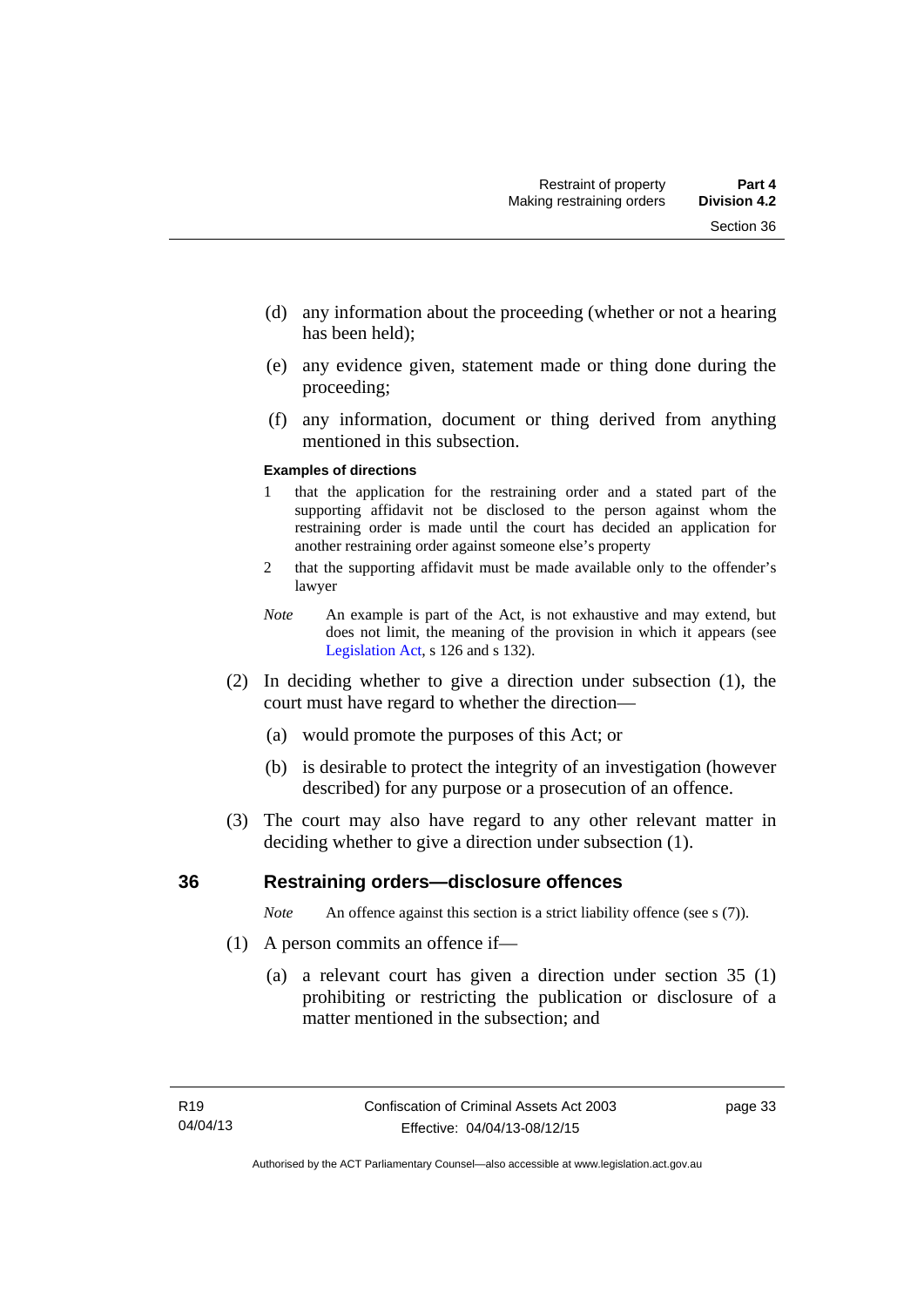- (b) the person has notice of the direction (whether by being given a copy of the restraining order to which the direction relates or otherwise); and
- (c) the person publishes or discloses the matter to someone else.

Maximum penalty: 200 penalty units, imprisonment for 2 years or both.

- (2) A person commits an offence if—
	- (a) a relevant court has given a direction under section 35 (1) prohibiting or restricting the publication or disclosure of a matter mentioned in the subsection; and
	- (b) the person has notice of the direction (whether by being given a copy of the restraining order to which the direction relates or otherwise); and
	- (c) the person publishes or discloses information to someone else; and
	- (d) the other person could infer from the information the matter to which the direction relates.

Maximum penalty: 200 penalty units, imprisonment for 2 years or both.

- (3) Subsections (1) and (2) do not apply if the publication or disclosure is made to any of the following entities in the circumstances mentioned for the entity:
	- (a) a police officer—in any circumstances;
	- (b) an officer, employee or agent of the person—to ensure that the order is complied with and the person to whom the publication or disclosure is made is given notice of the direction (whether by being given a copy of the restraining order to which the direction relates or otherwise) by the person making the publication or disclosure;

Authorised by the ACT Parliamentary Counsel—also accessible at www.legislation.act.gov.au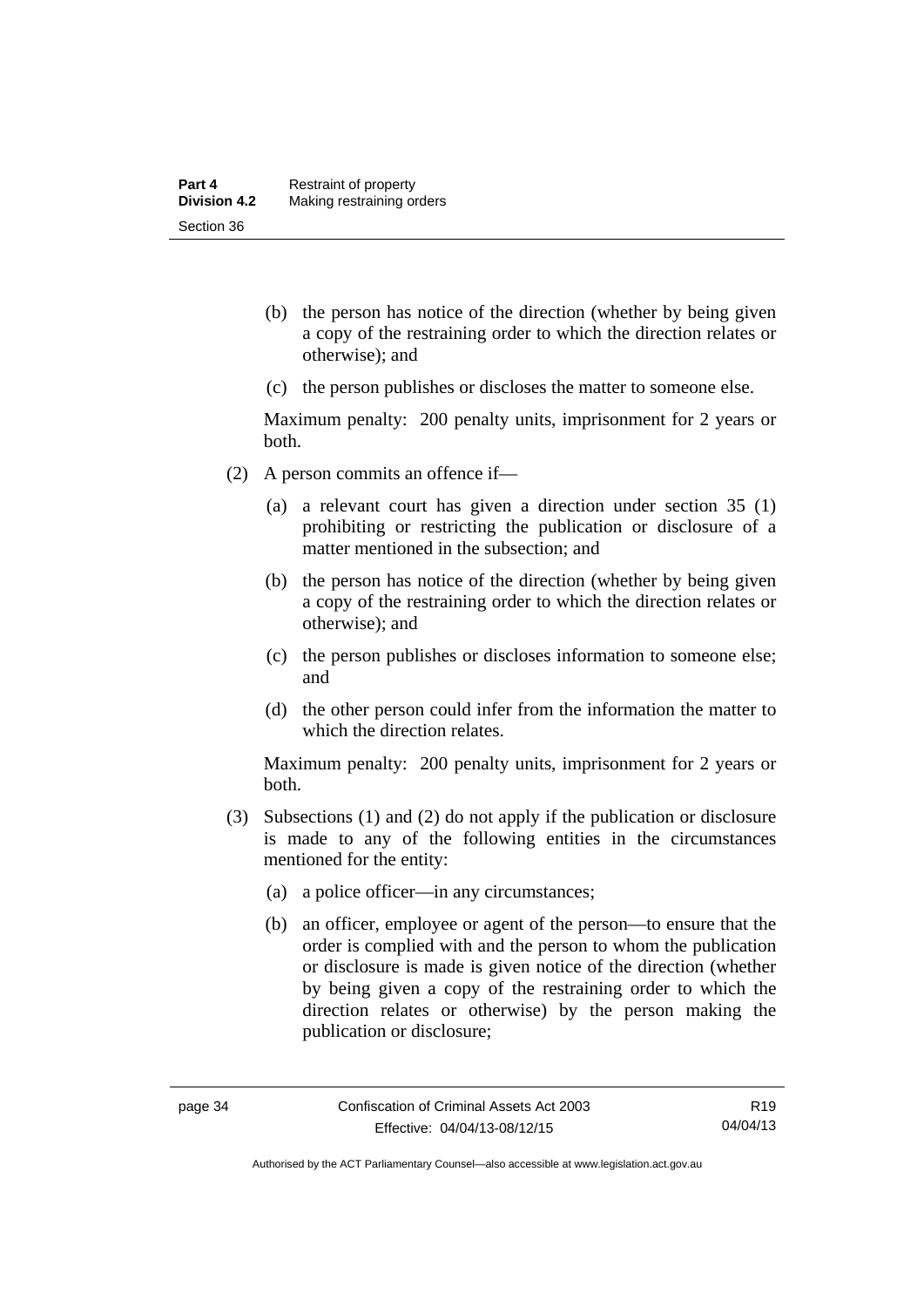- (c) a lawyer—to obtain legal advice or representation in relation to the order;
- (d) a relevant court—with the court's leave.

- (4) Also, subsections (1) and (2) do not apply if the publication or disclosure is made—
	- (a) by a police officer in the exercise of the officer's functions; or
	- (b) for the purpose of giving or obtaining legal advice, or making legal representations, in relation to the order.
- (5) A person commits an offence if—
	- (a) a relevant court has given a direction under section 35 (1) prohibiting or restricting the publication or disclosure of a matter mentioned in the subsection; and
	- (b) the person receives information in relation to the matter in accordance with subsection (3) or (4); and
	- (c) the person ceases to be a person mentioned in subsection (3) or (4); and
	- (d) the person publishes or discloses the matter to someone else.

Maximum penalty: 200 penalty units, imprisonment for 2 years or both.

- (6) A person commits an offence if—
	- (a) a relevant court has given a direction under section 35 (1) prohibiting or restricting the publication or disclosure of a matter mentioned in the subsection; and
	- (b) the person receives information in relation to the matter in accordance with subsection (3) or (4); and

*Note* The application for leave, and any proceeding with the court's leave, must be heard in closed court (see s (8)).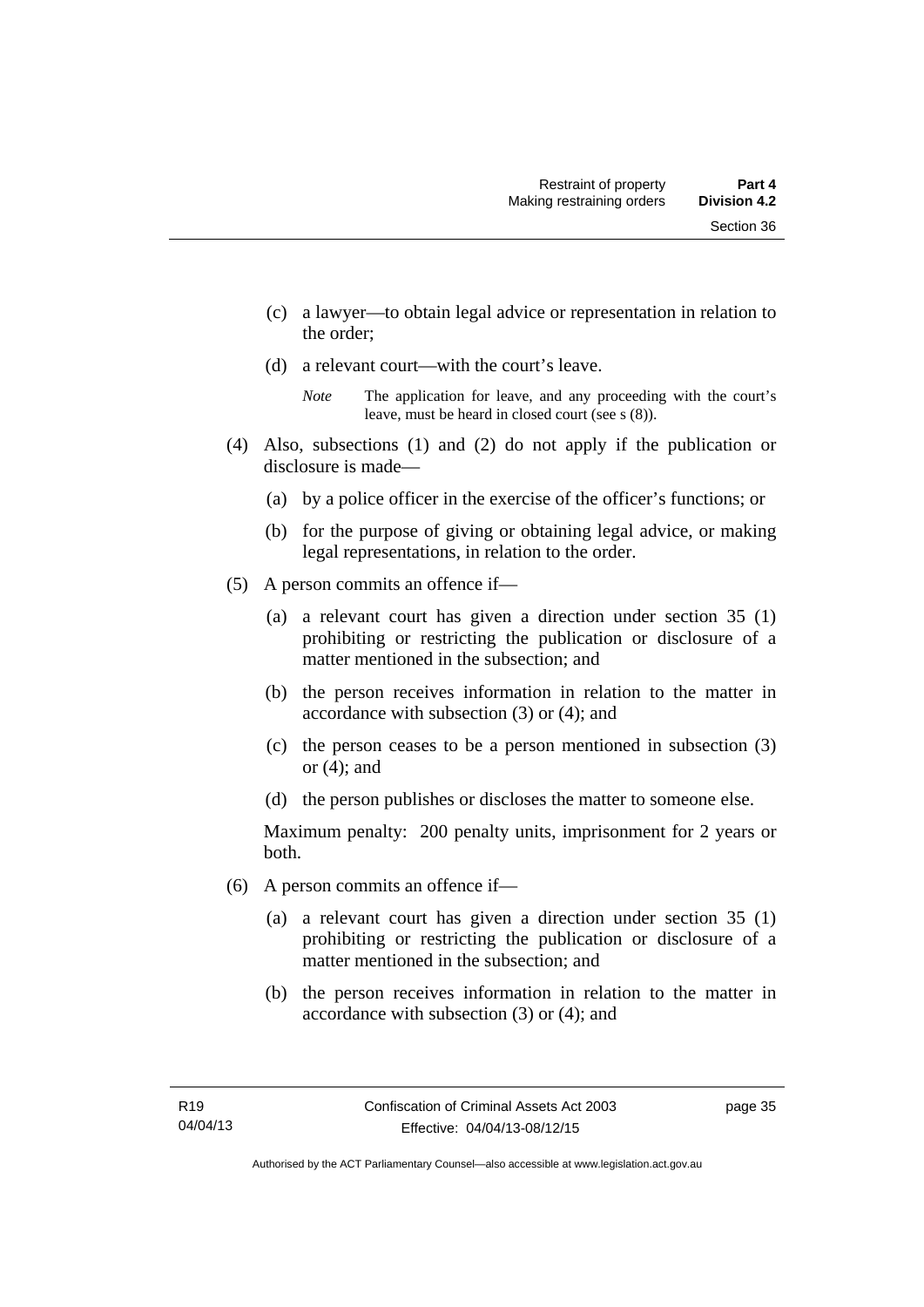- (c) the person ceases to be a person mentioned in subsection (3) or  $(4)$ ; and
- (d) the person publishes or discloses information to someone else; and
- (e) the other person could infer from the information the matter to which the direction relates.

Maximum penalty: 200 penalty units, imprisonment for 2 years or both.

- (7) An offence against this section is a strict liability offence.
- (8) For subsection (3) (d), an application for leave, and any proceeding with the court's leave, must be heard in closed court.

# **37 Payment of living and business expenses from restrained property**

- (1) A relevant court may, in a restraining order or an order under section 39 (Additional orders about restraining orders and restrained property) varying a restraining order, allow any of the following expenses to be met out of the restrained property of a person, or a stated part of the property:
	- (a) the living and business expenses of the person (other than the person's legal expenses in defending a criminal charge);
	- (b) the living expenses of a dependant of the person.

*Note* For legal expenses in defending a criminal charge, see s 38.

- (2) However, the court must not allow expenses to be met out of restrained property unless the person satisfies the court that—
	- (a) the expenses are reasonable; and
	- (b) the expenses are necessary to avoid severe hardship to the person or the person's dependants; and

Authorised by the ACT Parliamentary Counsel—also accessible at www.legislation.act.gov.au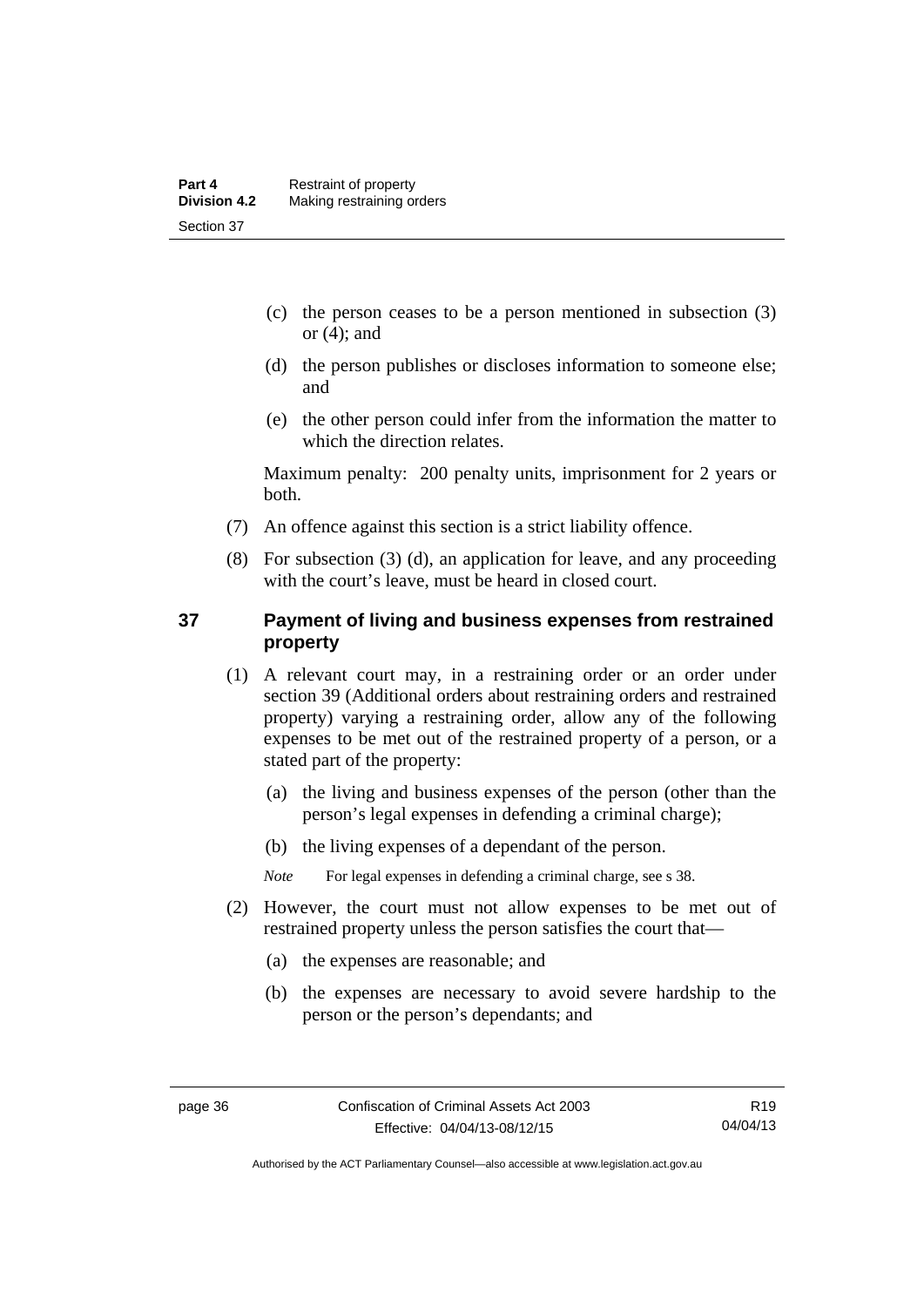- (c) the expenses cannot be met out of property of the person not subject to a restraining order; and
- (d) any property to be released from restraint for the expenses was lawfully acquired by the person, is not tainted property and does not have evidentiary value in any criminal proceeding.
- (3) A regulation may—
	- (a) prescribe matters to which the court may, must or must not have regard for subsection (2) (a) or (b); and
	- (b) prescribe, or make provision in relation to, the maximum amount of living or business expenses of a person that may be allowed (for a period or otherwise).
- (4) A regulation made for this section may apply, adopt or incorporate (with or without change) a provision of a law of the Commonwealth or a State, or an instrument, as in force from time to time.
	- *Note 1* The text of an applied, adopted or incorporated law or instrument, whether applied as in force from time to time or at a particular time, is taken to be a notifiable instrument if the operation of the [Legislation](http://www.legislation.act.gov.au/a/2001-14)  [Act](http://www.legislation.act.gov.au/a/2001-14), s 47 (5) or (6) is not disapplied (see s 47 (7)).
	- *Note 2* A notifiable instrument must be notified under the [Legislation Act](http://www.legislation.act.gov.au/a/2001-14).
- (5) In this section:

*dependant*, of a person, means the person's domestic partner or a child of the person.

# **38 Payment of certain legal expenses from restrained property**

 (1) A relevant court may, in a restraining order or an order under section 39 (Additional orders about restraining orders and restrained property) varying a restraining order, allow a person's legal expenses in defending a criminal charge to be met out of the restrained property of the person, or a stated part of the property.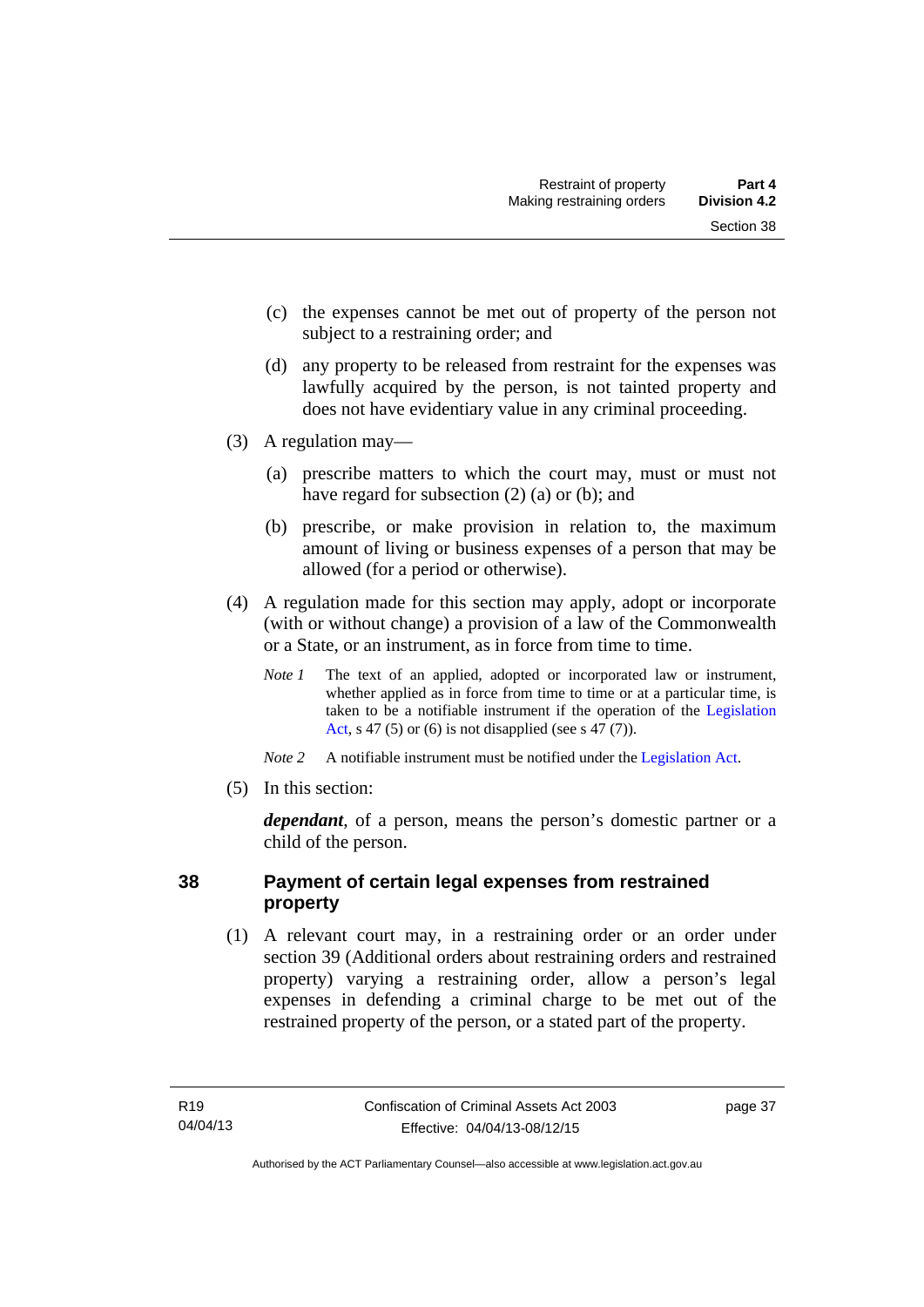- (2) However, the court must not allow the legal expenses to be met out of restrained property unless—
	- (a) the person applies for an order for the legal expenses to be met out of restrained property; and
	- (b) the application is supported by an affidavit of the person setting out all of the person's interests in property, including any property of the person outside Australia, and the person's liabilities; and
	- (c) the court is satisfied that—
		- (i) the affidavit is a true statement of the person's interests in property and the person's liabilities; and
		- (ii) the person has taken all reasonable steps to bring any property outside Australia within the jurisdiction of the court; and
		- (iii) the legal expenses cannot be met out of property of the person not subject to a restraining order; and
		- (iv) any property to be released from restraint for the expenses was lawfully acquired by the person, is not tainted property and does not have evidentiary value in any criminal proceeding.
- (3) If the court makes or varies a restraining order that allows the legal expenses to be met out of restrained property, the court must include in the order conditions ensuring that—
	- (a) restrained property is used only to meet legal fees, disbursements and out-of-pocket expenses incurred by the person in defending the criminal charge; and
	- (b) all legal fees, disbursements and out-of-pocket expenses are properly and reasonably incurred by the person; and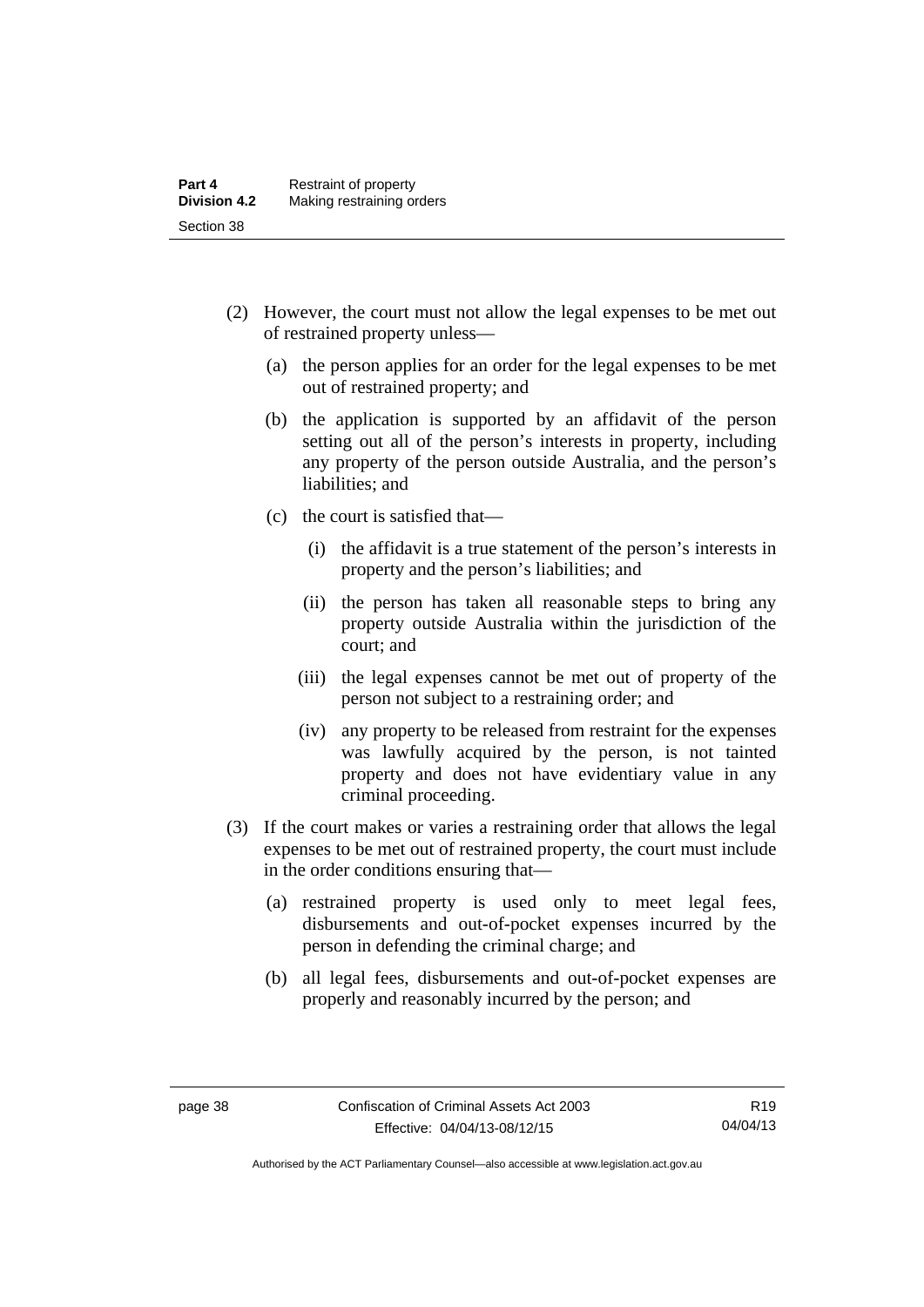(c) all legal fees are calculated in accordance with the scale of costs for criminal matters determined by the legal aid commission in accordance with the *[Legal Aid Act 1977](http://www.legislation.act.gov.au/a/1977-31)*, section 32 (5), (6) and (7).

# **39 Additional orders about restraining orders and restrained property**

 (1) A relevant court may, when it makes a restraining order or at any later time before the order ends, make any additional order that the court considers appropriate in relation to the restraining order or restrained property (other than an order mentioned in subsection  $(2)$ ).

#### **Examples of additional orders**

- 1 an order varying the property subject to the restraining order (other than an order excluding property from the restraining order)
- 2 an order authorising the disposal of the property subject to the restraining order to satisfy a penalty order
- 3 an order varying any condition to which the restraining order is subject.
- 4 an order that living or business expenses of a person, or legal expenses of a person to defend a criminal charge, be met out of restrained property
- 5 an order for the carrying out of any undertaking about the payment of damages or costs given by the Territory in relation to the making or operation of the restraining order
- 6 an order for the examination of anyone before the court, or an officer of the court, about the affairs (including the nature and location of any property) of the owner of restrained property or of the offender
- 7 an order for the examination of anyone before the court, or an officer of the court, about any property that may be tainted property
- 8 an order directing the owner of the restrained property or anyone else to give to a stated person, within a stated period, a sworn statement about stated particulars of the restrained property
- 9 an order directing the registrar-general not to register any instrument affecting restrained property except in accordance with the order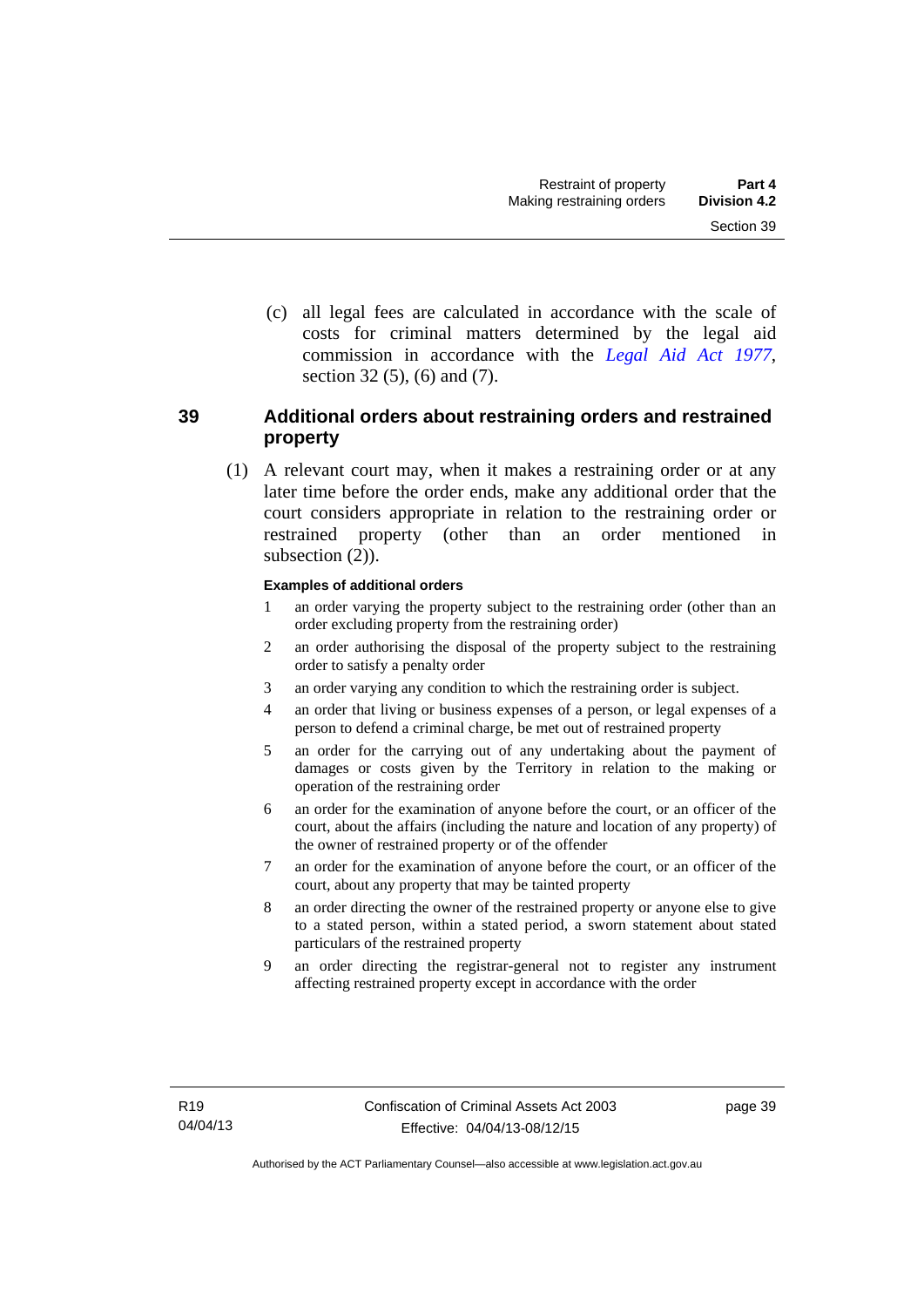- 10 an order directing the owner of restrained property or anyone else to do anything necessary or convenient to be done to allow the public trustee to take control of the property in accordance with the restraining order, including anything necessary or convenient to be done to bring the property within the jurisdiction
- 11 if the restraining order directs the public trustee to take control of property, an order regulating how the public trustee may exercise functions under the restraining order or an order deciding any question about the property
- *Note 1* For general provisions about additional orders under this section (which is a confiscation proceeding—see s 236), see pt 14.
- *Note 2* An example is part of the Act, is not exhaustive and may extend, but does not limit, the meaning of the provision in which it appears (see [Legislation Act,](http://www.legislation.act.gov.au/a/2001-14) s 126 and s 132).
- (2) However, the court must not make any of the following orders under subsection (1):
	- (a) an order revoking or otherwise ending a restraining order;
	- (b) an order for the extension of the period a restraining order is to remain in force;
	- (c) an order for the exclusion of property from a restraining order.
	- *Note 1* For the revocation of a restraining order, see s 43 and s 44.
	- *Note* 2 For the extension of the operation of a restraining order, see s 49.
	- *Note 3* For the exclusion of property from a restraining order, see pt 6.
- (3) Also, the court must not make an order that living or business expenses of a person, or legal expenses of a person to defend a criminal charge, be met out of restrained property unless the order is made in accordance with section 37 or section 38 (as appropriate).
- (4) If the DPP proposes to oppose an application by a person under this section for an additional order, the DPP must give the applicant, and anyone else to whom notice of the application was given, written notice of the grounds on which the application will be opposed.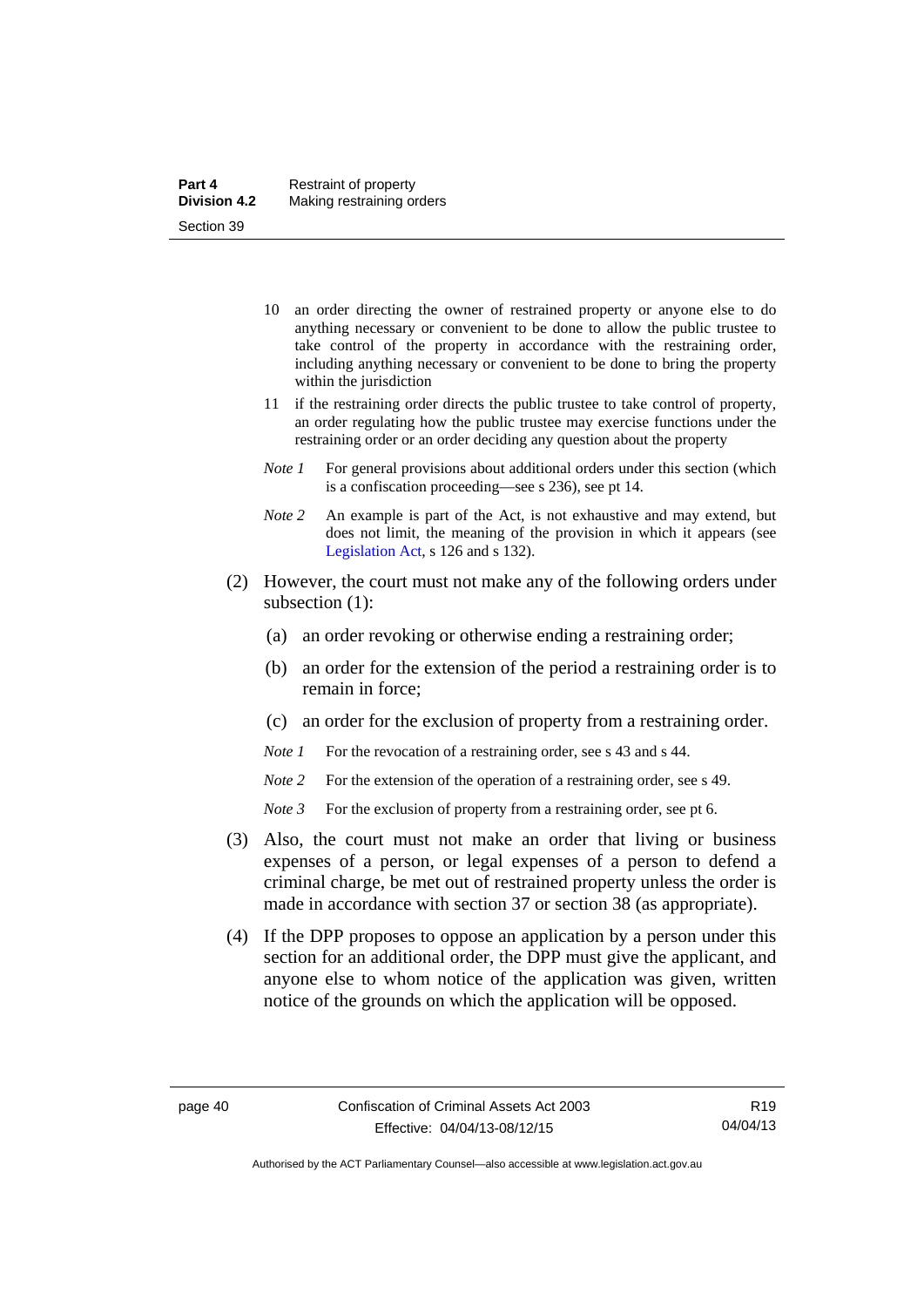(5) To remove any doubt, an additional order under this section does not end only because the restraining order ends or the property to which the additional order relates ceases to be restrained property.

# **40 Contravention of additional orders under s 39**

A person commits an offence if—

- (a) a relevant court makes an additional order under section 39; and
- (b) the person has notice of the order (whether by being given a copy of the order or otherwise); and
- (c) the person contravenes the order.

Maximum penalty: 200 penalty units, imprisonment for 2 years or both.

# **Division 4.3 Duration of restraining orders**

# **41 Meaning of** *forfeiture or penalty application* **for div 4.3**

In this division:

*forfeiture or penalty application* means an application for a forfeiture order or a penalty order.

# **42 Restraining orders generally not time limited**

A restraining order operates (or continues to operate) until it ends under this division (including in accordance with an order under section 49 (Extension of time for restraining orders)).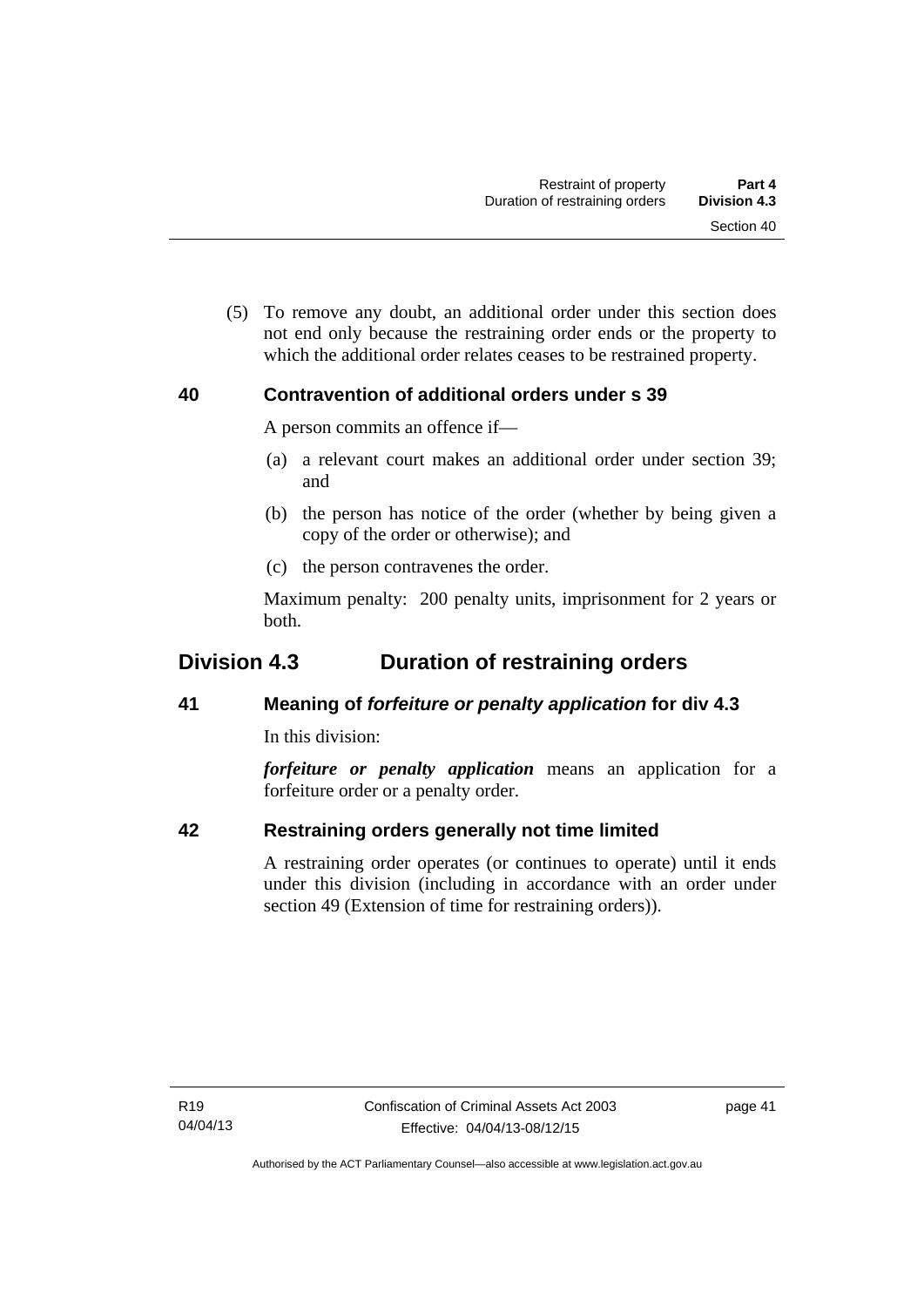# **43 Revocation or variation of restraining orders made without notice of application**

- (1) A person with an interest in restrained property may apply to the court that made the restraining order for the revocation, by order, of the restraining order if the DPP did not give the person notice of the application for the order.
- (2) The court must not make an order revoking the restraining order unless it is satisfied that there were not and are no longer, or there are no longer, sufficient grounds for making the order.
- (3) However, if the DPP has told the court that the restraining order applies to property that has evidentiary value in a criminal proceeding, the court must not revoke the restraining order without the DPP's agreement but may, by order, vary the restraining order to exclude any part of the property that the DPP has told the court does not have evidentiary value.
- (4) If the DPP proposes to oppose an application by a person under this section for the revocation of a restraining order, the DPP must give the applicant, and anyone else to whom notice of the application was given, written notice of the grounds on which the application will be opposed.

# **44 Revocation or variation of restraining orders if security or undertakings given**

- (1) The owner of restrained property may apply to the court that made the restraining order for the restraining order to be revoked or varied, by order, under this section.
- (2) The court must not make an order revoking the restraining order unless the DPP has told the court that the owner has given—
	- (a) security satisfactory to the DPP to the value estimated by the DPP of any order that may be sought under this Act in relation to the offence in relation to which the order was made (and any related offence); or

Authorised by the ACT Parliamentary Counsel—also accessible at www.legislation.act.gov.au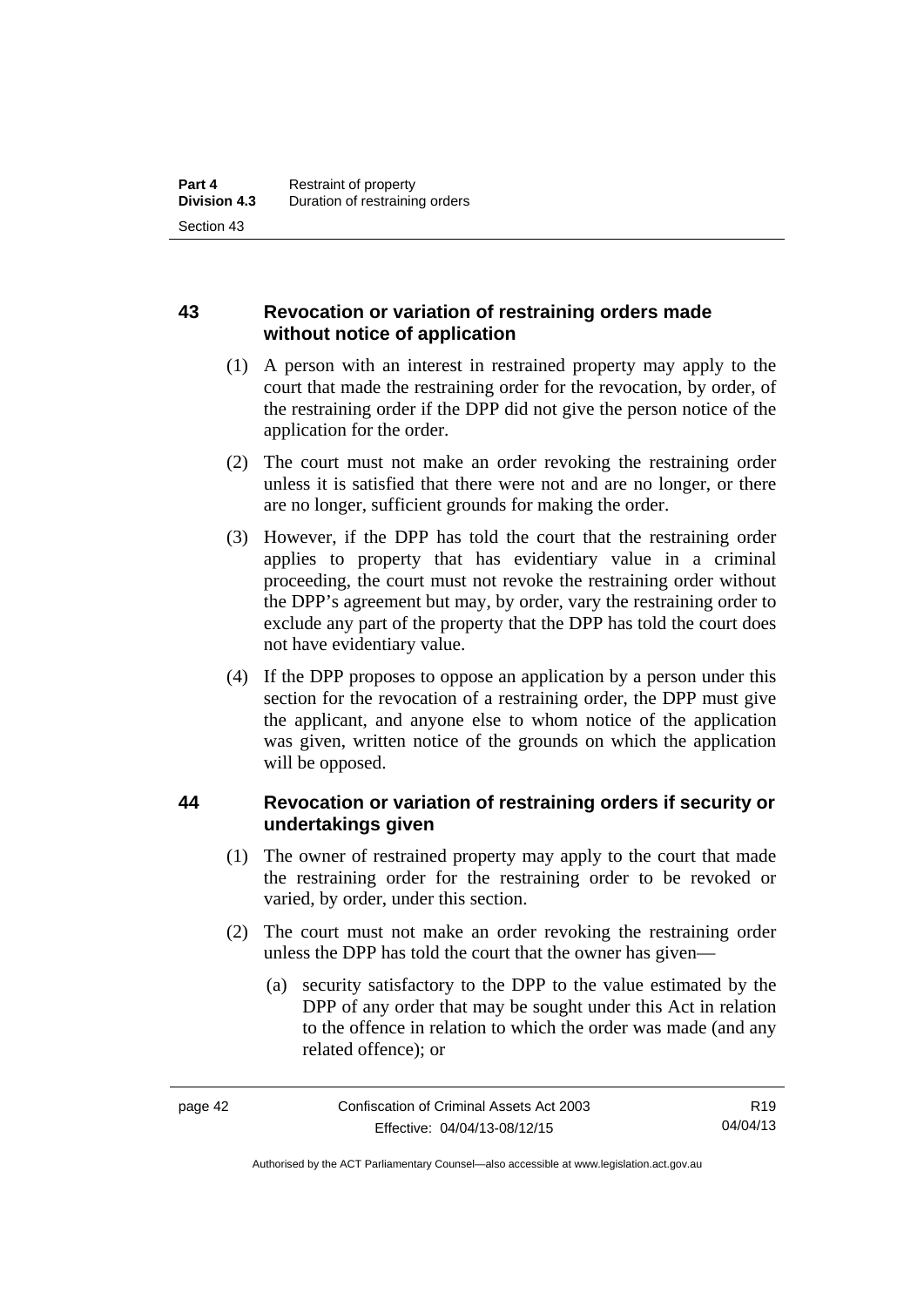- (b) an undertaking satisfactory to the DPP about the restrained property.
- (3) However, if the owner can only give security or an undertaking that partly satisfies the DPP, the court may, by order, vary the restraining order to exclude particular property in relation to which the DPP has told the court that satisfactory security or a satisfactory undertaking has been given.
- (4) Also, if the DPP has told the court that the restraining order applies to property that has evidentiary value in a criminal proceeding, the court must not revoke the restraining order without the DPP's agreement but may, by order, vary the restraining order to exclude any part of the property that the DPP has told the court does not have evidentiary value.
- (5) If the DPP proposes to oppose an application by a person under this section for the revocation of a restraining order, the DPP must give the applicant, and anyone else to whom notice of the application was given, written notice of the grounds on which the application will be opposed.
- (6) The court may order that the revocation or variation of a restraining order under this section takes effect at a stated time or on the happening of a stated event.

# **45 When restraining order over particular property ends**

- (1) A restraining order over particular property ends—
	- (a) if the restraining order stops applying to the property in accordance with an order under this Act (for example, an exclusion order); or
	- (b) if the property is forfeited under this Act—when the property vests in law in the Territory and the public trustee takes control of the property; or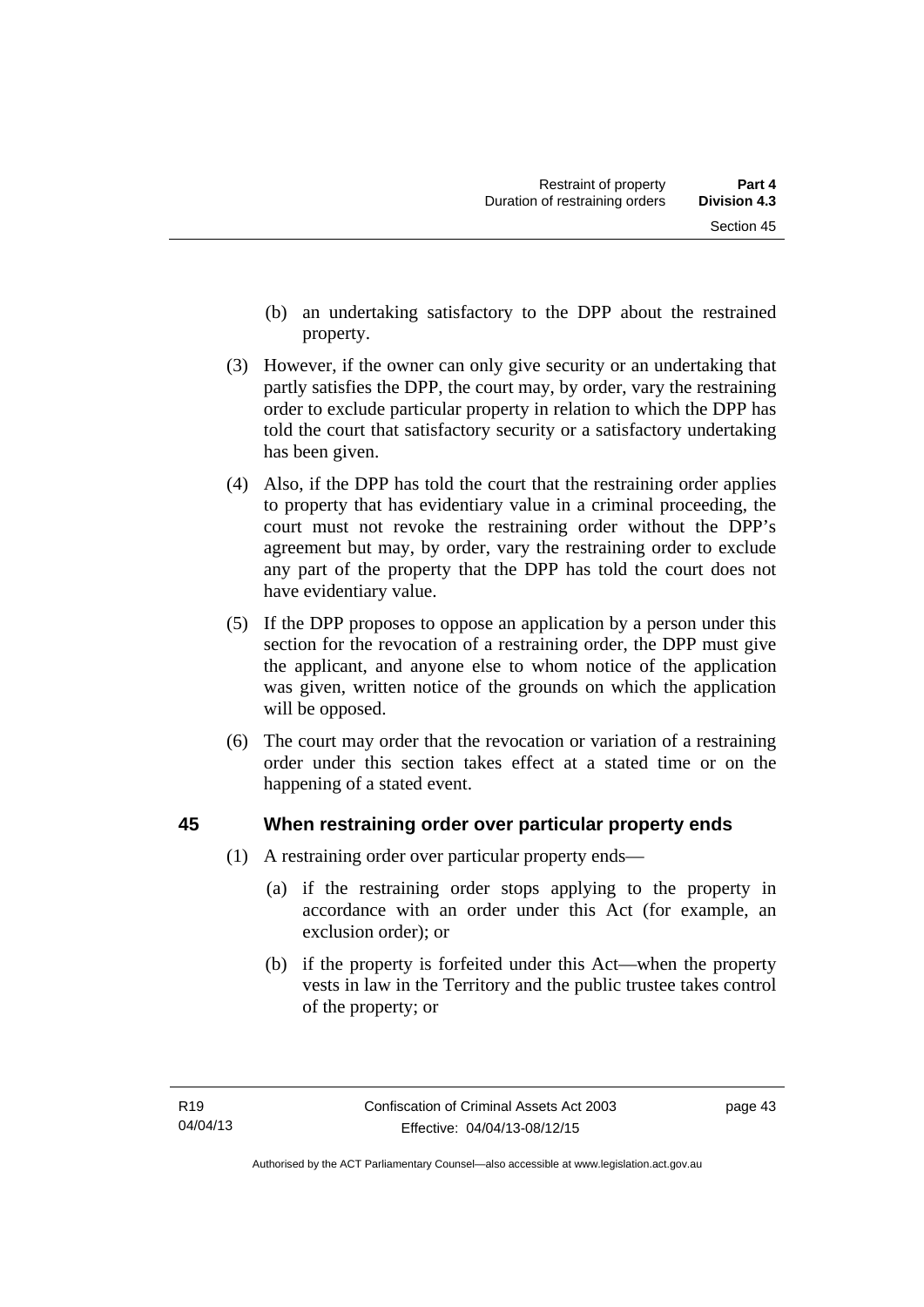- (c) if the property is disposed of by the public trustee to satisfy a penalty order; or
- (d) when the restraining order ends under this division.
- *Note 1* On forfeiture, restrained property vests in the Territory. However, registrable property does not vest in law in the Territory until the Territory's interest is registered in the appropriate register. Until then, it is vested in equity in the Territory (see s 109 and s 110).
- *Note 2* An example is part of the Act, is not exhaustive and may extend, but does not limit, the meaning of the provision in which it appears (see [Legislation Act,](http://www.legislation.act.gov.au/a/2001-14) s 126 and s 132).
- (2) To remove any doubt, the ending of a restraining order over particular property does not affect the operation of the restraining order in relation to other property restrained under the order.

*Note* For the meaning of *in relation to*, see dict.

#### **46 When unclaimed tainted property restraining order ends**

- (1) An unclaimed tainted property restraining order over property ends if—
	- (a) the restraining order stops applying to the property in accordance with an order under this Act (for example, an exclusion order); or
	- (b) the automatic forfeiture of the property is fully satisfied.
	- *Note 1* For the meaning of *fully satisfied*, see dict.
	- *Note 2* An example is part of the Act, is not exhaustive and may extend, but does not limit, the meaning of the provision in which it appears (see [Legislation Act,](http://www.legislation.act.gov.au/a/2001-14) s 126 and s 132).
- (2) If a person claims an interest in the property to which the unclaimed tainted property restraining order applies, the order does not cease to be an unclaimed tainted property restraining order, or cease to apply to the property, only because of the making of the claim.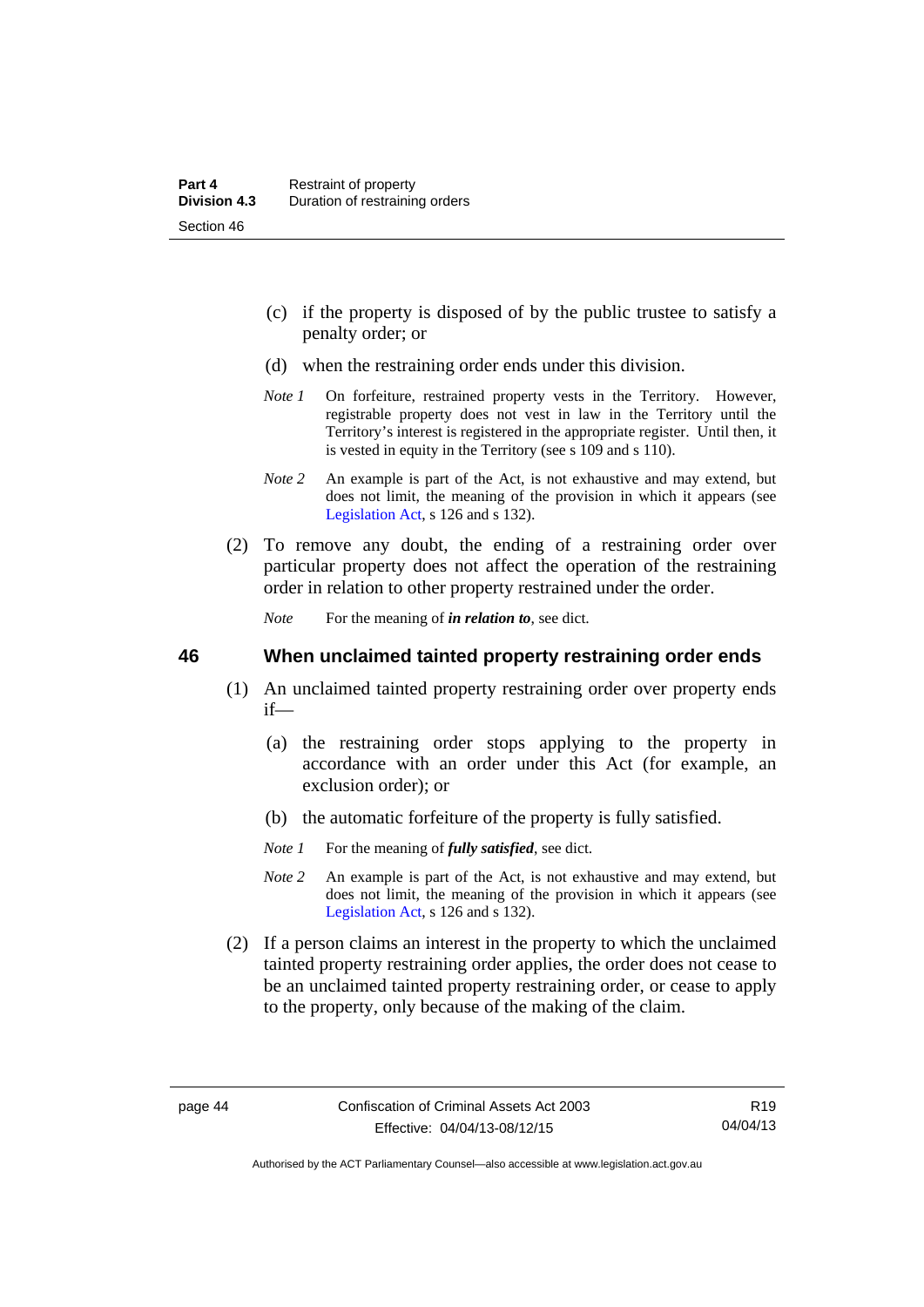(3) The relevant court may, on the application of the DPP while the order is in force, order that the restraining order is to end earlier than otherwise provided for by this section.

## **47 When restraining order ends—ordinary offences**

- (1) This section applies to an offender over whose property a restraining order has been made in relation to an ordinary offence.
- (2) However, this section does not apply if the restraining order was also given in relation to a related serious offence, or is varied to apply to a related serious offence.
- (3) The restraining order ends for the circumstances stated in table 47, column 2 at the time indicated for those circumstances in column 3.
	- *Note 1* The restraining order may continue to operate in relation to related ordinary offences (see s (6)).
	- *Note* 2 For the ending of forfeiture and penalty orders for ordinary offences, see
		- s 56 (When conviction forfeiture order ends)
		- s 98 (When penalty order ends).
- (4) A reference in table 47 to a person being convicted of the offence mentioned in subsection (1) includes a reference to the person being convicted of a related offence instead of the offence mentioned in subsection  $(1)$ .
- (5) For table 47, items 4 and 6, if more than 1 forfeiture or penalty application is made within the period stated in the item, column 2, the restraining order ends at the latest time that it would end if any of those applications were the only forfeiture or penalty application made.
- (6) If, within the period stated in the restraining order under section 33 (2) (d) (Restraining order—contents), an indictment is presented against the offender for another ordinary offence or offences related to the offence mentioned in subsection (1) (the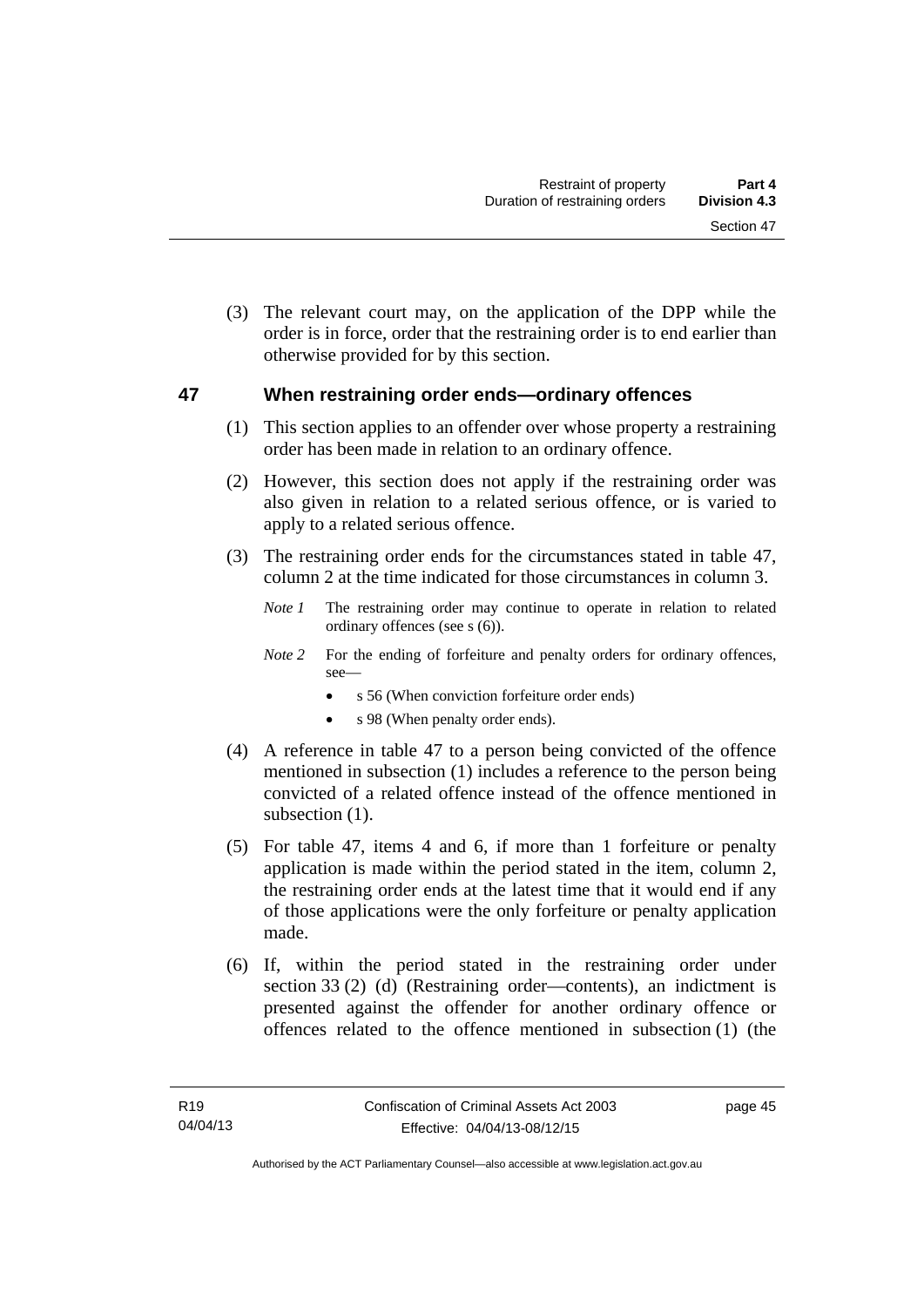*primary offence*), the restraining order ends at the later of the following times:

- (a) the time that it would end if there were no related offences;
- (b) the latest time that it would end if—
	- (i) the related offence or any of the related offences, taken by itself, were the primary offence; and
	- (ii) there were no other offences in relation to which the restraining order had been made.
- *Note Indictment* is defined in the [Legislation Act,](http://www.legislation.act.gov.au/a/2001-14) dict, pt 1 as including an information. (See also that Act, dict, pt 1, def *present*.)
- (7) The relevant court may, on the application of the DPP while the order is in force, order that the restraining order is to end earlier than otherwise provided for by this section.

| column 1<br>item | column 2<br>circumstances                                                                                                                                                                                       | column 3<br>when restraining order<br>ends                                   |
|------------------|-----------------------------------------------------------------------------------------------------------------------------------------------------------------------------------------------------------------|------------------------------------------------------------------------------|
| 1                | an indictment is not presented against the<br>offender for the offence before the end of<br>the period stated in the restraining order<br>under section 33 $(2)$ $(d)$                                          | end of the period stated in<br>the restraining order under<br>that paragraph |
| $\overline{2}$   | an indictment is presented against the<br>offender for the offence before the end of<br>the period stated in the restraining order<br>under section 33 $(2)$ (d), but the offender is<br>cleared of the offence | when the offender is cleared<br>of the offence                               |
| 3                | the offender is convicted of the offence, the<br>restraining order is made before the<br>conviction, and no forfeiture or penalty<br>application is made within 6 months after<br>the day of the conviction     | end of the 6 month period                                                    |

**Table 47 Ending of restraining orders—ordinary offences** 

page 46 Confiscation of Criminal Assets Act 2003 Effective: 04/04/13-08/12/15

Authorised by the ACT Parliamentary Counsel—also accessible at www.legislation.act.gov.au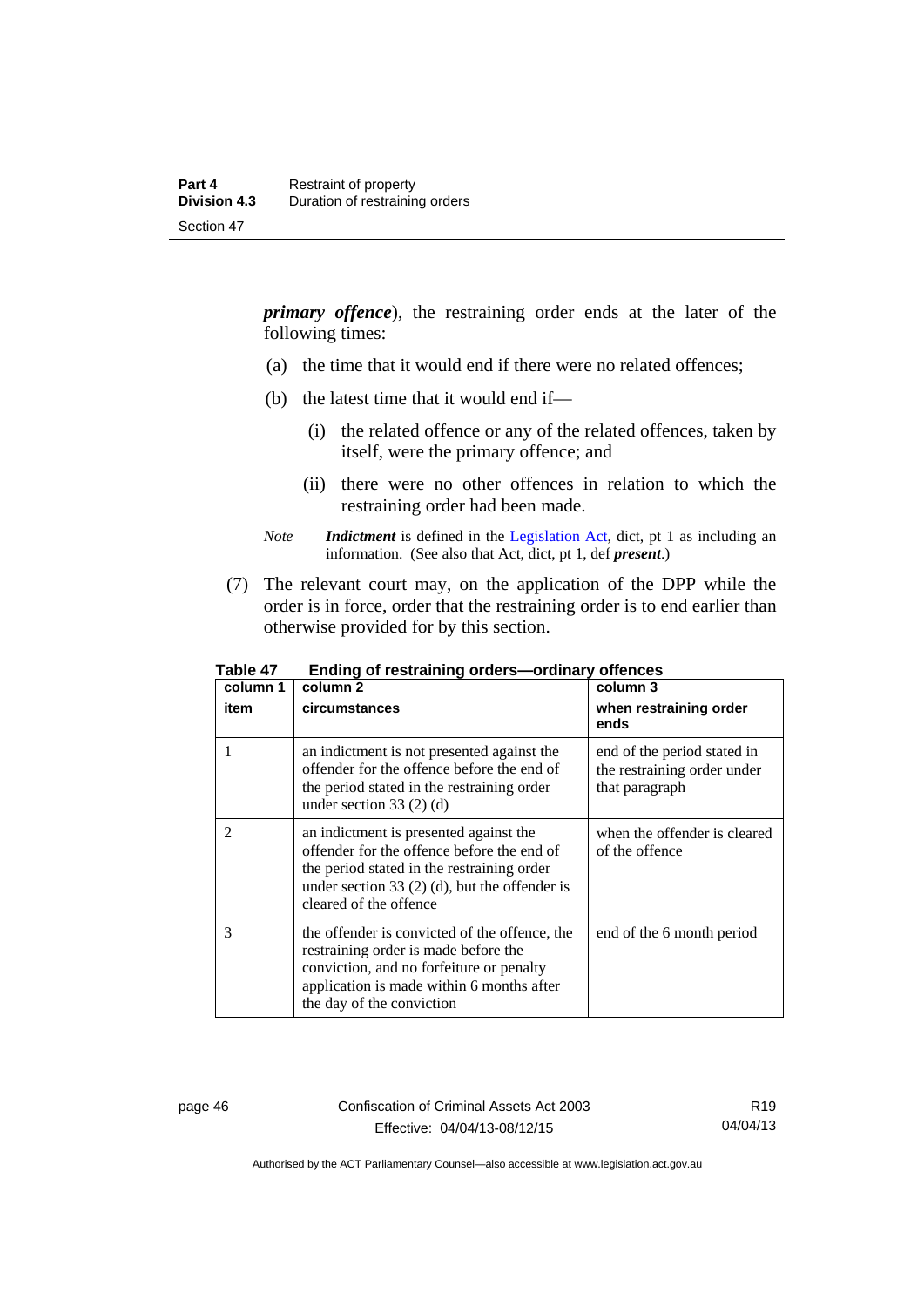| column 1       | column <sub>2</sub>                                                                                                                                                                                                                                | column 3                                                                                                                                                                                                                                                                                                                                                                      |
|----------------|----------------------------------------------------------------------------------------------------------------------------------------------------------------------------------------------------------------------------------------------------|-------------------------------------------------------------------------------------------------------------------------------------------------------------------------------------------------------------------------------------------------------------------------------------------------------------------------------------------------------------------------------|
| item           | circumstances                                                                                                                                                                                                                                      | when restraining order<br>ends                                                                                                                                                                                                                                                                                                                                                |
| $\overline{4}$ | the offender is convicted of the offence, the<br>restraining order is made before the<br>conviction, and a forfeiture or penalty<br>application is made within 6 months after<br>the day of the conviction                                         | at or after the finalisation of<br>the proceeding in relation to<br>the application, as follows:<br>if no forfeiture order or<br>(a)<br>penalty order is in force<br>at the finalisation of the<br>proceeding—at that<br>time:                                                                                                                                                |
|                |                                                                                                                                                                                                                                                    | if a forfeiture order or<br>(b)<br>penalty order is in force<br>at that time—when the<br>forfeiture order or<br>penalty order ends                                                                                                                                                                                                                                            |
| 5              | the offender is convicted of the offence, the<br>restraining order is made on the same day<br>as, or after, the conviction, and no forfeiture<br>or penalty application is made within<br>6 months after the day the restraining order<br>was made | end of the 6 month period                                                                                                                                                                                                                                                                                                                                                     |
| 6              | the offender is convicted of the offence, the<br>restraining order is made on the same day<br>as, or after, the conviction, and a forfeiture<br>or penalty application is made within<br>6 months after the day the restraining order<br>was made  | at or after the finalisation of<br>the proceeding in relation to<br>the application, as follows:<br>(a) if no forfeiture order or<br>penalty order is in force<br>at the time of the<br>finalisation of the<br>proceeding-at that<br>time;<br>(b) if a forfeiture order or<br>penalty order is in force<br>at that time—when the<br>forfeiture order or<br>penalty order ends |

R19 04/04/13

Confiscation of Criminal Assets Act 2003 Effective: 04/04/13-08/12/15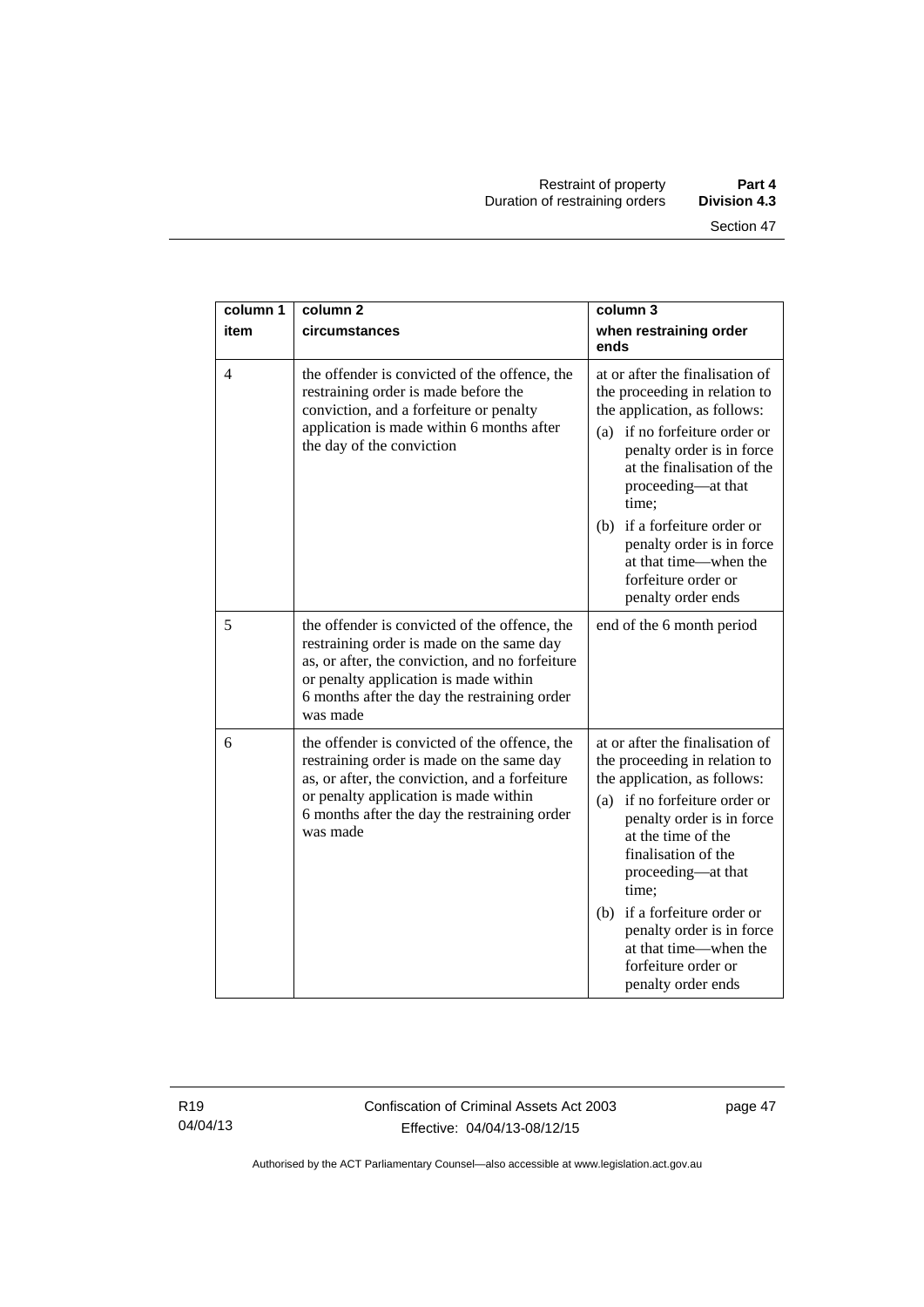#### **48 When restraining order ends—serious offences**

- (1) This section applies to an offender over whose property a restraining order has been made in relation to a serious offence.
- (2) The restraining order ends for the circumstances stated in table 48, column 2 at the time indicated for those circumstances in column 3.
	- *Note 1* The restraining order may continue to operate in relation to related serious offences (see s (5)).
	- *Note* 2 For the ending of forfeiture and penalty orders for serious offences, see—
		- s 56 (When conviction forfeiture order ends)
		- s 71 (When civil forfeiture order ends)
		- s 98 (When penalty order ends).

*Note 3* For the ending of automatic forfeiture for serious offences, see s 61.

- (3) A reference in table 48 to a person being convicted of the offence mentioned in subsection (1) includes a reference to the person being convicted of a related offence instead of the offence mentioned in subsection  $(1)$ .
- (4) For table 48, item 4, if more than 1 forfeiture or penalty application is made before the restraining order ends under item 1, 2 or 3, the restraining order ends at the latest time that it would end if any of those applications were the only forfeiture or penalty application made.
- (5) If, within the period stated in the restraining order under section 33 (2) (d) (Restraining order—contents), an indictment is presented against the offender for another offence or offences related to the offence mentioned in subsection (1) (the *primary offence*), the restraining order ends at the later of the following times:
	- (a) the time that it would end under this section if there were no related offences;

Authorised by the ACT Parliamentary Counsel—also accessible at www.legislation.act.gov.au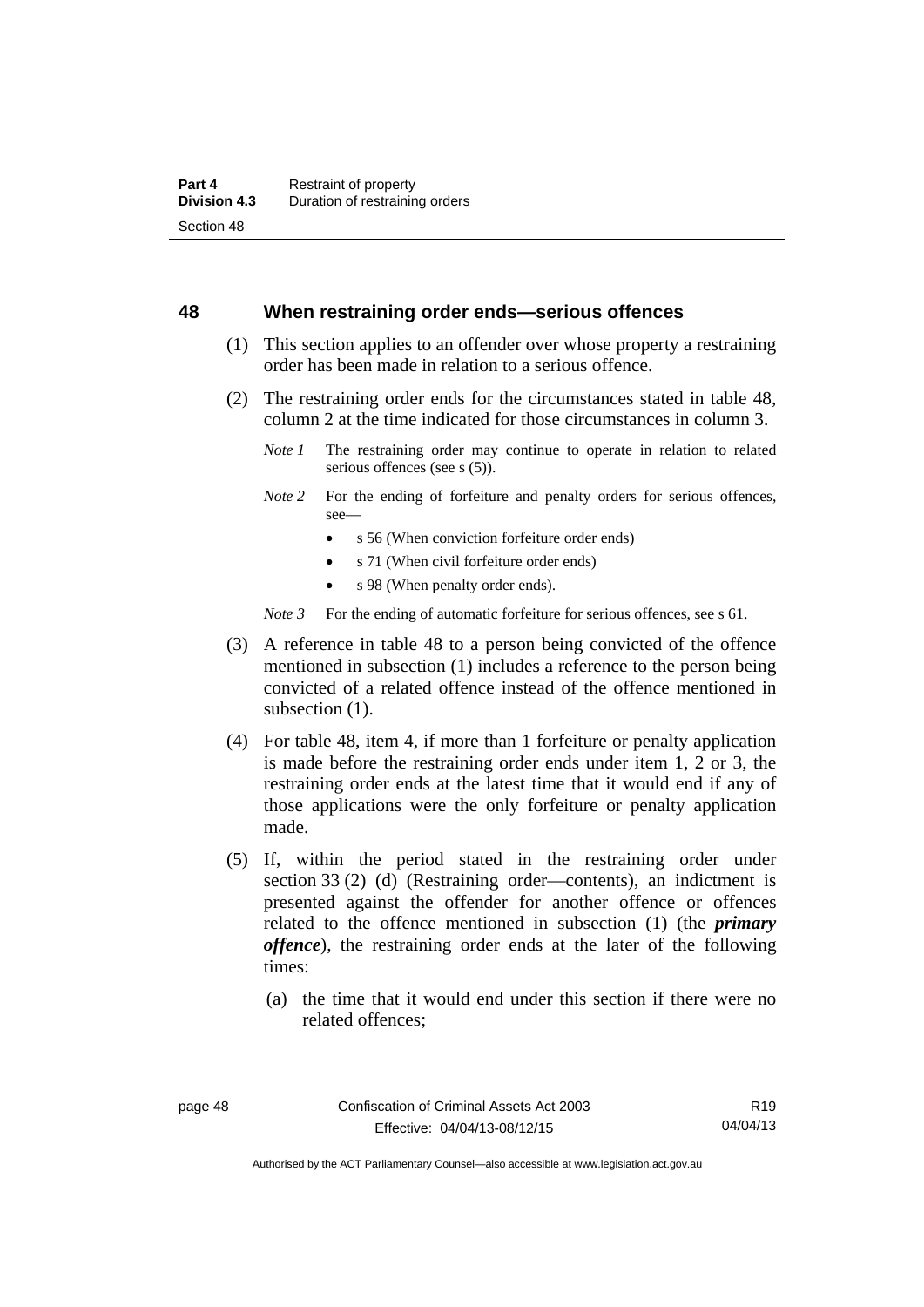- (b) the latest time that it would end under this section or section 47 (When restraining order ends—ordinary offences) if—
	- (i) the related offence or any of the related offences, taken by itself, were the primary offence; and
	- (ii) there were no other offences in relation to which the restraining order had been made.
- *Note Indictment* is defined in the [Legislation Act,](http://www.legislation.act.gov.au/a/2001-14) dict, pt 1 as including an information. (See also that Act, dict, pt 1, def *present*.)
- (6) The relevant court may, on the application of the DPP while the order is in force, order that a restraining order ends earlier than otherwise provided for by this section.

| column 1       | column 2                                                                                                                                                                                                                                                                                | column 3                                                                                                                                        |
|----------------|-----------------------------------------------------------------------------------------------------------------------------------------------------------------------------------------------------------------------------------------------------------------------------------------|-------------------------------------------------------------------------------------------------------------------------------------------------|
| item           | circumstances                                                                                                                                                                                                                                                                           | when restraining order ends                                                                                                                     |
|                | an indictment is not presented<br>against the offender for the offence,<br>or a forfeiture or penalty application<br>is not made, before the end of the<br>period stated in the restraining order<br>under section $33(2)(d)$                                                           | end of the period stated in the<br>restraining order under that<br>paragraph                                                                    |
| $\overline{2}$ | the offender is cleared or convicted<br>of the offence, the restraining order<br>is made before the offender is<br>cleared or convicted of the offence,<br>and no forfeiture or penalty<br>application is made within 6 months<br>after the day the offender is cleared<br>or convicted | the later of whichever of the<br>following events applies:<br>end of the 6 month period;<br>(a)<br>when the automatic<br>(b)<br>forfeiture ends |

**Table 48 Ending of restraining orders—serious offences**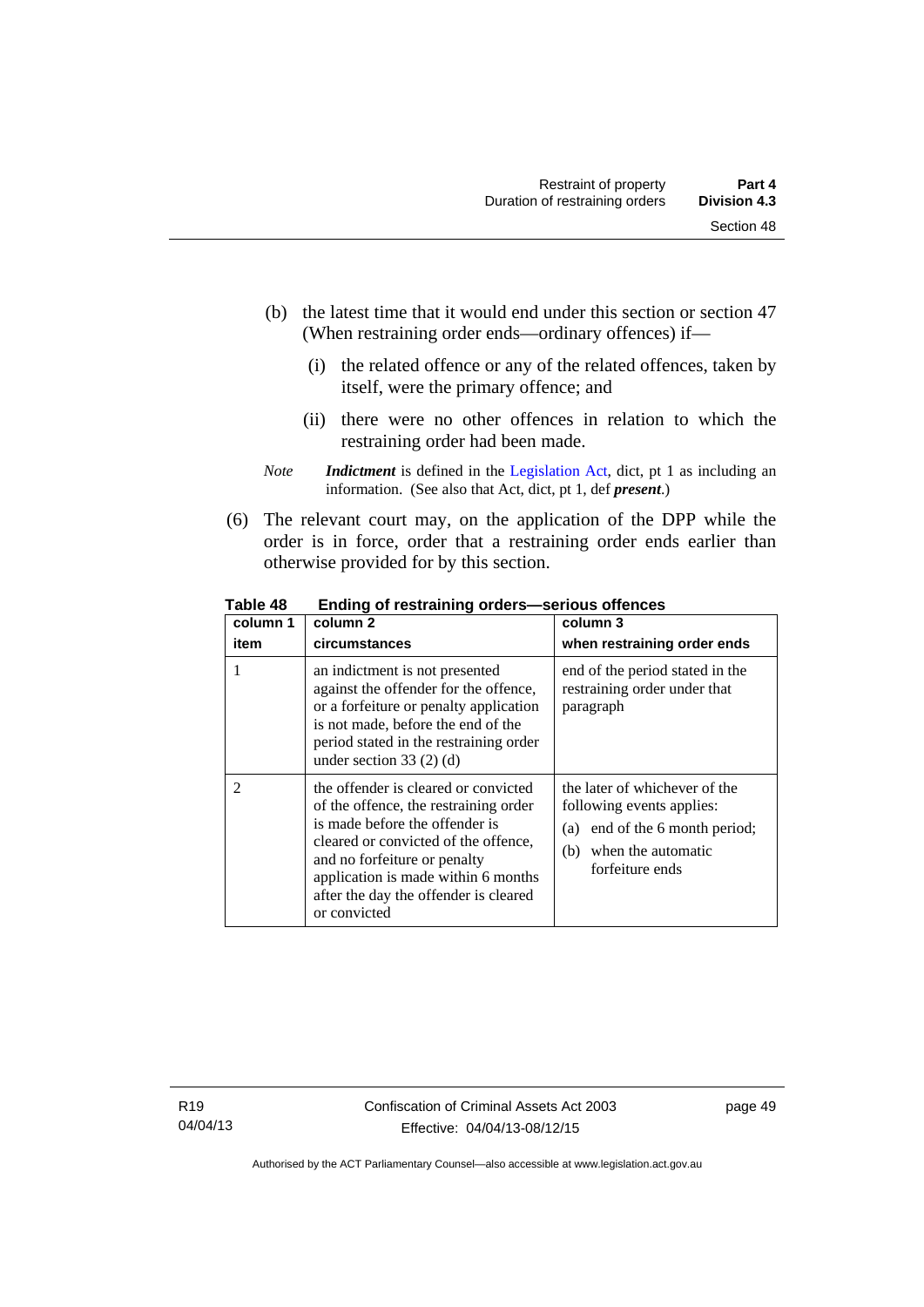#### **Part 4 Restraint of property**<br>**Division 4.3** Duration of restraining **Division 4.3** Duration of restraining orders Section 49

| column 1 | column <sub>2</sub>                                                                                                                                                                                                                                                                                            | column 3                                                                                                                                                                                                                                                                                                                                                                                                                                                                       |
|----------|----------------------------------------------------------------------------------------------------------------------------------------------------------------------------------------------------------------------------------------------------------------------------------------------------------------|--------------------------------------------------------------------------------------------------------------------------------------------------------------------------------------------------------------------------------------------------------------------------------------------------------------------------------------------------------------------------------------------------------------------------------------------------------------------------------|
| item     | circumstances                                                                                                                                                                                                                                                                                                  | when restraining order ends                                                                                                                                                                                                                                                                                                                                                                                                                                                    |
| 3        | the offender is cleared or convicted<br>of the offence, the restraining order<br>is made on the same day as, or after,<br>the offender is cleared or convicted<br>of the offence, and no forfeiture or<br>penalty application is made within<br>6 months after the day the offender<br>is cleared or convicted | the later of whichever of the<br>following events applies:<br>(a) end of the 6 month period;<br>when the automatic<br>(b)<br>forfeiture ends                                                                                                                                                                                                                                                                                                                                   |
| 4        | a forfeiture or penalty application is<br>made before the restraining order<br>ends under item 1, 2 or 3                                                                                                                                                                                                       | the later of whichever of the<br>following events applies on or<br>after the finalisation of the<br>proceeding in relation to the<br>application:<br>(a) if no forfeiture order or<br>penalty order is in force at<br>the time of the finalisation<br>of the proceeding-when<br>the proceeding is finalised;<br>(b) if a forfeiture order or<br>penalty order is in force at<br>that time—when the order<br>ends:<br>(c) if the offender has been<br>convicted of the offence- |

# **49 Extension of time for restraining orders**

 (1) This section applies to an offender over whose property a restraining order is or has been in force in relation to the commission (or the alleged commission) of a relevant offence, despite anything else in this Act.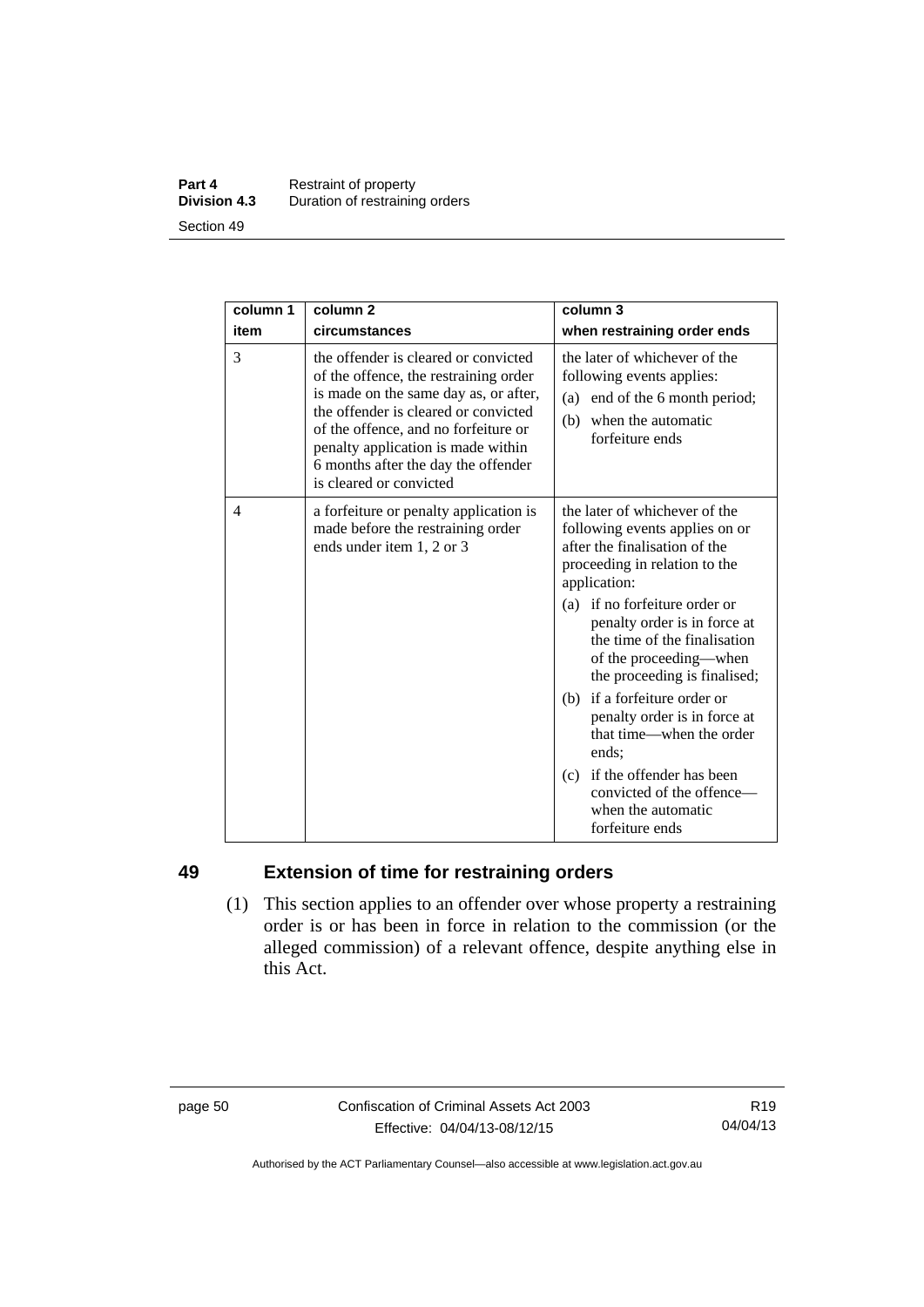- (2) On the application of the DPP, the court that made the restraining order may make either or both of the following orders:
	- (a) an order that the restraining order is to remain in force for a stated period (or as stated in the order);
	- (b) an order that a restraining order that has ended is to be revived for a stated period (or as stated in the order).
- (3) The order may be stated to have effect—
	- (a) immediately; or
	- (b) at a stated time; or
	- (c) if a stated event happens.
- (4) The court may make an order under this section only if satisfied that—
	- (a) any additional property to which the application relates was (or will be) derived from the offence, or identified, only after the restraining order ended (or would otherwise end); or
	- (b) necessary evidence for the making of a forfeiture or penalty application has (or will) become available only after the restraining order ended (or would otherwise end); or
	- (c) if an automatic forfeiture in relation to a serious offence ends because the offender is cleared of the offence—it is desirable in relation to an application for a civil forfeiture order or a penalty order under section 85 (Penalty orders—commission of serious offences); or
	- (d) it is otherwise desirable having regard to the purposes of this Act.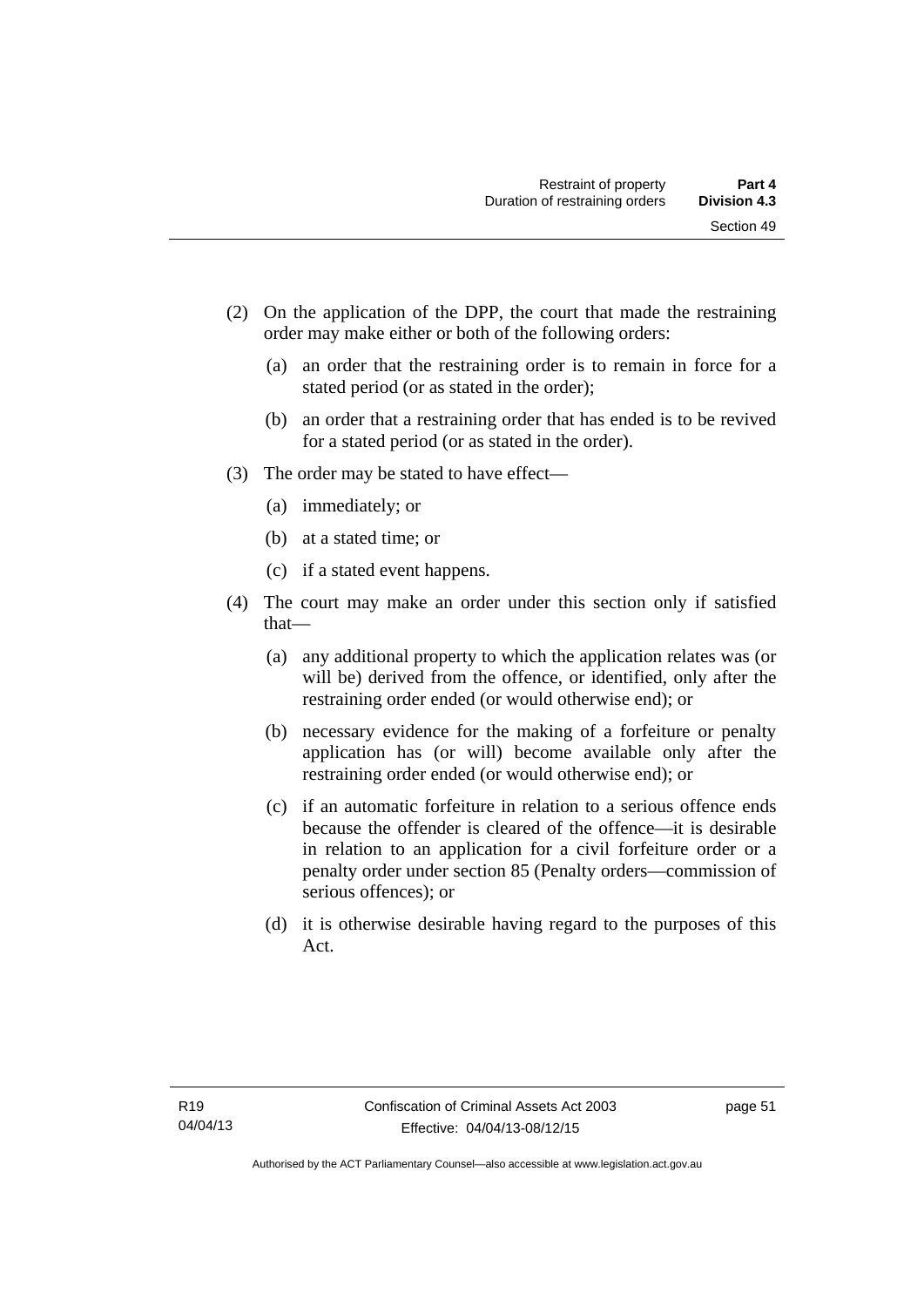# **Division 4.4 Restraining orders—other matters**

## **50 Restraining orders—registration in statutory property registers**

- (1) This section applies if a restraining order is over property that may be recorded in a statutory property register
	- *Note* A registered interstate restraining order is taken to be a restraining order under this Act (see s 139).
- (2) The restraining order, or details of the restraining order, may be recorded in the register—
	- (a) for a restraining order over land registered under the *[Land](http://www.legislation.act.gov.au/a/1925-1)  [Titles Act 1925](http://www.legislation.act.gov.au/a/1925-1)*—on a responsible authority giving a copy of the restraining order to the registrar-general; or
		- *Note* The registrar-general may, on receipt of the order, enter a caveat for the prevention of any fraud or improper dealing (see *[Land](http://www.legislation.act.gov.au/a/1925-1/default.asp)  [Titles Act 1925](http://www.legislation.act.gov.au/a/1925-1/default.asp)*, s 14 (1) (g)).
	- (b) in any other case—on application by a responsible authority.
- (3) Anyone who acquires an interest in the property after the recording of the restraining order in the register is taken to have notice of the restraining order at the time of acquisition.
- (4) If the property stops being restrained property, the responsible authority must—
	- (a) for a restraining order over land registered under the *[Land](http://www.legislation.act.gov.au/a/1925-1)  [Titles Act 1925](http://www.legislation.act.gov.au/a/1925-1)*—tell the registrar-general of the cancellation of the restraining order; or
	- (b) in any other case—apply for the cancellation of the restraining order's registration in the statutory property register.
- (5) In this section:

*responsible authority* means—

Authorised by the ACT Parliamentary Counsel—also accessible at www.legislation.act.gov.au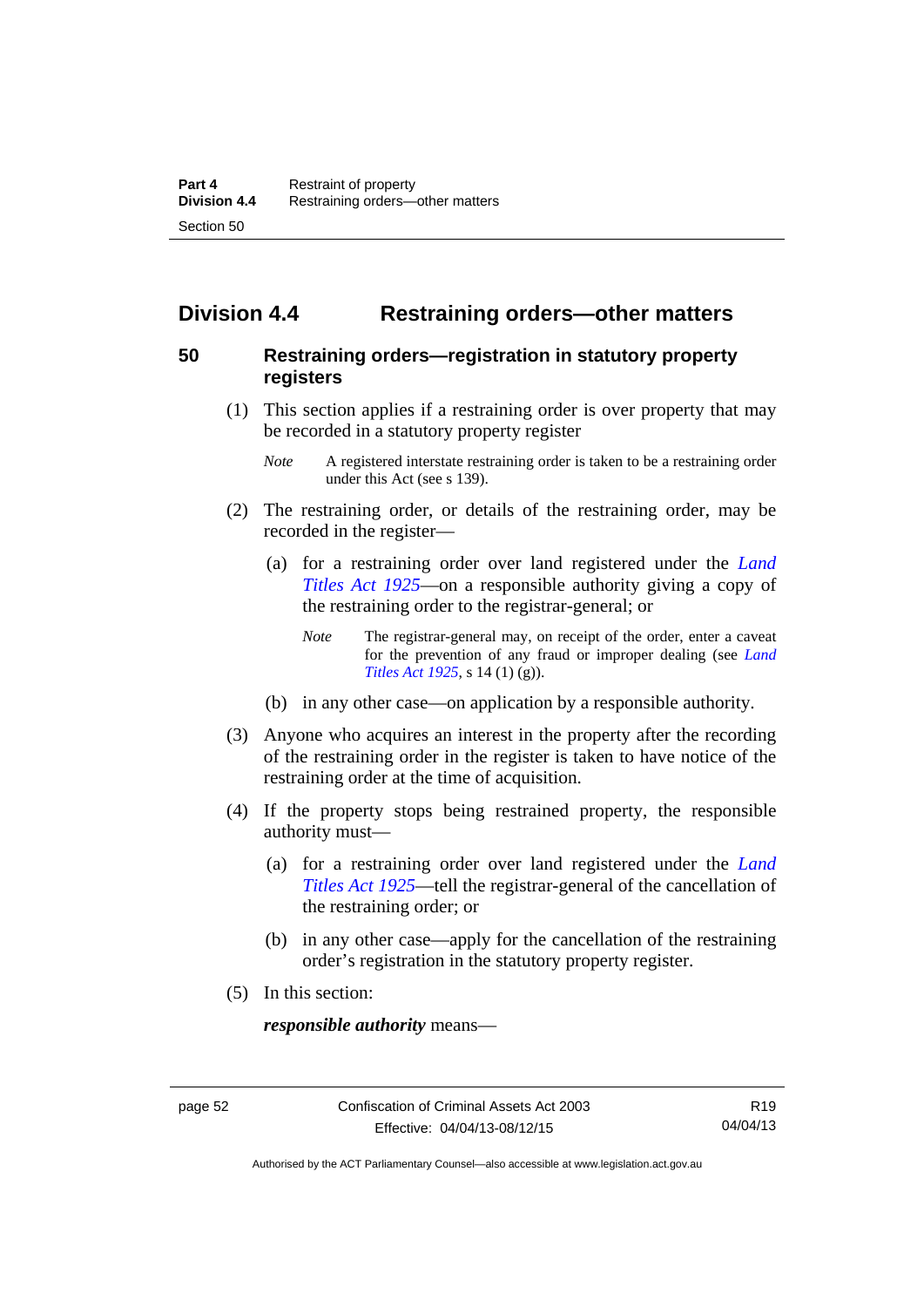- (a) the DPP; or
- (b) if the public trustee has taken control of the property under this Act—the public trustee; or
- (c) for a registered interstate restraining order—anyone who is authorised under the corresponding law under which the order was made to register a restraining order, or details of a restraining order, in a statutory property register.

## **51 Penalty orders—execution against restrained property**

- (1) A restraining order over the property of a person does not prevent the levying of execution against the property, entirely or in part, in satisfaction of a penalty order in force against the person.
- (2) However, the property must not be disposed of, or otherwise dealt with, except in accordance with an order of a relevant court under section 39 (1) (Additional orders about restraining orders and restrained property).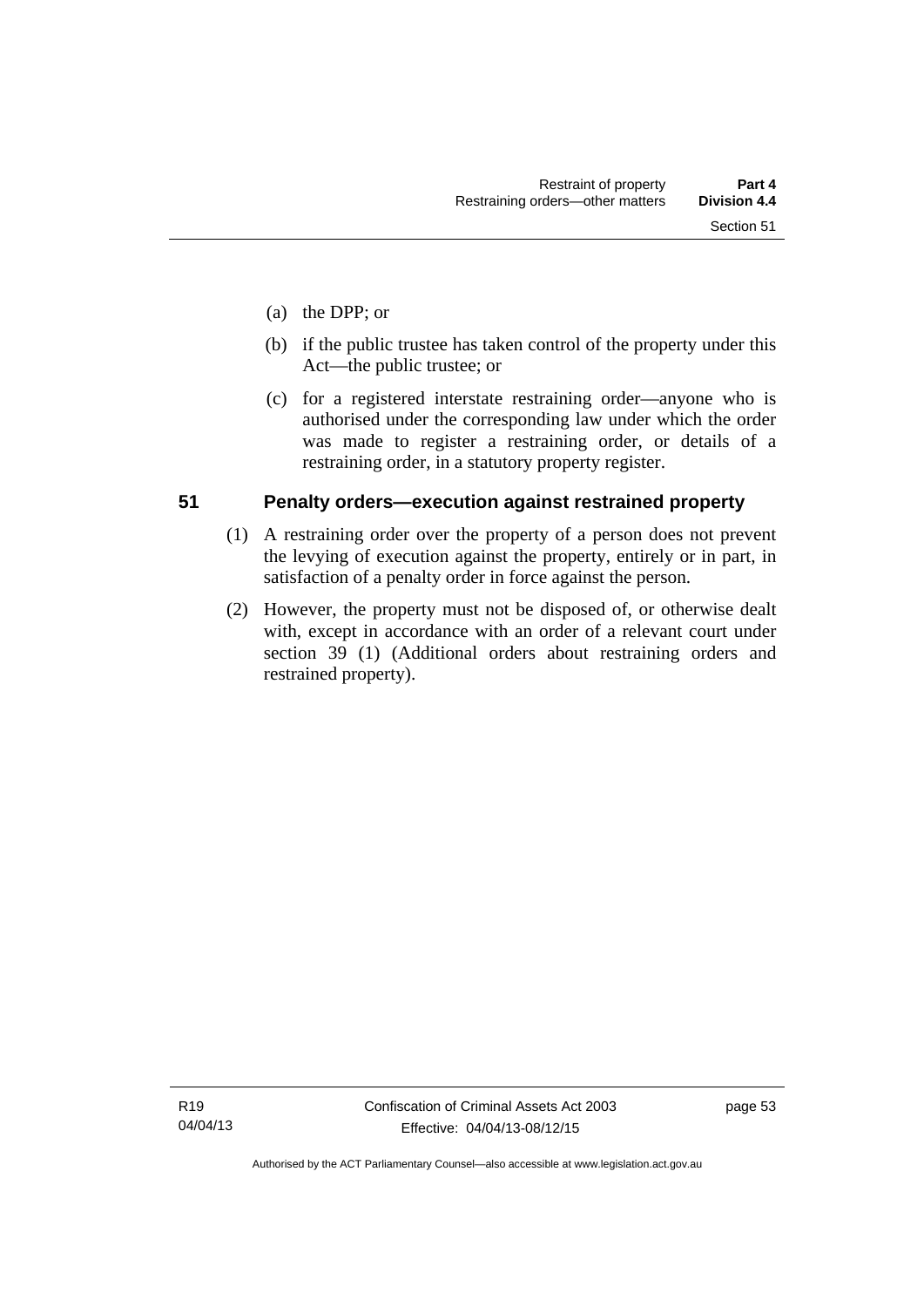**Part 5 Forfeiture of property**<br>**Division 5.1** Conviction forfeiture of **Division 5.1** Conviction forfeiture orders Section 52

# **Part 5 Forfeiture of property**

# **Division 5.1 Conviction forfeiture orders**

*Note* For general provisions about a proceeding for a conviction forfeiture order (which is a confiscation proceeding—see s 236), see pt 14.

#### **52 Meaning of** *conviction forfeiture order*

In this Act:

*conviction forfeiture order* means an order under section 54 (Conviction forfeiture orders—making) for the forfeiture to the Territory of tainted property in relation to a relevant offence.

#### **53 Conviction forfeiture orders—application**

- (1) The DPP may apply to a relevant court for a conviction forfeiture order against a person.
	- *Note* A reference to a *person* generally includes a reference to a corporation as well as an individual, see the [Legislation Act](http://www.legislation.act.gov.au/a/2001-14), s 160. (See also the [Legislation Act,](http://www.legislation.act.gov.au/a/2001-14) dict, pt 1, def *person*.)
- (2) The application may be made before or after, or at the same time as, the person's conviction for a relevant offence.
- (3) However, if the person has been convicted of the offence, the DPP must make the application within 2 years after the day of the conviction.
	- *Note* The court may allow leave for an application to be made after the time fixed by this section in certain circumstances (see s 246).

#### **54 Conviction forfeiture orders—making**

- (1) On application under section 53, the court must make an order for the forfeiture to the Territory of tainted property in relation to the relevant offence if satisfied that—
	- (a) the offender has been convicted of the offence; and

Authorised by the ACT Parliamentary Counsel—also accessible at www.legislation.act.gov.au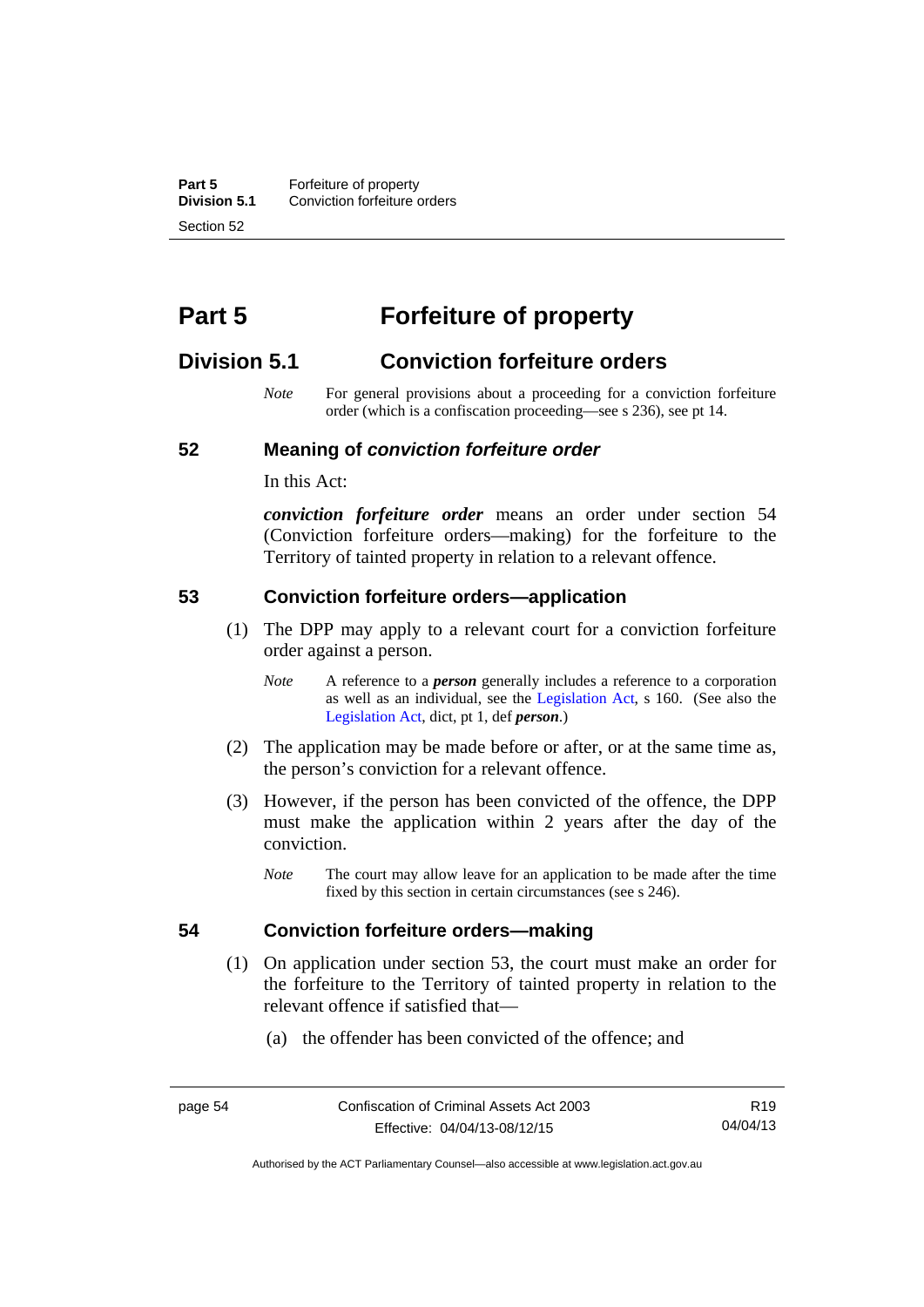- (b) the offender has not been cleared of the offence; and
- (c) the property, or any of the property, to which the application relates is tainted property in relation to the offence.
- (2) If a court makes the order, it must state in the order—
	- (a) the property to which it applies; and
	- (b) what it considers to be the value of the property (other than money) to be forfeited to the Territory under the order at the time the order is made.

### **55 Conviction forfeiture orders—forfeiture**

- (1) The property to which the conviction forfeiture order applies is forfeited to the Territory at the end of 14 days after the day the order is made, except so far as the property is excluded from forfeiture under an exclusion order.
	- *Note 1* For the commencement of a restraining order, see the [Legislation Act,](http://www.legislation.act.gov.au/a/2001-14) s 73 (4).
	- *Note 2* The effect of an exclusion order for property subject to forfeiture is that the property is excluded from forfeiture, see s 74 (c).
- (2) However, if an application for an exclusion order in relation to the property, or a part of the property, has been made (but not decided) before the end of the 14-day period, the property (or that part) is not forfeited until the proceeding in relation to the exclusion order is finalised.

# **56 When conviction forfeiture order ends**

- (1) A conviction forfeiture order ends if—
	- (a) the offender is cleared of the offence to which the order relates, and all related offences (if any); or
	- (b) the order is reversed or set aside on appeal; or
	- (c) the order is fully satisfied.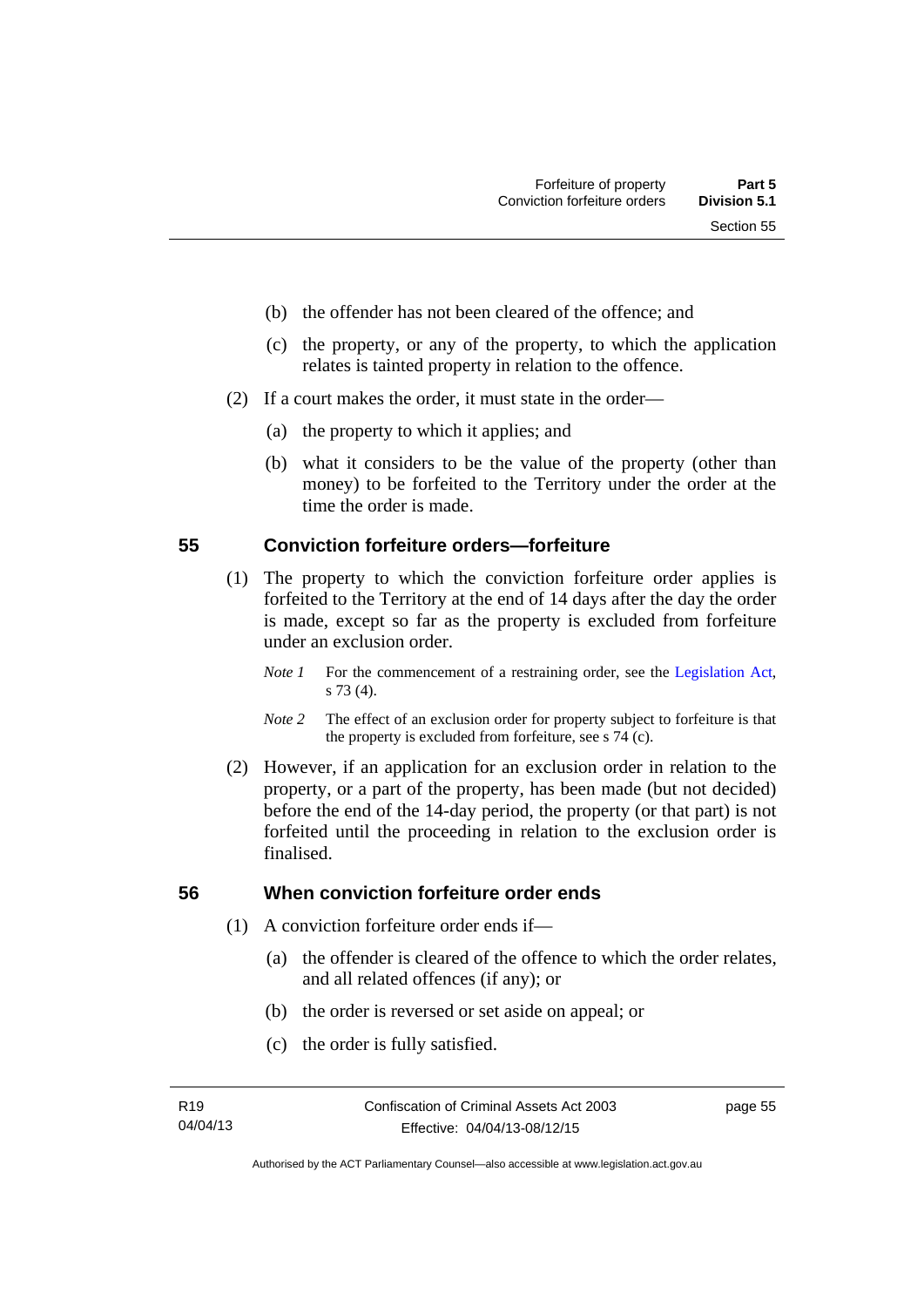*Note* For the meaning of *fully satisfied*, see dict.

- (2) The order is satisfied for a particular interest in forfeited property if the interest is bought back under section 127 (Buyback orders buying interest in property).
	- *Note* After the forfeiture of property, the offender may recover the property or its value in certain circumstances (see div 9.5).

# **Division 5.2 Automatic forfeiture—conviction for serious offences**

# **57 Unclaimed tainted property restraining orders non-application of div 5.2**

This division does not apply to property restrained under an unclaimed tainted property restraining order.

*Note* For the forfeiture of unclaimed tainted property, see div 5.3.

### **58 Automatic forfeiture of restrained property on conviction for serious offences**

- (1) This section applies if—
	- (a) a person is convicted of a serious offence; and
	- (b) a restraining order (other than an artistic profits restraining order) is made, whether before or after the conviction, over property in relation to the offence or a related serious offence committed by the person.
	- *Note* A reference to a *person* generally includes a reference to a corporation as well as an individual, see the [Legislation Act](http://www.legislation.act.gov.au/a/2001-14), s 160. (See also the [Legislation Act,](http://www.legislation.act.gov.au/a/2001-14) dict, pt 1, def *person*.)
- (2) The restrained property is forfeited to the Territory at the end of whichever of the following periods applies (the *relevant 14-day period*), except so far as the property is excluded from forfeiture under an exclusion order:

R19 04/04/13

Authorised by the ACT Parliamentary Counsel—also accessible at www.legislation.act.gov.au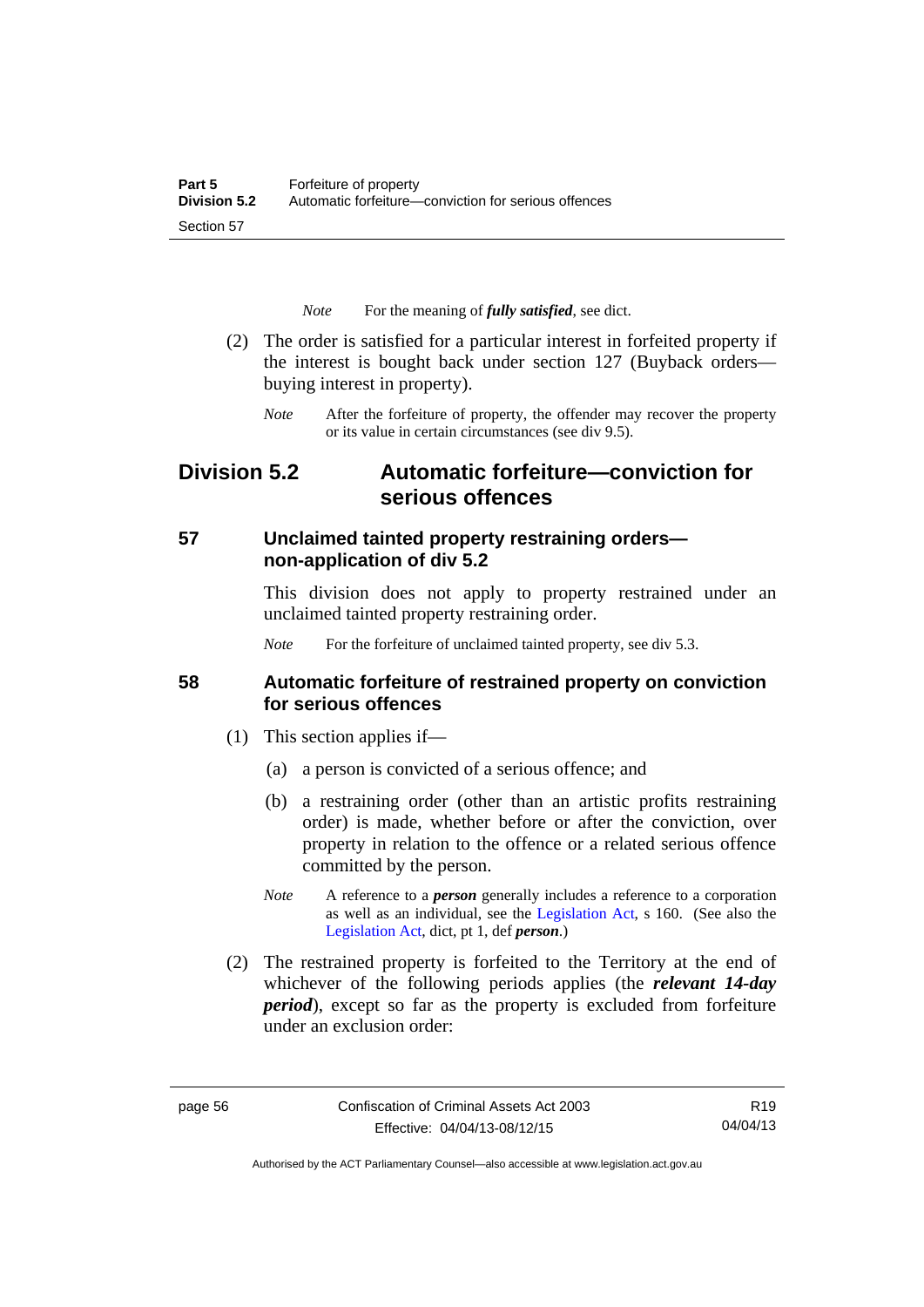- (a) if the restraining order was made before the conviction— 14 days after the day of conviction;
- (b) if the restraining order was made at the same time as or after the conviction—14 days after the day the restraining order comes into force.
- *Note 1* For the commencement of a restraining order, see the [Legislation Act,](http://www.legislation.act.gov.au/a/2001-14) s 73 (4).
- *Note* 2 The effect of an exclusion order for property subject to forfeiture is that the property is excluded from forfeiture, see s 74 (c).
- (3) However, if an application for an exclusion order in relation to the property, or a part of the property, has been made (but not decided) before the end of the relevant 14-day period, the property (or that part) is not forfeited until the proceeding in relation to the exclusion order is finalised.

# **59 Automatic forfeiture—court order declaring property automatically forfeited**

- (1) The DPP may apply to a relevant court for an order declaring that property has been automatically forfeited under this division.
- (2) If the relevant court is satisfied that the property has been automatically forfeited under this division, the court must make the order and state in the order the property to which it applies.
- (3) The registrar of the relevant court may exercise the functions of the court for this section.
	- *Note* For general provisions about a proceeding for an order under this section (which is a confiscation proceeding—see s 236), see pt 14.

# **60 Automatic forfeiture—court orders**

 (1) A relevant court may, when it convicts a person of a serious offence or at any later time, make any order that it considers appropriate for giving effect to an automatic forfeiture of property.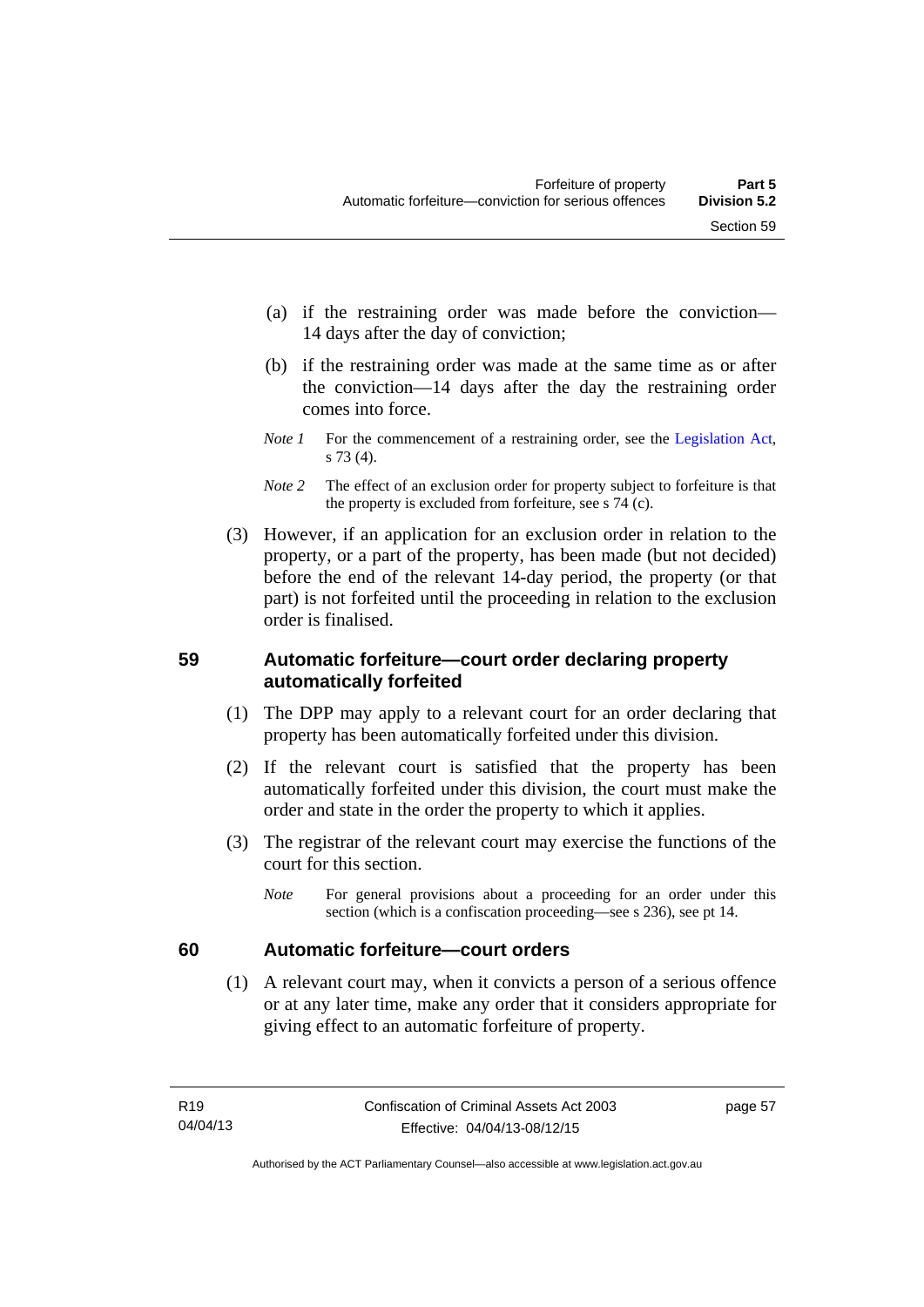#### **Examples of orders**

- 1 an order for the examination of anyone before the court, or an officer of the court, about any property that might be forfeited because of the conviction
- 2 an order directing the owner of property that might be forfeited because of the conviction, or anyone else, to give to a stated person, within a stated period, a sworn statement about stated particulars of the property
- 3 an order directing the owner of property that might be forfeited because of the conviction, or anyone else, to do anything necessary or convenient to be done to allow the public trustee to take control of the property, including anything necessary or convenient to be done to bring the property within the jurisdiction
- 4 an order in relation to the registration of title to, or charges over, property under a territory law
- *Note* An example is part of the Act, is not exhaustive and may extend, but does not limit, the meaning of the provision in which it appears (see [Legislation Act,](http://www.legislation.act.gov.au/a/2001-14) s 126 and s 132).
- (2) The order may be made on the court's initiative, or on the application of any of the following people:
	- (a) the DPP;
	- (b) the offender;
	- (c) the public trustee;
	- (d) anyone with an interest in property to which the order relates;
	- (e) anyone else with the court's leave.
	- *Note* For general provisions about a proceeding for an order under this section (which is a confiscation proceeding—see s 236), see pt 14.
- (3) A person commits an offence if—
	- (a) a relevant court makes an order under subsection (1) to give effect to an automatic forfeiture of property; and
	- (b) the order requires the person to do, or not do, something stated in the order; and

R19 04/04/13

Authorised by the ACT Parliamentary Counsel—also accessible at www.legislation.act.gov.au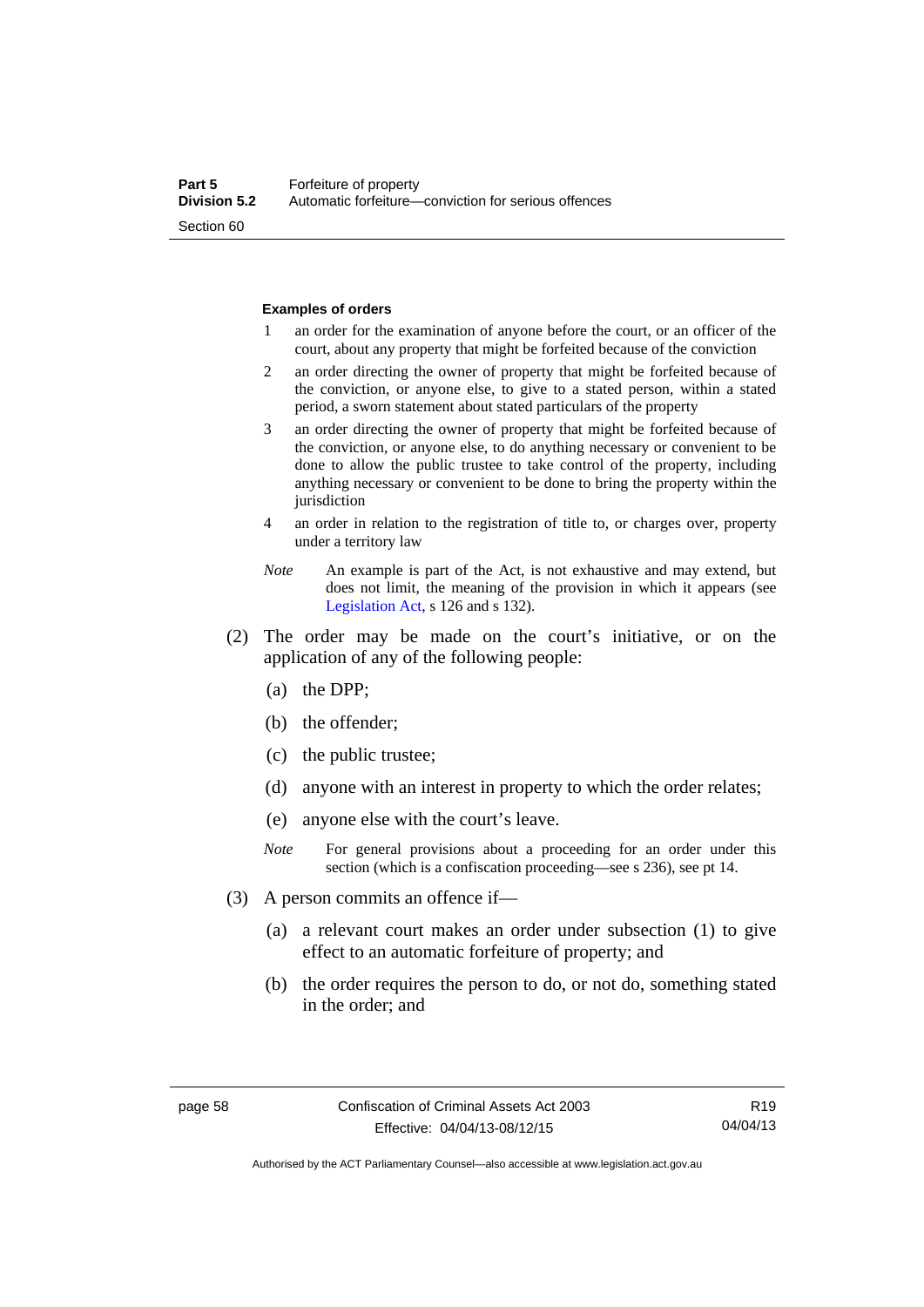- (c) the person has notice of the order (whether by being given a copy of the order or otherwise); and
- (d) the person contravenes the order.

Maximum penalty: 200 penalty units, imprisonment for 2 years or both.

## **61 When automatic forfeiture under div 5.2 ends**

- (1) Automatic forfeiture under this division ends if—
	- (a) the offender is cleared of the offence to which the forfeiture relates, and all related serious offences (if any); or
	- (b) the automatic forfeiture is fully satisfied.

*Note* For the meaning of *fully satisfied*, see dict.

- (2) Automatic forfeiture is satisfied for a particular interest in forfeited property if the interest is bought back under section 127 (Buyback orders—buying interest in property).
	- *Note* After the forfeiture of property, the offender may recover the property or its value in certain circumstances (see div 9.5).

# **Division 5.3 Automatic forfeiture—unclaimed tainted property**

*Note* For general provisions about a proceeding for a conviction forfeiture order (which is a confiscation proceeding—see s 236), see pt 14.

## **62 Forfeiture of unclaimed tainted property**

- (1) This section applies if an unclaimed tainted property restraining order is made over property.
- (2) The restrained property is forfeited to the Territory at the end of 14 days after the day the restraining order comes into force, except so far as the property is excluded from forfeiture under an exclusion order.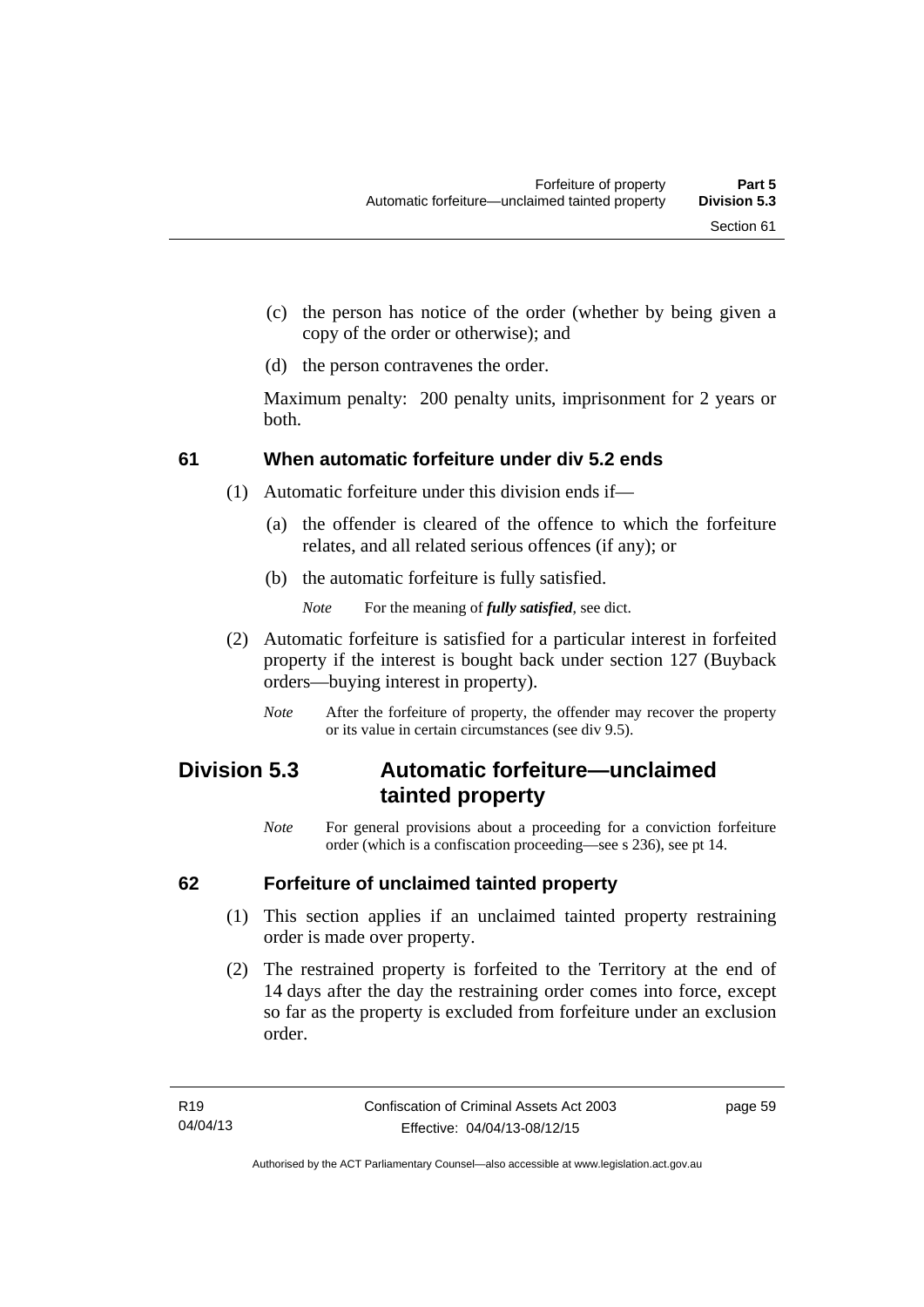- *Note 1* For the commencement of a restraining order, see the [Legislation Act,](http://www.legislation.act.gov.au/a/2001-14) s 73 (4).
- *Note 2* The effect of an exclusion order for property subject to forfeiture is that the property is excluded from forfeiture (see s 74 (c)).
- (3) However, if an application for an exclusion order in relation to the property, or a part of the property, has been made (but not decided) before the end of the 14-day period, the property (or that part) is not forfeited until the proceeding in relation to the exclusion order is finalised.

#### **63 When automatic forfeiture under div 5.3 ends**

Automatic forfeiture under this division ends if the automatic forfeiture is fully satisfied.

*Note* For the meaning of *fully satisfied*, see dict.

## **Division 5.4 Civil forfeiture orders**

*Note* For general provisions about a proceeding for a conviction forfeiture order (which is a confiscation proceeding—see s 236), see pt 14.

#### **64 Artistic profits and unclaimed tainted property non-application of div 5.4**

This division does not apply to property restrained under—

- (a) an artistic profits restraining order; or
- (b) an unclaimed tainted property restraining order.
- *Note 1* An artistic profits restraining order is made solely to preserve property to satisfy a penalty order for artistic profits in relation to an offence (see s 20).
- *Note 2* Unclaimed tainted property is forfeitable under div 5.3.

#### **65 Meaning of** *civil forfeiture order*

In this Act: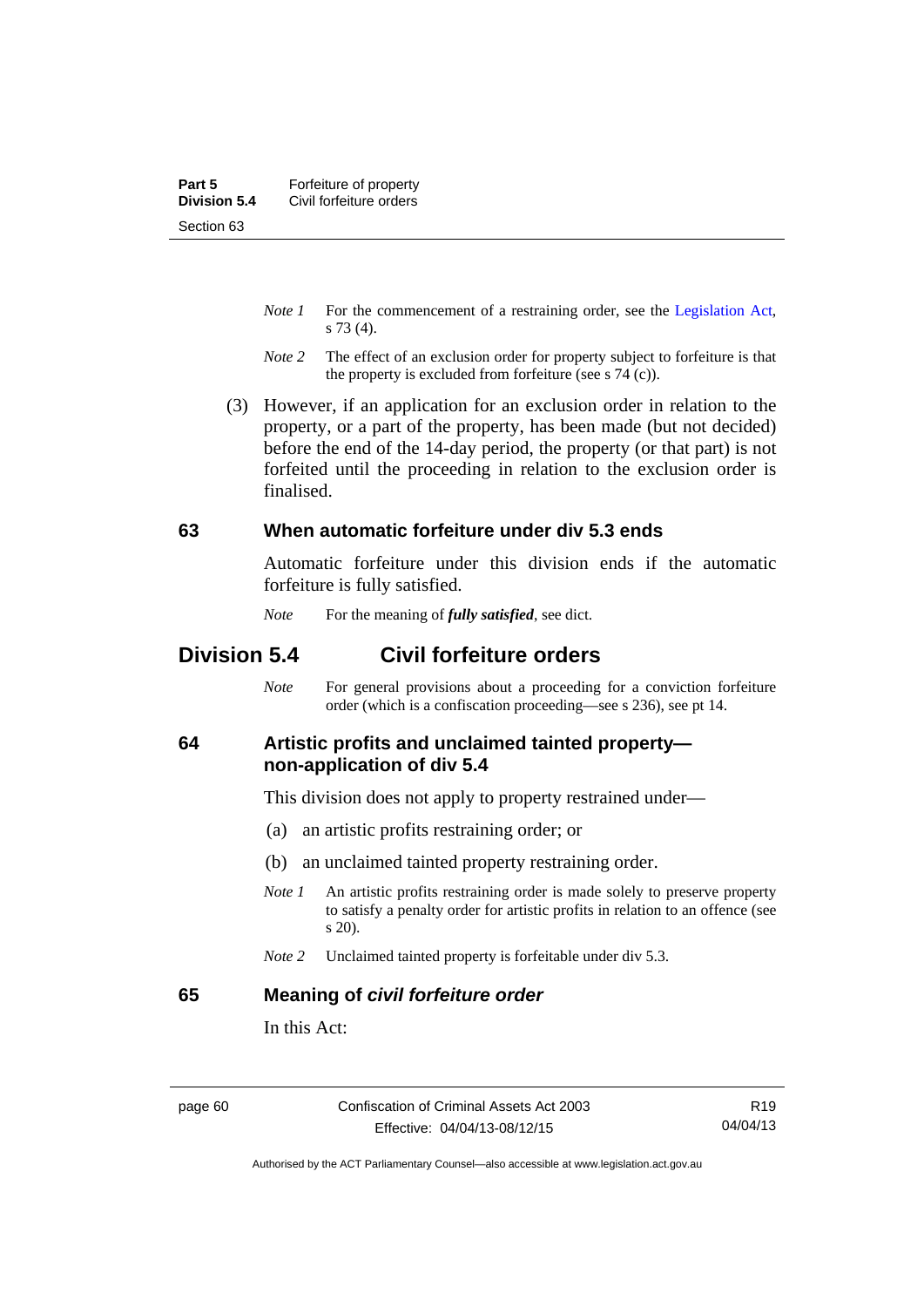*civil forfeiture order* means an order under section 67 (Civil forfeiture orders—making) for the forfeiture to the Territory of restrained property in relation to the commission (or the alleged commission) of a serious offence.

#### **66 Civil forfeiture orders—application**

- (1) The DPP may apply to a relevant court for a civil forfeiture order for the forfeiture to the Territory of property restrained in relation to the commission (or the alleged commission) of a serious offence.
- (2) The application may be made—
	- (a) at the same time as, or after, an application for a restraining order in relation to the offence; or
	- (b) if a restraining order is in force in relation to the offence.

#### **67 Civil forfeiture orders—making**

- (1) This section applies if, on an application under section 66 for an order for the forfeiture to the Territory of restrained property, the court is satisfied on the balance of probabilities that a person (the *offender*) has committed a serious offence within whichever of the following periods applies (the *relevant period*):
	- (a) 6 years before the day the application to restrain the property was made;
	- (b) if an extended period for making the restraining order application was allowed under section 246 (Confiscation proceedings—time extensions for applications)—the total of the 6-year period and the extended period.
	- *Note 1* The court must be satisfied on the balance of probabilities about the commission of the offence because confiscation proceedings are civil, not criminal (see s 237).
	- *Note 2* A reference to a *person* generally includes a reference to a corporation as well as an individual, see the [Legislation Act](http://www.legislation.act.gov.au/a/2001-14), s 160. (See also the [Legislation Act,](http://www.legislation.act.gov.au/a/2001-14) dict, pt 1, def *person*.)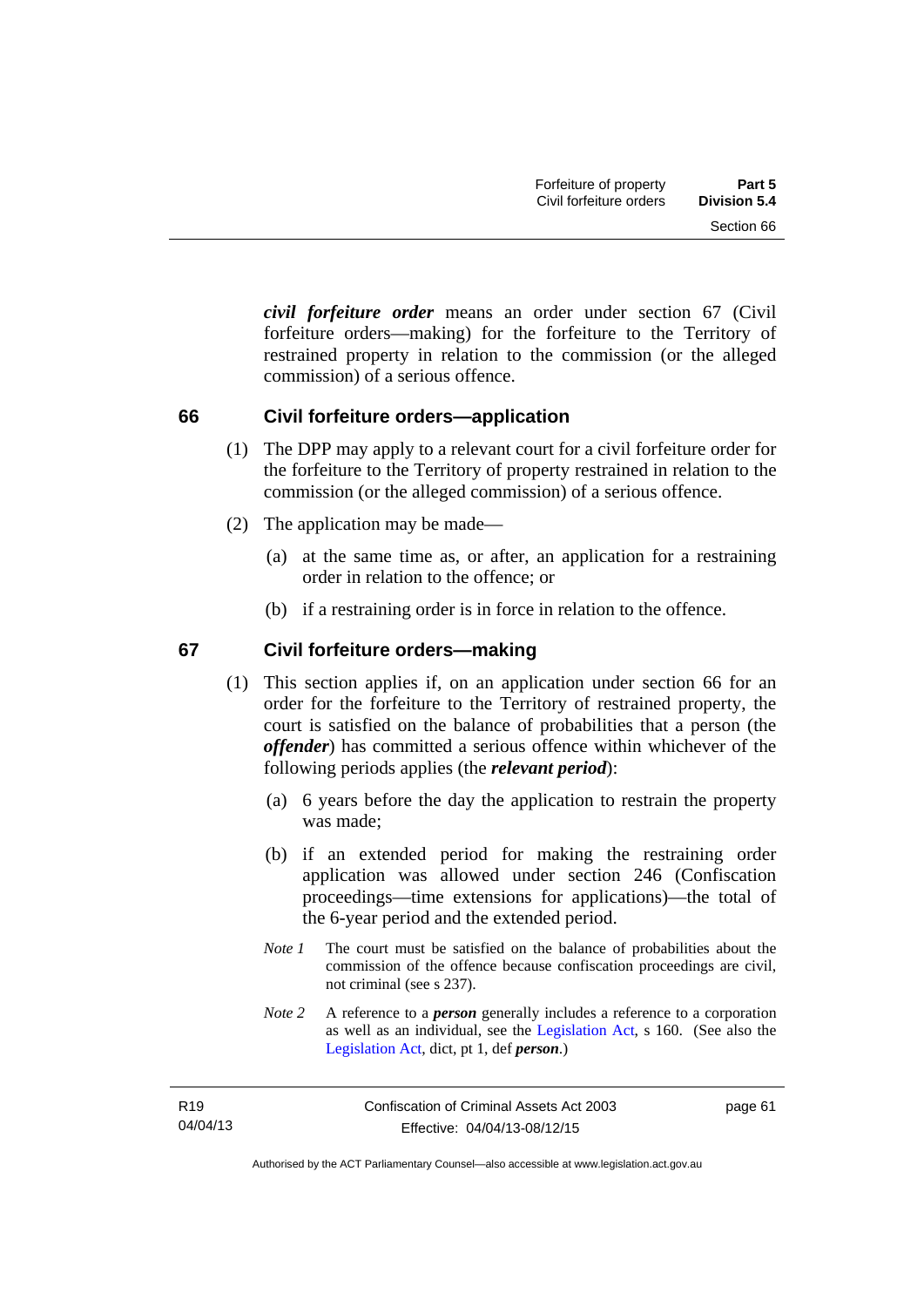- (2) If this section applies, the relevant court must order that the restrained property be forfeited to the Territory.
- (3) The order must state—
	- (a) the property to which it applies; and
	- (b) what the relevant court considers to be the value of the property (other than money) to be forfeited to the Territory under the order at the time the order is made; and
	- (c) if the relevant court making the order has given a direction under section 69 (Civil forfeiture order proceedings restrictions on disclosure)—
		- (i) the direction given by the court; and
		- (ii) the effect of section 70 (Civil forfeiture orders disclosure offences) in relation to the direction.
- (4) To remove any doubt, if the relevant court is satisfied that the offender committed a serious offence within the relevant period, the court must not refuse to make a civil forfeiture order only because it is not satisfied—
	- (a) that a particular serious offence was committed by the offender within the relevant period; or
	- (b) that the offence was committed on any particular day or time within the relevant period.
- (5) Also, to remove any doubt, the relevant court must not refuse to make a civil forfeiture order in relation to a serious offence only because—
	- (a) an indictment has not been presented against the offender for the offence; or
	- (b) the offender has not been convicted of the offence; or
	- (c) the offender has been cleared of the offence, including being cleared after having been convicted of the offence; or

Authorised by the ACT Parliamentary Counsel—also accessible at www.legislation.act.gov.au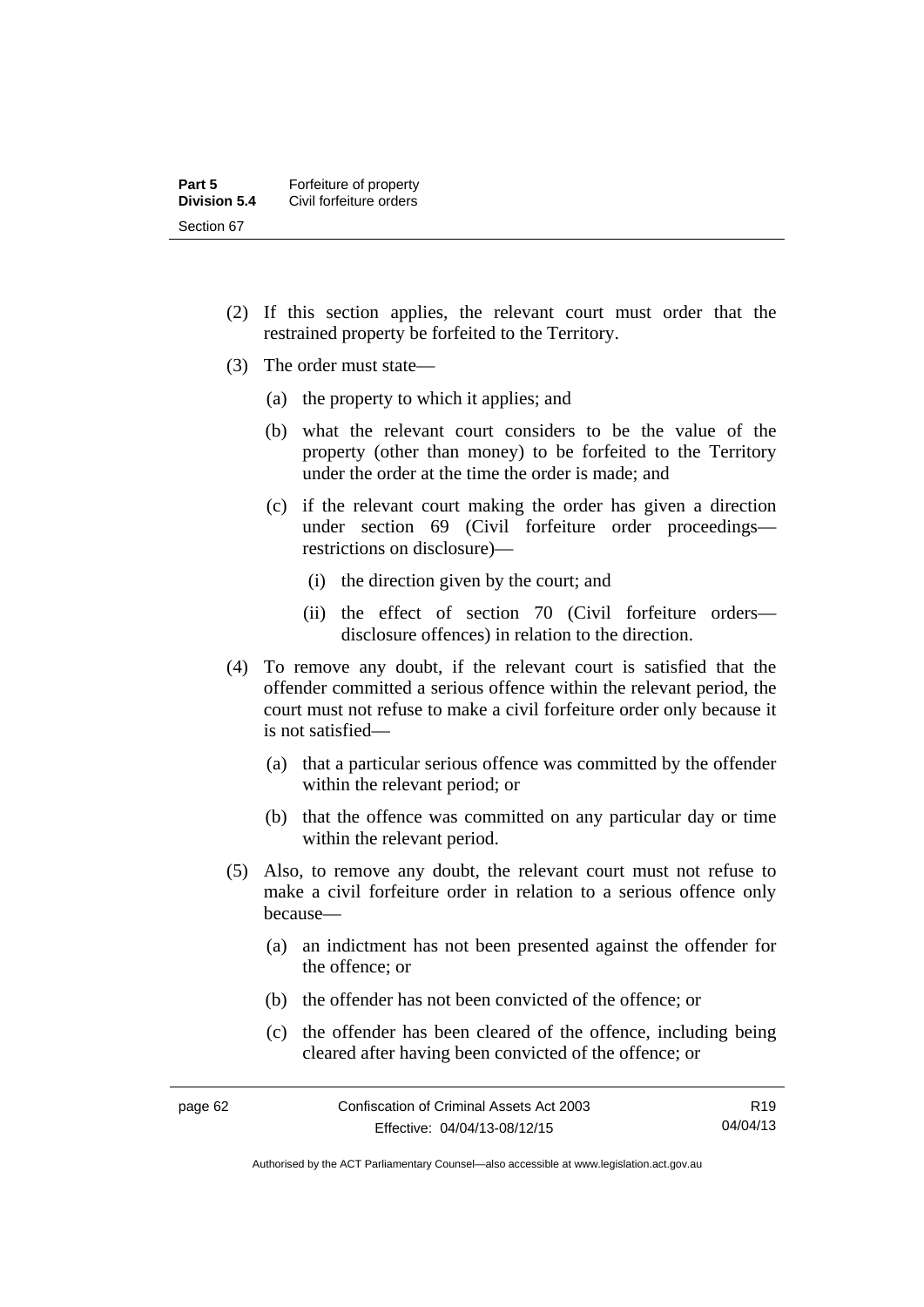- (d) a doubt is raised about whether the offender committed the offence.
- *Note Indictment* is defined in the [Legislation Act,](http://www.legislation.act.gov.au/a/2001-14) dict, pt 1 as including an information. (See also that Act, dict, pt 1, def *present*.)

#### **68 Civil forfeiture orders—forfeiture**

- (1) The property to which the civil forfeiture order applies is forfeited to the Territory at the end of 14 days after the day the order is made, except so far as the property is excluded from forfeiture under an exclusion order.
	- *Note 1* For the commencement of a restraining order, see the [Legislation Act,](http://www.legislation.act.gov.au/a/2001-14) s 73 (4).
	- *Note 2* The effect of an exclusion order for property subject to forfeiture is that the property is excluded from forfeiture, see s 74 (c).
- (2) However, if an application for an exclusion order in relation to the property, or a part of the property, has been made (but not decided) before the end of the 14-day period, the property (or that part) is not forfeited until the proceeding in relation to the exclusion order is finalised.

#### **69 Civil forfeiture order proceedings—restrictions on disclosure**

- (1) On application by the DPP, a relevant court hearing an application for a civil forfeiture order may—
	- (a) direct that the hearing of the application, or part of it, take place in closed court and give directions about who may be present; and
	- (b) give directions prohibiting or restricting the publication or disclosure of all or any of the following:
		- (i) the fact that an application for the order, or that a civil forfeiture order, has been made;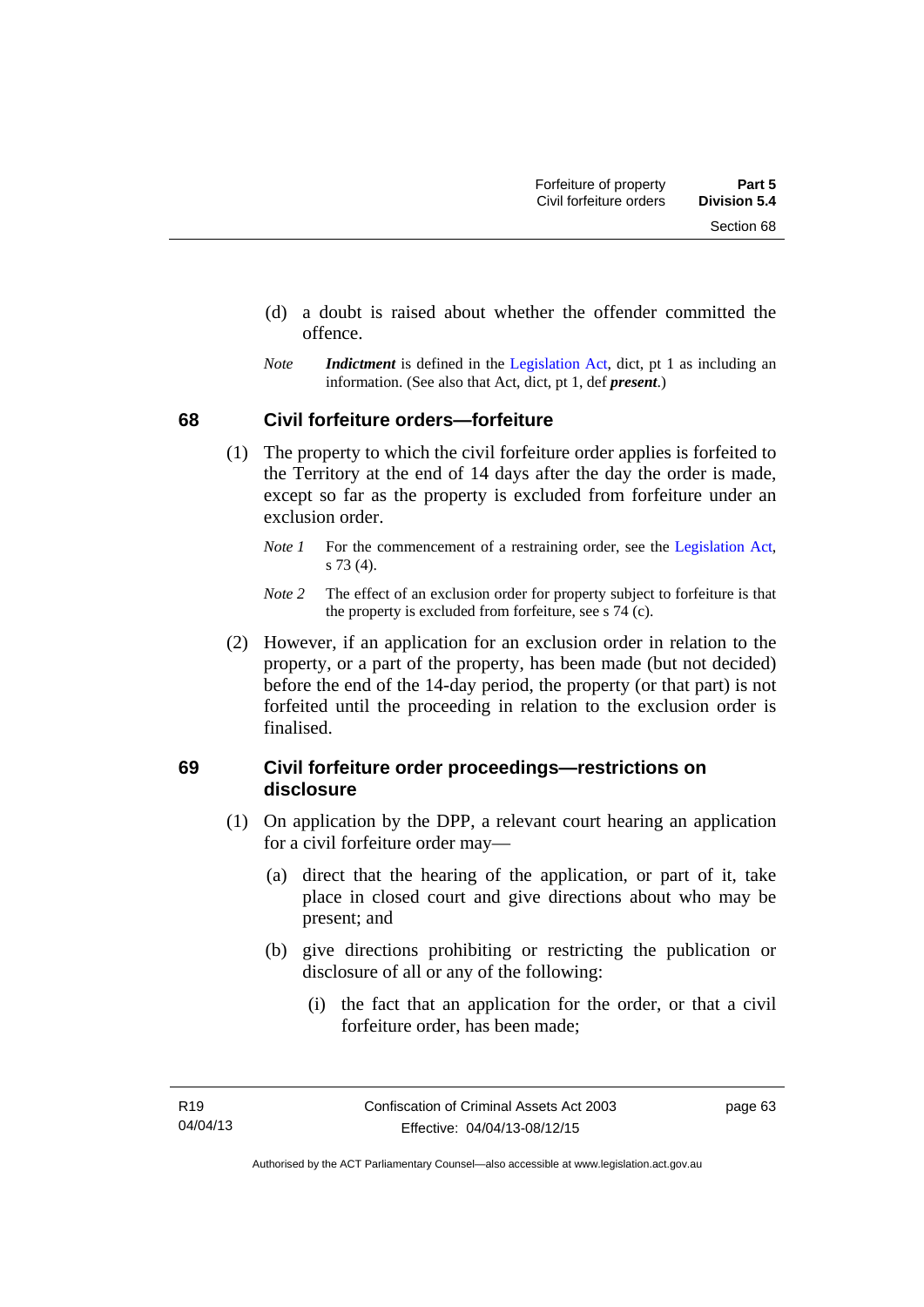- (ii) the application for the order;
- (iii) any information about the proceeding (whether or not a hearing has been held);
- (iv) any evidence given, statement made or thing done during the proceeding;
- (v) any information, document or thing derived from anything mentioned in this subsection.

#### **Examples of directions**

- 1 that the application for the civil forfeiture order not be disclosed to the person against whom the civil forfeiture order is made until the court has decided an application for a restraining order against someone else's property
- 2 that the supporting affidavit must be made available only to the offender's lawyer
- *Note* An example is part of the Act, is not exhaustive and may extend, but does not limit, the meaning of the provision in which it appears (see [Legislation Act,](http://www.legislation.act.gov.au/a/2001-14) s 126 and s 132).
- (2) In deciding whether to give a direction under subsection (1), the court must have regard to whether the direction—
	- (a) would promote the purposes of this Act; or
	- (b) is desirable to protect the integrity of an investigation (however described) for any purpose or a prosecution of an offence.
- (3) The court may also have regard to any other relevant matter in deciding whether to give a direction under subsection (1).

#### **70 Civil forfeiture orders—disclosure offences**

*Note* An offence against this section is a strict liability offence (see s (7)).

- (1) A person commits an offence if—
	- (a) a relevant court has given a direction under section 69 (1) (b) prohibiting or restricting the publication or disclosure of a matter mentioned in the paragraph; and

R19 04/04/13

Authorised by the ACT Parliamentary Counsel—also accessible at www.legislation.act.gov.au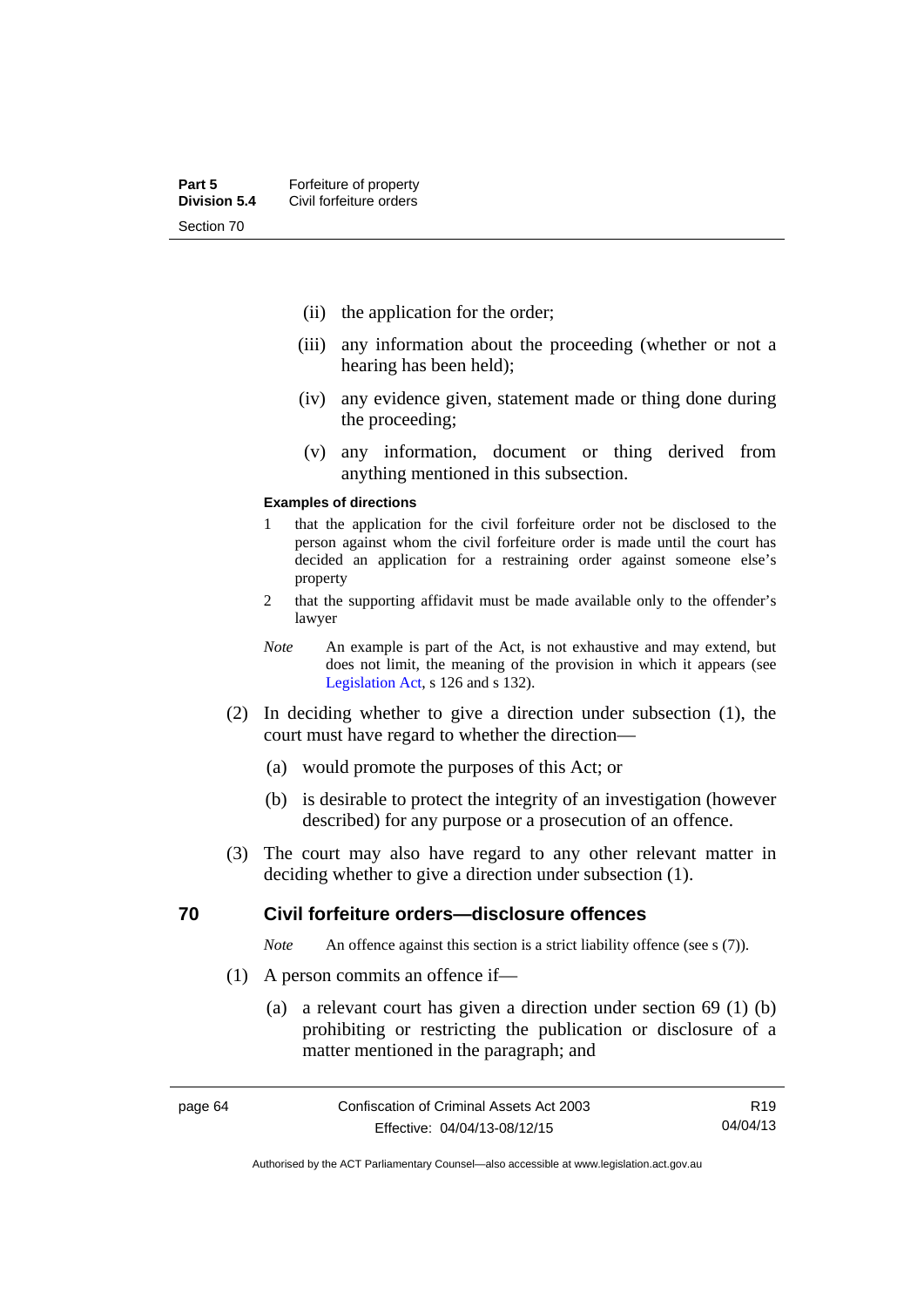- (b) the person has notice of the direction (whether by being given a copy of the civil forfeiture order to which the direction relates or otherwise); and
- (c) the person publishes or discloses the matter to someone else.

Maximum penalty: 200 penalty units, imprisonment for 2 years or both.

- (2) A person commits an offence if—
	- (a) a relevant court has given a direction under section 69 (1) (b) prohibiting or restricting the publication or disclosure of a matter mentioned in the paragraph; and
	- (b) the person has notice of the direction (whether by being given a copy of the civil forfeiture order to which the direction relates or otherwise); and
	- (c) the person publishes or discloses information to someone else; and
	- (d) the other person could infer from the information the matter to which the direction relates.

Maximum penalty: 200 penalty units, imprisonment for 2 years or both.

- (3) Subsections (1) and (2) do not apply if the publication or disclosure is to any of the following entities in the circumstances mentioned for the entity:
	- (a) a police officer—in any circumstances;
	- (b) an officer, employee or agent of the person—to ensure that the order is complied with and the person to whom the publication or disclosure is made is given notice of the direction (whether by being given a copy of the restraining order to which the direction relates or otherwise) by the person making the publication or disclosure;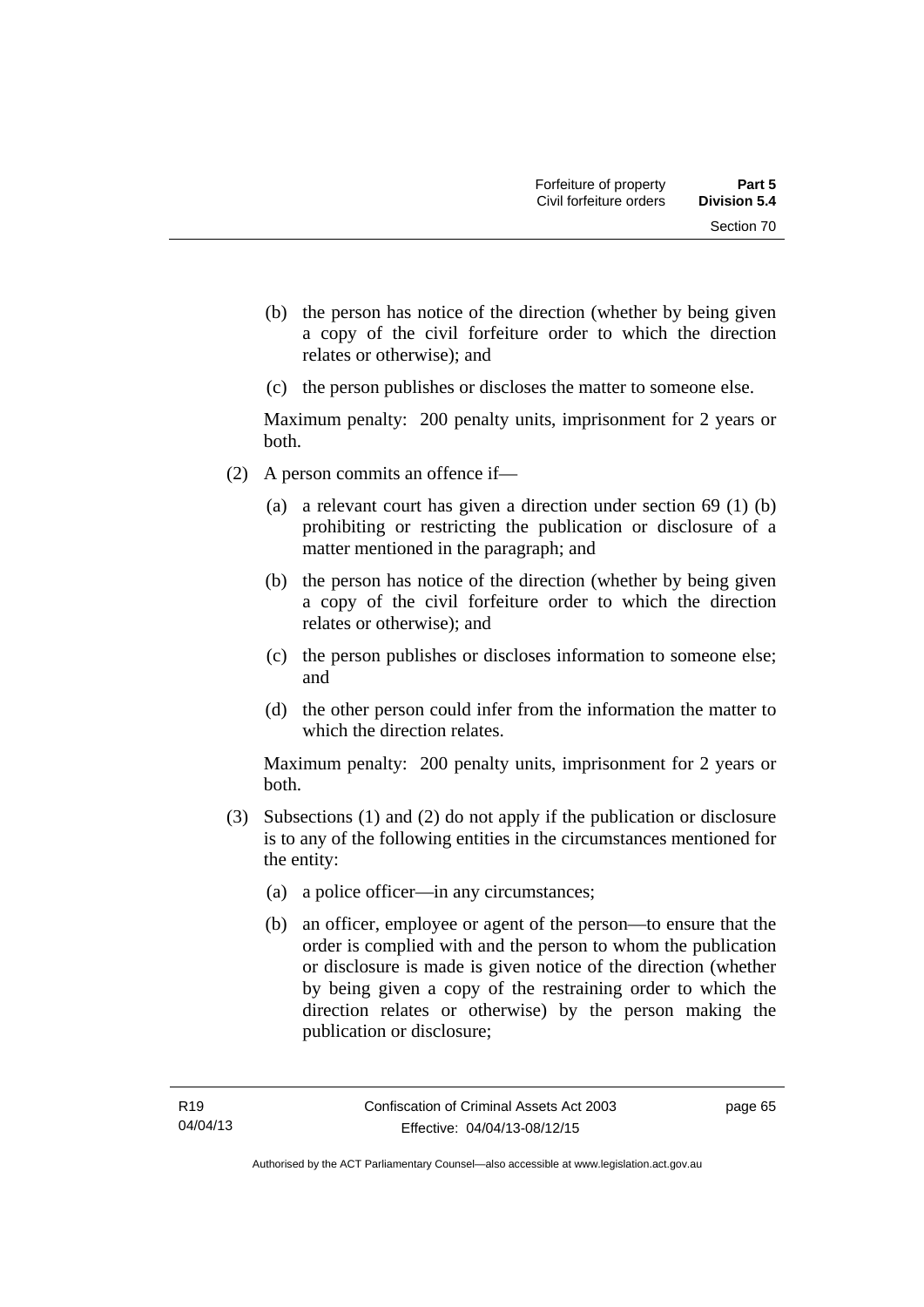- (c) a lawyer—to obtain legal advice or representation in relation to the order;
- (d) a relevant court—with the court's leave.

- (4) Also, subsections (1) and (2) do not apply if the publication or disclosure is made—
	- (a) by a police officer in the exercise of the officer's functions; or
	- (b) for the purpose of giving or obtaining legal advice, or making legal representations, in relation to the order.
- (5) A person commits an offence if—
	- (a) a relevant court has given a direction under section 69 (1) (b) prohibiting or restricting the publication or disclosure of a matter mentioned in the paragraph; and
	- (b) the person receives information in relation to the matter in accordance with subsection (3) or (4); and
	- (c) the person ceases to be a person mentioned in subsection (3) or (4); and
	- (d) the person publishes or discloses the matter to someone else.

Maximum penalty: 200 penalty units, imprisonment for 2 years or both.

- (6) A person commits an offence if—
	- (a) a relevant court has given a direction under section 69 (1) (b) prohibiting or restricting the publication or disclosure of a matter mentioned in the paragraph; and
	- (b) the person receives information in relation to the matter in accordance with subsection (3) or (4); and

*Note* The application for leave, and any proceeding with the court's leave, must be heard in closed court (see s (8)).

Authorised by the ACT Parliamentary Counsel—also accessible at www.legislation.act.gov.au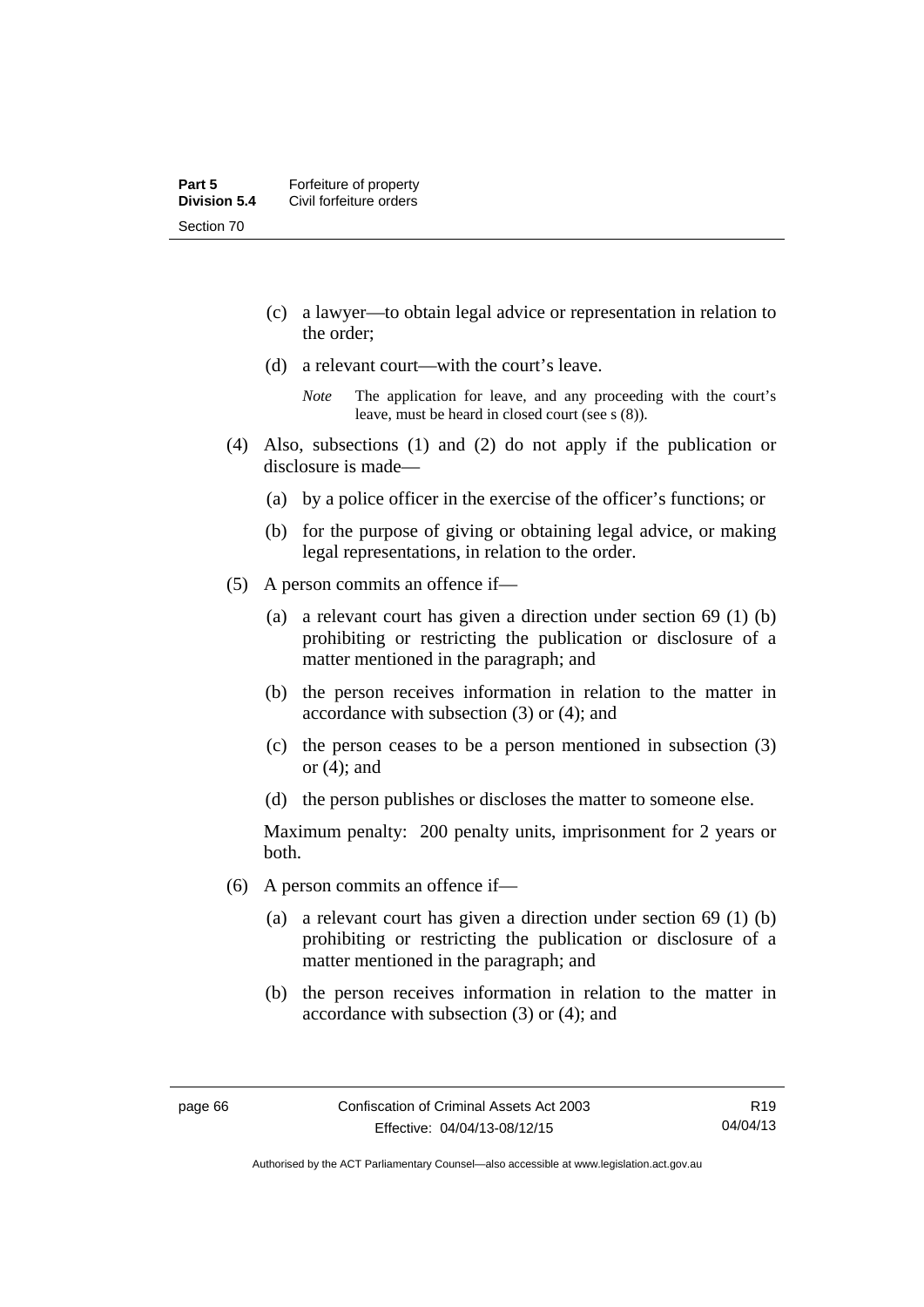Section 71

- (c) the person ceases to be a person mentioned in subsection (3) or (4); and
- (d) the person publishes or discloses information to someone else; and
- (e) the other person could infer from the information the matter to which the direction relates.

Maximum penalty: 200 penalty units, imprisonment for 2 years or both.

- (7) An offence against this section is a strict liability offence.
- (8) For subsection (3) (d), an application for leave, and any proceeding with the court's leave, must be heard in closed court.

#### **71 When civil forfeiture order ends**

- (1) A civil forfeiture order ends if—
	- (a) the order is set aside or discharged on appeal; or
	- (b) the order is fully satisfied.

*Note* For the meaning of *fully satisfied*, see dict.

- (2) The order is satisfied for a particular interest in forfeited property if the interest is bought back under section 127 (Buyback orders buying interest in property).
	- *Note* After the forfeiture of property, the offender may recover the property or its value in certain circumstances (see div 9.5).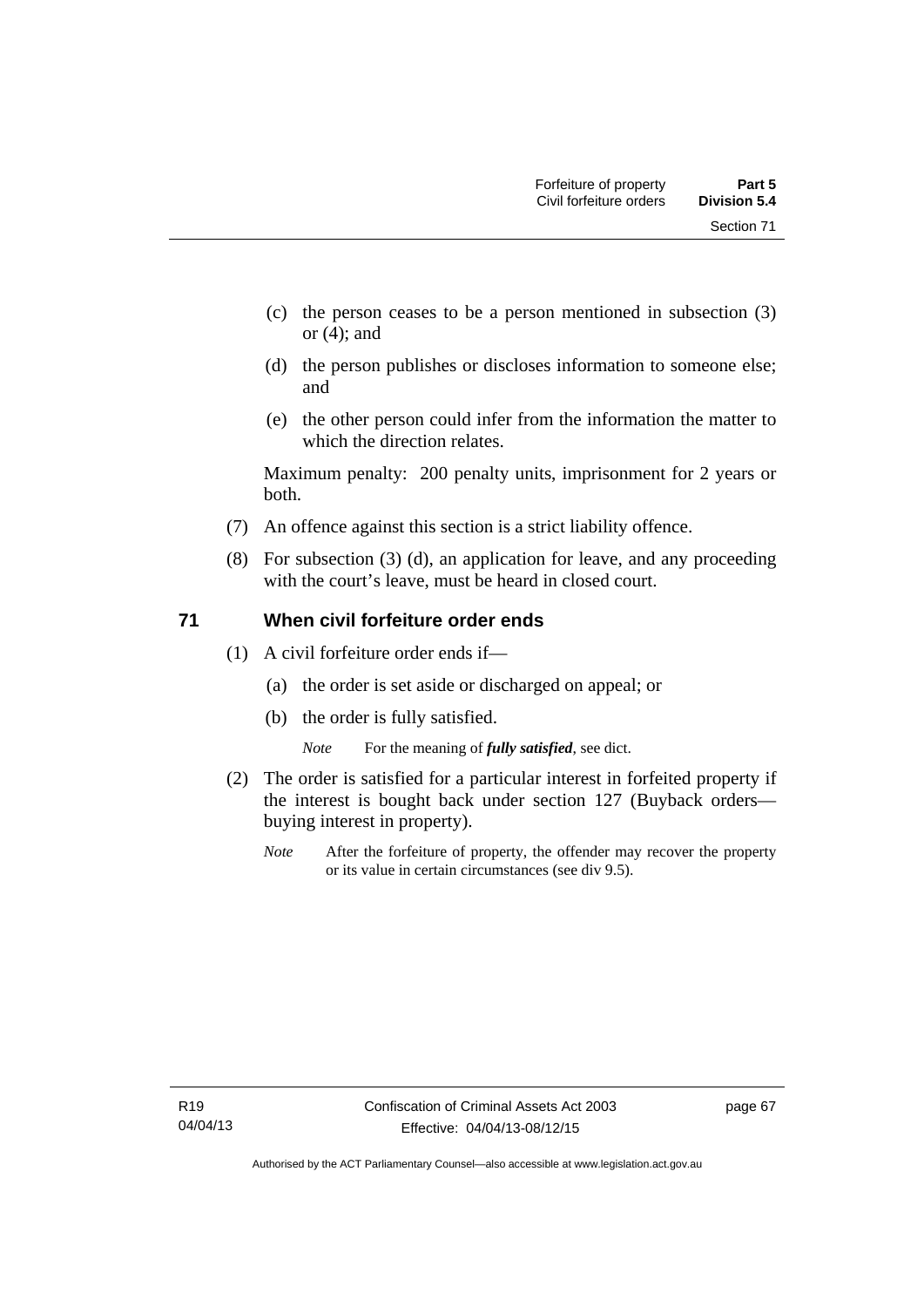**Part 6 Exclusion of property**<br>**Division 6.1 General Division 6.1** Section 72

# **Part 6 Exclusion of property**

*Note* For general provisions about a proceeding for an exclusion order (which is a confiscation proceeding—see s 236), see pt 14.

## **Division 6.1 General**

#### **72 Meaning of** *exclusion order*

In this Act:

*exclusion order* means an order under this part in relation to—

- (a) restrained property (other than restrained property that has been forfeited) or property in relation to which an application for a restraining order has been made; or
- (b) property in relation to which an application for a conviction forfeiture order has been made; or
- (c) property subject to forfeiture under this Act.
- *Note 1 Property* includes an interest in property, see the [Legislation Act,](http://www.legislation.act.gov.au/a/2001-14) dict, pt 1.
- *Note 2* This part does not apply to forfeited property (see s 75 (4)). A person with an interest in forfeited property immediately before its forfeiture may apply for the return of the property or compensation for its value under a return or compensation order under div 9.5.
- *Note 3* Property is forfeited 14 days after a forfeiture order or an automatic forfeiture applies to the property unless an application for an exclusion order is made, see pt 5 (Forfeiture of property).

#### **73 When property is** *subject to forfeiture*

For this Act, property is *subject to forfeiture* if—

- (a) a forfeiture order made under this Act applies to the property and the property has not been forfeited; or
- (b) an automatic forfeiture under this Act applies to the property and the property has not been forfeited.

R19 04/04/13

Authorised by the ACT Parliamentary Counsel—also accessible at www.legislation.act.gov.au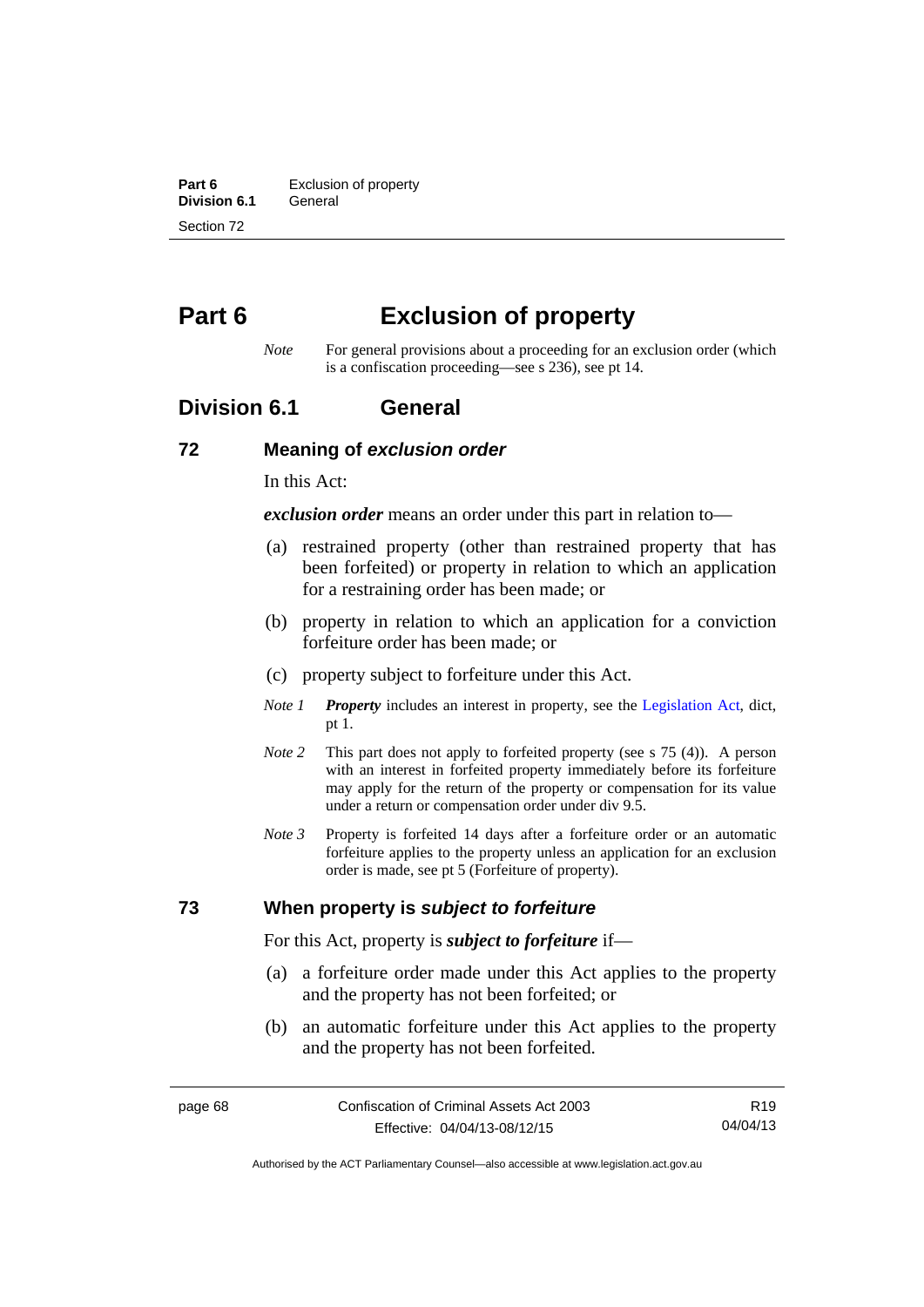#### **74 Effect of exclusion order**

An exclusion order for property has effect as follows:

- (a) for property in relation to which an application for a restraining order or conviction forfeiture order has been made—the property is excluded from restraint or forfeiture (as appropriate);
- (b) for restrained property (other than restrained property that has been forfeited)—the restraining order stops applying to the property;
- (c) for property subject to forfeiture—the property is excluded from forfeiture.
- *Note* This part does not apply to forfeited property (see s 75 (4)). A person with an interest in forfeited property immediately before its forfeiture may apply for the return of the property or compensation for its value under a return or compensation order under div 9.5.

## **Division 6.2 Making exclusion orders**

#### **75 Exclusion orders—application**

- (1) This section applies to—
	- (a) restrained property (other than restrained property that has been forfeited) or property in relation to which an application for a restraining order has been made; or
	- (b) property in relation to which an application for a conviction forfeiture order has been made; or
	- (c) property subject to forfeiture under this Act.

*Note* See the notes to s 72.

- (2) A person claiming an interest in the property may apply to a relevant court for an exclusion order.
- (3) The application must be made—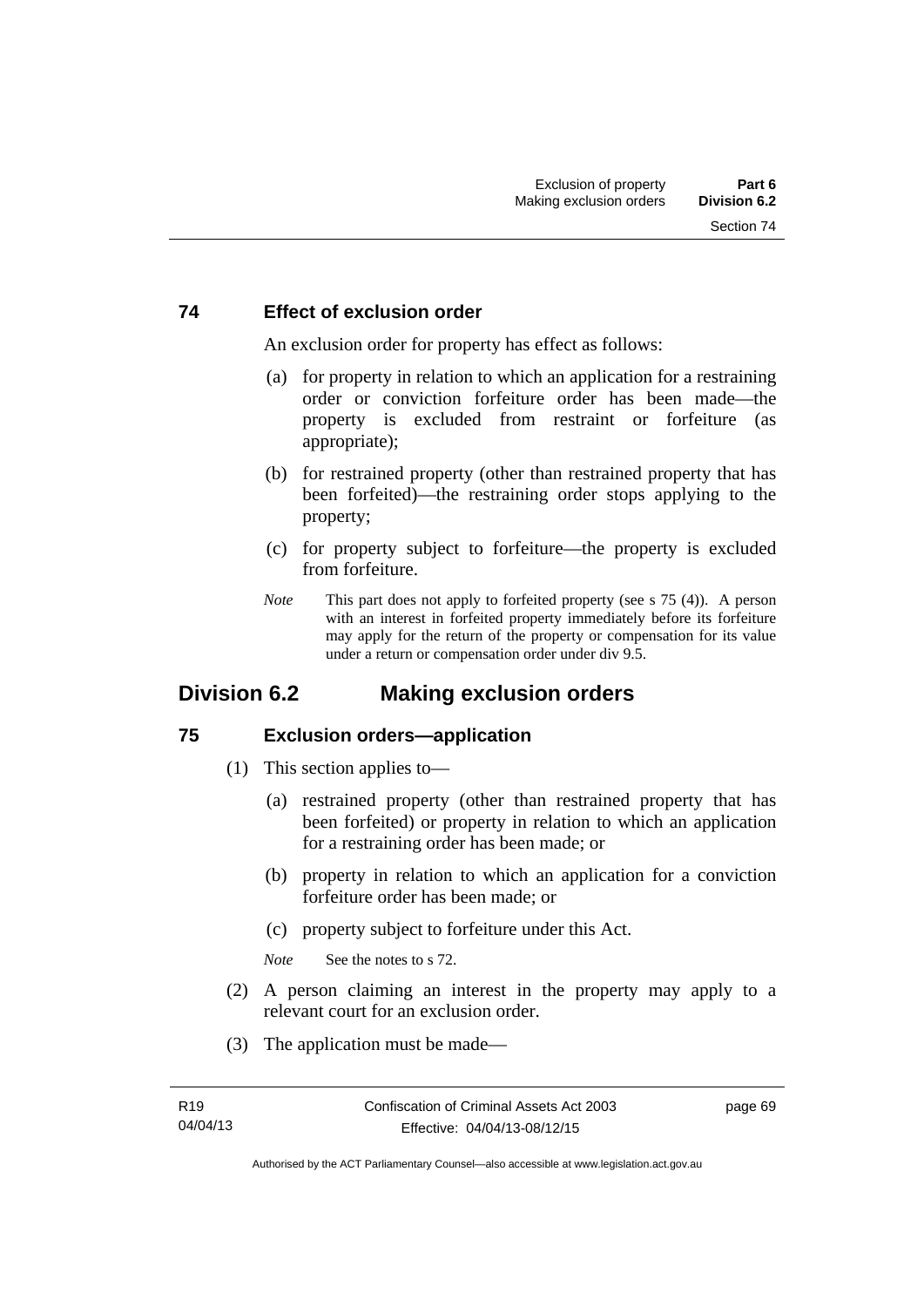- (a) if a restraining order or conviction forfeiture order has been applied for (but not made) in relation to the property—at the same time as, or after, the application is made for the order but before the order is made; or
- (b) if the property is restrained or subject to forfeiture—at any time before the property is forfeited.
- (4) To remove any doubt, an application for a exclusion order cannot be made in relation to property that has been forfeited.

#### **76 Making of exclusion orders—ordinary offences**

- (1) This section applies to an application for an exclusion order for property if—
	- (a) a restraining order in relation to the property has been applied for in relation to an ordinary offence; or
	- (b) the property has been restrained (but not forfeited) in relation to an ordinary offence; or
	- (c) a conviction forfeiture order for an ordinary offence has been applied for in relation to the property; or
	- (d) the property is subject to forfeiture in relation to an ordinary offence.
- (2) If the application is made by an offender, the relevant court must not make an exclusion order for the property unless the court is satisfied that the property—
	- (a) is not tainted property in relation to any offence against a territory law, or a law of the Commonwealth, a State, another Territory or a foreign country; and
		- *Note* For the meaning of *in relation to*, see dict.
	- (b) is not required to be restrained to satisfy a penalty order; and
	- (c) does not have evidentiary value in any criminal proceeding.

Authorised by the ACT Parliamentary Counsel—also accessible at www.legislation.act.gov.au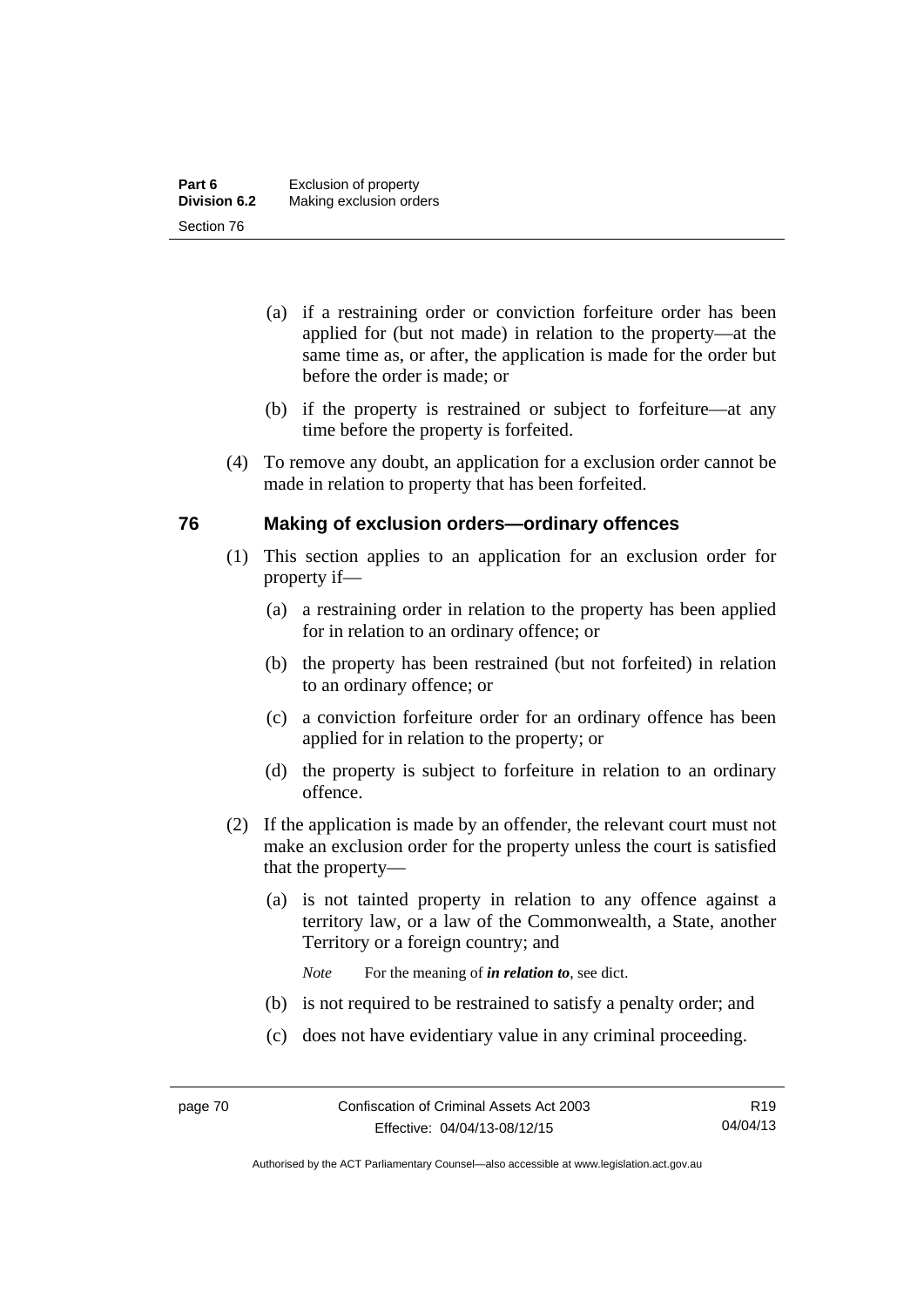- (3) However, if the court is satisfied that the property is not tainted property as mentioned in subsection (2) (a), but considers that the property (or any part of the property) may be required to be restrained to satisfy a penalty order, the court must make an exclusion order declaring that the property (or part)—
	- (a) is not subject to forfeiture under a conviction forfeiture order; but
	- (b) is to remain restrained for the purpose of satisfying a penalty order.
- (4) If the application is made by a person other than an offender, the court must not make an exclusion order for the property unless it is satisfied that—
	- (a) the applicant has an interest in the property; and

*Note* For the meaning of *interest*, see the [Legislation Act](http://www.legislation.act.gov.au/a/2001-14), dict, pt 1.

- (b) the applicant was not a party to the relevant offence or any related offence; and
- (c) the interest is not subject to the effective control of an offender; and
	- *Note* For the meaning of *effective control*, see s 14.
- (d) the interest is not tainted property in relation to the relevant offence or any related offence; and
- (e) if the interest was acquired completely or partly, or directly or indirectly, from the offender—the interest was acquired honestly and for sufficient consideration and the applicant took reasonable care to establish that the interest may be lawfully acquired by the applicant; and
- (f) the property does not have evidentiary value in any criminal proceeding.
- (5) An exclusion order must state the property to which it applies.

page 71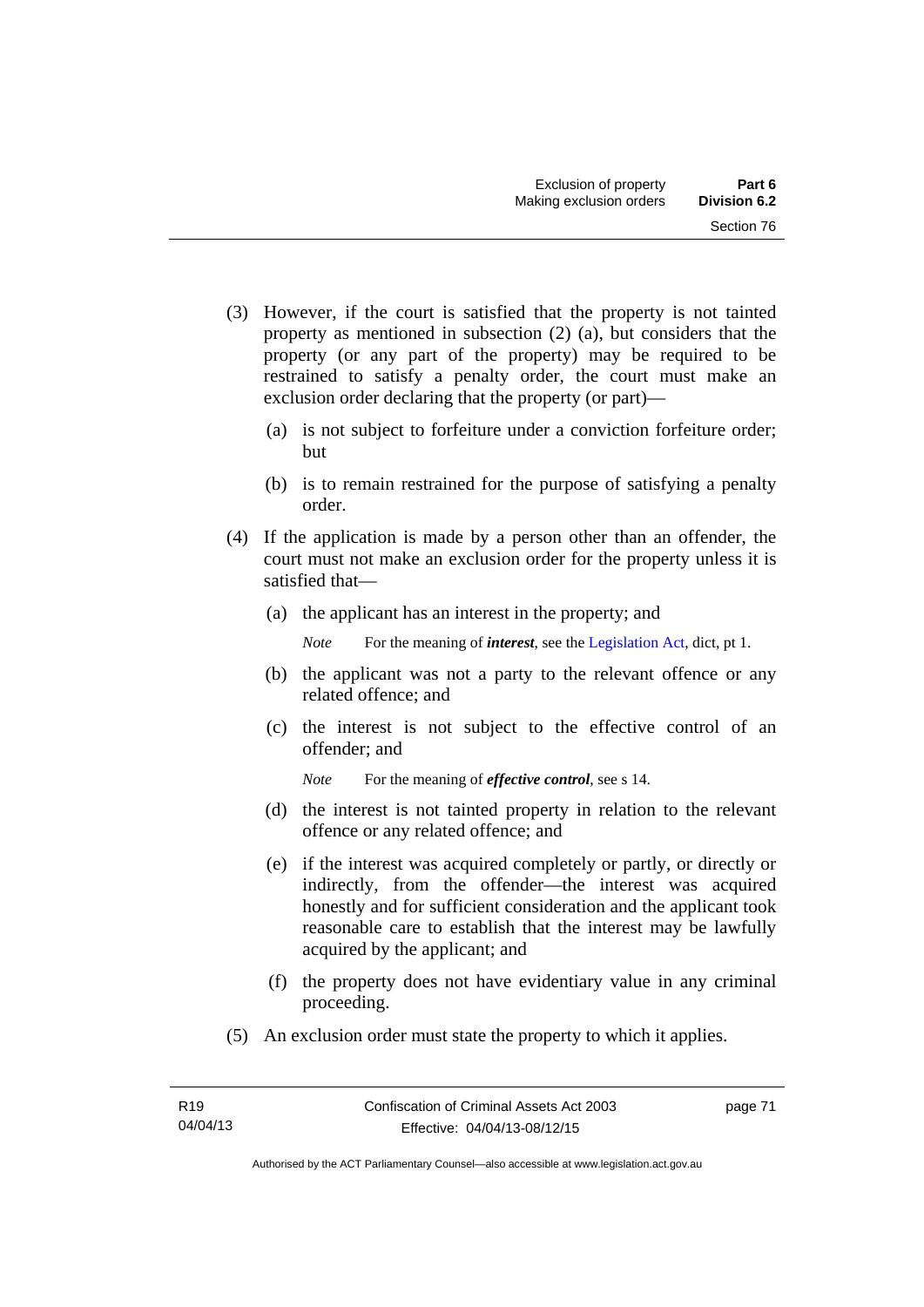#### **77 Making of exclusion orders—serious offences**

- (1) This section applies to an application for an exclusion order for property if—
	- (a) a restraining order in relation to the property has been applied for in relation to serious offence; or
	- (b) the property has been restrained (but not forfeited) in relation to a serious offence; or
	- (c) a conviction forfeiture order for a serious offence has been applied for in relation to the property; or
	- (d) the property is subject to automatic forfeiture under division 5.2 (Automatic forfeiture—conviction for serious offences).
- (2) If the application is made by an offender, the relevant court must not make an exclusion order for the property unless the court is satisfied that the property—
	- (a) was lawfully acquired by the offender; and
	- (b) is not tainted property in relation to any offence against a territory law, or a law of the Commonwealth, a State, another Territory or a foreign country; and
		- *Note* For the meaning of *in relation to*, see dict.
	- (c) is not required to be restrained to satisfy a penalty order; and
	- (d) does not have evidentiary value in any criminal proceeding.
- (3) However, if the court is satisfied that the property was lawfully acquired, and is not tainted property as mentioned in subsection (2) (b), but considers that the property (or any part of the property) may be required to be restrained to satisfy a penalty order, the court must make an exclusion order declaring that the property (or part)—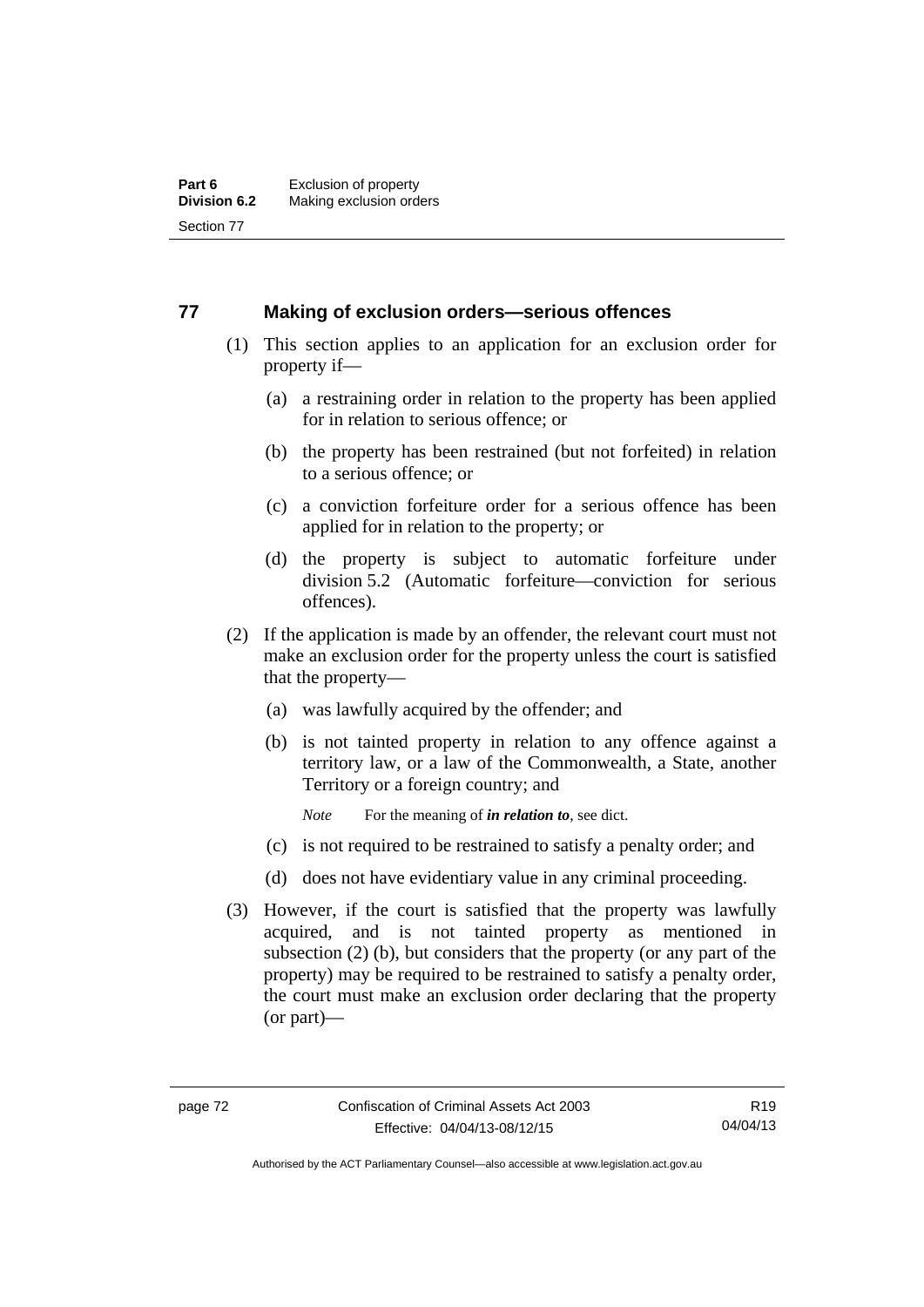- (a) is not subject to automatic forfeiture or to forfeiture under a forfeiture order; but
- (b) is to remain restrained for the purpose of satisfying a penalty order.
- (4) If the application is made by a person other than an offender, the court must not make an exclusion order for the property unless it is satisfied that—
	- (a) the applicant has an interest in the property; and

*Note* For the meaning of *interest*, see the [Legislation Act](http://www.legislation.act.gov.au/a/2001-14), dict, pt 1.

- (b) the applicant was not a party to the relevant serious offence or any related offence; and
- (c) the interest is not subject to the effective control of an offender; and

*Note* For the meaning of *effective control*, see s 14.

- (d) the interest is not tainted property in relation to the relevant serious offence or any related offence; and
- (e) if the interest was acquired completely or partly, or directly or indirectly, from the offender—the interest was acquired honestly and for sufficient consideration and the applicant took reasonable care to establish that the interest may be lawfully acquired by the applicant;
- (f) the property does not have evidentiary value in any criminal proceeding.
- (5) An exclusion order must state the property to which it applies.

#### **78 Making of exclusion orders—unclaimed tainted property**

 (1) This section applies to an application for an exclusion order for unclaimed tainted property if—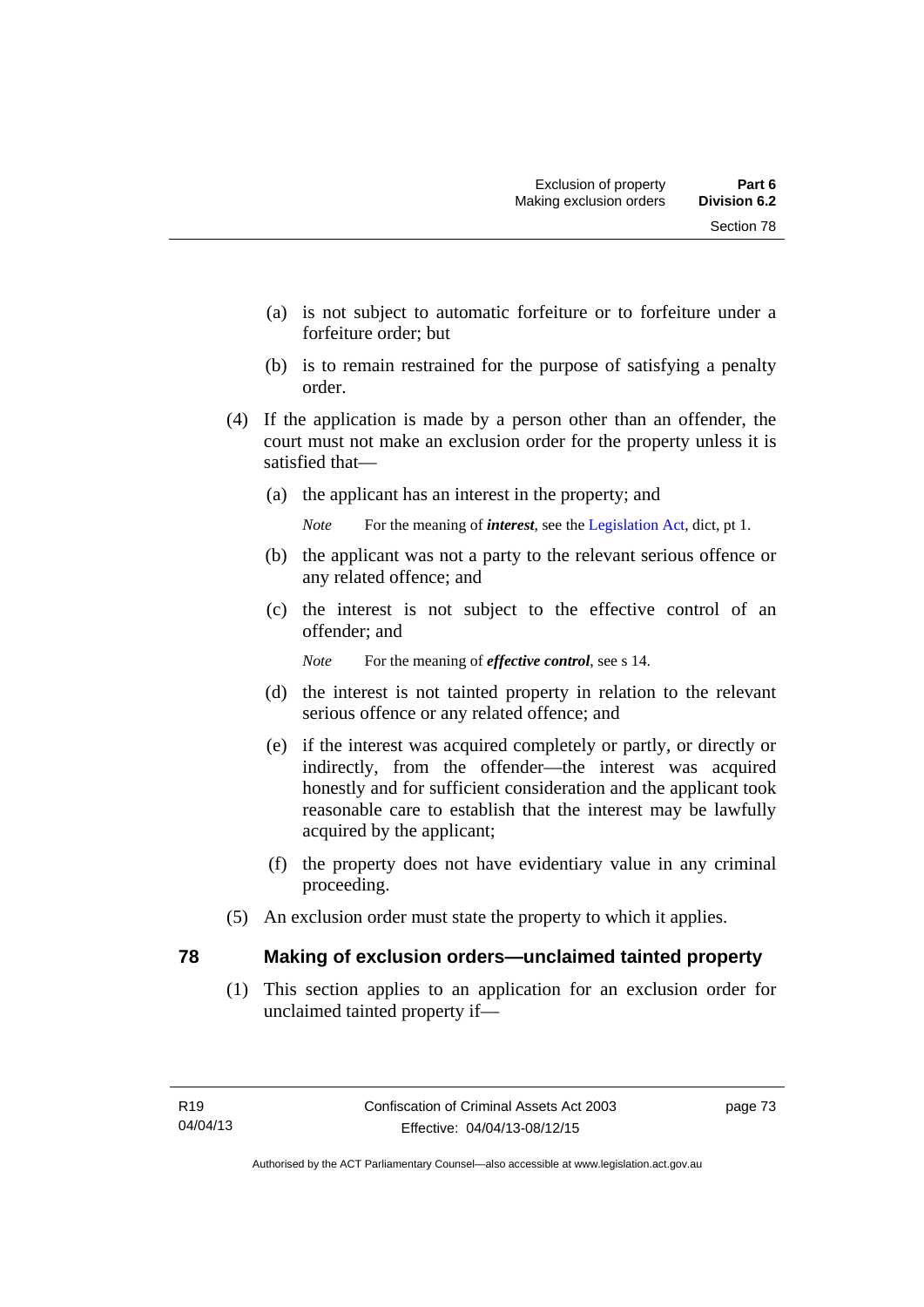- (a) an unclaimed tainted property restraining order has been applied for in relation to the property; or
- (b) the property has been restrained under an unclaimed tainted property restraining order (but not forfeited); or
- (c) the property is subject to automatic forfeiture under division 5.3 (Automatic forfeiture—unclaimed tainted property).
- (2) The court must not make an exclusion order unless the court is satisfied that—
	- (a) the applicant for the exclusion order has an interest in the property; and

*Note* For the meaning of *interest*, see the [Legislation Act](http://www.legislation.act.gov.au/a/2001-14), dict, pt 1.

- (b) the interest was lawfully acquired by the applicant; and
- (c) the interest is not tainted property in relation to any offence against a territory law, or a law of the Commonwealth, a State, another Territory or a foreign country; and

*Note* For the meaning of *in relation to*, see dict.

- (d) the interest is not required to be restrained to satisfy a penalty order; and
- (e) the property does not have evidentiary value in any criminal proceeding.
- (3) An exclusion order must state the property to which it applies.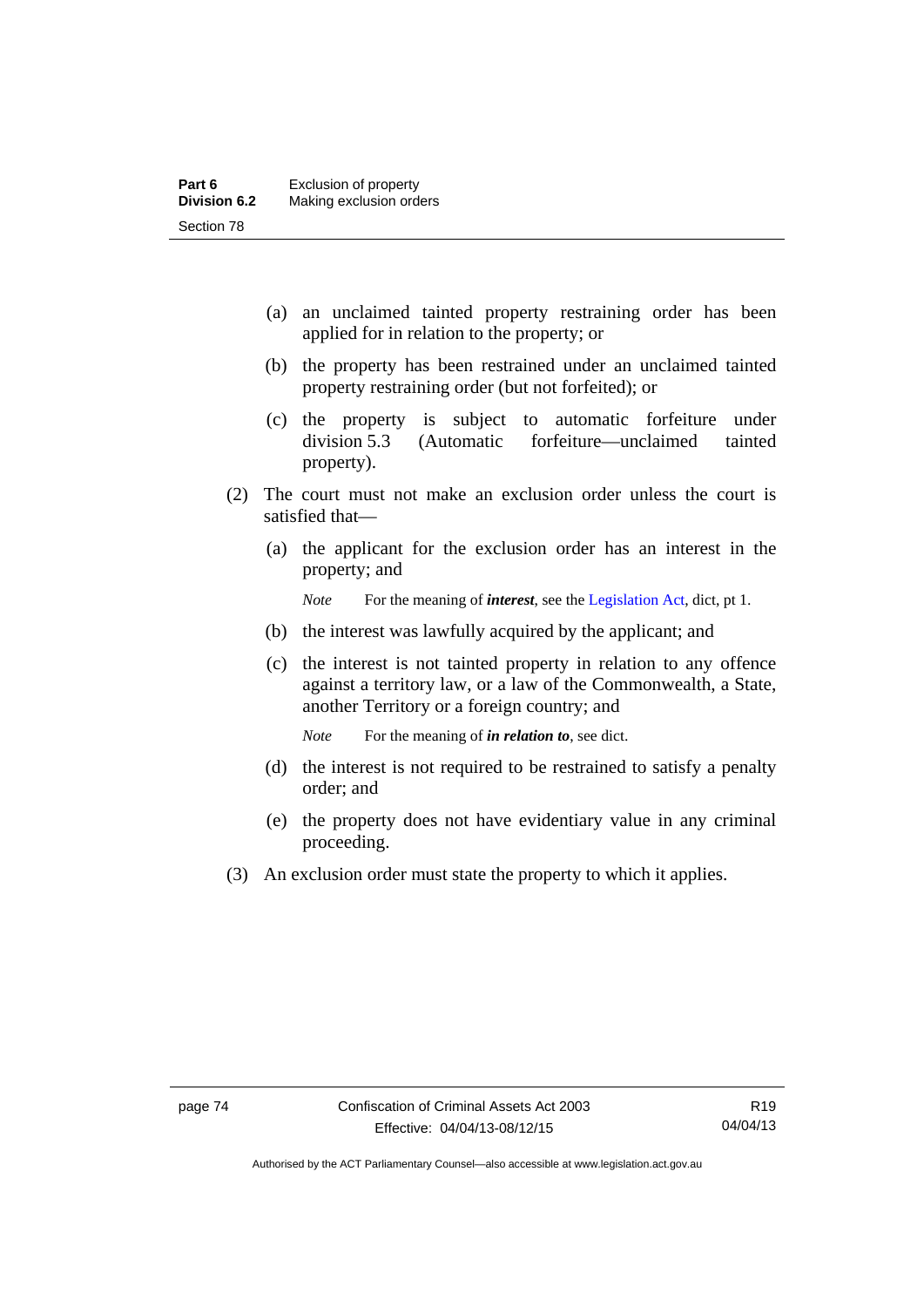# **Part 7** Penalty orders

## **Division 7.1 Benefits**

### **79 Meaning of** *commission* **of serious offence for pt 7**

In this part:

*commission*, of a serious offence, includes the alleged commission of the offence.

### **80 Meaning of** *benefits* **derived by an offender**

In this Act:

*benefits*, derived by an offender from the commission of an offence, means—

- (a) tainted property, except tainted property that was used, or was intended by the offender to be used, in relation to the commission of an offence, and property derived by anyone from that property; or
- (b) artistic profits allowed under section 81 (3) in relation to the offence; or
- (c) any service or other advantage derived by the offender from the commission of the offence.

#### **Example for par (c)**

Mr Tres Adventuresome ran a small wholesale food business before becoming involved in illegal activity. He started to trade in gourmet foods as a cover for the commission of several offences involving the importation of cannabis into Australia. His move into the gourmet food trade could not have been achieved, and the offences could not have been committed, without key contacts (in the legitimate food trade) made by him. Because of the contacts, his legitimate business expanded considerably.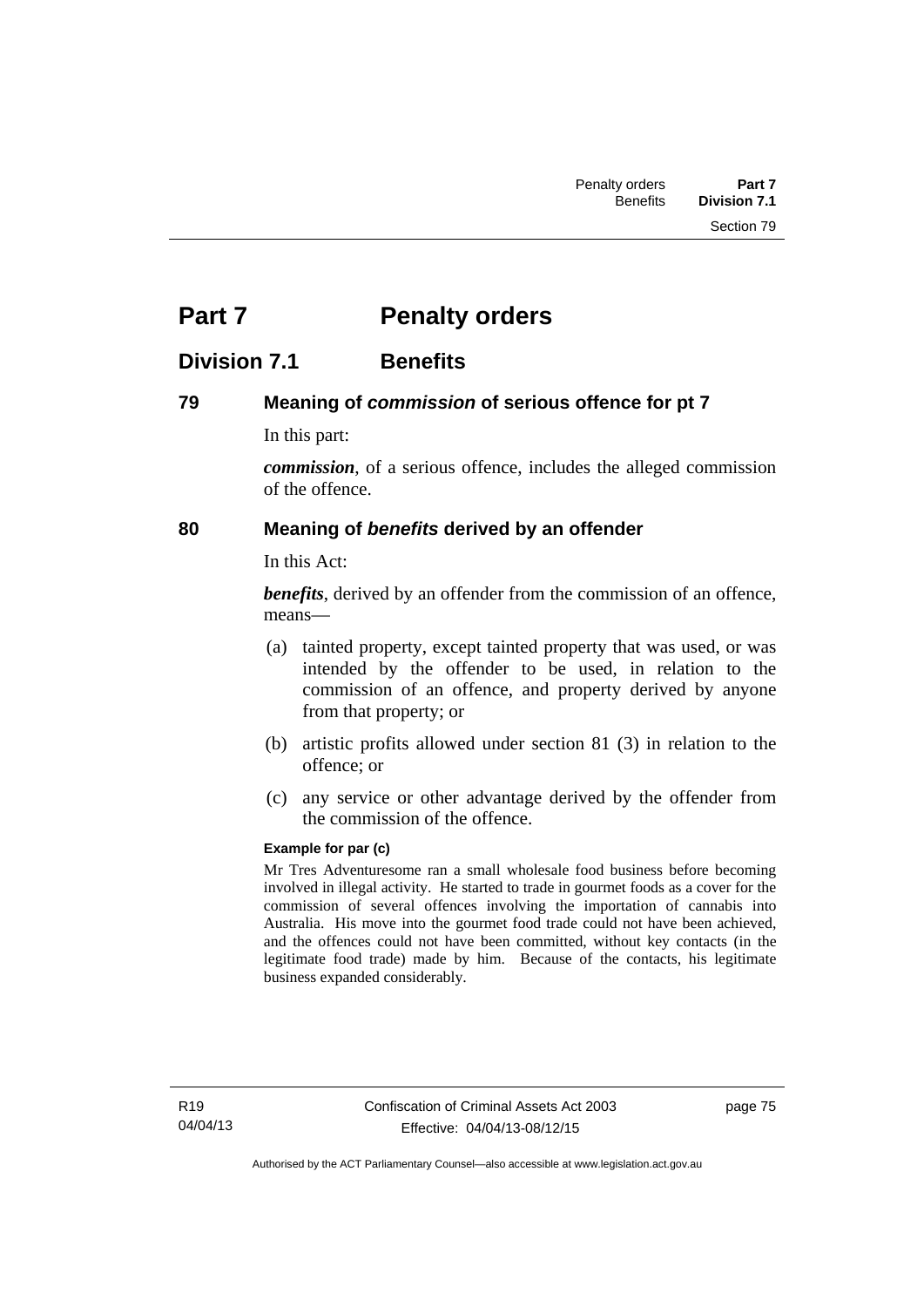| Part 7              | Penalty orders  |
|---------------------|-----------------|
| <b>Division 7.1</b> | <b>Benefits</b> |
| Section 81          |                 |

In the 12 months ending immediately before the commission of the earliest offence, Mr Adventuresome's income from the business was \$50 000. In the 12 months after then, his income from legitimate business activity (unrelated to the offences) was \$200 000. This increase in activity is entirely because of continuing (legitimate) working relationships with those key contacts.

The difference of \$150 000 is the value of a benefit derived from the commission of the offences by Mr Adventuresome because his relationship with the key contacts is an advantage derived by him from their commission.

- *Note 1 Derived* includes obtained because of an understanding or a particular outcome being made known (see s 12).
- *Note* 2 For the assessment of the value of benefits, see div 7.3.
- *Note 3* An example is part of the Act, is not exhaustive and may extend, but does not limit, the meaning of the provision in which it appears (see [Legislation Act,](http://www.legislation.act.gov.au/a/2001-14) s 126 and s 132).

#### **81 Meaning of** *artistic profits*

(1) In this Act:

*artistic profits*, derived by an offender from the commission of an offence, means property, or any service or other advantage, derived from the commercial exploitation of—

- (a) the notoriety of the offender, or someone else involved in the commission of the offence (*another involved person*), that results from the offence; or
- (b) the depiction of the offence or the circumstances surrounding the offence; or
- (c) an expression of the thoughts, opinions or emotions of the offender, or another involved person, about the offence.
- (2) The commercial exploitation may be by any means, including, for example, in—
	- (a) a visual recording (for example, a film, slide, videotape, videodisc or anything else from which a visual image can be produced); or

Authorised by the ACT Parliamentary Counsel—also accessible at www.legislation.act.gov.au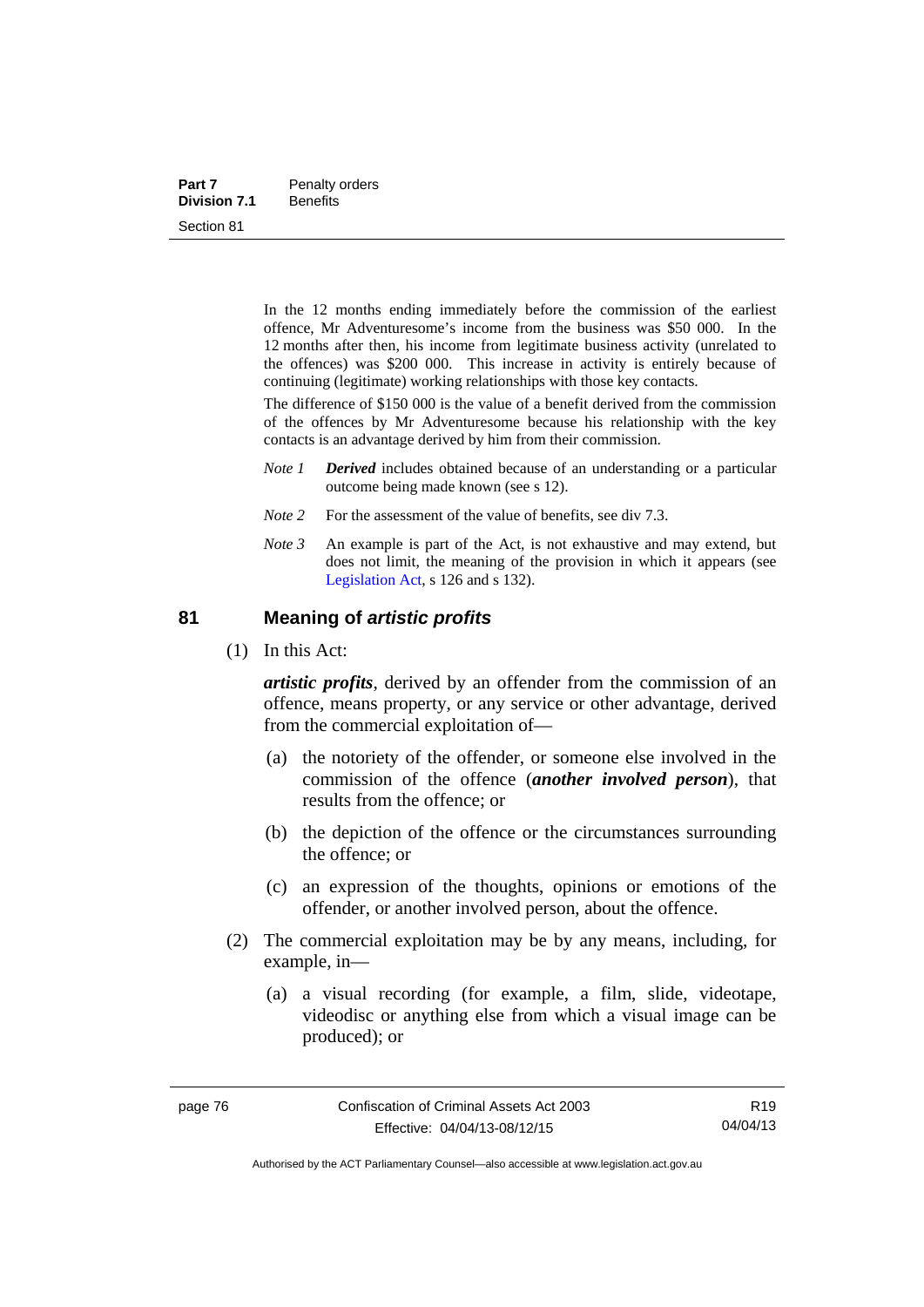- (b) a sound recording (for example, a compact disc, tape, record or anything else from which words or sounds can produced); or
- (c) printed material (for example, a book, newspaper, magazine or any other written or pictorial matter); or
- (d) a radio or television production; or
- (e) live entertainment of any kind (for example, a public presentation or speech).
- *Note* An example is part of the Act, is not exhaustive and may extend, but does not limit, the meaning of the provision in which it appears (see [Legislation Act,](http://www.legislation.act.gov.au/a/2001-14) s 126 and s 132).
- (3) A relevant court must allow artistic profits as benefits for section 80 (b) (Meaning of *benefits* derived by an offender), unless it is satisfied that it would not be in the public interest to do so.
- (4) In deciding whether it would not be in the public interest to allow artistic profits as benefits, the court must have regard to the following matters:
	- (a) the purposes of this Act;
	- (b) whether the commercial exploitation has any general social or educational value;
	- (c) the nature and purposes of the commercial exploitation, including its use for research, educational or rehabilitation purposes;
	- (d) the seriousness of the offence;
	- (e) how long ago the offence was committed.
- (5) Subsection (4) does not limit the matters to which the court may have regard.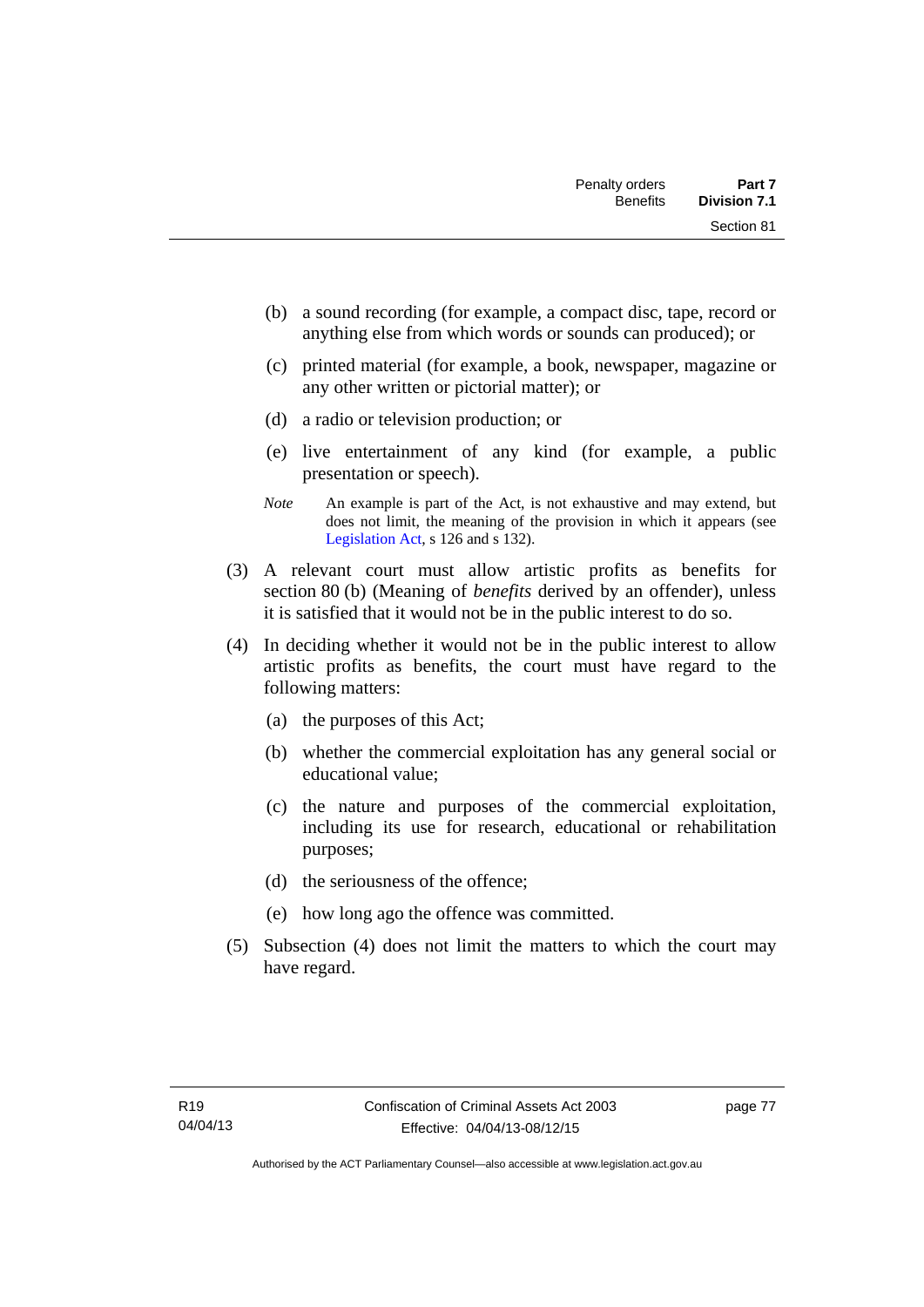**Part 7** Penalty orders<br>**Division 7.2** Making penalty **Making penalty orders** Section 82

## **Division 7.2 Making penalty orders**

*Note* For general provisions about a proceeding for a penalty order (which is a confiscation proceeding—see s 236), see pt 14.

#### **82 Meaning of** *penalty order*

In this Act:

*penalty order* means an order under this division for the payment by an offender of the value of benefits derived by an offender from the commission of an offence.

#### **83 Penalty orders—application**

- (1) The DPP may apply to a relevant court for a penalty order in relation to the commission of a relevant offence by an offender.
	- *Note 1 Commission*, of a serious offence, includes the alleged commission of the offence (see s 79).
	- *Note 2 Offender* includes a corporation, see dict.
- (2) The application may be made before or after, or at the same time as, any conviction of the offender for the offence.
- (3) However, if the person has been convicted of the offence, the DPP must make the application within 2 years after the day of the conviction.
	- *Note* The court may allow leave for an application to be made after the time fixed by this section in certain circumstances (see s 246).
- (4) Subsection (3) does not apply to an application for an artistic profits restraining order.

#### **84 Penalty orders—offenders convicted of ordinary offences**

(1) On application under section 83, the relevant court must make an order under this section for the payment by the offender of the value of benefits derived by the offender from the commission of an ordinary offence if satisfied that—

R19 04/04/13

Authorised by the ACT Parliamentary Counsel—also accessible at www.legislation.act.gov.au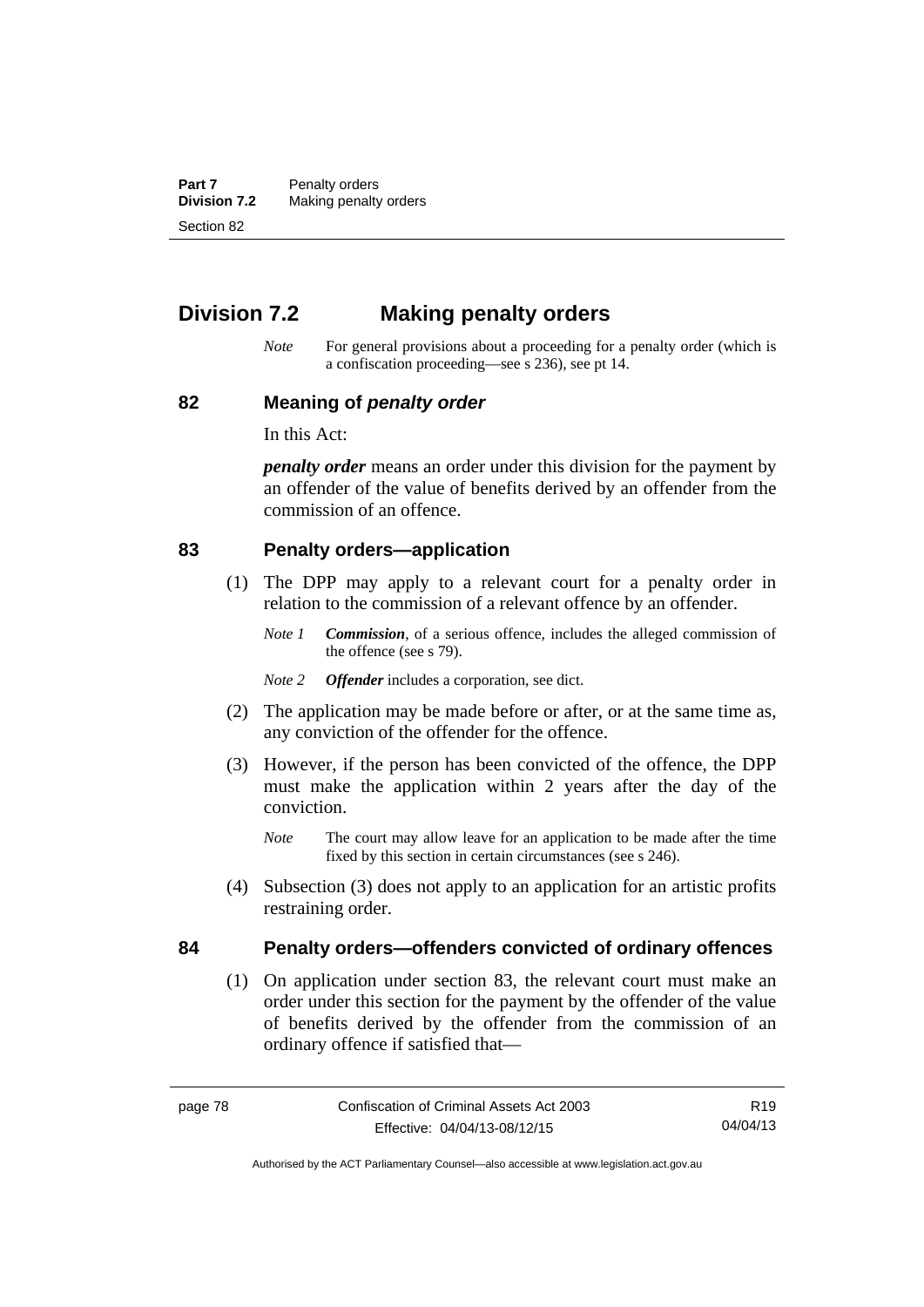- (a) the offender has been convicted of the offence or a related ordinary offence; and
- (b) the offender has not been cleared of the offence of which the offender was convicted.
- (2) To remove any doubt, a relevant court may make an order under this section that relates only to artistic profits.

### **85 Penalty orders—commission of serious offences**

- (1) On application under section 83, the court must make an order under this section for the payment by the offender of the value of benefits derived by the offender from the commission of a serious offence if the court is satisfied on the balance of probabilities—
	- (a) for an application for a penalty order that relates only to artistic profits—that the offender committed a serious offence at any time; and
	- (b) for any other application—that the offender committed a serious offence within the relevant period.
	- *Note 1* For the meaning of *relevant period*, see s (5).
	- *Note* 2 The court must be satisfied on the balance of probabilities about the commission of the offence because confiscation proceedings are civil, not criminal (see s 237).
- (2) To remove any doubt, if the relevant court is satisfied that the offender committed a serious offence within the relevant period, the court must not refuse to make a penalty order only because it is not satisfied—
	- (a) that a particular serious offence was committed by the offender within the relevant period; or
	- (b) that the offence was committed on any particular day or time within the relevant period.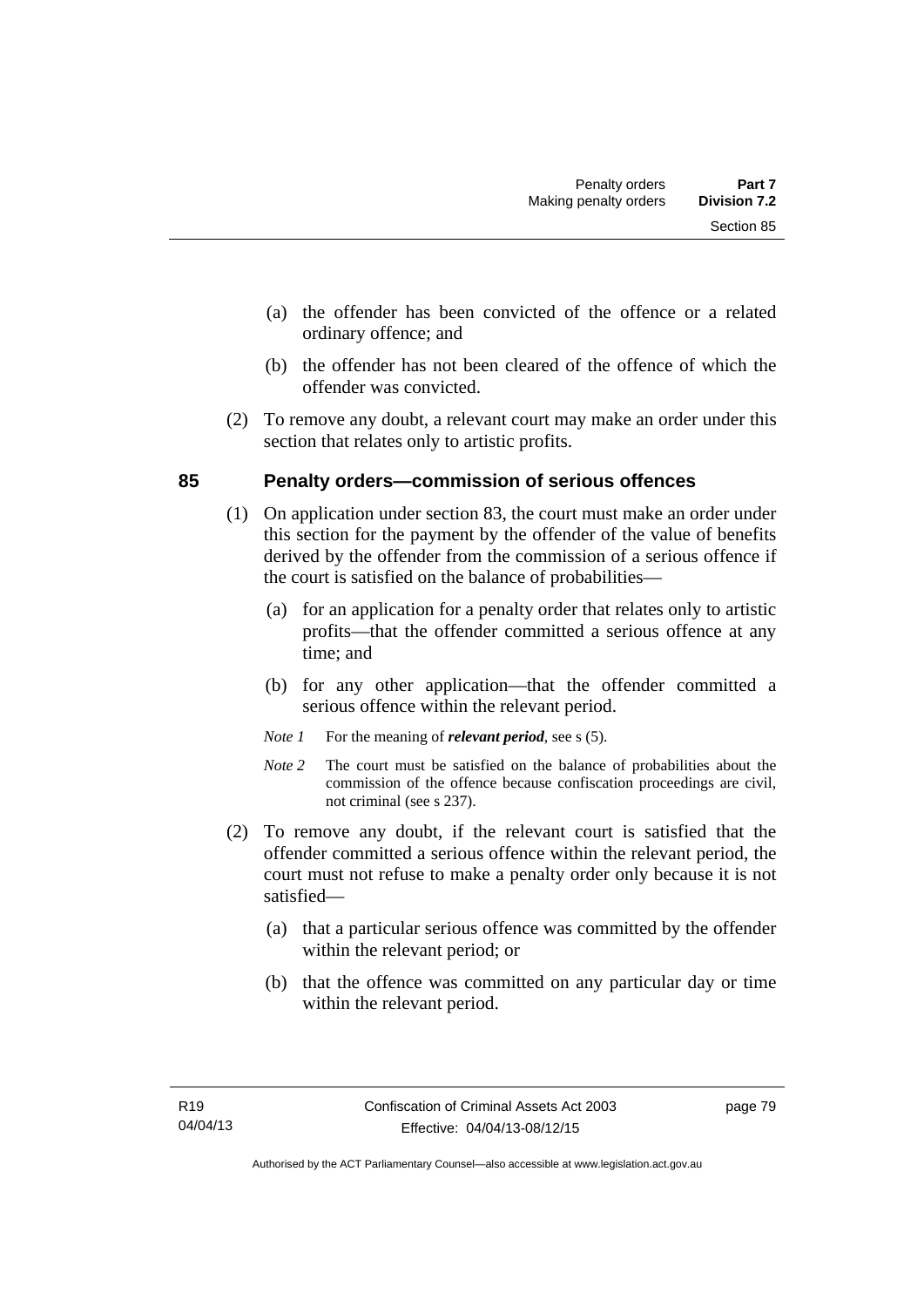- (3) Also, to remove any doubt, the relevant court must not refuse to make a penalty order in relation to the serious offence only because—
	- (a) an indictment has not been presented against the offender for the offence; or
	- (b) the offender has not been convicted of the offence; or
	- (c) the offender has been cleared of the offence, including being cleared after having been convicted of the offence; or
	- (d) a doubt is raised about whether the offender committed the offence.
	- *Note Indictment* is defined in the [Legislation Act,](http://www.legislation.act.gov.au/a/2001-14) dict, pt 1 as including an information. (See also that Act, dict, pt 1, def *present*.)
- (4) Further, to remove any doubt, the relevant court must not refuse to make a penalty order only because—
	- (a) a relevant court had previously made a penalty order under this section in relation to the offender for the same serious offence (or a related offence); and
	- (b) the order had later ended because the offender was cleared of the offence.
	- *Note* The earlier penalty order would have ended when the offender was cleared (see s 98 (a)).
- (5) In this section:

#### *relevant period* means—

- (a) if a restraining order is in force over any property in relation to the serious offence—
	- (i) 6 years before the day the application to restrain the property was made; or
	- (ii) if an extended period for making the restraining order application was allowed under section 246 (Confiscation

Authorised by the ACT Parliamentary Counsel—also accessible at www.legislation.act.gov.au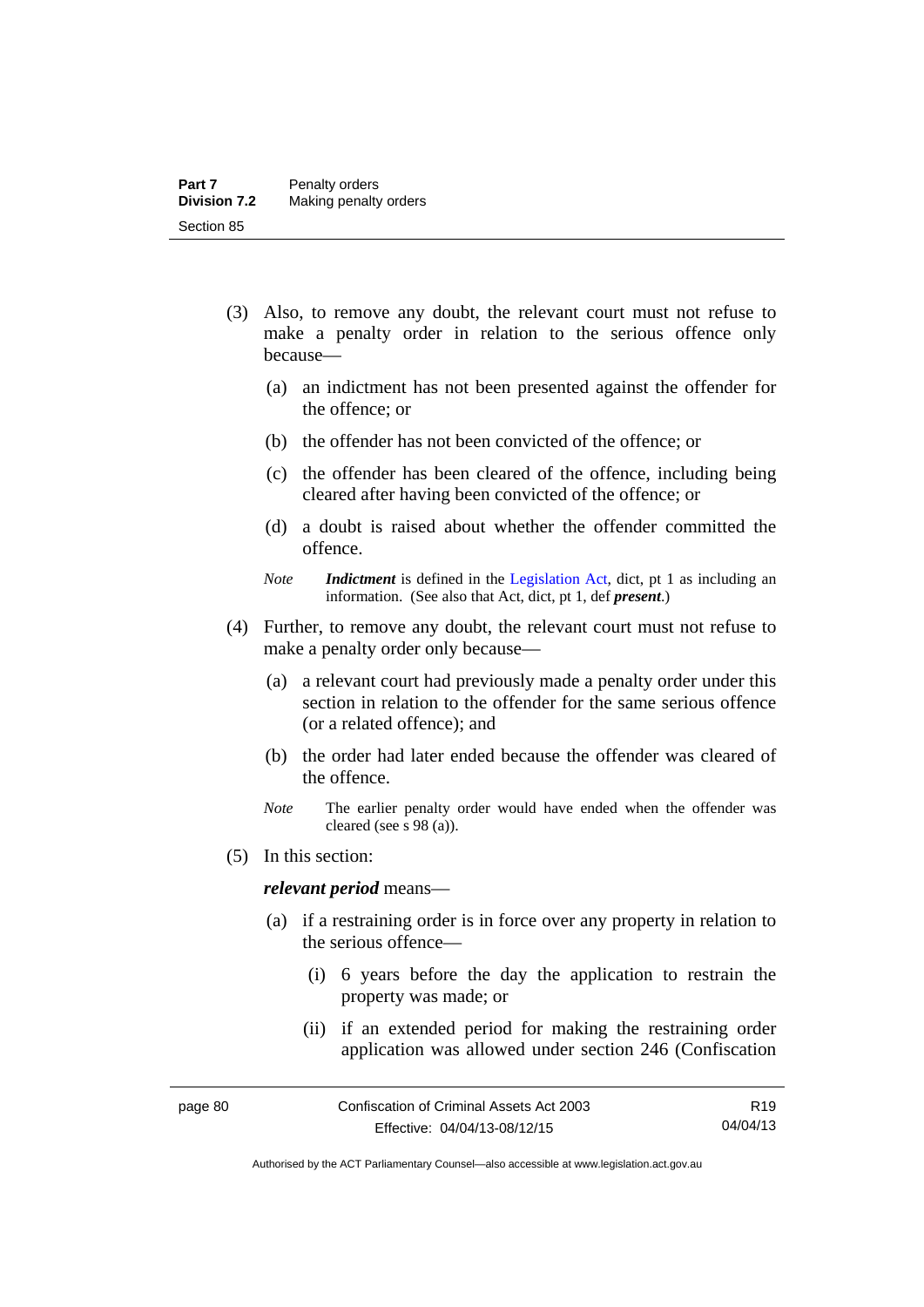proceedings—time extensions for applications)—the total of the 6-year period and the extended period; or

- (b) if a restraining order is not in force over any property in relation to the serious offence—
	- (i) 6 years before the day the application for the penalty order was made; or
	- (ii) if an extended period for making the penalty order application was allowed under section 246—the total of the 6-year period and the extended period.

#### **86 Penalty orders—amount of penalty**

- (1) In making a penalty order in relation to an offence, the court must—
	- (a) assess under division 7.3 (Value of benefits) the value of any benefits (the *assessed value*) derived by the offender from the commission of the offence and any related offence; and
	- (b) order the offender to pay the Territory the amount worked out under subsection (2).
- (2) The amount payable under the penalty order is the assessed value less any amount by which the assessed value is reduced under subsection  $(3)$ .
- (3) The assessed value in relation to the offence or any related offence may be reduced if the court is satisfied that it is just and equitable that the assessed value should be reduced by any of the following amounts:
	- (a) the value of property subject to forfeiture under this Act or a corresponding law;

*Note* For the meaning of *subject to forfeiture*, see s 73.

 (b) the value of property forfeited under this Act or a corresponding law;

page 81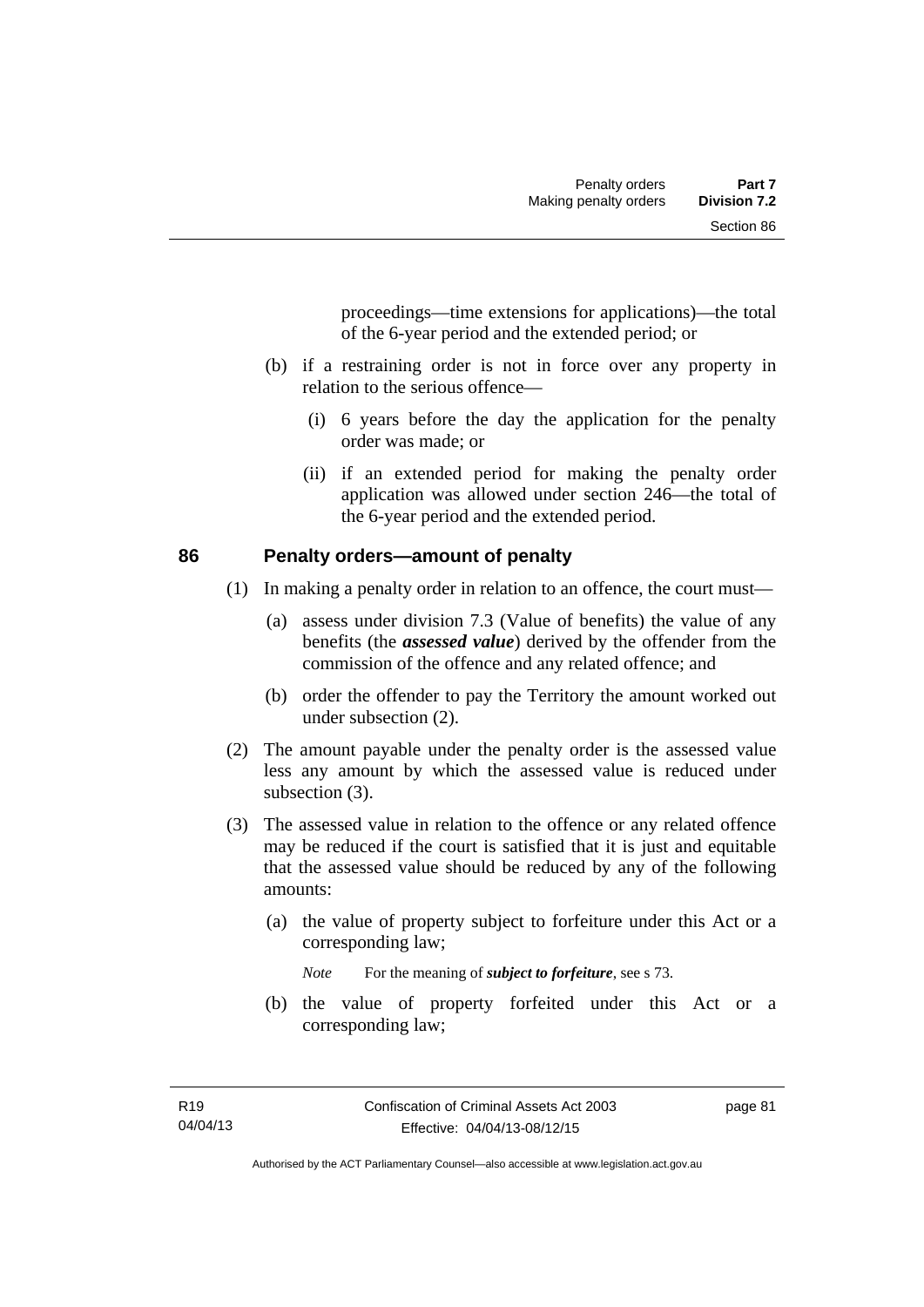- (c) the amount of any other penalty order, or any other financial penalty (however described) under a corresponding law;
- (d) any amount payable by the offender under a reparation order under the *[Crimes \(Sentencing\) Act 2005](http://www.legislation.act.gov.au/a/2005-58)*, or any corresponding order made under the law of the Commonwealth, a State or another Territory;
- (e) any amount payable by the offender for restitution, compensation or damages, other than any fine imposed by a court;
- (f) any amount of tax payable under a law of the Territory, the Commonwealth, a State, another Territory or a foreign country in relation to the benefits.

#### **87 Penalty orders—contents**

- (1) A penalty order must state—
	- (a) the amount of the penalty payable under the order; and
	- (b) the person by whom the penalty is payable.
- (2) A failure by a relevant court to comply with this section does not invalidate the penalty order or any action by anyone to satisfy the penalty order.

#### **88 Penalty orders—enforceable as judgment debt**

The amount ordered to be paid by a relevant court under a penalty order is a judgment debt owing to the Territory.

*Note* Any restrained property is automatically charged with the amount of the penalty order, and may be sold to satisfy the order (see div 7.4).

#### **89 Penalty orders—variation for reassessed value of benefits**

On application by the person by whom the penalty under a penalty order is payable or the DPP, a relevant court may make an order

Authorised by the ACT Parliamentary Counsel—also accessible at www.legislation.act.gov.au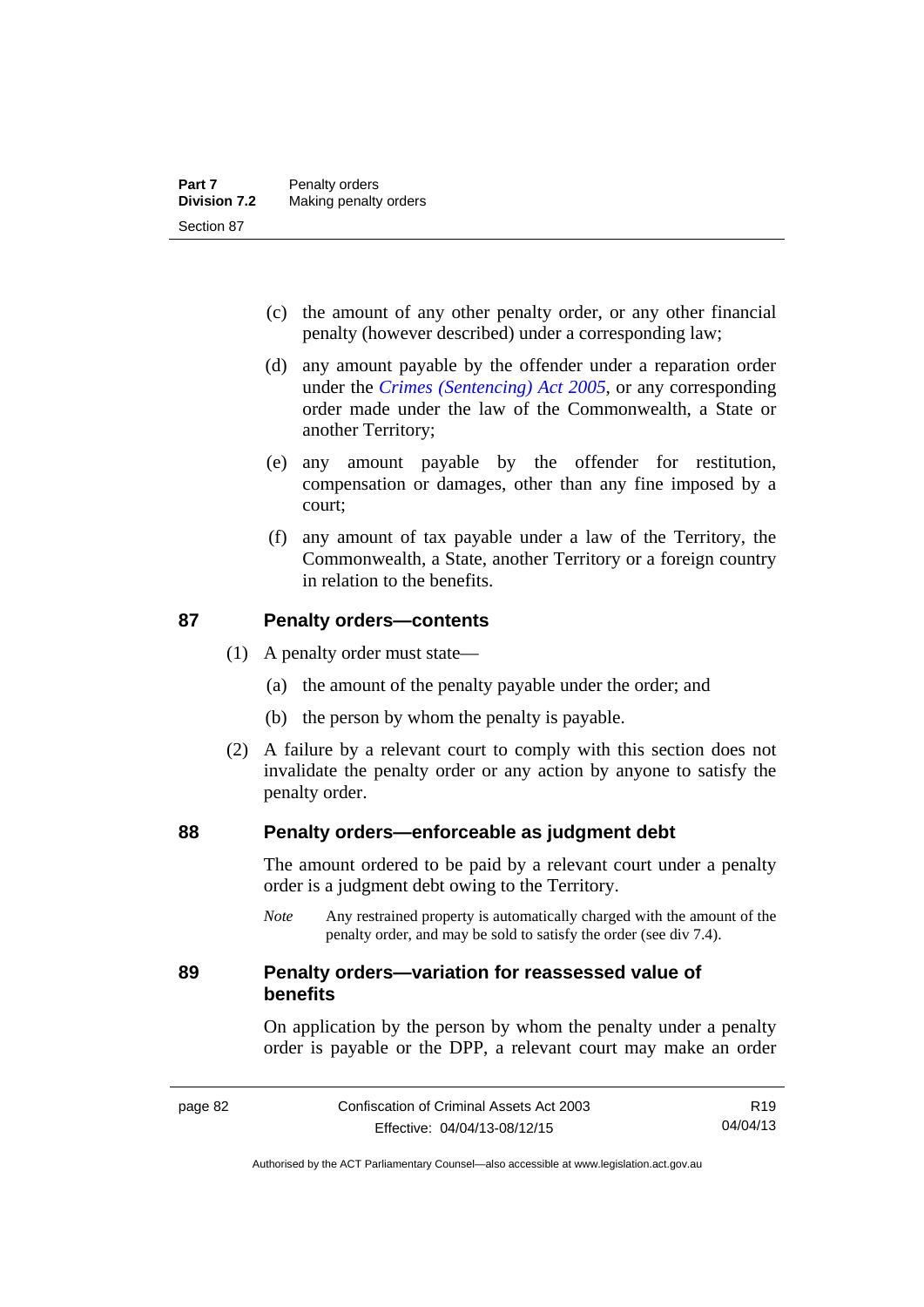varying the order to reflect the value of the relevant benefits as reassessed at the time the varying order is made.

#### **Examples**

- 1 The amount of the penalty order is reduced by the value of forfeited property (see s 86 (3) (b)). The order for the forfeiture is overturned by a court in a later proceeding. The relevant court may vary the penalty order to increase the amount of the penalty order by the value of the forfeited property.
- 2 The amount of the penalty order is reduced by an amount of tax payable by the offender in relation to a benefit (see s  $86(3)(f)$ ). The amount of tax is reduced on a review by the commissioner of taxation. The relevant court may vary the penalty order to increase the amount of the penalty order by the reduced amount of tax.
- 3 If, in example 2, the amount of the tax payable had been increased on review, the court may vary the penalty order to reduce the amount of the penalty order by the amount of the increased tax.
- *Note* An example is part of the Act, is not exhaustive and may extend, but does not limit, the meaning of the provision in which it appears (see [Legislation Act,](http://www.legislation.act.gov.au/a/2001-14) s 126 and s 132).

## **Division 7.3 Value of benefits**

### **90 Meaning of** *narcotic substance* **and** *property* **for div 7.3**

In this division:

*narcotic substance*—see the *[Customs Act 1901](http://www.comlaw.gov.au/Details/C2013C00064)* (Cwlth), section 4, and includes anything prescribed by regulation for this definition.

*property*, of an offender, includes—

- (a) property subject to the effective control of the offender; and
- (b) property that, immediately before it vested in the trustee for the property under the *[Bankruptcy Act 1966](http://www.comlaw.gov.au/Details/C2012C00173)* (Cwlth), was the offender's property.
- *Note* For the meaning of *effective control*, see s 14.

page 83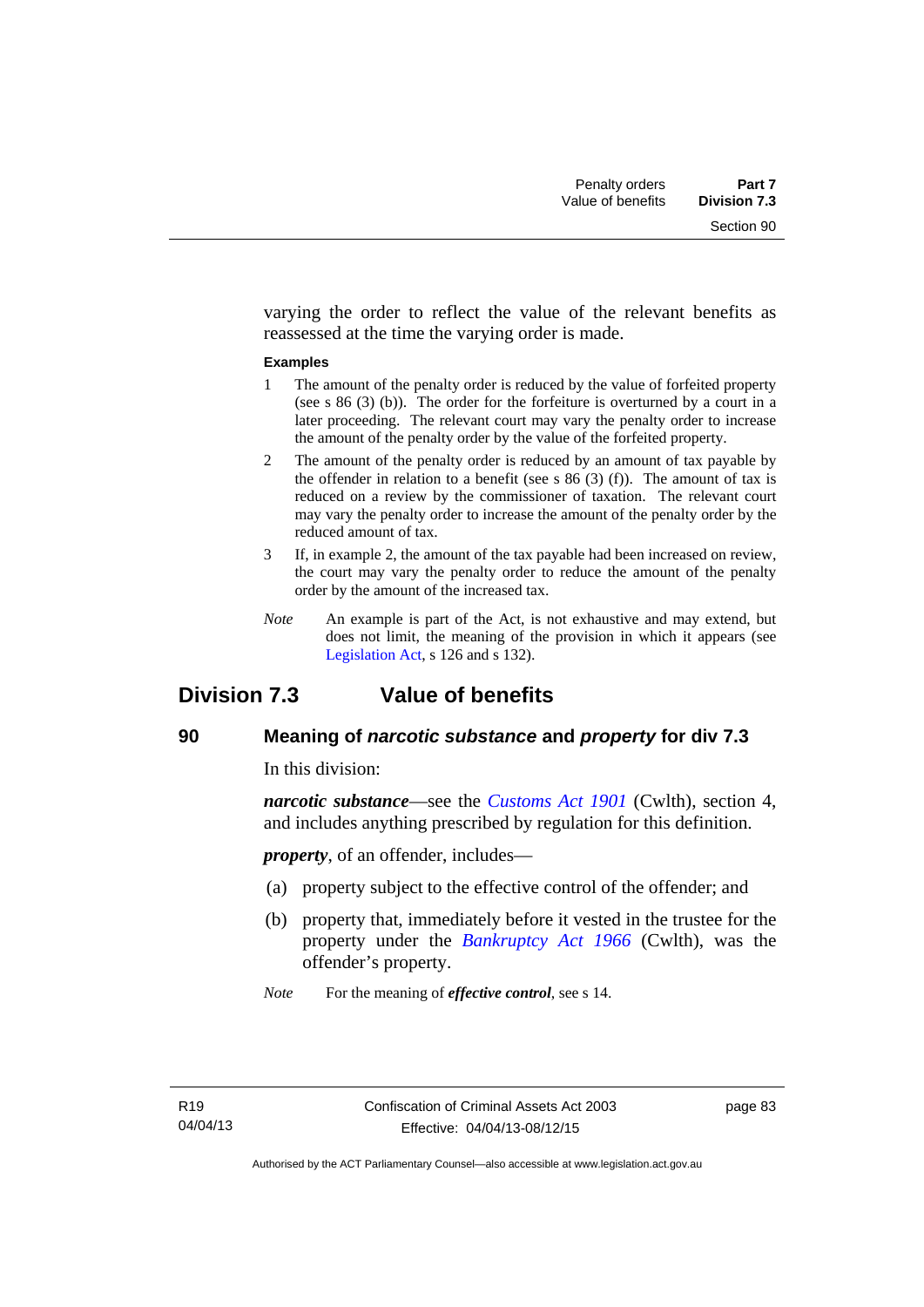#### **91 Presumed value of benefits—ordinary offence**

- (1) This section applies to the assessment of the value of benefits derived by an offender from the commission of an ordinary offence (or ordinary offences).
- (2) The value of the benefits derived by the offender from the commission of the offence (or offences) is—
	- (a) if evidence is given about any increase in value of the offender's property since immediately before the offence (or the earliest offence) was committed—taken to be not less than the amount of the greatest increase in value of which evidence is given; and
	- (b) in any case—taken to include the value of any narcotic substance to which the offence (or offences) relates.

#### **Example for par (a)**

An offender has committed an ordinary offence. Just before beginning to commit the offence, the value of the offender's property was \$50 000. Two months after the offence began to be committed, the value of the offender's property was \$150 000. At the time of the application for the penalty order, however, the offender's property was only worth \$75 000.

The 'greatest increase' in the total value of the offender's property since immediately before the offence was committed is \$100 000 (\$150 000 minus \$50 000).

- *Note 1* An example is part of the Act, is not exhaustive and may extend, but does not limit, the meaning of the provision in which it appears (see [Legislation Act,](http://www.legislation.act.gov.au/a/2001-14) s 126 and s 132).
- *Note 2* For the valuation of narcotic substances, see s 93 (3) and (4).
- (3) However, the value of the benefits is taken not to include any part (or all) of the increase in value if the offender satisfies the court that the part (or all) of the increase was from either—
	- (a) property that—
		- (i) was lawfully acquired by the offender; and

Authorised by the ACT Parliamentary Counsel—also accessible at www.legislation.act.gov.au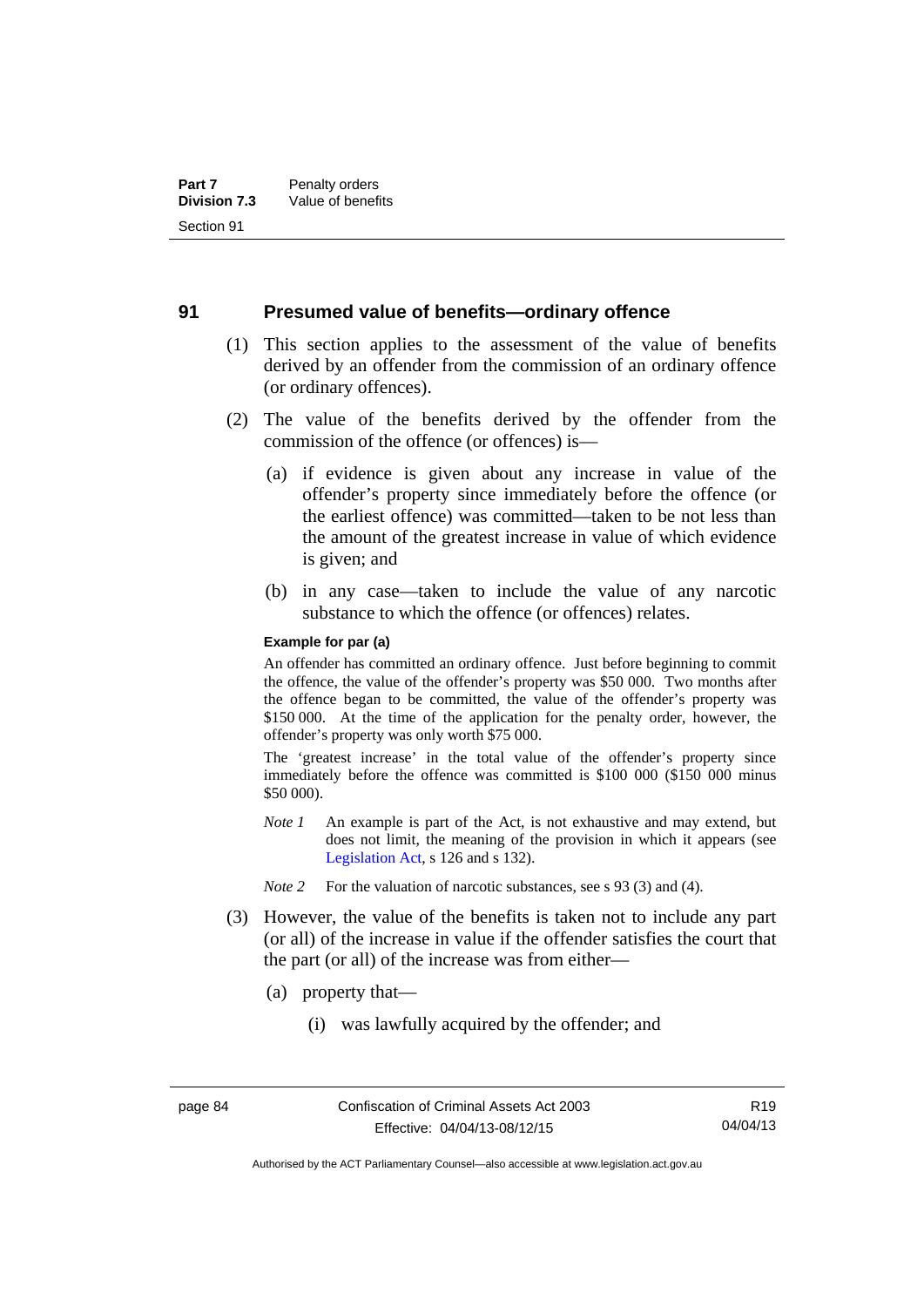- (ii) is not tainted property in relation to any offence against a territory law, or a law of the Commonwealth, a State, another Territory or a foreign country; or
- (b) benefits that were lawfully acquired by the offender.

*Note* For the meaning of *in relation to*, see dict.

 (4) This section does not apply in relation to a penalty order relating only to artistic profits.

#### **92 Presumed value of benefits—serious offence**

- (1) This section applies to the assessment of the value of benefits derived by an offender from the commission of a serious offence (or serious offences).
	- *Note Commission*, of a serious offence, includes the alleged commission of the offence (see s 79).
- (2) The value of the benefits derived from the offence (or offences) is taken to include the following:
	- (a) the value of all of the offender's property on the day the application was made;
	- (b) the value of any other property held by the offender within the shorter of the following periods:
		- (i) between the day the offence (or the earliest offence) was committed and the day the application was made;
		- (ii) 6 years immediately before the day the application was made;
	- (c) the value of any narcotic substance to which the offence (or offences) relate;

*Note* For the valuation of narcotic substances, see s 93 (3) and (4).

 (d) all of the person's expenditure during the relevant period under paragraph (b) (other than expenditure to the extent that it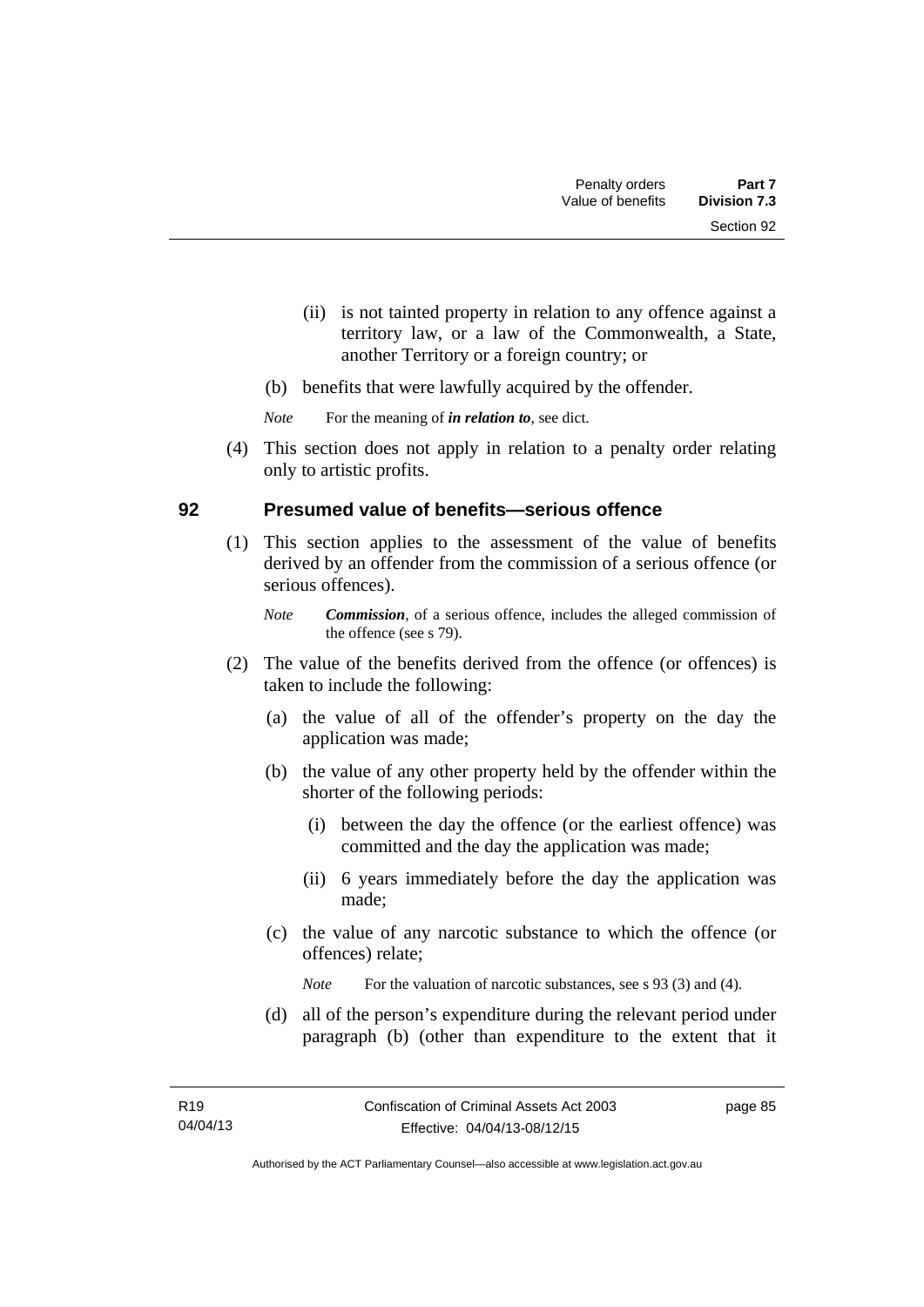resulted in the acquisition of property mentioned in paragraph (a) or (b)).

- (3) However, subsection (2) does not apply to particular property if the offender satisfies the court that the property—
	- (a) was lawfully acquired by the offender; and
	- (b) is not tainted property in relation to any offence against a territory law, or a law of the Commonwealth, a State, another Territory or a foreign country.

*Note* For the meaning of *in relation to*, see dict.

- (4) Also, subsection (2) does not apply to particular expenditure if the offender satisfies the court that the expenditure—
	- (a) was derived from property or benefits lawfully acquired by the offender; and
	- (b) the property from which the expenditure was derived is not tainted property in relation to any offence against a territory law, or a law of the Commonwealth, a State, another Territory or a foreign country.
- (5) For subsection (2) (b) (i), if a serious offence was committed over more than 1 day, the reference in the subparagraph to the day the offence was committed is a reference to the day the offence was begun to be committed.
- (6) This section does not apply in relation to a penalty order relating only to artistic profits.

#### **93 Value of benefits—relevant matters**

(1) In assessing the value of a benefit derived from the commission of an offence and any related offences, the relevant court may have regard to any relevant matters.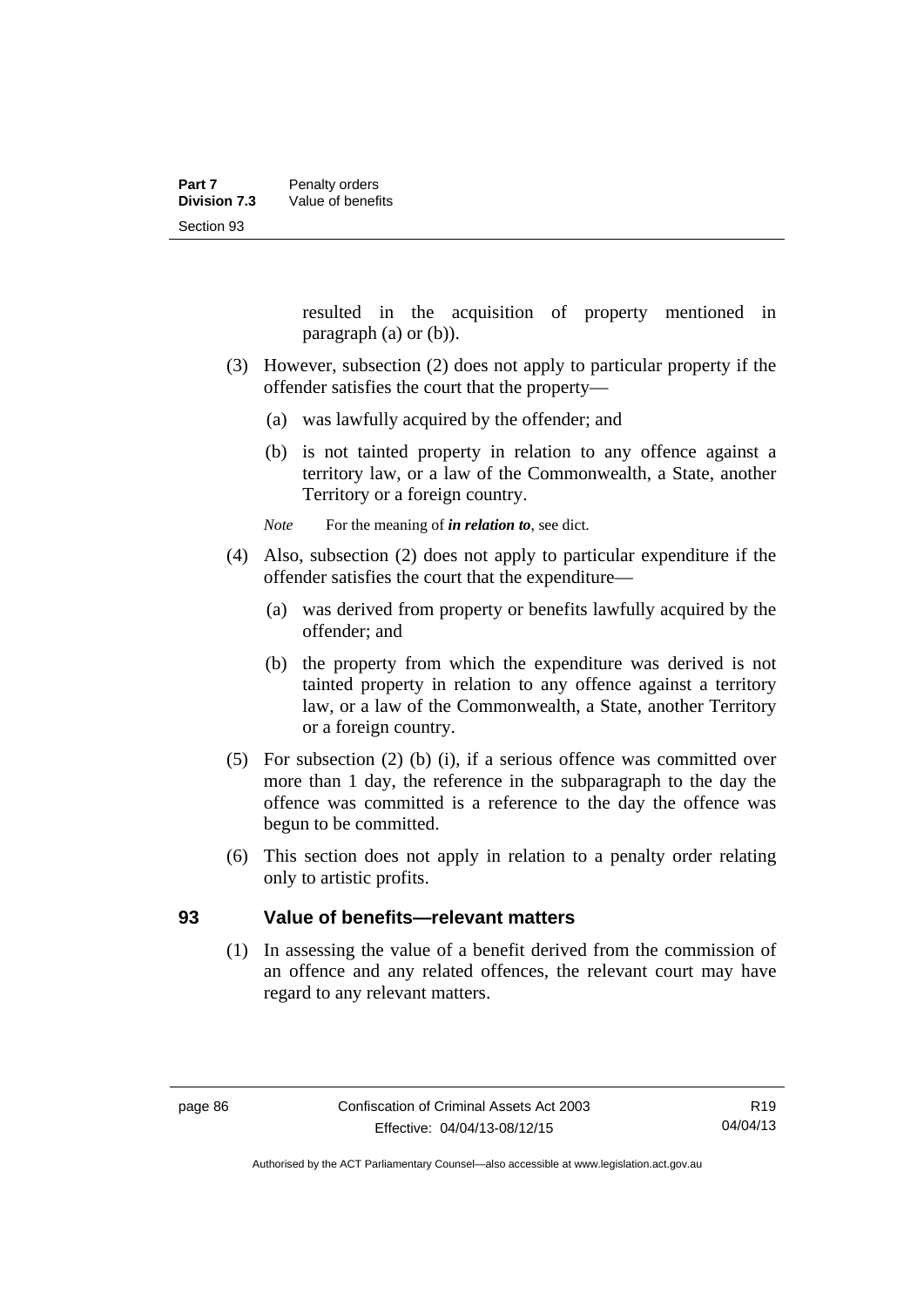Section 93

#### **Examples of relevant matters**

- 1 an increase in the income or profits of the offender in comparable periods before and after the offence was committed (see s 80, example for par (c))
- 2 an increase in the value of property held by the offender because of the benefit, taking into account any relevant variation in the purchasing power of money
- 3 the value of the offender's property before, during and after the commission of the offence
- 4 the income and expenditure of the offender before, during and after the commission of the offence
- 5 the part of the benefit derived from the commission of the offence and the part derived from other sources
- *Note* An example is part of the Act, is not exhaustive and may extend, but does not limit, the meaning of the provision in which it appears (see [Legislation Act,](http://www.legislation.act.gov.au/a/2001-14) s 126 and s 132).
- (2) The court must assess the value of a benefit by reference to the highest value the benefit has had since the commission of the offence or a related offence, unless the court is satisfied that the benefit should be valued differently having regard to the purposes of this Act.

#### **Examples**

- 1 An offender derives a benefit worth \$10 000 from the commission of an offence. If the benefit had been derived at the time of valuation for a penalty order proceeding 2 years later, the benefit would have been worth \$11 000 (because of inflation). The court may assess the value of the benefit as \$11 000 rather than \$10 000.
- 2 The offence to which benefits relate is an ordinary offence. However, the offender later committed a related offence that was a serious offence. The court may have regard to the highest value of the benefits since the commission of the ordinary offence.
- (3) At the hearing of an application for a penalty order, a law enforcement officer who is experienced in the investigation of narcotic offences may testify, to the best of the officer's information, knowledge and belief—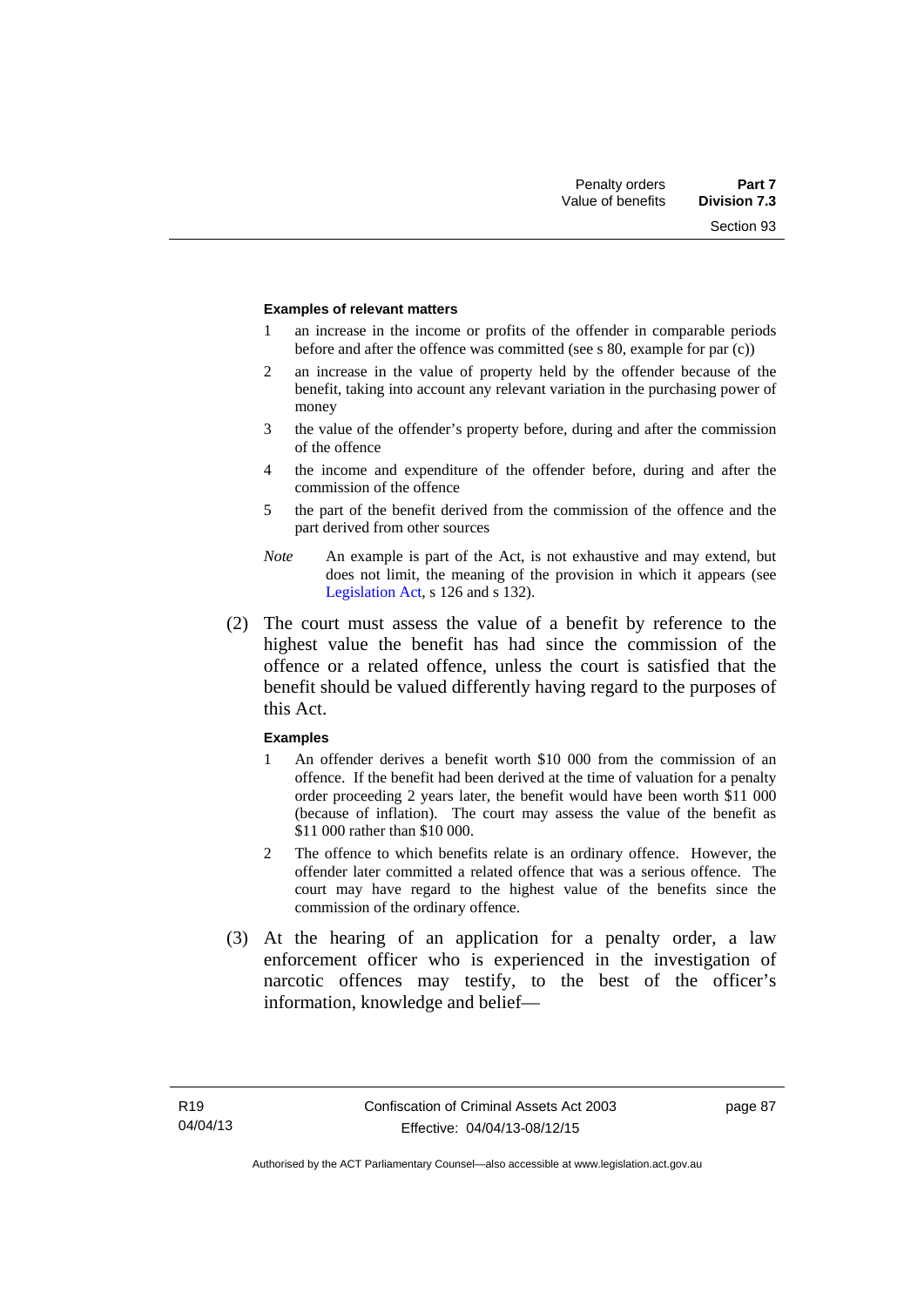- (a) in relation to the amount that was the market value of a narcotic substance at a particular time or during a particular period; or
- (b) in relation to the amount, or the range of amounts, ordinarily paid at a particular time or during a particular period, for the doing of anything in relation to a narcotic substance.
- (4) The law enforcement officer's testimony under subsection (3)—
	- (a) is admissible at the hearing despite any rule of law or practice about hearsay evidence; and
	- (b) is prima facie evidence of the matters testified.
- (5) In this section:

#### *law enforcement officer* means—

- (a) a police officer; or
- (b) an officer of Customs under the *[Customs Act 1901](http://www.comlaw.gov.au/Details/C2013C00064)* (Cwlth).

## **Division 7.4 Satisfaction of penalty order**

| ć                 |  |
|-------------------|--|
| ۰.<br>×<br>×<br>v |  |

#### **94 Creation of penalty charge over restrained property**

- (1) This section applies if, in relation to an offence—
	- (a) a restraining order is made; and
	- (b) a penalty order is made.
- (2) On the making of the later of the orders, all of the restrained property is automatically charged to secure the payment to the Territory of the amount of the penalty order.
	- *Note 1* An interstate penalty charge is taken to be a penalty charge under this Act (see s 139).
	- *Note 2* If the penalty charge is over restrained property that may be recorded in a statutory property register, details of the restraining order may be recorded in the register under s 50.

R19 04/04/13

Authorised by the ACT Parliamentary Counsel—also accessible at www.legislation.act.gov.au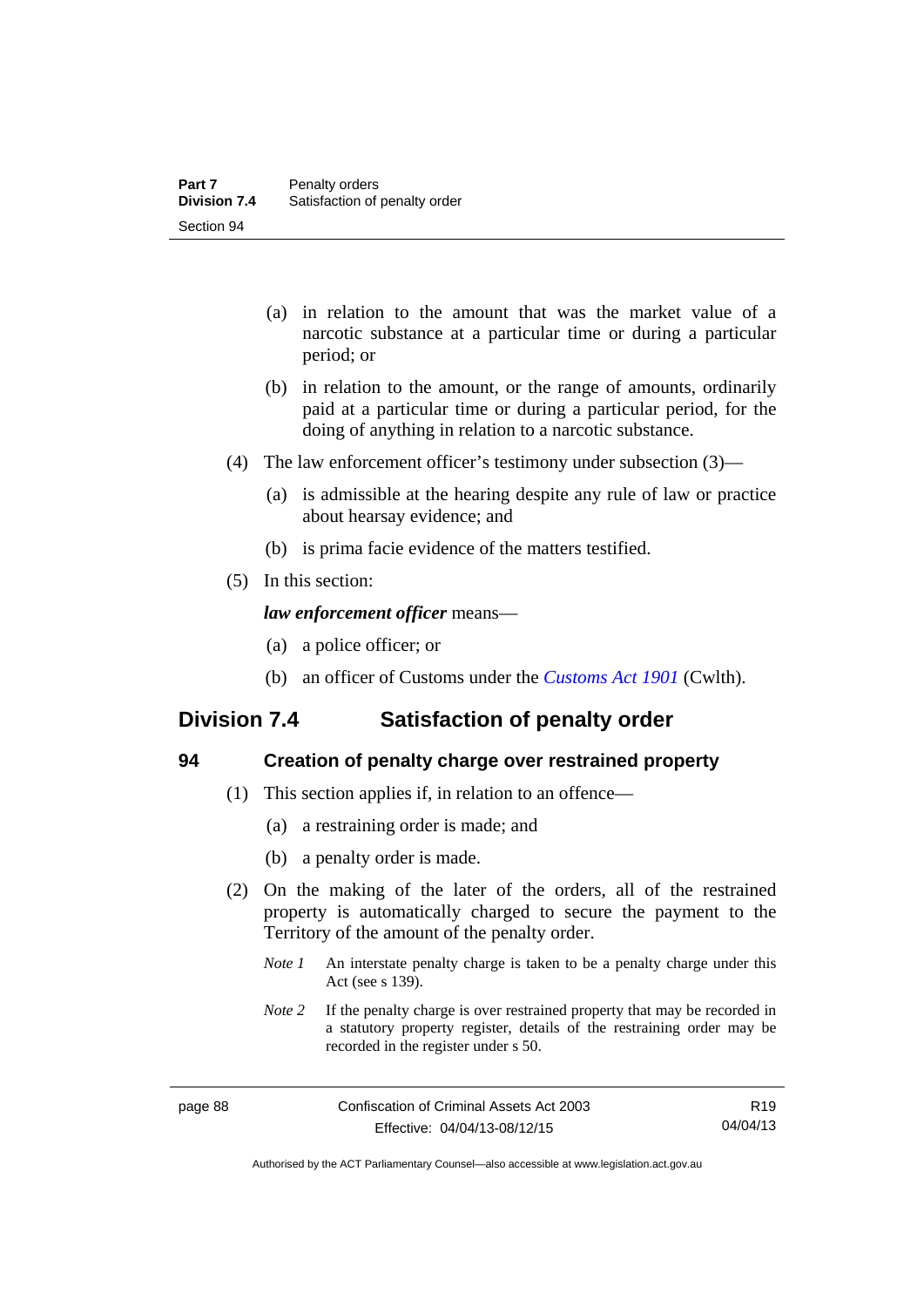- (3) If the restraining order is varied after the penalty order is made to add more property, the additional property is also automatically charged to secure payment to the Territory of the amount of the penalty order.
- (4) A charge on property created by this section (a *penalty charge*)—
	- (a) is subject to every encumbrance on the property that came into existence before the charge and that would have priority over the charge if this subsection had not been enacted; and
	- (b) has priority over all other encumbrances; and
	- (c) is a statutory interest of a kind to which the *[Personal Property](http://www.comlaw.gov.au/Details/C2012C00151)  [Securities Act 2009](http://www.comlaw.gov.au/Details/C2012C00151)* (Cwlth), section 73 (2) applies; and
	- (d) is not affected by any change in the ownership of the property unless the change in ownership ends the penalty charge under section 95 (c) or  $(d)$ .

#### **95 When penalty charge over property ends**

A penalty charge over property ends when the earliest of the following events happens:

- (a) the penalty order for which the charge was created ends;
	- *Note* For when a penalty order ends, see s 98. See also the example to this section.
- (b) the restraining order over the property ends;
	- *Note* For when restraining orders end, see div 4.3. See also the example to this section.
- (c) the property is sold, or otherwise disposed of, with the consent of—
	- (i) the relevant court that made the penalty order; or
	- (ii) if a trustee (including the public trustee) controls the property—the trustee;

page 89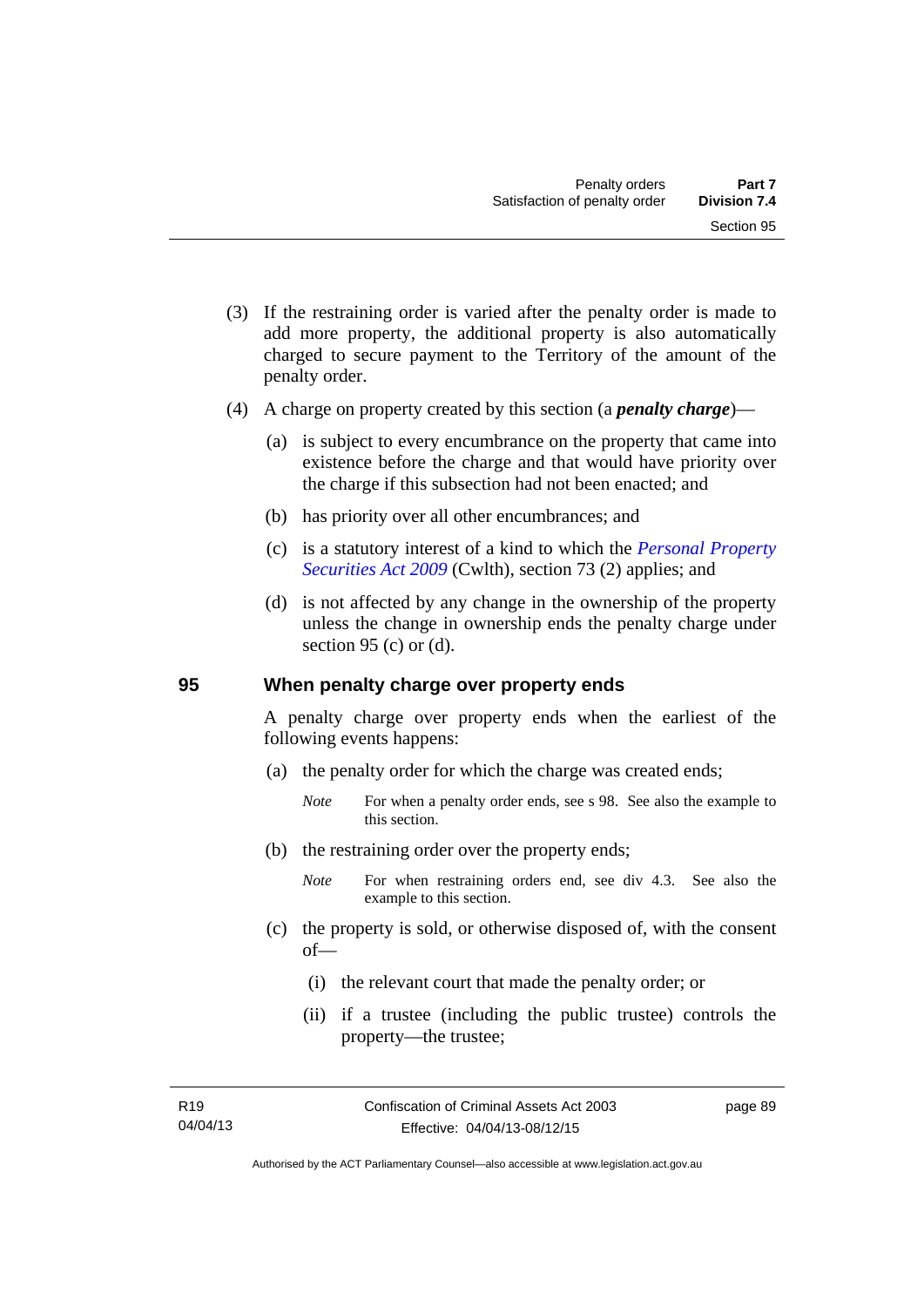- (d) the property is sold to a purchaser who—
	- (i) buys the property honestly and for sufficient consideration; and
	- (ii) at the time of the purchase, has no notice of the charge.

#### **Example of end of restraining order and penalty order**

If a penalty order is made in relation to an ordinary offence of which the offender was convicted, both the restraining order and the penalty order end if the conviction is later quashed (see s 47 and s 98).

- *Note 1* If the restraining order over the charged property is registered in a statutory property register, anyone who buys the property is taken to have notice of the charge (see s 50 (3)).
- *Note* 2 An example is part of the Act, is not exhaustive and may extend, but does not limit, the meaning of the provision in which it appears (see [Legislation Act,](http://www.legislation.act.gov.au/a/2001-14) s 126 and s 132).

#### **96 Power to satisfy penalty order**

- (1) A penalty order in relation to an offence authorises the public trustee to satisfy the order out of any property restrained for the offence (including any property that becomes restrained after the order is made).
	- *Note 1* The penalty order may also be enforced as a judgment debt (see s 88).
	- *Note* 2 An amount received by the public trustee to satisfy the penalty order must be paid into the confiscated assets trust fund (see s 131).
	- *Note 3* An interstate penalty charge is taken to be a penalty charge under this Act (see s 139).
- (2) To satisfy the penalty order, the public trustee may sell or otherwise dispose of restrained property that is not money in any way the public trustee considers appropriate.
	- *Note* The money realised by the public trustee from the disposal of property must be paid into the be paid into the confiscated assets trust fund (see s 131 and dict, def *fully satisfied*, par (b)).

Authorised by the ACT Parliamentary Counsel—also accessible at www.legislation.act.gov.au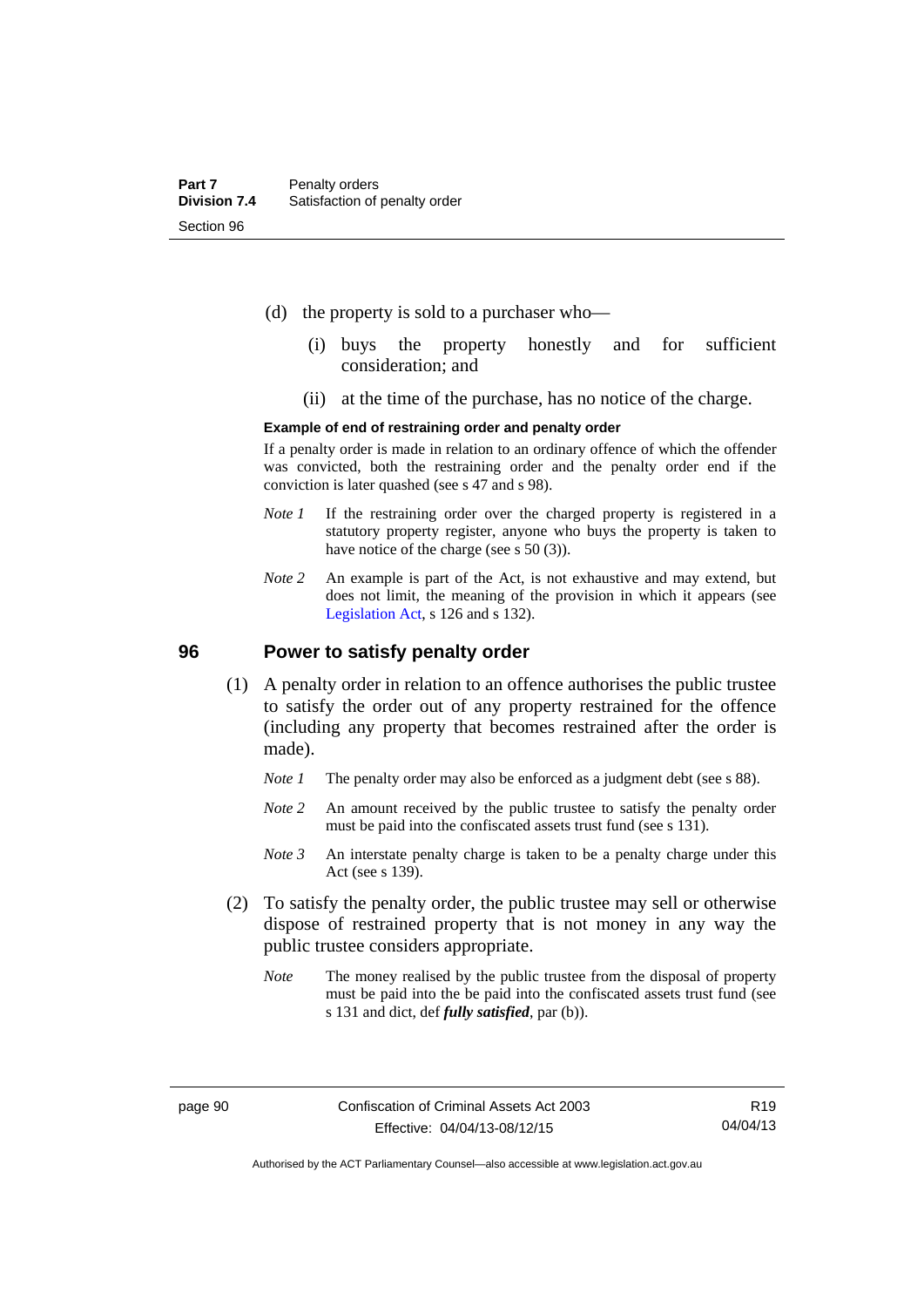- (3) However, the public trustee must not sell or otherwise dispose of restrained property to satisfy the order until—
	- (a) all confiscation proceedings (including forfeiture proceedings) in relation to the property have been finalised; and
	- (b) all proceedings in relation to the offender's conviction for the offence are finalised.
	- *Note 1* For the meaning of *confiscation proceedings*, see s 236.
	- *Note 2* For when confiscation and criminal proceedings are finalised, see s 18.
	- *Note 3* If the offender is acquitted on appeal, the restraining order will end, and the penalty charge ends under s 95.
- (4) The penalty order also authorises the public trustee or anyone else named in the order (an *authorised agent*) to sign any instrument necessary or convenient for the disposal of restrained property.
- (5) An instrument signed by an authorised agent has the same effect as if it were signed by the person who owned the property before it was disposed of.

### **97 Public trustee to repay any amount surplus to satisfying penalty order**

If the amounts paid into the trust fund to satisfy a penalty order are more than is required to fully satisfy the order, the public trustee must pay the surplus amount to the person against whom the order was made.

## **Division 7.5 End of penalty orders**

### **98 When penalty order ends**

A penalty order ends if—

 (a) for a penalty order made under section 84 (Penalty orders offenders convicted of ordinary offences)—the offender is

page 91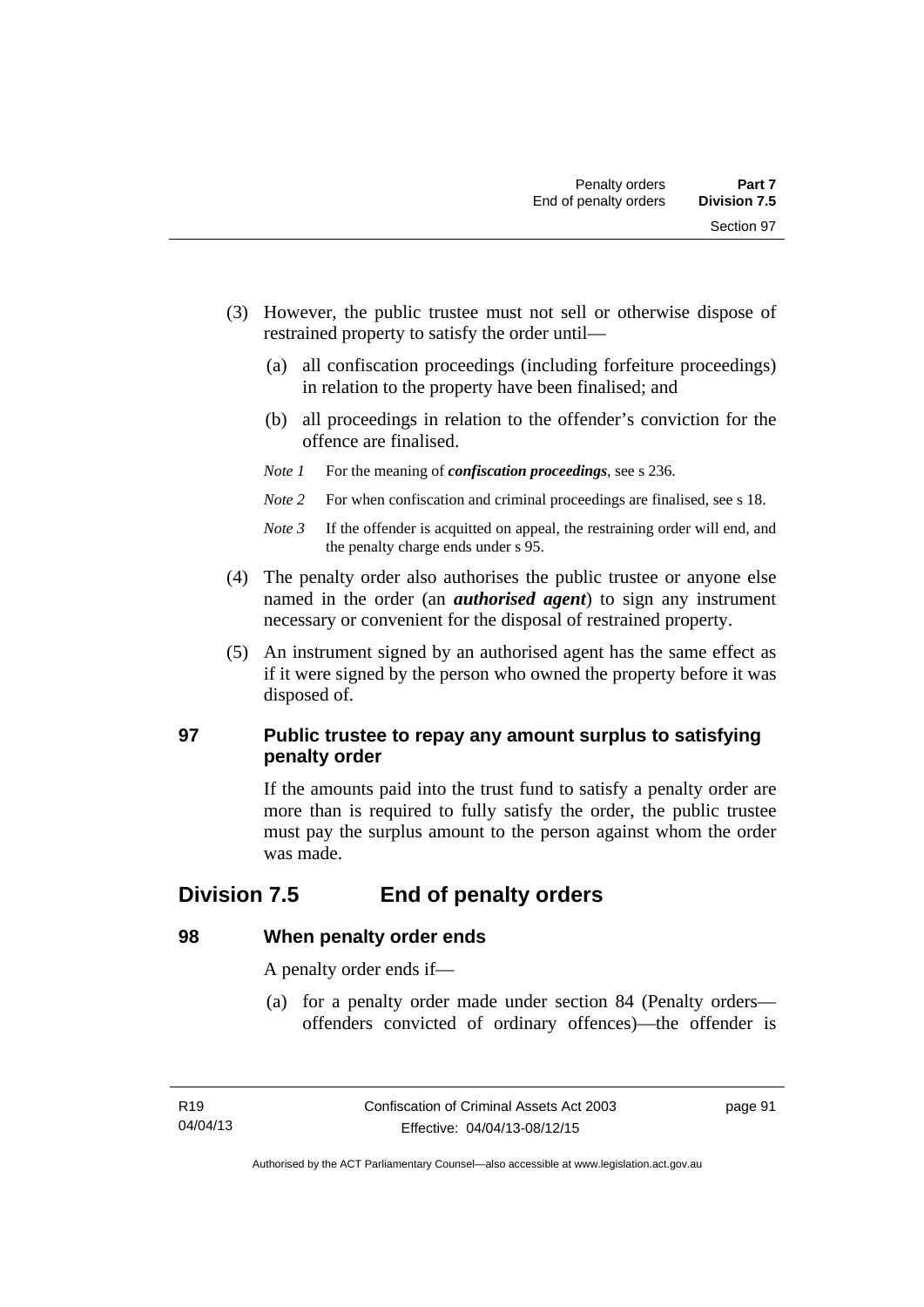| Part 7       | Penalty orders        |
|--------------|-----------------------|
| Division 7.5 | End of penalty orders |
| Section 98   |                       |

cleared of the offence (or offences) to which the penalty order relates, and all related offences (if any); or

- (b) the order is reversed or set aside on appeal; or
- (c) the order is fully satisfied.
- *Note 1* For the meaning of *fully satisfied*, see dict.
- *Note* 2 If the order ends because it was made because of the conviction of the offender for a serious offence, and the offender is cleared, a further penalty order may be made against the offender (see s 85 (4)).

page 92 Confiscation of Criminal Assets Act 2003 Effective: 04/04/13-08/12/15

R19 04/04/13

Authorised by the ACT Parliamentary Counsel—also accessible at www.legislation.act.gov.au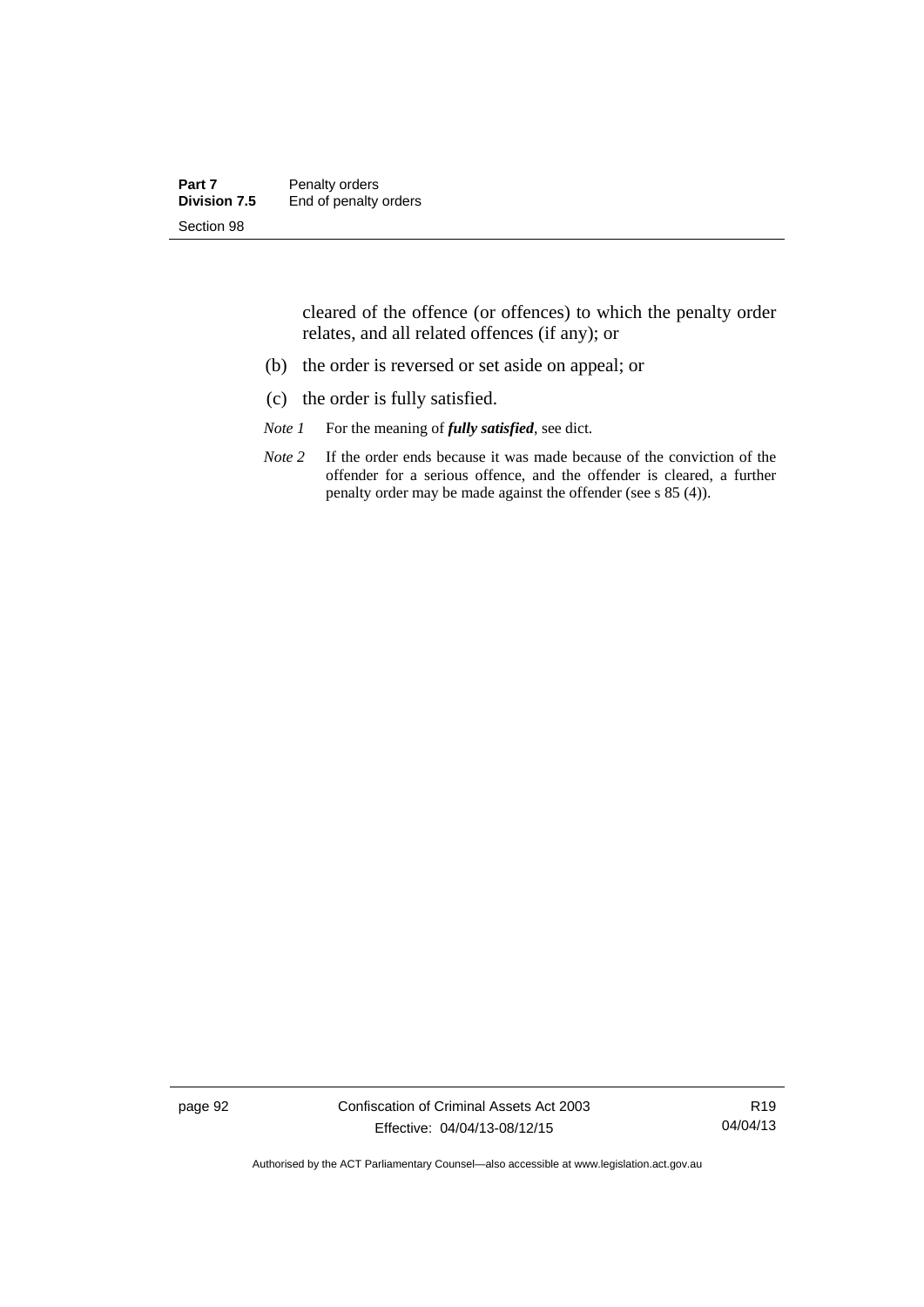# **Part 8 Restrained property**

## **Division 8.1 Management of restrained property by public trustee**

#### **99 Application of div 8.1**

This division applies if the public trustee takes control of restrained property under an order under this Act.

- *Note 1* A registered interstate restraining order is taken to be a restraining order under this Act (see s 139).
- *Note 2* A provision of a law that gives an entity (including a person) a function also gives the entity powers necessary and convenient to exercise the function (see [Legislation Act](http://www.legislation.act.gov.au/a/2001-14), s 196 and dict, pt 1, def *entity*).

#### **100 Powers of public trustee to preserve restrained property etc**

 (1) The public trustee may do anything necessary or desirable to preserve the value of the restrained property.

#### **Examples**

- 1 bring or defend any civil proceeding affecting the property
- 2 insure the property
- 3 if the property consists (completely or partly) of securities or investments, realise or otherwise deal with the securities or investments
- 4 if the property is related to a business—
	- (a) employ, or end the employment of, people in the business; and
	- (b) do anything else that is necessary or convenient for carrying on the business on a sound commercial basis
- 5 if the property consists, completely or partly, of shares in a corporation, exercise (to the exclusion of the registered proprietor) the rights attaching to the shares as if the public trustee were the registered holder
- *Note 1* Related powers of the public trustee include making an application to a relevant court for an order about the restrained property (see s 39) and the registration of title to, or charges over, registrable property (see s 50).

page 93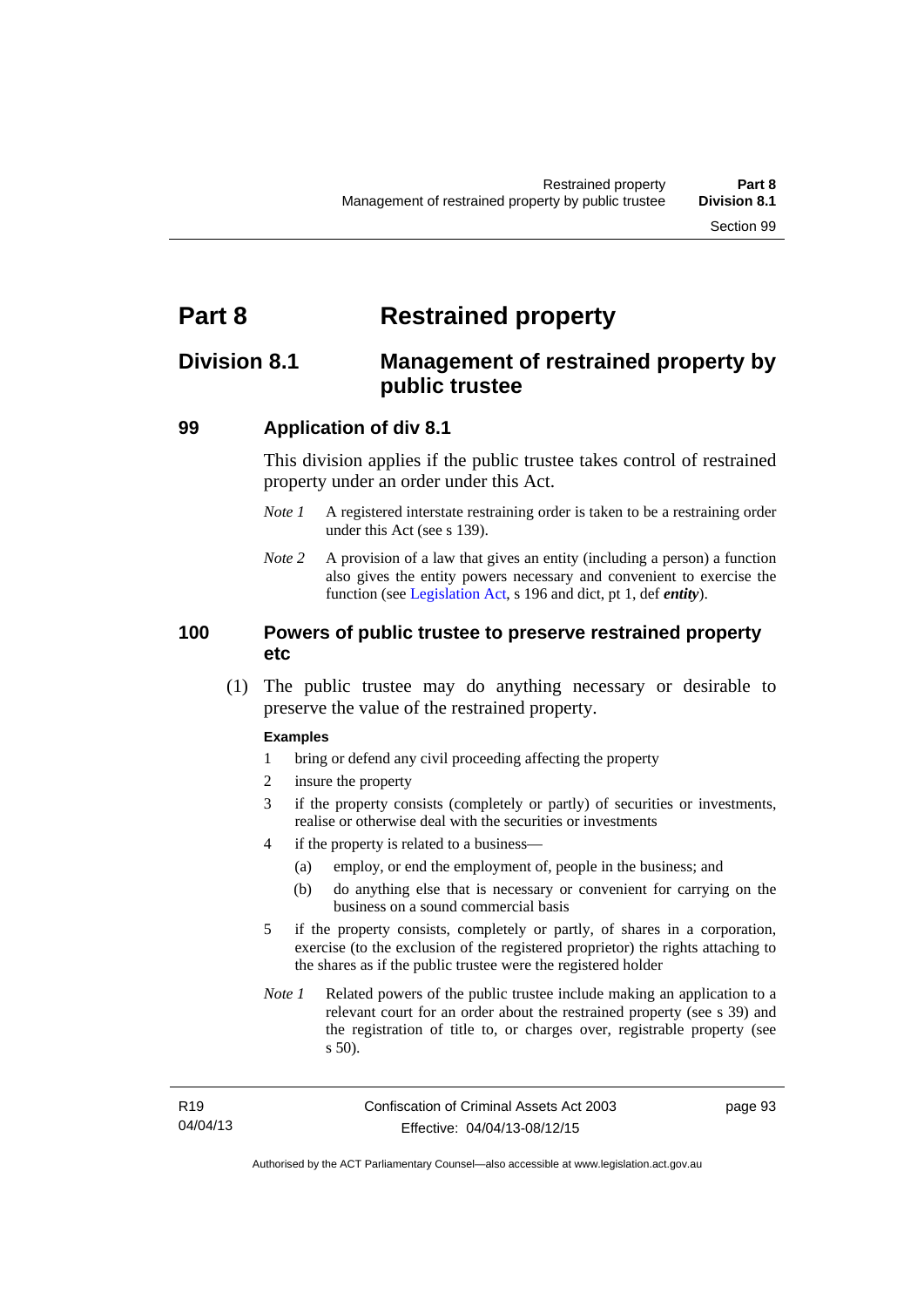- *Note* 2 An example is part of the Act, is not exhaustive and may extend, but does not limit, the meaning of the provision in which it appears (see [Legislation Act,](http://www.legislation.act.gov.au/a/2001-14) s 126 and s 132).
- (2) The owner of restrained property commits an offence if—
	- (a) the public trustee asks the owner for the person's tax file number within a stated reasonable time; and
	- (b) the owner fails to give the public trustee the person's tax file number within that time.

Maximum penalty: 50 penalty units, imprisonment for 6 months or both.

(3) An offence against this section is a strict liability offence.

#### **101 Sale, modification or destruction of property by public trustee**

- (1) The public trustee may sell restrained property if—
	- (a) the property is deteriorating or substantially losing value or the public trustee considers that the property is likely to deteriorate or substantially lose value; or
	- (b) the public trustee considers that the cost of maintaining the property would be more than the value of the property if the property were forfeited.
- (2) The restraining order that applied to restrained property sold under this section applies to the proceeds of the sale of the property.
- (3) The public trustee may modify or destroy restrained property if the public trustee considers it is necessary to do so in the public interest.

#### **Examples of destruction of property in the public interest**

- 1 the restrained property cannot be used legally or the only practical use of the property is for an illegal purpose
- 2 the restrained property is a threat to public health or safety

Authorised by the ACT Parliamentary Counsel—also accessible at www.legislation.act.gov.au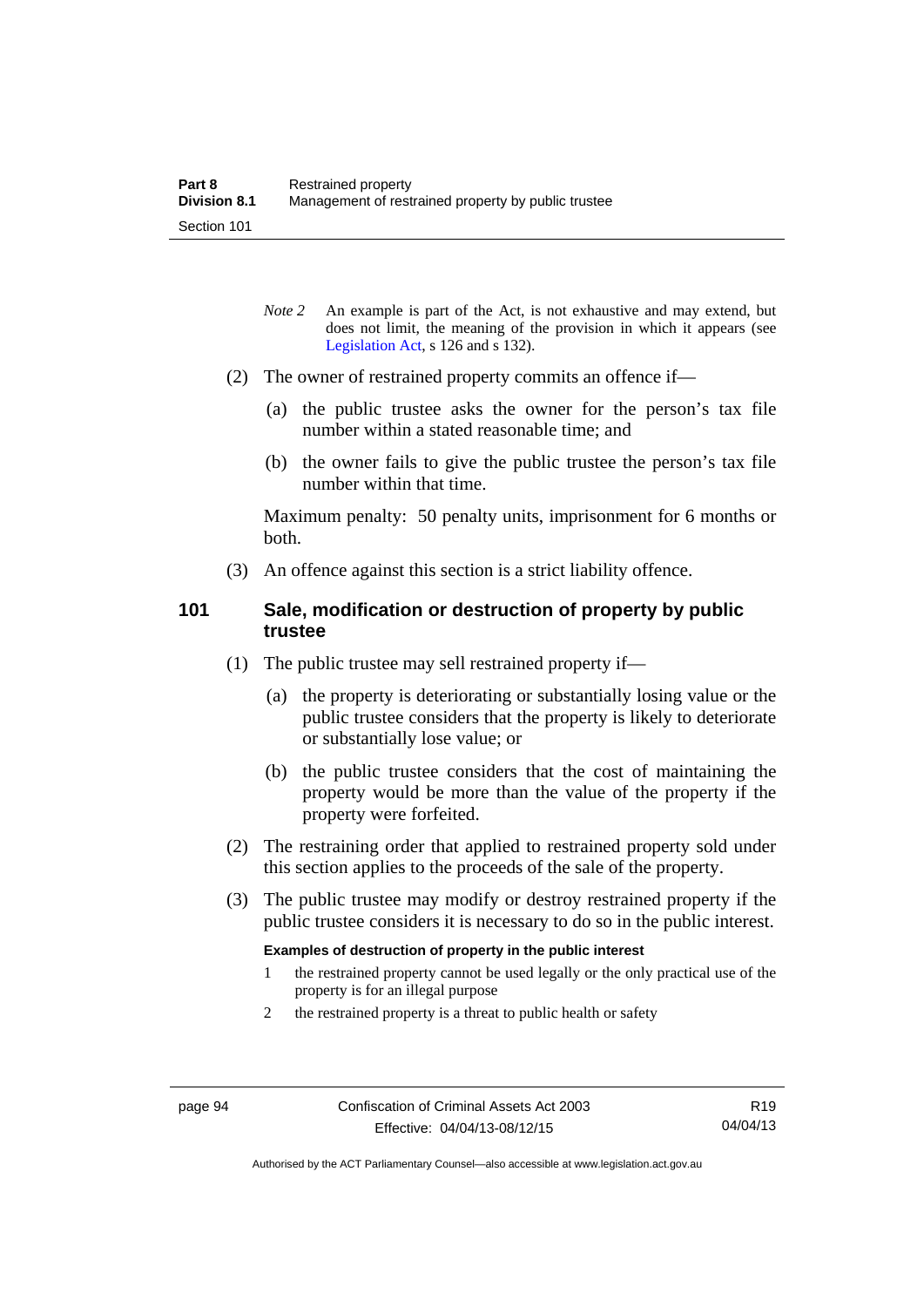*Note* An example is part of the Act, is not exhaustive and may extend, but does not limit, the meaning of the provision in which it appears (see [Legislation Act,](http://www.legislation.act.gov.au/a/2001-14) s 126 and s 132).

#### **102 Notice of sale, modification or destruction of restrained property by public trustee**

- (1) The public trustee must give written notice of a proposed sale, modification or destruction of restrained property under section 101 (the *proposed action*) to—
	- (a) the owner of the property (if known); and
	- (b) anyone else the public trustee believes may have an interest in the property.
	- *Note 1* For how documents may be given, see the [Legislation Act,](http://www.legislation.act.gov.au/a/2001-14) pt 19.5.
	- *Note 2* For the emergency modification or destruction of restrained property, see s 103.
- (2) The notice must state—
	- (a) the proposed action and the property to which it applies; and
	- (b) the date when the proposed action is to be taken (the *date of effect*); and
	- (c) that the proposed action may be taken on or after the date of effect unless a relevant court orders the public trustee not to take the proposed action.
- (3) The notice may, but need not, provide an opportunity for the person to make representations why the proposed action should not be taken.
- (4) The date of effect must not be earlier than 21 days after the day the notice is given to the person.

*Note* For the power to give a reduced period of notice, see s 103.

 (5) The public trustee must not take the proposed action before the date of effect.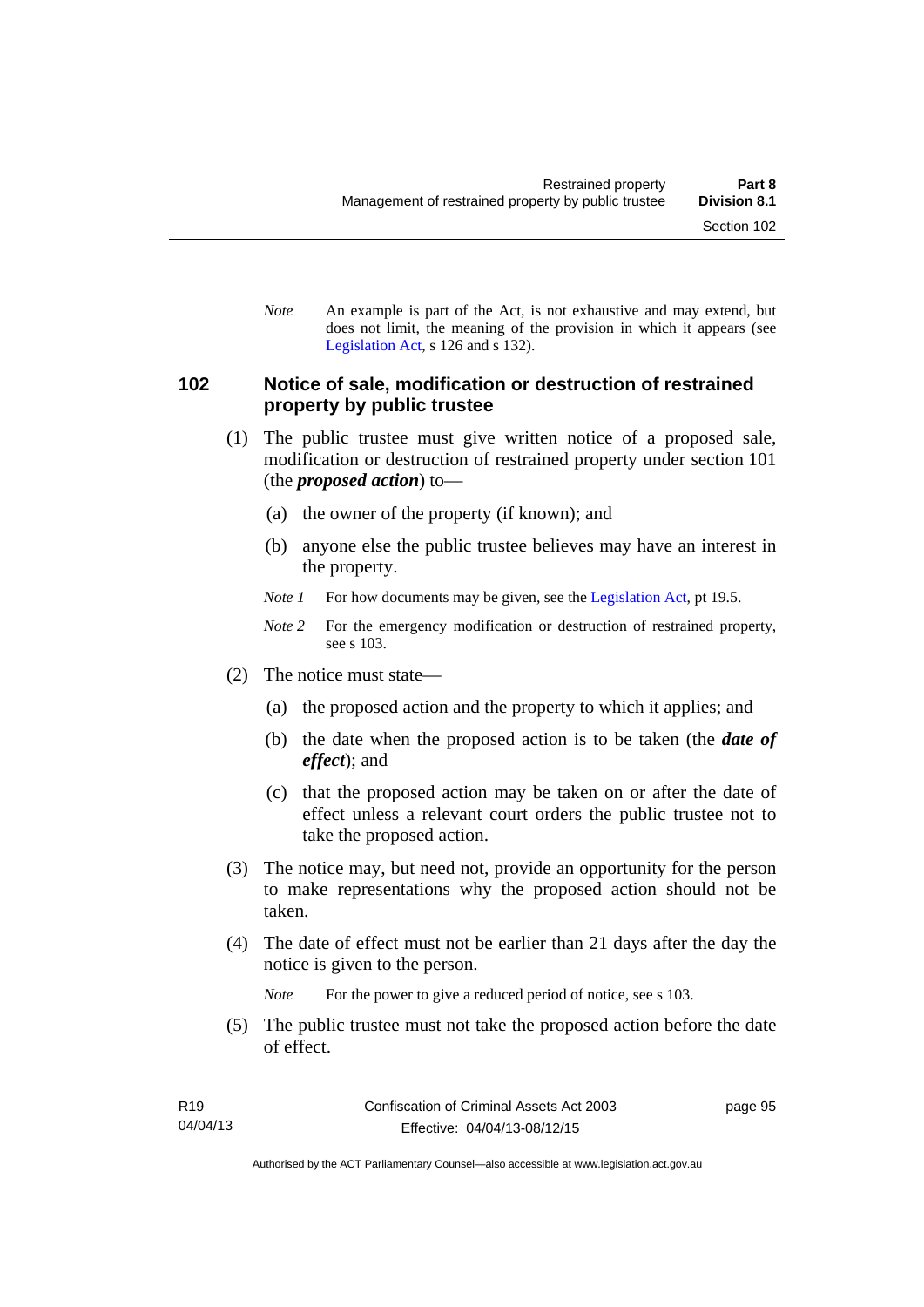*Note* For the power not to give notice of the modification or destruction of property, see s 103.

# **103 Emergency modification or destruction of restrained property**

- (1) This section applies if the public trustee considers that restrained property is a serious threat to public health or safety.
- (2) Despite section 102, the public trustee may—
	- (a) give notice to a person under that section with a date of effect less than 21 days after the day the notice is given to the person; or
	- (b) modify or destroy the property without giving notice under that section.
- (3) If the public trustee modifies or destroys the property under subsection (2) (b), the public trustee must, as soon as practicable, give notice of the action taken, and the grounds for the action, to—
	- (a) the owner of the property (if known); and
	- (b) anyone else the public trustee believes may have an interest in the property.

#### **104 Notice details to be included in public trustee's report**

- (1) The public trustee must include details of a notice given under section 102 or section 103 in the public trustee's report under the *[Annual Reports \(Government Agencies\) Act 2004](http://www.legislation.act.gov.au/a/2004-8)* for—
	- (a) the financial year during which the notice was given; or
	- (b) if the chief police officer has, under this section, declared the publication of details of the notice to be prejudicial—the next financial year after the chief police officer revokes the declaration.
	- *Note Financial year* has an extended meaning in the *[Annual Reports](http://www.legislation.act.gov.au/a/2004-8)  [\(Government Agencies\) Act 2004](http://www.legislation.act.gov.au/a/2004-8)*.

R19 04/04/13

Authorised by the ACT Parliamentary Counsel—also accessible at www.legislation.act.gov.au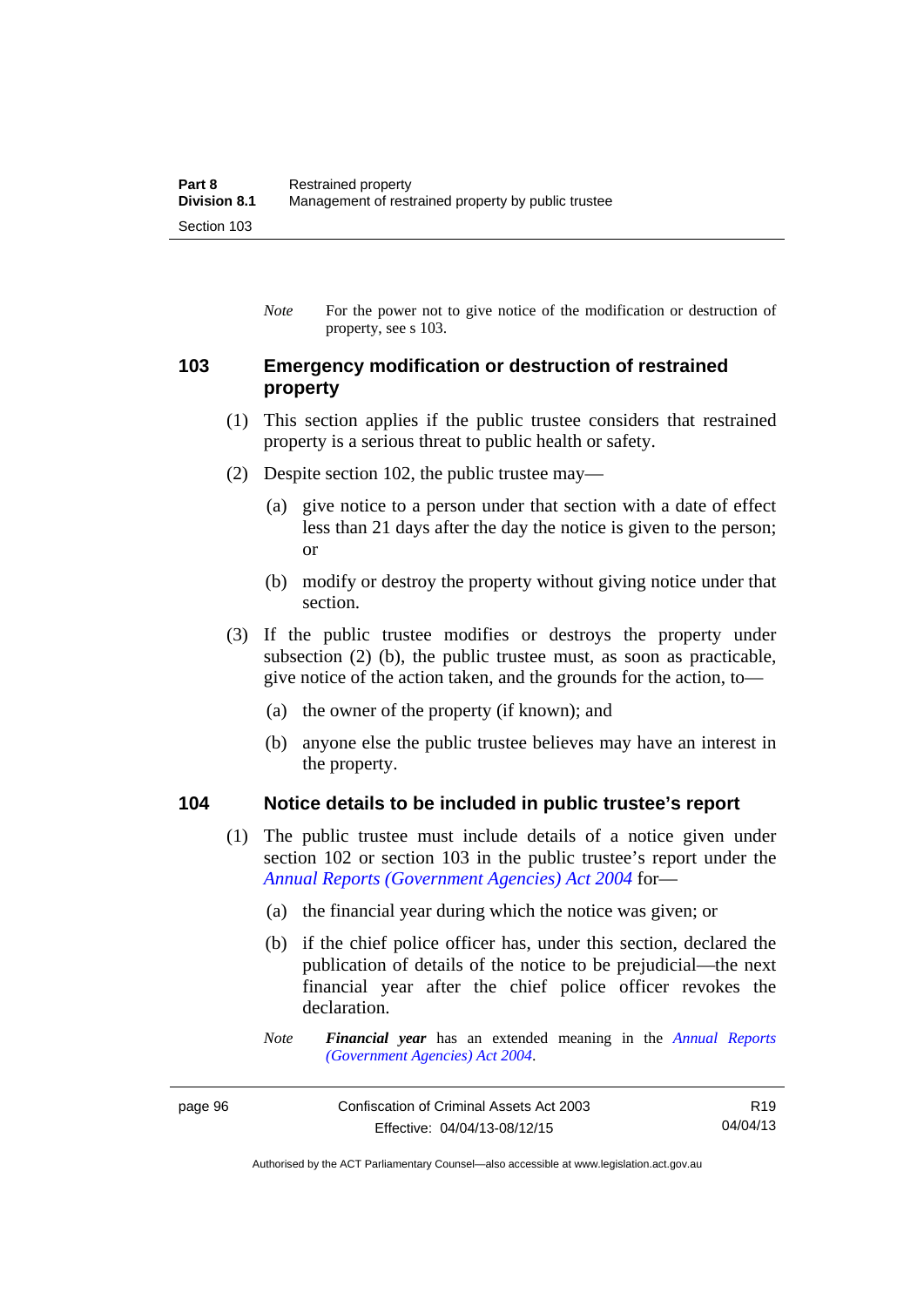- (2) Before including details of the notice in a report under subsection (1) (a), the public trustee must consult the chief police officer about whether publication of the details of the notice in the report would be likely to prejudice any police investigation.
- (3) If, in the chief police officer's opinion, the publication of the details of the notice in the report would be likely to prejudice a police investigation, the chief police officer must—
	- (a) declare the publication of the details to be prejudicial; and
	- (b) tell the public trustee, in writing, that the declaration is made.
- (4) If, in the chief police officer's opinion after making a declaration, the publication of details of the notice would no longer be likely to prejudice any police investigation, the chief police officer must—
	- (a) revoke the declaration; and
	- (b) tell the public trustee, in writing, that the declaration is revoked.
- (5) In this section:

*police investigation* includes a contemplated police investigation.

# **105 Order to stop sale, modification or destruction of restrained property**

- (1) A person may apply to a relevant court for an order stopping the public trustee from selling, modifying or disposing of restrained property under this division.
- (2) If the person was not given notice of the proposed action by the public trustee, the person may make the application only with the leave of the relevant court and if the person satisfies the court that the person has an interest in the property.
	- *Note* For general provisions about a proceeding for an order under this section (which is a confiscation proceeding—see s 236), see pt 14.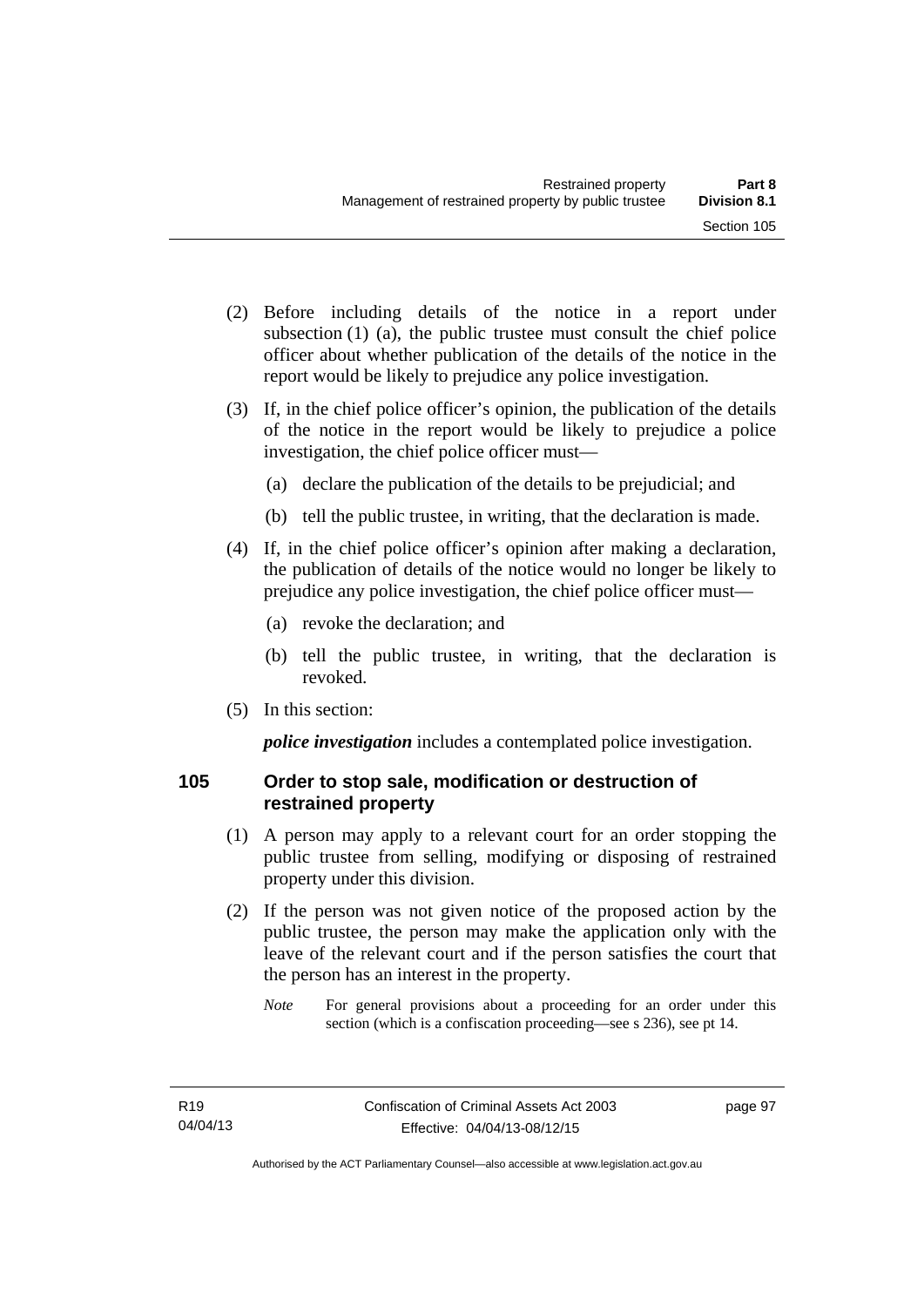(3) On an application under this section, the court may make any order about the sale, modification or destruction of the property it considers appropriate.

# **Division 8.2 Joint ownership of restrained property**

### **106 Effect of death on joint ownership**

- (1) This section applies to property that is jointly owned if any of the owners die while the property (including any interest in the property) is subject to a restraining order.
	- *Note* A registered interstate restraining order is taken to be a restraining order under this Act (see s 139).
- (2) If the property was held by the dead person as a joint tenant, the person's death does not vest the person's interest in the property in the surviving joint owner.
- (3) If the property was held by the dead person as a tenant in common, the dead person's interest must not be transferred to anyone else because of the person's death.

#### **Examples of prohibited transfers**

The dead person's interest must not be transferred to an executor or administrator, or to a beneficiary under the dead person's will or under intestacy.

- *Note* An example is part of the Act, is not exhaustive and may extend, but does not limit, the meaning of the provision in which it appears (see [Legislation Act,](http://www.legislation.act.gov.au/a/2001-14) s 126 and s 132).
- (4) The restraining order continues to apply to the property as if the person had not died.
- (5) An automatic forfeiture of any interest of the dead person in the property, or a forfeiture order made in relation to the interest, applies as if the interest were forfeited immediately before the person died.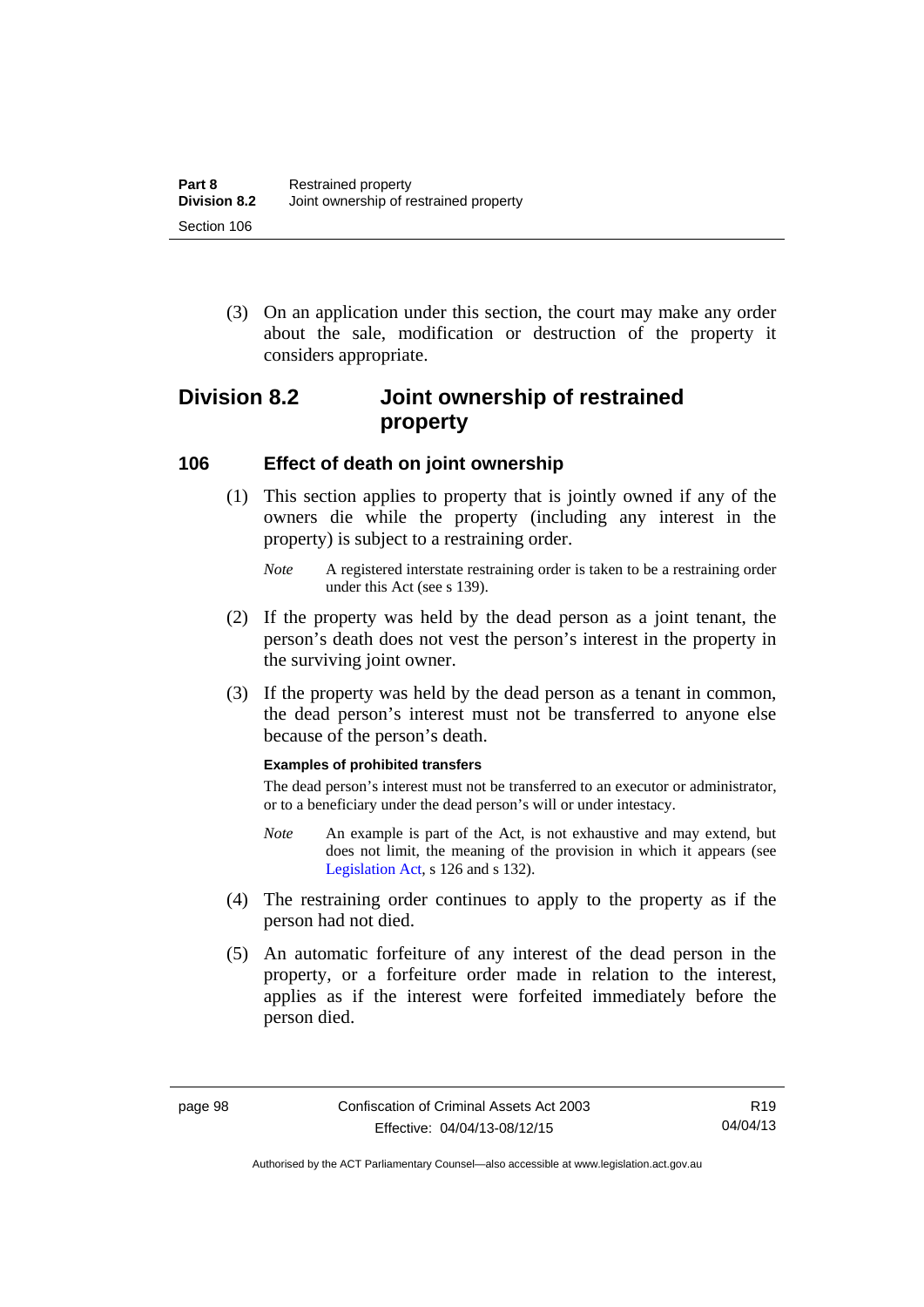- *Note 1* A registered interstate automatic forfeiture decision is taken to be an automatic forfeiture under this Act (see s 139).
- *Note 2* A registered interstate forfeiture order is taken to be a forfeiture order under this Act (see s 139).
- (6) If the restraining order stops applying to the property without it being forfeited under this Act, this section is taken not to have applied to the property.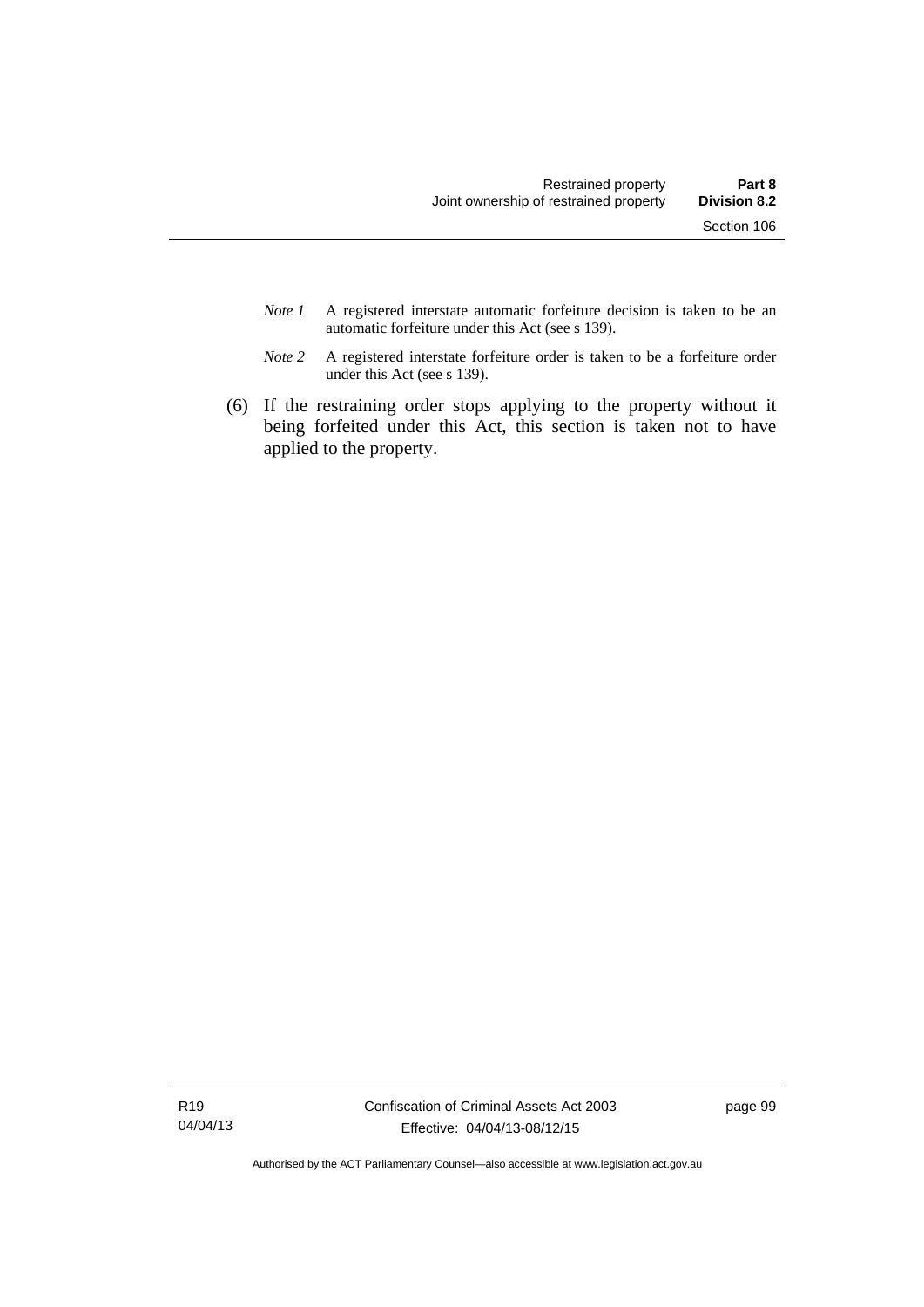**Part 9 Forfeited property**<br>**Division 9.1 Preliminary Division 9.1** Preliminary Section 107

# **Part 9 Forfeited property**

# **Division 9.1 Preliminary**

#### **107 Meaning of** *interested person* **in pt 9**

In this part:

*interested person*, in relation to property, means—

- (a) a person who has an interest in the property; or
- (b) the DPP; or
- (c) if a trustee (including the public trustee) controls the property—the trustee; or
- (d) if the property has been forfeited—a person who had an interest in the property immediately before it was forfeited.

#### **108 Forfeited property—powers of public trustee**

(1) The public trustee may take any steps that are necessary or desirable to vest forfeited property in the Territory and to bring it under the public trustee's control.

#### **Examples**

- 1 the giving notice of, or otherwise taking action to protect, the Territory's equitable interest in forfeited property
- 2 registering a caveat over forfeited property
- 3 obtaining registration of an interest in forfeited property on behalf of the Territory (including signing an instrument of transfer)
- *Note* An example is part of the Act, is not exhaustive and may extend, but does not limit, the meaning of the provision in which it appears (see [Legislation Act,](http://www.legislation.act.gov.au/a/2001-14) s 126 and s 132).
- (2) This section does not limit the powers of the public trustee under this Act in relation to the forfeited property.

#### **Example**

the public trustee may transfer an interest in property on behalf of the Territory

R19 04/04/13

Authorised by the ACT Parliamentary Counsel—also accessible at www.legislation.act.gov.au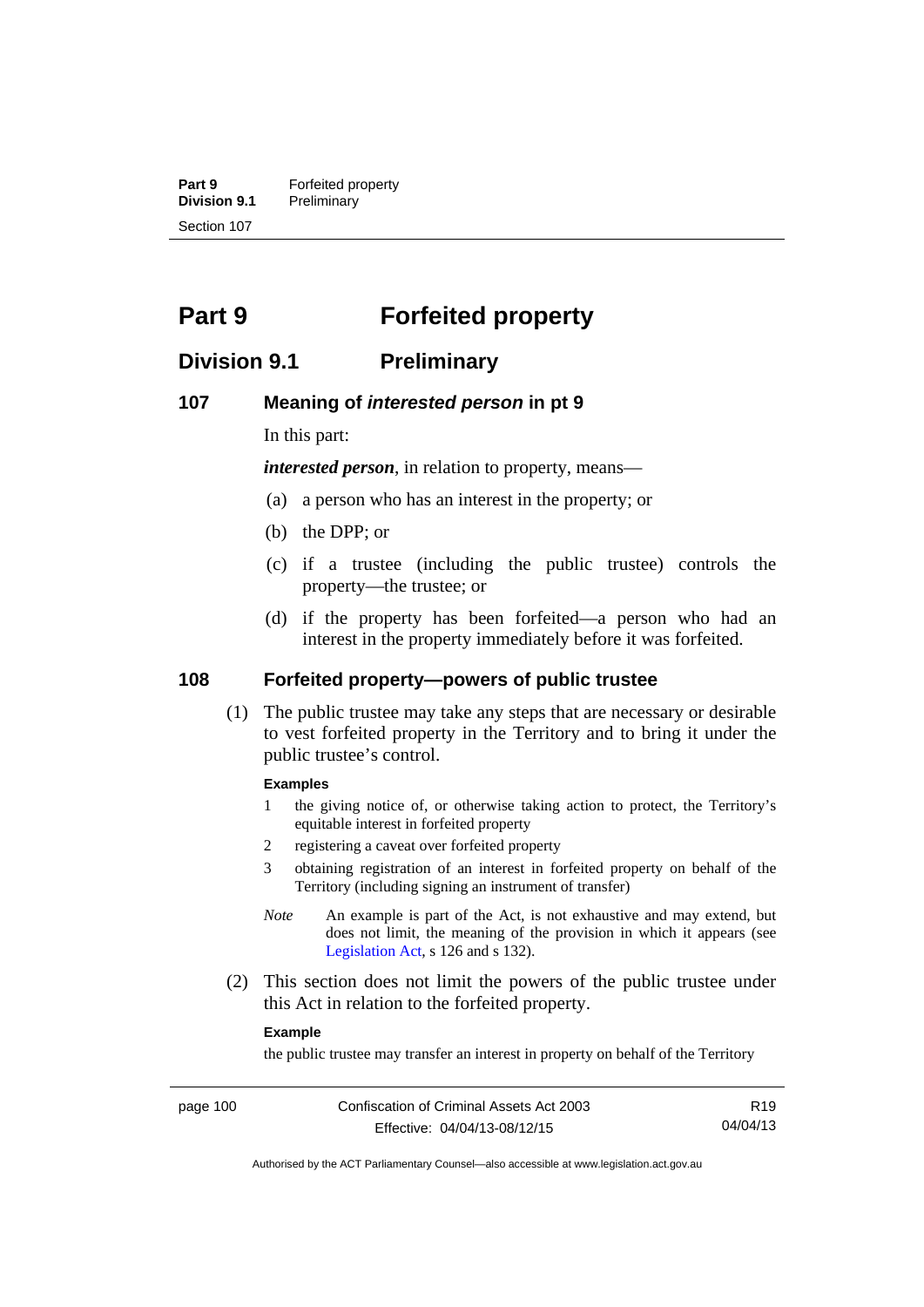*Note* A registered interstate forfeiture order is taken to be a forfeiture order under this Act (see s 139).

# **Division 9.2 Vesting and disposal of forfeited property**

### **109 Vesting of forfeited property—general rule**

On forfeiture, the forfeited property vests absolutely in the Territory.

- *Note 1 Property* includes an interest in property, see [Legislation Act](http://www.legislation.act.gov.au/a/2001-14), dict, pt 1.
- *Note* 2 If a joint owner of restrained property dies, and the property is later forfeited, the forfeiture takes effect as if the property had been forfeited immediately before death (see s 106).

# **110 Vesting of registrable property on forfeiture**

- (1) This section applies despite section 109, if the forfeited property is, or is an interest in, registrable property.
- (2) On forfeiture, the property or the interest vests in equity in the Territory, but does not vest at law in the Territory until the applicable registration requirements for the property or the interest have been complied with.

#### **Example**

All of a person's property, except a mortgage over the person's house, is restrained before the person's conviction for a serious offence. All the restrained property is forfeited 14 days after the person's conviction. The mortgagee's interest is not forfeited because it was not restrained. However, all other registrable interests in the house are forfeited and vest in the Territory in equity. On registration of the interests under the *[Land Titles Act 1925](http://www.legislation.act.gov.au/a/1925-1)*, the interests vest in law in the Territory.

- *Note 1* For the power of a relevant court to order the sale of property owned by more than 1 person, see div 9.4.
- *Note 2* Non-registrable property vests 'at law' in the Territory on forfeiture, because it vests 'absolutely' under s 109. Registrable property vests 'at law' in the Territory when it is registered in the name of the Territory under this section.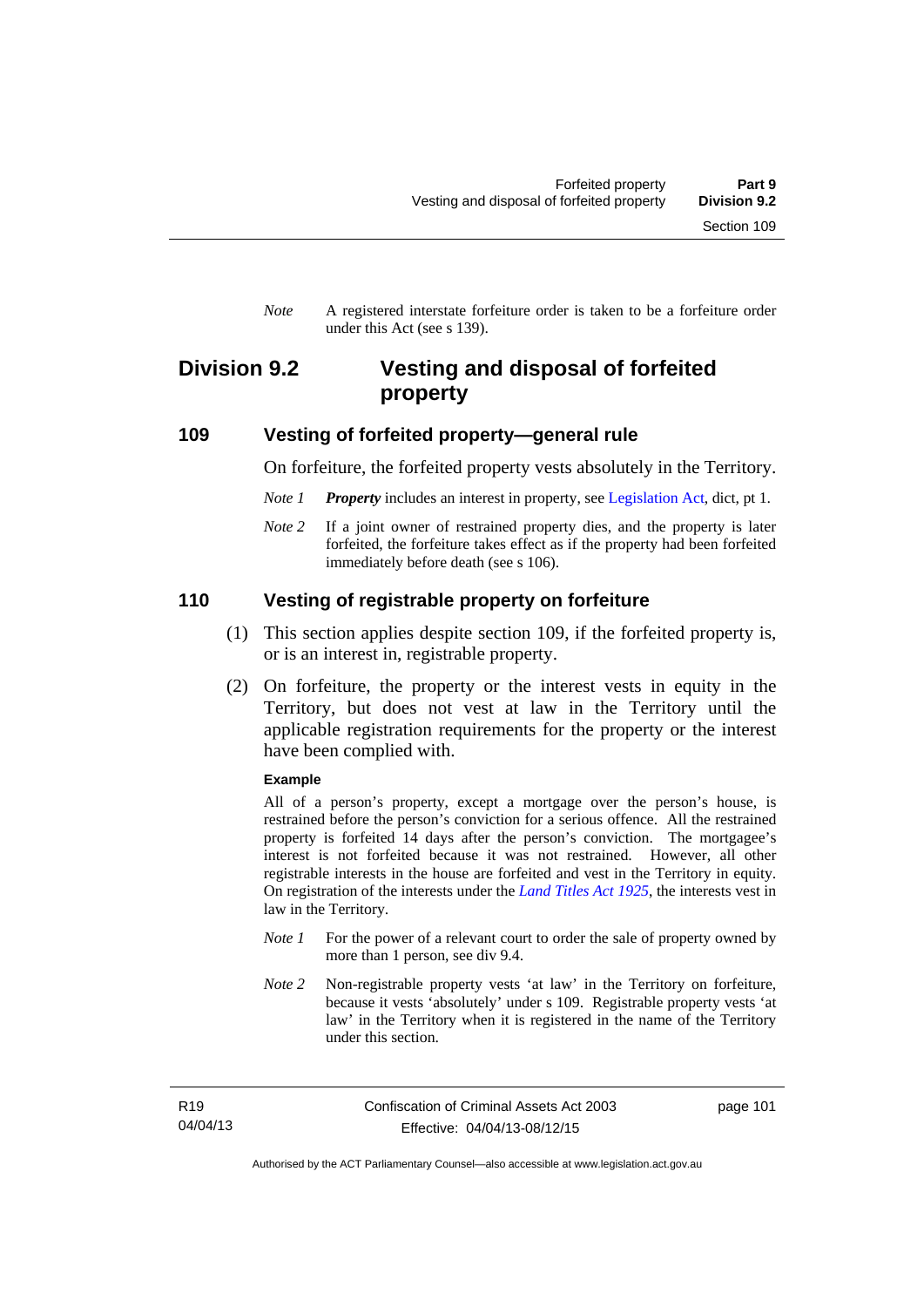- *Note 3* An example is part of the Act, is not exhaustive and may extend, but does not limit, the meaning of the provision in which it appears (see [Legislation Act,](http://www.legislation.act.gov.au/a/2001-14) s 126 and s 132).
- (3) The Territory is entitled to be registered as the owner of the property or the interest.
- (4) The registration of the Territory as the owner of the property is taken not to be a contravention of a direction under section 111 (3) in relation to the property.
	- *Note* If a joint owner of restrained property dies, and the property is later forfeited, the forfeiture takes effect as if the property had been forfeited immediately before death (see s 106).
- (5) To remove any doubt, if property is divisible into 2 or more interests and not all the interests in the property are forfeited, the other interest or interests are not ended only because of the forfeiture of another interest in the property.

## **111 Disposal of forfeited property**

- (1) If forfeited property is money, the public trustee must pay the money into the trust fund.
- (2) The public trustee must sell or otherwise dispose of forfeited property (other than money) as soon as practicable after—
	- (a) the end of 14 days after the day the property was forfeited; and
	- (b) the property has vested at law in the Territory; and
	- (c) the public trustee has control of the property; and
	- (d) if applicable—the end of 14 days after all confiscation proceedings in relation to the property have been finalised.
	- *Note 1* A restraining order stops applying to property when the property vests in law in the Territory and the public trustee takes control of the property (see s  $45(1)(b)$ ).
	- *Note 2* The 14-day periods reflect the application periods for return or compensation orders under div 9.5 and buy-back orders under div 9.6.

R19 04/04/13

Authorised by the ACT Parliamentary Counsel—also accessible at www.legislation.act.gov.au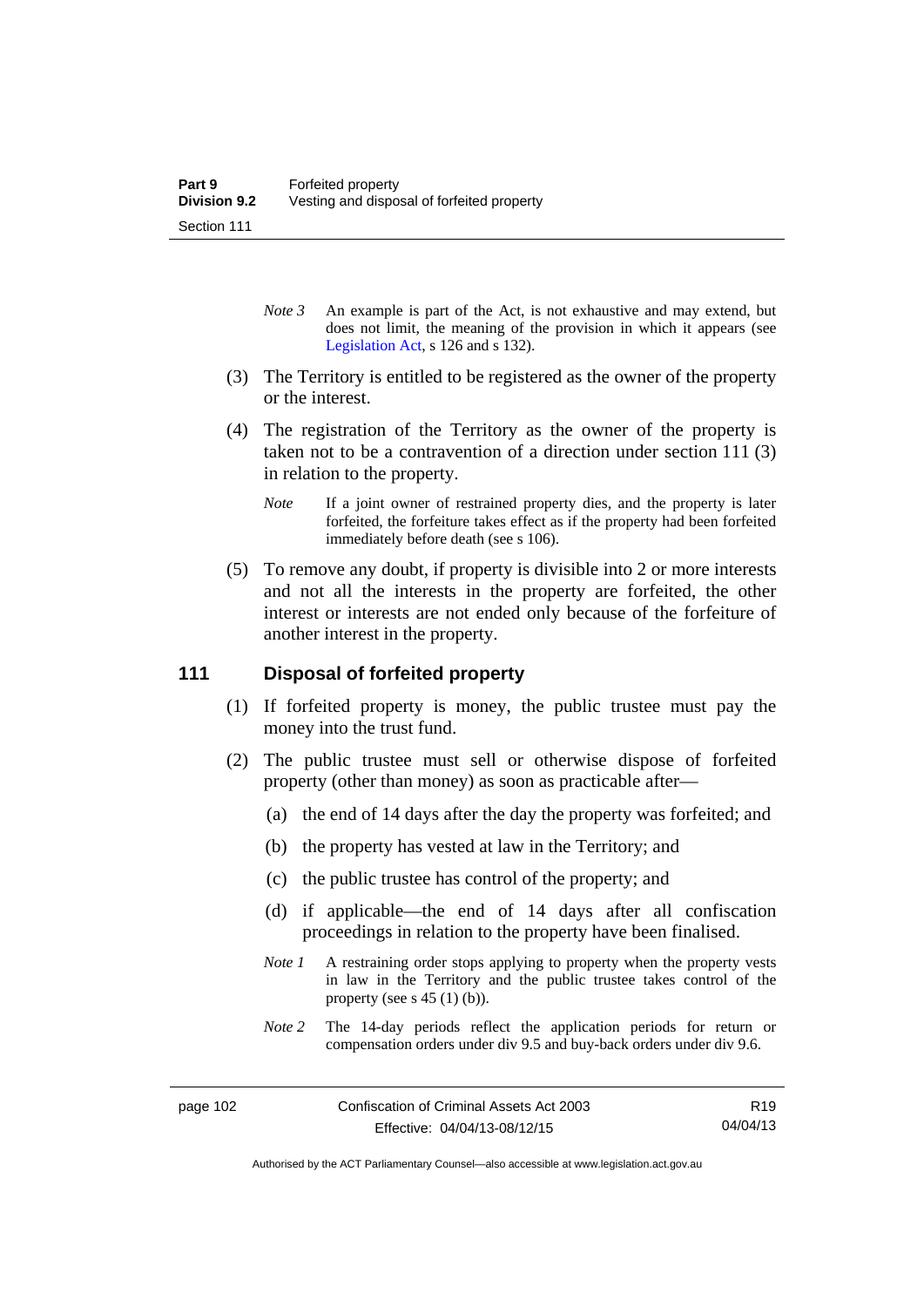*Note 3* For the sale of jointly owned property, see s 116.

- (3) However, the Minister may, after all confiscation proceedings in relation to forfeited property are finalised and before the public trustee deals with the property under subsection (1) or (2), direct that the property be dealt with in accordance with the direction (including in accordance with a law stated in the direction).
- (4) The public trustee must comply with the Minister's direction.
- (5) Also, if the DPP tells the public trustee that forfeited property has evidentiary value in a criminal proceeding, the property must not be sold or otherwise disposed of before the criminal proceeding is finalised, other than-
	- (a) for the purpose of vesting the property at law in the Territory or allowing the public trustee to take control of the property; or
	- (b) in accordance with a written direction of the DPP.

# **Division 9.3 Improperly obtained registered property interests**

*Note* For general provisions about a proceeding for an order under this section (which is a confiscation proceeding—see s 236), see pt 14.

# **112 Application of div 9.3 to registered property interests**

This division applies to forfeited property if—

- (a) the property has vested in law in the Territory after a registered property interest in the property was created; or
- (b) if the property was jointly owned immediately before forfeiture—the property has vested in trustees for sale under section 117 after the interest was created.
- *Note* If a joint owner of restrained property dies, and the property is later forfeited, the forfeiture takes effect as if the property had been forfeited immediately before death (see s 106).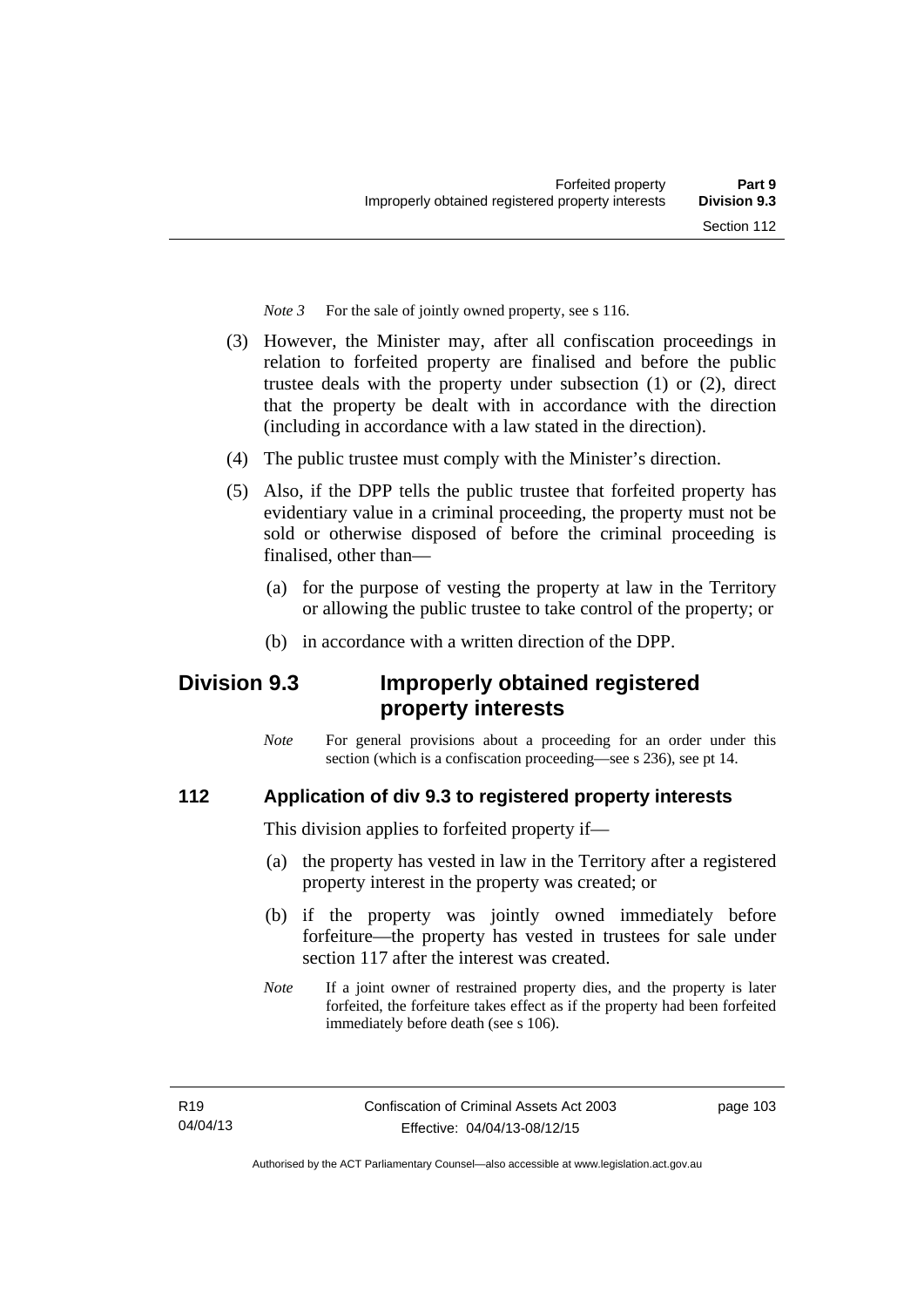# **113 Discharge of prior registered property interests given for improper purposes**

- (1) An interested person may apply to a relevant court for an order discharging a registered property interest to which forfeited property is subject.
- (2) The court must order the discharge of the registered property interest unless satisfied that—
	- (a) the interest was acquired honestly and for sufficient consideration and the person took reasonable care to establish that the interest could be lawfully acquired by the person; and
	- (b) for a registered property interest that was acquired otherwise than in the ordinary course of business—
		- (i) the owner of the registered property interest was not a party to the offence (or a related offence) in relation to which the forfeiture was made; and
		- (ii) the property is not subject to the effective control of the person who committed the offence (or a related offence) in relation to which the forfeiture was made.

*Note* For the meaning of *effective control*, see s 14.

 (3) On application by an interested person, a person responsible for a statutory property register must make the entries in the register that are necessary or desirable to give effect to the court order.

# **Division 9.4 Sale of jointly owned forfeited property**

*Note* For general provisions about proceedings for orders under this division (which are confiscation proceedings—see s 236), see pt 14.

# **114 Application of div 9.4 to jointly owned property**

 (1) This division applies to jointly owned property if the property, or an interest in the property, is forfeited under this Act.

page 104 Confiscation of Criminal Assets Act 2003 Effective: 04/04/13-08/12/15 R19 04/04/13

Authorised by the ACT Parliamentary Counsel—also accessible at www.legislation.act.gov.au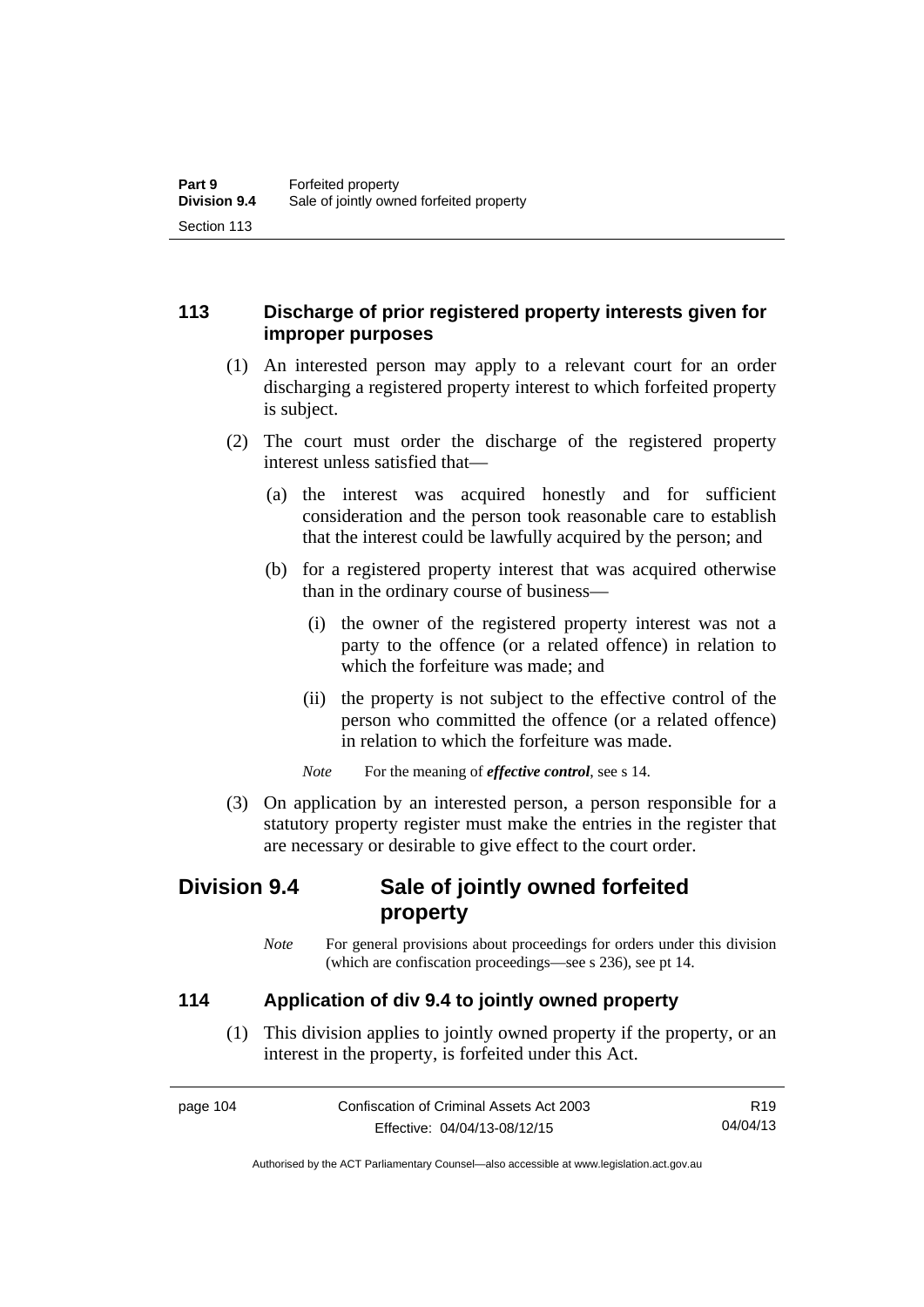- *Note 1* A registered interstate automatic forfeiture decision is taken to be an automatic forfeiture under this Act (see s 139).
- *Note 2* A registered interstate forfeiture order is taken to be a forfeiture order under this Act (see s 139).
- (2) However, this division does not affect any right of a person to sell an interest in the property that has not been forfeited if the property is not subject to an order under this division.

# **115 Inconsistency with Trustee Act or Conveyancing Act**

- (1) This section applies if there is an inconsistency between—
	- (a) this division or a court order under this division; and
	- (b) the *[Trustee Act 1925](http://www.legislation.act.gov.au/a/1925-14)* or the *[Civil Law \(Property\) Act 2006](http://www.legislation.act.gov.au/a/2006-38)*, division 2.4.1 (Dispositions on trust for sale or with power of sale).
- (2) If this section applies, this division or the court order overrides the legislation mentioned in subsection (1) (b), to the extent of the inconsistency.

# **116 Order for sale of jointly owned property**

- (1) An interested person may apply to a relevant court for an order for the sale under a trust for sale of jointly owned property to which this division applies.
	- *Note* A trust for sale allows property to be sold over the objections of a person.
- (2) The court may order the sale of the property under a trust for sale if satisfied that the sale of the property—
	- (a) is the most practical way of ensuring a reasonable price for the property or a joint owner's interest in the property; or
	- (b) is just and equitable in all the circumstances.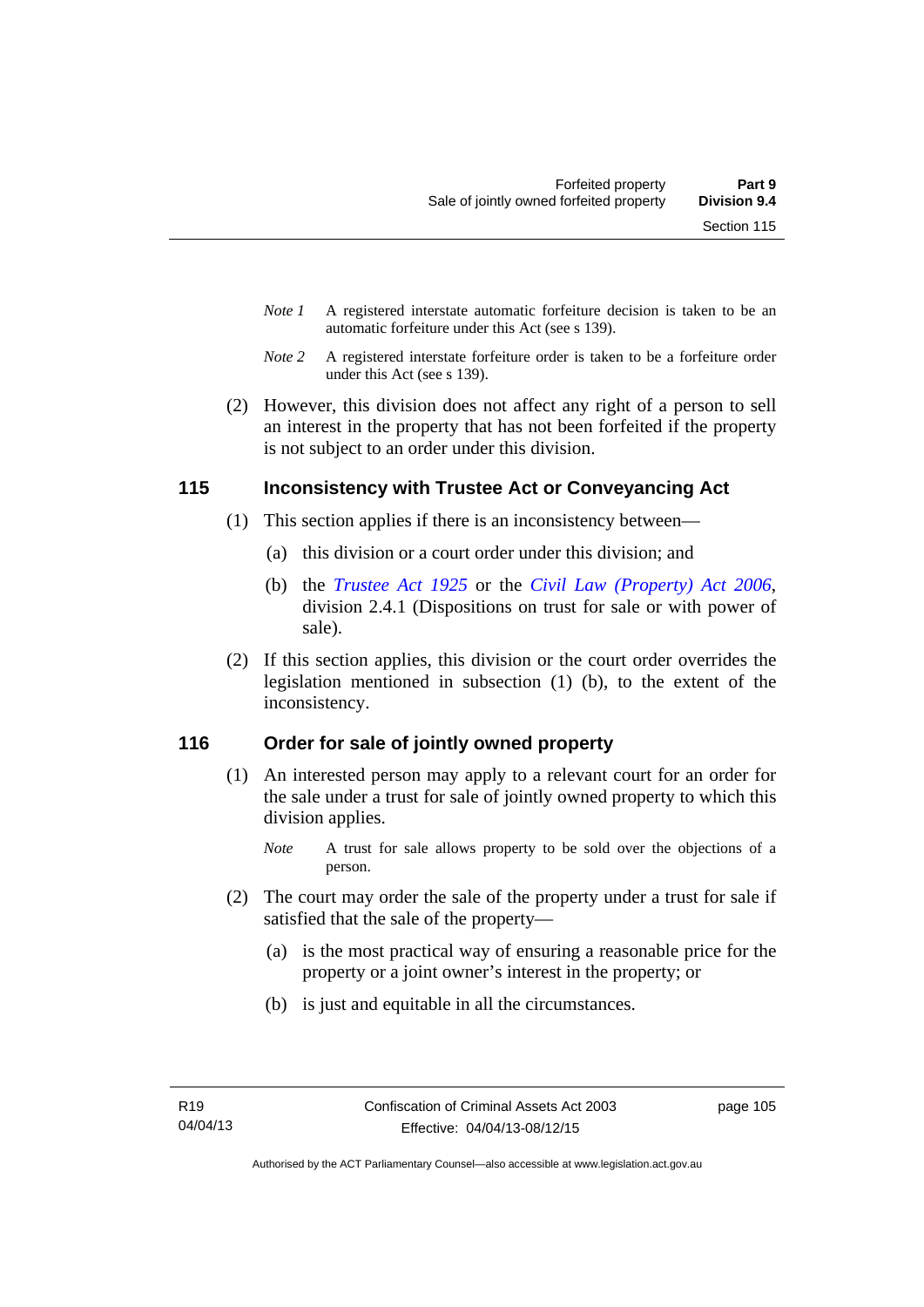(3) The court may give the trustees any directions about the property, its sale and the proceeds of the sale that the court considers appropriate.

#### **Examples of directions**

- 1 a direction that the trustees obtain a valuation of the property from a qualified valuer before the sale
- 2 a direction that the property must only be sold by auction
- 3 a direction fixing the reserve price for the sale of the property at auction
- 4 if a joint owner is allowed to buy the property, a direction that the joint owner may set off against the purchase price any share of that person in the proceeds of the sale
- *Note* An example is part of the Act, is not exhaustive and may extend, but does not limit, the meaning of the provision in which it appears (see [Legislation Act,](http://www.legislation.act.gov.au/a/2001-14) s 126 and s 132).
- (4) A joint owner of the property may buy the property only if a direction of the court allows the person to buy the property.
- (5) On application by the purchaser of the property, a person responsible for a statutory property register must make the entries in the register that are necessary or desirable to give effect to the sale of the property in accordance with the court order (and any directions of the court).

### **117 Trust for sale of property**

- (1) If a relevant court makes an order for the sale of property under a trust for sale, the court must appoint trustees for the sale.
- (2) The trustees hold the property under a trust for sale to sell the property and, after payment of the costs and expenses of the sale and of any outgoings in relation to the property, to pay the proceeds of the sale and any income from the property to the court.
- (3) The property vests in the trustees on their appointment.
- (4) The property vests in the trustees subject to any registered property interests that apply to all of the property, other than an undivided share of the property.

R19 04/04/13

Authorised by the ACT Parliamentary Counsel—also accessible at www.legislation.act.gov.au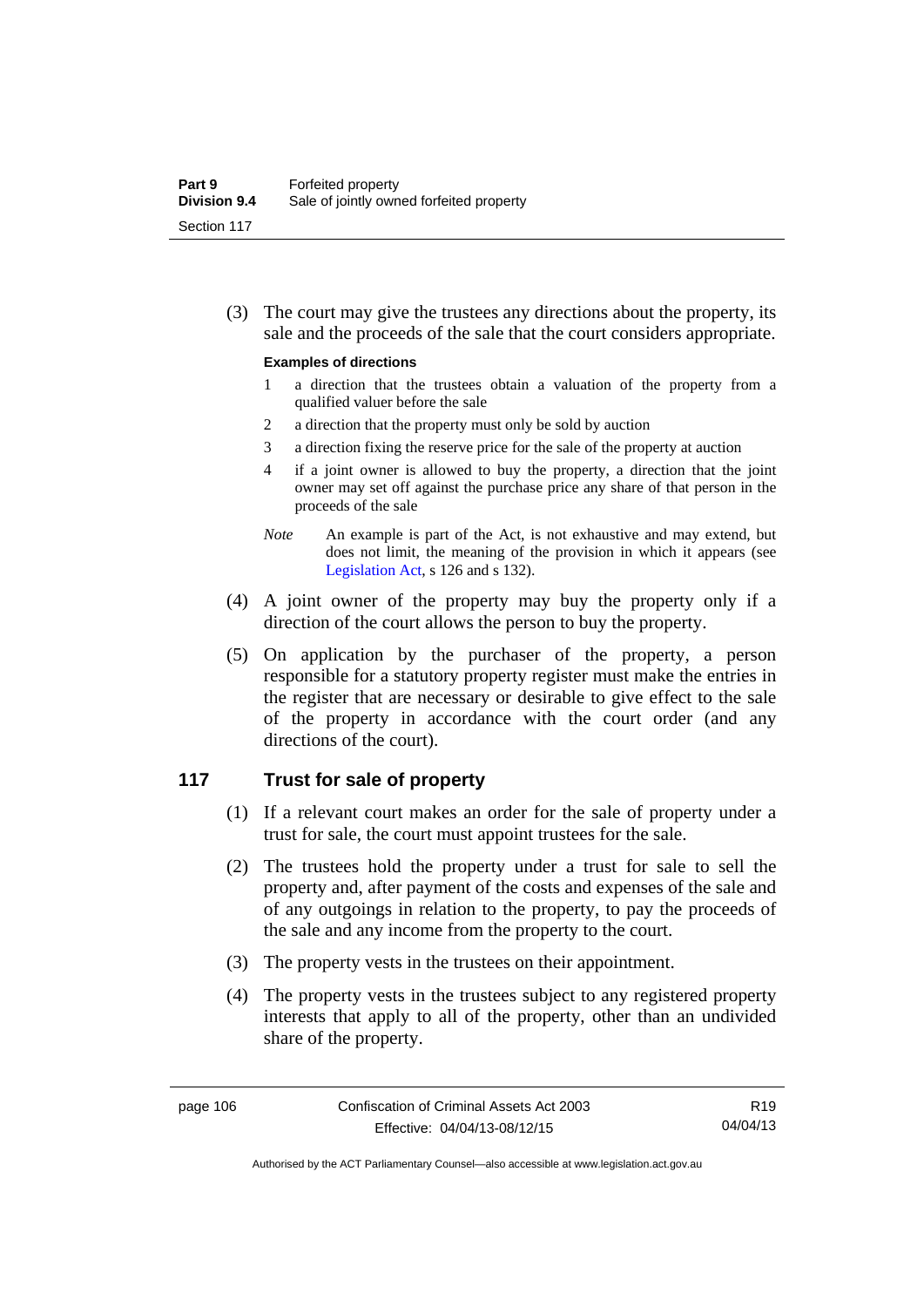### **118 Effect of trust for sale on joint ownership**

The joint ownership of the property ends on the vesting of the property in the trustees.

### **119 Distribution of proceeds of sale of property**

- (1) The amount paid to a relevant court under section 117 (2) is payable to the Territory.
- (2) However, the court may order the payment of part or all of the amount to a person (an *innocent joint owner*) who was a joint owner of the property immediately before it was sold under this division if—
	- (a) the innocent joint owner was not a party to the offence (or a related offence) in relation to which the forfeiture was made; and
	- (b) the innocent joint owner's interest is not subject to the effective control of a person who committed the offence (or a related offence) (an *offender*) in relation to which the forfeiture was made; and

*Note* For the meaning of *effective control*, see s 14.

- (c) for property acquired completely or partly, or directly or indirectly, from an offender—the property was acquired honestly and for sufficient consideration and the innocent joint owner took reasonable care to establish that the property could be lawfully acquired by the innocent joint owner.
- (3) For subsection (2), the court may have regard to any matter it considers appropriate, including the relationship between the offender and the innocent joint owner.

#### **120 Variation of court order for sale**

On application by the trustees for sale or an interested person, a relevant court may vary an order it has made for the sale of property

107

| R <sub>19</sub> | Confiscation of Criminal Assets Act 2003 | page |
|-----------------|------------------------------------------|------|
| 04/04/13        | Effective: 04/04/13-08/12/15             |      |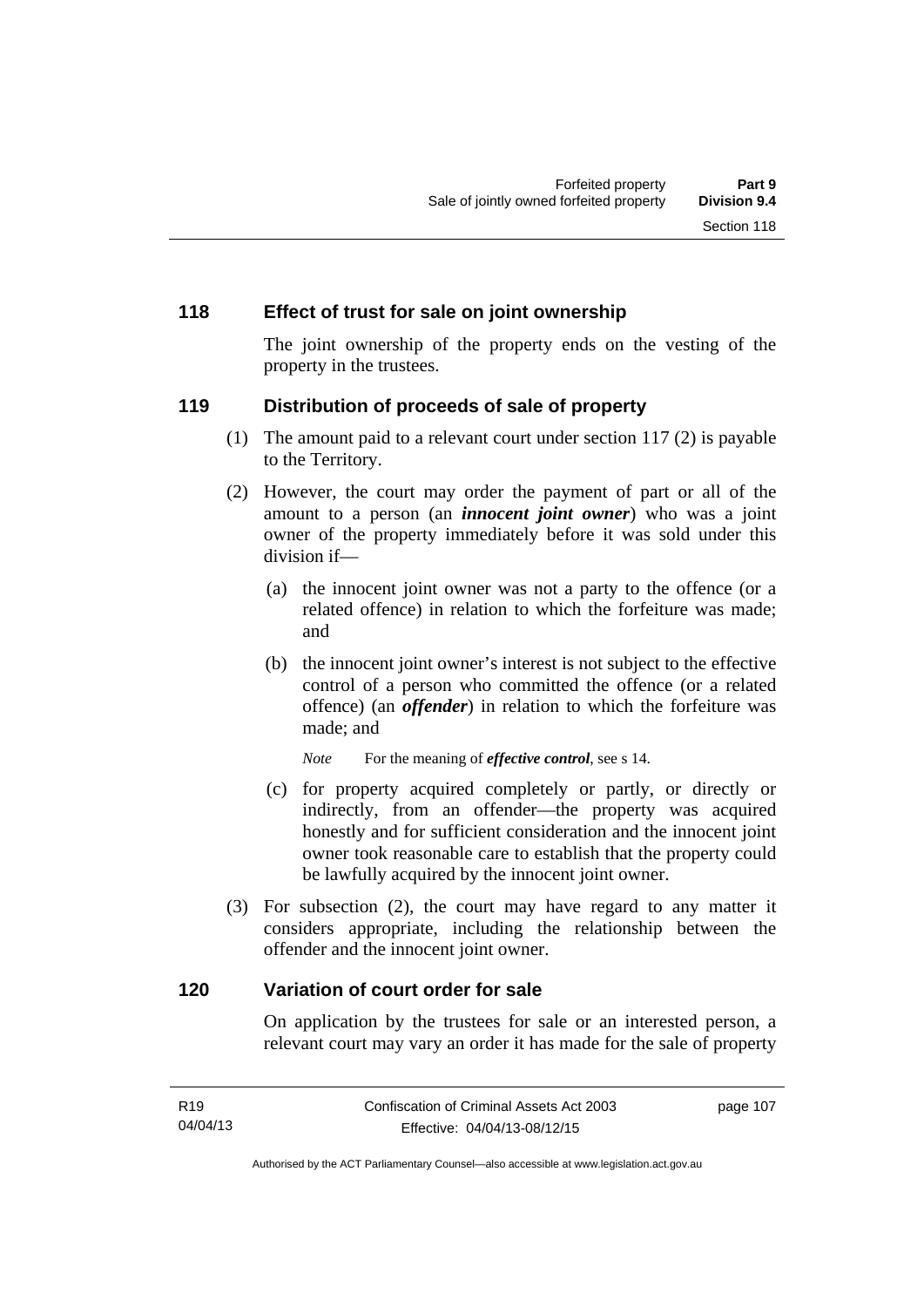under a trust for sale (or make or vary any directions about the property, its sale or the proceeds of sale).

# **Division 9.5 Forfeited property—return or compensation**

*Note* For general provisions about a proceeding for a return or compensation order (which is a confiscation proceeding—see s 236), see pt 14.

## **121 Meaning of** *return or compensation order*

In this Act:

*return or compensation order* means an order under section 123 (Return or compensation orders—making) that an interest in forfeited property be returned to the person who held the interest immediately before its forfeiture, or that the Territory pay to the person the value of the interest.

# **122 Return or compensation orders—application**

- (1) A person who held an interest in forfeited property immediately before its forfeiture may apply to a relevant court for a return or compensation order in relation to the interest.
- (2) The application may be made only if 1 of the following events happens (a *qualifying event*):
	- (a) if the interest was forfeited under a forfeiture order or automatic forfeiture—the person is cleared of the offence (and any related offences) to which the forfeiture related;

*Note* For the meaning of *cleared*, see s 17.

 (b) if the interest was forfeited under a forfeiture order—the proceeding in relation to the order is finalised and the order is overturned on appeal.

*Note* For the meaning of *finalised*, see s 18.

(3) The application must be made within 14 days after—

Authorised by the ACT Parliamentary Counsel—also accessible at www.legislation.act.gov.au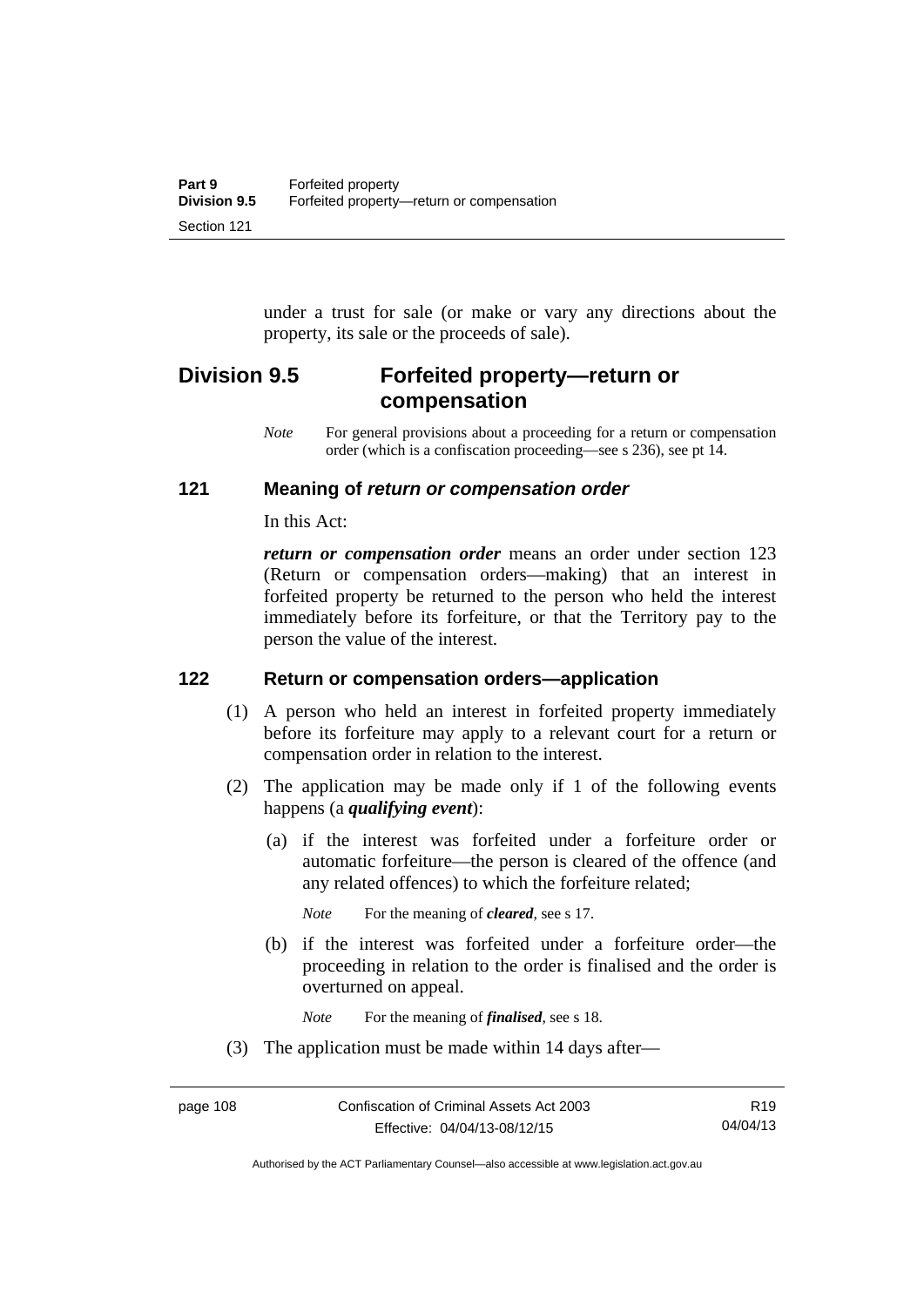- (a) the day the qualifying event happens; or
- (b) if the person only became aware of the qualifying event at a later time, and the delay in becoming aware of the event was not because of the person's neglect—the day the person became aware of the qualifying event.
- *Note* The court may allow leave for an application to be made after a time fixed by this section in certain circumstances (see s 246).

### **123 Return or compensation orders—making**

- (1) On application under section 122, if satisfied that a qualifying event mentioned in section 122 (2) has happened in relation to a forfeited interest, the court may order—
	- (a) that the forfeited interest be returned to the person who held the interest immediately before its forfeiture; or
	- (b) that the Territory pay the person the value of the interest.
- (2) In making the order, the court must—
	- (a) declare the extent, nature and value of the person's interest in the forfeited property; and
	- (b) order that—
		- (i) if the interest is still vested in the Territory—the Territory transfer the interest to the person; or
		- (ii) in any other case—the public trustee pay the person the value declared under paragraph (a).

# **Division 9.6 Forfeited property—buyback of interest**

*Note* For general provisions about a proceeding for a buyback order (which is a confiscation proceeding—see s 236), see pt 14.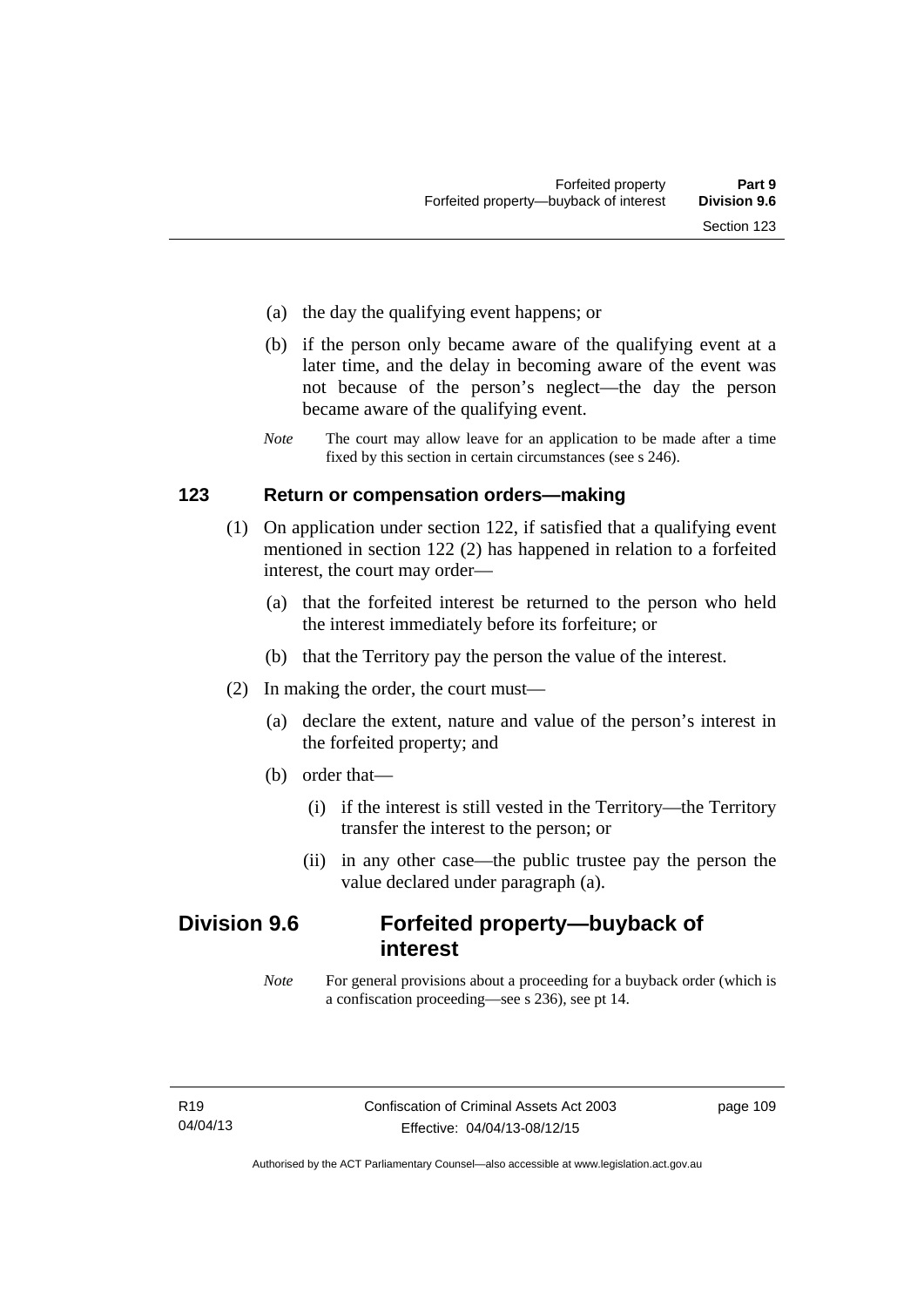# **124 Meaning of** *buyback order*

In this Act:

*buyback order* means an order under section 126 (Buyback orders making) declaring that a person may buy an interest in forfeited property from the Territory.

### **125 Buyback orders—application**

- (1) A person who held an interest in forfeited property immediately before its forfeiture may apply to a relevant court for a buyback order in relation to—
	- (a) that interest; or
	- (b) any other interest in the forfeited property; or
	- (c) all interests in the forfeited property.
- (2) The application must be made within 14 days after—
	- (a) the day the interest formerly held by the person was forfeited; or
	- (b) if the person only became aware of the forfeiture at a later time, and the delay in becoming aware of the forfeiture was not because of the person's neglect—the day the person became aware of the forfeiture.
	- *Note* The court may allow leave for an application to be made after a time fixed by this section in certain circumstances (see s 246).

### **126 Buyback orders—making**

- (1) On application under section 125, the court may, by order, declare that a person may buy an interest in forfeited property from the Territory if it is satisfied that—
	- (a) the interest is still vested in the Territory; and

Authorised by the ACT Parliamentary Counsel—also accessible at www.legislation.act.gov.au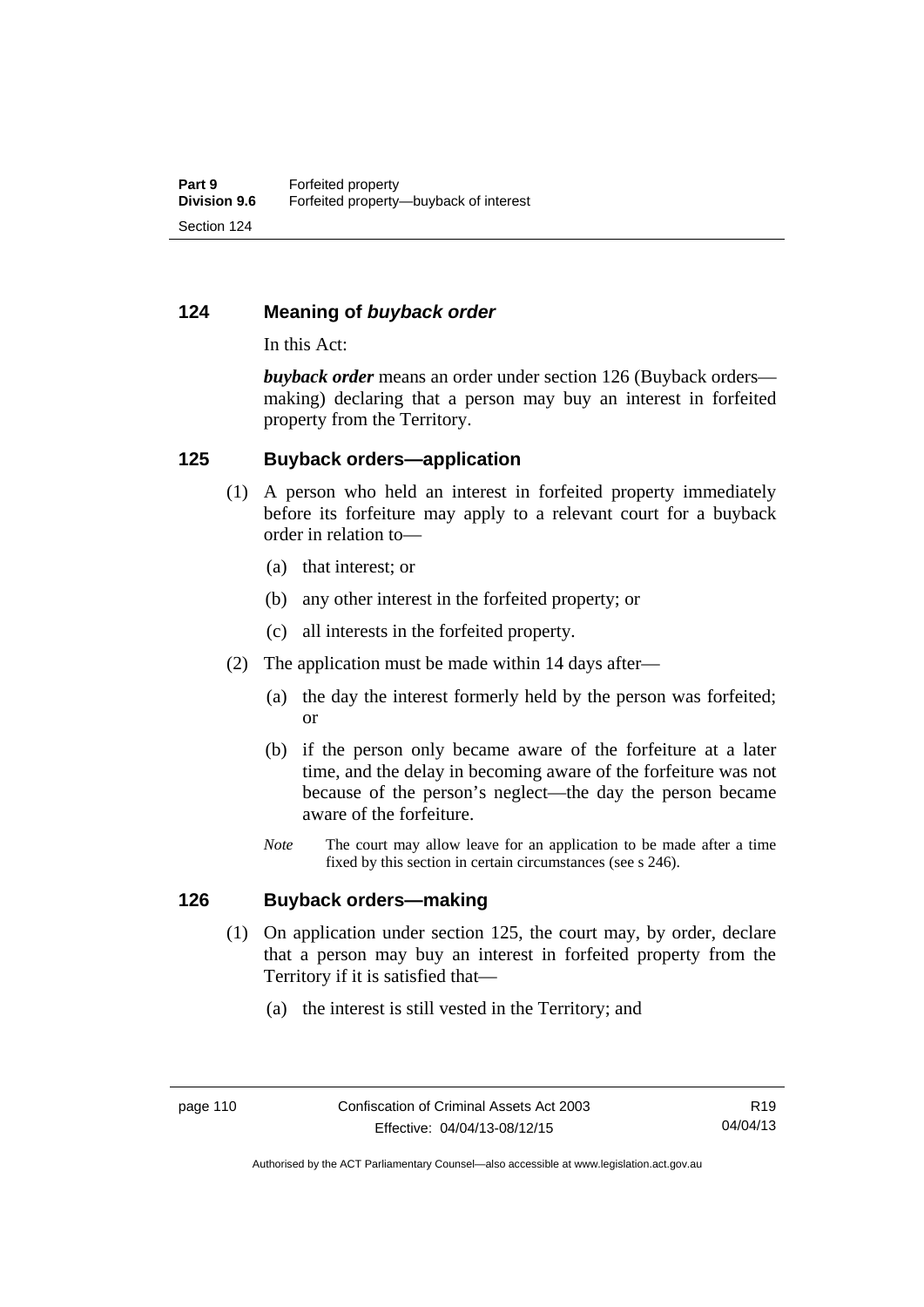- (b) it would not be contrary to the public interest (including for the purposes of this Act) to do so; and
- (c) if the order applied for is in relation to an interest other than the interest formerly held by the person—no-one else who held an interest in the forfeited property immediately before forfeiture objects to the making of the order.
	- *Note* The applicant must give notice of the application to anyone else the applicant knows to have had an interest in the property immediately before forfeiture (see s 244).
- (2) In making the order, the court must declare—
	- (a) the extent, nature and value of the interest in the forfeited property that is to be bought from the Territory; and
	- (b) that the interest may be bought from the Territory for the value declared under paragraph (a) within 1 month after the day the order is made.

# **127 Buyback orders—buying interest in property**

If a buyback order is made, and the applicant for the order pays to the public trustee the value declared under section 126 (2) (a) within 1 month after the day the order is made, the Territory must transfer the interest to the applicant.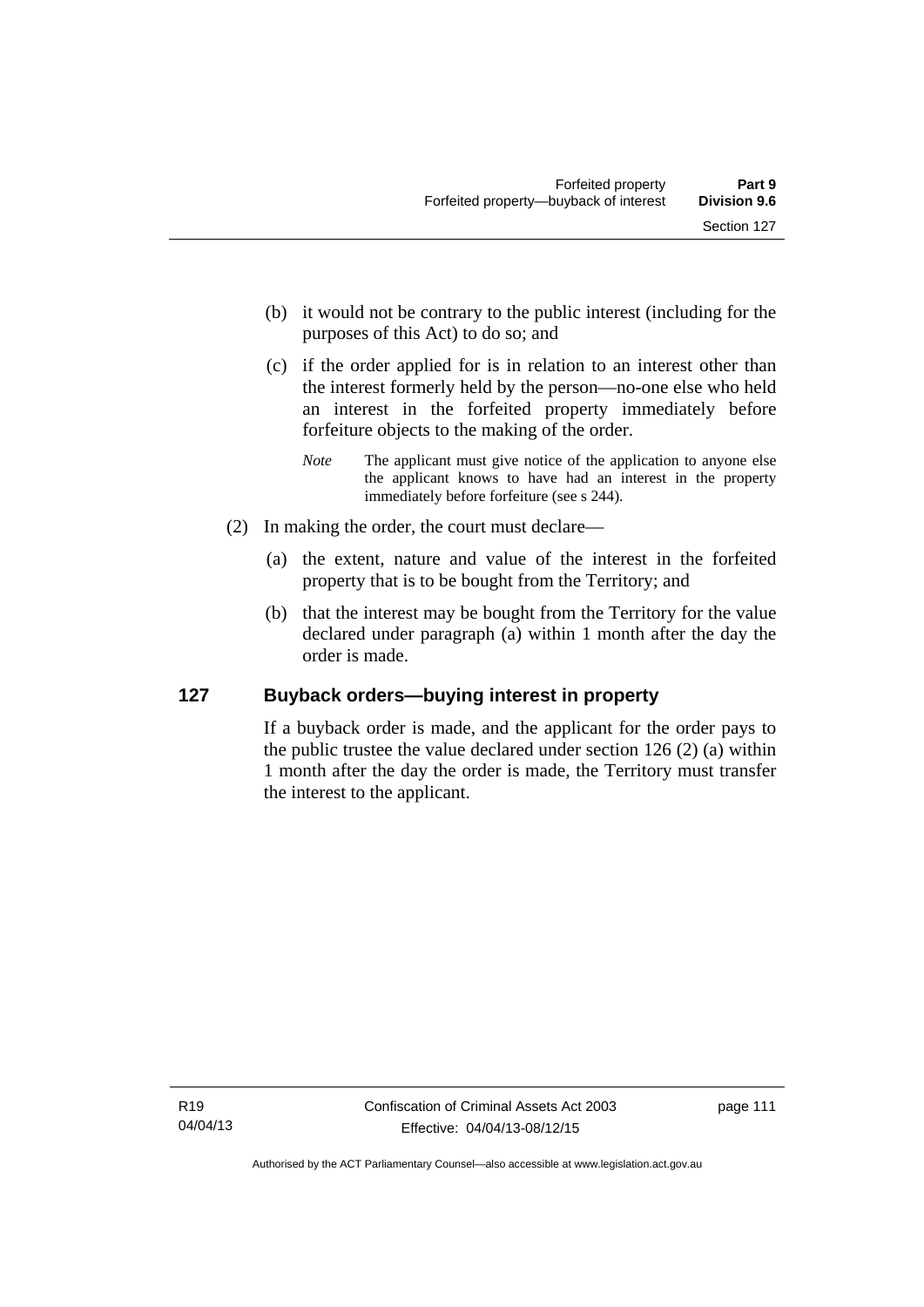#### **Part 10** Confiscated assets trust fund

Section 128

# **Part 10 Confiscated assets trust fund**

#### **128 Definitions for pt 10**

In this part:

*distributable funds* means money in the trust fund that is—

- (a) designated as distributable funds by regulation; or
- (b) declared under section 135 (4) (Review of reserved and distributable funds by public trustee) to be distributable funds.

*equitable sharing program*—see section 129.

*reserved funds* means money in the trust fund that is—

- (a) designated as reserved funds by regulation; or
- (b) declared under section 135 (2) to be reserved funds.

# **129 Meaning of** *equitable sharing program*

(1) In this part:

*equitable sharing program* means an arrangement under which all or any of the following happen:

- (a) the Territory shares with the Commonwealth or a State a proportion of any proceeds of an unlawful activity recovered under a territory law (including this Act), if, in the Minister's opinion, the Commonwealth or that State has made a significant contribution to the recovery of the proceeds or to the investigation or prosecution of the unlawful activity;
- (b) the Commonwealth or a State shares with the Territory a proportion of any proceeds of an unlawful activity recovered under a law of the Commonwealth or that State, if, in the opinion of the appropriate Minister of the Commonwealth or

Authorised by the ACT Parliamentary Counsel—also accessible at www.legislation.act.gov.au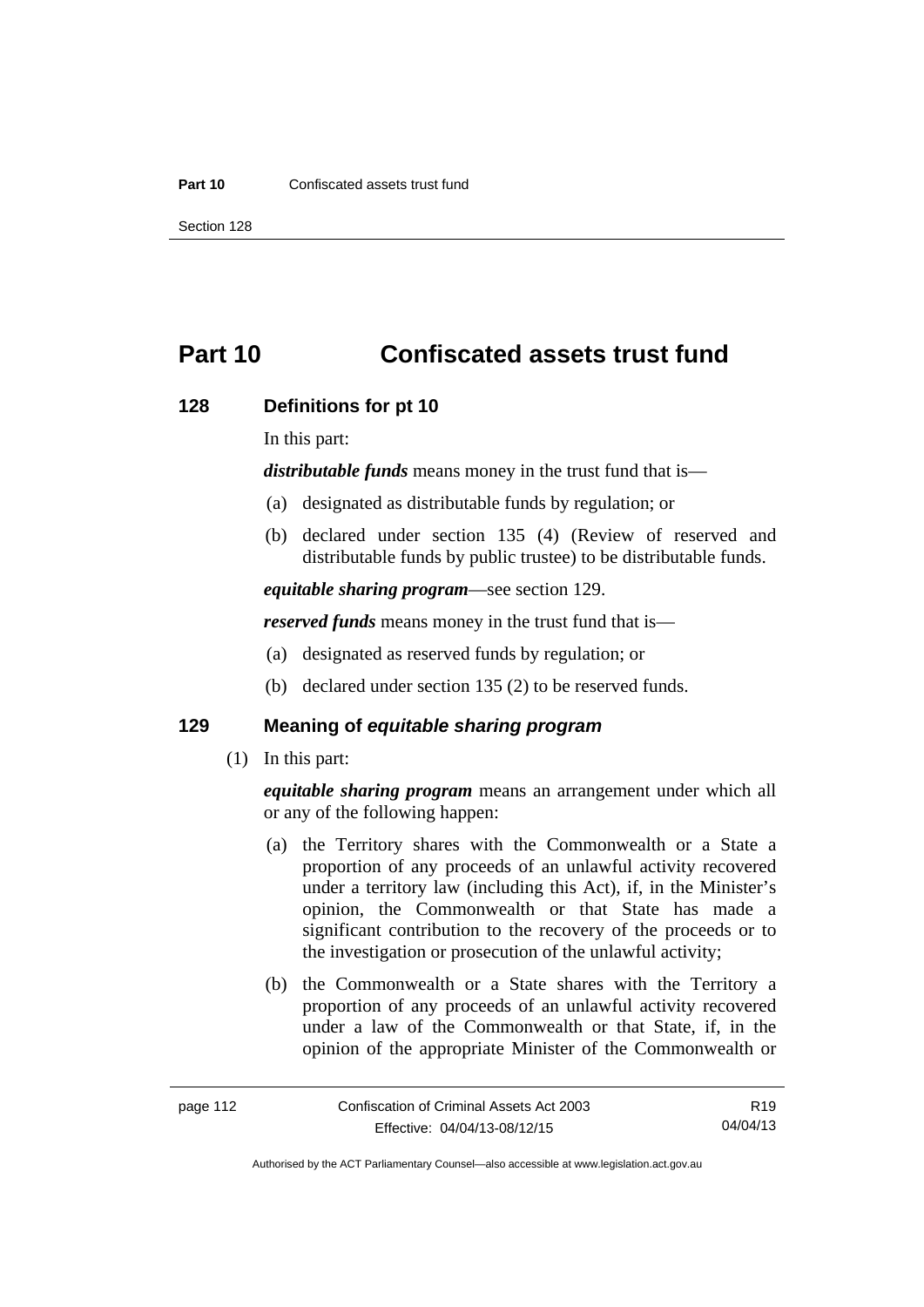that State, the Territory has made a significant contribution to the recovery of the proceeds;

- (c) the Territory shares with a foreign country a proportion of the proceeds of any unlawful activity recovered under a territory law, if, in the Minister's opinion, the foreign country has made a significant contribution to the recovery of the proceeds or to the investigation or prosecution of the unlawful activity.
- (2) In subsection (1):

*unlawful activity* means an act or omission that is—

- (a) a relevant offence; or
- (b) an offence against a law of a foreign country.

## **130 Establishment of trust fund**

There is to be a trust fund called the confiscated assets trust fund.

### **131 Payments into trust fund**

- (1) The following amounts must be paid into the trust fund:
	- (a) the income from the administration of restrained property;
	- (b) the forfeited money mentioned in section 111 (1) (Disposal of forfeited property) and the [Criminal Code,](http://www.legislation.act.gov.au/a/2002-51) section 377 (Unlawful possession offence—disposal of forfeited property by public trustee);
	- (c) income earned from forfeited property (including income from the administration of the property);
	- (d) amounts raised from the sale of property to satisfy penalty orders, including any income earned from those amounts;
	- (e) payments for forfeited property that is bought back under a buyback order;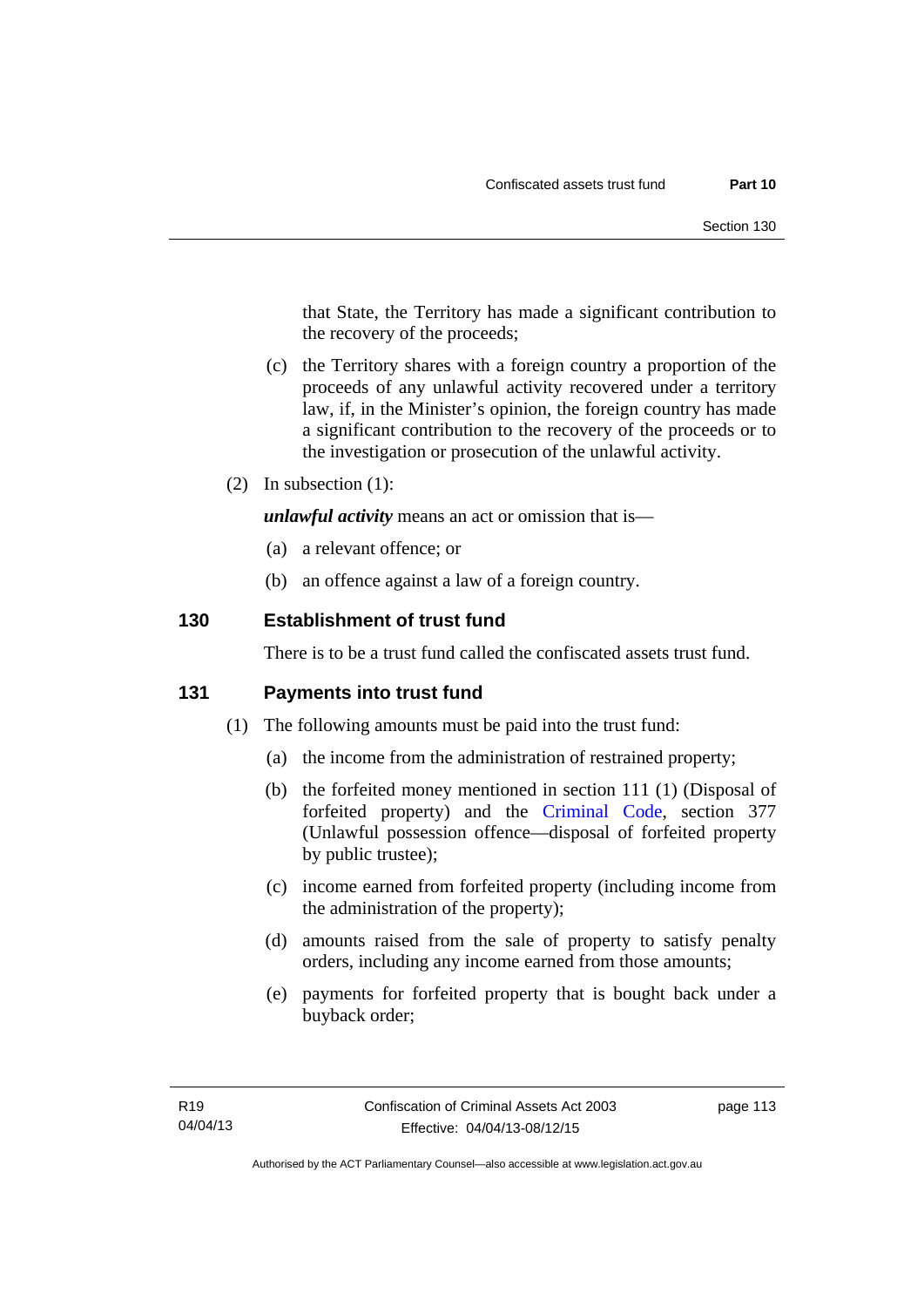Section 132

- (f) the remainder of the proceeds mentioned in the *[Crimes](http://www.legislation.act.gov.au/a/1900-40)  [Act 1900](http://www.legislation.act.gov.au/a/1900-40)*, section 250 (2) (b) (Disposal of forfeited articles by public trustee) and the [Criminal Code,](http://www.legislation.act.gov.au/a/2002-51) section 377 (3) (b);
- (g) the proceeds of the enforcement of registered interstate automatic forfeiture decisions and registered interstate forfeiture orders;
- (h) payments and the proceeds of property sold to satisfy an interstate penalty orders;
- (i) payments received under the equitable sharing program.
- (2) However, this section does not apply in relation to forfeited property to which a direction under section 111 (3) (Disposal of forfeited property) applies.
- (3) Amounts paid into the trust fund must be designated as reserved funds or distributable funds in accordance with the regulations (if any).
- (4) All amounts payable into the trust fund must be paid into a trust banking account maintained under the *[Financial Management](http://www.legislation.act.gov.au/a/1996-22)  [Act 1996](http://www.legislation.act.gov.au/a/1996-22)*, section 51 (Directorate trust banking accounts).

#### **132 Purposes of trust fund**

- (1) The trust fund may be used to make payments from reserved funds for the following purposes:
	- (a) payments under return or compensation orders;
	- (b) payments of compensation under the [Criminal Code](http://www.legislation.act.gov.au/a/2002-51), section 378 (Unlawful possession offence—return of or compensation for forfeited property);
	- (c) if property in the possession or control of the public trustee is returned, or compensation paid for property that has been under the control of the public trustee, under a return or

R19 04/04/13

Authorised by the ACT Parliamentary Counsel—also accessible at www.legislation.act.gov.au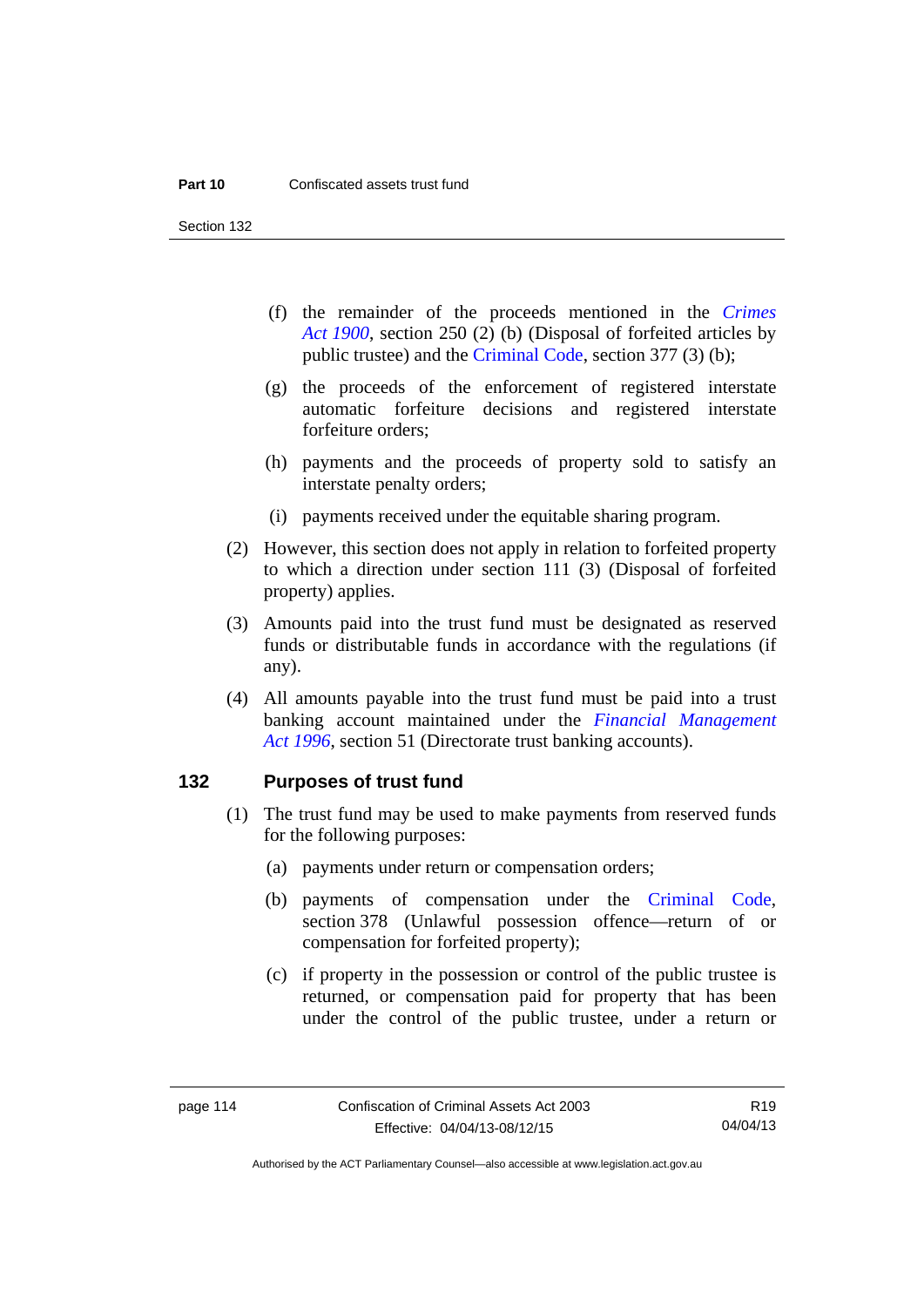compensation order—any costs, charges or expenses deducted by the public trustee in relation to the property;

- (d) the annual management fee prescribed by regulation for the public trustee;
- (e) other costs, charges or expenses of the public trustee in relation to the exercise of functions under this Act;
- (f) payments under the equitable sharing program.
- (2) The trust fund may be used to make payments from distributable funds in accordance with section 134 (2) (Distribution of surplus funds).

# **133 Payments from trust fund**

- (1) Payments must be made in accordance with the principle that payments for a purpose for which reserved funds may be used have priority over payments for purposes for which distributable funds may be used.
- (2) The public trustee may make payments for the purposes of the trust fund.
- (3) However, a payment under the equitable sharing program or from distributable funds may be made only in accordance with a written direction of the Minister.

# **134 Distribution of surplus funds**

- (1) For section 132 (2) (Purposes of trust fund), the Minister must, at least once in each financial year, decide the amount of distributable funds available for payment from the trust fund.
- (2) The Minister may approve the use of part or all of the decided amount for any of the following purposes:
	- (a) the enforcement of territory laws;
	- (b) criminal justice activities;

Authorised by the ACT Parliamentary Counsel—also accessible at www.legislation.act.gov.au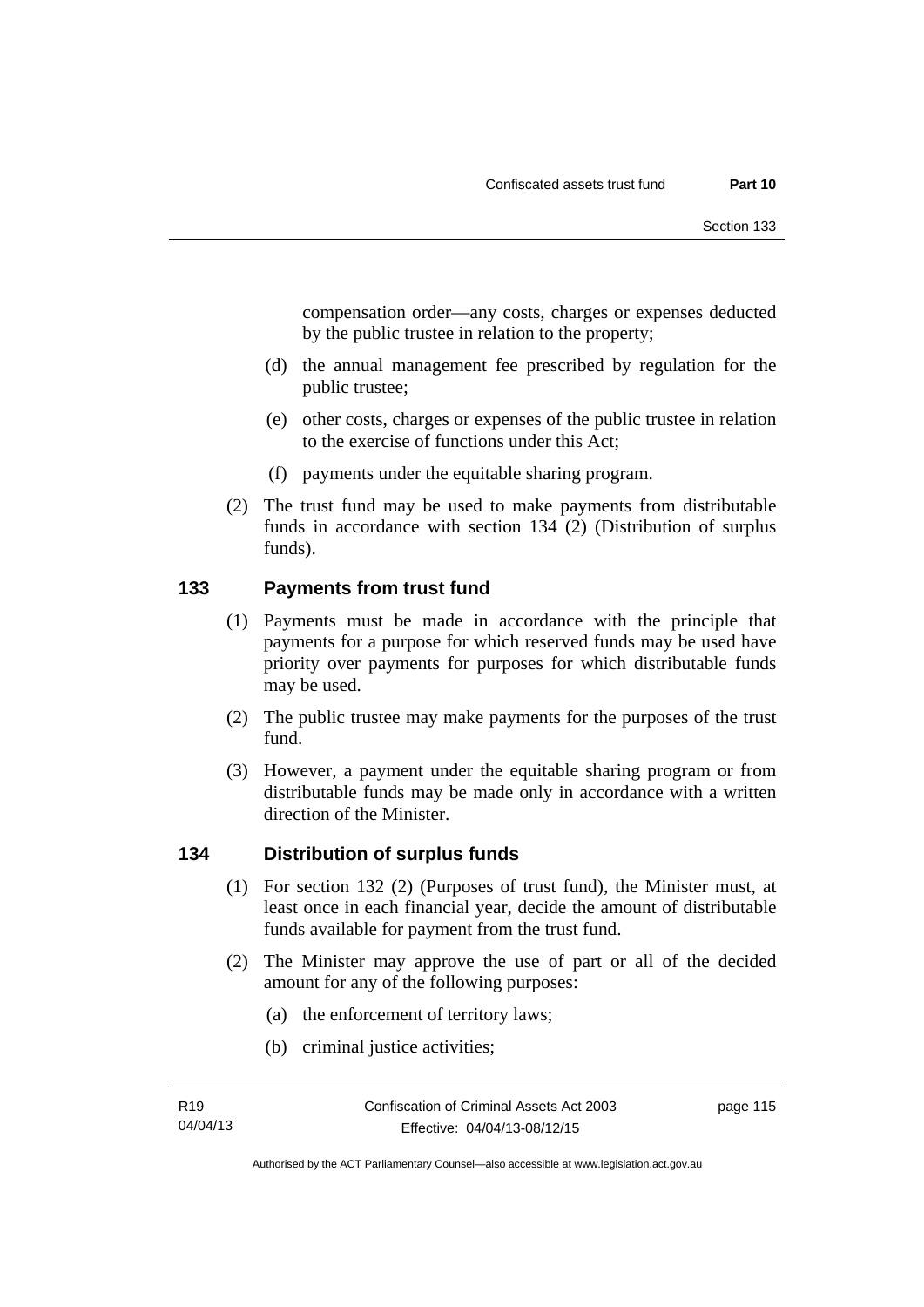- (c) crime prevention;
- (d) assistance to victims of crime;
- (e) the prevention of drug abuse;
- (f) the rehabilitation of drug users;
- (g) a purpose prescribed by regulation relating to law enforcement or drug rehabilitation and education.
- (3) An approval is a notifiable instrument.

*Note* A notifiable instrument must be notified under the [Legislation Act](http://www.legislation.act.gov.au/a/2001-14).

#### **135 Review of reserved and distributable funds by public trustee**

- (1) The public trustee must review the trust fund at least twice each year to decide whether the amount of reserved funds is likely to be sufficient to meet the payments from reserved funds that may be made within the 6-month period after the review.
- (2) If the public trustee considers that the amount of reserved funds is likely to be insufficient, the public trustee must declare, in writing, an amount of distributable funds to be reserved funds.
- (3) The amount declared must not be more than is necessary to increase the amount of reserved funds to what is required to meet payments from reserved funds within the 6 months after the declaration is made.
- (4) If the public trustee considers that the amount of reserved funds is likely to be more than is necessary, the public trustee must declare, in writing, the amount of the surplus funds to be distributable funds.

R19 04/04/13

Authorised by the ACT Parliamentary Counsel—also accessible at www.legislation.act.gov.au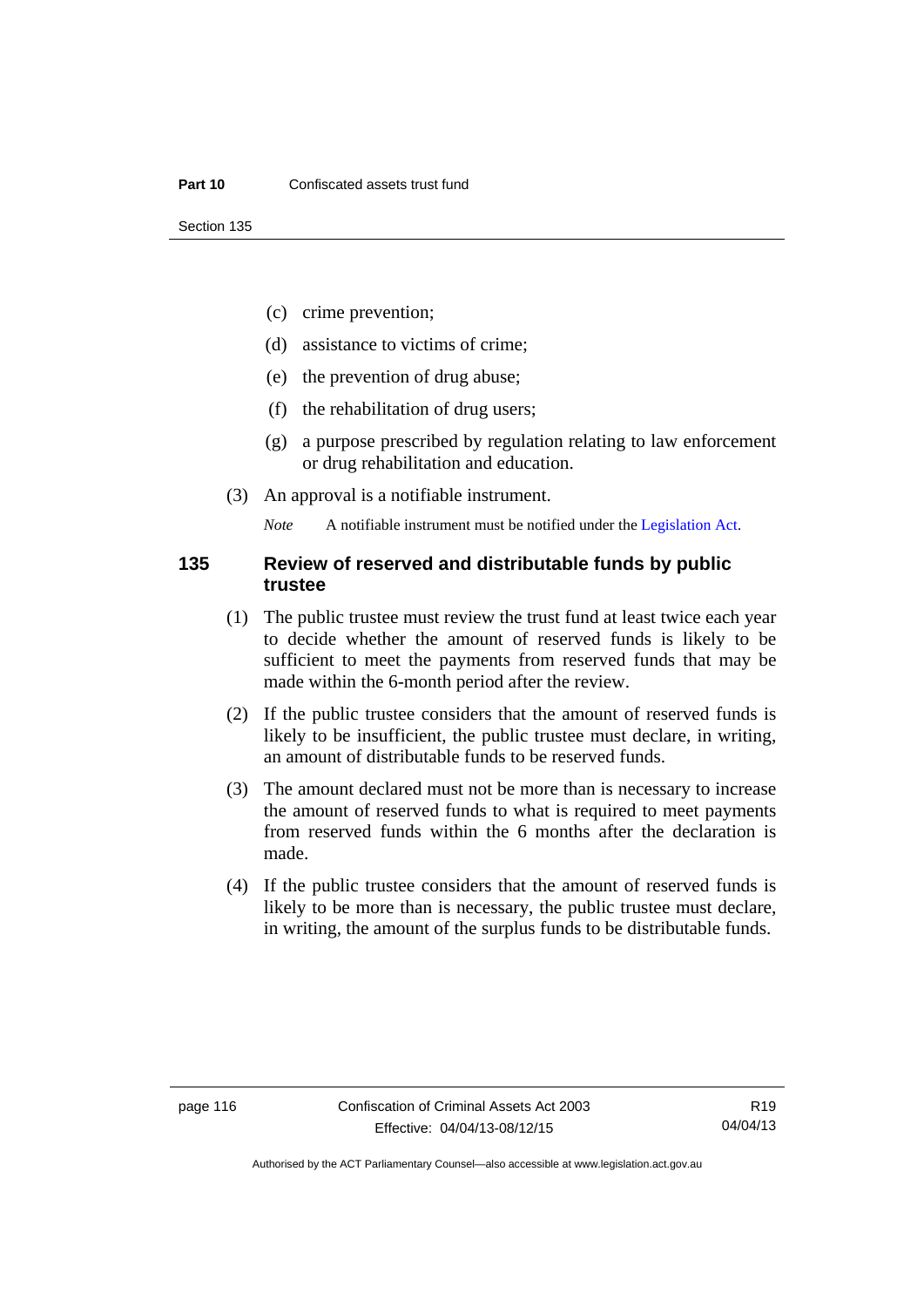# **Part 11** Interstate orders

*Note* Proceedings under this part are civil, not criminal (see s 237 (1) (b)).

### **136 Meaning of** *authenticated* **for pt 11**

In this part:

*authenticated*, in relation to a corresponding law order, means authenticated by the entity that made the order in accordance with the corresponding law under which the order was made or the practice of the entity.

#### **Example**

if the entity is a court, the order may be authenticated by the court's seal or stamp

*Note* An example is part of the Act, is not exhaustive and may extend, but does not limit, the meaning of the provision in which it appears (see [Legislation Act,](http://www.legislation.act.gov.au/a/2001-14) s 126 and s 132).

# **137 Interstate restraining and forfeiture orders etc registration**

- (1) This section applies if—
	- (a) an interstate restraining order expressly applies to—
		- (i) stated property in the ACT; or
		- (ii) all the property in the ACT of a person; or
		- (iii) all the property (other than stated property) in the ACT of a person; or
	- (b) an interstate automatic forfeiture decision expressly applies to property in the ACT; or
	- (c) an interstate forfeiture order expressly applies to property in the ACT.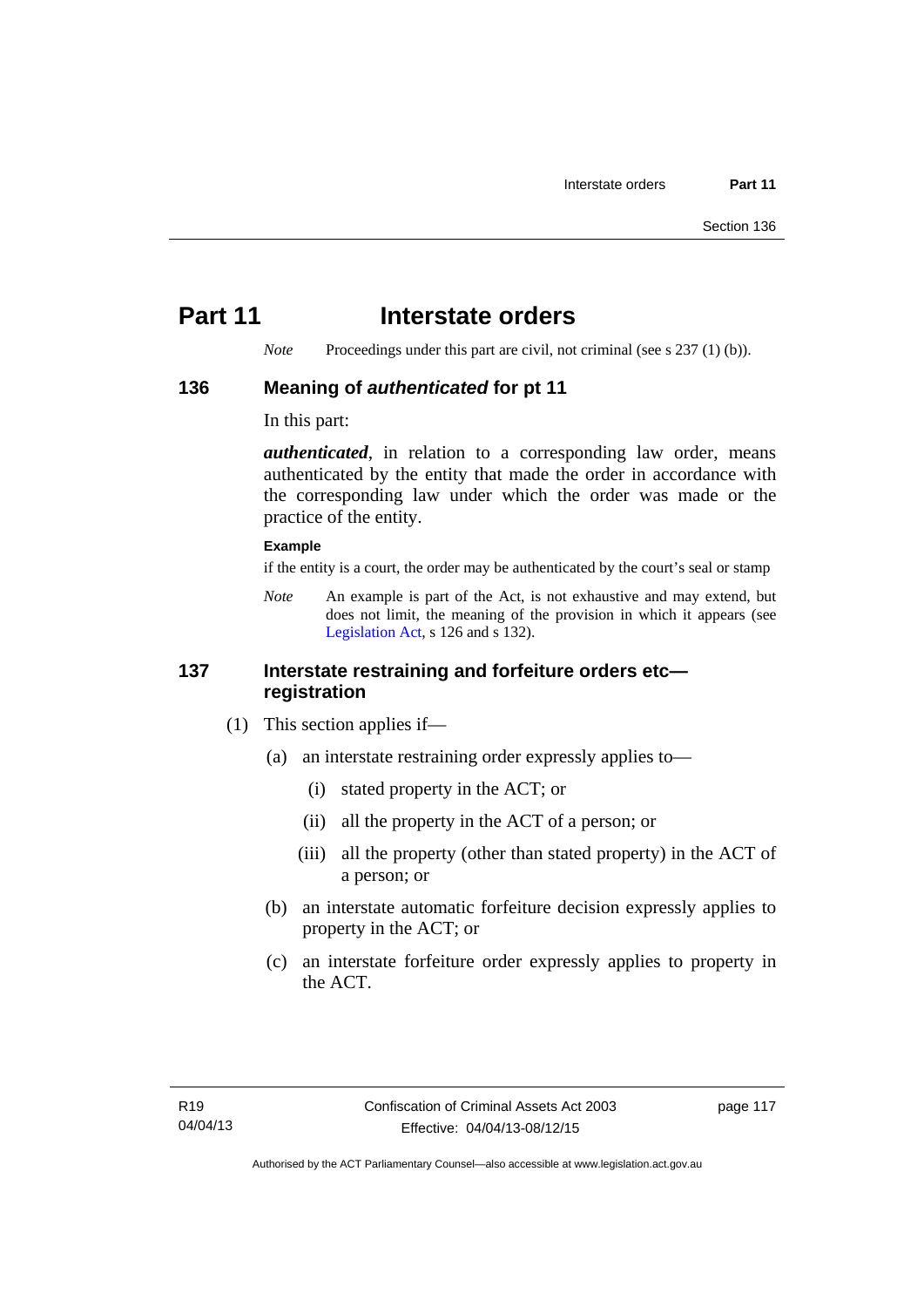Section 138

- (2) An authenticated copy of the order or decision may be registered in a relevant court by the applicant for the order or decision, the DPP or a person prescribed by regulation.
- (3) An authenticated copy of any amendment of the order or decision (made before or after the registration of the order or decision) may be registered in a relevant court by a person mentioned in subsection  $(2)$ .
- (4) Registration of the order or decision, and any amendment of the order or decision, may be refused to the extent that the order or decision, or the order or decision as amended, could not, on registration, be enforced in the ACT.
- (5) The order or decision, and any amendment of the order or decision, must be registered in accordance with the procedure of the relevant court.

# **138 Interstate restraining and forfeiture orders etc—interim registration**

- (1) This section applies to an electronic copy of an authenticated interstate restraining order, interstate automatic forfeiture decision or interstate forfeiture order or of an authenticated copy of any amendment of such an order or decision.
- (2) If the electronic copy is certified in accordance with the procedure of a relevant court, it is taken, for this Act, to be an authenticated copy of the order, decision or amendment.
- (3) However, if the order, decision or amendment is registered in the relevant court using the electronic copy, the registration ceases to have effect at the end of 5 days after the day of registration, or when an authenticated copy of the order, decision or amendment is registered, whichever happens first.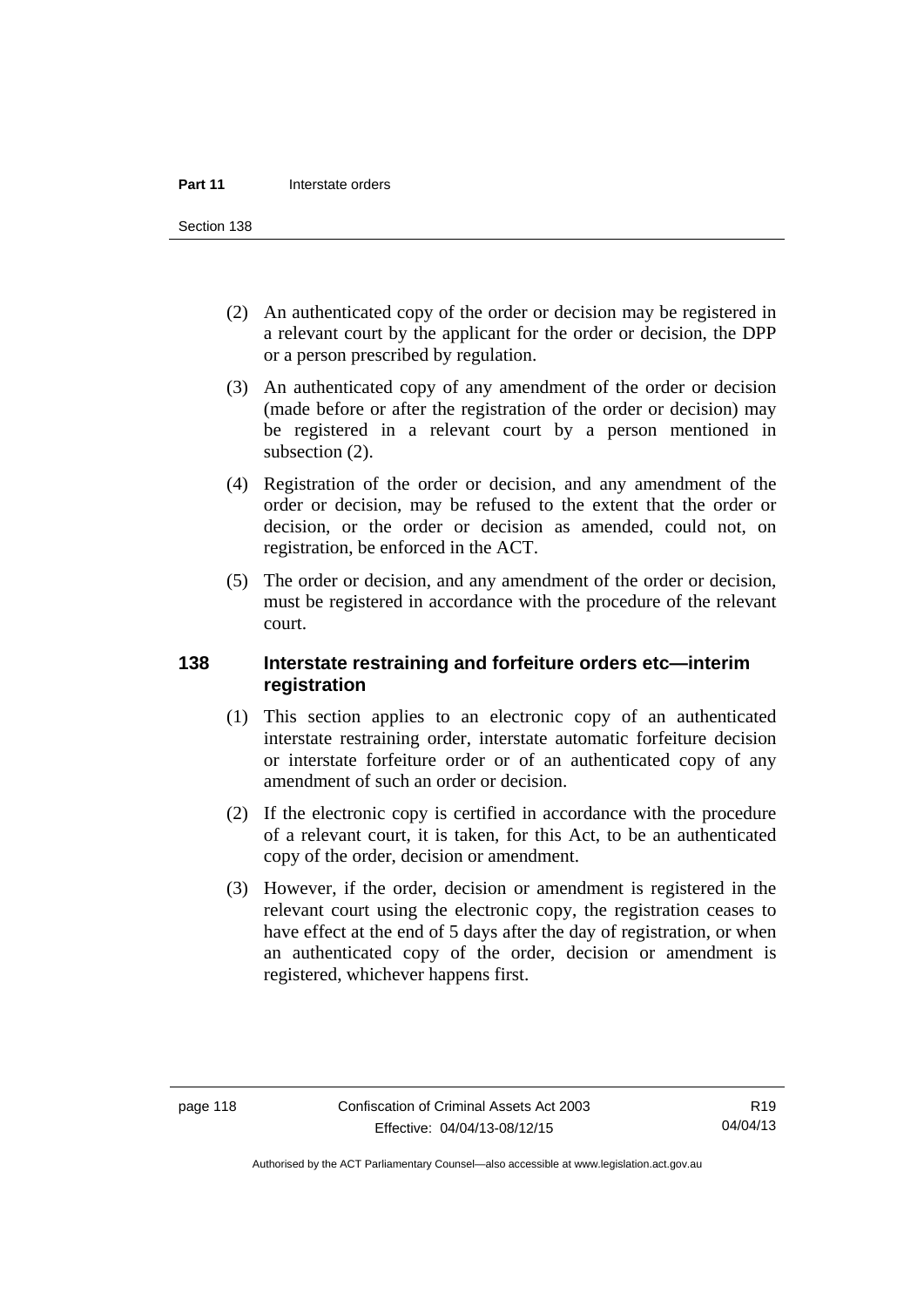(4) In this section:

*electronic copy*, of a document, includes the following copies of the document:

- (a) a faxed copy;
- (b) an emailed copy;
- (c) a scanned copy.

# **139 Interstate restraining and forfeiture orders etc—effect of registration**

- (1) For this Act, a registered interstate restraining order is taken to be a restraining order under this Act.
- (2) For this Act, a registered interstate automatic forfeiture decision is taken to be an automatic forfeiture under division 5.2 (Automatic forfeiture—conviction for serious offences).
- (3) For this Act, a registered interstate civil forfeiture order is taken to be a civil forfeiture order under this Act.
- (4) For this Act, a registered interstate conviction forfeiture order is taken to be a conviction forfeiture order under this Act.
- (5) An amendment of a registered interstate order or decision mentioned in this section has effect for this Act only if it is registered under this part.

## **140 Interstate restraining and forfeiture orders etc—ending of registration**

A registered interstate restraining order, automatic forfeiture decision or forfeiture order ceases to be registered under this Act if—

 (a) it ceases to be in force under the corresponding law under which it was made; or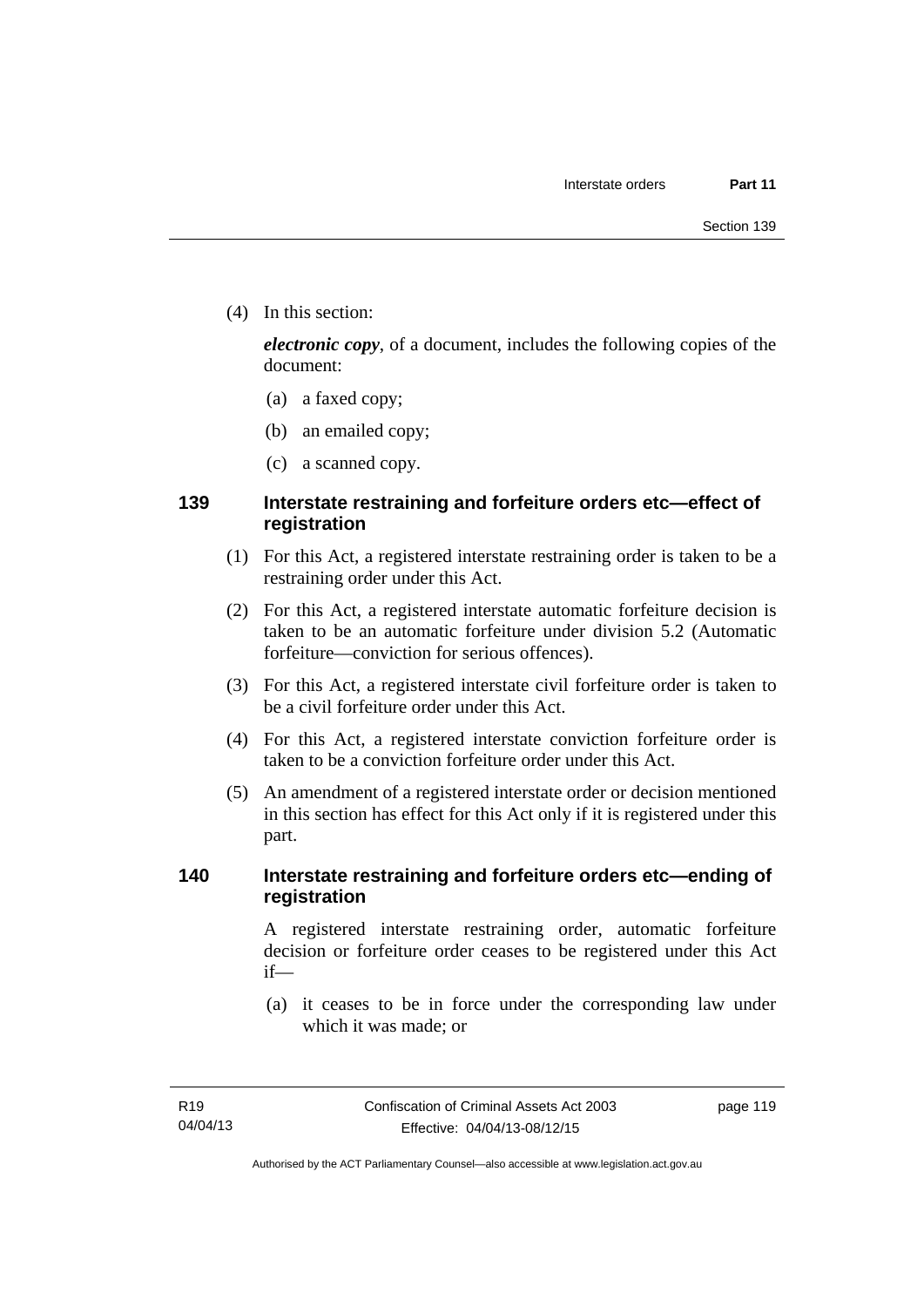Section 141

(b) its registration is cancelled under section 141.

### **141 Interstate restraining and forfeiture orders etc cancellation of registration**

- (1) The registration of an interstate restraining order, interstate automatic forfeiture decision or interstate forfeiture order may be cancelled by a relevant court, or an officer of a relevant court prescribed by regulation, if—
	- (a) the registration was improperly obtained; or
	- (b) details of any amendment of the order or decision, or any direction of the entity that made the order or decision, was not given to the relevant court in accordance with the procedure of the court.
- (2) The registration of an interstate restraining order, interstate automatic forfeiture decision or interstate forfeiture order, or an amendment of such an order or decision, may be cancelled by a relevant court, to the extent that the order or decision, or the order or decision as amended, cannot be enforced in the ACT.

### **142 Creation of interstate penalty charges**

- (1) This section applies if—
	- (a) an interstate restraining order is made because of the commission, or the alleged commission, of a relevant offence by a person; and
	- (b) an interstate penalty order is made against the person in relation to the offence; and
	- (c) the interstate restraining order is registered under this Act; and
	- (d) the interstate penalty order is registered in the ACT under the *[Service and Execution of Process Act 1992](http://www.comlaw.gov.au/Details/C2011C00436)* (Cwlth).

Authorised by the ACT Parliamentary Counsel—also accessible at www.legislation.act.gov.au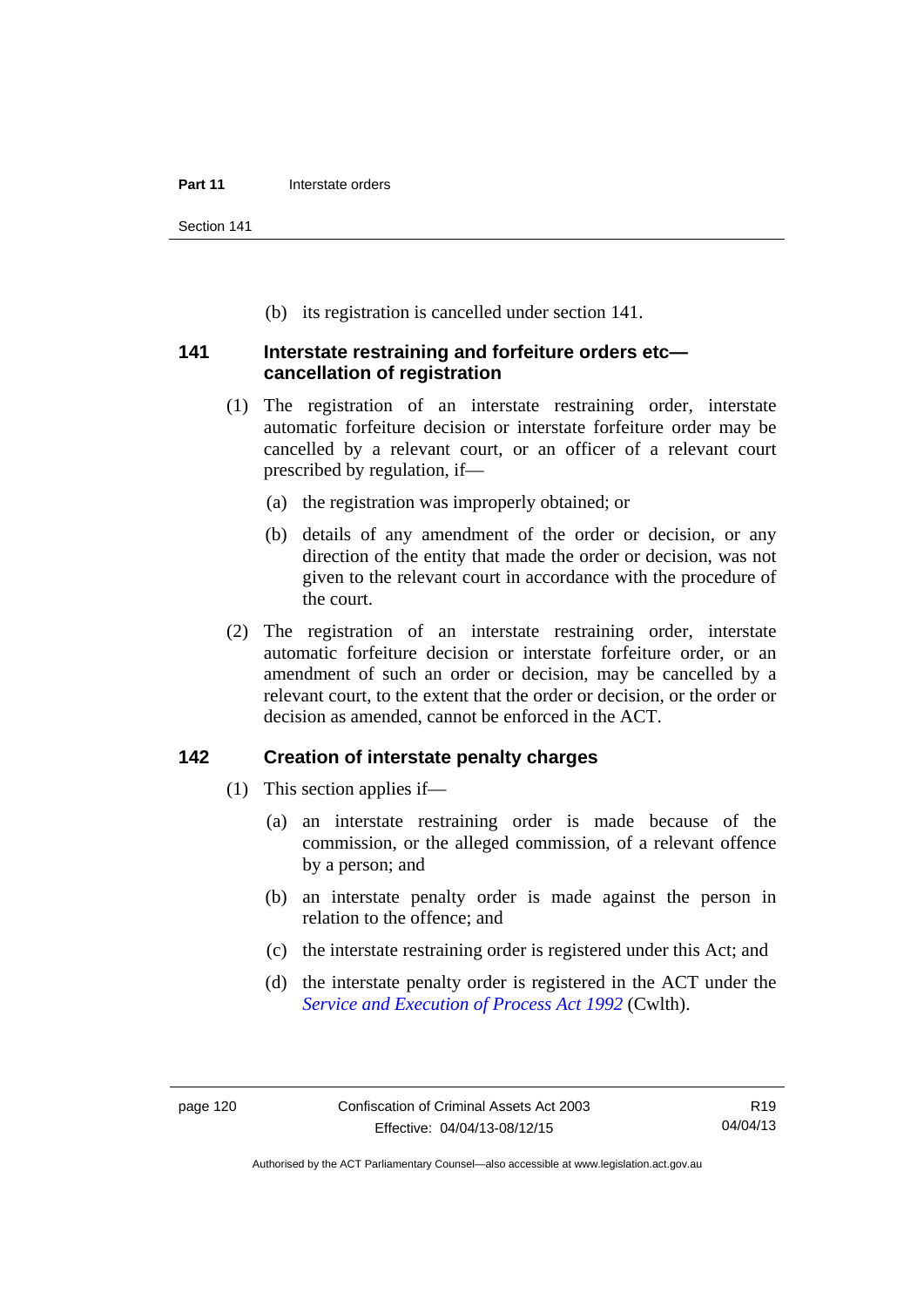- (2) On the registration of both of the orders mentioned in subsection (1) (c) and (d), a charge (an *interstate penalty charge*) to secure the amount payable under the interstate penalty order is created over the property in the ACT restrained under the interstate restraining order.
- (3) If the interstate restraining order is amended, after the interstate penalty order is made, to add more property, and the interstate restraining order is registered under this part, the additional property is also subject to the penalty charge on registration of the amendment.

# **143 Interstate penalty charges—effect of creation**

For this Act, an interstate penalty charge is taken to be a penalty charge under this Act.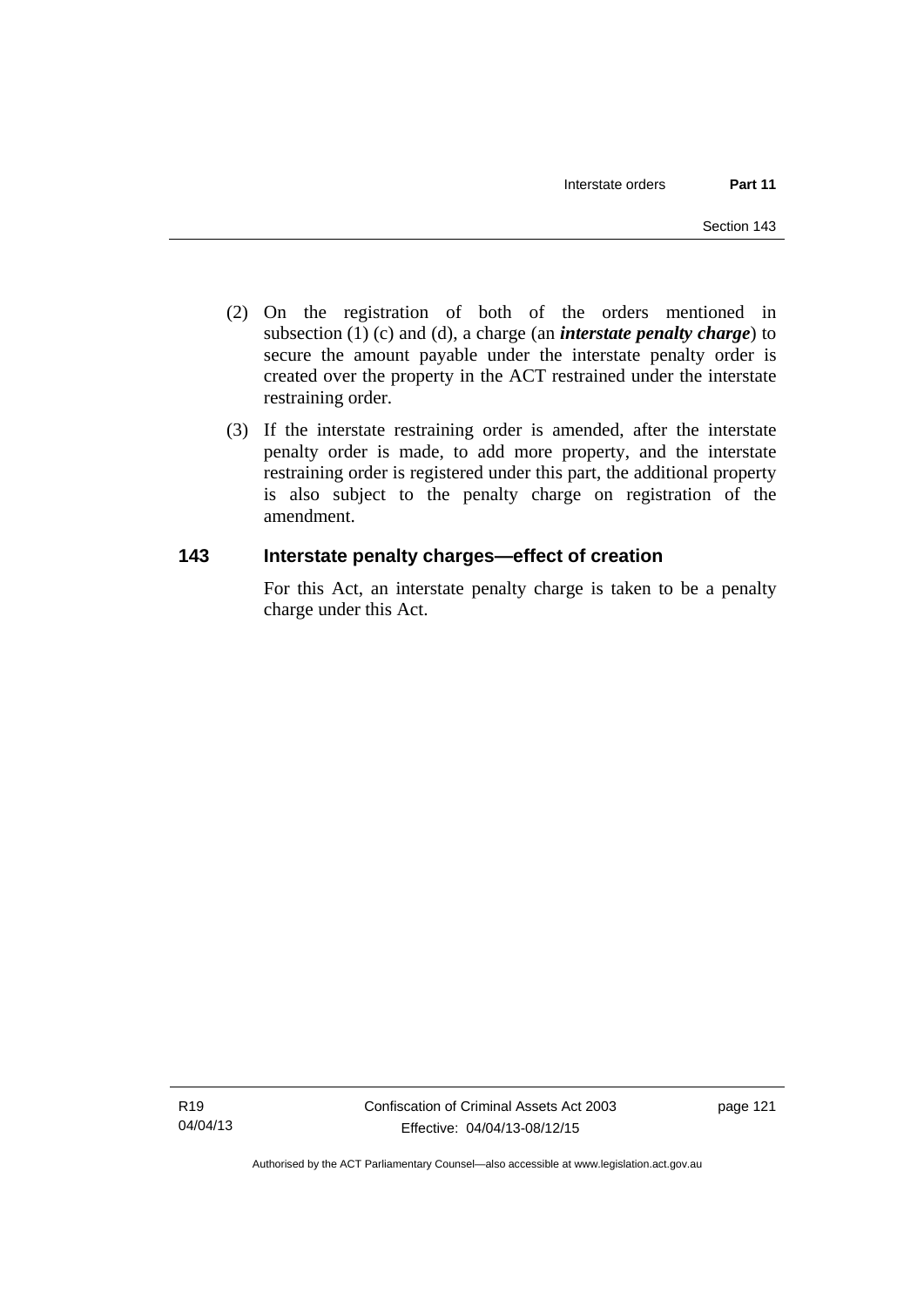**Part 12** Information gathering<br>**Division 12.1** Inquiry notices **Inquiry notices** Section 144

# **Part 12 Information gathering**

# **Division 12.1 Inquiry notices**

#### **144 Meaning of** *inquiry notice*

In this Act:

*inquiry notice* means a notice by a police officer requiring a financial institution to give the officer stated information in relation to—

- (a) an account with the institution (including whether an account has existed or does exist); or
- (b) a transaction (other than in relation to an account) conducted, or proposed to be conducted, by or with the institution (including whether a transaction has been conducted).
- *Note 1 Account* includes a safe-deposit box (see dict, def *account*).
- *Note* 2 It is an offence to contravene an inquiry notice, to give false or misleading information in purported compliance with an inquiry notice, or to disclose the existence or operation of the notice (see div 12.6).

#### **145 Inquiry notices—giving**

- (1) A police officer of the rank of commander (or higher) may give an inquiry notice to a financial institution.
- (2) The inquiry notice may be given only if the police officer is satisfied that the information to which the notice relates is relevant to deciding whether—
	- (a) an application could be made for an order under this Act (including for another order under this part), a corresponding law order, or a search warrant under part 13 (Search warrants), in relation to anyone; or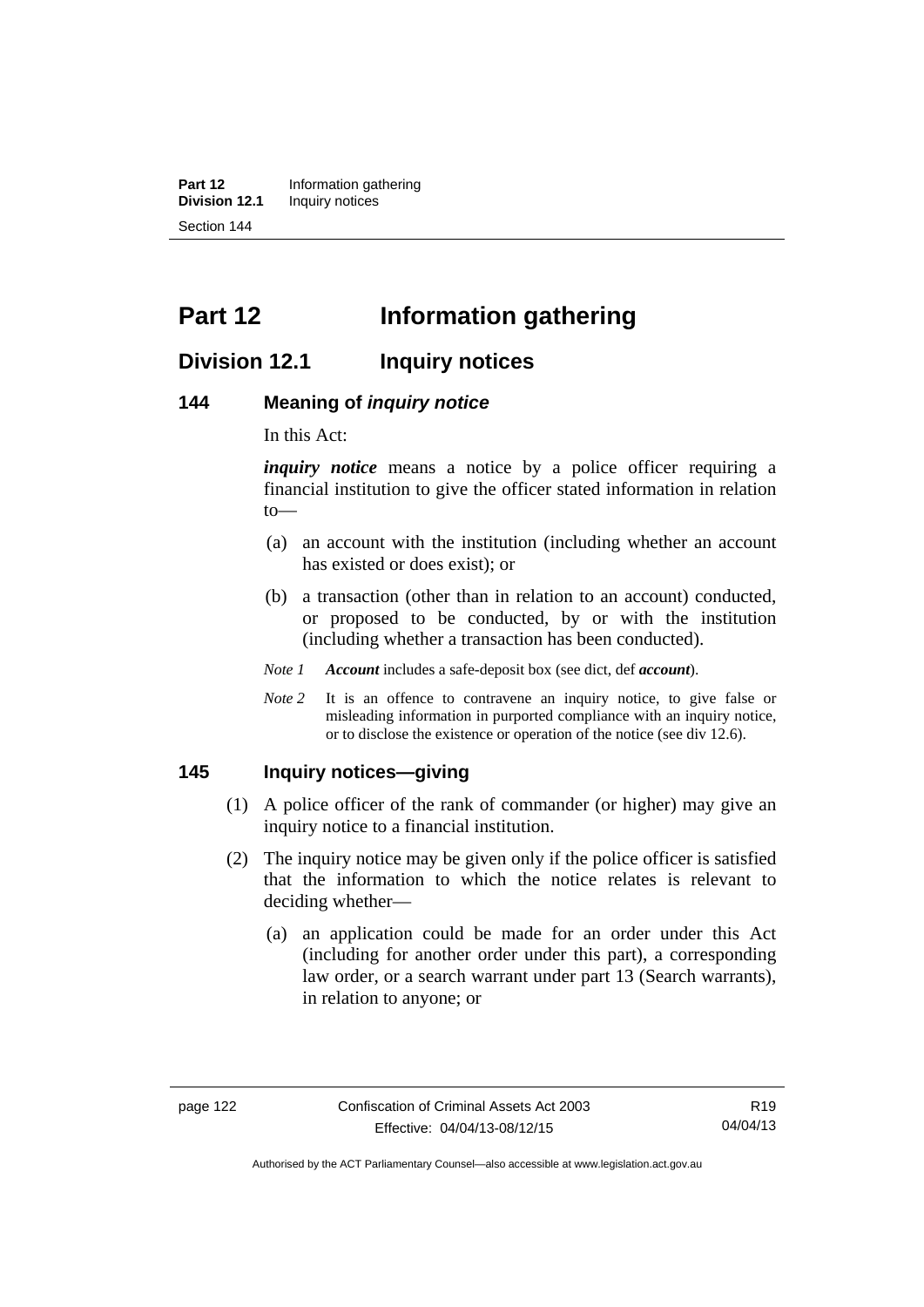- (b) a proceeding could be begun against anyone for an offence against this Act or a corresponding law or for a money laundering offence.
- *Note* A *money laundering offence* includes a prescribed offence against a law of the Commonwealth, a State or another Territory, see dict.
- (3) The police officer must give a copy of the notice to the financial institution to which the notice applies.
	- *Note* For how documents may be served, see the [Legislation Act,](http://www.legislation.act.gov.au/a/2001-14) pt 19.5.

# **146 Inquiry notices—form**

- (1) An inquiry notice must be signed by the police officer giving it.
- (2) The notice must state—
	- (a) that it is an inquiry notice under this Act; and
	- (b) the financial institution to which the notice applies; and
	- (c) the information that the financial institution is required to give; and
	- (d) how the information is to be given; and
	- (e) that the inquiry notice is a non-disclosable information order.
	- *Note* The disclosure of the existence or operation of a non-disclosable information order is prohibited (see s 192).
- (3) The notice must also include a statement setting out the effect of division 12.6 (Information order offences) in relation to inquiry notices.

# **147 Inquiry notices—immunity for complying financial institutions and staff**

A civil proceeding does not lie against a financial institution, or an officer, employee or agent of a financial institution, in relation to loss, damage or injury of any kind to someone else because of the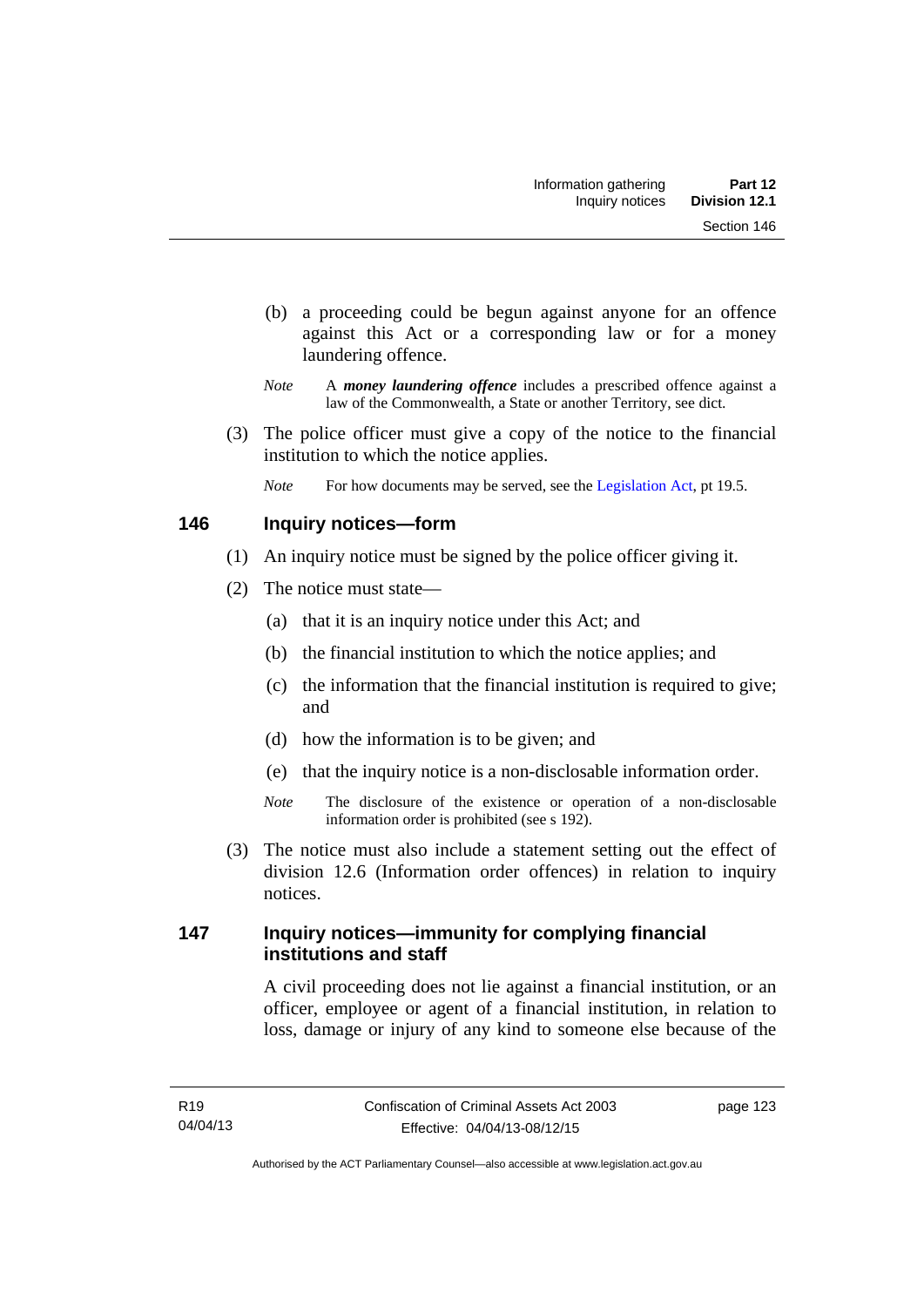| Part 12       | Information gathering |
|---------------|-----------------------|
| Division 12.2 | Monitoring orders     |
| Section 148   |                       |

giving of information honestly to a police officer in compliance with (or purported compliance with) an inquiry notice

# **Division 12.2 Monitoring orders**

- *Note 1* For general provisions about a proceeding for a monitoring order (which is a confiscation proceeding—see s 236), see pt 14.
- *Note 2* In particular, no advance notice to anyone is required of the application for the order, and the application may be heard in closed court, without the offender or the public being present (see s 243).

#### **148 Meaning of** *monitoring order*

In this Act:

*monitoring order* means an order under section 151 (Monitoring orders—making) requiring a financial institution give a police officer information obtained or held by the institution about transactions conducted, or proposed to be conducted, by a person with the institution.

#### **149 Monitoring orders—application**

- (1) A police officer may apply to a relevant court for a monitoring order.
- (2) The application may be made only if the police officer has reasonable grounds for suspecting that the person in relation to whom the order is sought—
	- (a) has committed, or is about to commit, a serious offence; or
	- (b) was involved in the commission, or is about to be involved in the commission, of a serious offence; or
	- (c) has derived, or is about to derive, property or a benefit from the commission of a serious offence.
	- *Note Serious offence* means an offence against a territory law or the law of the Commonwealth, a State or another Territory that is punishable by imprisonment for 5 years or longer (see s 13 (2)).

Authorised by the ACT Parliamentary Counsel—also accessible at www.legislation.act.gov.au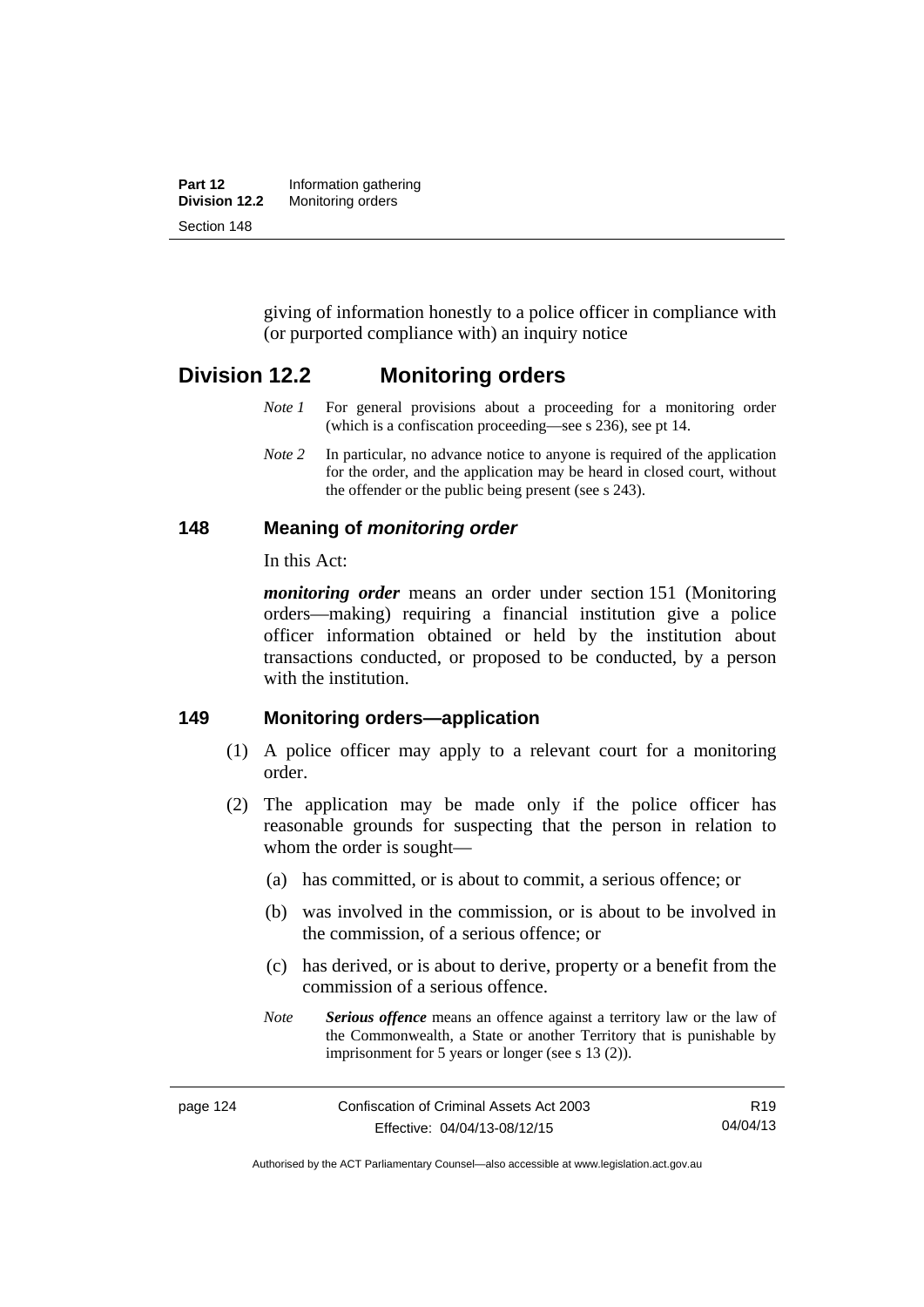## **150 Monitoring orders—affidavit supporting application**

- (1) An application for a monitoring order must be supported by an affidavit of the applicant police officer stating the grounds for the officer's suspicions.
- (2) The court may require the police officer to give additional information about the grounds on which the order is sought.

# **151 Monitoring orders—making**

- (1) This section applies if an application is made under section 149 (Monitoring orders—application) to a relevant court for a monitoring order requiring a financial institution to give a police officer information obtained or held by the institution about transactions conducted, or proposed to be conducted with the institution, by the person in relation to whom the order is sought.
- (2) The relevant court must make the monitoring order sought if, having regard to the police officer's affidavit supporting the application and any other evidence before the court, the court is satisfied that there are reasonable grounds for the officer's suspicions stated in the affidavit.
- (3) The order must state—
	- (a) that it is a monitoring order under this Act; and
	- (b) the financial institution to which the order applies; and
	- (c) the person in relation to whom the order is made; and
	- (d) the nature of the transactions to be monitored; and
	- (e) the information that the financial institution is required to give; and
	- (f) how the information is to be given; and
	- (g) the period for which the order has effect; and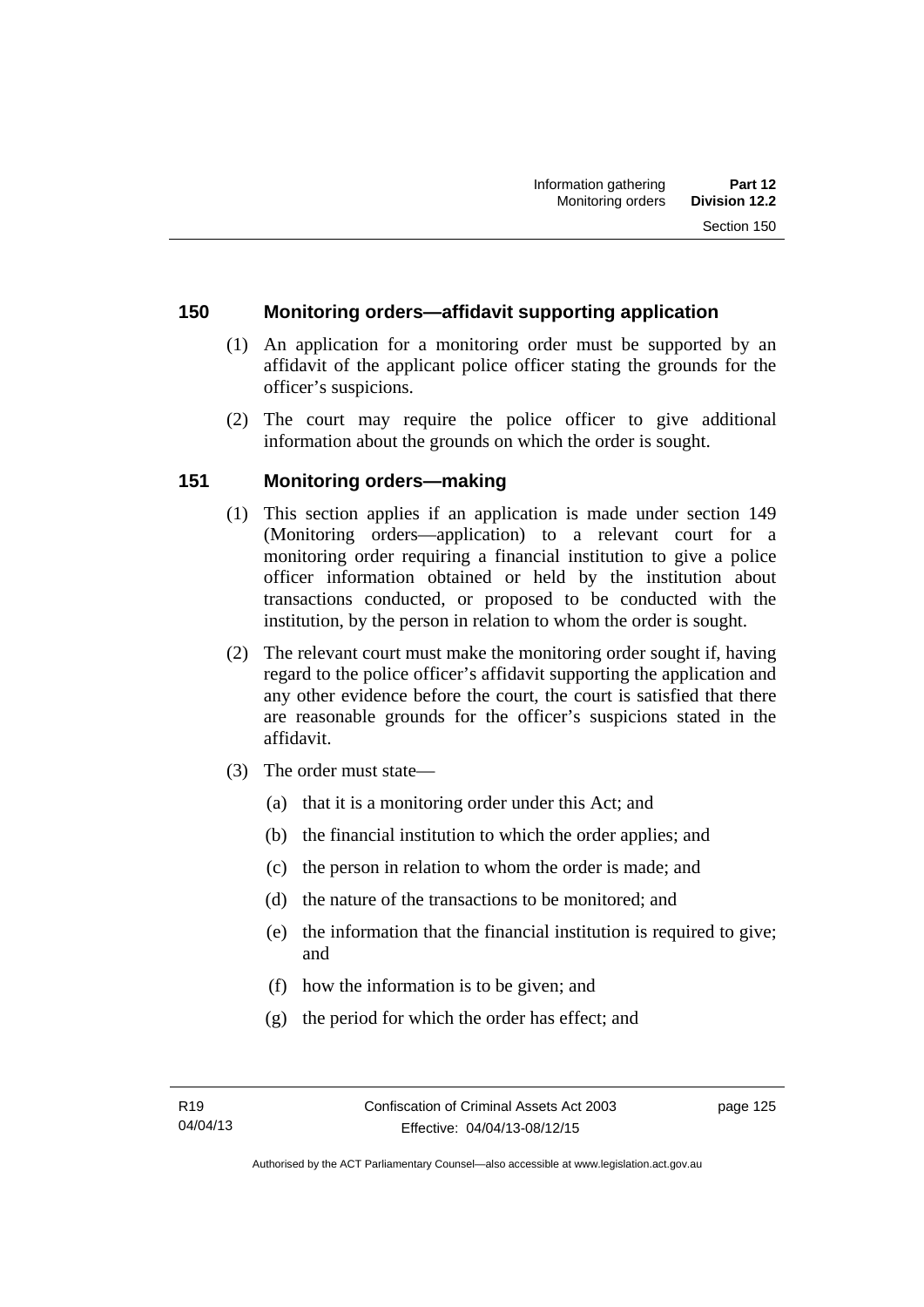- (h) that the monitoring order is a non-disclosable information order.
- *Note* The disclosure of the existence or operation of a non-disclosable information order is prohibited (see s 192).
- (4) The order must also include a statement setting out the effect of division 12.6 (Information order offences) in relation to monitoring orders.
- (5) The period mentioned in subsection (3) (g) must not begin earlier than the day when notice of the order is given to the financial institution and must end not later than 3 months after the day when the order is made.
- (6) To remove any doubt, a relevant court may make 2 or more monitoring orders (including for successive periods) in relation to the same person.
- (7) The chief police officer must give a copy of a monitoring order to the financial institution to which the order applies.
	- *Note* For how documents may be served, see the [Legislation Act,](http://www.legislation.act.gov.au/a/2001-14) pt 19.5.

# **Division 12.3 Transaction suspension orders**

- *Note 1* For general provisions about a proceeding for a transaction suspension order (which is a confiscation proceeding—see s 236), see pt 14.
- *Note 2* In particular, no advance notice to anyone is required of the application for the order, and the application may be heard in closed court, without the offender or the public being present (see s 243).

## **152 Meaning of** *transaction suspension order*

(1) In this Act:

*transaction suspension order* means an order under section 155 (Transaction suspension orders—making) requiring a financial institution, on becoming aware of a transaction (including a proposed transaction) to be conducted through a stated account, to—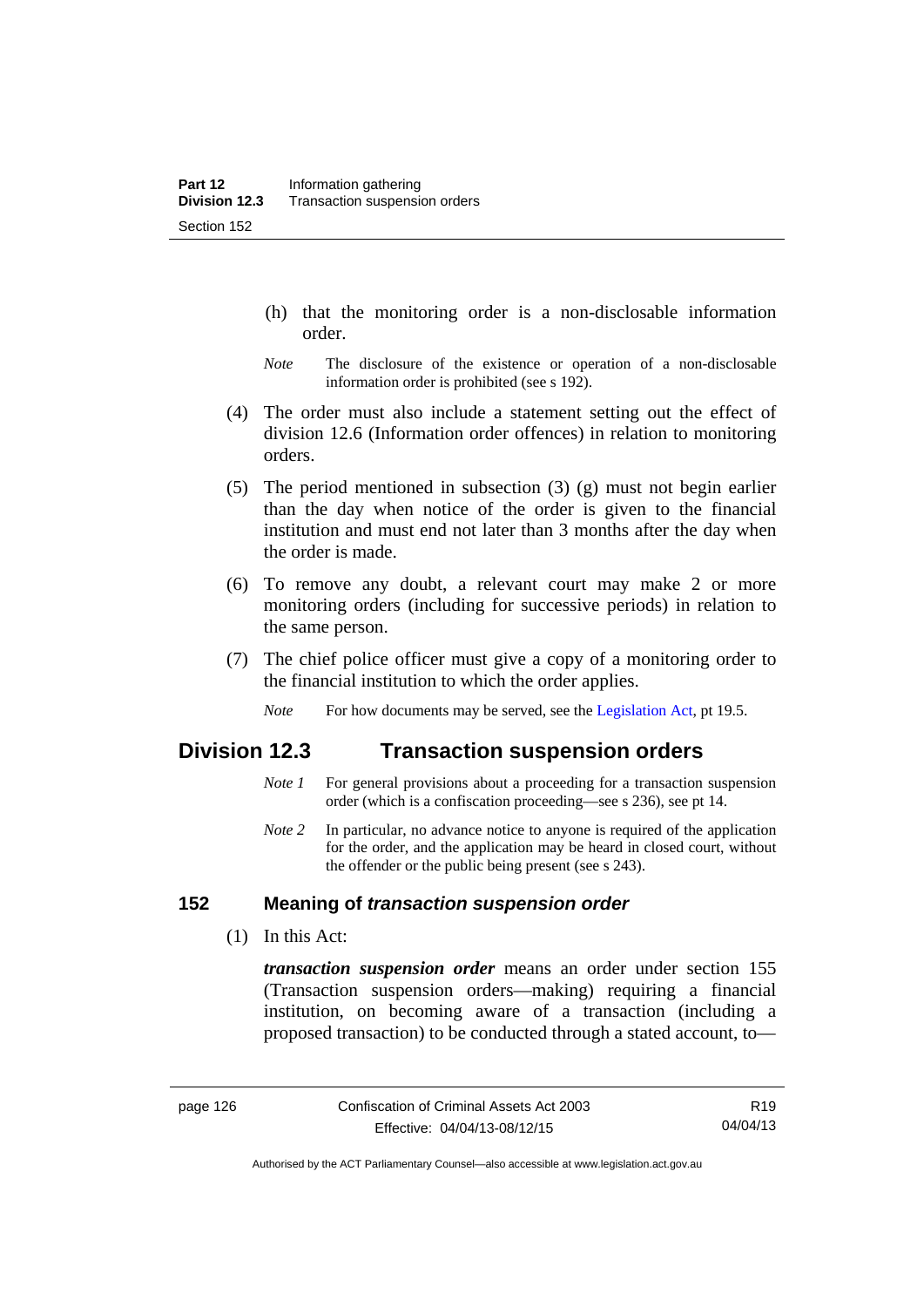- (a) immediately tell a police officer about the transaction; and
- (b) delay the processing of the transaction for 48 hours after the institution becomes aware of the transaction.
- (2) In this section:

*account* does not include a safe-deposit box.

#### **153 Transaction suspension orders—application**

- (1) A police officer may apply to a relevant court for a transaction suspension order.
- (2) The application may be made only if the police officer has reasonable grounds for suspecting that—
	- (a) the person in relation to whom the order is sought—
		- (i) has committed, or is about to commit, a money laundering offence; or
		- (ii) was involved in the commission, or is about to be involved in the commission, of a money laundering offence; or
		- (iii) has derived, or is about to derive, property or a benefit from the commission of a money laundering offence; and
	- (b) the account in relation to which the order is sought is operated by, or under the effective control of, the person.
		- *Note 1* For the meaning of *effective control*, see s 14.
		- *Note 2* A *money laundering offence* includes a prescribed offence against a law of the Commonwealth, a State or another Territory (see dict).
		- *Note* 3 For the meaning of *in relation to*, see dict.
- (3) To remove any doubt, the application may be made in relation to 2 or more accounts.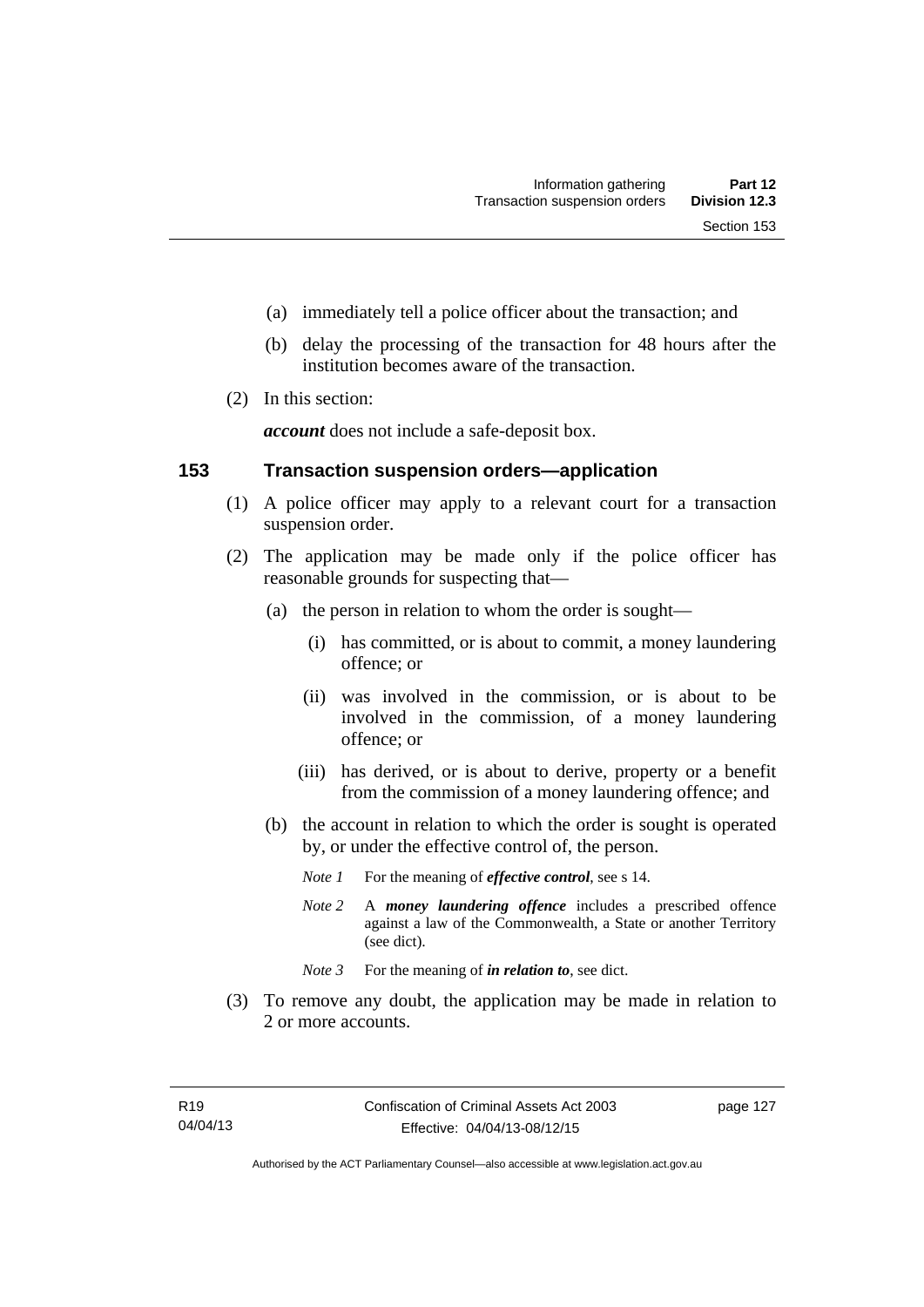# **154 Transaction suspension orders—affidavit supporting application**

- (1) An application for a transaction suspension order must be supported by an affidavit of the applicant police officer stating—
	- (a) the grounds for the officer's suspicions; and
	- (b) the account in relation to which the order is sought.
- (2) The court may require the police officer to give additional information about the grounds on which the order is sought.

#### **155 Transaction suspension orders—making**

- (1) This section applies if an application is made under section 153 (Transaction suspension orders—application) to a relevant court for a transaction suspension order requiring a financial institution, on becoming aware of a transaction (including a proposed transaction) to be conducted through the account to which the application relates, to—
	- (a) immediately tell a police officer about the transaction; and
	- (b) delay the processing of the transaction for 48 hours after the institution becomes aware of the transaction.
- (2) The relevant court must make the transaction suspension order sought if, having regard to the police officer's affidavit supporting the application and any other evidence before the court, the court is satisfied that there are reasonable grounds for the officer's suspicions stated in the affidavit.
- (3) The order must state—
	- (a) that it is a transaction suspension order under this Act; and
	- (b) the terms of the order; and
	- (c) the financial institution to which the order applies; and
	- (d) the account in relation to which the order is made; and

Authorised by the ACT Parliamentary Counsel—also accessible at www.legislation.act.gov.au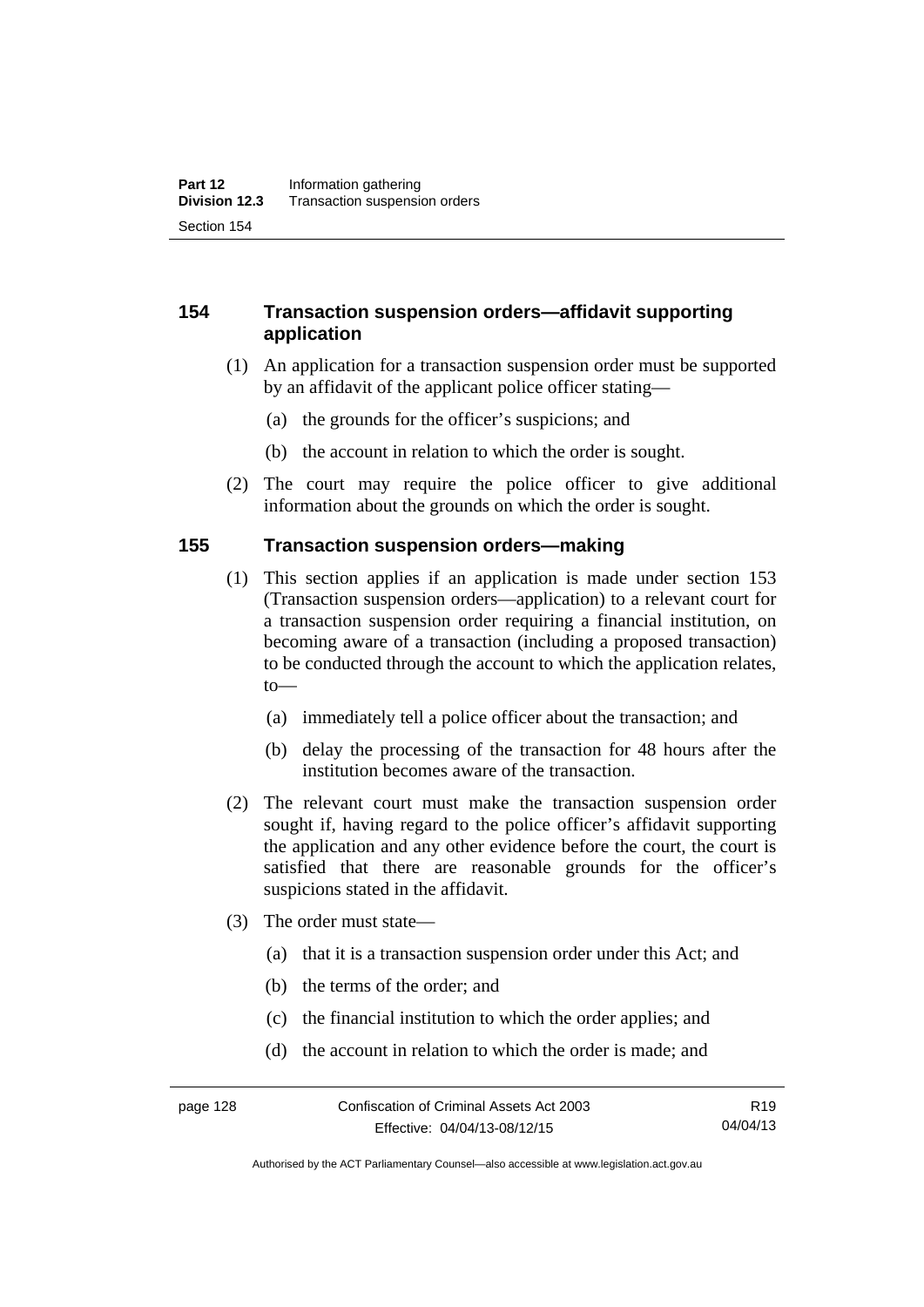- (e) how notice of transactions (including proposed transactions) is to be given; and
- (f) the period for which the order has effect; and
- (g) that the transaction suspension order is a non-disclosable information order.
- *Note 1* The disclosure of the existence or operation of a non-disclosable information order is prohibited (see s 192).
- *Note 2* An order cannot be made in relation to a safe-deposit box (see s 152 (2)).
- (4) The order must also include a statement setting out the effect of division 12.6 (Information order offences) in relation to transaction suspension orders.
- (5) The period mentioned in subsection (3) (f) must not begin earlier than the day when notice of the order is given to the financial institution and must end not later than 3 months after the day when the order is made.
- (6) To remove any doubt, a relevant court may make 2 or more transaction suspension orders (including for successive periods) in relation to the same account.
- (7) The chief police officer must give a copy of a transaction suspension order to the financial institution to which the order applies.
	- *Note* For how documents may be served, see the [Legislation Act,](http://www.legislation.act.gov.au/a/2001-14) pt 19.5.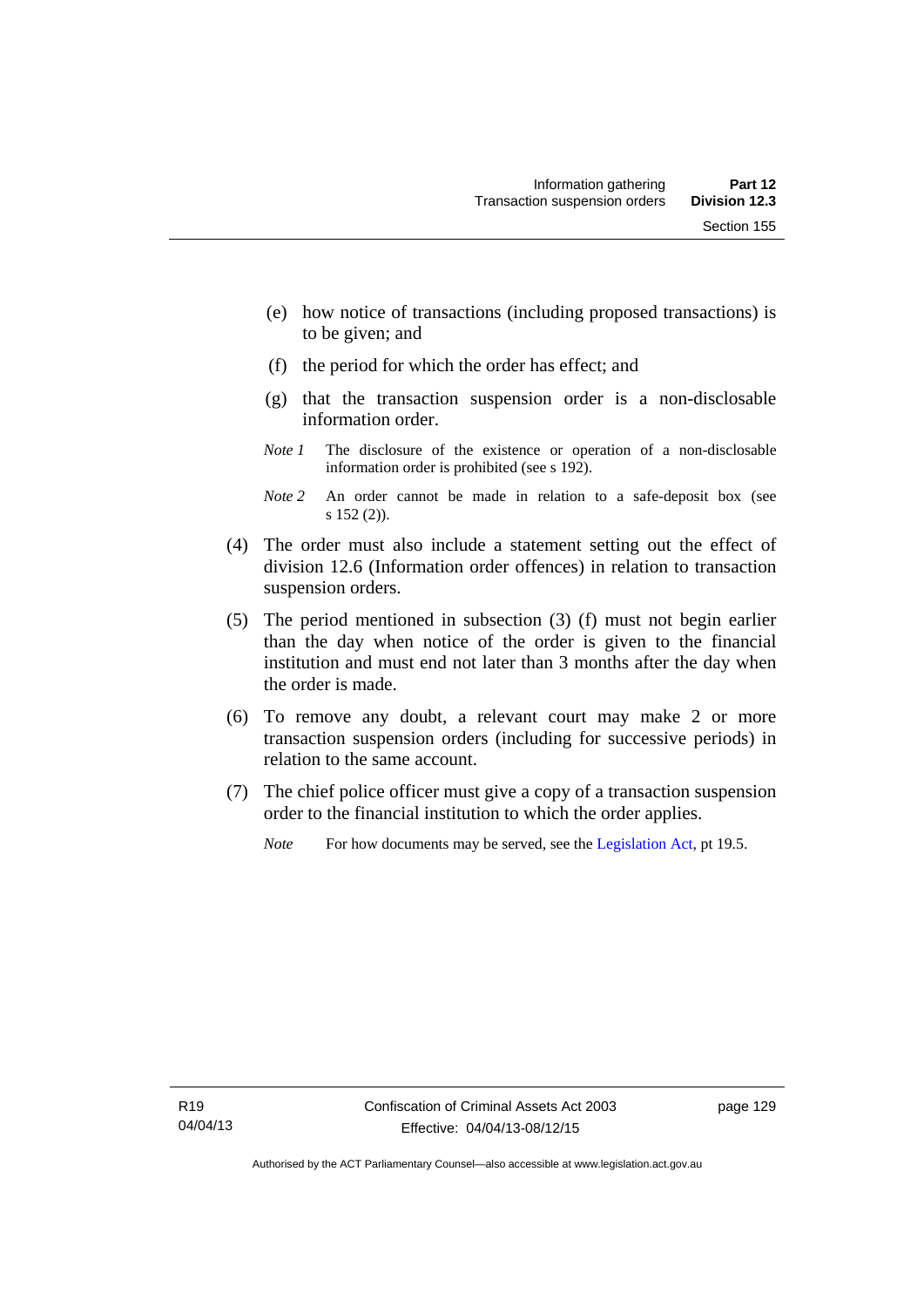# **Division 12.4 Production orders for propertytracking documents**

- *Note 1* For general provisions about a proceeding for a production order (which is a confiscation proceeding—see s 236), see pt 14.
- *Note* 2 In particular, no advance notice to anyone is required of the application for the order, and the application may be heard in closed court, without the offender or the public being present (see s 243).

# **156 Meaning of** *production order*

In this Act:

*production order* means an order under section 160 (Production orders—making) requiring a person to give a police officer any property-tracking documents in the person's possession or control that relate to the person or property (or both) stated in the order.

# **157 Meaning of** *property-tracking document*

In this Act:

*property-tracking document* means—

- (a) a document relevant to identifying, locating or quantifying—
	- (i) property (including tainted property and property under the effective control of a person) in relation to which action has been or could be taken under this Act or a corresponding law; or
	- (ii) benefits derived by a person from the commission (or the alleged commission) of a relevant offence; or
	- (iii) evidence in relation to property or benefits mentioned in subparagraph (i) or (ii); or
- (b) a document relevant to identifying or locating a document necessary for the transfer of property mentioned in paragraph (a) (i); or

Authorised by the ACT Parliamentary Counsel—also accessible at www.legislation.act.gov.au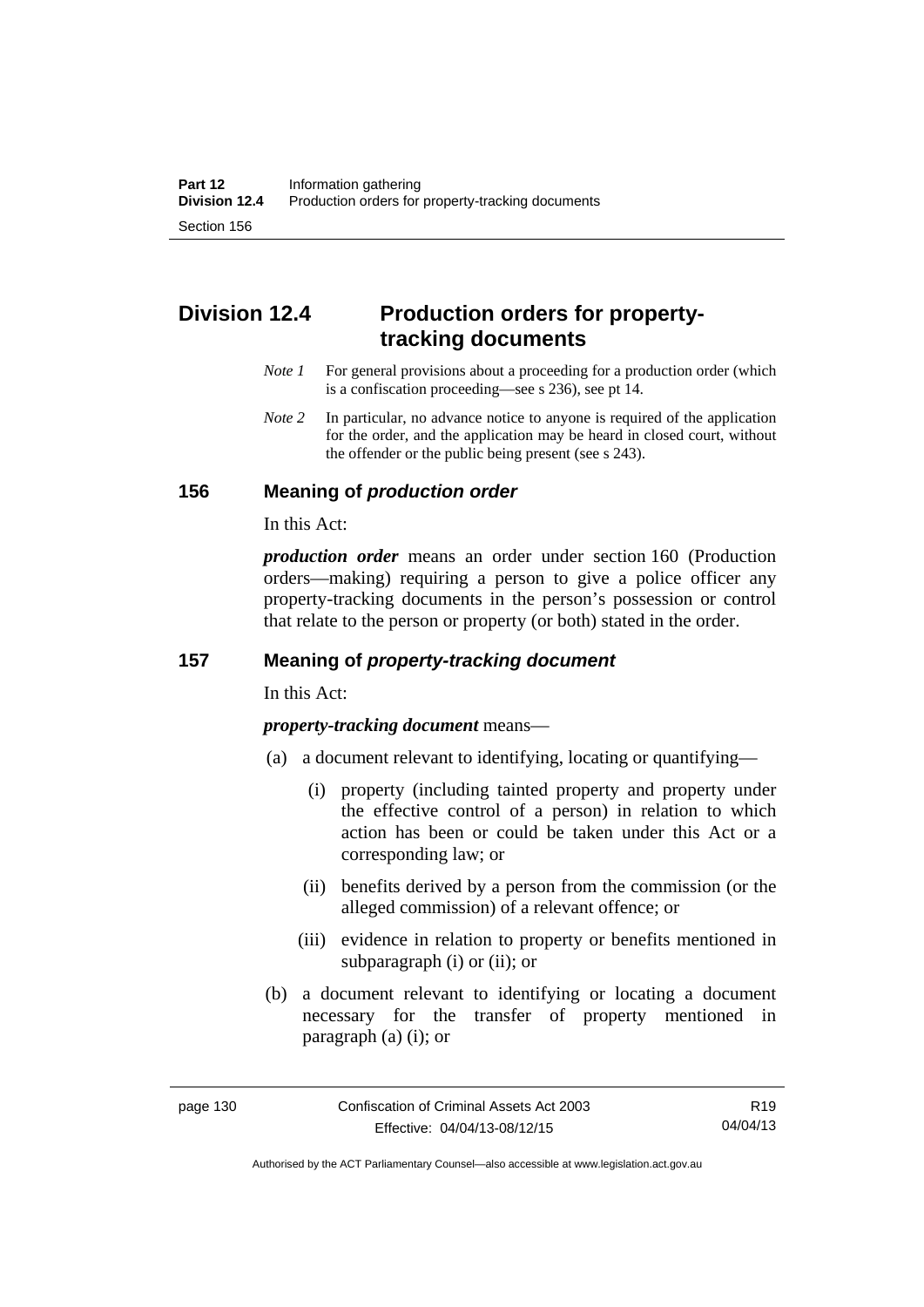- (c) a document relevant to understanding a document mentioned in paragraph (a) or (b).
- *Note 1* For the meaning of *effective control*, see s 14.
- *Note 2* For the meaning of *in relation to*, see dict.

#### **158 Production orders—application**

- (1) A police officer may apply to a relevant court for a production order.
- (2) The application may be made only if the police officer has reasonable grounds for suspecting that—
	- (a) someone has committed a relevant offence; and
	- (b) the person against whom the order is sought has possession or control of a property-tracking document in relation to the offence.
	- *Note Relevant offence* includes an offence against the law of the Commonwealth, a State or another Territory that may be dealt with under a law of the Commonwealth, the State or the other Territory as an indictable offence (see s 13 (2)).

### **159 Production orders—affidavit supporting application**

- (1) An application for a production order must be supported by an affidavit of the applicant police officer stating the grounds for the officer's suspicions.
- (2) The court may require the police officer to give additional information about the grounds on which the order is sought.

### **160 Production orders—making**

(1) This section applies if an application is made under section 158 (Production orders—application) to a relevant court for a production order requiring a person to give a police officer any propertytracking documents in the person's possession or control that relate to the person or property (or both) to which the application relates.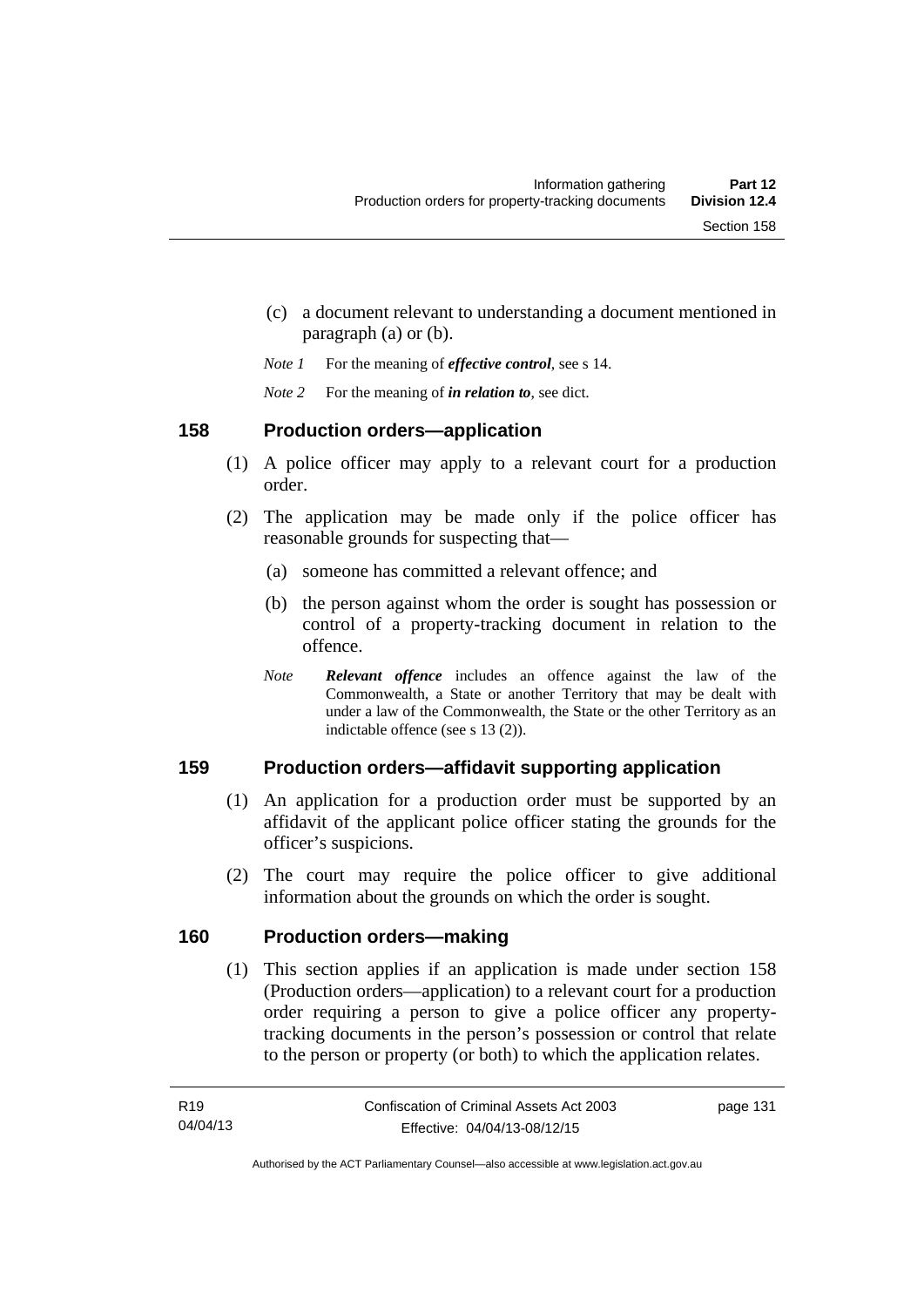- (2) The relevant court must make the production order sought if, having regard to the police officer's affidavit supporting the application and any other evidence before the court, the court is satisfied that there are reasonable grounds for the officer's suspicions stated in the affidavit.
- (3) A production order must state—
	- (a) that it is a production order under this Act; and
	- (b) the person to whom the order applies; and
	- (c) that the person must give to a police officer any propertytracking documents in the person's possession or control that relate to the person or property (or both) stated in the order; and
	- (d) the place where and the time when, or the period within which, the documents must to be given to a police officer; and
	- (e) whether the relevant court making the order has declared that the order is a non-disclosable production order.
	- *Note* The disclosure of the existence or operation of a non-disclosable information order is prohibited (see s 192).
- (4) The order must also include a statement setting out the effect of division 12.6 (Information order offences) in relation to the order.
- (5) The chief police officer must give a copy of a production order to the person to whom the order applies.
	- *Note* For how documents may be served, see the [Legislation Act,](http://www.legislation.act.gov.au/a/2001-14) pt 19.5.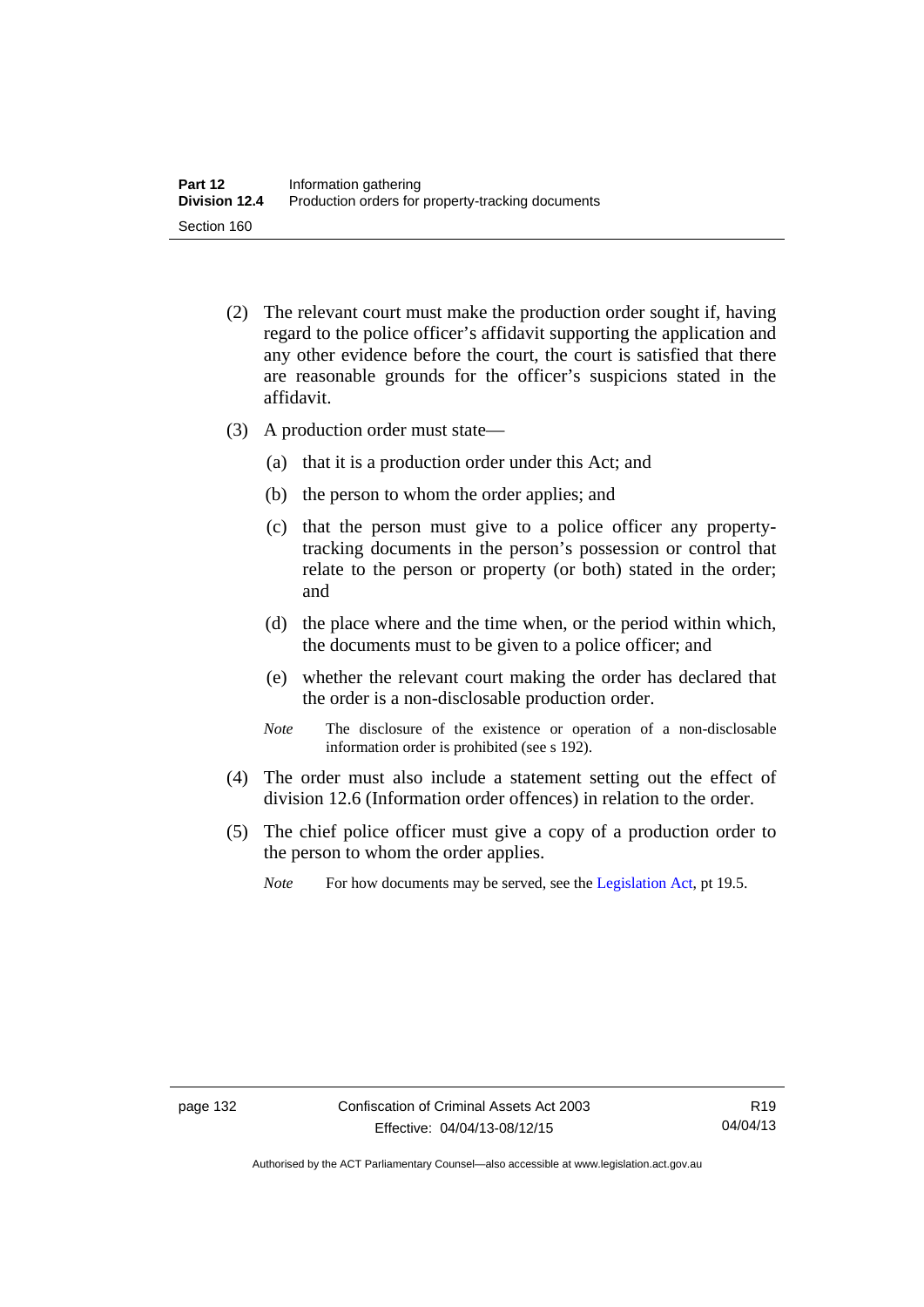### **161 Production order proceedings—restrictions on disclosure**

 (1) On application by the applicant police officer, a relevant court hearing an application for a production order may declare that the order is a non-disclosable production order.

- (2) In deciding whether to make a declaration under subsection (1), the court must have regard to whether the declaration—
	- (a) would promote the purposes of this Act; or
	- (b) is desirable to protect the integrity of an investigation (however described) for any purpose or a prosecution of an offence.
- (3) The court may also have regard to any other relevant matter in deciding whether to make a declaration under subsection (1).

### **162 Production orders—variation**

- (1) This section applies if a court makes a production order requiring a person to give a document to a police officer.
- (2) The person may apply to the court for an order varying the production order.
- (3) If the court is satisfied that a document to which the production order relates is essential to the person's lawful business activities, the court may, by order, vary the production order to require the person to make the document available to a police officer for inspection.

### **163 Production orders—consequential powers about documents**

 (1) If a document is given to a police officer under a production order, the officer may—

*Note* The disclosure of the existence or operation of a non-disclosable information order is prohibited (see s 192).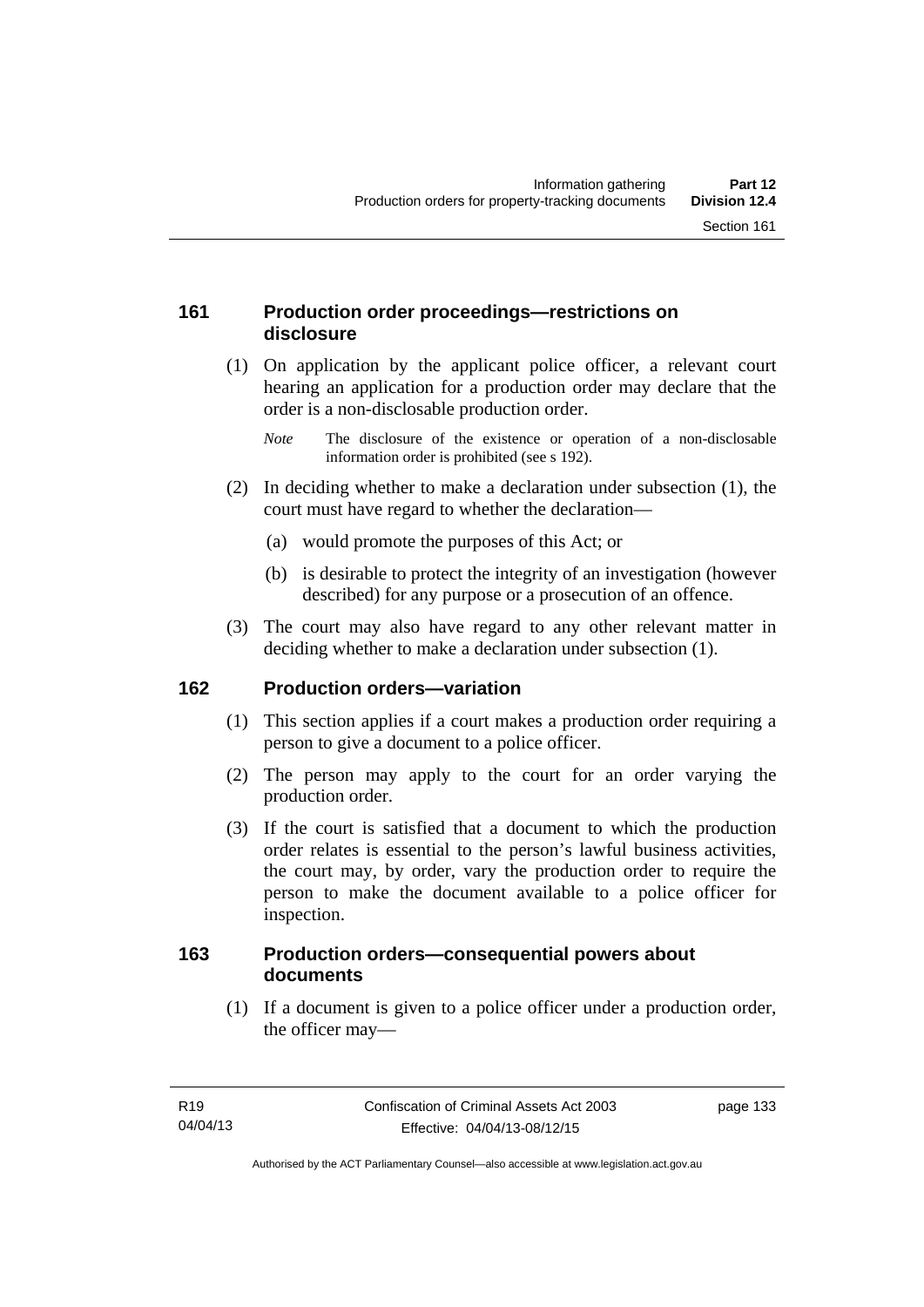- (a) take possession of, and make copies of, or take extracts from, the document; and
- (b) keep the document for the period necessary for this Act.
- (2) If a police officer keeps a document given to the officer under a production order, the officer must, if asked by a person who would be entitled to inspect the document if it was not in the officer's possession—
	- (a) give the person a copy of the document certified by the officer in writing to be a true copy of the document; or
	- (b) at any reasonable time, allow the person to inspect the document, make copies of it or take extracts from it.
- (3) If a document is made available to a police officer for inspection under a production order as varied under section 162, the officer may make copies of, or take extracts from, the document.

# **Division 12.5 Examination orders and notices**

- *Note 1* For general provisions about a proceeding for an examination order (which is a confiscation proceeding—see s 236), see pt 14.
- *Note 2* In particular, no advance notice to anyone is required of the application for the order, and the application may be heard in closed court, without the person to whom the notice applies or the public being present (see s 243).

### **Subdivision 12.5.1 Preliminary**

#### **164 Definitions for div 12.5**

In this division:

*associate*, of a person, includes an individual or corporation that has a family, personal, business or other relationship with the person.

*authorised investigator*—see section 165 (1).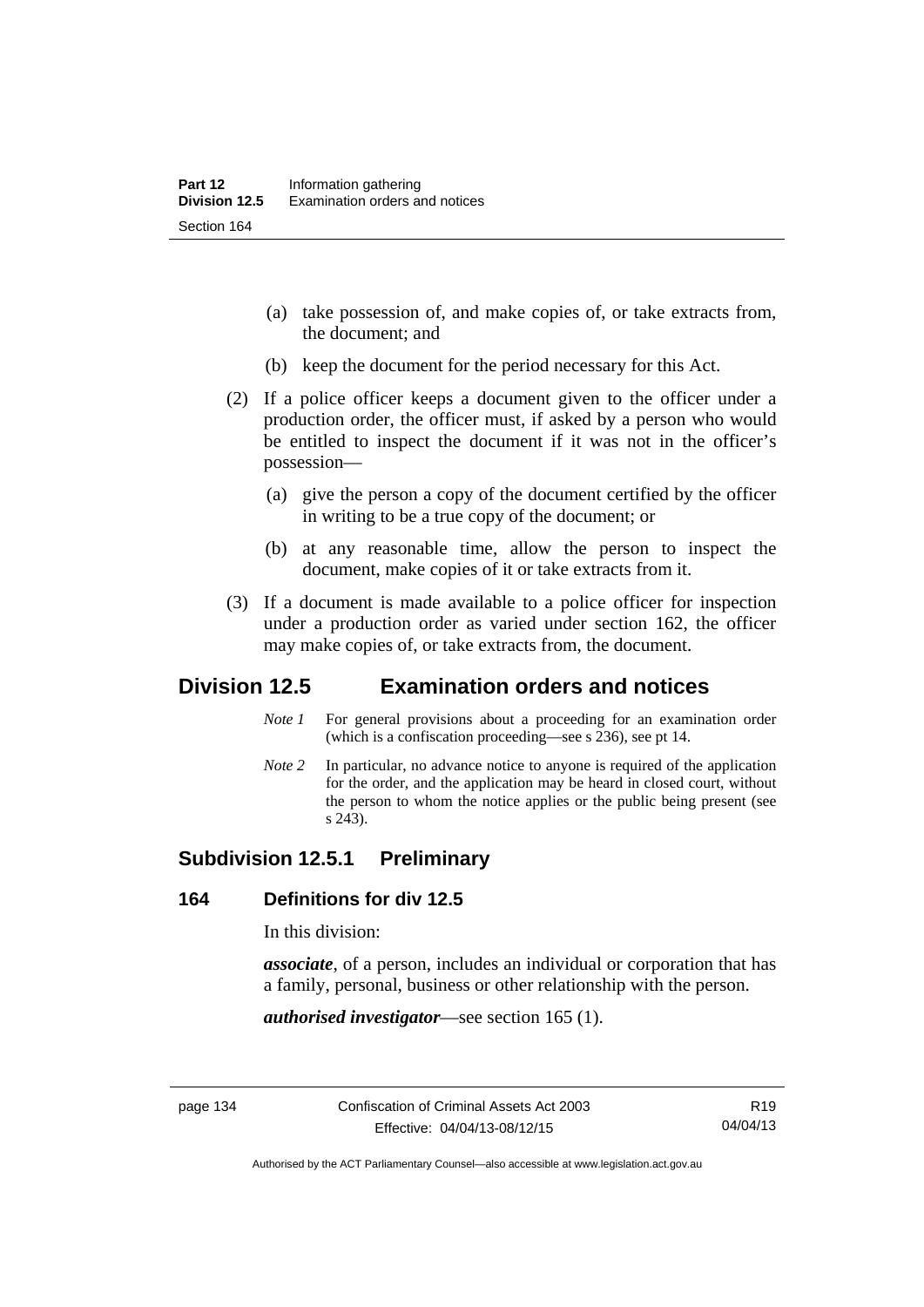*investigation*, in relation to a person, means—

- (a) an investigation of any of the following:
	- (i) any property of or under the effective control of, and any dealings with property by, the person or an associate of the person in relation to which action has been or could be taken under this Act or a corresponding law;
	- (ii) benefits derived by the person, or an associate of the person, from the commission (or the alleged commission) of a relevant offence;
	- (iii) the financial affairs of the person or an associate of the person; or
- (b) an investigation to decide whether an application could be made for an order under this Act (including another order under this part), a corresponding law order or a search warrant under part 13 (Search warrants), in relation to anyone; or
- (c) an investigation to decide whether a proceeding could be begun against anyone for an offence against this Act or a corresponding law or for a money laundering offence.
- *Note 1* For the meaning of *effective control*, see s 14.
- *Note* 2 For the meaning of *in relation to*, see dict.
- *Note 3* A *money laundering offence* includes a prescribed offence against a law of the Commonwealth, a State or another Territory (see dict).

#### **165 Authorised investigators**

 (1) The chief police officer may, in writing, authorise a police officer (an *authorised investigator*) of the rank of superintendent (or higher) to exercise powers under this division in relation to the investigation stated in the authorisation.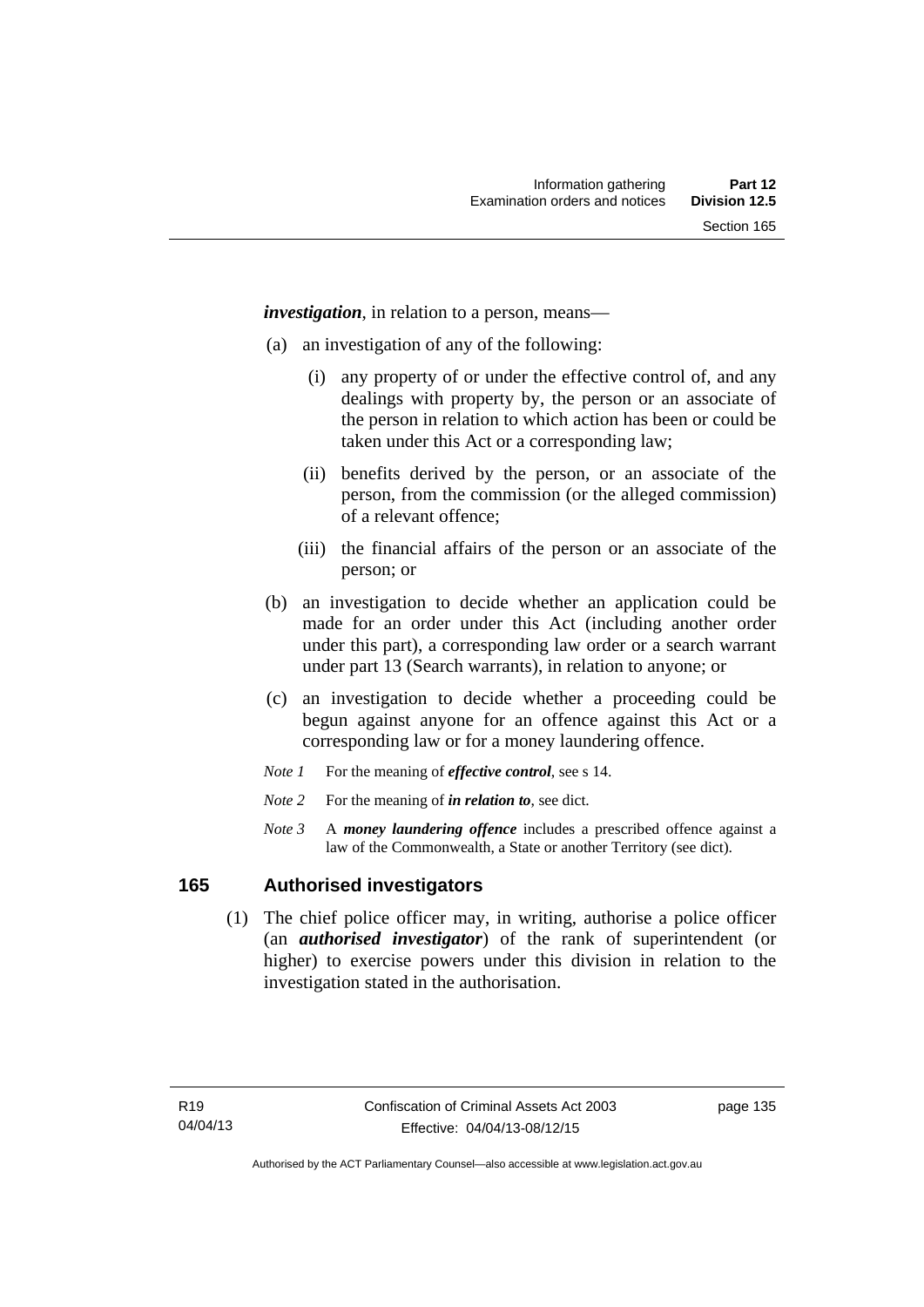- (2) The chief police officer may give an authorisation under subsection (1) only if the chief police officer is satisfied that the police officer has the necessary qualifications, expertise and experience to examine people in relation to the investigation.
- (3) An authorised investigator must exercise the investigator's functions under the supervision of, and in accordance with any directions of, the DPP.
- (4) For subsection (3), the authorised investigator must consult with the DPP about the conduct of an examination.

# **Subdivision 12.5.2 Examination orders**

### **166 Meaning of** *examination order*

In this Act:

*examination order* means an order under section 169 (Examination orders—making) authorising an authorised investigator to give the person (or people) to whom the order applies an examination notice in relation to the investigation stated in the order.

### **167 Examination orders—application**

- (1) An authorised investigator may apply to a relevant court for an examination order for the investigation for which the investigator is an authorised investigator.
- (2) The application must state the investigation to which the application relates and the person (or people) the investigator proposes to examine in relation to the investigation.
- (3) The application may be made only if the authorised investigator has reasonable grounds for suspecting that the person (or people) can give the investigator information or documents, including propertytracking documents, (or both) in relation to the investigation for which the investigator is an authorised investigator.

*Note* For the meaning of *in relation to*, see dict.

Authorised by the ACT Parliamentary Counsel—also accessible at www.legislation.act.gov.au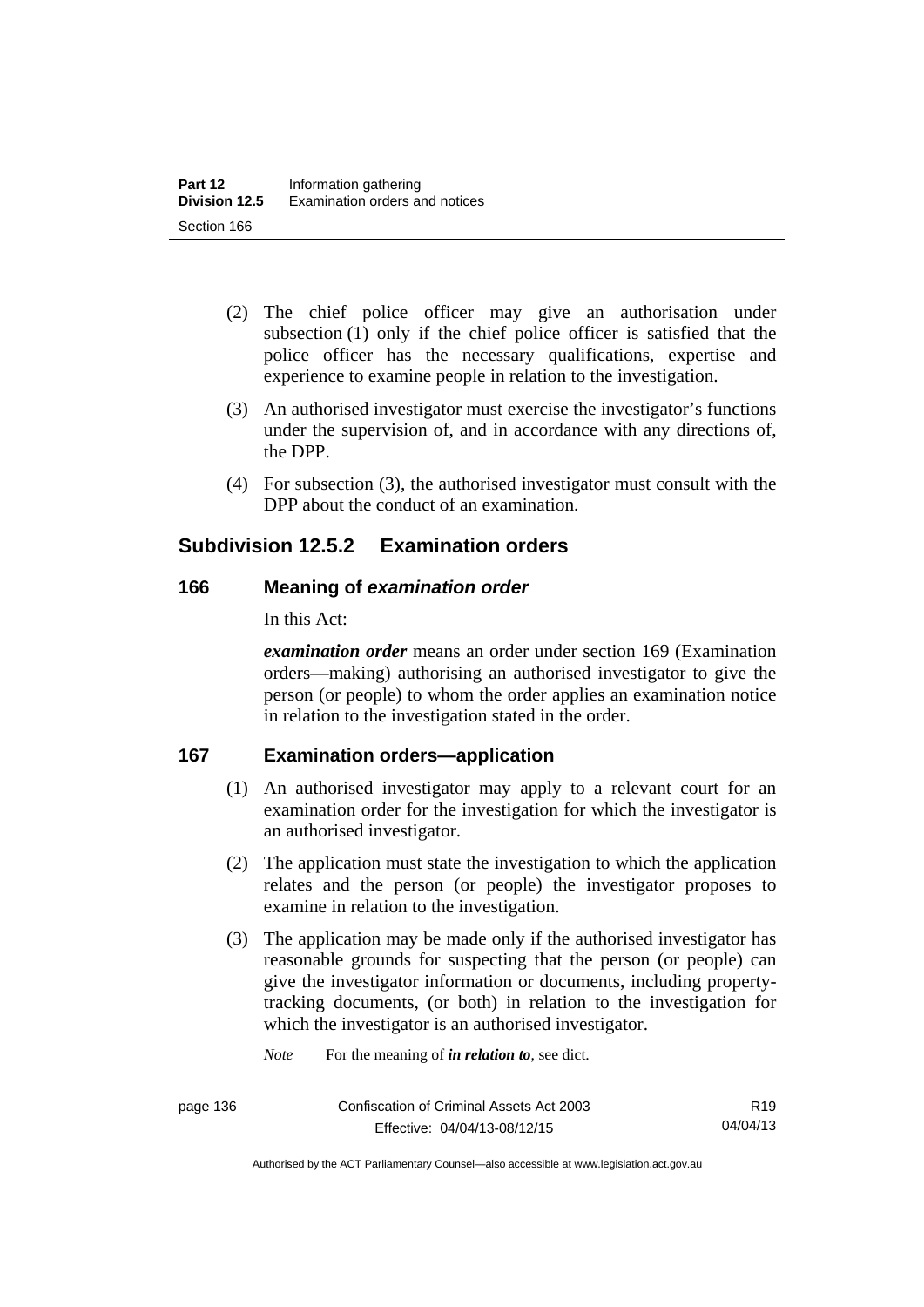### **168 Examination orders—affidavit supporting application**

- (1) An application for an examination order must be supported by an affidavit of the applicant authorised investigator stating the grounds for the investigator's suspicions.
- (2) The court may require the authorised investigator to give additional information about the grounds on which the order is sought.

### **169 Examination orders—making**

- (1) This section applies if an application is made under section 167 (Examination orders—application) to a relevant court for an examination order authorising an authorised investigator to give the person (or people) to whom the application relates an examination notice in relation to the investigation stated in the application.
- (2) The relevant court must make the examination order if, having regard to the authorised investigator's affidavit supporting the application and any other evidence before the court, the court is satisfied that—
	- (a) the investigator is authorised under section 165 (Authorised investigators) in relation to the investigation stated in the application; and
	- (b) there are reasonable grounds for the investigator's suspicions stated in the affidavit.
- (3) An examination order must state—
	- (a) that it is an examination order under this Act; and
	- (b) the person (or people) to whom the order applies; and
	- (c) the investigation to which the order relates; and
	- (d) whether the order applies to documents; and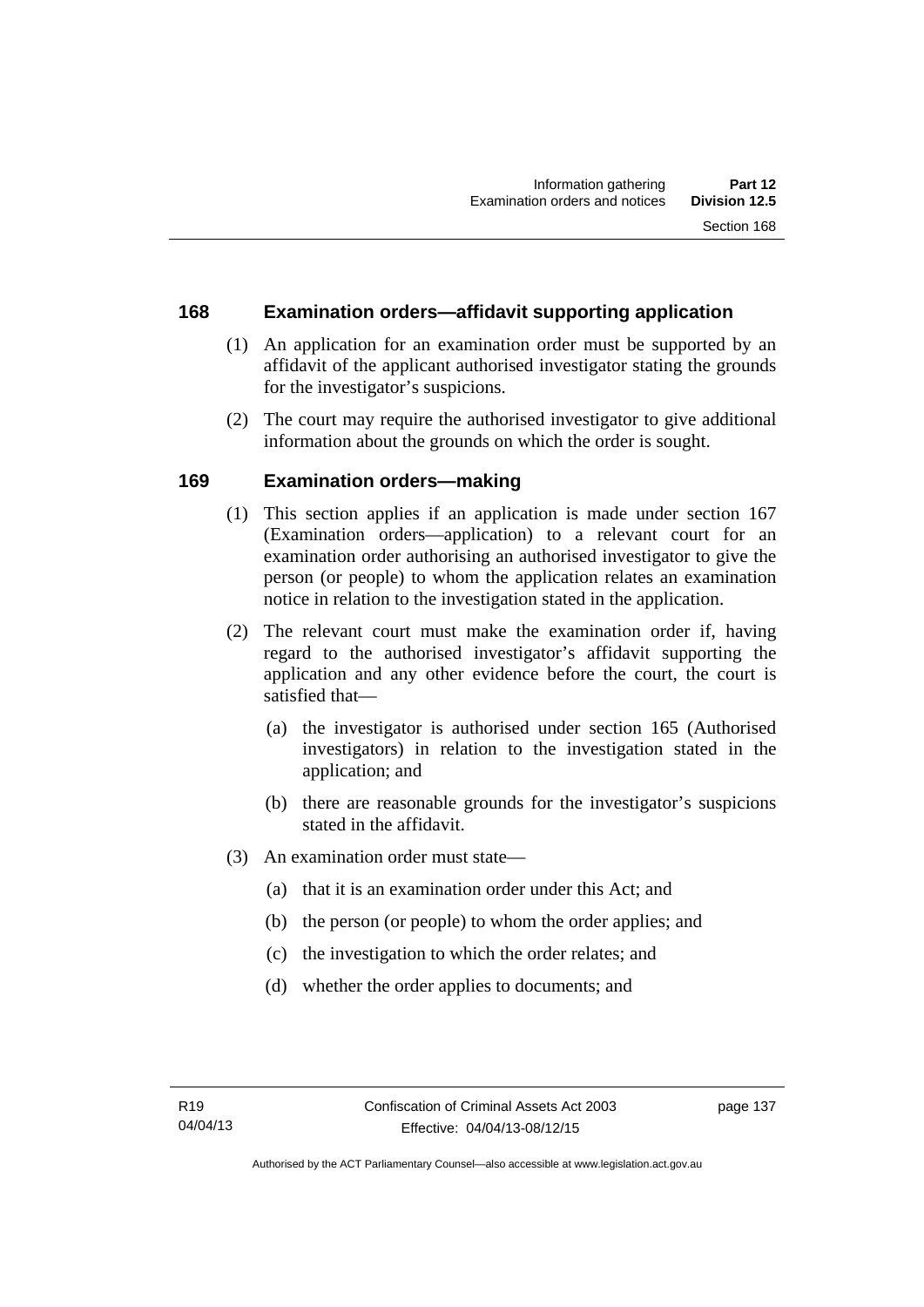- (e) if the order applies to documents—the kinds of documents that a person to whom the order applies may be required to produce under an examination notice; and
- (f) whether the relevant court making the order has declared that the order is a non-disclosable examination order.
- *Note* The disclosure of the existence or operation of a non-disclosable information order is prohibited (see s 192).

#### **170 Examination order proceedings—restrictions on disclosure**

- (1) On application by the applicant authorised investigator, a relevant court hearing an application for an examination order may declare that the order is a non-disclosable examination order.
	- *Note* The disclosure of the existence or operation of a non-disclosable information order is prohibited (see s 192).
- (2) In deciding whether to make a declaration under subsection (1), the court must have regard to whether the declaration—
	- (a) would promote the purposes of this Act; or
	- (b) is desirable to protect the integrity of an investigation (however described) for any purpose or a prosecution of an offence.
- (3) The court may also have regard to any other relevant matter in deciding whether to make a declaration under subsection (1).

# **Subdivision 12.5.3 Examination notices**

#### **171 Meaning of** *examination notice*

In this Act: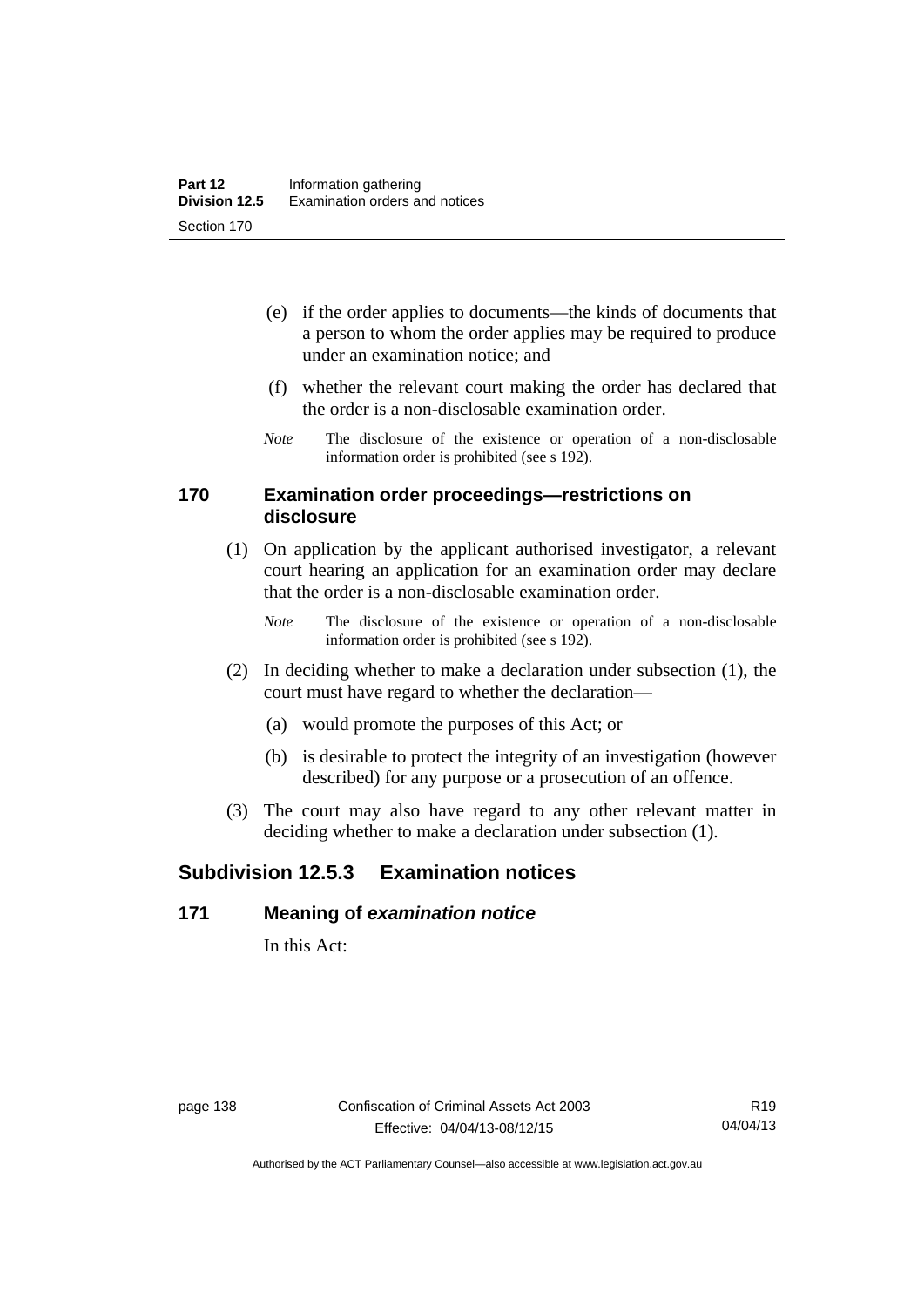*examination notice* means a notice by an authorised investigator requiring a person to give the investigator any information or documents (or both) the person has in relation to the investigation stated in the notice.

- *Note 1* For the meaning of *in relation to*, see dict.
- *Note* 2 It is an offence to contravene an examination notice, to give false or misleading information in purported compliance with an examination notice, or to disclose the existence or operation of the notice (see sdiv 12.5.5 and div 12.6).

### **172 Examination notices—giving**

 (1) An authorised investigator may give an examination notice to a person who is subject to an examination order for the investigation authorised by the order.

*Note* For how documents may be served, see the [Legislation Act,](http://www.legislation.act.gov.au/a/2001-14) pt 19.5.

- (2) The examination notice is a non-disclosable examination notice if the relevant court that made the examination order to which the notice relates declared that the examination order is a nondisclosable examination order.
	- *Note* The disclosure of the existence or operation of a non-disclosable information order is prohibited (see s 192).
- (3) To remove any doubt, an authorised investigator may give 2 or more examination notices in relation to the same investigation to the same person.

#### **173 Examination notices—form**

- (1) An examination notice must be signed by the authorised investigator giving it.
- (2) The notice must state—
	- (a) that it is an examination notice under this Act; and
	- (b) the person to whom the notice applies; and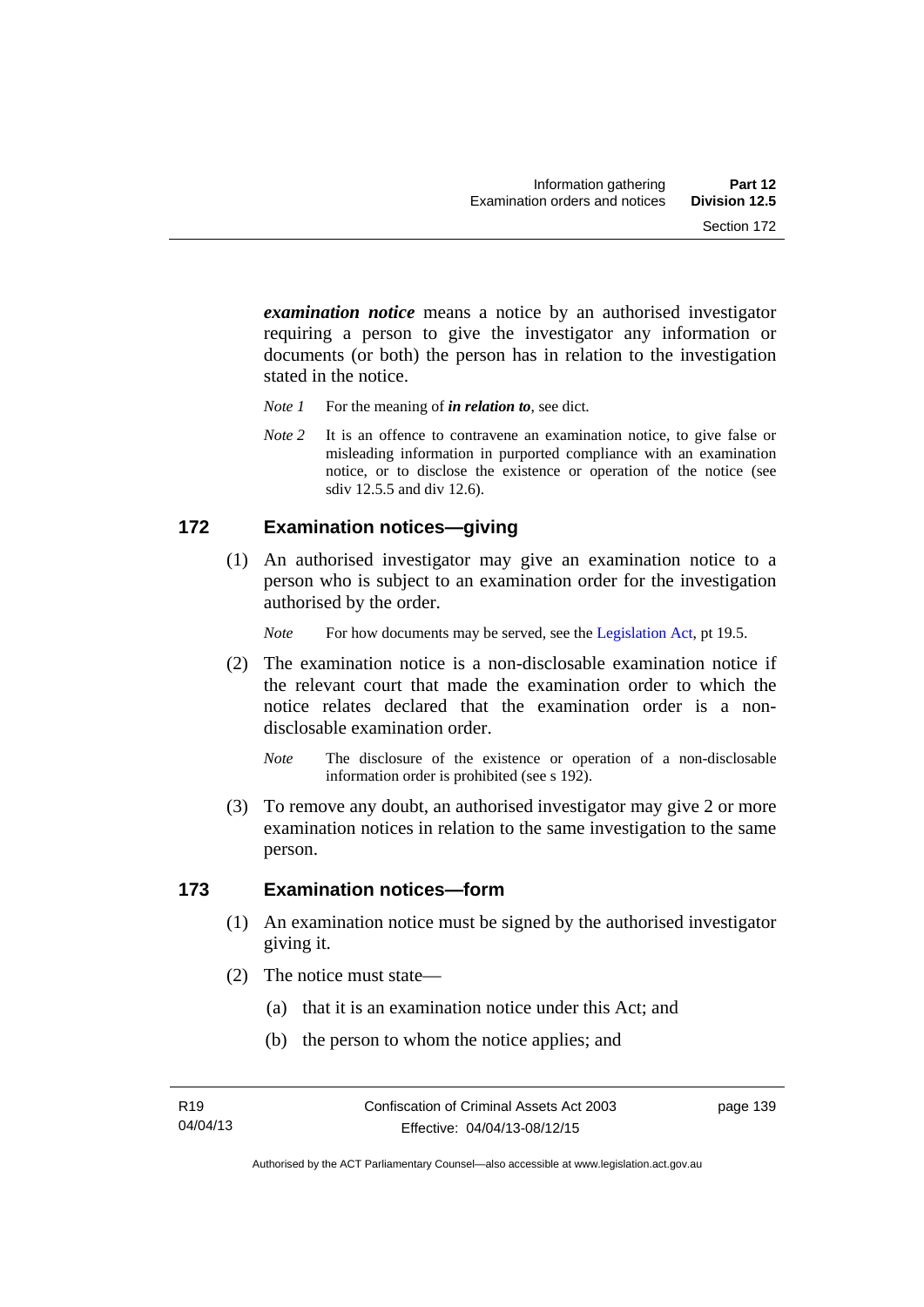- (c) the investigation about which the person is to be examined; and
- (d) the time when and the place where the person is required to attend for examination; and
- (e) whether the examination notice is a non-disclosable examination notice.
- *Note 1* For when an examination notice is non-disclosable, see s 172 (2).
- *Note 2* The disclosure of the existence or operation of a non-disclosable information order is prohibited (see s 192).
- (3) If the examination order to which the notice relates applies to documents, the notice may require the person to give the authorised investigator, at the examination, any documents (including propertytracking documents) of the kind stated in the order that the person has in relation to the investigation stated in the notice.
- (4) The notice must also include a statement setting out the effect of subdivision 12.5.5 (Offences—examination notices) and division 12.6 (Information order offences) in relation to examination notices.

### **Subdivision 12.5.4 Conducting examinations**

#### **174 Time and place of examination**

- (1) The examination of a person must be conducted at the time and place stated in the examination notice given to the person.
- (2) However, the time and place of the examination may be changed by agreement between the authorised investigator and the person to whom the examination notice was given or the person's lawyer.

#### **175 Requirements made of person examined**

(1) A person to whom an examination notice applies may be examined on oath or affirmation by the authorised investigator.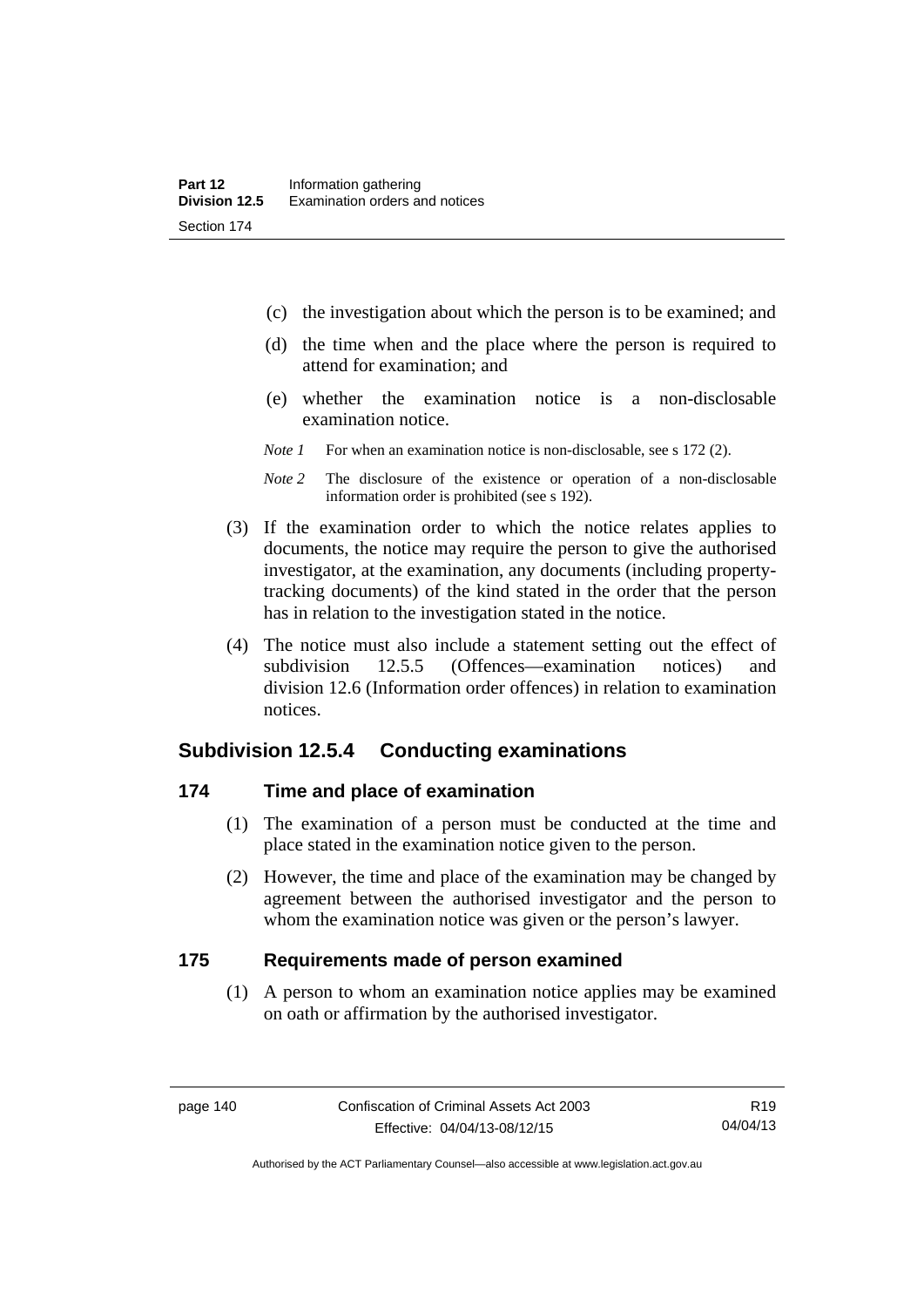- *Note* For the taking of an oath or the making of an affirmation, see the *Oaths [and Affirmations Act 1984.](http://www.legislation.act.gov.au/a/1984-79)*
- (2) For subsection (1), the authorised investigator may—
	- (a) require the person either to take an oath or make an affirmation; and
	- (b) administer an oath or affirmation to the person.
- (3) The authorised investigator may require the person to answer a question that is put to the person at the examination.

### **176 Conduct of examination**

- (1) The examination of the person must take place in private.
- (2) The authorised investigator may give directions about who may be present during the examination, or during a part of it.
- (3) The following people are entitled to be present at the examination:
	- (a) the authorised investigator;
	- (b) the person being examined, and the person's lawyer;
	- (c) anyone else who is entitled to be present because of a direction under subsection (2).
- (4) The authorised investigator may arrange for a record of the examination to be made.
- (5) The *[Evidence \(Miscellaneous Provisions\) Act 1991](http://www.legislation.act.gov.au/a/1991-34)*, part 3 (Use of audiovisual links and audio links) applies to an examination under this division as if a reference to evidence were a reference to an examination under this division and any other necessary changes were made.
	- *Note* An authorised investigator is a territory court for the *[Evidence](http://www.legislation.act.gov.au/a/1991-34)  [\(Miscellaneous Provisions\) Act 1991](http://www.legislation.act.gov.au/a/1991-34)*, pt 3 (see s 16, defs *State*, *Territory court* and *tribunal*).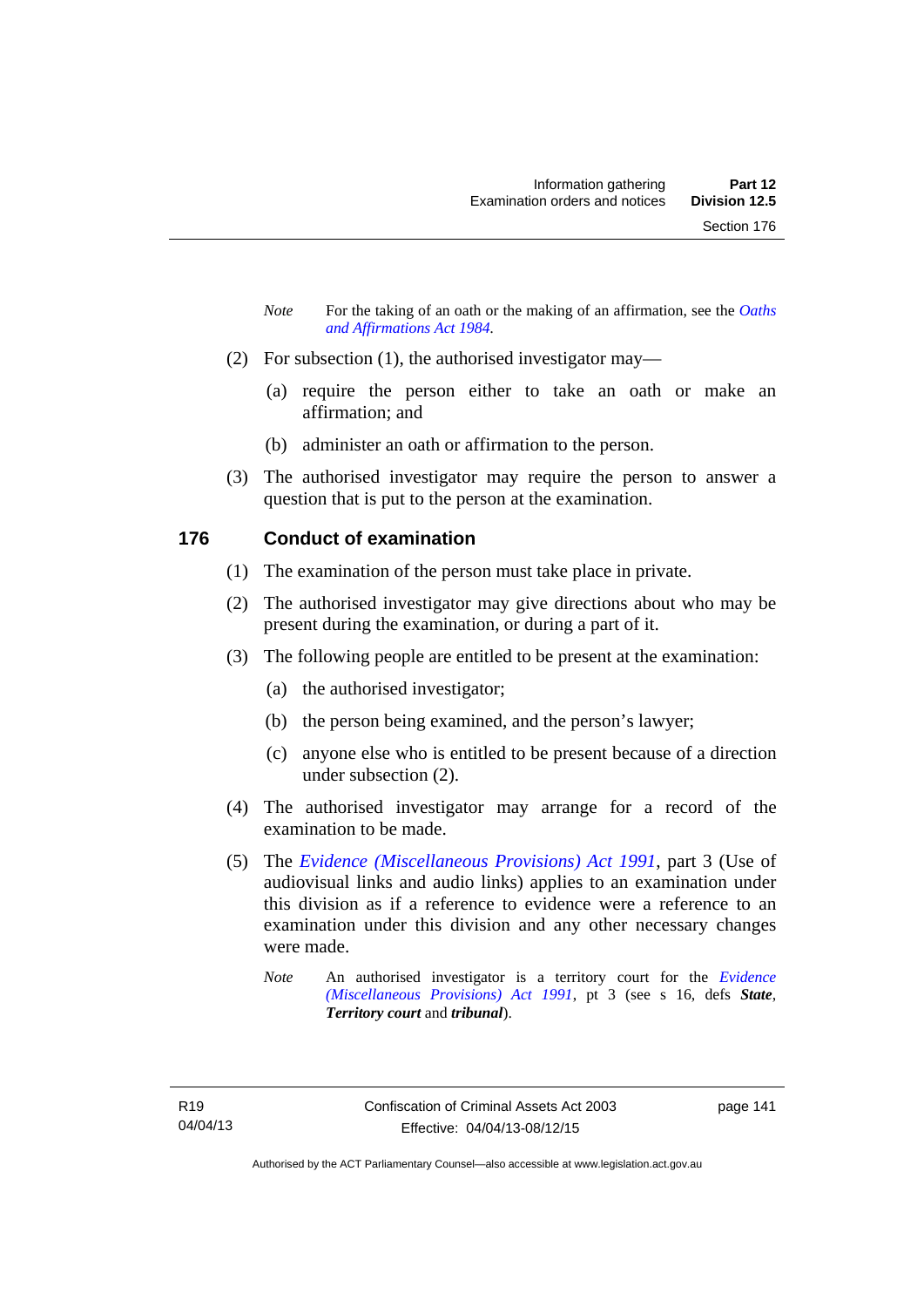### **177 Role of the examinee's lawyer**

The lawyer of the person being examined may, at the times during the examination that the authorised investigator decides, address the investigator and examine the person about matters about which the investigator has examined (or proposes to examine) the person.

#### **178 Examinations—consequential powers about documents**

- (1) If a document is given to an authorised investigator under an examination notice, the investigator may—
	- (a) take possession of, and make copies of, or take extracts from, the document; and
	- (b) keep the document for the period necessary for this Act.
- (2) If an authorised investigator keeps a document given to the investigator under an examination notice, the investigator must, if asked by a person who would be entitled to inspect the document if it was not in the investigator's possession—
	- (a) give the person a copy of the document certified by the investigator in writing to be a true copy of the document; or
	- (b) at any reasonable time, allow the person to inspect the document, make copies of it or take extracts from it.

#### **179 Examinations—additional restrictions on disclosure**

- (1) This section applies in relation to the examination of a person under an examination notice (other than a notice that is a non-disclosable examination notice under section 172 (2) (Examination notices giving)).
	- *Note 1* For non-disclosable examination notices, see s 172 (2). The disclosure of the existence or operation of a non-disclosable examination notice is prohibited (see s 192).
	- *Note* 2 The disclosure of matter relating to a direction under this section is prohibited (see s 185).

R19 04/04/13

Authorised by the ACT Parliamentary Counsel—also accessible at www.legislation.act.gov.au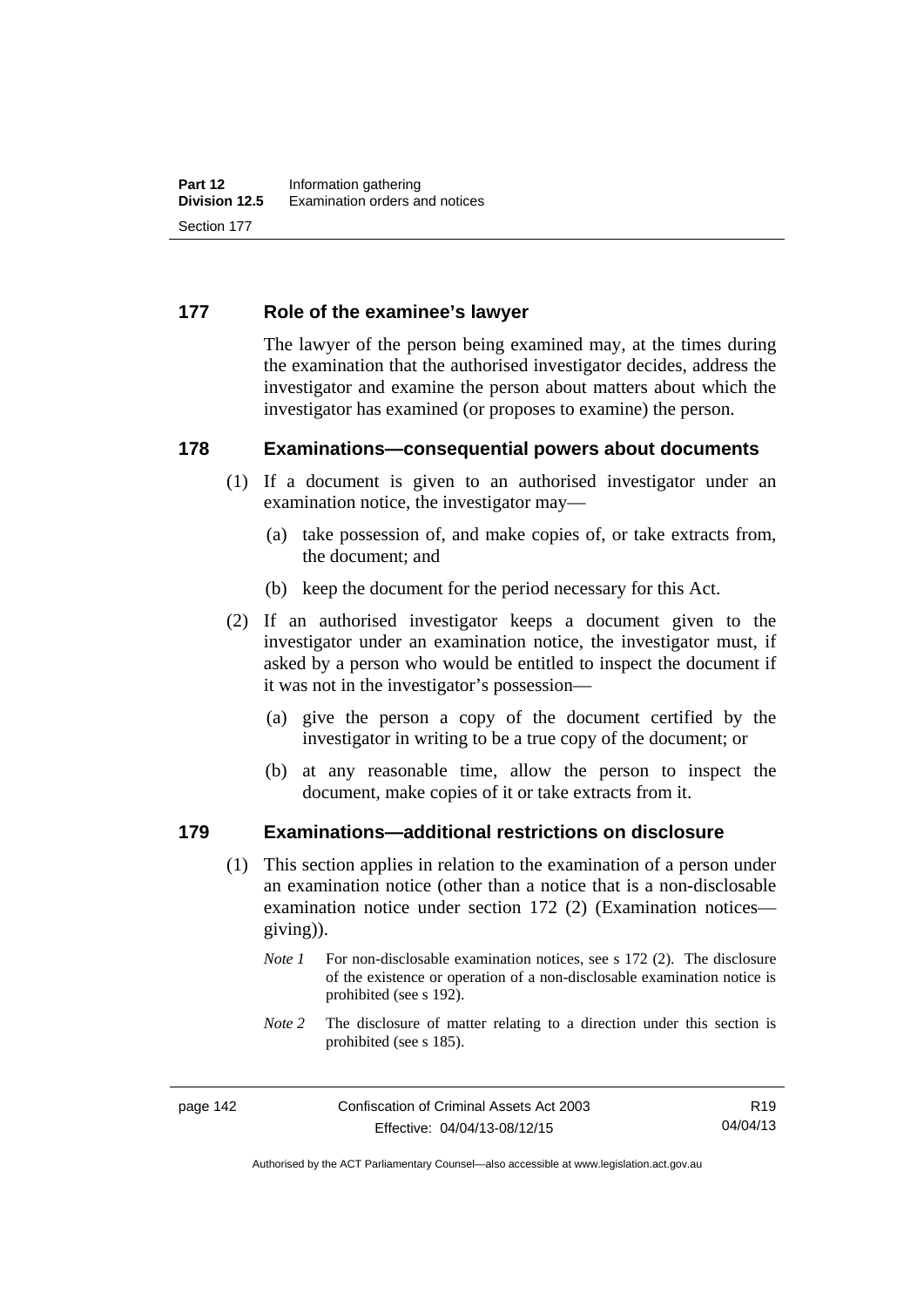- (2) An authorised investigator may, on the investigator's own initiative or at the request of the person being examined or the DPP, give directions prohibiting or restricting the publication or disclosure of all or any of the following:
	- (a) the fact that an examination notice has been given to a person;
	- (b) any information about the examination (whether or not an examination has been held);
	- (c) any information given, statement made, document produced or thing done during the examination;
	- (d) any information, document or thing derived from anything mentioned in this subsection.
- (3) In deciding whether to give a direction under subsection (2), the authorised investigator must have regard to whether the direction—
	- (a) would promote the purposes of this Act; or
	- (b) is desirable to protect the integrity of an investigation (however described) for any purpose or a prosecution of an offence.
- (4) The authorised investigator may also have regard to any other relevant matter in deciding whether to give a direction under subsection (2).

#### **180 Protection of authorised investigator etc**

- (1) An authorised investigator has, in the exercise of his or her functions as an authorised investigator, the same protection and immunity as a judge.
- (2) A lawyer appearing at the examination on behalf of the person being examined has the same protection and immunity as a barrister has in appearing for a party in a proceeding in the Supreme Court.
- (3) A person being examined under this division—

page 143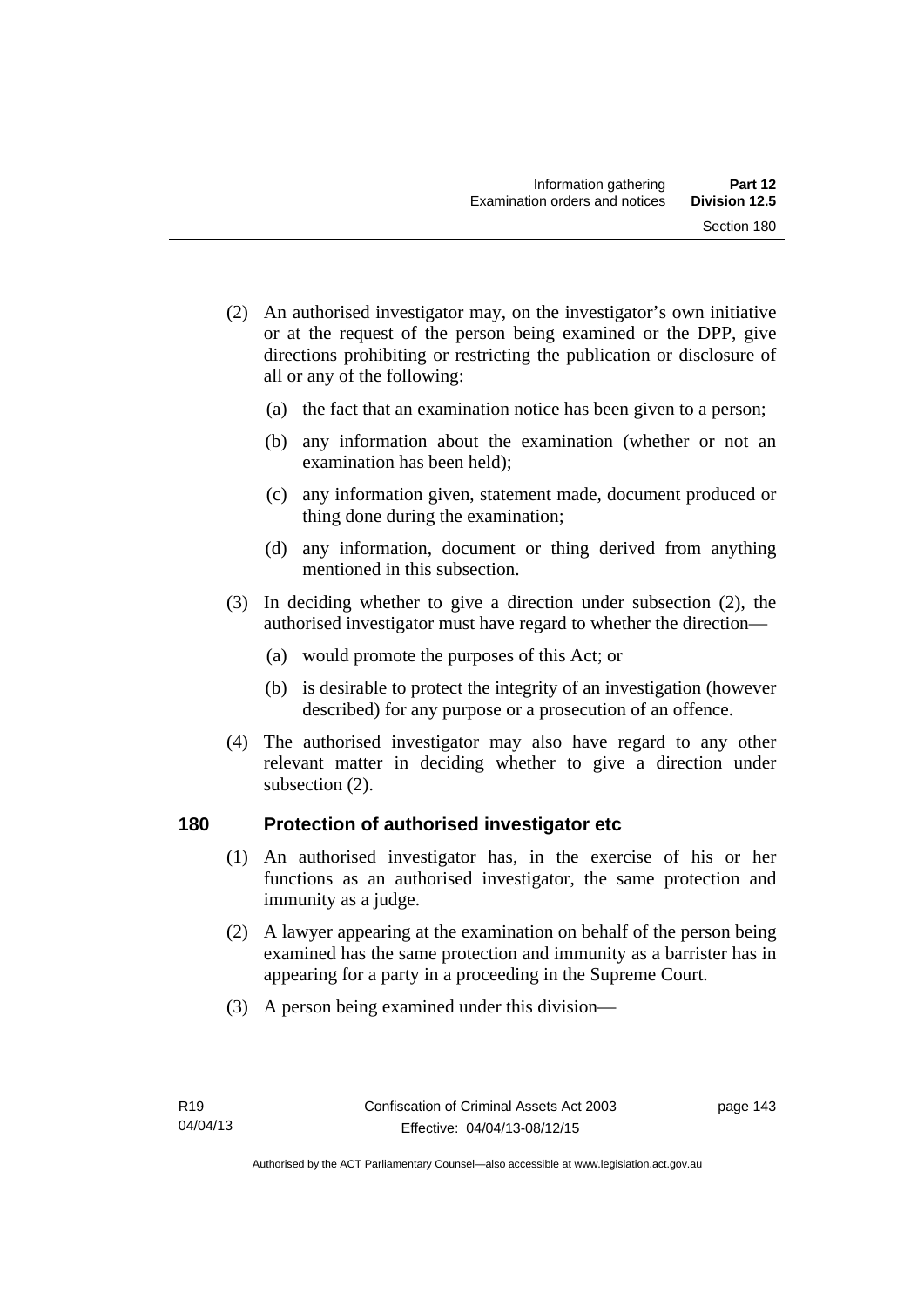- (a) has the same protection as a witness in a proceeding in the Supreme Court; and
- (b) in addition to the penalties provided by this Act, is subject to the same liabilities as a witness in a proceeding in the Supreme Court.

### **Subdivision 12.5.5 Offences—examination notices**

*Note* For other applicable offences, see div 12.6 (Information order offences).

#### **181 Obstruction etc of authorised investigator**

- (1) A person commits an offence if—
	- (a) the person knows that, or is reckless about the fact that, a person is an authorised investigator; and
	- (b) the person obstructs, hinders, intimidates or resists the investigator in the exercise of the investigator's functions.

Maximum penalty: 200 penalty units, imprisonment for 2 years or both.

(2) Strict liability applies to subsection (1) (b).

#### **182 Failing to attend examination**

- (1) A person commits an offence if the person is required by an examination notice to attend an examination and the person fails to attend the examination at—
	- (a) the time and place stated in the notice; or
	- (b) the time and place as changed under section 174 (2) (Time and place of examination).

Maximum penalty: 200 penalty units, imprisonment for 2 years or both.

(2) An offence against this section is a strict liability offence.

Authorised by the ACT Parliamentary Counsel—also accessible at www.legislation.act.gov.au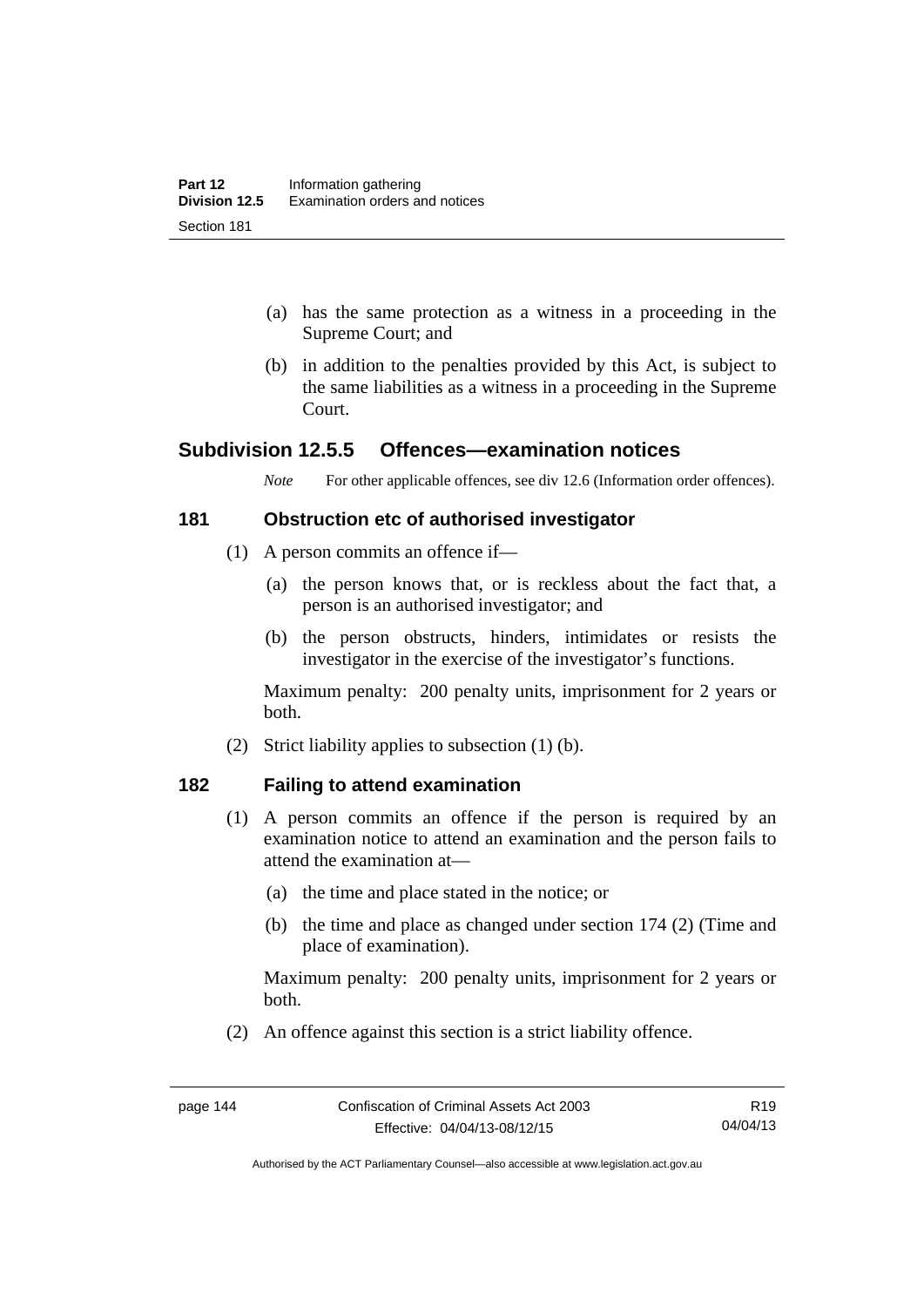### **183 Offences relating to appearance at examination**

- (1) A person who is required by an examination notice to attend an examination commits an offence if, during the examination, the person—
	- (a) fails to be sworn or to make an affirmation that the authorised investigator requires the person to swear or make; or
	- (b) fails to answer a question that the authorised investigator requires the person to answer; or
	- (c) fails to produce a document that the person is required under the examination notice to produce at the examination; or
	- (d) leaves the examination before being excused by the authorised investigator.

Maximum penalty: 200 penalty units, imprisonment for 2 years or both.

- (2) However, subsection (1) (c) does not apply if the person complied with the notice in relation to production of a document (if any) to the extent that it was practicable to do so.
- (3) An offence against this section is a strict liability offence.

#### **184 Unauthorised presence at an examination**

- (1) A person commits an offence if the person—
	- (a) is present at an examination; and
	- (b) is not entitled under section 176 (3) (Conduct of examination) to be present.

Maximum penalty: 50 penalty units, imprisonment for 6 months or both.

(2) An offence against this section is a strict liability offence.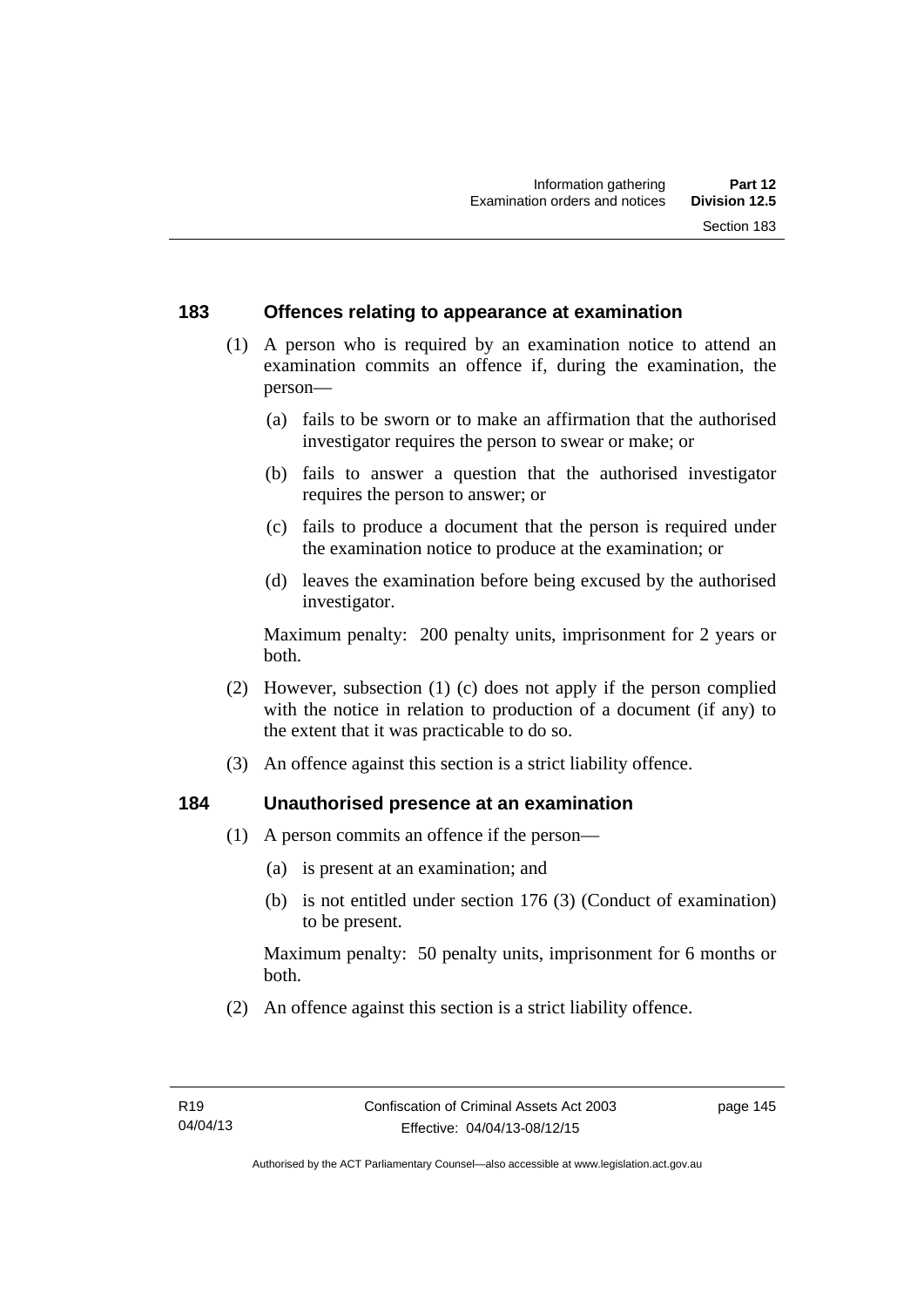#### **185 Examinations—additional disclosure offences**

*Note* An offence against this section is a strict liability offence, see s (7).

- (1) A person commits an offence if—
	- (a) an authorised investigator has given a direction under section 179 (2) (Examinations—additional restrictions on disclosure) prohibiting or restricting the publication or disclosure of a matter mentioned in the subsection; and
	- (b) the person has notice of the direction (whether by being given a copy of the direction or otherwise); and
	- (c) the person publishes or discloses the matter to someone else.

Maximum penalty: 200 penalty units, imprisonment for 2 years or both.

- (2) A person commits an offence if—
	- (a) an authorised investigator has given a direction under section 179 (2) prohibiting or restricting the publication or disclosure of a matter mentioned in the subsection; and
	- (b) the person has notice of the direction (whether by being given a copy of the direction or otherwise); and
	- (c) the person publishes or discloses information to someone else; and
	- (d) the other person could infer from the information the matter to which the direction relates.

Maximum penalty: 200 penalty units, imprisonment for 2 years or both.

- (3) Subsections (1) and (2) do not apply if the publication or disclosure is made to any of the following entities in the circumstances mentioned for the entity:
	- (a) a police officer—in any circumstances;

R19 04/04/13

Authorised by the ACT Parliamentary Counsel—also accessible at www.legislation.act.gov.au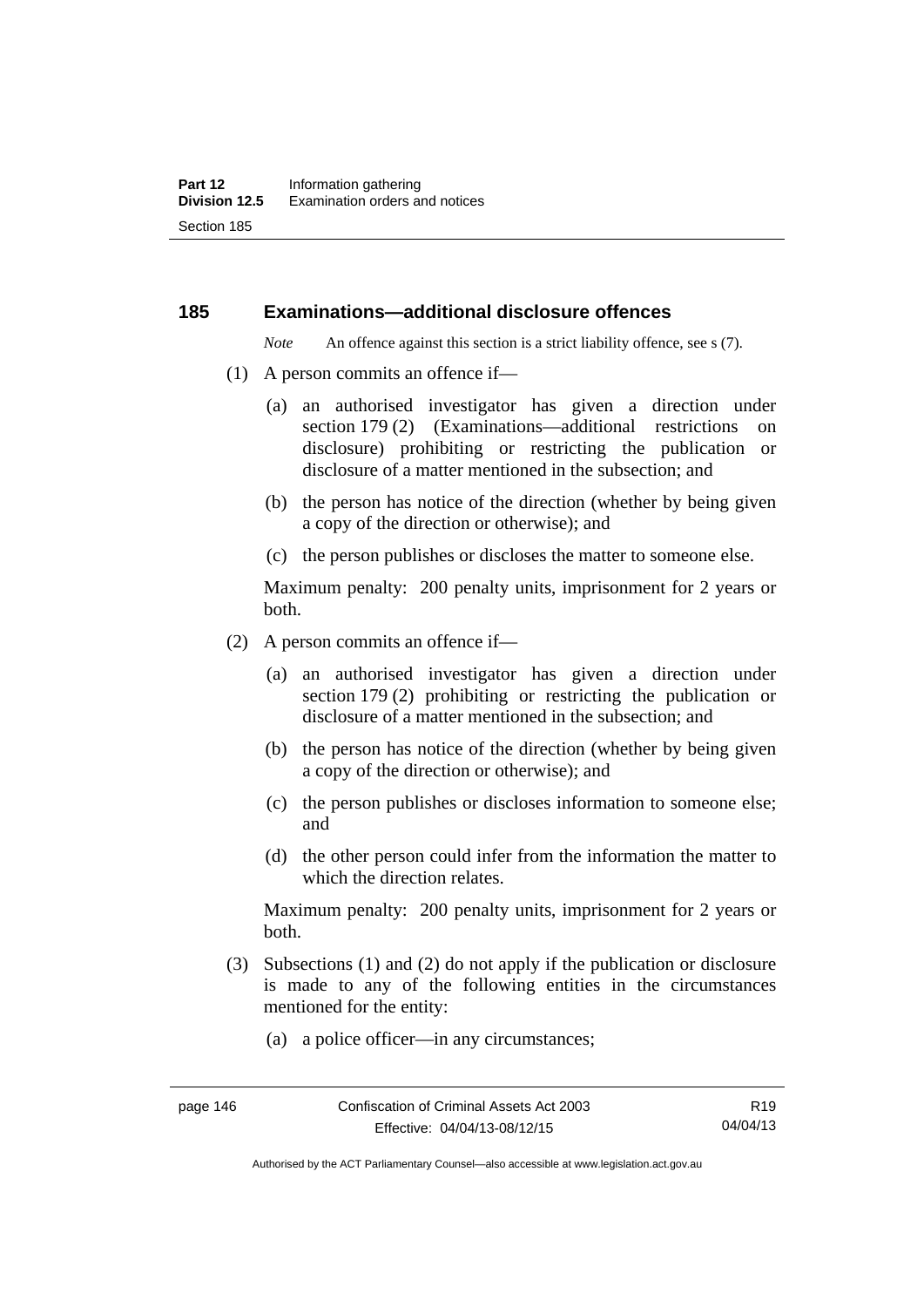- (b) an officer, employee or agent of the person—to ensure that the order is complied with and the person to whom the publication or disclosure is made is given notice of the direction (whether by being given a copy of the restraining order to which the direction relates or otherwise) by the person making the publication or disclosure;
- (c) a lawyer—to obtain legal advice or representation in relation to the order;
- (d) a relevant court—with the court's leave.
	- *Note* The application for leave, and any proceeding with the court's leave, must be heard in closed court, see s (8).
- (4) Also, subsections (1) and (2) do not apply if the publication or disclosure is made—
	- (a) by a police officer in the exercise of the officer's functions; or
	- (b) for the purpose of giving or obtaining legal advice, or making legal representations, in relation to the order.
- (5) A person commits an offence if—
	- (a) an authorised investigator has given a direction under section 179 (2) (Examinations—additional restrictions on disclosure) prohibiting or restricting the publication or disclosure of a matter mentioned in the subsection; and
	- (b) the person receives information in relation to the matter in accordance with subsection (3) or (4); and
	- (c) the person ceases to be a person mentioned in subsection (3) or  $(4)$ ; and
	- (d) the person publishes or discloses the matter to someone else.

Maximum penalty: 200 penalty units, imprisonment for 2 years or both.

page 147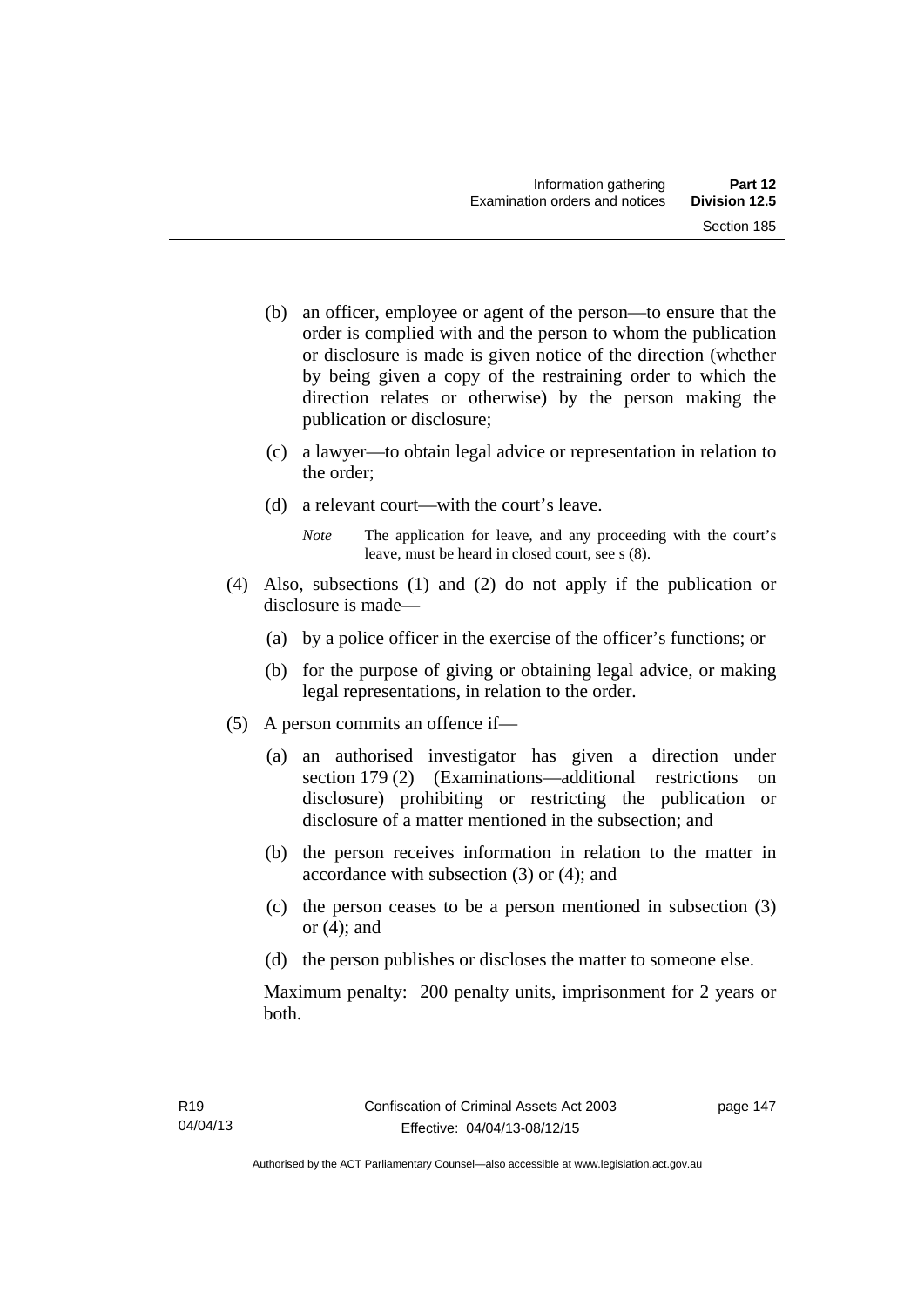- (6) A person commits an offence if—
	- (a) an authorised investigator has given a direction under section 179 (2) prohibiting or restricting the publication or disclosure of a matter mentioned in the subsection; and
	- (b) the person receives information in relation to the matter in accordance with subsection (3) or (4); and
	- (c) the person ceases to be a person mentioned in subsection (3) or (4); and
	- (d) the person publishes or discloses information to someone else; and
	- (e) the other person could infer from the information the matter to which the direction relates.

Maximum penalty: 200 penalty units, imprisonment for 2 years or both.

- (7) An offence against this section is a strict liability offence.
- (8) For subsection (3) (d), an application for leave, and any proceeding with the court's leave, must be heard in closed court.

# **Division 12.6 Information order offences**

#### **186 Meaning of** *information order*

In this Act:

*information order* means—

- (a) an inquiry notice; or
- (b) a monitoring order; or
- (c) a transaction suspension order; or
- (d) a production order; or
- (e) an examination order; or

Authorised by the ACT Parliamentary Counsel—also accessible at www.legislation.act.gov.au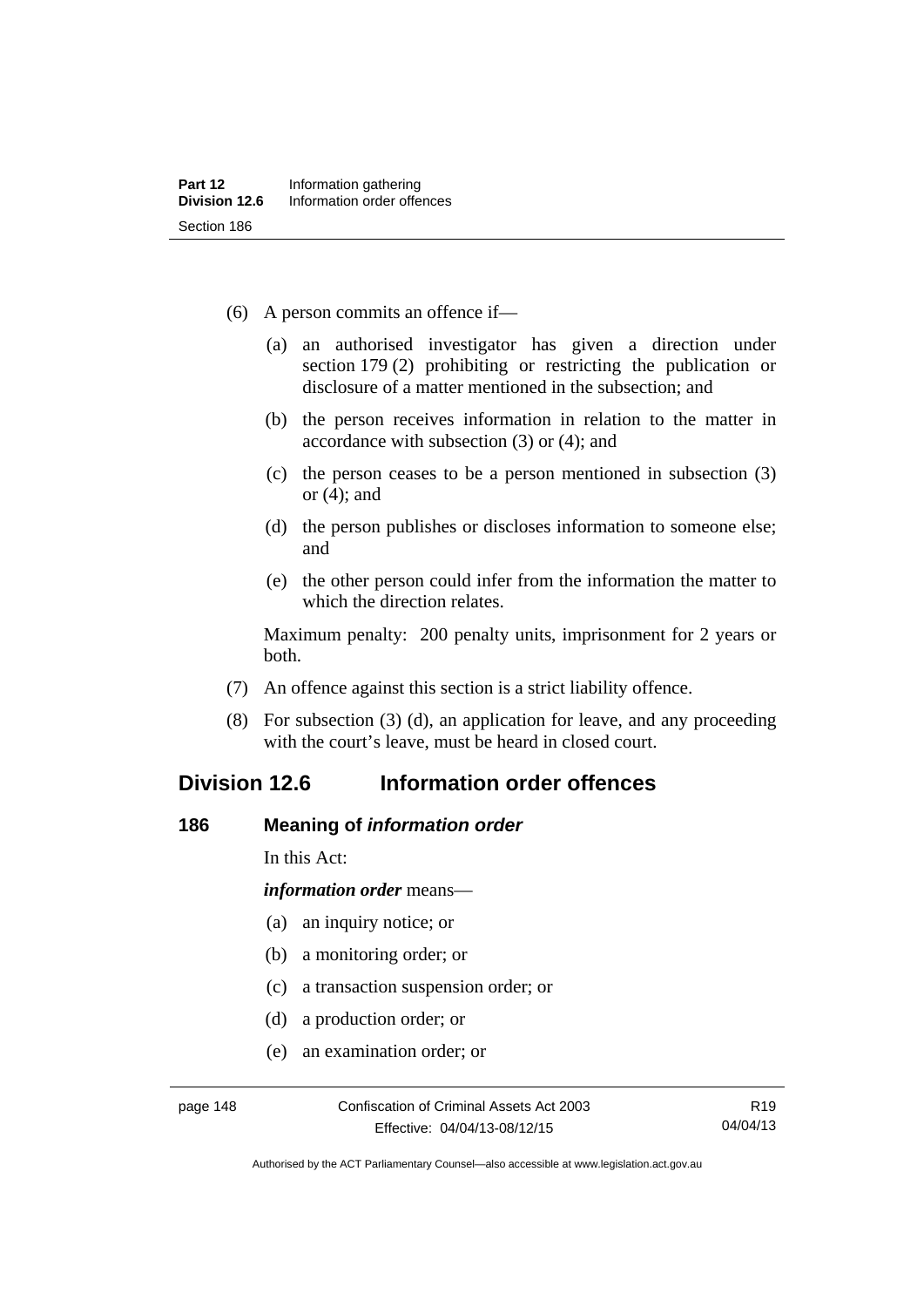(f) an examination notice.

### **187 Information orders—failure to comply**

A person commits an offence if—

- (a) the person is given an information order (other than an examination notice); and
- (b) the person fails to comply with the order.

Maximum penalty: 200 penalty units, imprisonment for 2 years or both.

*Note* For contravention of an examination notice, see s 182.

#### **188 Information orders—false or misleading information**

- (1) A person commits an offence if—
	- (a) the person gives information to a police officer; and
	- (b) the person does so knowing that the information—
		- (i) is false or misleading in a material particular; or
		- (ii) omits something that makes the information false or misleading in a material particular; and
	- (c) the information is given in compliance (or purported compliance) with an information order.

Maximum penalty: 200 penalty units, imprisonment for 2 years or both.

- (2) Subsection (1) (c) does not apply if, before the information was given by the person to the police officer, a police officer did not take reasonable steps to tell the person of the existence of the offence against subsection (1).
- (3) For subsection (2), it is sufficient if the following form of words is used:

page 149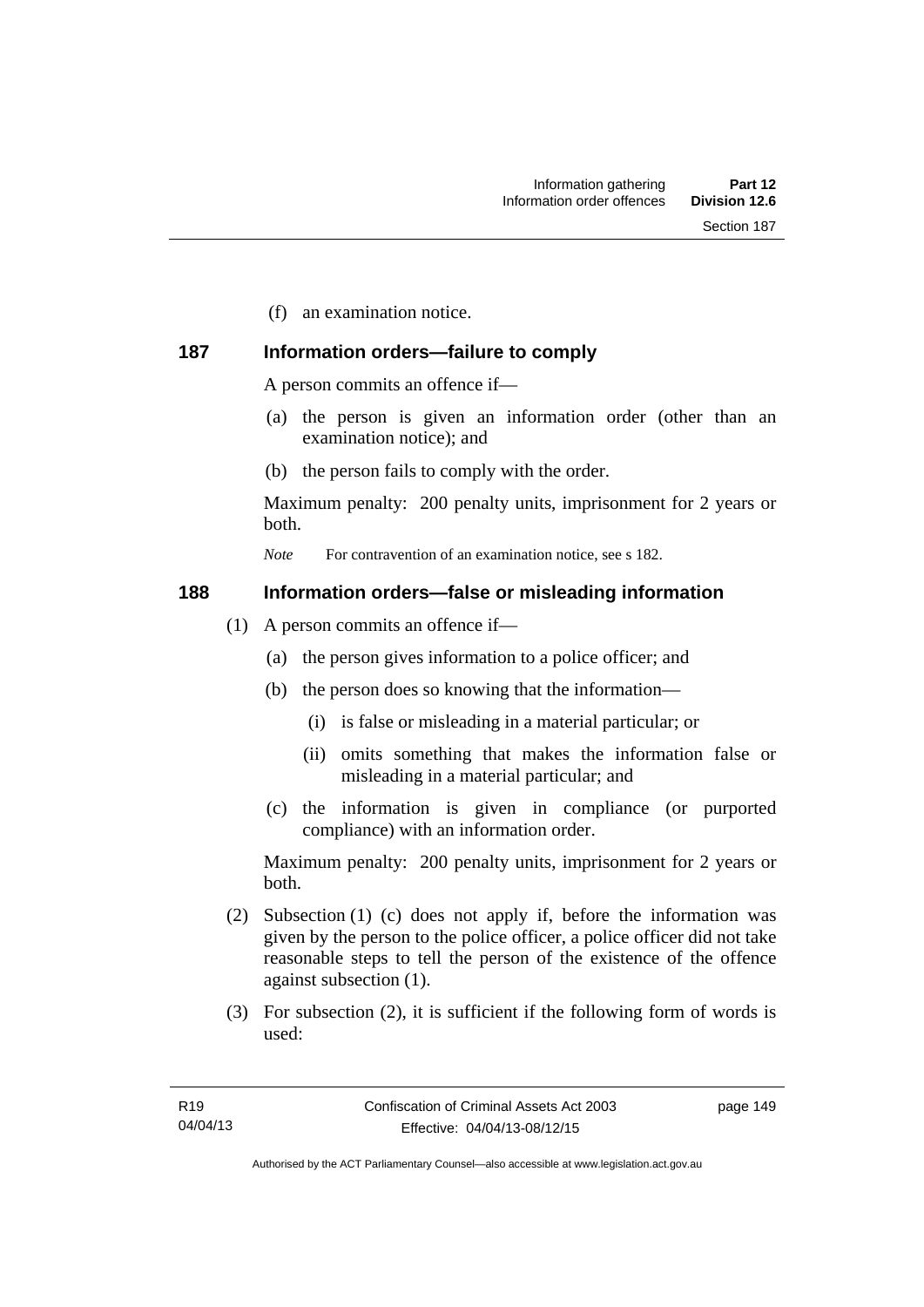'Giving false or misleading information is an offence with serious consequences'.

#### **189 Information orders—false or misleading documents**

- (1) A person commits an offence if—
	- (a) the person produces a document to a police officer (including an authorised investigator); and
	- (b) the person does so knowing that the document is false or misleading in a material particular; and
	- (c) the document is produced in compliance (or purported compliance) with an information order.

Maximum penalty: 200 penalty units, imprisonment for 2 years or both.

- (2) Subsection (1) does not apply to a person who produces a document to a police officer if the document is accompanied by a written statement signed by the person (or, for a corporation, by an officer of the corporation)—
	- (a) stating that the document is, to the person's knowledge, false or misleading in a material particular; and
	- (b) setting out, or referring to, the material particular in which the document is, to the person's knowledge, false or misleading.

#### **190 Destruction etc of documents**

- (1) A person commits an offence if—
	- (a) the person is given—
		- (i) a production order for a property-tracking document; or
		- (ii) an examination notice that requires the person to produce a document at an examination; and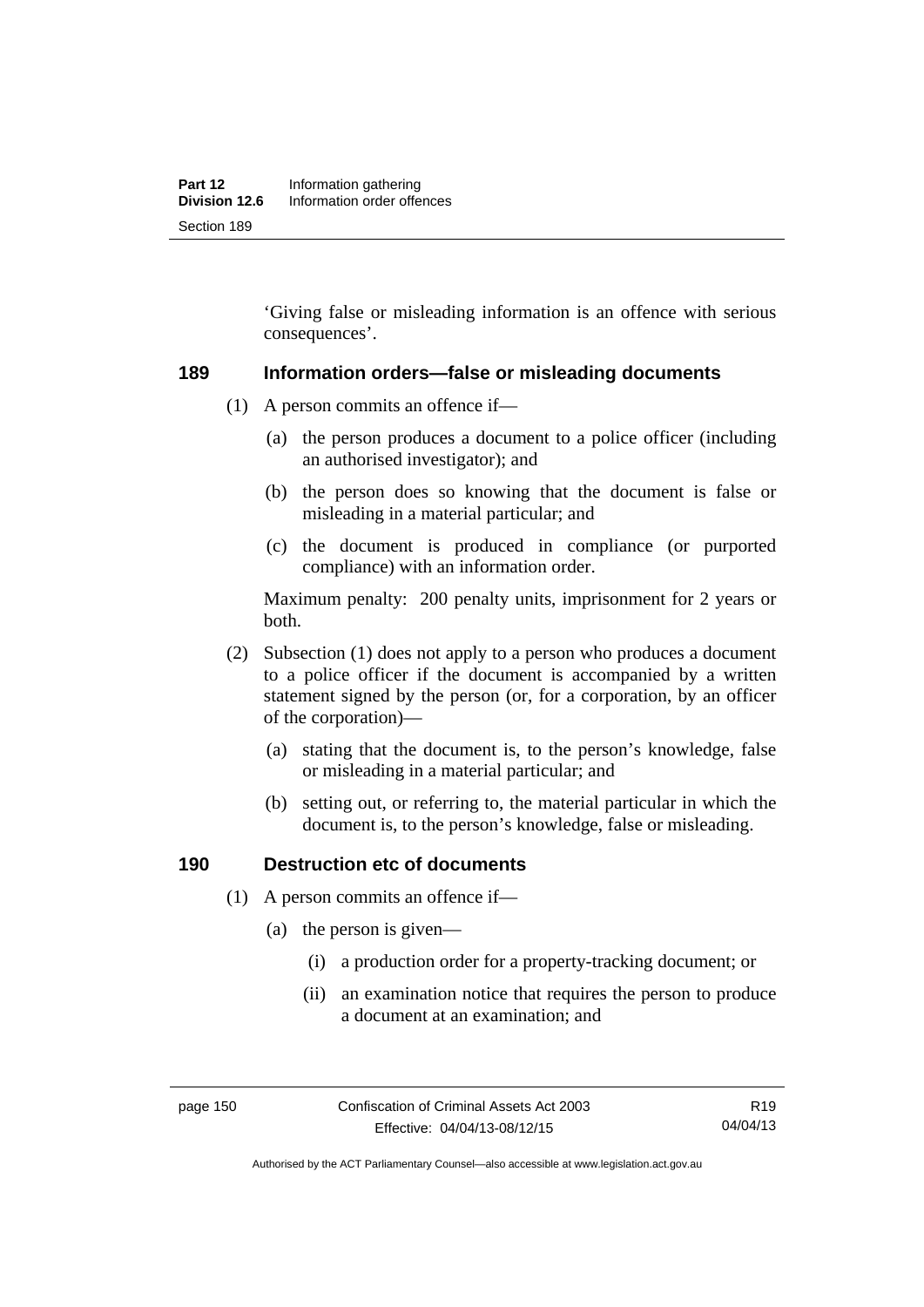(b) the person intentionally destroys, damages, changes or otherwise interferes with the document.

Maximum penalty: 500 penalty units, imprisonment for 5 years or both.

- (2) A person commits an offence if—
	- (a) the person is given—
		- (i) a production order for a property-tracking document; or
		- (ii) an examination notice that requires the person to produce a document at an examination; and
	- (b) the person destroys, damages, changes or otherwise interferes with the document.

Maximum penalty: 50 penalty units, imprisonment for 6 months or both.

- (3) An offence against subsection (2) a strict liability offence.
- (4) An offence against subsection (2) is declared to be a relevant offence.

#### **191 Meaning of** *non-disclosable information order*

In this Act:

*non-disclosable information order* means any of the following information orders:

- (a) an inquiry notice;
- (b) a monitoring order;
- (c) a transaction suspension order;
- (d) a production order that is declared under section 161 (1) (Production order proceedings—restrictions on disclosure) to be a non-disclosable production order;

page 151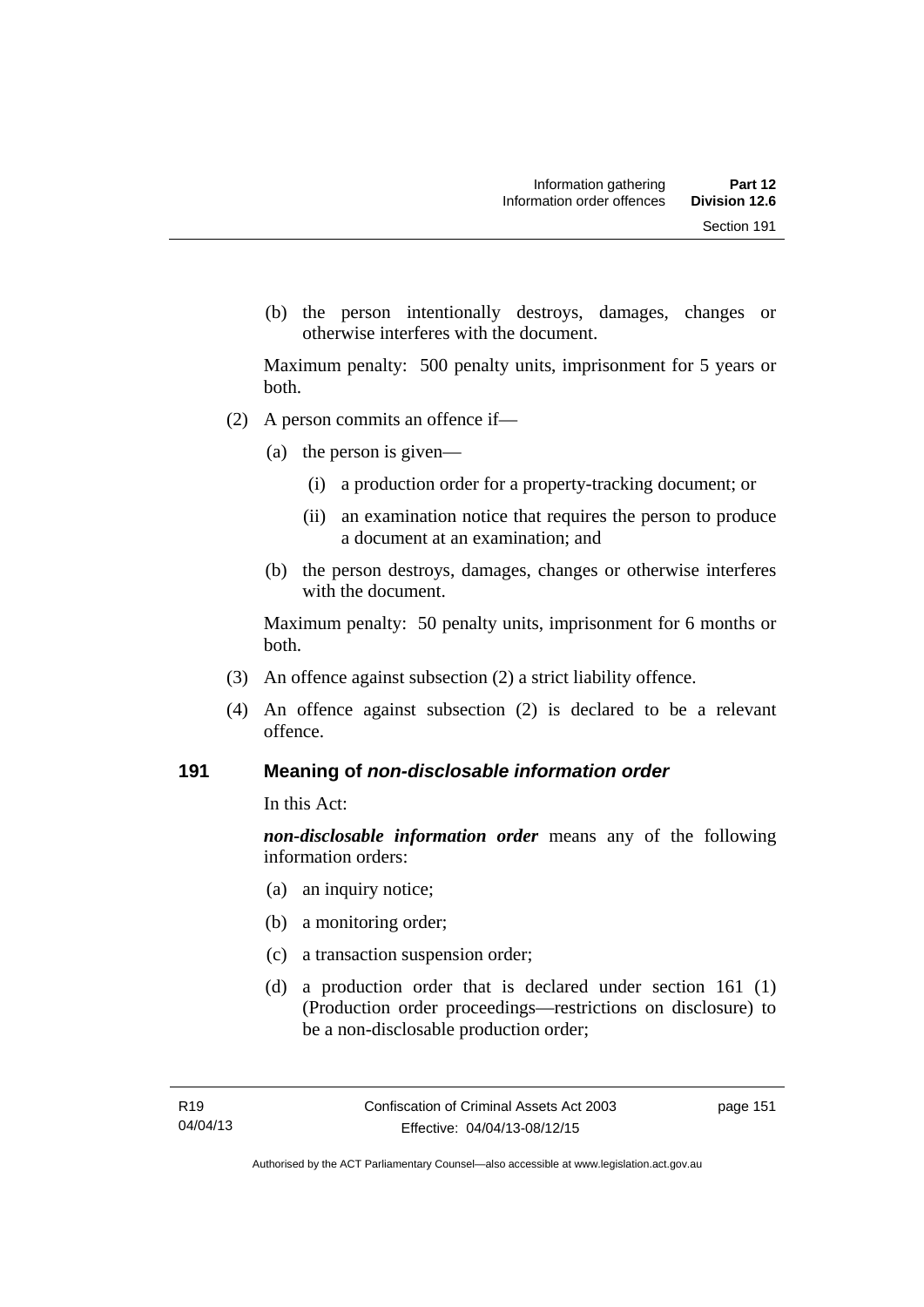- (e) an examination order that is declared under section 170 (1) (Examination order proceedings—restrictions on disclosure) to be a non-disclosable examination order;
- (f) an examination notice that is a non-disclosable examination notice under section 172 (2) (Examination notices—giving).

#### **192 Information orders—disclosure offences**

*Note* An offence against this section is a strict liability offence (see s (7)).

 (1) A person commits an offence if the person publishes or discloses the existence or operation of a non-disclosable information order to someone else.

Maximum penalty: 200 penalty units, imprisonment for 2 years or both.

- (2) A person commits an offence if—
	- (a) the person publishes or discloses information to someone else; and
	- (b) the other person could infer from the information the existence or operation of a non-disclosable information order.

Maximum penalty: 200 penalty units, imprisonment for 2 years or both.

- (3) Subsections (1) and (2) do not apply if the publication or disclosure is made to any of the following entities in the circumstances mentioned for the entity:
	- (a) a police officer—in any circumstances;
	- (b) an officer, employee or agent of the person—to ensure that the order is complied with and the person to whom the publication or disclosure is made is given notice of the offences against this section by the person making the publication or disclosure;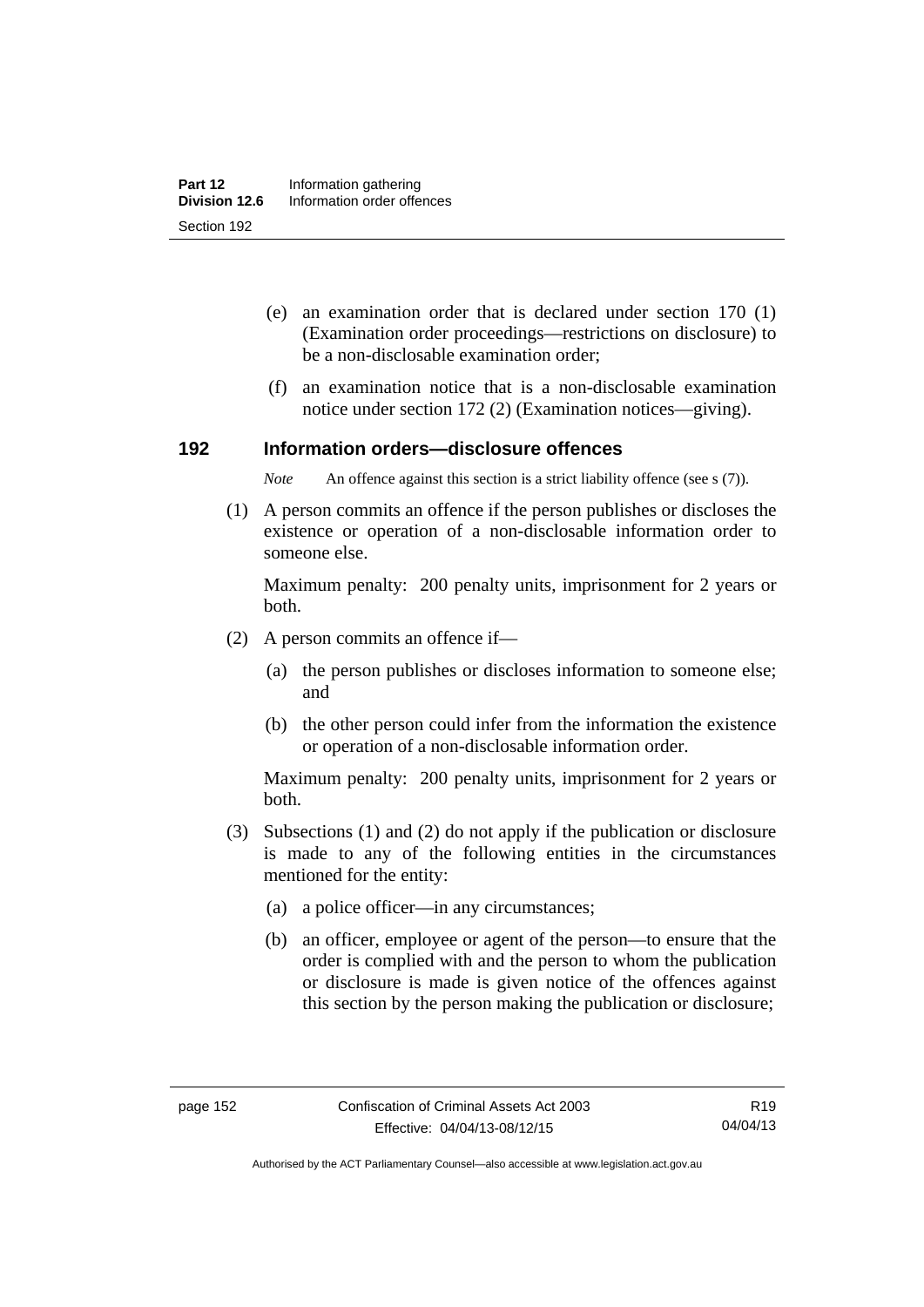- (c) a lawyer—to obtain legal advice or representation in relation to the order;
- (d) a relevant court—with the court's leave.

- (4) Also, subsections (1) and (2) do not apply if the publication or disclosure is made—
	- (a) by a police officer in the exercise of the officer's functions; or
	- (b) for the purpose of giving or obtaining legal advice, or making legal representations, in relation to the order.
- (5) A person commits an offence if—
	- (a) the person receives information in relation to a non-disclosable information order in accordance with subsection (3) or (4); and
	- (b) the person ceases to be a person mentioned in subsection (3) or  $(4)$ ; and
	- (c) the person publishes or discloses the existence or operation of the order to someone else.

Maximum penalty: 200 penalty units, imprisonment for 2 years or both.

- (6) A person commits an offence if—
	- (a) the person receives information in relation to a non-disclosable information order in accordance with subsection (3) or (4); and
	- (b) the person ceases to be a person mentioned in subsection (3) or  $(4)$ ; and
	- (c) the person publishes or discloses information to someone else; and

*Note* The application for leave, and any proceeding with the court's leave, must be heard in closed court (see s (8)).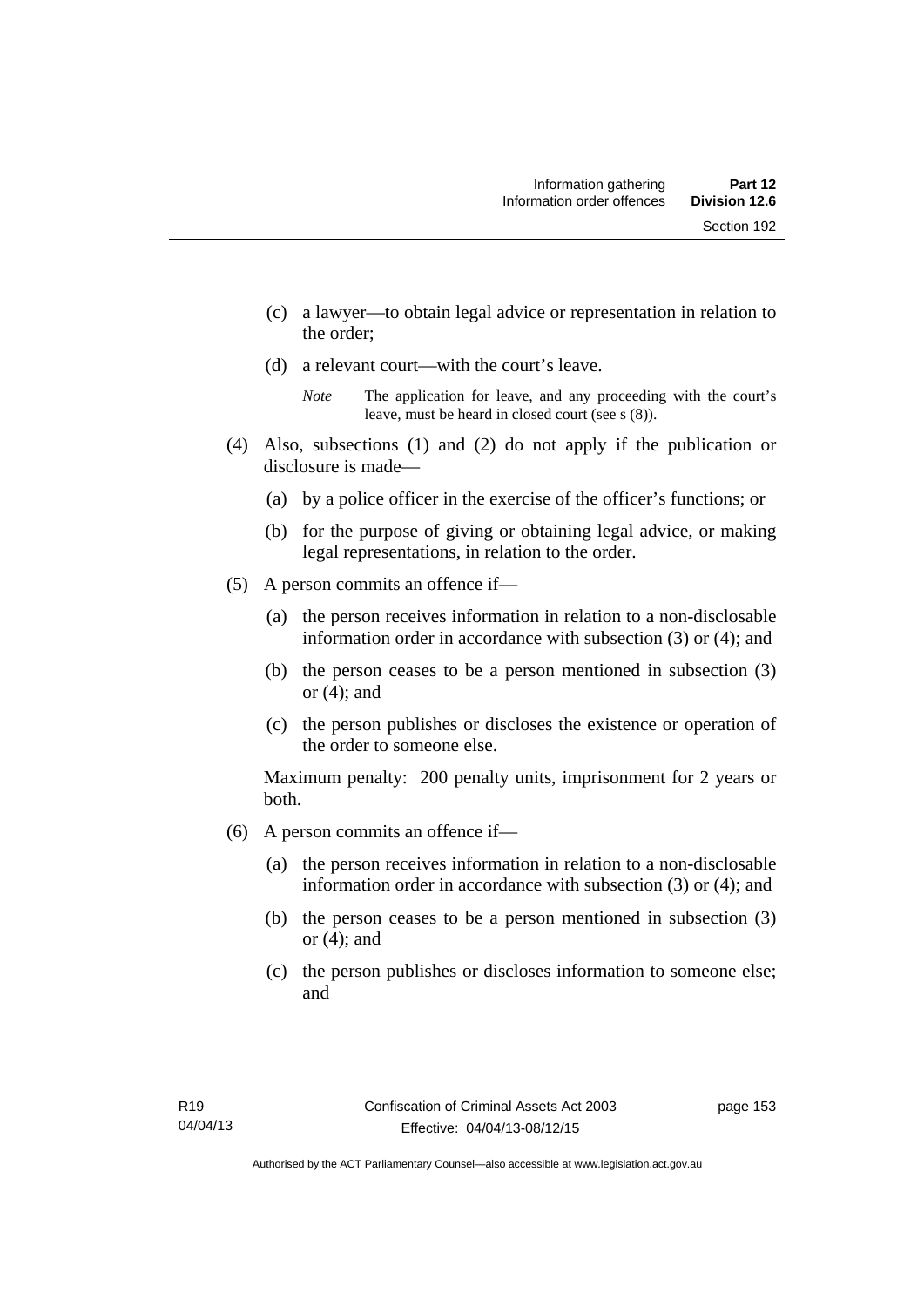(d) the other person could infer from the information the existence or operation of the order.

Maximum penalty: 200 penalty units, imprisonment for 2 years or both.

- (7) An offence against this section is a strict liability offence.
- (8) For subsection (3) (d), an application for leave, and any proceeding with the court's leave, must be heard in closed court.

#### **193 Information orders—disclosure by police officers**

- (1) This section applies to a non-disclosable information order.
- (2) A police officer may disclose the existence or operation of the order for the purposes of, or in the course of, a legal proceeding.

- (3) However, a police officer is not required to disclose to a court the existence or operation of the order.
- (4) In this section:

*disclosure*, of the existence or operation of the order, includes the disclosure of information to a person from which the person could reasonably infer the existence or operation of the order.

#### **194 Information orders—protection of complying financial institutions**

- (1) This section applies to a financial institution, and to an officer, employee or agent of the institution, if—
	- (a) the institution complies with an information order; and
	- (b) information given under the order relates to a money laundering offence.

*Note* A police officer may also disclose the existence or operation of the order in the exercise of the officer's functions (see s 192 (4) (b)).

Authorised by the ACT Parliamentary Counsel—also accessible at www.legislation.act.gov.au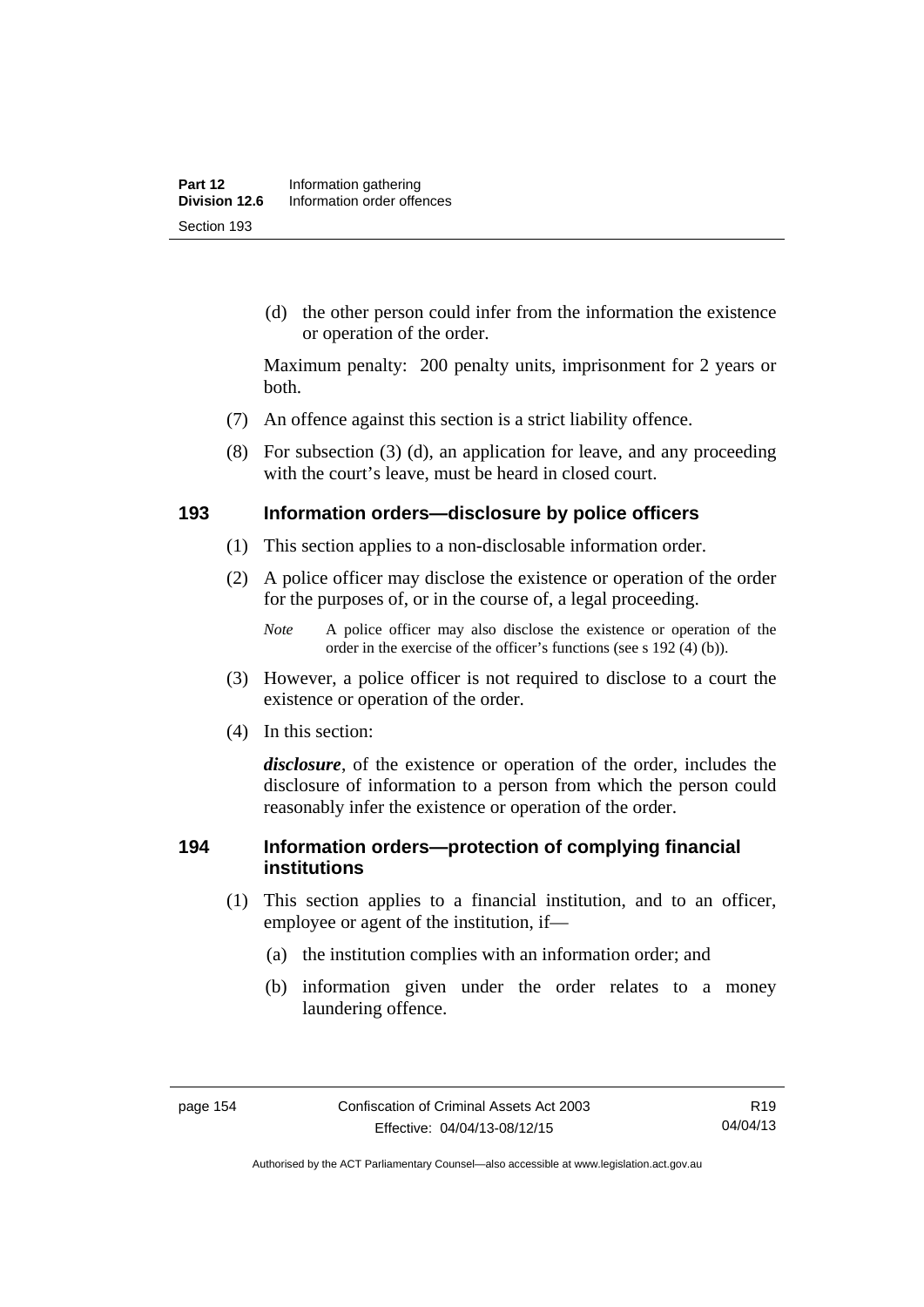(2) The institution or person is taken not to have been at any time in possession of the information given under the order.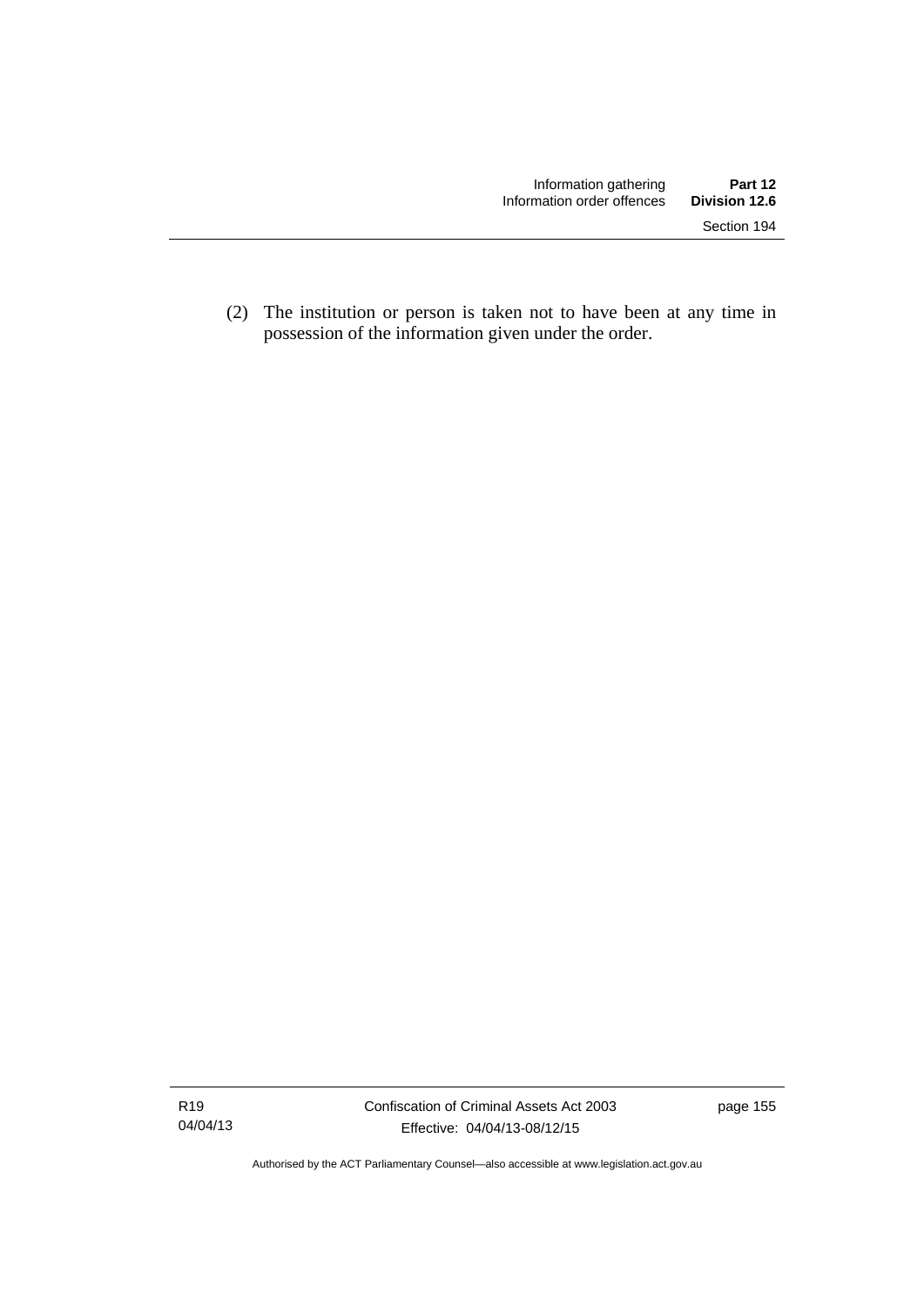**Part 13 Search warrants**<br>**Division 13.1 Preliminary Division 13.1** Section 195

# **Part 13 Search warrants**

# **Division 13.1 Preliminary**

#### **195 Definitions for pt 13**

In this part:

*at* includes in or on.

*data* includes—

- (a) information in any form; and
- (b) any program (or part of a program).

*data storage device* means a thing containing, or designed to contain, data for use by a computer.

*executing police officer*, of a search warrant, means—

- (a) the police officer (the *first police officer*) named in the warrant as the police officer responsible for executing the warrant; or
- (b) if the first police officer does not intend to be present at the execution of the warrant—another police officer whose name has been written in the warrant by the first police officer; or
- (c) another police officer whose name has been written in the warrant by the police officer last named in the warrant.

*frisk search* means—

- (a) a search of a person conducted by quickly running the hands over the person's outer garments; and
- (b) an examination of anything worn or carried by the person that is conveniently and voluntarily removed by the person.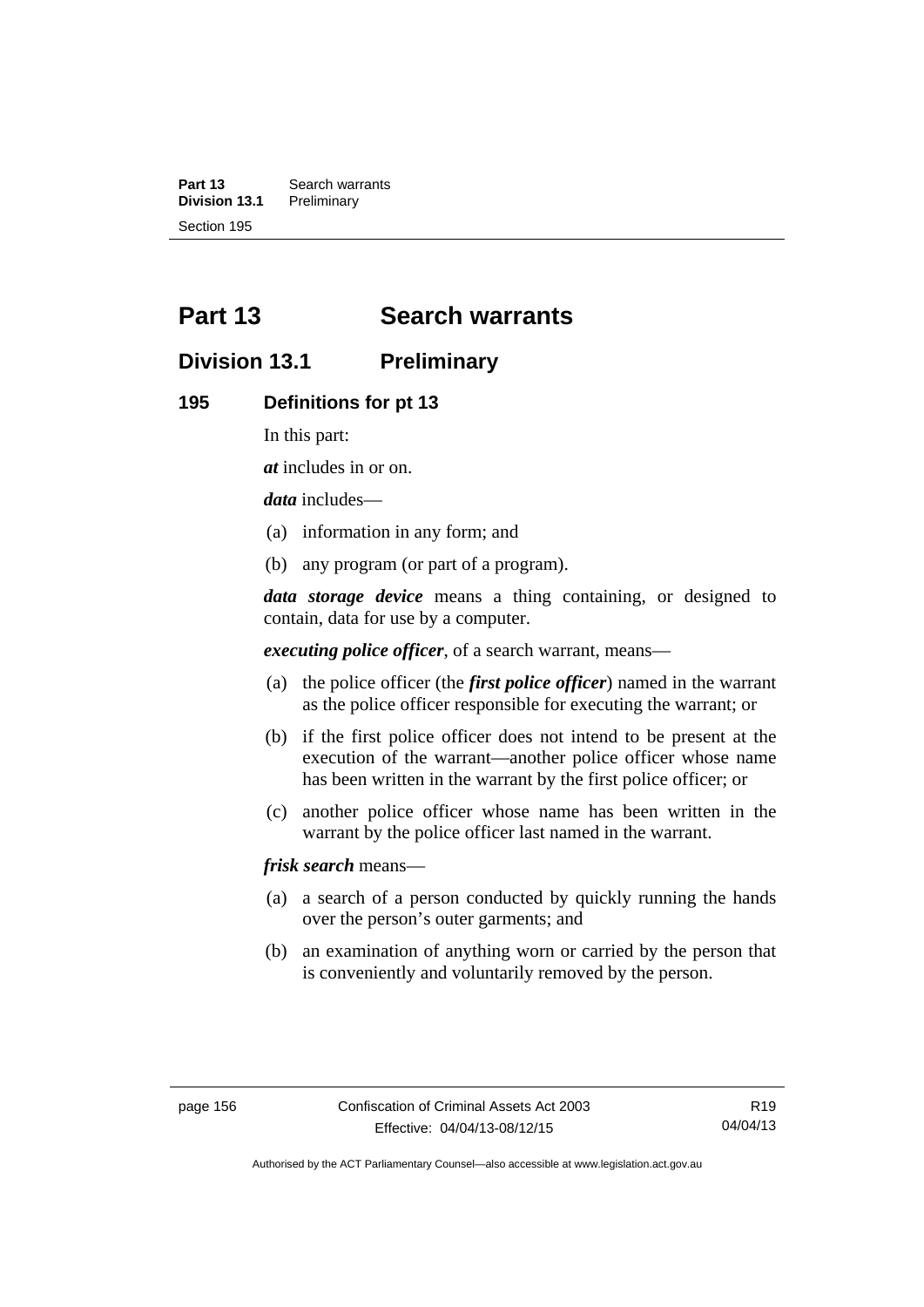*issuing officer*, for a search warrant, means—

- (a) a judge, the registrar or a deputy registrar of the Supreme Court; or
- (b) a magistrate; or
- (c) the registrar or a deputy registrar of the Magistrates Court if authorised by the Chief Magistrate to issue search warrants under this part.

*occupier*, of premises, includes—

- (a) a person believed, on reasonable grounds, to be an occupier of the premises; and
- (b) a person apparently in charge of the premises.

*ordinary search* means a search of a person or of articles in a person's possession, which may include—

- (a) requiring the person to remove the person's overcoat, coat or jacket and any gloves, shoes or hat; and
- (b) an examination of those items.

*person assisting*, in relation to a search warrant, means a person who has been authorised by an executing police officer to assist in executing the warrant.

*premises* includes the following:

- (a) land (whether vacant or occupied);
- (b) any structure, building, vehicle or place (whether built or not);
- (c) any part of a structure, building, vehicle or place.

*search warrant* means a warrant issued under section 199 (Issuing search warrants) that is in force.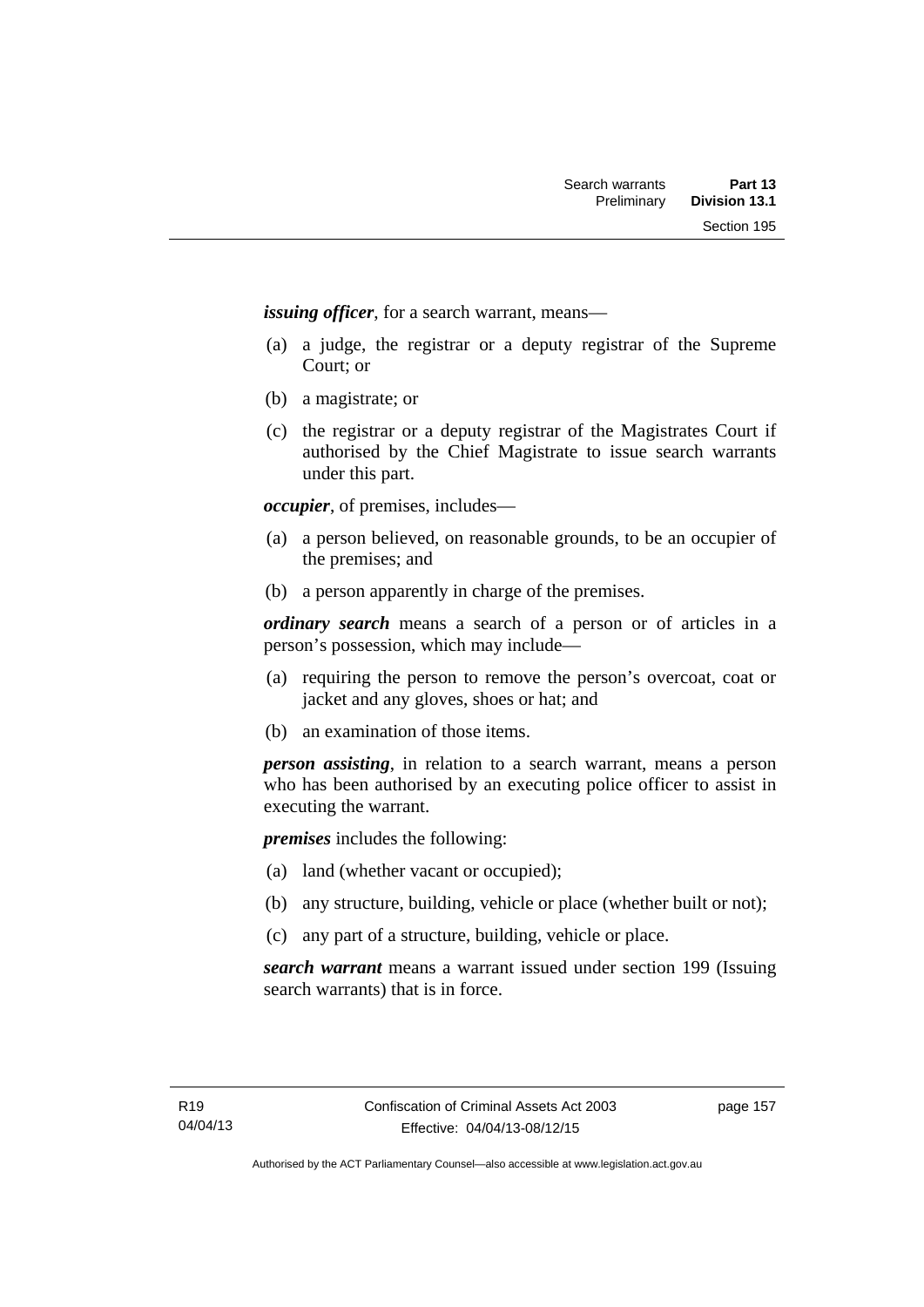#### *target material* means—

- (a) property (including tainted property and property under the effective control of a person) in relation to which action has been or could be taken under this Act; or
	- *Note 1* For the meaning of *effective control*, see s 14.
	- *Note 2* For the meaning of *in relation to*, see dict.
- (b) benefits derived by a person from the commission of a relevant offence; or
- (c) evidence in relation to property or benefits mentioned in paragraph (a) or (b); or
- (d) evidence in relation to a relevant offence.

*vehicle* includes an aircraft or vessel.

# **Division 13.2 Search warrants—general**

#### **196 Applications for search warrants—general**

- (1) A police officer may apply to an issuing officer for a search warrant to enter premises.
- (2) The application must be sworn and state the grounds on which the warrant is sought.
- (3) The issuing officer may refuse to consider the application until the applicant police officer gives the issuing officer all the information the issuing officer requires about the application in the way the issuing officer requires.

### **197 Offence for making false etc statements in search warrant applications**

A police officer commits an offence if—

 (a) the police officer makes a statement (whether orally, in a document or in any other way); and

R19 04/04/13

Authorised by the ACT Parliamentary Counsel—also accessible at www.legislation.act.gov.au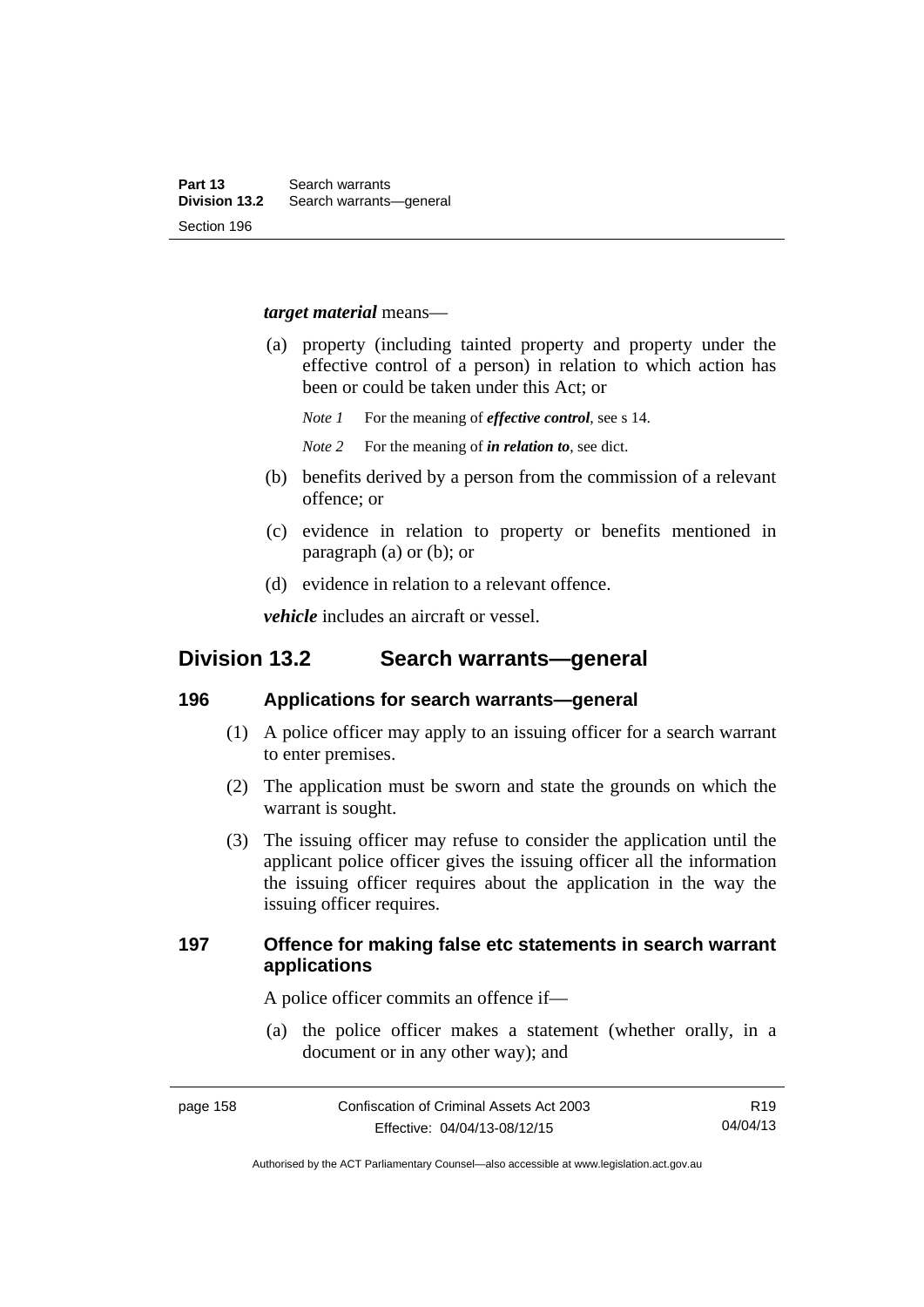- (b) the police officer does so knowing that the statement—
	- (i) is false or misleading in a material particular; or
	- (ii) omits something that makes the statement false or misleading in a material particular; and
- (c) the statement is made to an issuing officer in relation to an application for a search warrant.

Maximum penalty: 200 penalty units, imprisonment for 2 years or both.

#### **198 Additional contents of search warrant applications**

- (1) If the person applying for a search warrant suspects that it will be necessary to use firearms in executing the warrant, the person must state the suspicion, and the grounds for the suspicion, in the application.
- (2) If a person applying for a warrant to search premises has previously applied for a warrant for the same premises, the person must, in the application, include particulars of the earlier application and its outcome.

### **199 Issuing search warrants**

(1) An issuing officer may issue a warrant to search premises if satisfied that there are reasonable grounds for suspecting that there is at the premises, or will be within the next 72 hours, target material.

*Note At* includes in or on (see s 195).

 (2) If an application for a search warrant is made under section 203 (Applying for search warrants by telephone or other electronic means), this section applies as if the reference in subsection (1) to 72 hours were a reference to 48 hours.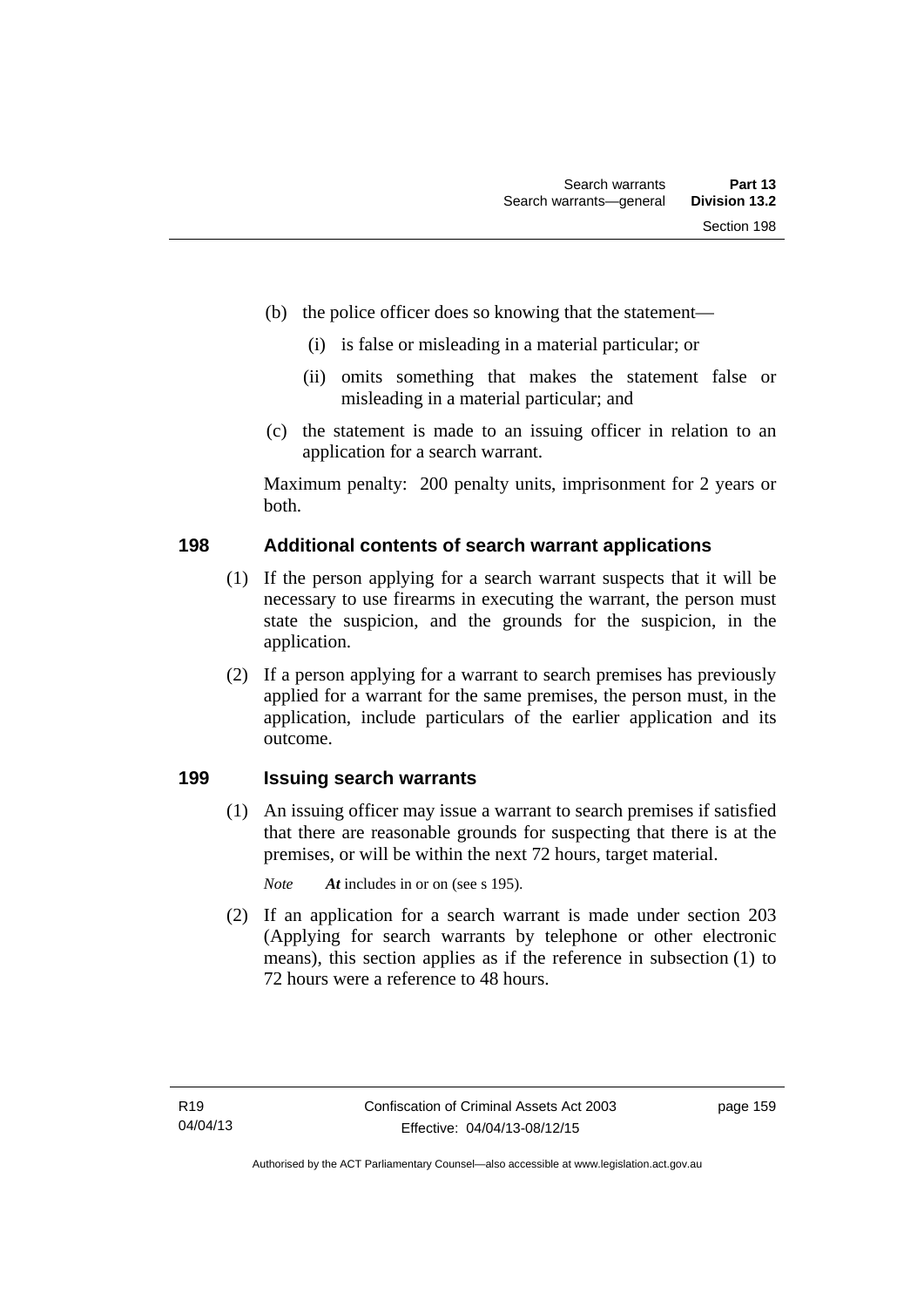### **200 When search warrant for property-tracking document may be issued**

If the target material in relation to which a search warrant is being issued is a property-tracking document, the issuing officer may issue a search warrant in relation to the document only if the issuing officer is satisfied that—

- (a) the document cannot be identified or described with sufficient particularity for the purpose of obtaining a production order; or
- (b) a production order requiring the document has been given but not complied with; or
- (c) there are reasonable grounds to suspect that a production order would not be complied with; or
- (d) the investigation to which the warrant is being sought might be prejudiced by seeking a production order.

#### **201 Contents of search warrants**

- (1) A search warrant must state—
	- (a) the kind of target material that is to be searched for under the warrant; and
	- (b) a description of the premises to which the warrant relates; and
	- (c) the name of the executing police officer; and
	- (d) when the warrant expires (see subsection (2)); and
	- (e) whether the warrant may be executed at any time or only during particular hours (see 210); and
	- (f) whether the warrant authorises an ordinary search or frisk search of a person who is at or near the premises when the warrant is executed if the executing police officer or a person assisting suspects on reasonable grounds that the person has target material in the person's possession.

Authorised by the ACT Parliamentary Counsel—also accessible at www.legislation.act.gov.au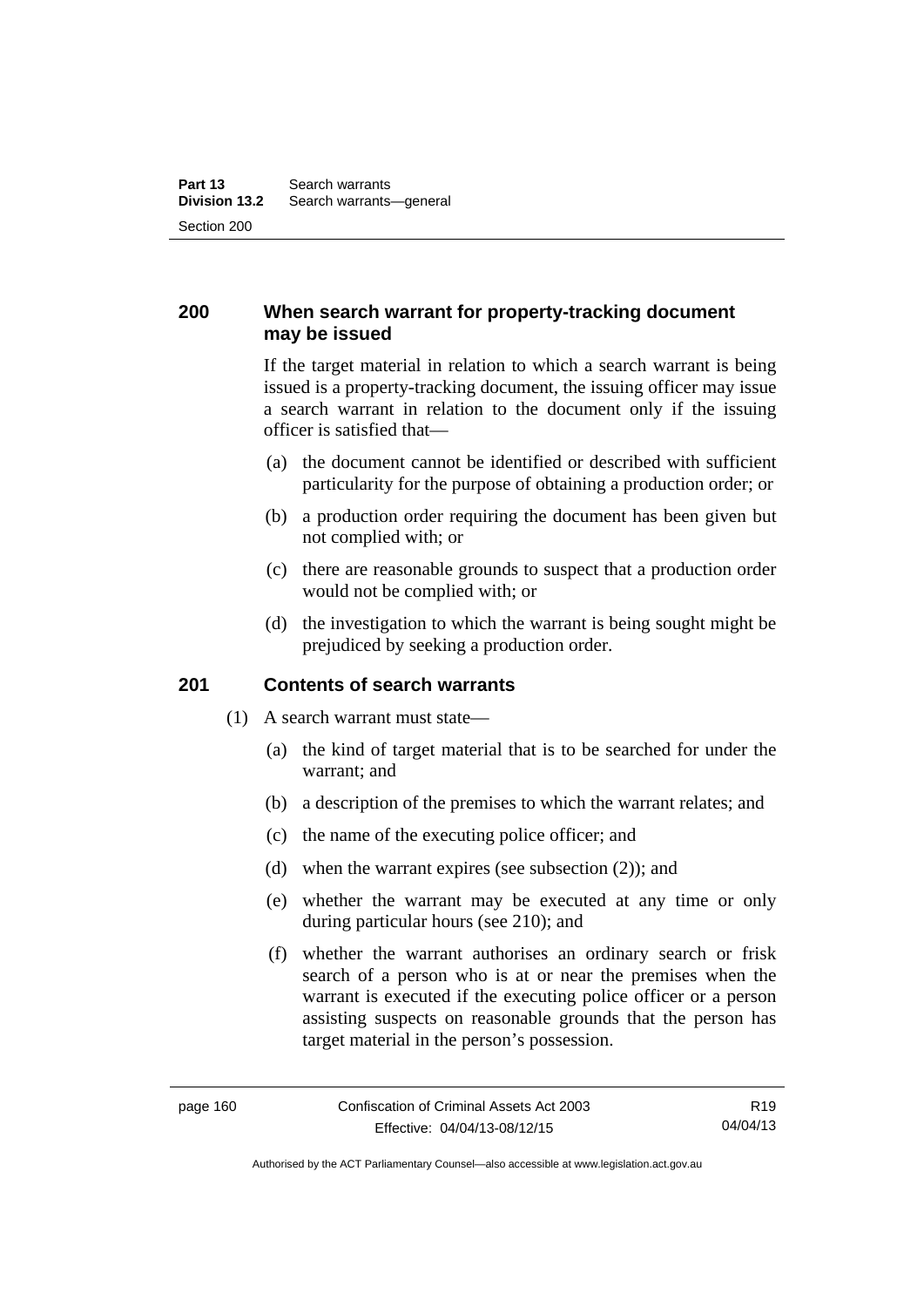- (2) The time stated in the search warrant under subsection (1) (d) as the time when the warrant expires must be not later than—
	- (a) if the application for the warrant is made under section 204 (Issuing search warrants by telephone or other electronic means)—48 hours after the warrant is issued; or
	- (b) in any other case—the end of the 7th day after the day the warrant is issued.

#### **Example**

If a warrant is issued at 3 pm on a Monday, the expiry time stated must not be later than midnight on Monday in the following week.

- *Note* An example is part of the Act, is not exhaustive and may extend, but does not limit, the meaning of the provision in which it appears (see [Legislation Act,](http://www.legislation.act.gov.au/a/2001-14) s 126 and s 132).
- (3) Subsection (1) (d) does not prevent the issue of successive search warrants in relation to the same premises.

### **202 Authorisation given by search warrants**

- (1) A search warrant authorises an executing police officer, or a person assisting—
	- (a) to enter the premises and, if the premises are a vehicle, to enter the vehicle, wherever it is; and
	- (b) to search the premises for the kind of target material stated in the warrant, and to seize things of that kind found at the premises; and
	- (c) to seize any other thing found at the premises in the course of the search that the executing police officer or a person assisting believes on reasonable grounds to be target material in relation to which the warrant relates (including evidence of a relevant offence) or evidence of a summary offence if the police officer believes on reasonable grounds that seizure of the thing is necessary to prevent its concealment, loss or destruction or its use in committing an offence; and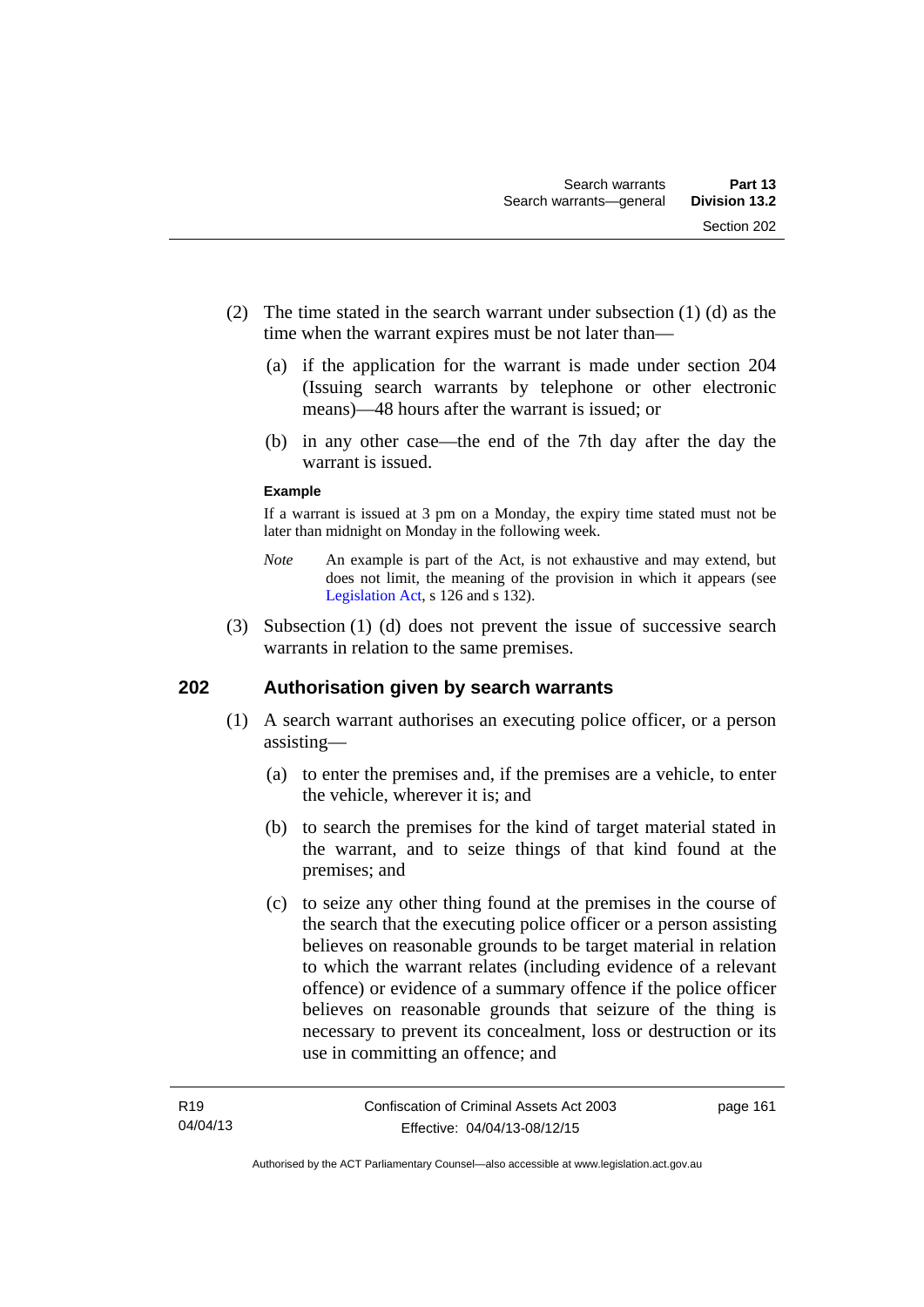- (d) if the warrant allows—to conduct an ordinary search or frisk search of a person at or near the premises if the executing police officer or a person assisting suspects on reasonable grounds that the person has target material in the person's possession.
- (2) A search warrant authorises an executing police officer to make things seized under the warrant available to another police officer, any public servant or anyone who holds a position under a territory law, or a law of the Commonwealth, a State or another Territory, if it is necessary to do so for investigating or prosecuting an offence to which the things relate.

# **Division 13.3 Telephone and electronic warrants**

### **203 Applying for search warrants by telephone or other electronic means**

- (1) A police officer may apply to an issuing officer for a search warrant by telephone, fax or other electronic means—
	- (a) in an urgent case; or
	- (b) if the delay that would happen if an application were made in person would frustrate the effective execution of the warrant.
- (2) The application—
	- (a) must include all information that would be required in an application under division 13.2 (Search warrants—general) for a search warrant; and
	- (b) may, if necessary, be made before the information is sworn.
- (3) The issuing officer may require—
	- (a) communication by voice to the extent that it is practicable in the circumstances; and
	- (b) any further information.

Authorised by the ACT Parliamentary Counsel—also accessible at www.legislation.act.gov.au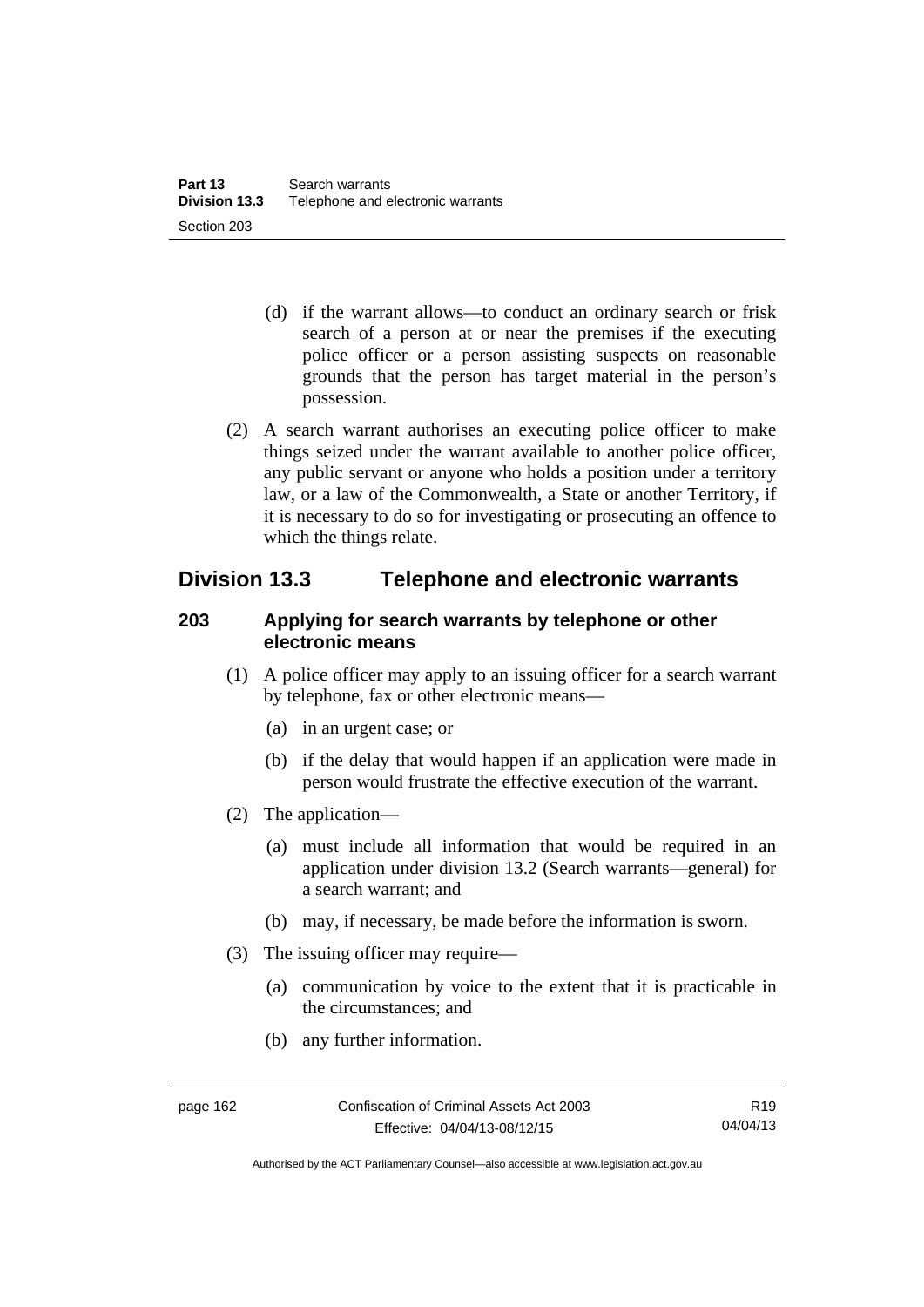### **204 Issuing search warrants by telephone or other electronic means**

- (1) The issuing officer may complete and sign the same form of search warrant that would be issued under section 199 (Issuing search warrants) if satisfied that—
	- (a) a search warrant in the terms of the application should be issued urgently; or
	- (b) the delay that would happen if an application were made in person would frustrate the effective execution of the warrant.
- (2) If the issuing officer issues the search warrant, the officer must tell the applicant, by telephone, fax or other electronic means, of the terms of the warrant and the date and time when it was signed.
- (3) The applicant must then—
	- (a) complete a form of search warrant in terms substantially corresponding to those given by the issuing officer; and
	- (b) state on the form—
		- (i) the name of the issuing officer; and
		- (ii) the date and time the warrant was signed by the issuing officer.
- (4) The applicant must, by the end of the day after the 1st of the relevant events happens, give the issuing officer—
	- (a) the form of search warrant completed by the applicant; and
	- (b) if the information was unsworn under section 203 (2) (b) (Applying for search warrants by telephone or other electronic means)—the sworn information.
- (5) The issuing officer must attach the form of search warrant completed by the issuing officer to the documents given under subsection  $(4)$ .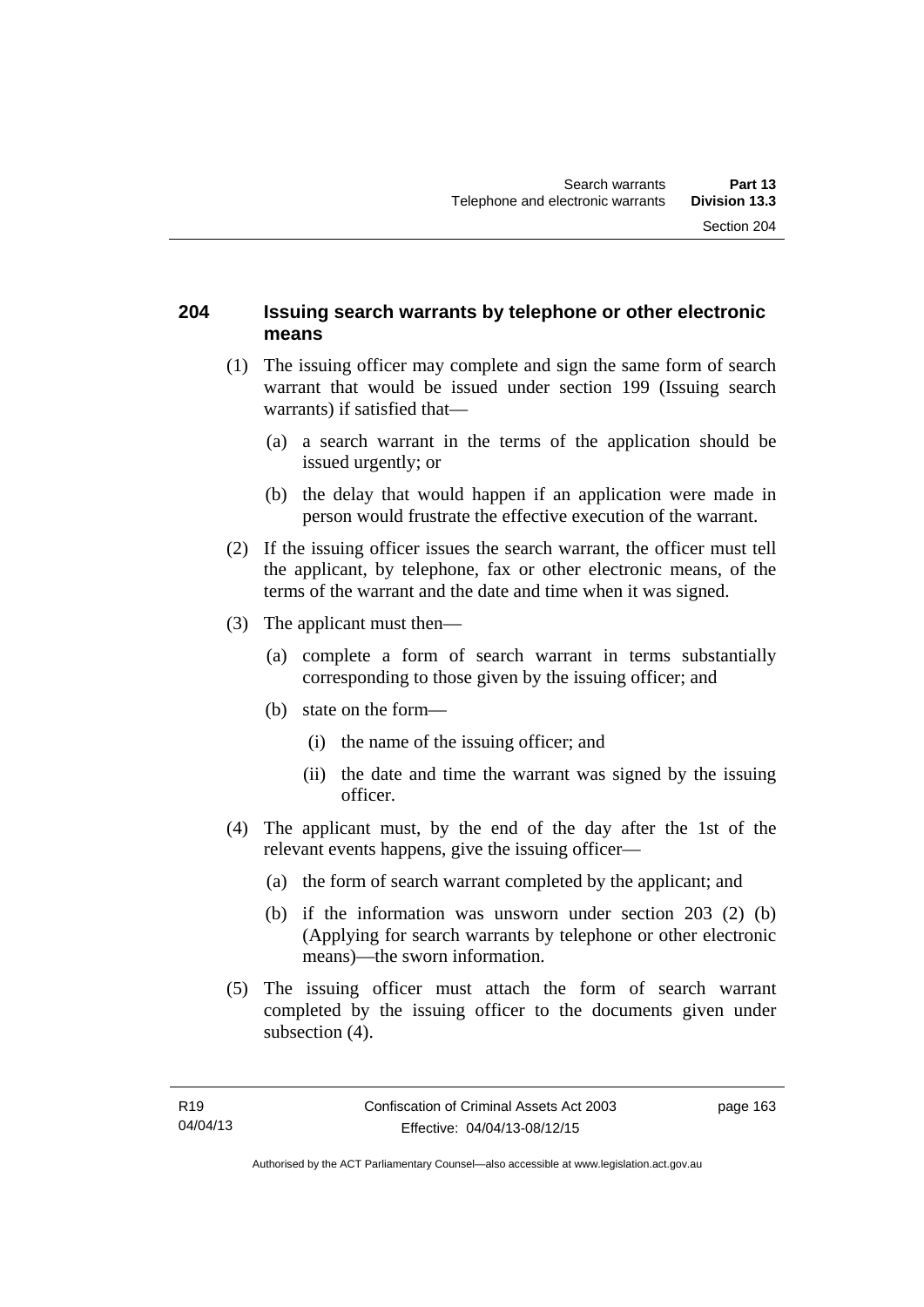(6) In subsection (4):

*relevant event* means the day when—

- (a) the warrant is executed; or
- (b) the warrant expires.

### **205 Unsigned warrants by telephone or other electronic means in court proceedings**

- (1) This section applies if—
	- (a) it is material, in any proceeding, for a court to be satisfied that the exercise of a power under a search warrant issued under this division was properly authorised; and
	- (b) the form of search warrant signed by the issuing officer is not produced in evidence.
- (2) The court must assume that the exercise of the power was not properly authorised unless the contrary is proved.

### **206 Offence for stating incorrect names in warrants by telephone or other electronic means**

A person commits an offence if—

- (a) the person executes a document or presents a document to a person; and
- (b) the document purports to be a form of search warrant under section 204 (Issuing search warrants by telephone or other electronic means); and
- (c) the person states a name of an issuing officer in the document; and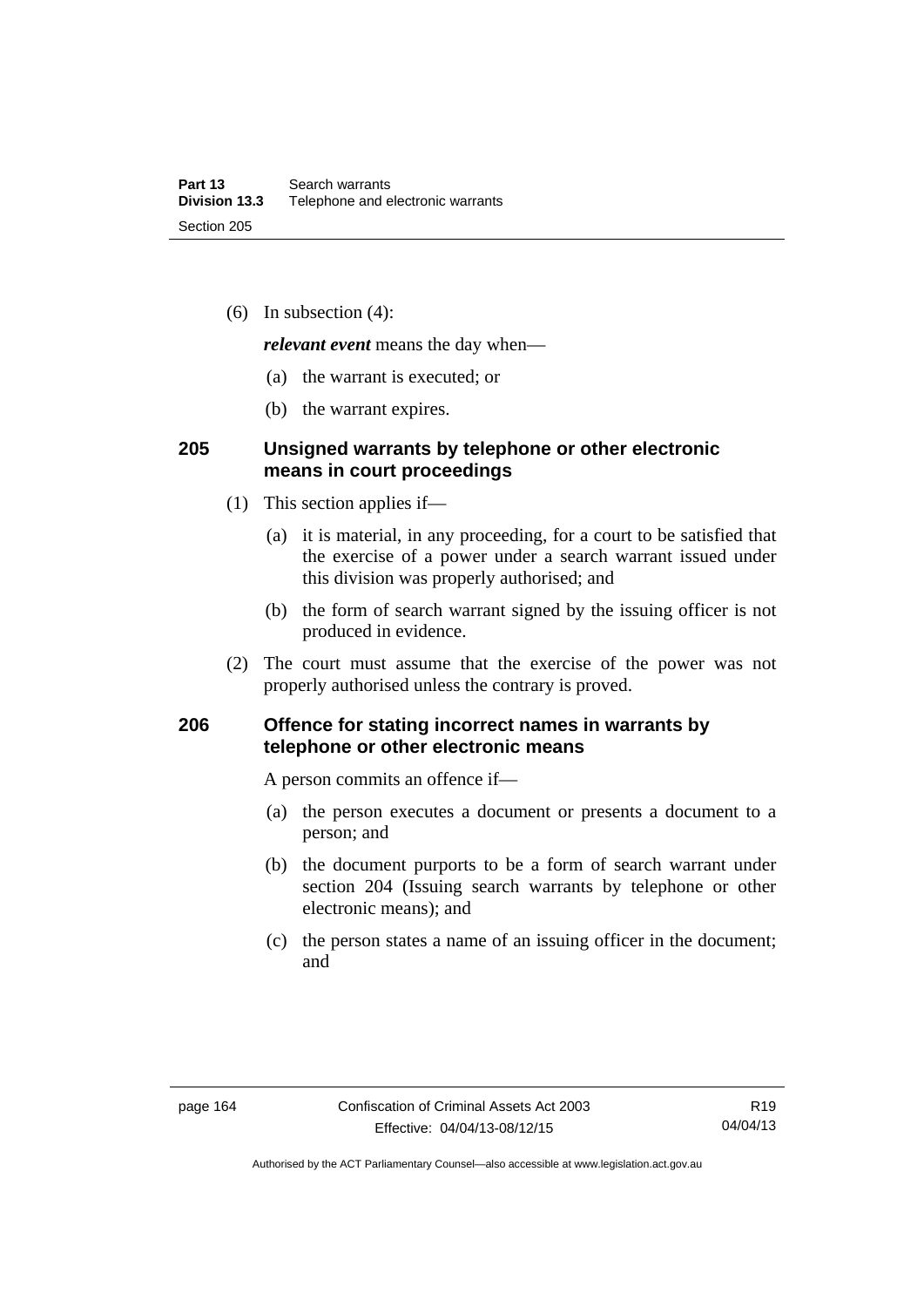(d) the name is not the name of the issuing officer that authorised the warrant.

Maximum penalty: 200 penalty units, imprisonment for 2 years or both.

### **207 Offence for execution etc of search warrant departing in material form**

A person commits an offence if—

- (a) the person executes a document or presents a document to a person; and
- (b) the document purports to be a form of search warrant under section 204 (Issuing search warrants by telephone or other electronic means); and
- (c) the document departs in a material particular from the form authorised by the issuing officer.

Maximum penalty: 200 penalty units, imprisonment for 2 years or both.

### **208 Offence for execution etc of unauthorised form of search warrant**

A person commits an offence if—

- (a) the person executes a document or presents a document to a person; and
- (b) the document purports to be a form of search warrant under section 204 (Issuing search warrants by telephone or other electronic means); and
- (c) the document—
	- (i) has not been authorised by an issuing officer under that section; or

page 165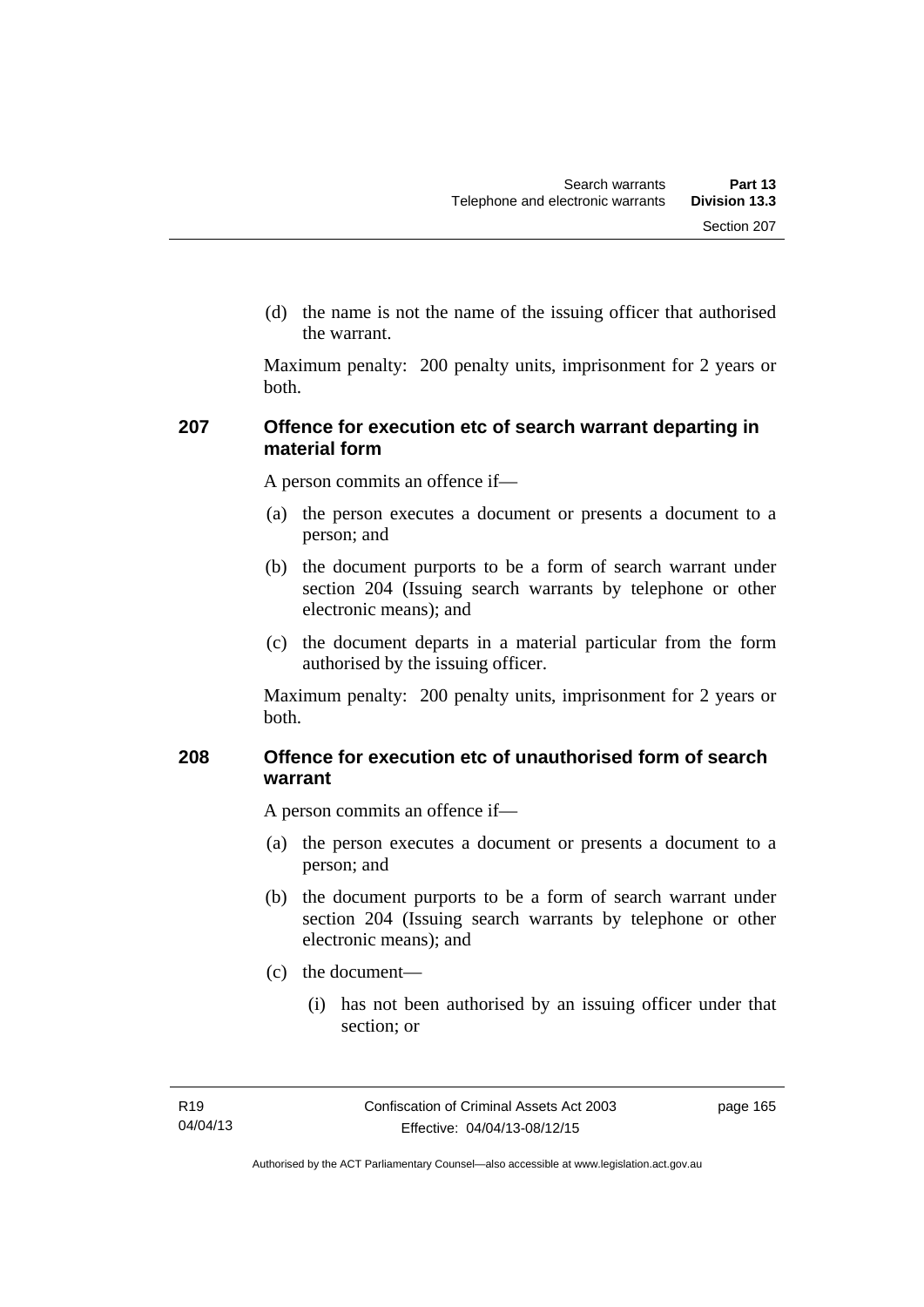(ii) departs in a material particular from the terms authorised by the issuing officer under that section.

Maximum penalty: 200 penalty units, imprisonment for 2 years or both.

#### **209 Offence for giving unauthorised form of search warrant**

A person commits an offence if—

- (a) the person purports to give a form of search warrant to an issuing officer under section 204 (4) (b) (Issuing search warrants by telephone or other electronic means); and
- (b) the document is not the form of search warrant that the person executed.

Maximum penalty: 200 penalty units, imprisonment for 2 years or both.

# **Division 13.4 Executing search warrants**

*Note* A court has a discretion to admit improperly obtained evidence (see *[Evidence Act 2011](http://www.legislation.act.gov.au/a/2011-12)*, s 138).

### **210 Search warrants—whether must be executed only during particular hours**

A search warrant must not authorise a search during the period beginning at 9 pm on a day and ending at 6 am on the next day unless the issuing officer is satisfied that—

- (a) it would not be practicable to conduct the search at another time; or
- (b) it is necessary to prevent the concealment, loss or destruction of target material.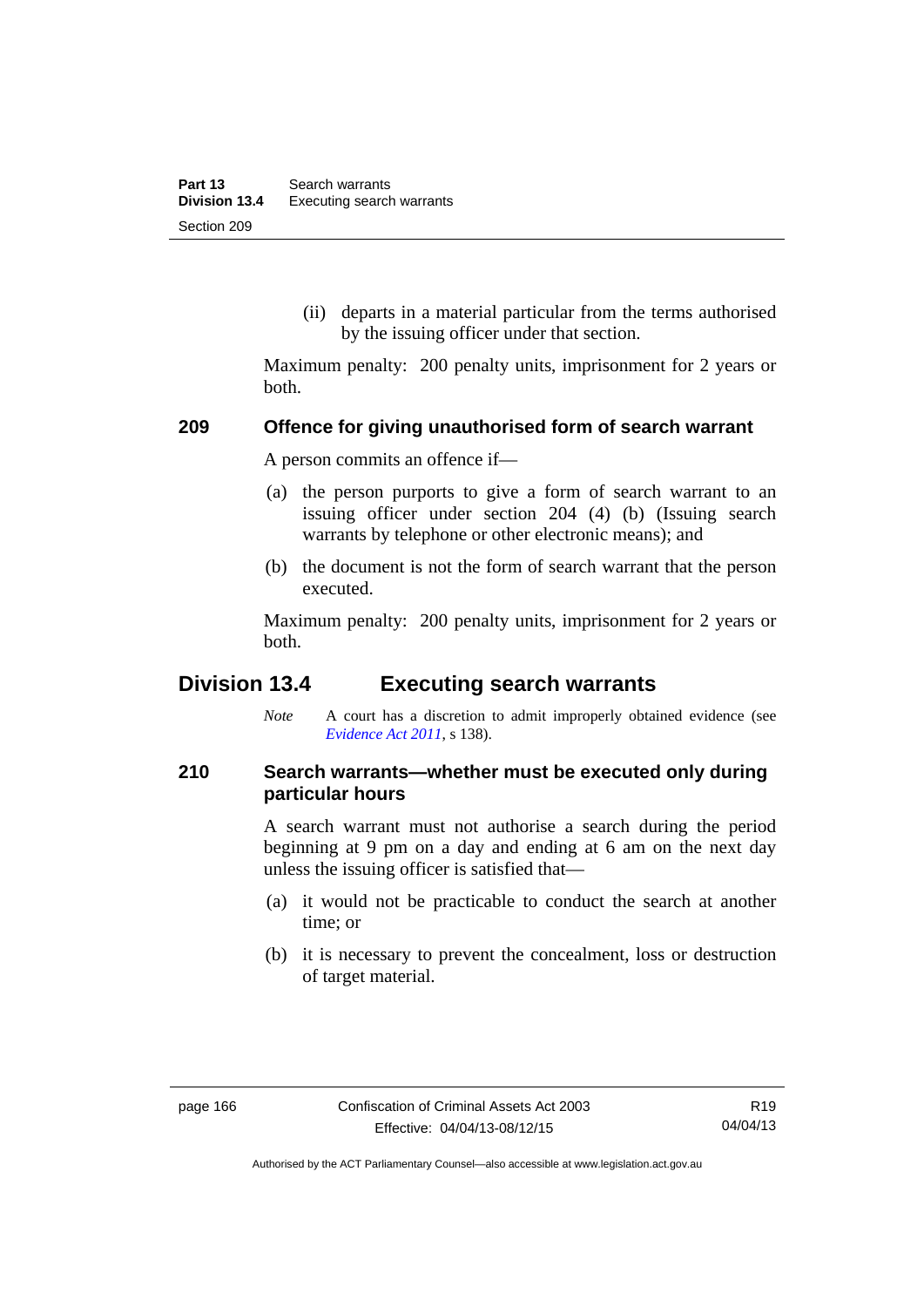### **211 Search warrants—restrictions on personal searches**

- (1) A search warrant cannot authorise a strip search or a search of a person's body cavities.
- (2) If a search warrant authorises an ordinary search or frisk search of a person—
	- (a) a different search from the search authorised must not be done under the warrant; and
	- (b) the search must be conducted by a person of the same sex as the person being searched.
- (3) However, if a transgender or intersex person is searched, the person may require that the search be conducted by either a male or a female.
- (4) If the transgender or intersex person requires that the search be conducted by a male, the person is taken, for this section, to be male.
- (5) If the transgender or intersex person requires that the search be conducted by a female, the person is taken, for this section, to be female.
- (6) A person assisting who is not a police officer must not take part in searching a person.
- (7) In this section:

*strip search* means a search of a person or of articles in the possession of a person, which may include all or any of the following:

- (a) requiring the person to remove all of his or her clothing;
- (b) an examination of the person's body (but not of the person's body cavities) and of those clothes.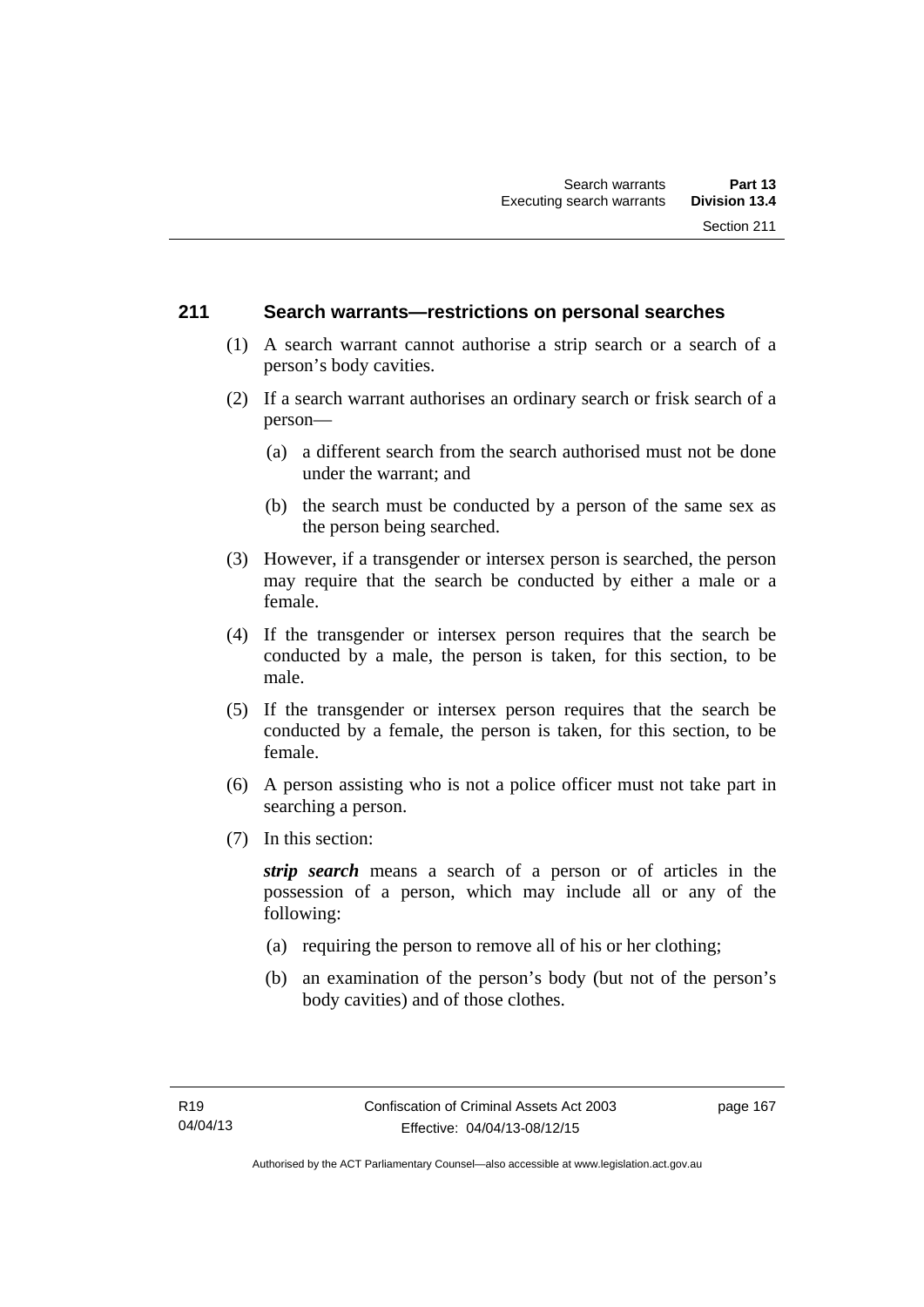## **212 Use of force and availability of assistance in executing search warrant**

- (1) Force may be used in executing a search warrant as follows:
	- (a) by an executing police officer—force against people and things may be used that is necessary and reasonable in the circumstances;
	- (b) by a person assisting who is a police officer—force against people and things may be used that is necessary and reasonable in the circumstances;
	- (c) by a person assisting who is not a police officer—force against things may be used that is necessary and reasonable in the circumstances.
- (2) An executing police officer may obtain the assistance in executing the warrant that is necessary and reasonable in the circumstances.

### **213 Search warrants—announcement before entry**

- (1) An executing police officer must, before anyone enters premises under a search warrant—
	- (a) announce that the person is authorised to enter the premises; and
	- (b) give anyone at the premises an opportunity to allow entry to the premises; and
	- (c) if the occupier of the premises, or someone else who apparently represents the occupier, is present at the premises identify himself or herself to that person.
- (2) The executing police officer is not required to comply with subsection (1) if the police officer believes on reasonable grounds that immediate entry to the premises is required to ensure—
	- (a) the safety of anyone (including any police officer or person assisting); or

R19 04/04/13

Authorised by the ACT Parliamentary Counsel—also accessible at www.legislation.act.gov.au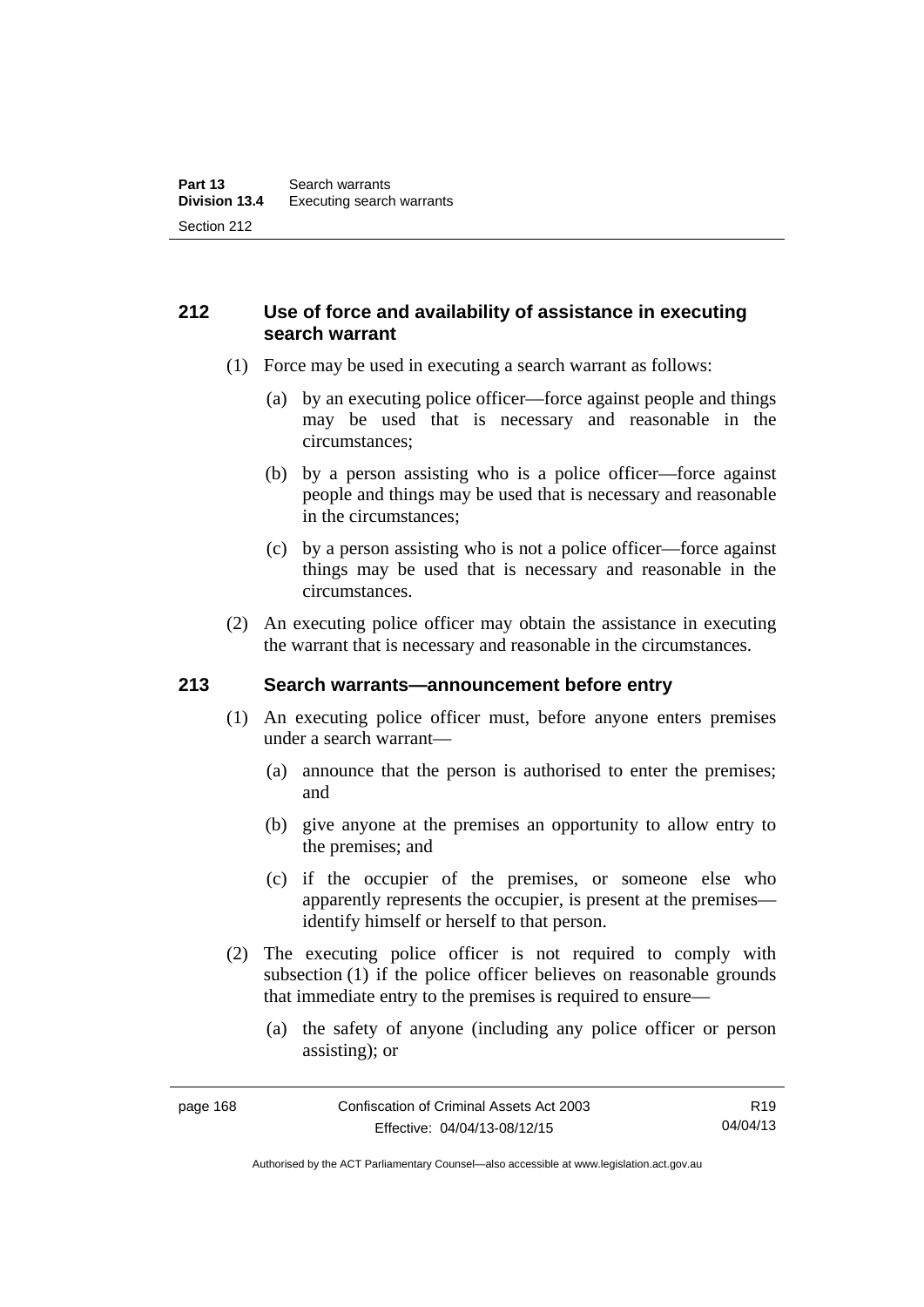(b) that the effective execution of the warrant is not frustrated.

## **214 Details of search warrant to be given to occupier etc**

- (1) If the occupier of the premises, or someone else who apparently represents the occupier, is present at the premises while a search warrant is being executed, the executing police officer or a person assisting must make available to the person—
	- (a) a copy of the warrant; and
	- (b) a document setting out the rights and obligations of the person.
- (2) Before a person is searched under a search warrant, the executing police officer or a person assisting must show the person a copy of the warrant.
- (3) The copy of the warrant need not include the issuing officer's signature or the seal or stamp of the court in which the issuing officer holds office or is employed.

### **215 Occupier entitled to be present during search etc**

- (1) If an occupier of premises, or someone else who apparently represents the occupier, is present at the premises while a search warrant is being executed, the occupier or person is entitled to observe the search being conducted.
- (2) However, the person is not entitled to observe the search if—
	- (a) to do so would impede the search; or
	- (b) the person is under arrest, and allowing the person to observe the search being conducted would interfere with the objectives of the search.
- (3) This section does not prevent 2 or more areas of the premises being searched at the same time.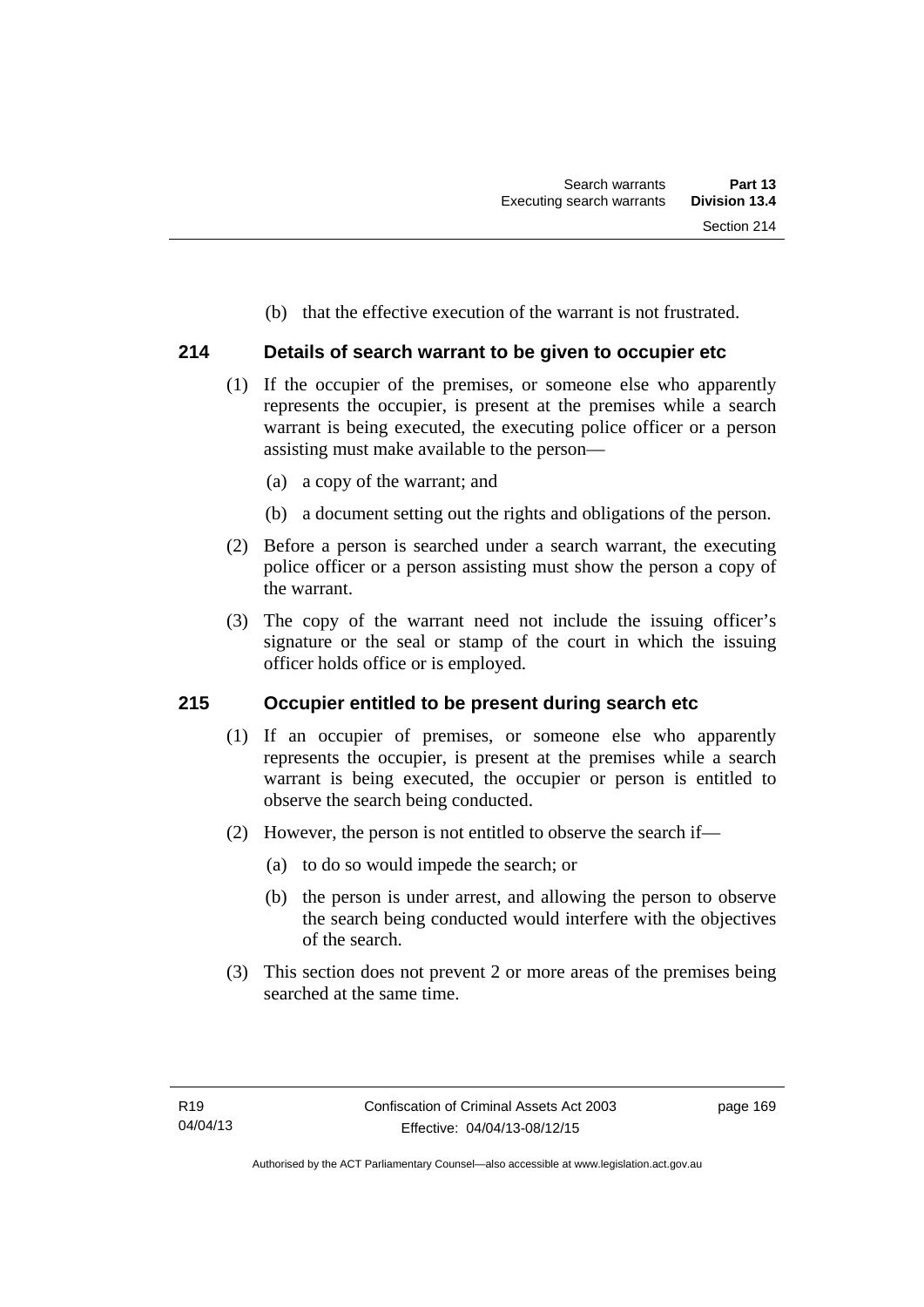## **216 Particular powers available to officers executing search warrant**

- (1) In executing a search warrant, the executing police officer or a person assisting may take photographs (including video recordings) of the premises or of people or things at the premises—
	- (a) for a purpose incidental to the execution of the warrant; or
	- (b) if the occupier of the premises consents in writing.
- (2) The executing police officer and a person assisting may complete the execution of a search warrant only if the warrant is in force, after all of them temporarily leave the premises—
	- (a) for not more than 1 hour; or
	- (b) for a longer period if the occupier of the premises consents in writing.
- (3) The execution of a search warrant may be completed if—
	- (a) the execution is stopped by an order of a court; and
	- (b) the order is later reversed or set aside on appeal; and
	- (c) the warrant is still in force.

## **217 Use of equipment to examine or process things**

- (1) The executing police officer, or a person assisting, for a search warrant may bring into or onto the premises any equipment reasonably necessary to examine or process a thing found at the premises to decide whether it may be seized under the warrant.
- (2) The executing police officer or a person assisting may operate equipment already at the premises to carry out an examination or processing if the officer believes on reasonable grounds that—
	- (a) the equipment is suitable; and

Authorised by the ACT Parliamentary Counsel—also accessible at www.legislation.act.gov.au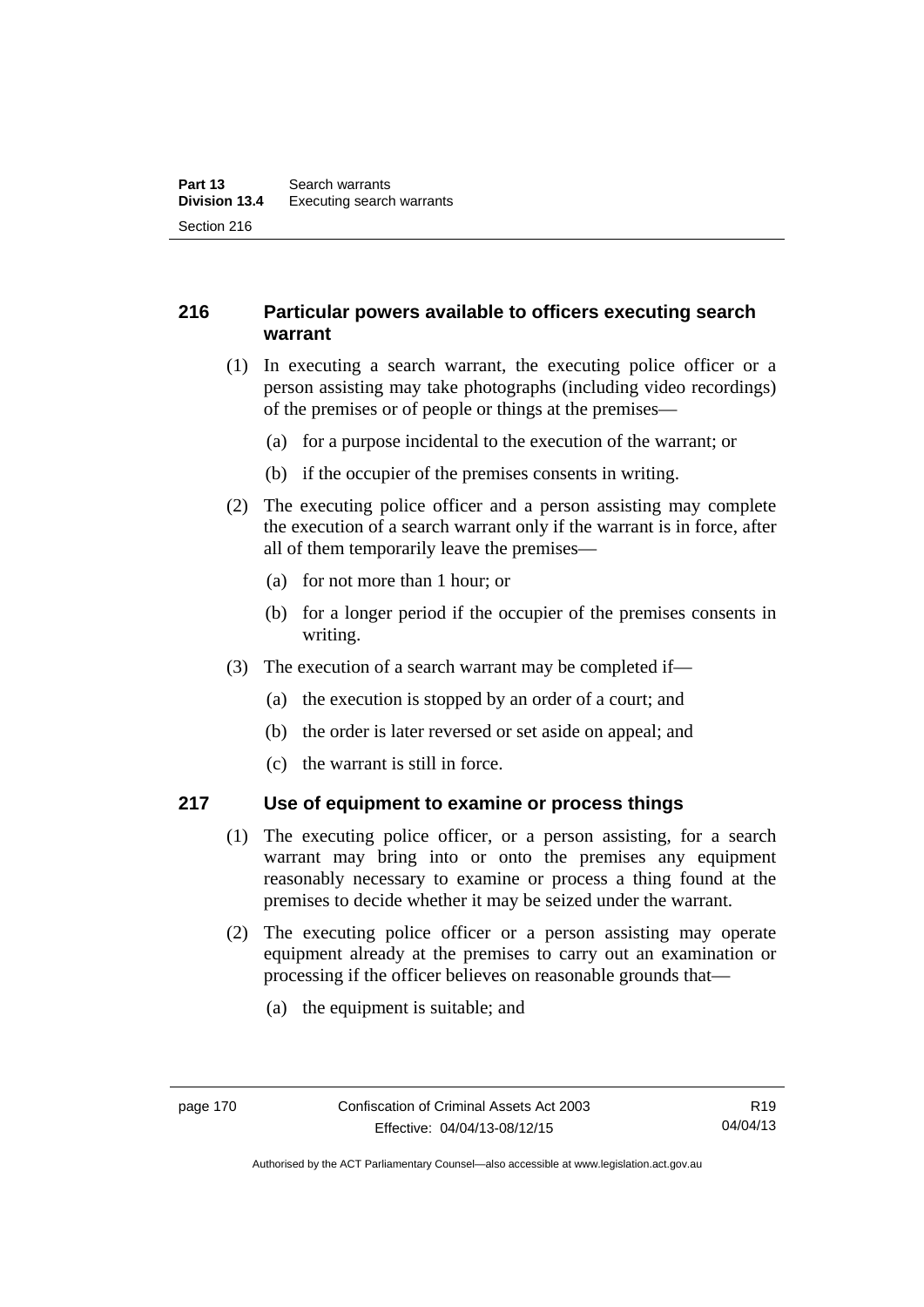(b) the examination or processing may be carried out without damaging the equipment or thing.

## **218 Moving things to another place for examination or processing**

- (1) A thing found at the premises may be moved to another place for examination or processing to decide whether it may be seized under a search warrant if—
	- (a) both of the following subparagraphs apply:
		- (i) there are reasonable grounds for believing that the thing is or contains target material;
		- (ii) it is significantly more practicable to do so having regard to the timeliness and cost of examining or processing the thing at another place and the availability of expert assistance; or
	- (b) the occupier of the premises consents in writing.
- (2) The thing may be moved to another place for examination or processing for no longer than 72 hours.
- (3) An executing police officer may apply to an issuing officer for an extension of that time if the executing police officer believes on reasonable grounds that the thing cannot be examined or processed within 72 hours.
- (4) The executing police officer must give notice of the application to the occupier of premises, and the occupier is entitled to be heard on the application.
- (5) If a thing is moved to another place under this section, the executing police officer must, if practicable—
	- (a) tell the occupier of the address of the place, and when, the examination or processing will be carried out; and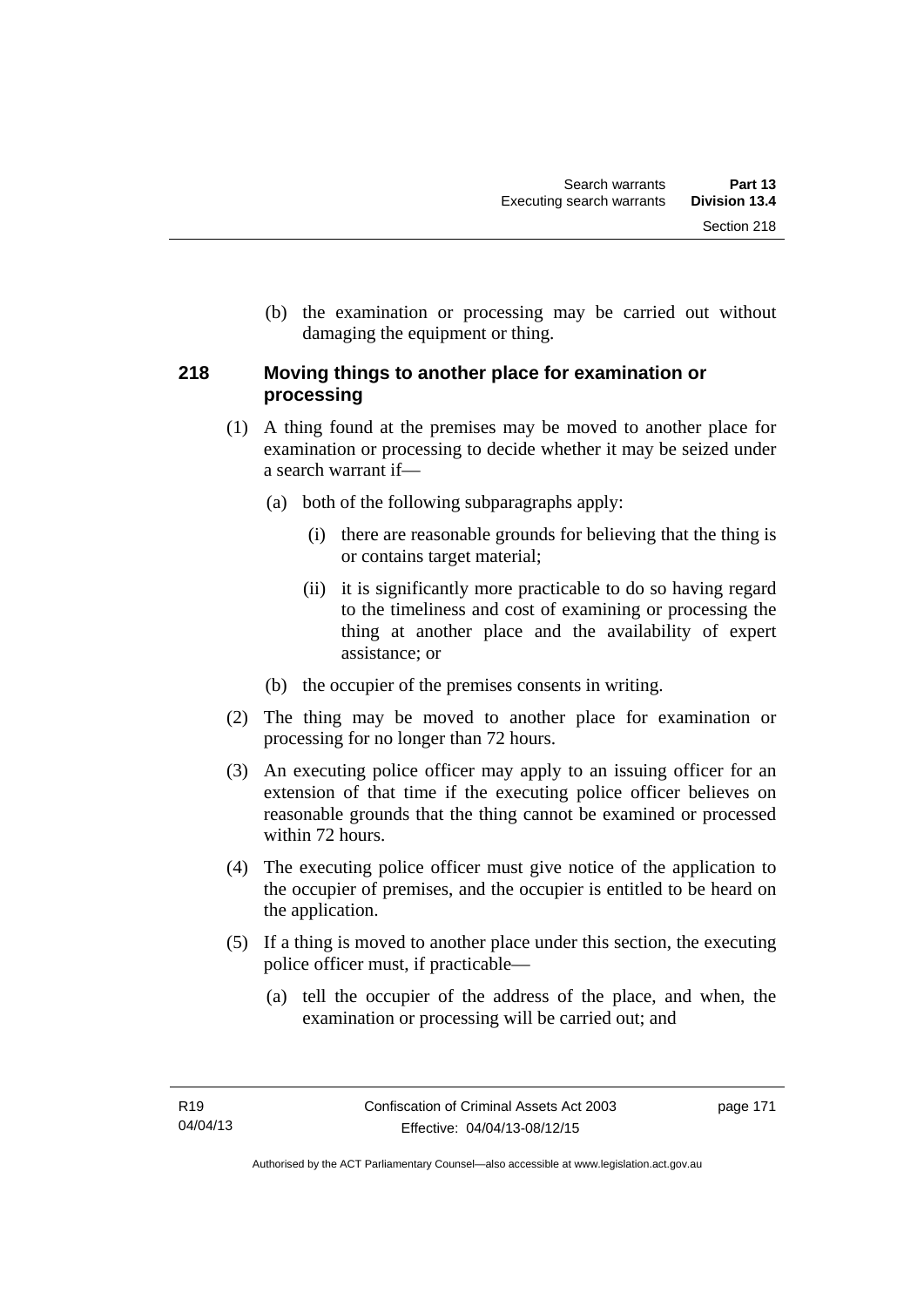- (b) allow the occupier or the occupier's representative to be present during the examination or processing.
- (6) The provisions of this part relating to the issue of search warrants apply, with any necessary changes, to the giving of an extension under this section.

### **219 Use of electronic equipment at premises**

- (1) An executing police officer or a person assisting may operate electronic equipment at the premises to access data (including data not held at the premises) if the officer or person believes on reasonable grounds that—
	- (a) the data might be target material; and
	- (b) the equipment can be operated without damaging it.
	- *Note* An executing police officer may obtain an order requiring a person with knowledge of a computer or computer system to provide assistance (see s 220).
- (2) If the executing police officer or person assisting believes that any data accessed by operating the electronic equipment might be target material, the officer or person may—
	- (a) copy the data to a data storage device brought to the premises; or
	- (b) if the occupier of the premises agrees in writing—copy the data to a data storage device at the premises.
- (3) The executing police officer or person assisting may take the device from the premises.
- (4) The executing police officer, or a person assisting who is a police officer, may do the following things if the officer or person finds that any target material is accessible using the equipment:
	- (a) seize the equipment and any data storage device;

Authorised by the ACT Parliamentary Counsel—also accessible at www.legislation.act.gov.au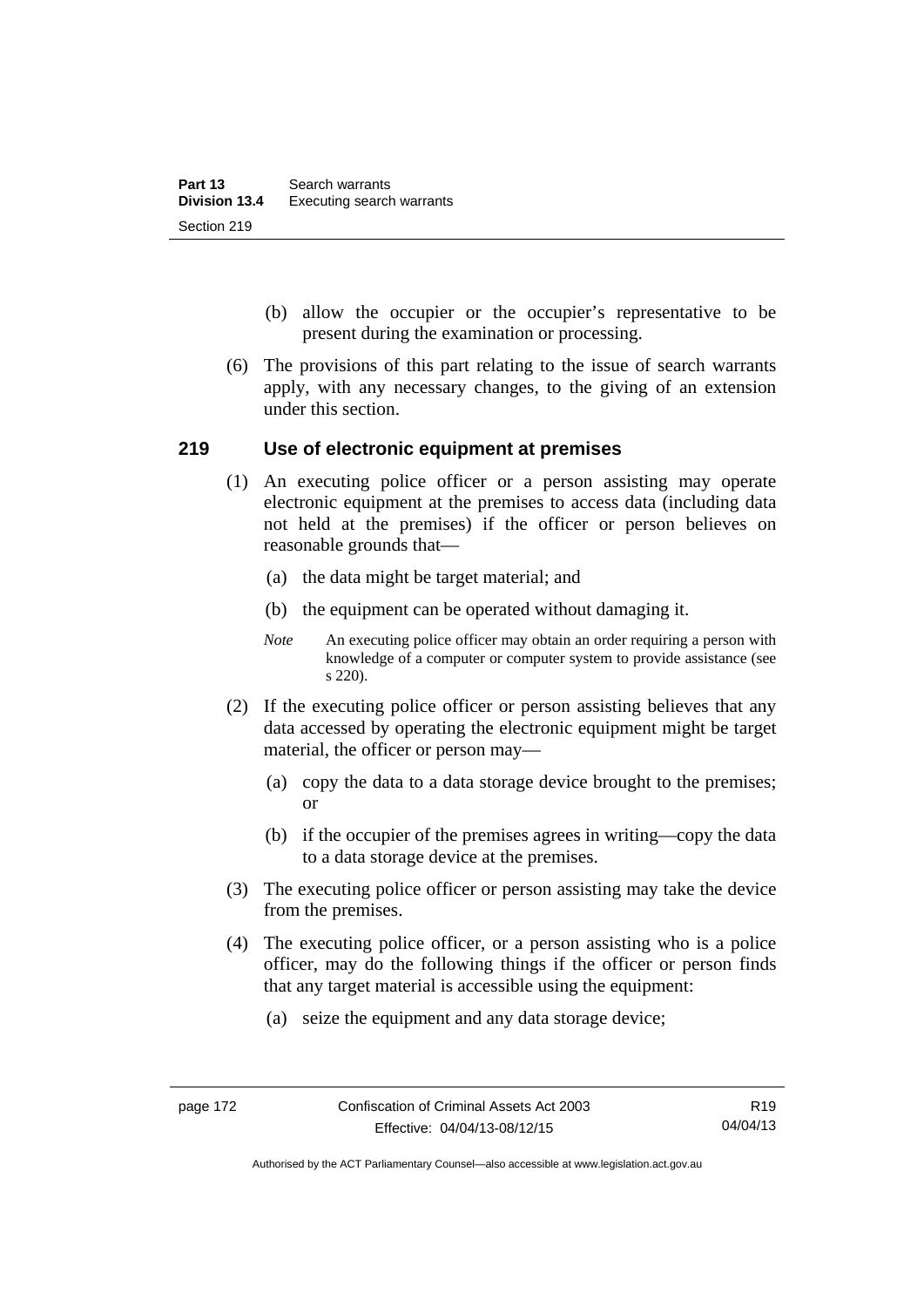- (b) if the material can, by using facilities at the premises, be put in documentary form—operate the facilities to put the material in that form and seize the documents so produced.
- (5) A police officer may seize equipment under subsection (4) (a) only if—
	- (a) it is not practicable to copy the data as mentioned in subsection (2) or to put the material in documentary form as mentioned in subsection (4) (b); or
	- (b) possession of the equipment by the occupier could be an offence.

## **220 Person with knowledge of computer or computer system to assist access etc**

- (1) An executing police officer may apply to an issuing officer for an order requiring a stated person to provide any information or assistance that is reasonably necessary to allow the executing police officer or a person assisting to do all or any of the following:
	- (a) access data held in or accessible from a computer that is on the premises;
	- (b) copy the data to a data storage device;
	- (c) convert the data into documentary form.
- (2) The issuing officer may make an order if satisfied that—
	- (a) there are reasonable grounds for suspecting that target material is accessible from the computer; and
	- (b) the stated person is—
		- (i) reasonably suspected of possessing, or having under the person's control, target material of the kind stated in the search warrant; or
		- (ii) the owner or lessee of the computer; or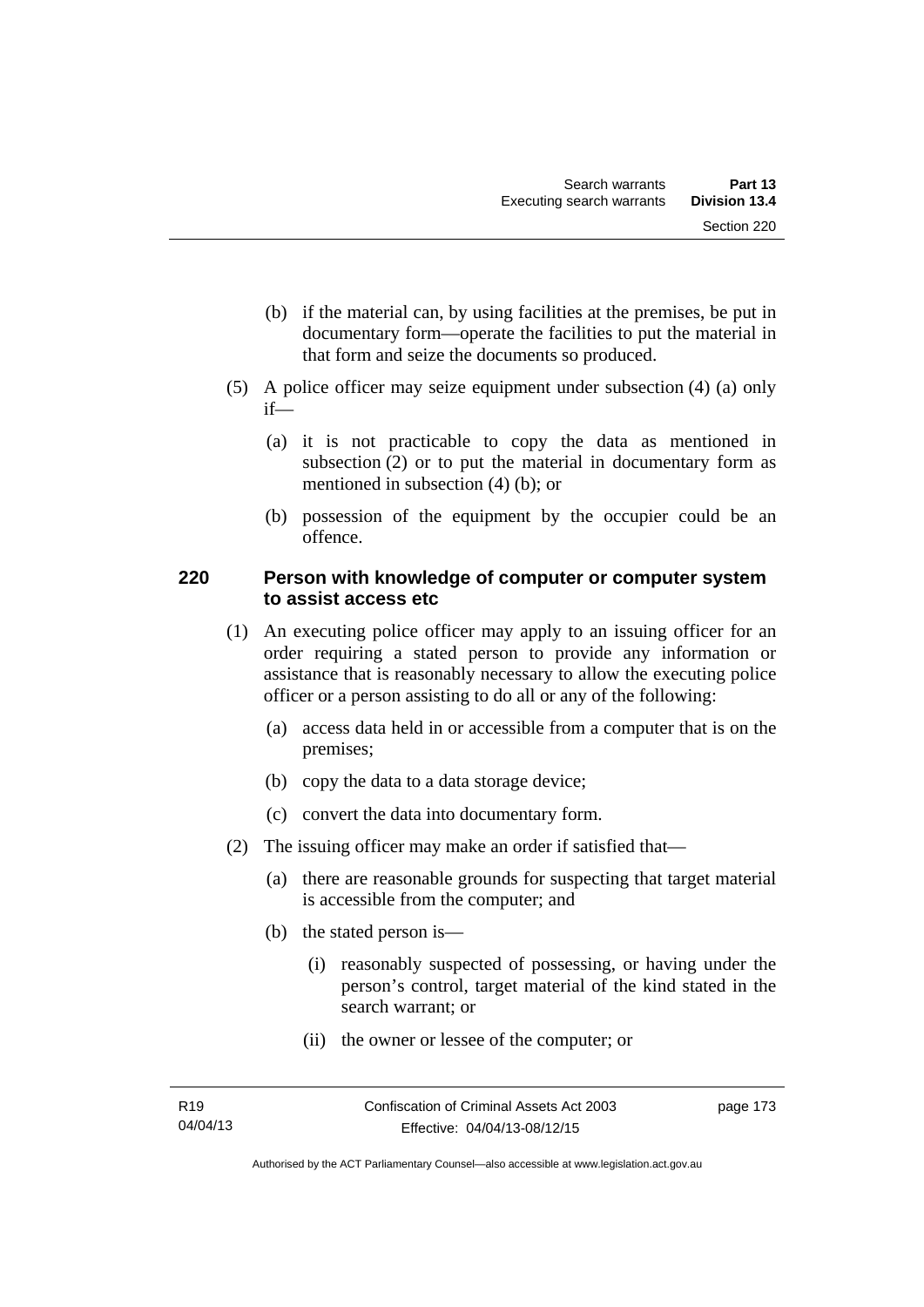- (iii) an employee of the owner or lessee of the computer; and
- (c) the stated person has knowledge of—
	- (i) the computer or a computer network of which the computer forms a part; or
	- (ii) measures applied to protect data held in or accessible from the computer.
- (3) A person commits an offence if a person contravenes an order under this section.

Maximum penalty: 50 penalty units, imprisonment for 6 months or both.

 (4) The provisions of this part relating to the issue of search warrants apply, with any necessary changes, to the giving of an order under this section.

## **221 Securing electronic equipment**

- (1) If the executing police officer or a person assisting believes on reasonable grounds that—
	- (a) target material may be accessible by operating electronic equipment at the premises; and
	- (b) expert assistance is required to operate the equipment; and
	- (c) if the officer or person does not take action, the material may be destroyed, altered or otherwise interfered with;

the officer or person may do whatever is necessary to secure the equipment, whether by locking it up, placing a guard or otherwise.

- (2) The executing police officer or a person assisting must give written notice to the occupier of the premises of—
	- (a) the officer's or person's intention to secure the equipment; and
	- (b) the fact that the equipment may be secured for up to 24 hours.

Authorised by the ACT Parliamentary Counsel—also accessible at www.legislation.act.gov.au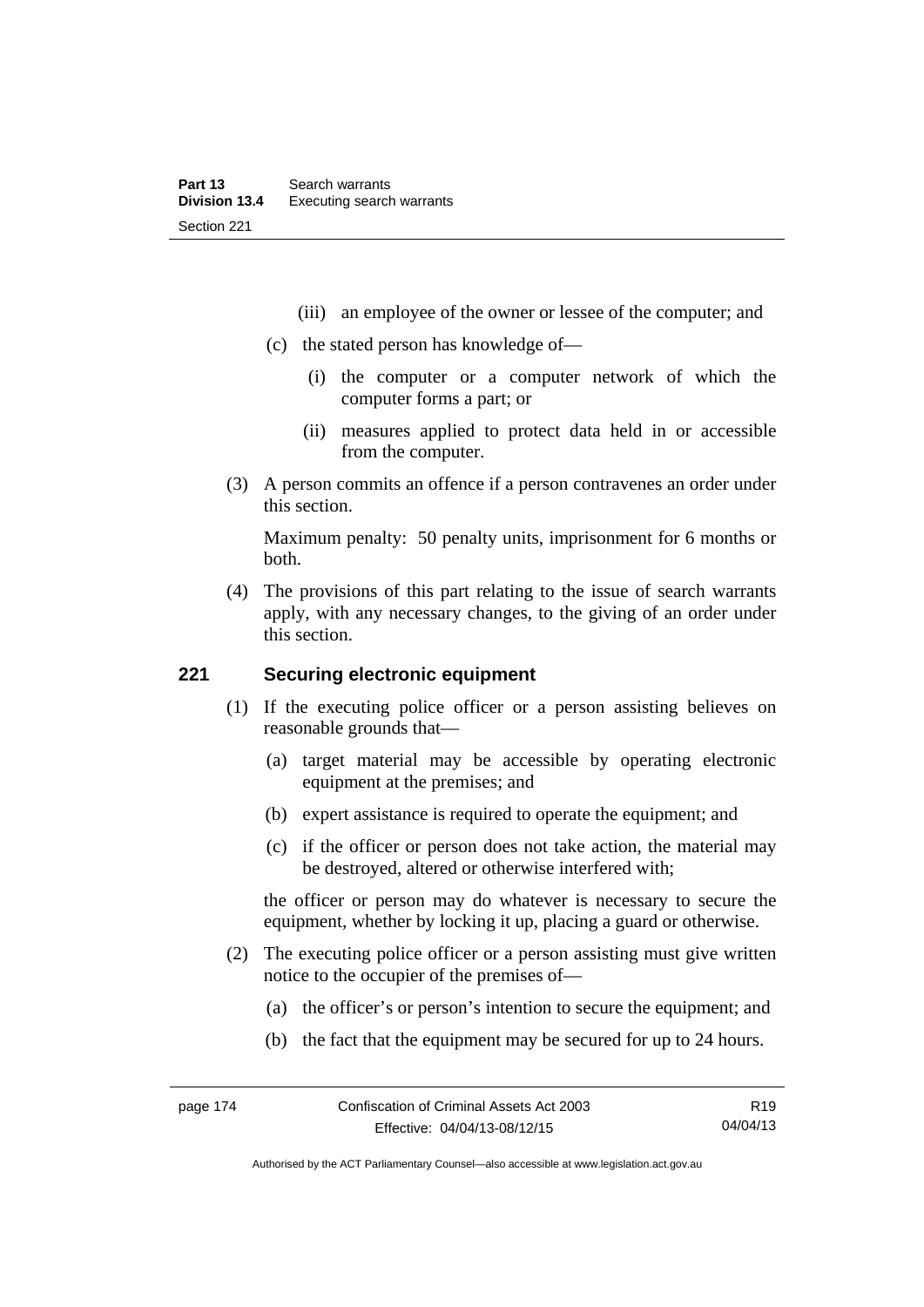- (3) The equipment may be secured until the earliest of the following events happens:
	- (a) the end of 24 hours;
	- (b) the equipment is operated by the expert.
- (4) If the executing police officer or a person assisting believes on reasonable grounds that the expert assistance will not be available within 24 hours, the officer or person may apply to the issuing officer to extend the period.
- (5) The executing police officer or a person assisting must tell the occupier of the premises of the officer's or person's intention to apply for an extension, and the occupier is entitled to be heard on the application.
- (6) The provisions of this part relating to the issue of search warrants apply, with any necessary changes, to the giving of an extension under this section.

## **222 Copies of seized things to be provided**

- (1) If the occupier of the premises, or someone else who apparently represents the occupier, is present at the premises while a search warrant is executed, the occupier or other person may ask a police officer who seizes—
	- (a) a document, film, computer file or other thing that can be readily copied; or
	- (b) a data storage device in which the information can be readily copied;

to give the occupier or other person a copy of the thing or the information.

 (2) The police officer must do so as soon as practicable after the seizure.

page 175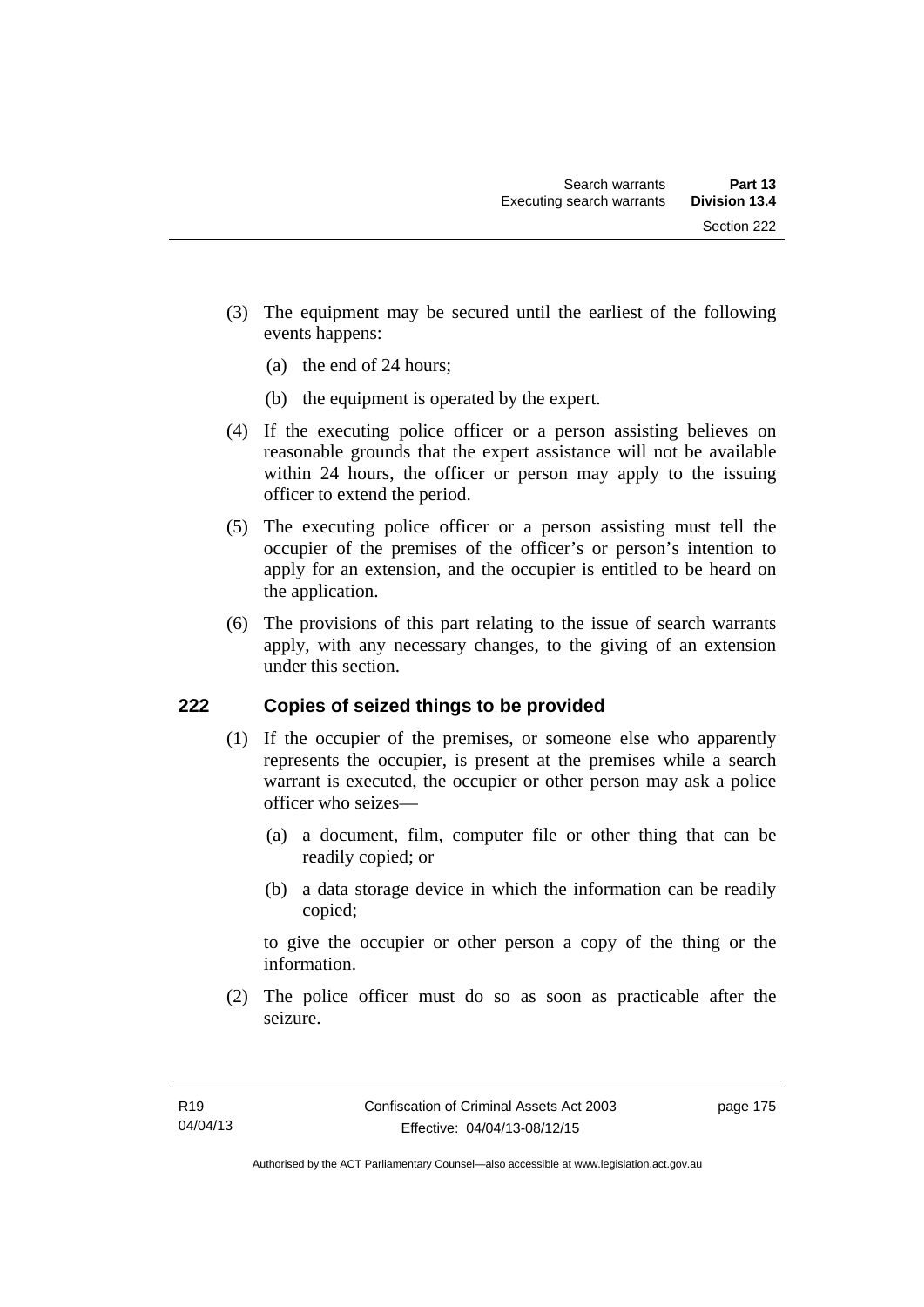- (3) However, the police officer is not required to do so if—
	- (a) the thing was seized under section 219 (Use of electronic equipment at premises); or
	- (b) possession by the occupier of the thing or information could be an offence.

## **223 Providing documents after execution of search warrant**

Documents are taken to have been seized under a search warrant if—

- (a) the documents were at, or accessible from, the premises of a financial institution when a search warrant in relation to the premises was executed; and
- (b) the documents could not be found at that time; and
- (c) the financial institution provides them to the executing police officer as soon as practicable after the execution of the warrant.

# **Division 13.5 Stopping and searching vehicles**

## **224 Searches of vehicles without search warrant in emergency situations**

- (1) This section applies if a police officer believes, on reasonable grounds, that—
	- (a) a thing that is target material is in or on a vehicle; and
	- (b) it is necessary to exercise a power under subsection (2) to prevent the thing from being concealed, lost or destroyed; and
	- (c) it is necessary to exercise the power without the authority of a search warrant because the circumstances are serious and urgent.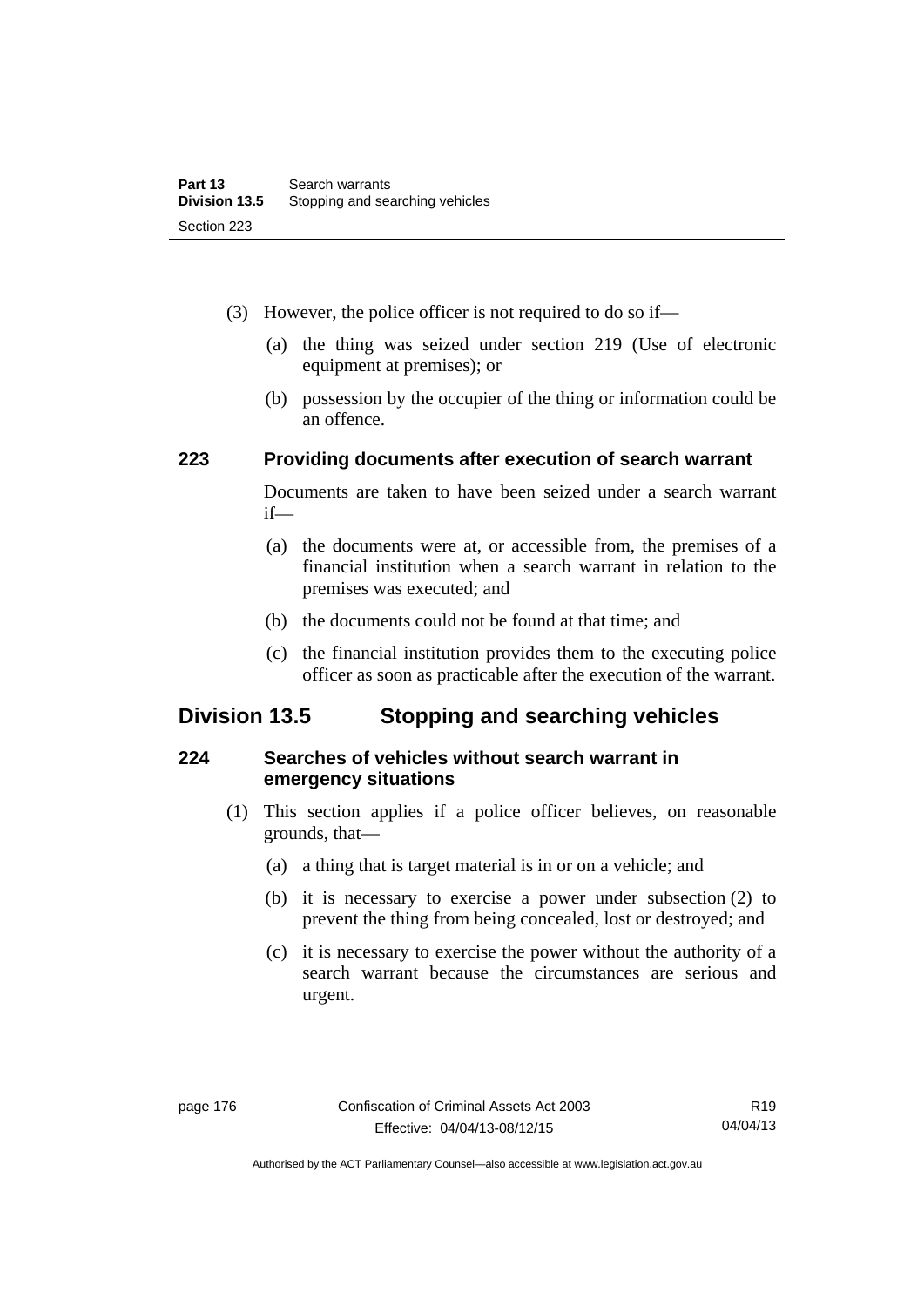- (2) If this section applies, the police officer may—
	- (a) stop and detain the vehicle; and
	- (b) search the vehicle, and any container in or on the vehicle, for the thing; and
	- (c) seize the thing if the officer finds it.
- (3) If, in the course of searching for the thing, the police officer finds something else that is target material, the police officer may seize that thing if the officer suspects, on reasonable grounds, that—
	- (a) it is necessary to seize it to prevent its concealment, loss or destruction; and
	- (b) it is necessary to seize it without the authority of a search warrant because the circumstances are serious and urgent.
- (4) The police officer must exercise the police officer's powers subject to section 225.

### **225 How police officer exercises powers under s 224**

When a police officer exercises a power under section 224 (Searches of vehicles without search warrant in emergency situations) in relation to a vehicle, the police officer—

- (a) may use the assistance that is necessary and reasonable; and
- (b) must search the vehicle in a public place or in some other place to which members of the public have ready access; and
- (c) must not detain the vehicle for longer than is necessary and reasonable to search it and any container in or on the vehicle; and
- (d) may use the force that is necessary and reasonable in the circumstances, but must not damage the vehicle, or any container in or on the vehicle, by forcing open a part of the vehicle or container unless—

page 177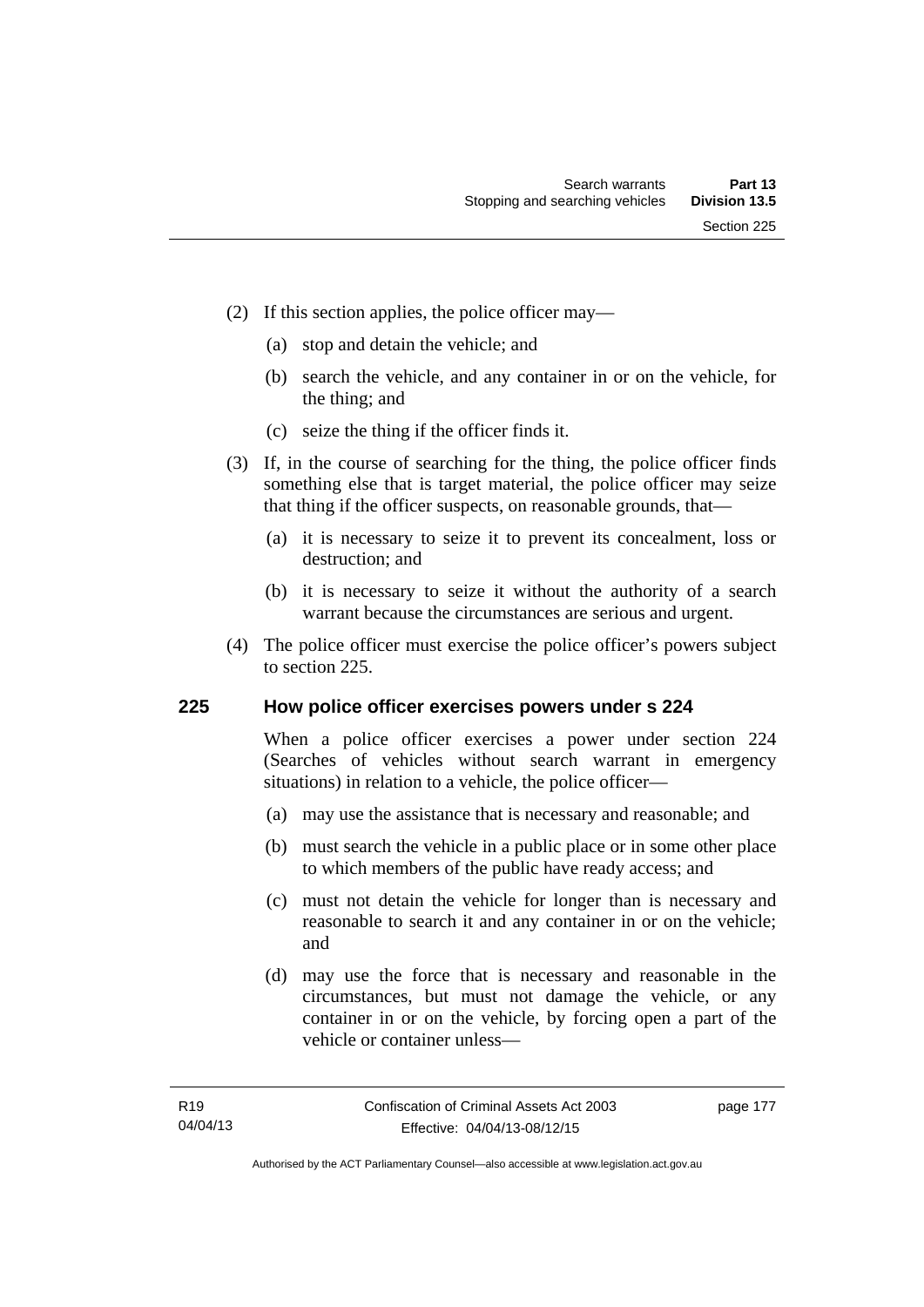- (i) the person (if any) apparently in charge of the vehicle has been given a reasonable opportunity to open that part or container; or
- (ii) it is not possible to give that person such an opportunity.

## **Division 13.6 Search warrants—things seized**

### **226 Receipts for things seized under search warrants**

- (1) This section applies to—
	- (a) a thing seized under a search warrant; or
	- (b) a thing moved under section 218 (1) (Moving things to another place for examination or processing); or
	- (c) a thing seized under section 224 (Searches of vehicles without search warrant in emergency situations).
- (2) As soon as practicable after a thing is seized under this part by the executing police officer or a person assisting, the officer or person must give a receipt for it to the person from whom it was seized.
- (3) If, for any reason, it is not practicable to comply with subsection (2), the executing police officer or person assisting must leave the receipt, secured conspicuously, at the place of seizure.
- (4) A receipt under this section must include—
	- (a) a description of the thing seized; and
	- (b) if the thing is moved under section 218 (1)—where the thing is to be taken to.
- (5) A single receipt may be given for 2 or more things.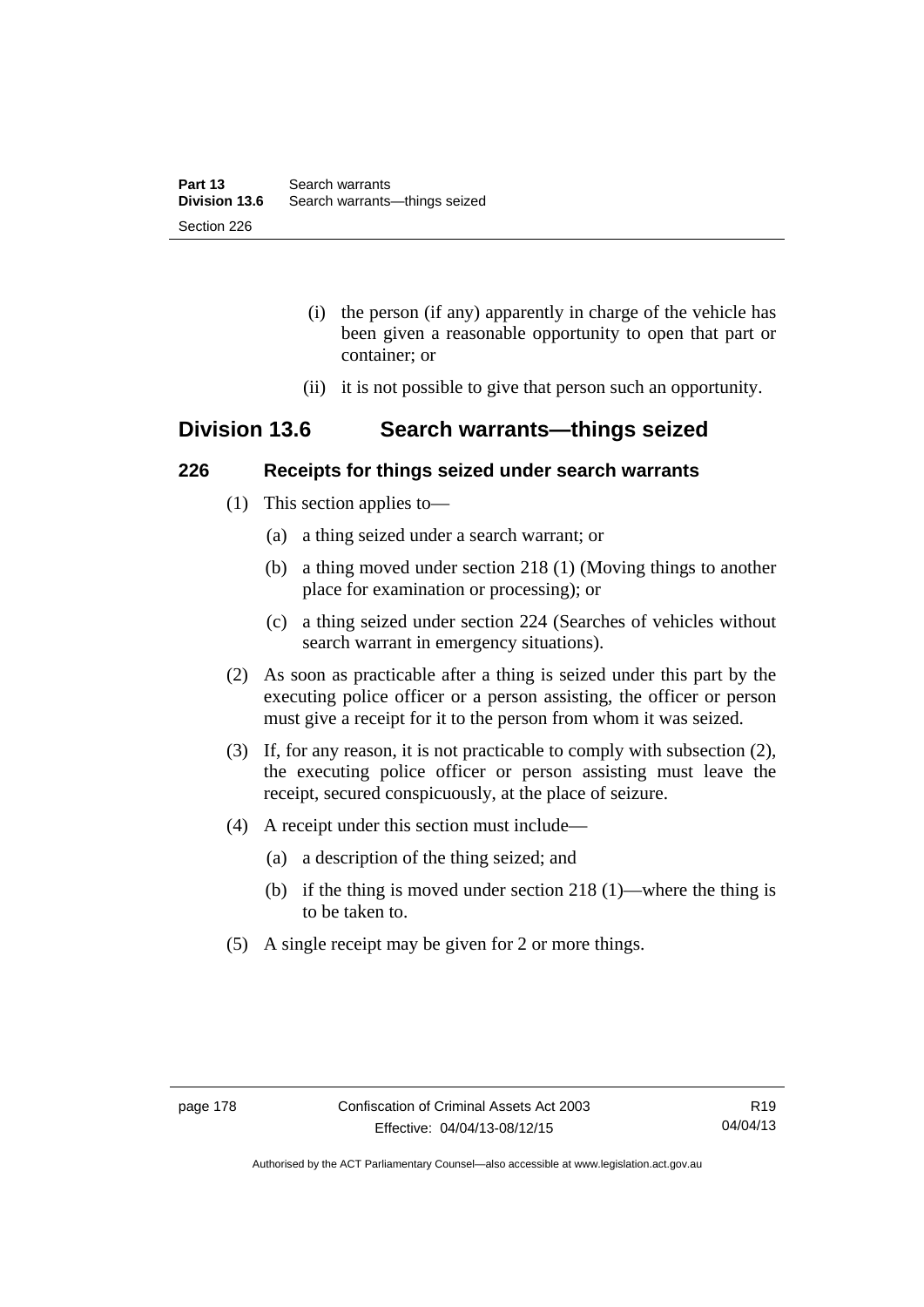## **227 Keeping seized things under search warrants**

- (1) This section applies to a police officer in relation to a thing seized under this part if—
	- (a) the reason for the thing's seizure no longer exists or it is decided that the thing is not to be used in evidence; or
	- (b) if the thing was seized under section 224 (Searches of vehicles without search warrant in emergency situations)—the period of 60 days after the day of the thing's seizure ends.
- (2) The police officer must take reasonable steps to return the thing to the person from whom it was seized or to the owner if that person is not entitled to possess it.
- (3) However, the police officer does not have to take those steps if—
	- (a) if subsection  $(1)$  (b) applies—
		- (i) a proceeding in relation to which the thing might provide evidence has been begun before the end of the 60-day period and has not been finalised (including an appeal to a court in relation to the proceeding); or
		- (ii) an order is in force under section 228 (Keeping things for further period); or
	- (b) if subsection (1) (a) or (b) applies—the police officer is otherwise authorised (by a law, or an order of a court, of the Territory, the Commonwealth, a State or another Territory) to keep, destroy or dispose of the thing; or
	- (c) the thing is forfeited or forfeitable to the Territory, the Commonwealth or a State or is the subject of a dispute about ownership.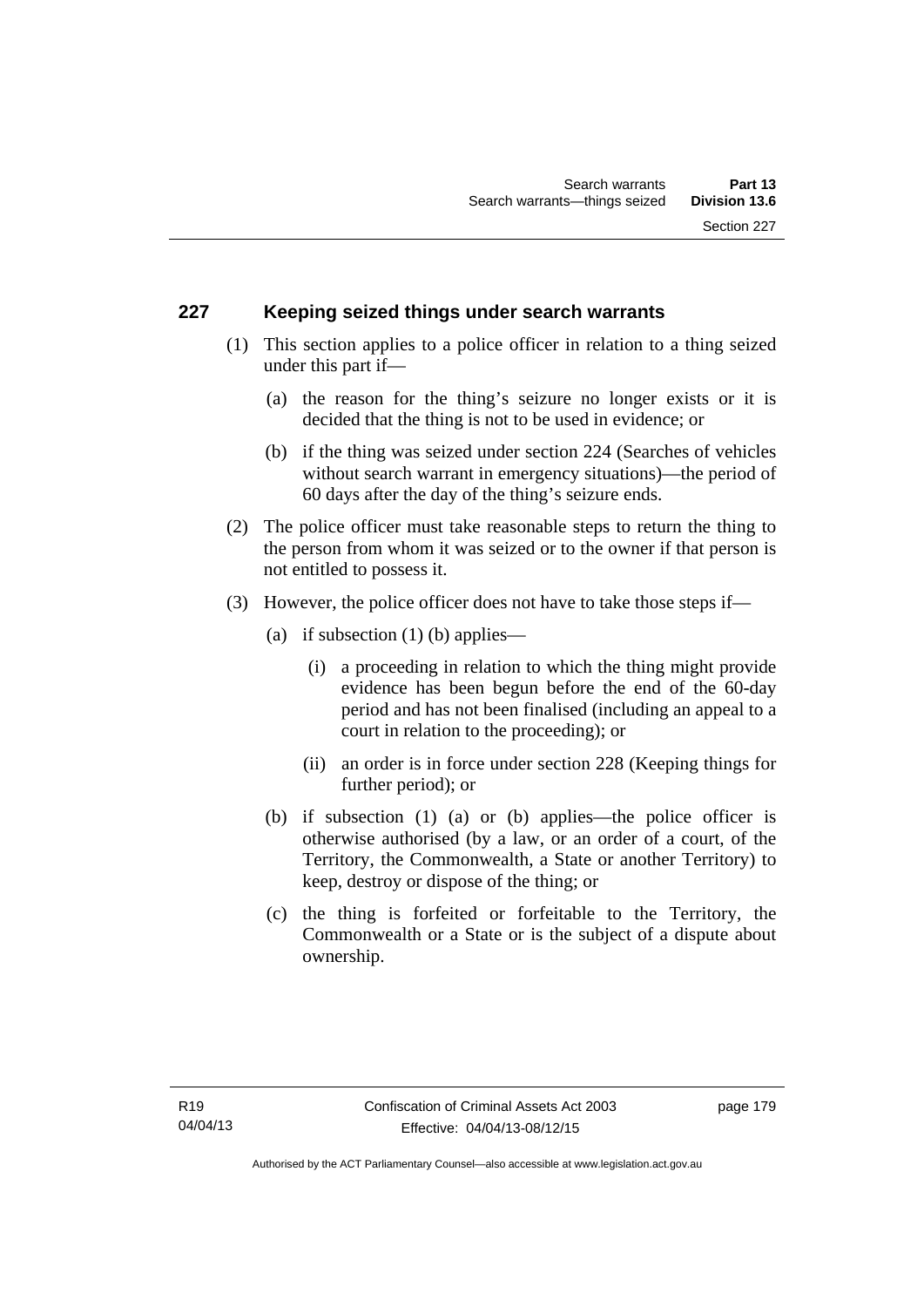## **228 Keeping things for further period**

- (1) This section applies if a thing has been seized by a police officer under this part and a proceeding in relation to which the thing might provide evidence has not begun before the end of—
	- (a) 60 days after the day of the seizure; or
	- (b) a period previously stated in an order of an issuing officer under this section.
- (2) A police officer may apply to an issuing officer for an order that the officer may keep the thing for a further period.
- (3) Before making the application, the police officer must—
	- (a) take reasonable steps to discover whose interests would be affected by the keeping of the thing; and
	- (b) if it is practicable to do so, tell each person the officer believes to be such a person of the proposed application.
- (4) The provisions of this part relating to the issue of search warrants apply, with any necessary changes, to the making of an order under this section.

### **229 Issuing officer may order keeping of thing**

- (1) The issuing officer may order that the police officer who made an application under section 228 (Keeping things for further period) may keep the thing if the issuing officer is satisfied that it is necessary for the police officer to do so for the purpose of beginning or conducting a proceeding under this Act, another territory law or the law of the Commonwealth, a State or another Territory.
- (2) The order must state the period for which the officer may keep the thing.
- (3) The provisions of this part relating to the issue of search warrants apply, with any necessary changes, to the making of an order under this section.

Authorised by the ACT Parliamentary Counsel—also accessible at www.legislation.act.gov.au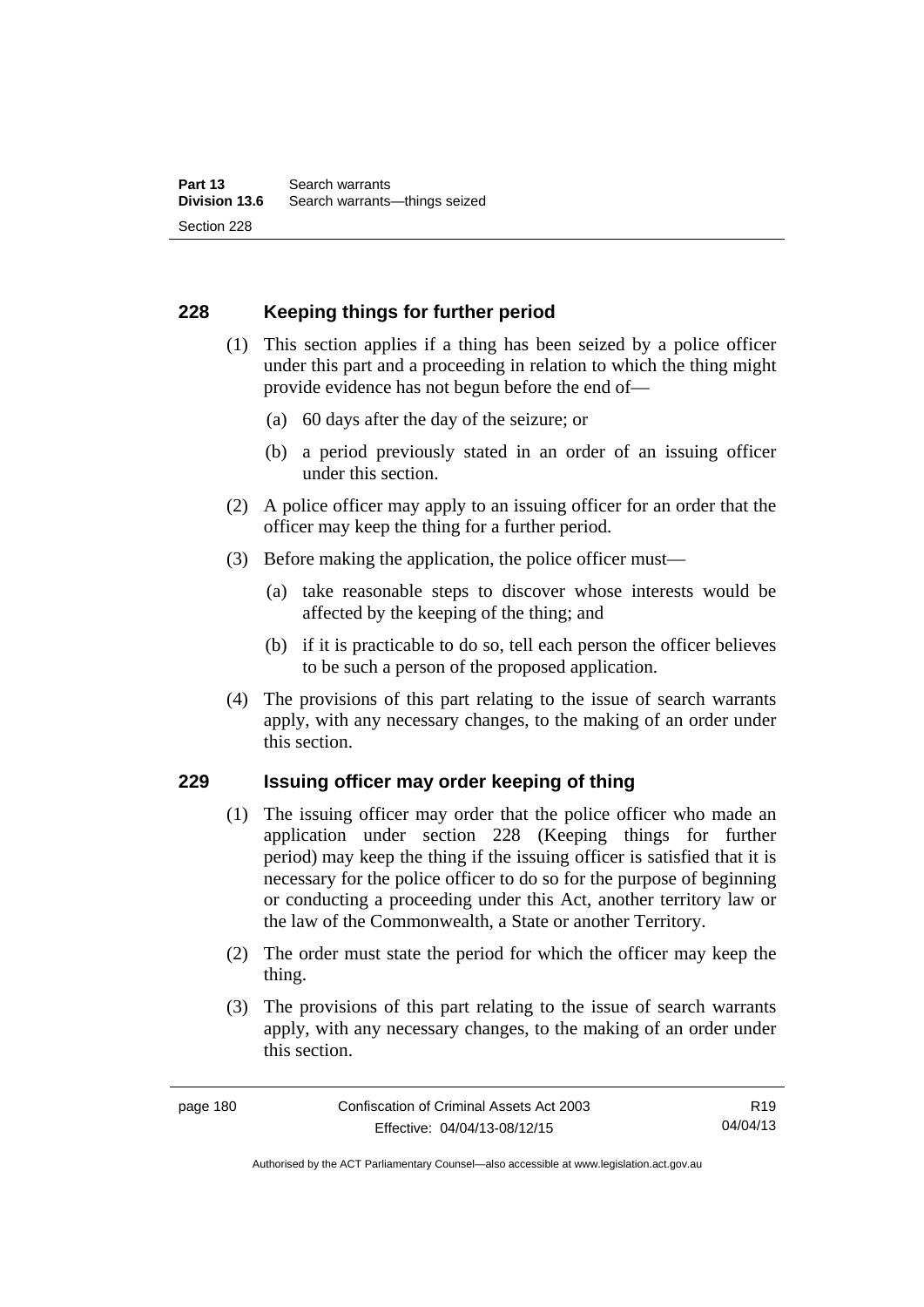### **230 Transfer of things seized to public trustee**

At the direction of the DPP, a police officer must transfer custody of a thing seized under this part to the public trustee.

## **Division 13.7 Search warrants—miscellaneous**

### **231 Search warrants—false or misleading information**

- (1) A person commits an offence if—
	- (a) the person gives information to a police officer or person assisting a police officer; and
	- (b) the person does so knowing that the information—
		- (i) is false or misleading in a material particular; or
		- (ii) omits something that makes the information false or misleading in a material particular; and
	- (c) the information is given in compliance (or purported compliance) with a requirement under this part.

Maximum penalty: 200 penalty units, imprisonment for 2 years or both.

- (2) Subsection (1) (c) does not apply if, before the information was given by the person to the police officer or person assisting, a police officer or person assisting did not take reasonable steps to tell the person of the existence of the offence against subsection (1).
- (3) For subsection (2), it is sufficient if the following form of words is used:

'Giving false or misleading information is an offence with serious consequences'.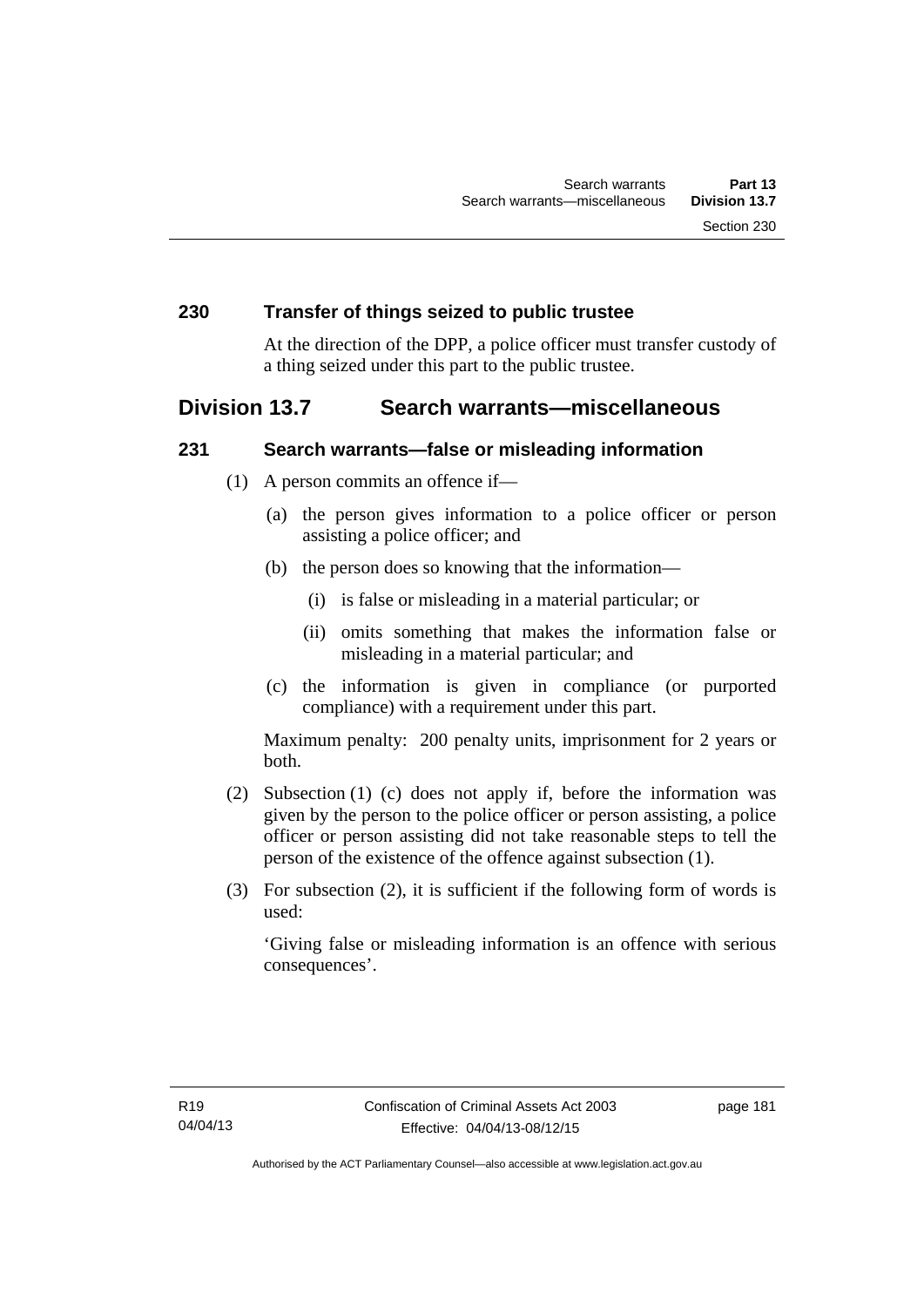### **232 Search warrants—false or misleading documents**

- (1) A person commits an offence if—
	- (a) the person produces a document to a police officer or a person assisting a police officer; and
	- (b) the person does so knowing that the document is false or misleading in a material particular; and
	- (c) the document is produced in compliance (or purported compliance) with a requirement under this part.

Maximum penalty: 200 penalty units, imprisonment for 2 years or both.

- (2) Subsection (1) does not apply to a person who produces a document to a police officer or person assisting if the document is accompanied by a written statement signed by the person (or, for a corporation, by an officer of the corporation)—
	- (a) stating that the document is, to the person's knowledge, false or misleading in a material particular; and
	- (b) setting out, or referring to, the material particular in which the document is, to the person's knowledge, false or misleading.

### **233 Obstruction etc of police officers and people assisting**

- (1) A person commits an offence if—
	- (a) the person knows that, or is reckless about the fact that, a person is a police officer; and
	- (b) the person obstructs, hinders, intimidates or resists the officer in the exercise of the officer's functions under this part.

Maximum penalty: 200 penalty units, imprisonment for 2 years or both.

 (2) For this section, it is immaterial whether the defendant was aware that the police officer was exercising the officer's functions.

Authorised by the ACT Parliamentary Counsel—also accessible at www.legislation.act.gov.au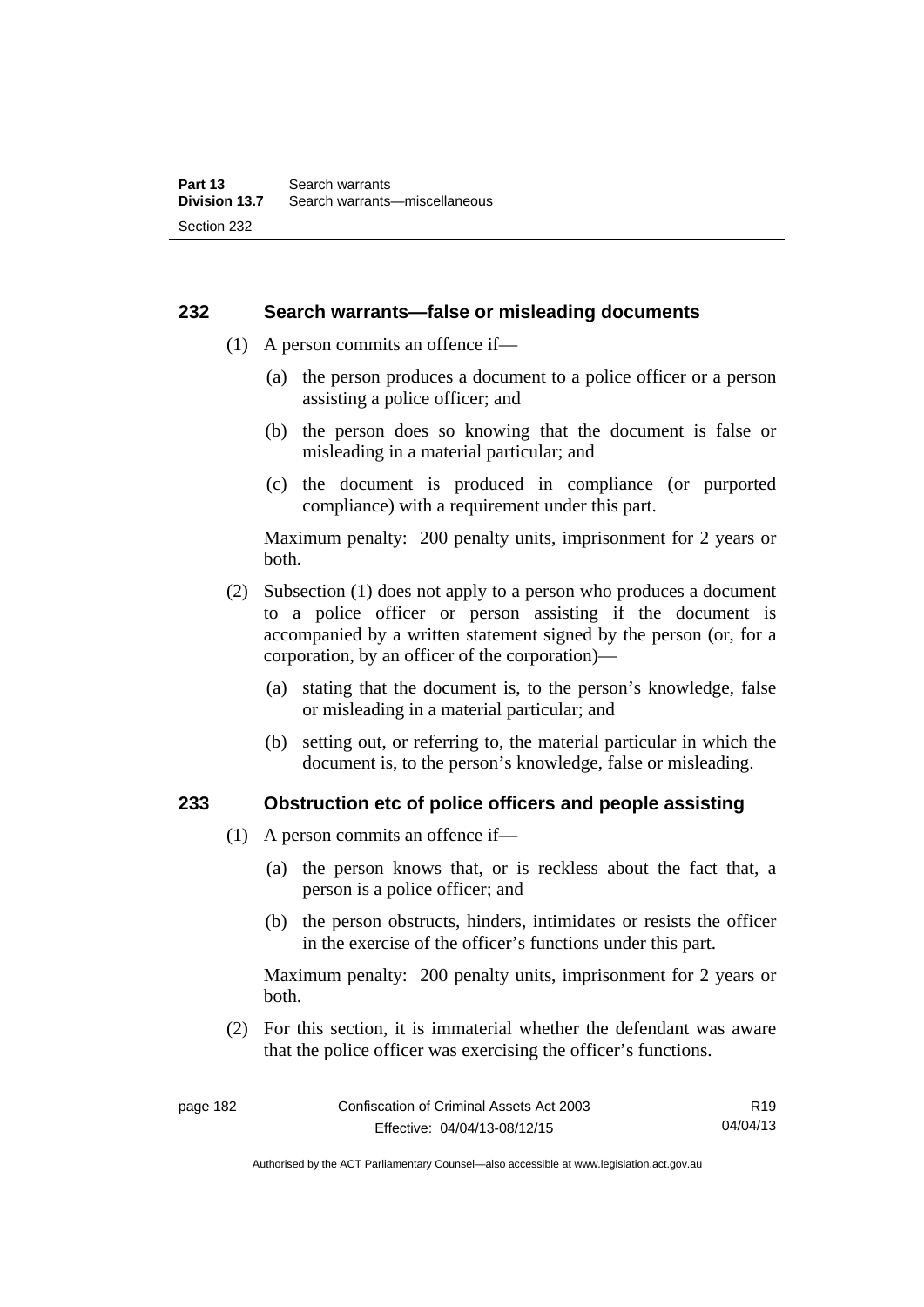(3) Strict liability applies to subsection (1) (b).

## **234 Damage etc to be minimised**

- (1) In the exercise, or purported exercise, of a function under this part, a police officer must take all reasonable steps to ensure that the police officer, and any person assisting who is not a police officer, causes as little inconvenience, detriment and damage as practicable.
- (2) If a police officer, or a person assisting who is not a police officer, damages anything in the exercise or purported exercise of a function under this part, the police officer or person assisting must give written notice of the particulars of the damage to the person whom the police officer or person assisting believes on reasonable grounds is the owner of the thing.
- (3) If the damage happens on premises entered under this part in the absence of the occupier, the notice may be given by securing it in a conspicuous place on the premises.

## **235 Compensation**

- (1) A person may claim reasonable compensation from the Territory if the person suffers loss or expense because of the exercise, or purported exercise, of a function under this part by a police officer or a person assisting who is not a police officer.
- (2) Compensation may be claimed and ordered in a proceeding for—
	- (a) compensation brought in a court of competent jurisdiction; or
	- (b) an offence against this Act or another territory law brought against the person making the claim for compensation.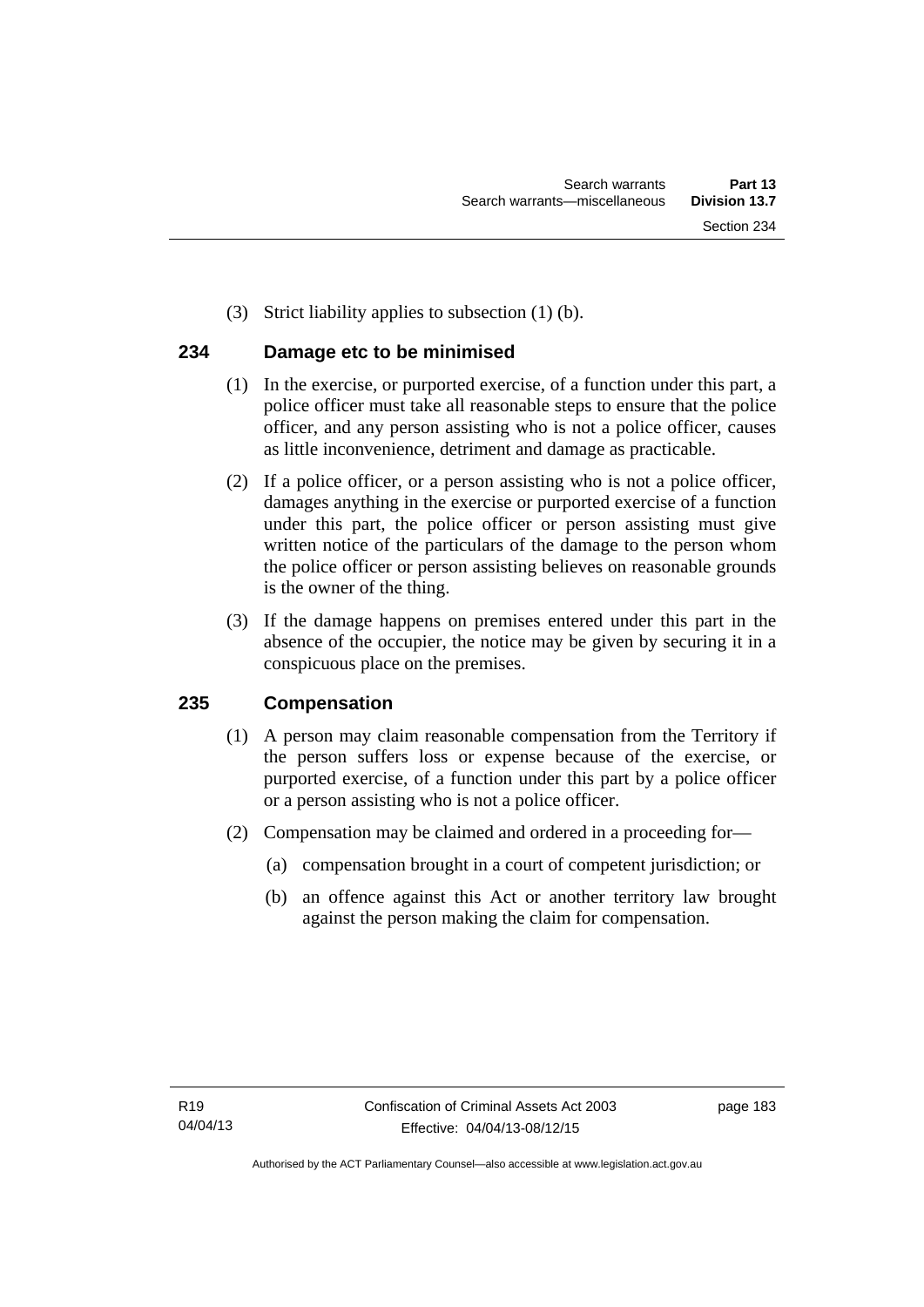(3) A court must not order the payment of reasonable compensation for the loss or expense unless it is satisfied it is just to make the order in the circumstances of the particular case.

#### **Example for claim for damage or corruption of computer data**

The court may have regard to whether the occupier of the premises and any employees, agents or officers of the occupier, if they were available at the time, gave any appropriate warning or guidance on the operation of the computer equipment.

- *Note* An example is part of the Act, is not exhaustive and may extend, but does not limit, the meaning of the provision in which it appears (see [Legislation Act,](http://www.legislation.act.gov.au/a/2001-14) s 126 and s 132).
- (4) A regulation may prescribe matters that may, must or must not be taken into account by the court in considering whether it is just to make the order.

page 184 Confiscation of Criminal Assets Act 2003 Effective: 04/04/13-08/12/15

R19 04/04/13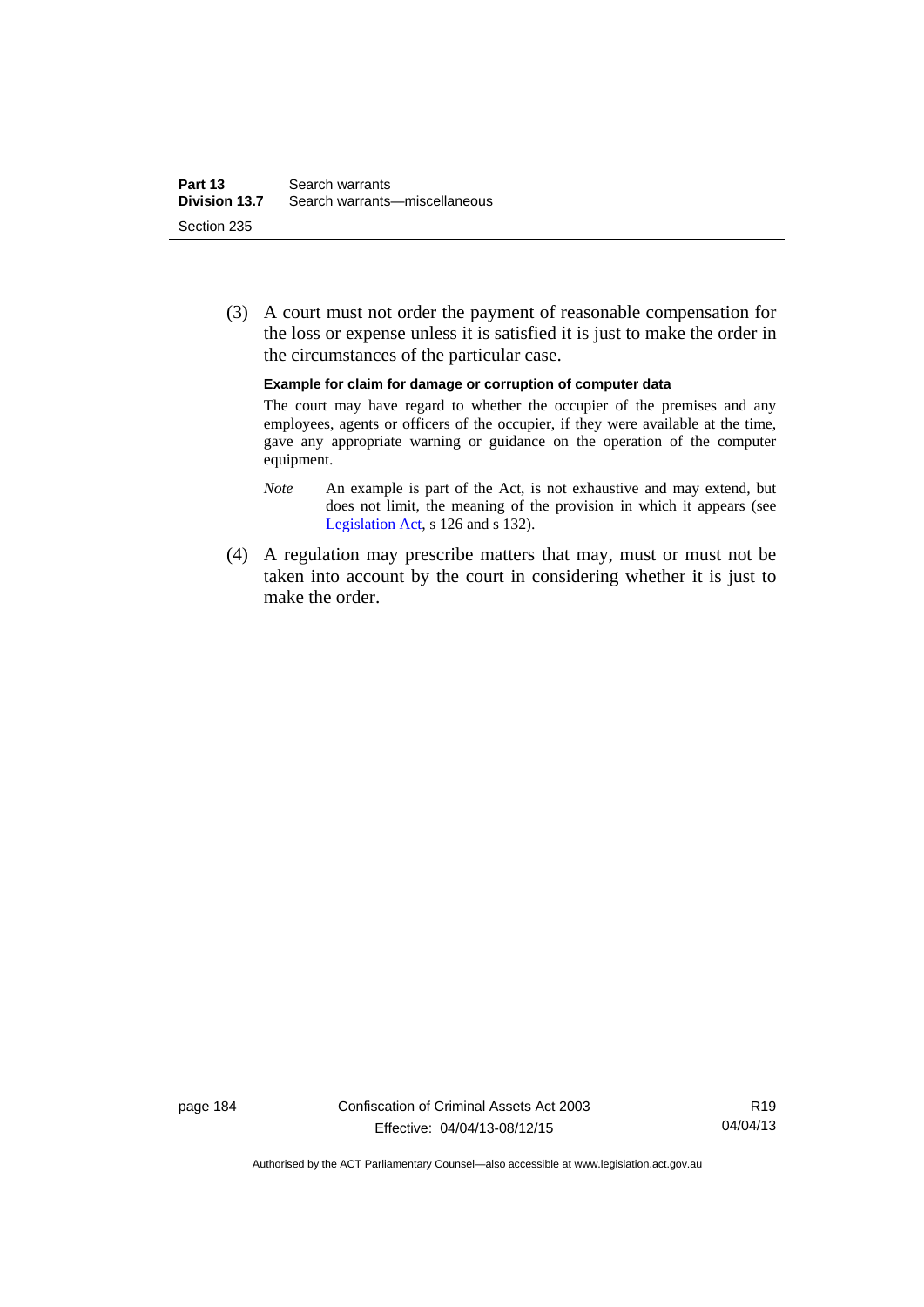### **236 Meaning of** *confiscation proceeding*

(1) In this Act:

*confiscation proceeding* means a proceeding in a relevant court in relation to any of the following orders under this Act:

- (a) a restraining order;
- (b) an additional order under section 39 in relation to a restraining order or restrained property;
- (c) a conviction forfeiture order;
- (d) an order under section 59 (Automatic forfeiture—court order declaring property automatically forfeited);
- (e) an order under section 60 (Automatic forfeiture—court orders);
- (f) a civil forfeiture order;
- (g) an exclusion order;
- (h) a penalty order;
- (i) an order under section 105 (Order to stop sale, modification or destruction of restrained property);
- (j) an order under section 113 for the discharge of a registered property interest in forfeited property;
- (k) an order under division 9.4 (Sale of jointly owned forfeited property);
- (l) a return or compensation order;
- (m) a monitoring order;
- (n) a transaction suspension order;

page 185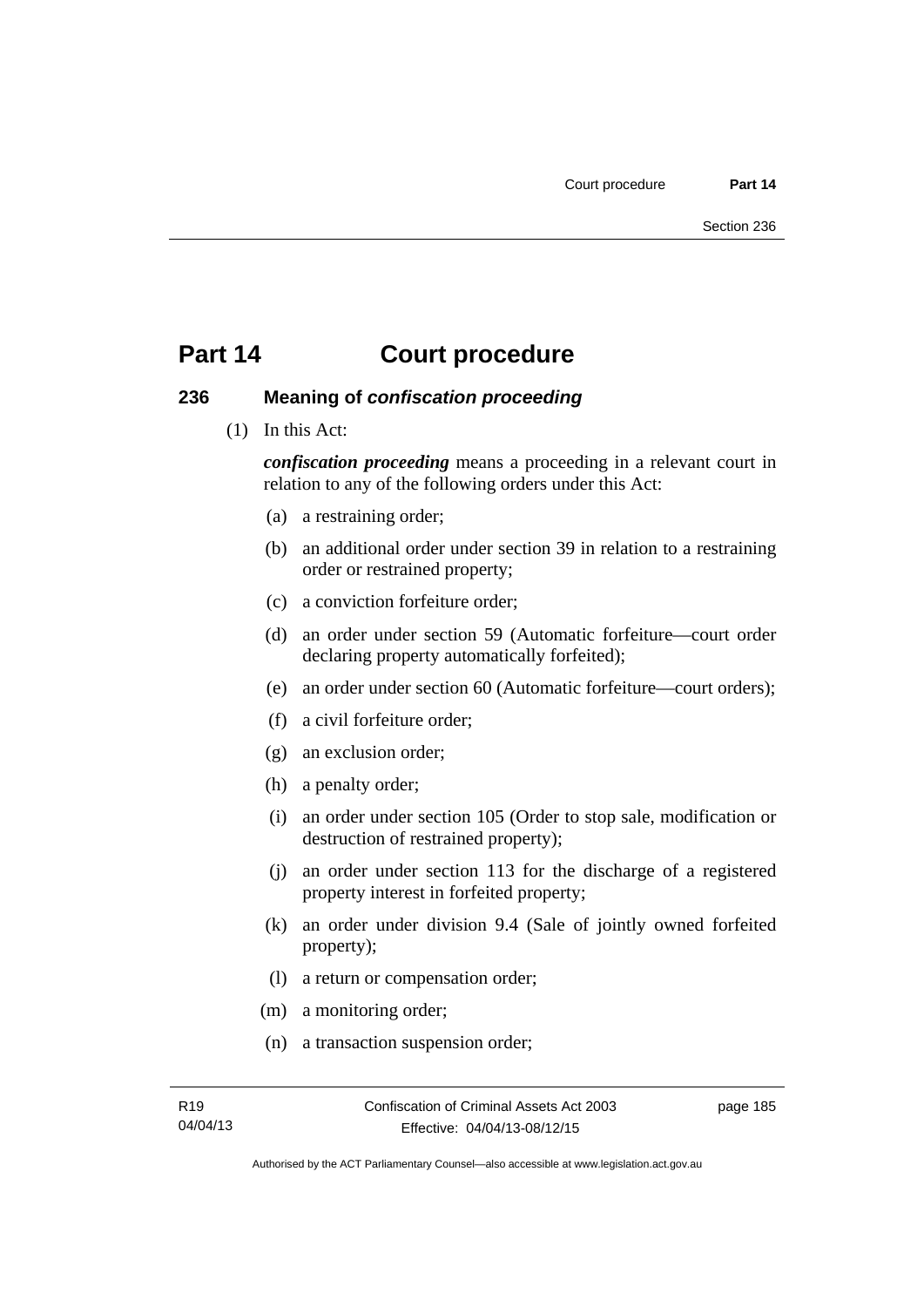- (o) a production order;
- (p) an examination order
- (q) a buyback order;
- (r) an order under section 239 (2) (c) or section 240 (2) to transfer a proceeding to another court;
- (s) an additional order under section 250 (Confiscation proceedings—additional orders);
- (t) an order under this Act in relation to an order mentioned in paragraphs (a) to (s), whether made before, at the same time, or after the making of that order.

#### **Examples for par (t)—general**

- 1 an order under section 24 to set aside a dealing with restrained property
- 2 an order under section 35 restricting the disclosure of the making of a restraining order
- 3 an order under section 49 extending the operation of a restraining order
- 4 an interlocutory order in relation to an order mentioned in paragraphs (a) to (s)

### **Examples for par (t)—additional orders under s 39 and s 250**

- 1 see the examples to s 39 (1) for examples of additional orders in relation to restraining orders and restrained property
- 2 see the examples to s 250 (1) for examples of additional orders in relation to other confiscation proceedings
- *Note* An example is part of the Act, is not exhaustive and may extend, but does not limit, the meaning of the provision in which it appears (see [Legislation Act,](http://www.legislation.act.gov.au/a/2001-14) s 126 and s 132).
- (2) However, a *confiscation proceeding* does not include—
	- (a) a registered corresponding law order that is taken to be a kind of order mentioned in subsection (1); or
	- (b) a proceeding under part 11 (Interstate orders).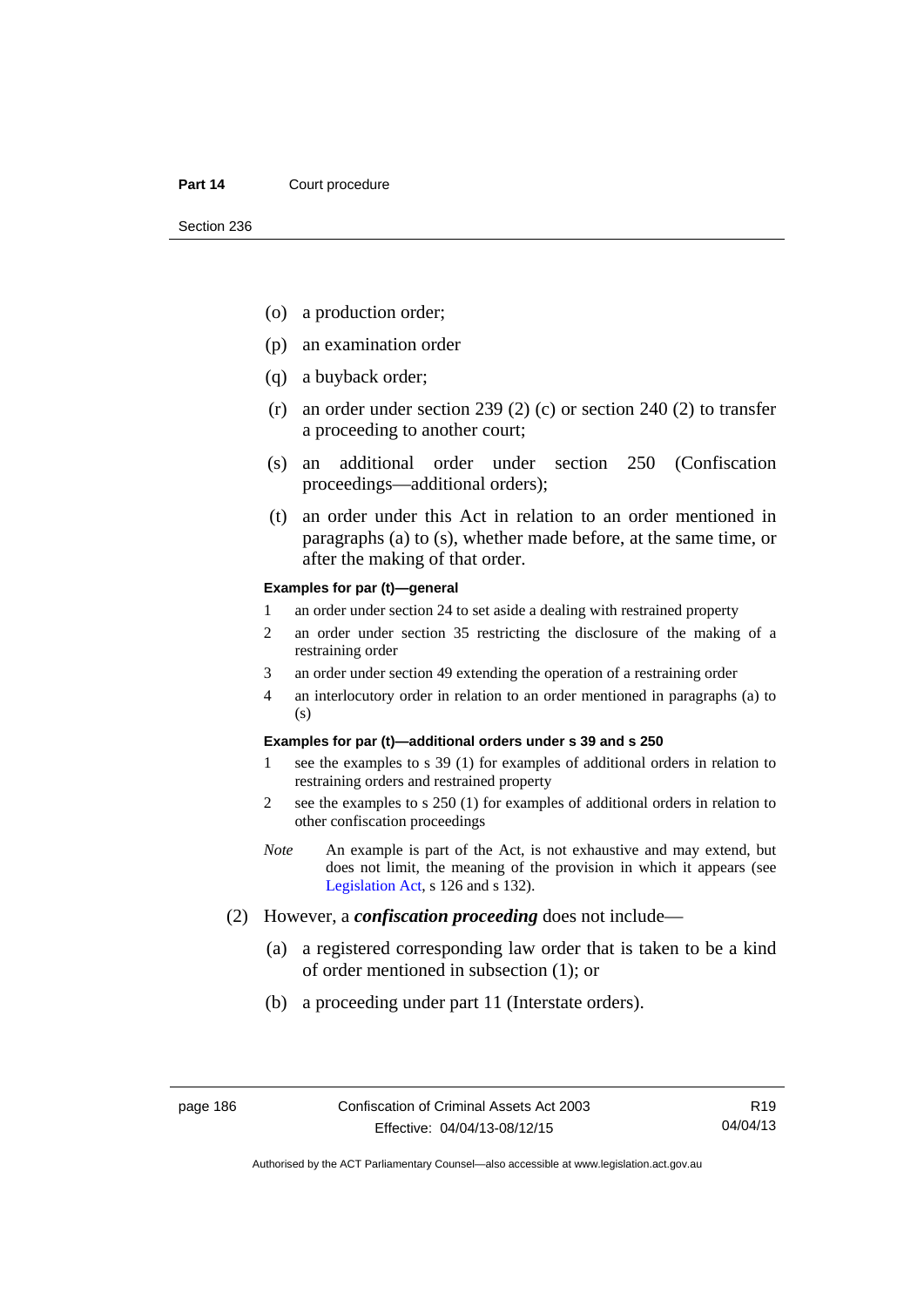## **237 Confiscation and corresponding law order proceedings are civil, not criminal**

- (1) This section applies to—
	- (a) a confiscation proceeding; and
	- (b) a proceeding under part 11 (Interstate orders) in relation to a corresponding law order.
- (2) The proceeding is a civil proceeding, not a criminal proceeding.
- (3) Without limiting subsection (2)—
	- (a) any rules of interpretation applying only to the criminal law do not apply to the interpretation of the provisions of this Act or any other territory law in relation to the proceeding; and
	- (b) the rules of evidence applying to a civil proceeding apply to the proceeding, and the rules of evidence applying to a criminal proceeding do not apply.

### **Example for par (b)**

In hearing an application for a civil forfeiture order, whether the offender committed a serious offence is to be decided by the court on the balance of probabilities.

*Note* An example is part of the Act, is not exhaustive and may extend, but does not limit, the meaning of the provision in which it appears (see [Legislation Act,](http://www.legislation.act.gov.au/a/2001-14) s 126 and s 132).

### **238 Meaning of** *relevant court*

In this Act:

*relevant court*, for a confiscation proceeding or a proceeding under part 11 (Interstate orders) in relation to a corresponding law order, means the court, or any court, that has jurisdiction under this part to hear and decide the proceeding.

page 187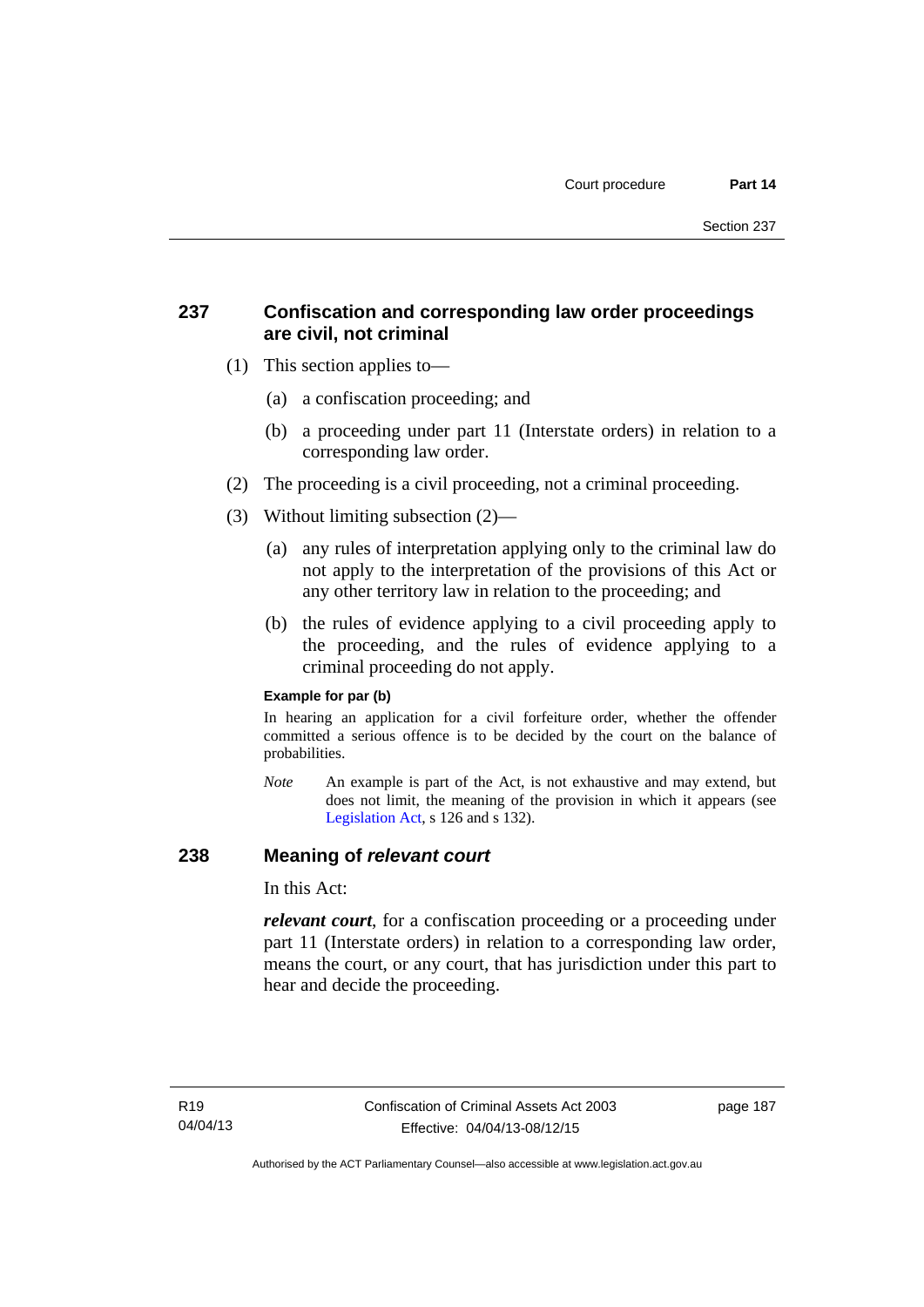Section 239

## **239 Jurisdiction of Magistrates Court—confiscation proceedings**

- (1) The Magistrates Court has jurisdiction to hear and decide a confiscation proceeding if—
	- (a) the value of the property and benefits to which the proceeding relates (as decided by the Magistrates Court) is not more than the amount the Magistrates Court may award for a personal action at law (the *Magistrates Court limit*); and
	- (b) title to land is not genuinely in question in the proceeding.
	- *Note* For the amount the Magistrates Court may award for a personal action at law (see *[Magistrates Court Act 1930](http://www.legislation.act.gov.au/a/1930-21)*, s 257).
- (2) However, if the value of the property and benefits to which the proceeding relates (as decided by the Magistrates Court) is more than the Magistrates Court limit, the Magistrates Court has jurisdiction to hear and decide the matter to—
	- (a) dismiss the proceeding on its merits (but not for want of jurisdiction); or
	- (b) make an order or orders in relation to property or benefits to the value of the limit; or
	- (c) on the application of the DPP, or on the court's own initiative, by order, transfer the proceeding to the Supreme Court.
- (3) Despite the Magistrates Court limit, the Magistrates Court has jurisdiction to hear and decide the following confiscation proceedings:
	- (a) any application for a monitoring order, transaction suspension order, production order or examination order;
	- (b) any proceeding in relation to a relevant offence that has been disposed of summarily by the court;

R19 04/04/13

Authorised by the ACT Parliamentary Counsel—also accessible at www.legislation.act.gov.au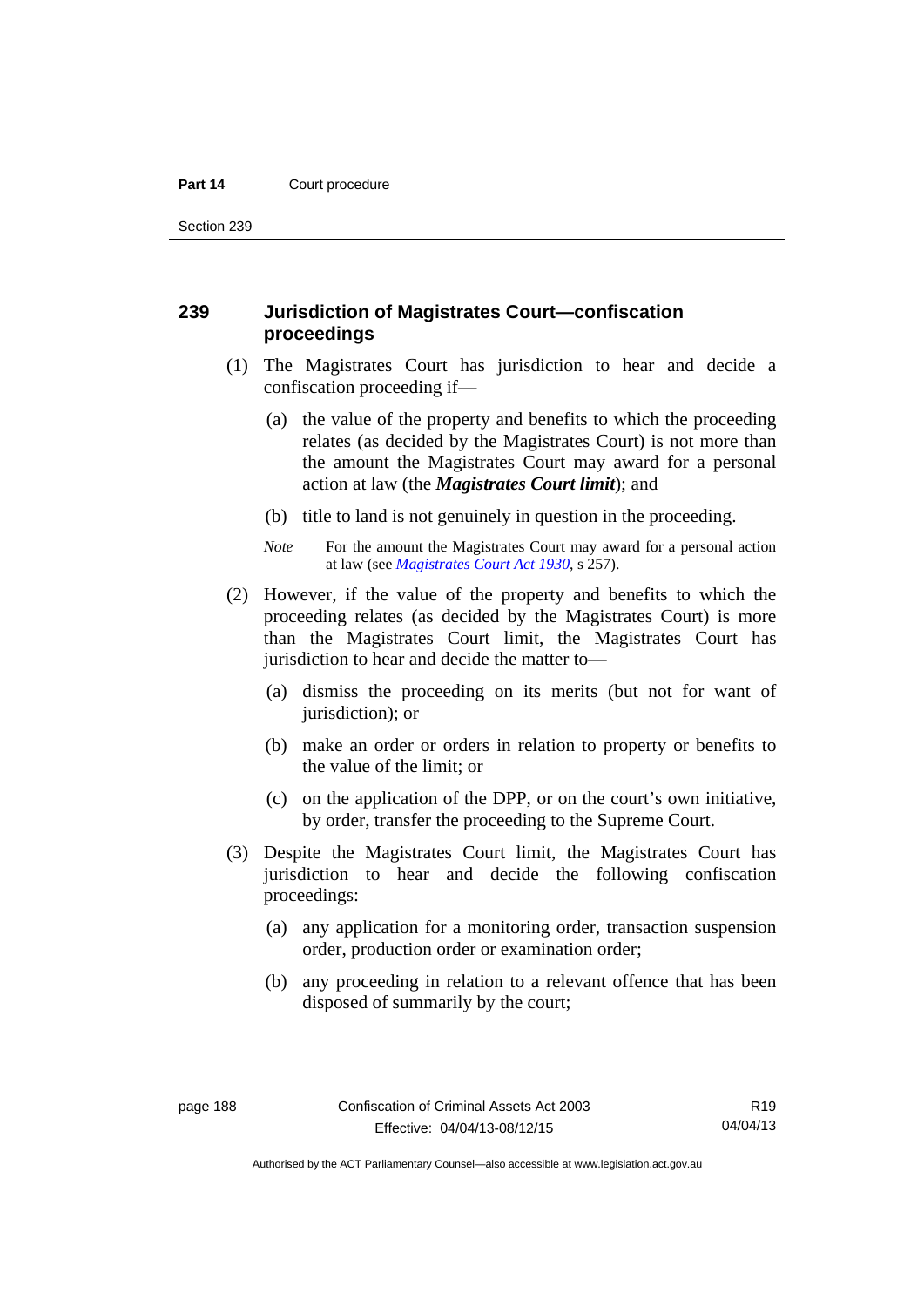(c) a proceeding transferred to the court by the Supreme Court under section 241 (2).

#### **Example for par (b)**

Mr Somewhat Wayward is summarily convicted of a relevant offence by the Magistrates Court. The value of the benefits received by Mr Wayward from the commission of the offence was \$10 000 more than the Magistrates Court limit. The Magistrates Court may make a penalty order against Mr Wayward for the full amount of the benefits despite their value being more than the amount the Magistrates Court may award for a personal action at law.

- *Note* An example is part of the Act, is not exhaustive and may extend, but does not limit, the meaning of the provision in which it appears (see [Legislation Act,](http://www.legislation.act.gov.au/a/2001-14) s 126 and s 132).
- (4) For this section—
	- (a) the Magistrates Court has jurisdiction to decide—
		- (i) what is the property and benefits to which the proceeding relates; and
		- (ii) the value of any property and benefits to which the proceeding relates; and
		- (iii) whether title to land is genuinely in question; and
	- (b) title to land is genuinely in question in the proceeding if the Magistrates Court would not have jurisdiction to hear the proceeding under the *[Magistrates Court Act 1930](http://www.legislation.act.gov.au/a/1930-21)*, section 264 (Proceedings affecting title to land).

### **240 Jurisdiction of Magistrates Court—interstate orders**

- (1) The Magistrates Court has jurisdiction to hear and decide any proceeding under part 11 (Interstate orders) in relation to a corresponding law order.
- (2) To remove any doubt, the Magistrates Court is a relevant court even if—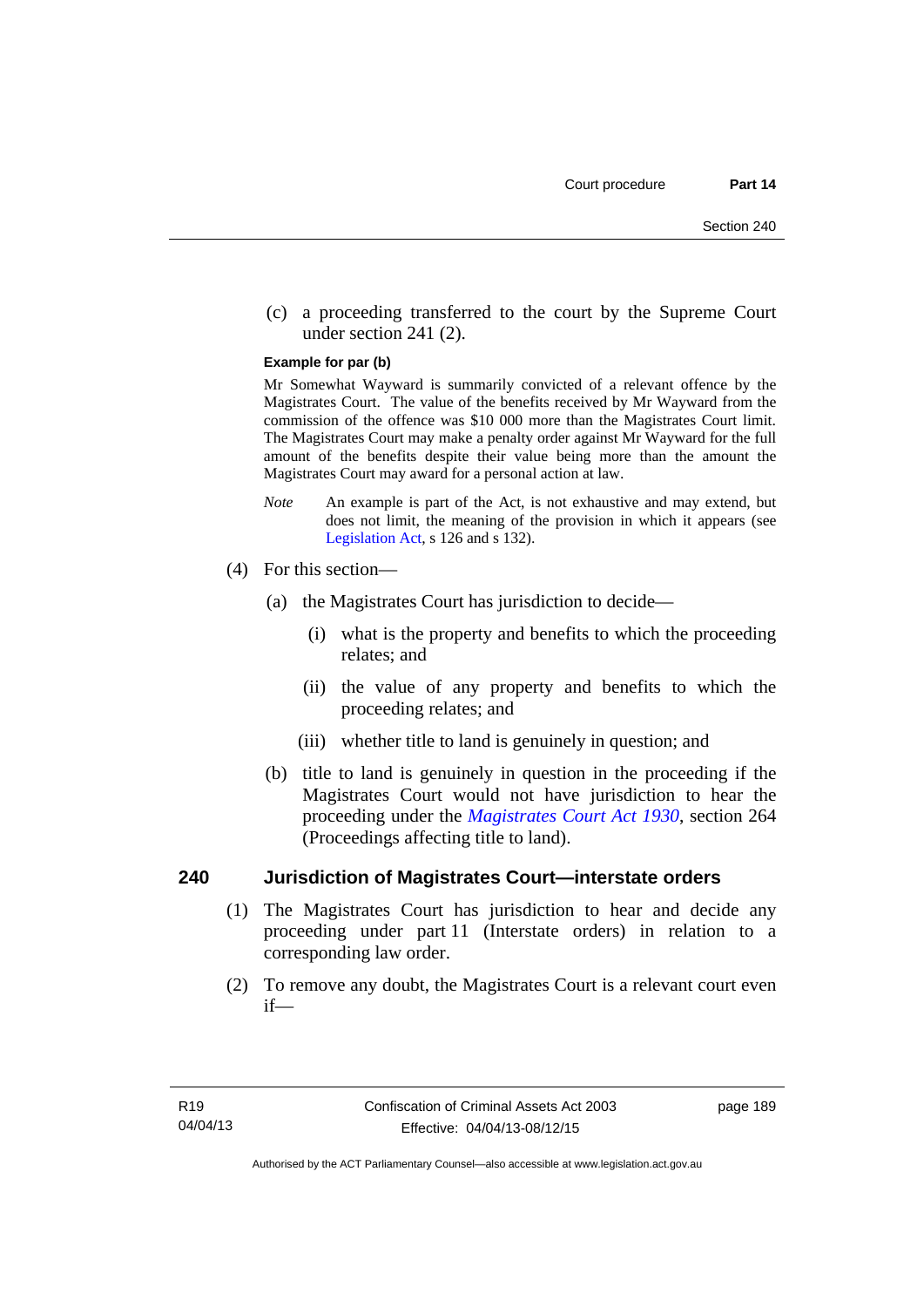Section 241

- (a) the value of the property and benefits to which the corresponding order relates is more than the amount the Magistrates Court may award for a personal action at law; or
- (b) title to land was genuinely in question in the proceeding for the making of the corresponding law order.

### **241 Jurisdiction of Supreme Court**

- (1) The Supreme Court has jurisdiction to hear and decide any confiscation proceeding or any proceeding under part 11 (Interstate orders) in relation to a corresponding law order.
- (2) The Supreme Court may, by order, transfer a confiscation proceeding to the Magistrates Court if the value of the property and benefits to which the proceeding relates (as decided by the Supreme Court)—
	- (a) is less than or equal to the amount the Magistrates Court may award for a personal action at law; and
	- (b) does not include land the title to which is genuinely in question.
- (3) An order under subsection (2) may be made on the application of the DPP or of a person with an interest in the property or on the Supreme Court's own initiative.

### **242 Confiscation proceedings—transferred proceedings**

If a proceeding is transferred from a court (the *first court*) to another court under section 239 (2) (c) or section 241 (2)—

 (a) the proceeding is taken to have been begun in the other court; and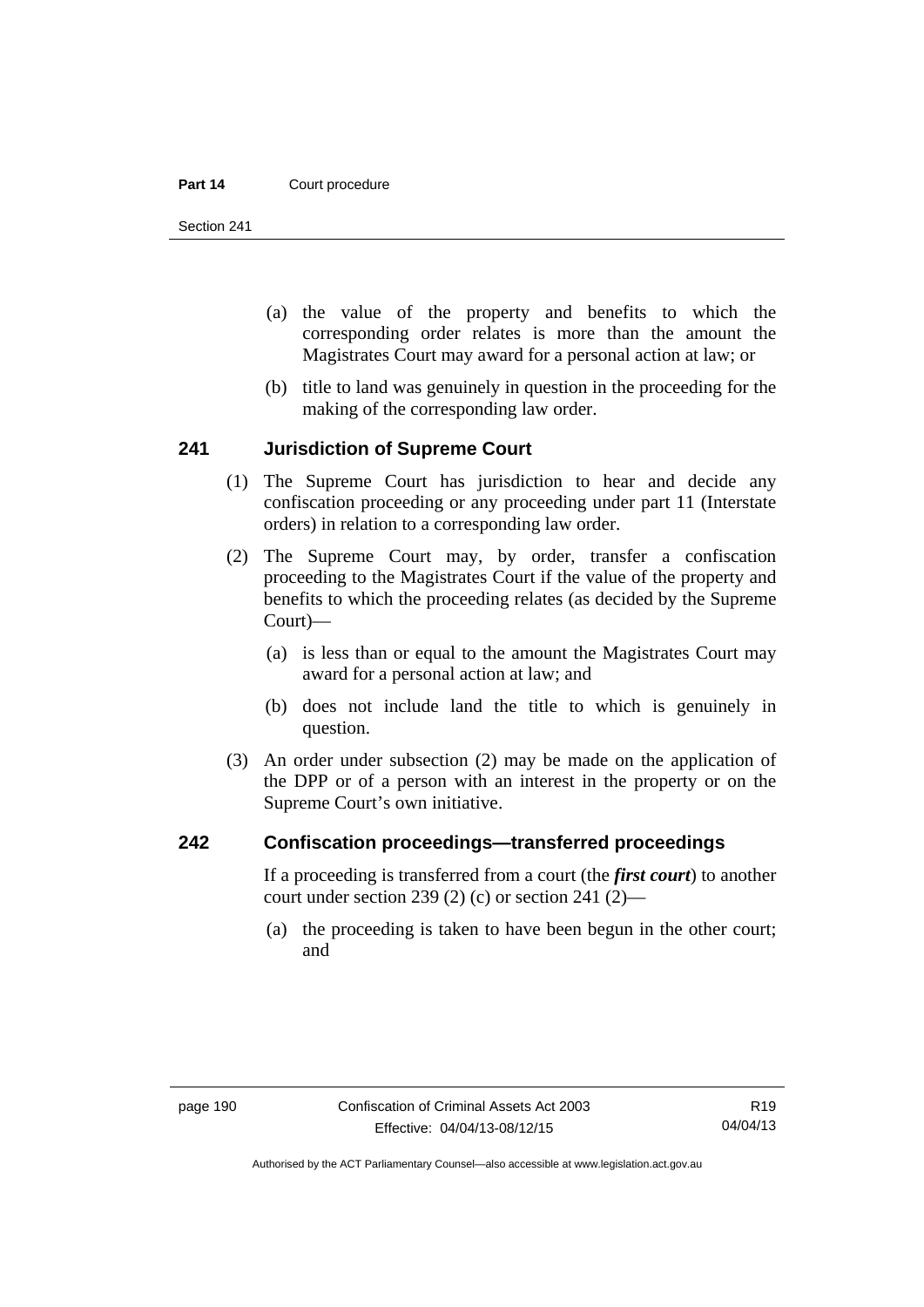(b) evidence given before, and documents filed with, the first court are taken to have been given before, or filed with, the other court.

### **Example for par (b)**

If a proceeding is transferred from the Magistrates Court to the Supreme Court, the Supreme Court may make findings of fact based on the transcript of evidence given before the Magistrates Court without rehearing the evidence.

*Note* An example is part of the Act, is not exhaustive and may extend, but does not limit, the meaning of the provision in which it appears (see [Legislation Act,](http://www.legislation.act.gov.au/a/2001-14) s 126 and s 132).

### **243 Restricted access proceedings—notice of applications etc**

- (1) This section applies to a confiscation proceeding for any of the following orders (a *restricted access proceeding*):
	- (a) a restraining order;
	- (b) an application by the DPP or public trustee for an additional order under section 39 in relation to a restraining order or restrained property;
	- (c) an order under section 49 (Extension of time for restraining orders) that a restraining order—
		- (i) is to remain in force for a stated period (or as stated in the order); or
		- (ii) that has ended is to be revived for a stated period (or as stated in the order);
	- (d) a monitoring order;
	- (e) a transaction suspension order;
	- (f) a production order (other than an application to vary a production order under section 162);
	- (g) an examination order.

page 191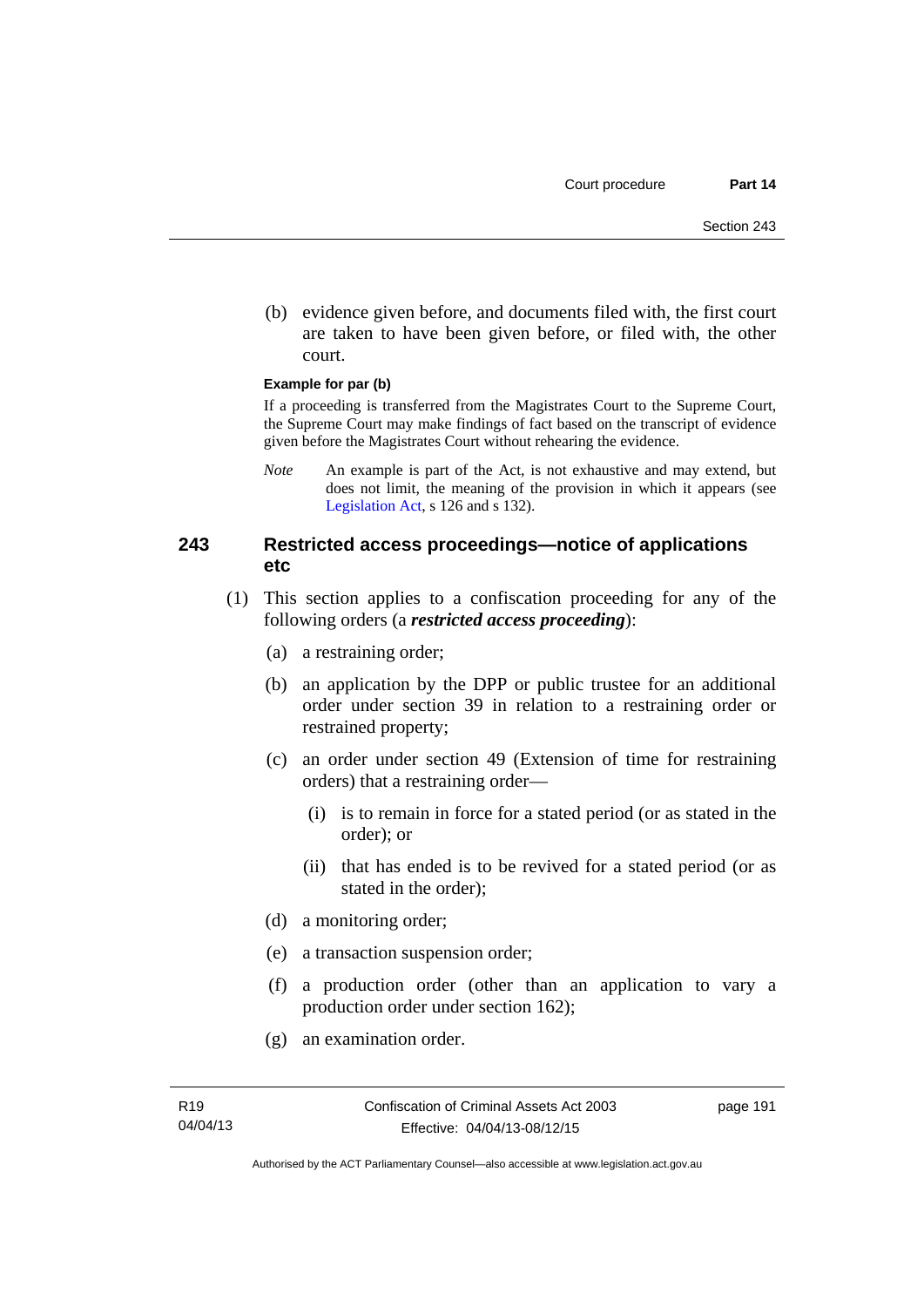Section 244

- (2) An application to begin a restricted access proceeding may be made to a relevant court without notice to the person against whom the relevant order is sought.
- (3) If an application is made to begin a restricted access proceeding without notice to the person against whom the relevant order is sought, the applicant is the only party to the application.
- (4) If notice is given to the person against whom the order is sought, the person is entitled to appear and to present evidence at the hearing of the application, but the person's absence does not prevent the court from making the order.
- (5) The relevant court must hold a restricted access proceeding in closed court if the applicant asks and may give directions about who may be present.

## **244 Other confiscation proceedings—notice of applications etc**

- (1) This section applies to an application to a relevant court to begin a confiscation proceeding (other than a restricted access proceeding mentioned in section 243) or to amend such an application.
	- *Note 1* No notice of the application is required for a restricted access proceeding (see s 243 (2)).
	- *Note 2* In particular, no advance notice to anyone is required of the application for the order, and the application may be heard in closed court, without the offender or the public being present (see s 243).
	- *Note 3* Related confiscation proceedings are taken to be an interlocutory application and started in accordance with the procedure of the relevant court (see s 245).
- (2) The applicant must give written notice of the application to each of the following people, if applicable (a *notifiable person*):
	- (a) if the application is made by the DPP—the person in relation to whom the order is sought;
	- (b) if the application is made by someone else—the DPP;

Authorised by the ACT Parliamentary Counsel—also accessible at www.legislation.act.gov.au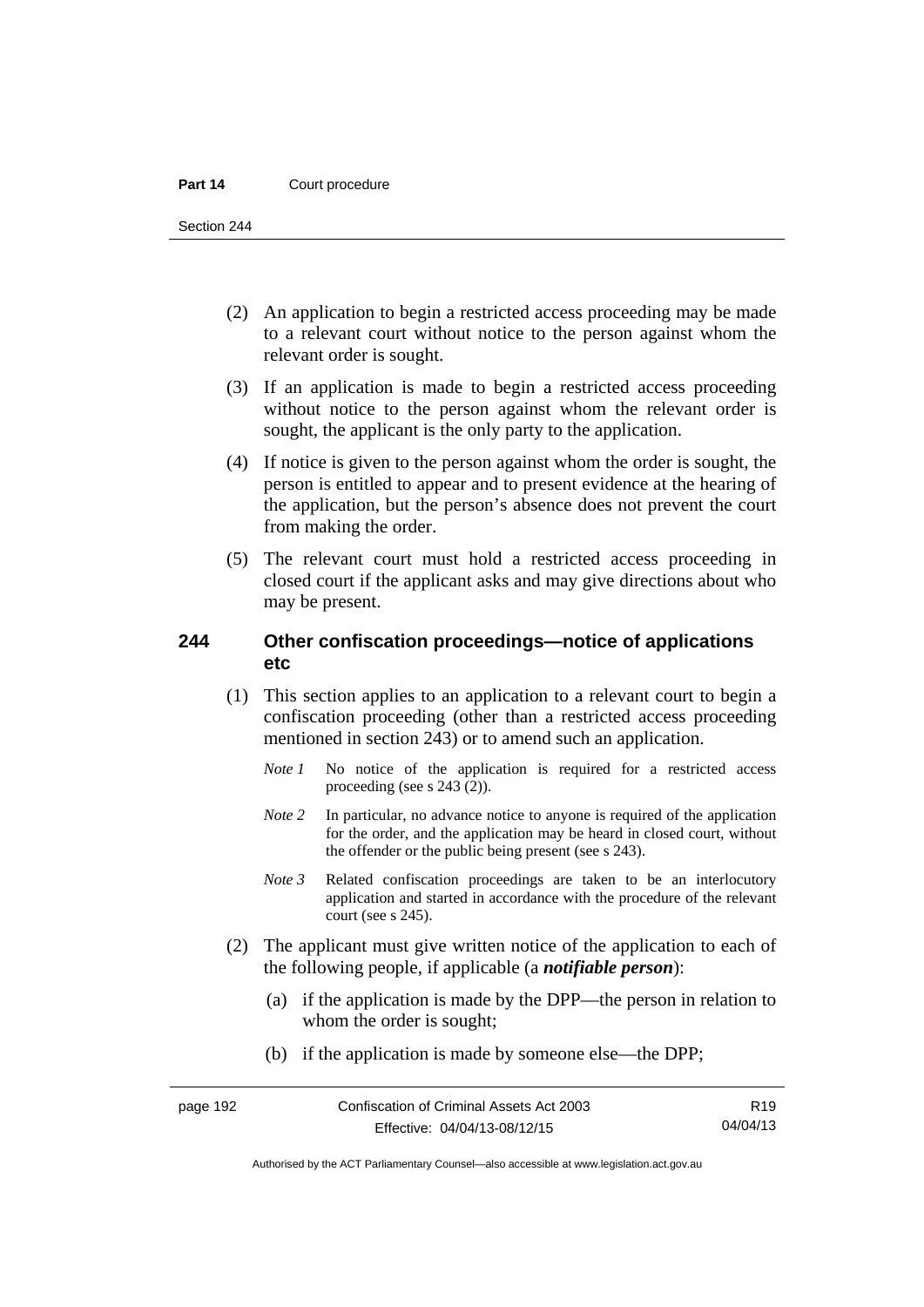- (c) if the public trustee has been directed to take control of the property—the public trustee;
- (d) anyone else the applicant believes may have an interest in the property or benefits that are the subject of the proceeding (or, for forfeited property, may have had an interest in the property or benefits immediately before the property was forfeited).
- (3) Notice of the application must include a statement of the grounds for the application.
- (4) If a notifiable person proposes to oppose the application, the notifiable person must give the applicant written notice of the grounds on which the application will be opposed.
- (5) However, the court may waive the requirement to give written notice of the application to a notifiable person if the person is present in the court when the application is made.
- (6) The court may direct the applicant give notice of the application to anyone and may give directions about how the notice is to be given.
- (7) A notifiable person, and anyone else who claims an interest in the property or benefits, is entitled to appear and to present evidence at the hearing of the application, but the person's absence does not prevent the court from making an order.

## **245 Applications for another confiscation proceeding in relation to same offence**

After the beginning of a confiscation proceeding in relation to a particular offence, any other confiscation proceeding in relation to the same or a related offence—

- (a) is taken to be an interlocutory application in relation to the first proceeding; and
- (b) may be started in accordance with the procedure of the relevant court.

page 193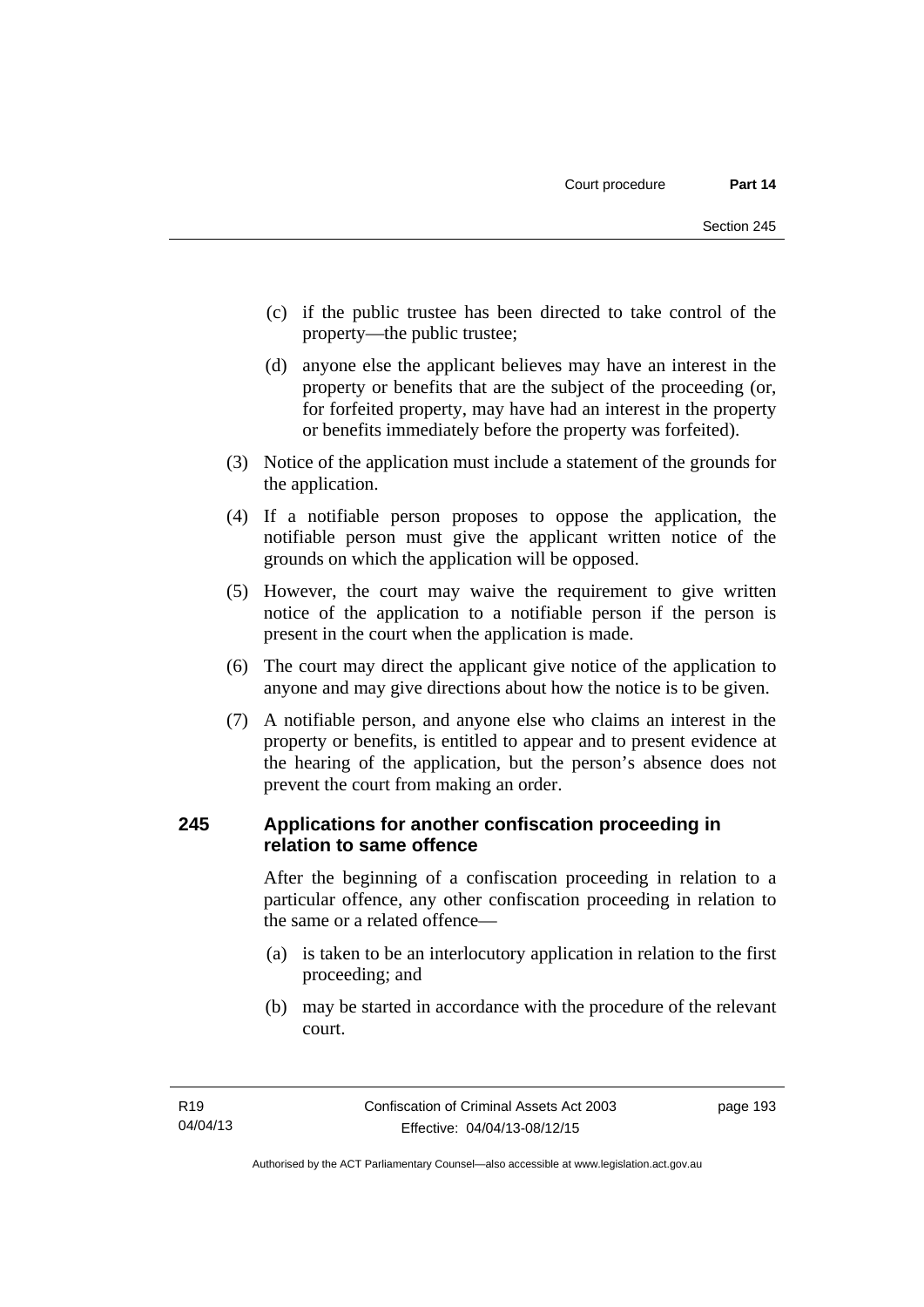Section 246

## **246 Confiscation proceedings—time extensions for applications**

- (1) A relevant court may give leave for—
	- (a) an application in relation to any confiscation proceeding to be made after the end of a period otherwise provided by this Act (the *standard period*); or
	- (b) if an application for a particular order in relation to an offence has already been made in relation to the offence (or a related offence)—another application for an order of that kind to be made in relation to the same offence (or a related offence), whether before or after the end of the standard period; or
	- (c) the amendment of an application for an order under this Act to vary the property or benefits to which the application relates.
- (2) The court may give leave only if satisfied that—
	- (a) property or benefits to which the application relates were (or will be) derived from the offence, or identified, after the end of the standard period; or
	- (b) necessary evidence has (or will) become available only after the end of the standard period; or
	- (c) it is otherwise desirable having regard to the purposes of this Act.
- (3) To remove any doubt, this section does not authorise a relevant court to give leave for an application for an exclusion order in relation to property that has been forfeited.

### **247 Confiscation proceedings—amendment of applications**

- (1) A relevant court may amend an application in any confiscation proceeding on the application, or with the consent, of the applicant.
- (2) The application may be amended at any time before the proceeding for the application is finalised.

R19 04/04/13

Authorised by the ACT Parliamentary Counsel—also accessible at www.legislation.act.gov.au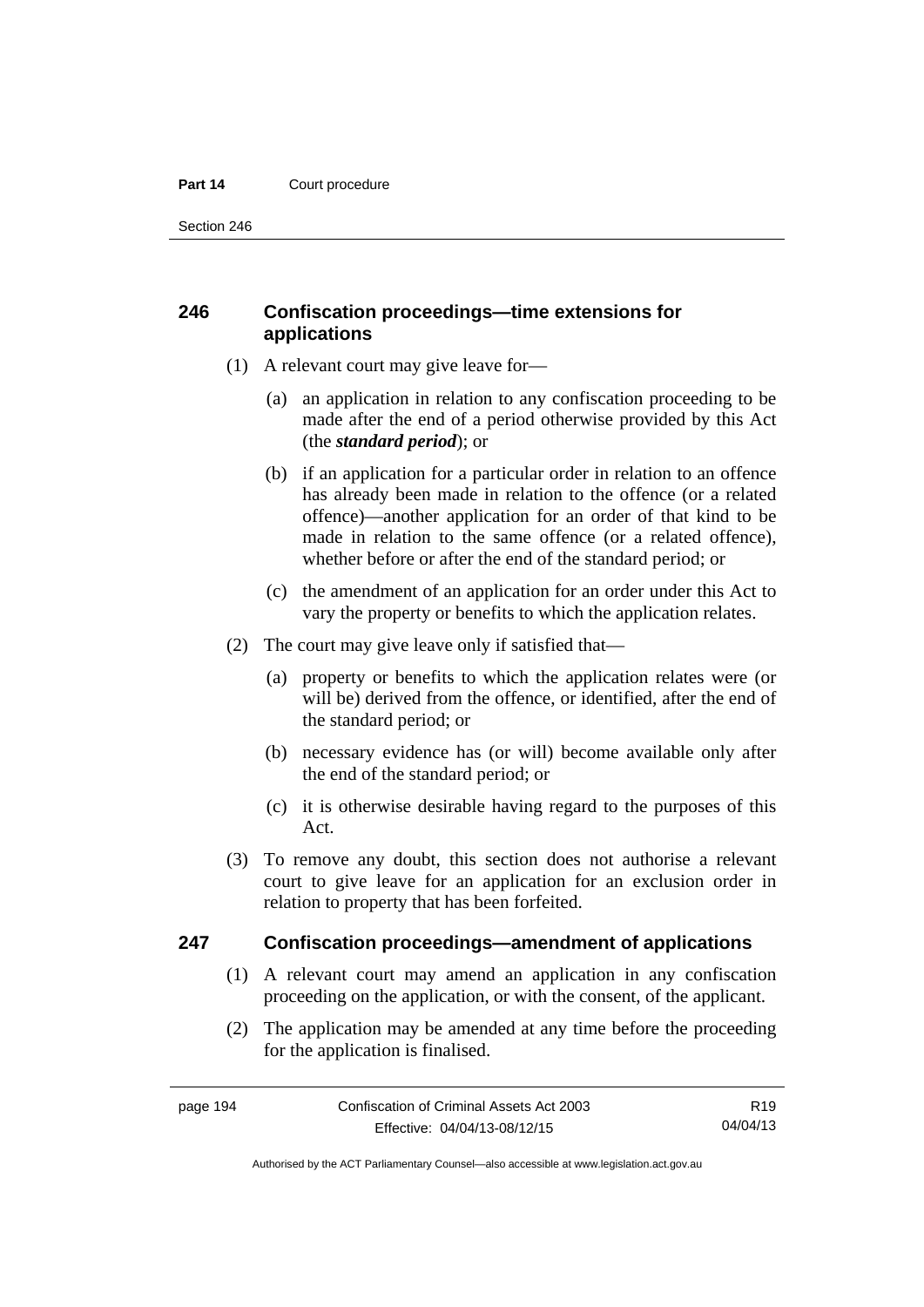## **248 Confiscation proceedings—relevant material**

For a confiscation proceeding, the relevant court may take into account any material it considers appropriate.

### **Example of material that may be considered appropriate**

evidence given in, and the transcript of, any proceedings for or about the offence to which the order sought relates

- *Note 1* Evidence may be given in the confiscation proceeding of a conviction, acquittal, sentencing, order or about proceedings in a court by a certificate signed by a judge, magistrate, registrar or proper officer of the court (see *[Evidence Act 2011](http://www.legislation.act.gov.au/a/2011-12)*, s 178).
- *Note* 2 An example is part of the Act, is not exhaustive and may extend, but does not limit, the meaning of the provision in which it appears (see [Legislation Act,](http://www.legislation.act.gov.au/a/2001-14) s 126 and s 132).

## **249 Confiscation proceedings—witness not required to answer questions prejudicing investigation**

A witness in the hearing of a confiscation proceeding is not required to answer a question or produce a document if the relevant court is satisfied that answering the question or producing the document may prejudice an investigation or prosecution in relation to a relevant offence.

## **250 Confiscation proceedings—additional orders**

 (1) A relevant court may, when it makes an order in a confiscation proceeding (a *primary order*) or at any later time, make any other order (an *additional order*) that it considers appropriate for varying or giving effect to the primary order.

### **Examples of additional orders**

- 1 an order for the examination of anyone before the court, or an officer of the court, about any property that may be forfeited property
- 2 an order directing the owner of forfeited property or anyone else to give to a stated person, within a stated period, a sworn statement about stated particulars of the forfeited property

page 195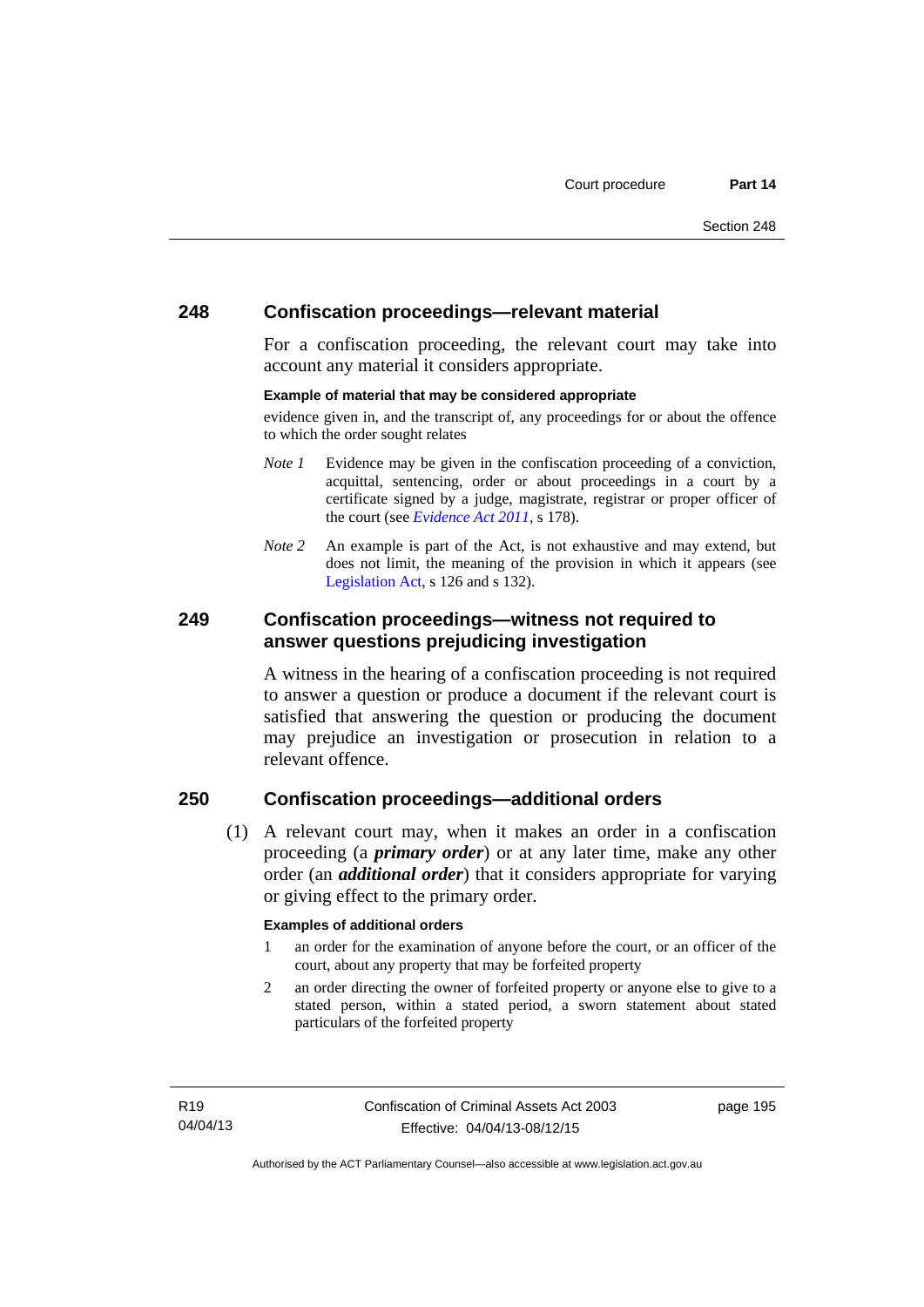Section 250

- 3 an order directing the owner of forfeited property or anyone else to do anything necessary or convenient to be done to allow the public trustee to take control of the property in accordance with a forfeiture order, including anything necessary or convenient to be done to bring the property within the jurisdiction
- 4 an order in relation to the registration of title to, or charges over, property under a territory law
- 5 an order for the substituted service of a restraining order
- *Note* An example is part of the Act, is not exhaustive and may extend, but does not limit, the meaning of the provision in which it appears (see [Legislation Act,](http://www.legislation.act.gov.au/a/2001-14) s 126 and s 132).
- (2) However, this section does not authorise a relevant court to make an additional order in relation to a restraining order or restrained property (including an order for the exclusion of property from a restraining order).
	- *Note 1* For additional orders about restraining orders and restrained property, see s 39 and the notes to that section.
	- *Note 2* For the power to give orders to give effect to an automatic forfeiture for conviction for a serious offence (which operates over restrained property), see s 60.
- (3) An additional order may be made on the relevant court's own initiative, or on the application of any of the following people:
	- (a) the applicant for the primary order;
	- (b) the DPP;
	- (c) the public trustee;
	- (d) anyone with an interest in the property or benefits to which the application relates;
	- (e) anyone else with the court's leave.
- (4) To remove any doubt, an additional order under this section does not end only because the order to which the additional order relates ends.

R19 04/04/13

Authorised by the ACT Parliamentary Counsel—also accessible at www.legislation.act.gov.au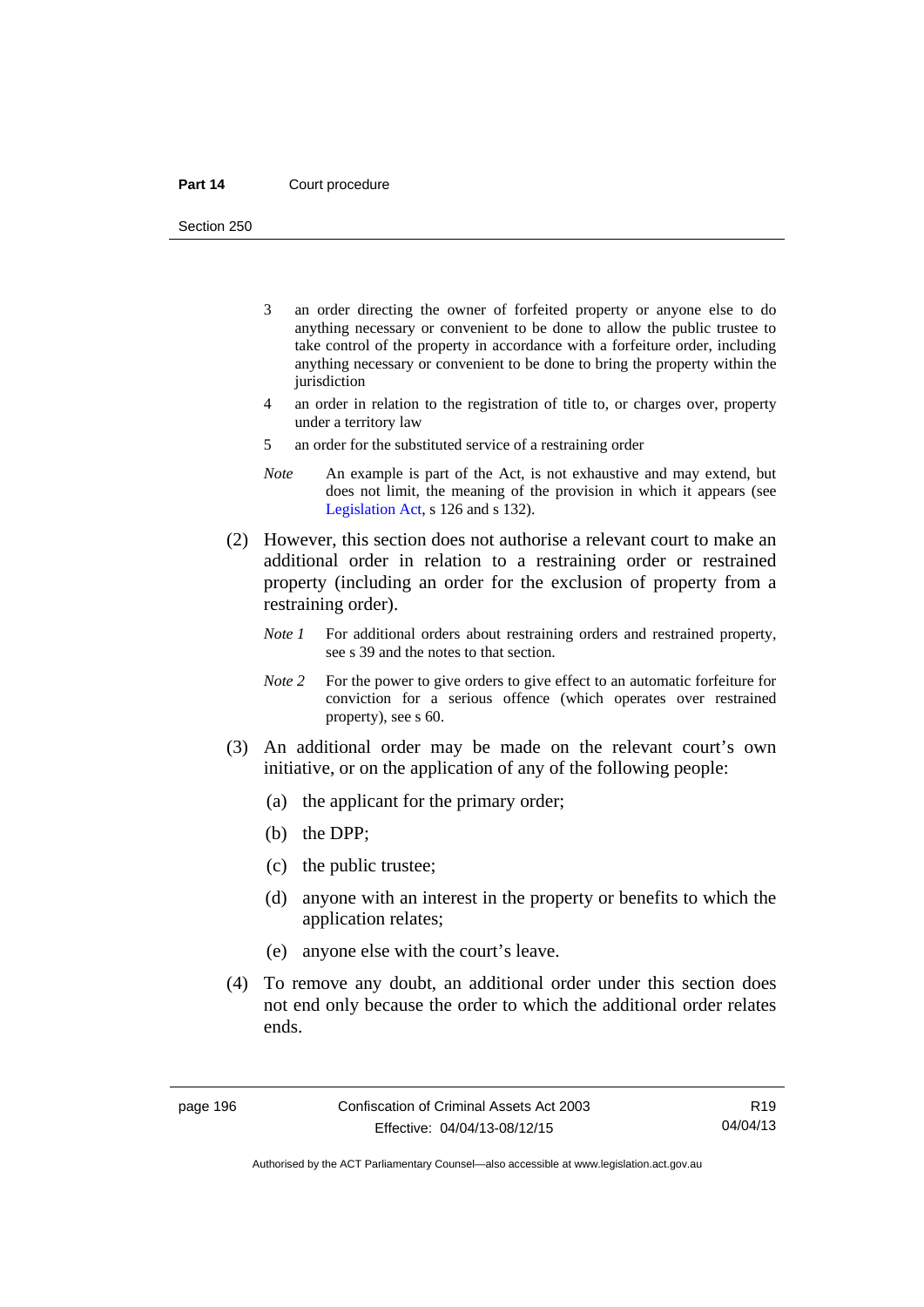## **251 Contravention of additional orders under s 250**

A person commits an offence if—

- (a) a relevant court makes an additional order under section 250; and
- (b) the person has notice of the order (whether by being given a copy of the order or otherwise); and
- (c) the person contravenes the order.

Maximum penalty: 200 penalty units, imprisonment for 2 years or both.

### **252 Confiscation proceedings—consent orders**

- (1) A relevant court may make an order in a confiscation proceeding with the consent of the applicant in the proceeding and everyone whom it has reason to believe has an interest in the property, benefits, transaction, document or information that is the subject of the proceeding.
- (2) An order may be made with consent under subsection (1) without consideration of the matters which the court would otherwise consider in the proceeding.

### **253 Confiscation proceedings—notice of making orders**

- (1) If a relevant court makes an order in a confiscation proceeding, the applicant for the order must give a copy of the order to—
	- (a) if the application is made by the DPP—the person in relation to whom the order is sought; and
	- (b) if the application is made by someone else—the DPP; and
	- (c) if the public trustee has been directed to take control of the property—the public trustee; and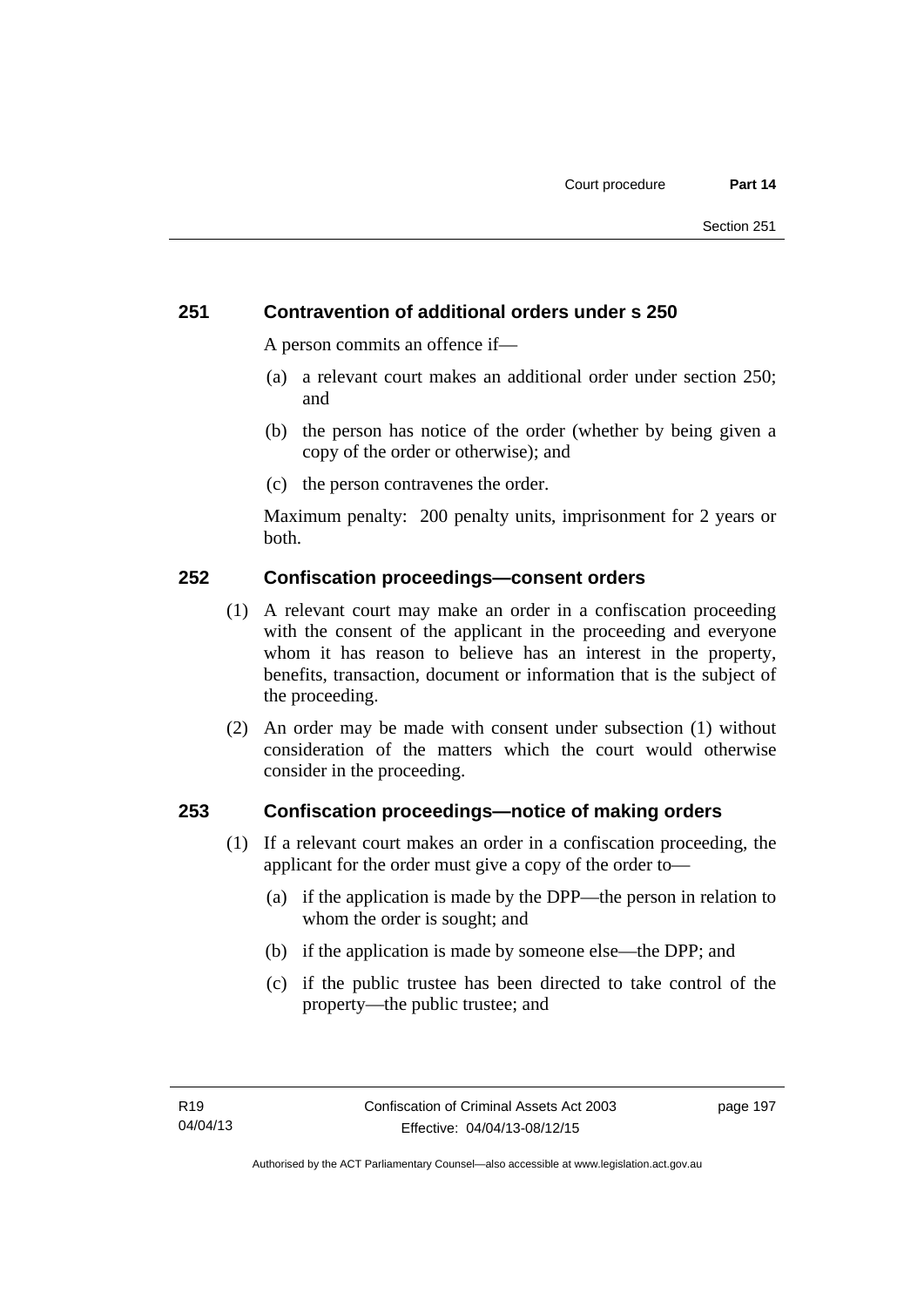Section 254

- (d) anyone else the applicant believes may have an interest in the property or benefits that are the subject of the proceeding (or, for forfeited property, may have had an interest in the property or benefits immediately before the property was forfeited).
- *Note* For how documents may be served, see the [Legislation Act,](http://www.legislation.act.gov.au/a/2001-14) pt 19.5.
- (2) The court may order the applicant to give notice of the order to anyone else and may give directions about how the notice is to be given.
- (3) The court must not make an order under subsection (2) if compliance with the order would be inconsistent with a direction under section 69 (1) (b) (Civil forfeiture order proceedings restrictions on disclosure).
- (4) This section does not apply to the making of restraining orders or non-disclosable information orders.
	- *Note* See div 4.2 about notice of the making of restraining orders and pt 12 about making information orders.

## **254 Concurrent proceedings**

This Act does not prevent a relevant court from conducting a confiscation proceeding at the same time as another confiscation proceeding or another civil or criminal proceeding, if the court considers it desirable for the purposes of this Act.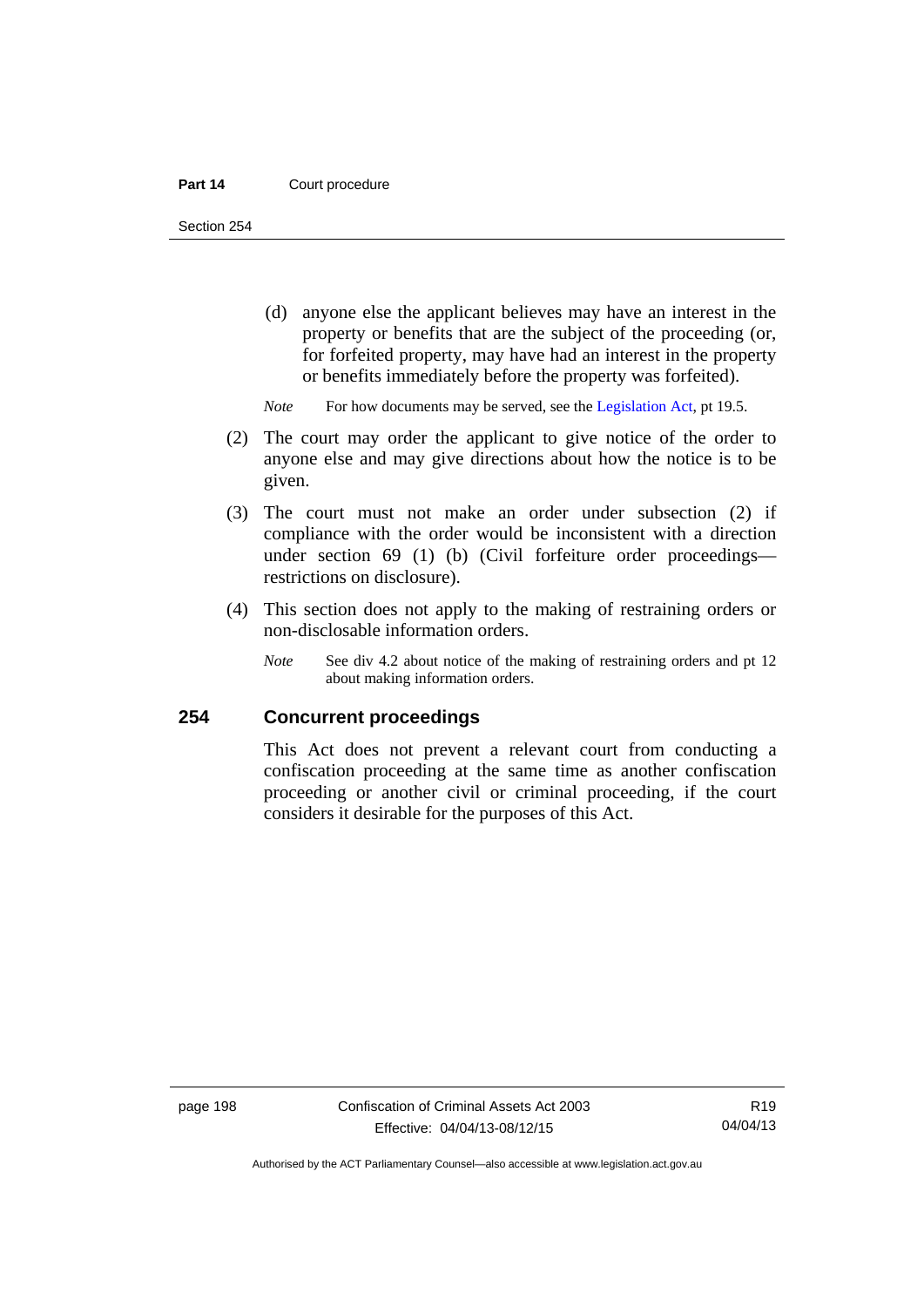# **Part 15 Miscellaneous**

### **255 Self-incrimination and other privileges overridden**

- (1) This section applies despite the [Legislation Act](http://www.legislation.act.gov.au/a/2001-14), part 15.4 (Preservation of certain common law privileges) if a person is required to disclose anything in a confiscation proceeding, by an order under this Act, or otherwise under this Act.
- (2) The person is not excused from the disclosure because—
	- (a) the disclosure might tend to incriminate the person or make the person liable to a penalty, or the person's property liable to forfeiture, under this Act or another territory law; or
	- (b) the disclosure would be in breach of an obligation (whether imposed by law or otherwise) of the person not to make the disclosure.

### **Example—legal professional privilege**

A person is not excused from disclosing a document because to do so would be in breach of an obligation by a lawyer to a client not to disclose the existence or contents of the document.

- *Note* An example is part of the Act, is not exhaustive and may extend, but does not limit, the meaning of the provision in which it appears (see [Legislation Act,](http://www.legislation.act.gov.au/a/2001-14) s 126 and s 132).
- (3) However, the disclosure is inadmissible against the person making the disclosure in a civil or criminal proceeding except—
	- (a) in a criminal proceeding in relation to giving false or misleading documents, information or testimony; or
	- (b) in a proceeding on an application under this Act; or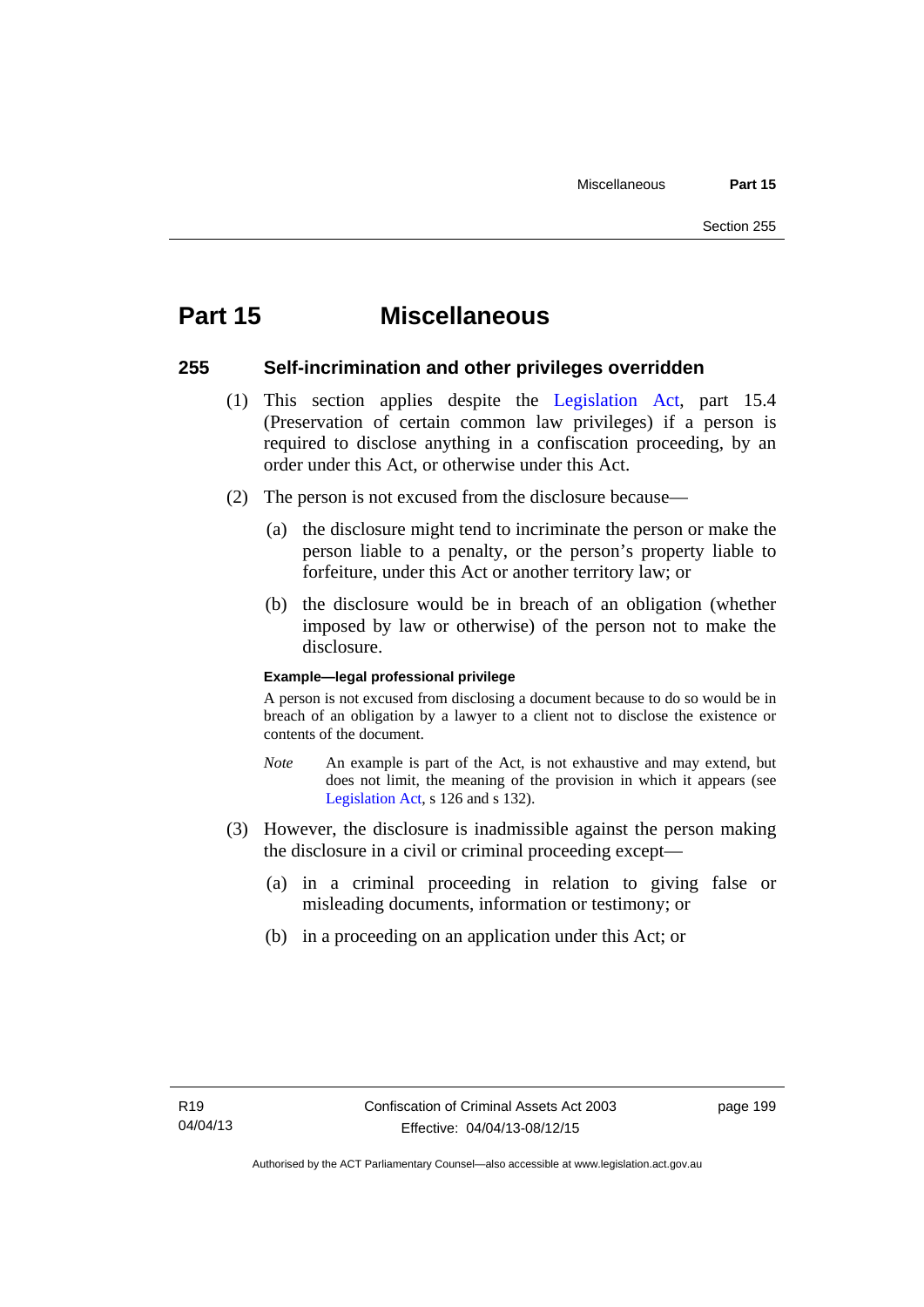#### **Part 15** Miscellaneous

Section 256

- (c) in a proceeding for an additional order under section 39 or section 250 in relation to another confiscation proceeding under this Act; or
- (d) in a proceeding for enforcement of a confiscation forfeiture order, an automatic forfeiture or a penalty order; or
- (e) for a document—in a civil proceeding in relation to a right or liability it gives or imposes.
- (4) An action does not lie against a person because of the disclosure if it is in breach of an obligation the person would otherwise have (whether imposed by law or applying otherwise).
- (5) In this section:

*disclosure*, by a person, includes—

- (a) the person answering a question or giving testimony or information to someone else; and
- (b) the person giving or producing a statement, document or anything else to someone else.

### **Example of** *disclosure*

giving information about the nature or location of property held by anyone

### **256 Powers under Act not limited by criminal proceedings**

To remove any doubt, the fact that a criminal proceeding has begun, or is about to begin, (whether or not under this Act) against a person to whom an order under this Act or an examination notice applies does not prevent the person or anyone else from complying, or permit a person to refuse to comply, with the order or notice.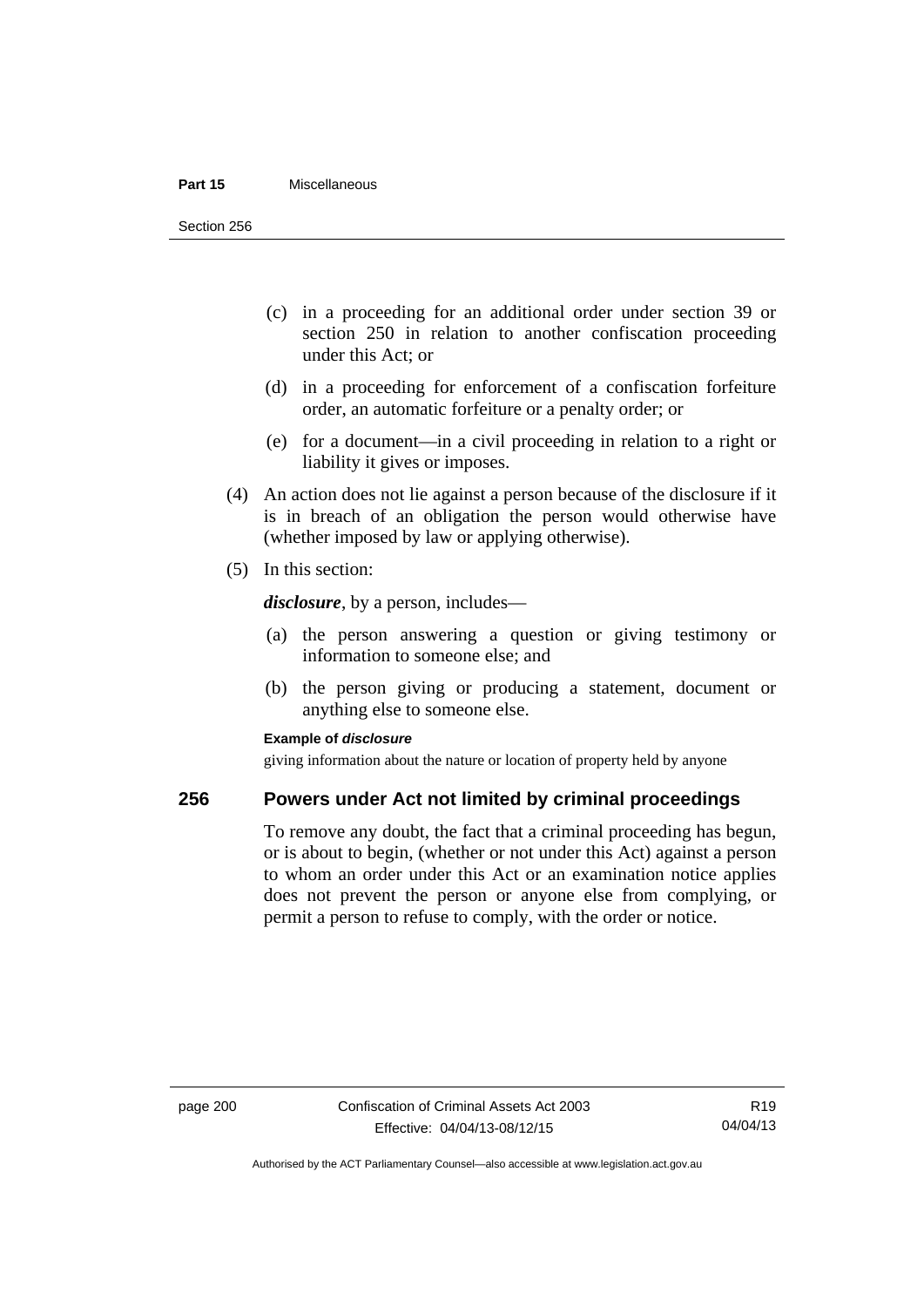### **257 Powers under Act do not limit each other or powers under other laws**

A power under this Act does not limit or exclude—

- (a) the operation of another power under this Act; or
- (b) the operation of another territory law, or a law of the Commonwealth, a State or another Territory.

#### **Example for par (a)**

a search warrant under part 13 and an examination notice, production order and monitoring order may be used independently, or in conjunction with each other, in relation to identifying and locating tainted property and benefits derived from an offence.

### **Example for par (b)**

a search warrant under the *[Crimes Act 1900](http://www.legislation.act.gov.au/a/1900-40)* may be applied for to locate target material rather than a search warrant under this Act, part 13.

*Note* An example is part of the Act, is not exhaustive and may extend, but does not limit, the meaning of the provision in which it appears (see [Legislation Act,](http://www.legislation.act.gov.au/a/2001-14) s 126 and s 132).

## **258 Examination orders—reporting requirements**

- (1) As soon as practicable after the end of each financial year, the chief police officer must give the Minister a report about the operation of division 12.5 (Examination orders and notices) during the financial year.
- (2) The report must include the following information for the financial year:
	- (a) the number of applications for examination orders made during the year;
	- (b) the number of people given examination notices during the year;
	- (c) the number of investigations to which the notices related;
	- (d) the number of examinations conducted during the year.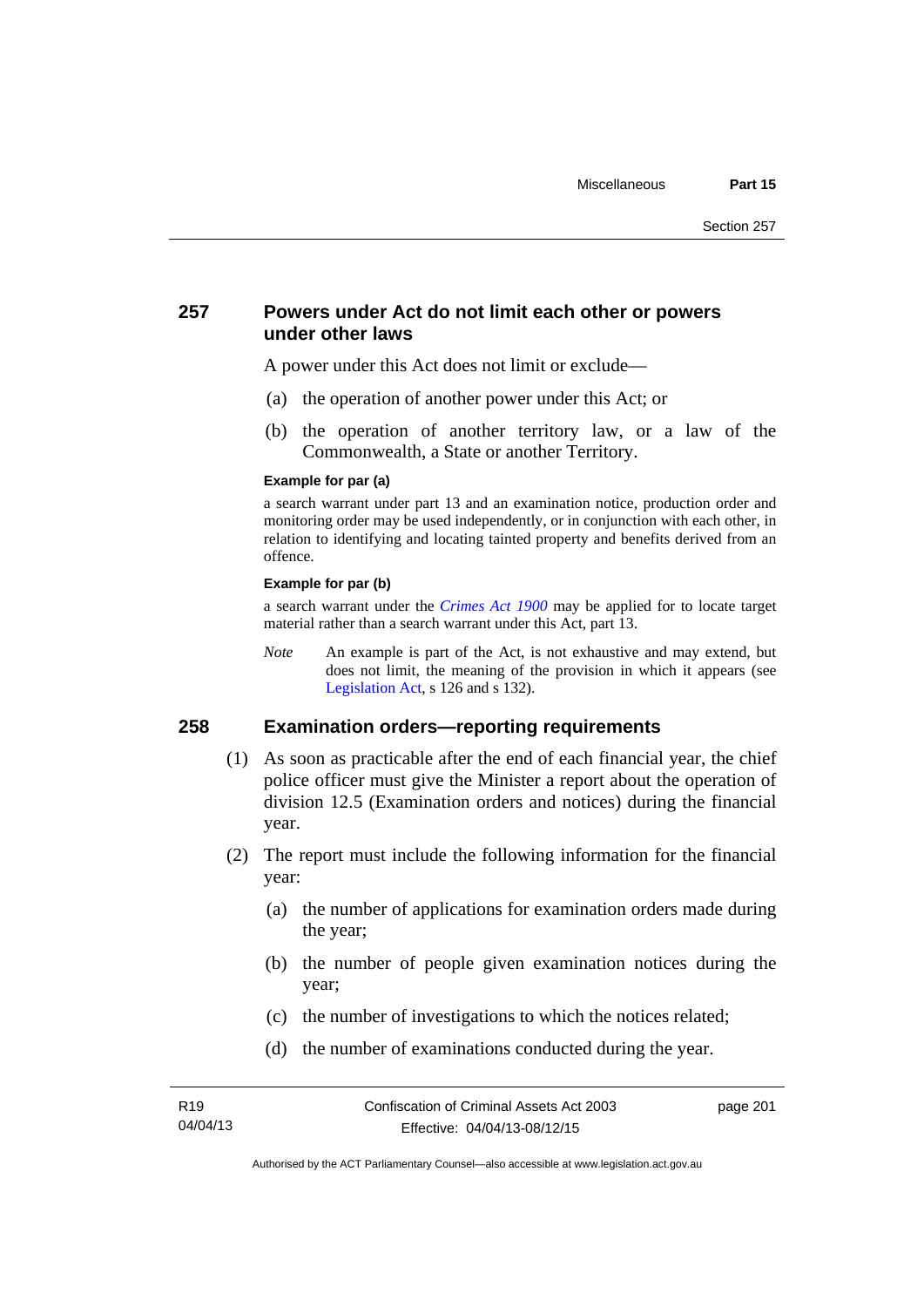#### **Part 15** Miscellaneous

Section 258

- (3) The report must also include the following information for the financial year (whether or not the examination notice to which it relates was given during the year):
	- (a) the number and kind of confiscation proceedings begun during the year in relation to matters for which an examination notice has been given to a person;
	- (b) the estimated value of property either restrained or confiscated during the year in relation to matters for which an examination notice had been given to a person;
	- (c) the number of charges laid relating to examination notice offences during the year;
	- (d) the number of arrests made during the year in relation to matters for which an examination notice has been given to a person;
	- (e) the number and kind of complaints made during the year to the Australian Federal Police or the Commonwealth Ombudsman in relation to examination notices;
	- (f) the number of complaints of the kind mentioned in paragraph (e) resolved during the year and their outcome;
	- (g) the number and kind of legal proceedings begun during the year in relation to examination notices (other than charges mentioned in paragraph (c) or proceedings begun by the DPP or a police officer);
	- (h) the number of legal proceedings of the kind mentioned in paragraph (g) finalised during the year and their outcome.
- (4) The Minister must present a copy of each report given to the Minister under subsection (1) to the Legislative Assembly within 6 sitting days after the day the Minister receives it.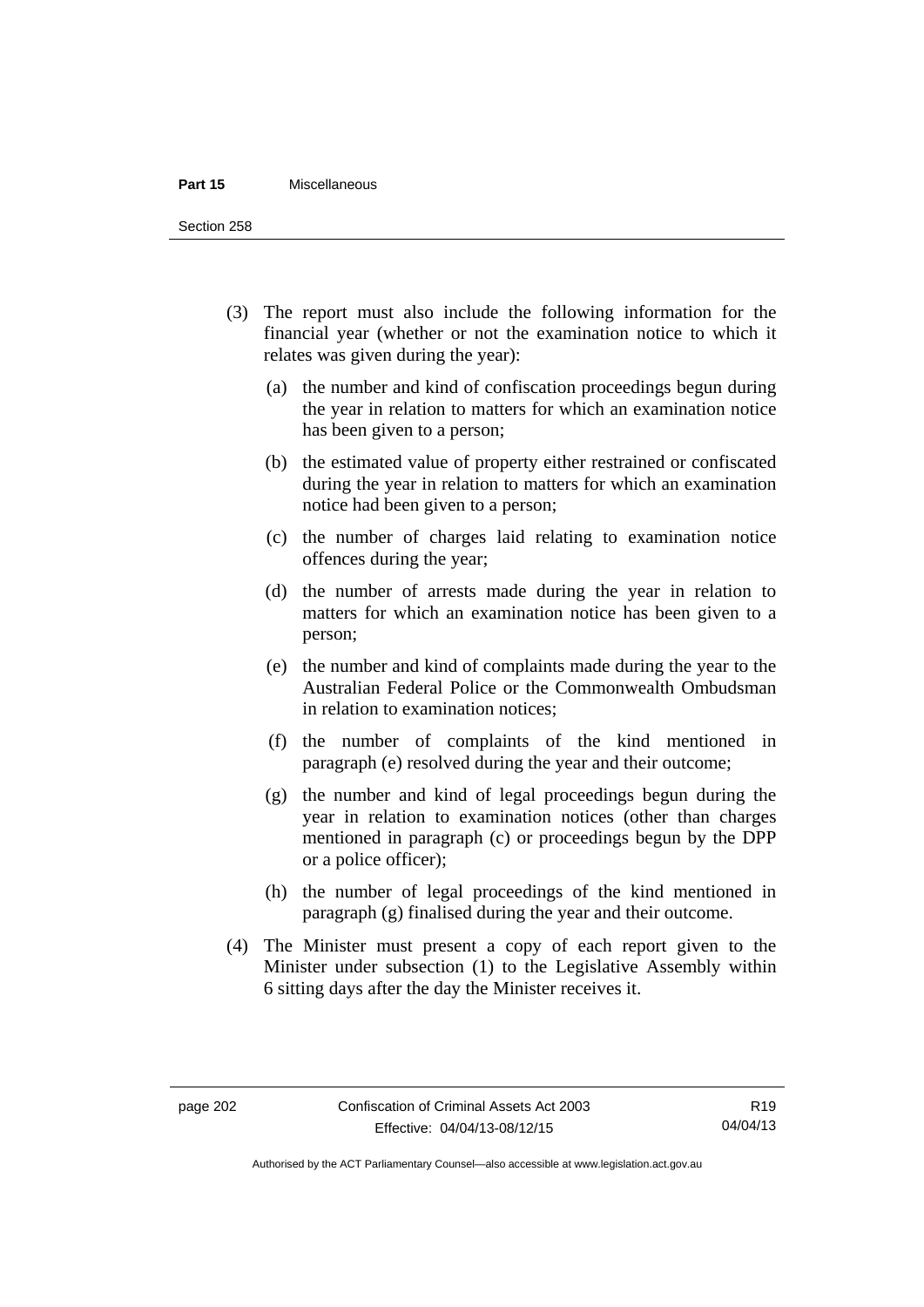## **259 Approved forms**

- (1) The Minister may, in writing, approve forms for this Act.
- (2) If the Minister approves a form for a particular purpose, the approved form must be used for that purpose.

*Note* For other provisions about forms, see the [Legislation Act,](http://www.legislation.act.gov.au/a/2001-14) s 255.

(3) An approved form is a notifiable instrument.

*Note* A notifiable instrument must be notified under the [Legislation Act](http://www.legislation.act.gov.au/a/2001-14).

## **260 Regulation-making power**

- (1) The Executive may make regulations for this Act.
	- *Note* A regulation must be notified, and presented to the Legislative Assembly, under the [Legislation Act](http://www.legislation.act.gov.au/a/2001-14).
- (2) A regulation may prescribe offences for contraventions of a regulation and prescribe maximum penalties of not more than 10 penalty units for offences against a regulation.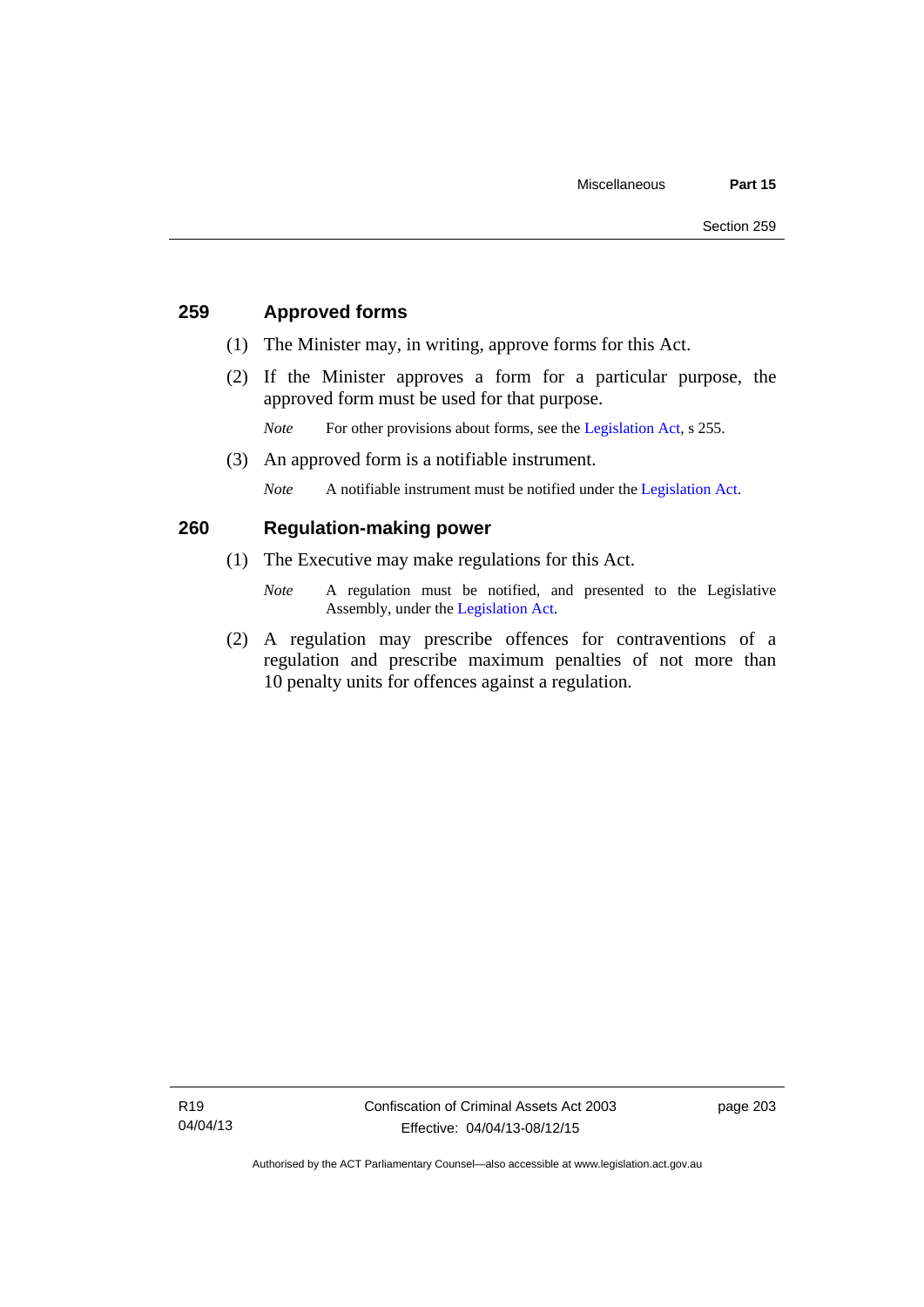Dictionary

# **Dictionary**

(see s 6)

- *Note 1* The [Legislation Act](http://www.legislation.act.gov.au/a/2001-14) contains definitions and other provisions relevant to this Act.
- *Note 2* In particular, the [Legislation Act,](http://www.legislation.act.gov.au/a/2001-14) dict, pt 1, defines the following terms:
	- authorised deposit-taking institution
	- child
	- domestic partner (see s 169)
	- DPP
	- entity
	- fail
	- foreign country
	- found guilty
	- function
	- indictment
	- interest (in relation to land or other property)
	- intersex person (see s 169B)
	- lawyer
	- $\bullet$  may (see also s 146)
	- must (see also s 146)
	- police officer
	- present
	- property
	- public trustee
	- registrar-general
	- transgender person (see s169A).

page 204 Confiscation of Criminal Assets Act 2003 Effective: 04/04/13-08/12/15

R19 04/04/13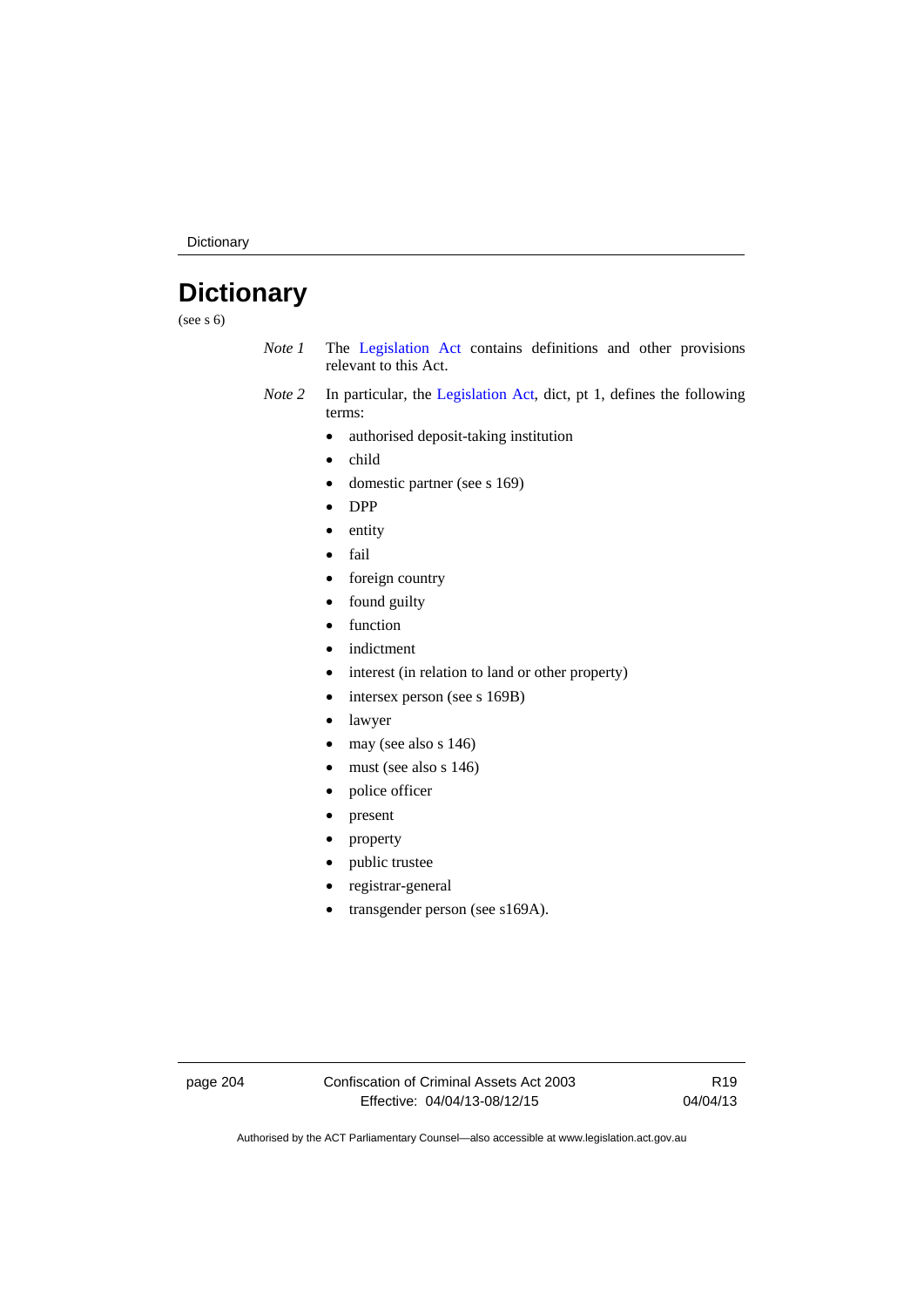## *abscond*—see section 16.

*account* means any facility or arrangement through which a financial institution accepts deposits or allows withdrawals, and includes—

- (a) a facility or arrangement for a fixed term deposit or a safedeposit box; and
- (b) a facility or arrangement prescribed by regulation for this definition.

*agent*, for an agent that is a corporation, includes an officer, employee or agent of the corporation.

*artistic profits*—see section 81.

*artistic profits restraining order*—see section 20.

*associate*, for division 12.5 (Examination orders and notices) see section 164.

*at*, for part 13 (Search warrants)—see section 195.

*authenticated*, in relation to a corresponding law order, for part 11 (Interstate orders)—see section 136.

*authorised investigator*, for division 12.5 (Examination orders and notices)—see section 165 (1).

*automatic forfeiture*, of property, means the forfeiture of the property—

- (a) under division 5.2 (Automatic forfeiture—conviction for serious offences); or
- (b) under division 5.3 (Automatic forfeiture—unclaimed tainted property).
- *Note* A registered interstate automatic forfeiture decision is taken to be an automatic forfeiture under this Act (see s 139).

*benefit* includes service or advantage.

| R <sub>19</sub> | Confiscation of Criminal Assets Act 2003 | page 205 |
|-----------------|------------------------------------------|----------|
| 04/04/13        | Effective: 04/04/13-08/12/15             |          |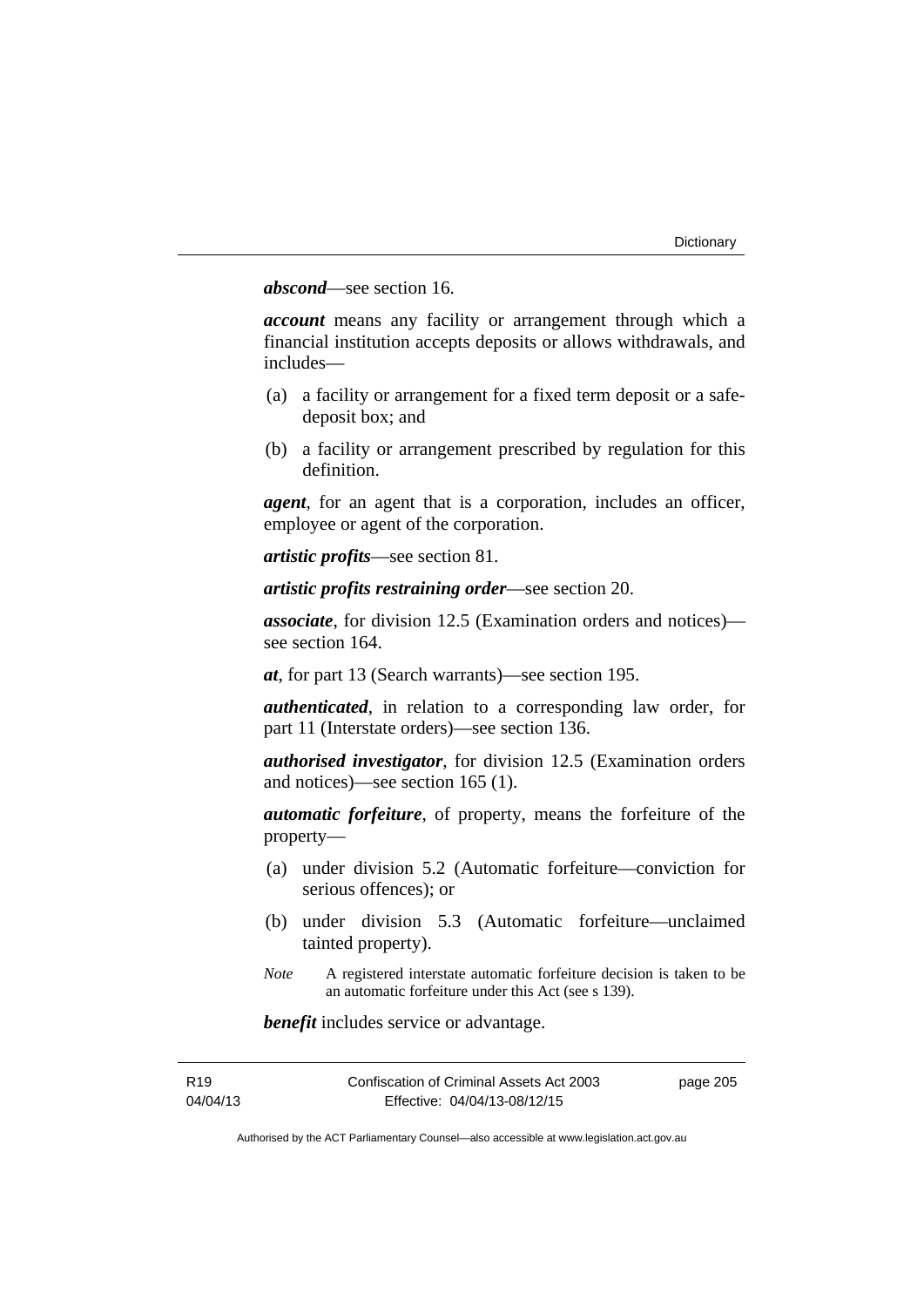*benefits*, derived by an offender—see section 80. *buyback order*—see section 124. *civil forfeiture order*—see section 65. *cleared*, of an offence—see section 17. *commission*— (a) of a serious offence, for part 7 (Penalty orders)—see section 79; and (b) of an offence by a person who has absconded—includes the alleged commission of the offence by the person. *confiscation proceeding*—see section 236.

*convicted*—see section 15 (1).

*conviction forfeiture order*—see section 52.

*corresponding law* means a law of the Commonwealth, a State or another Territory that is declared by regulation to be a corresponding law, whether or not the law corresponds, or substantially corresponds, to this Act.

*corresponding law order* means an order, notice or decision (however described) made under a corresponding law, whether or not the order, notice or decision—

- (a) is made by a court; or
- (b) corresponds, or substantially corresponds, to an order, notice or decision under this Act.

*data*, for part 13 (Search warrants)—see section 195.

*data storage device*, for part 13 (Search warrants)—see section 195.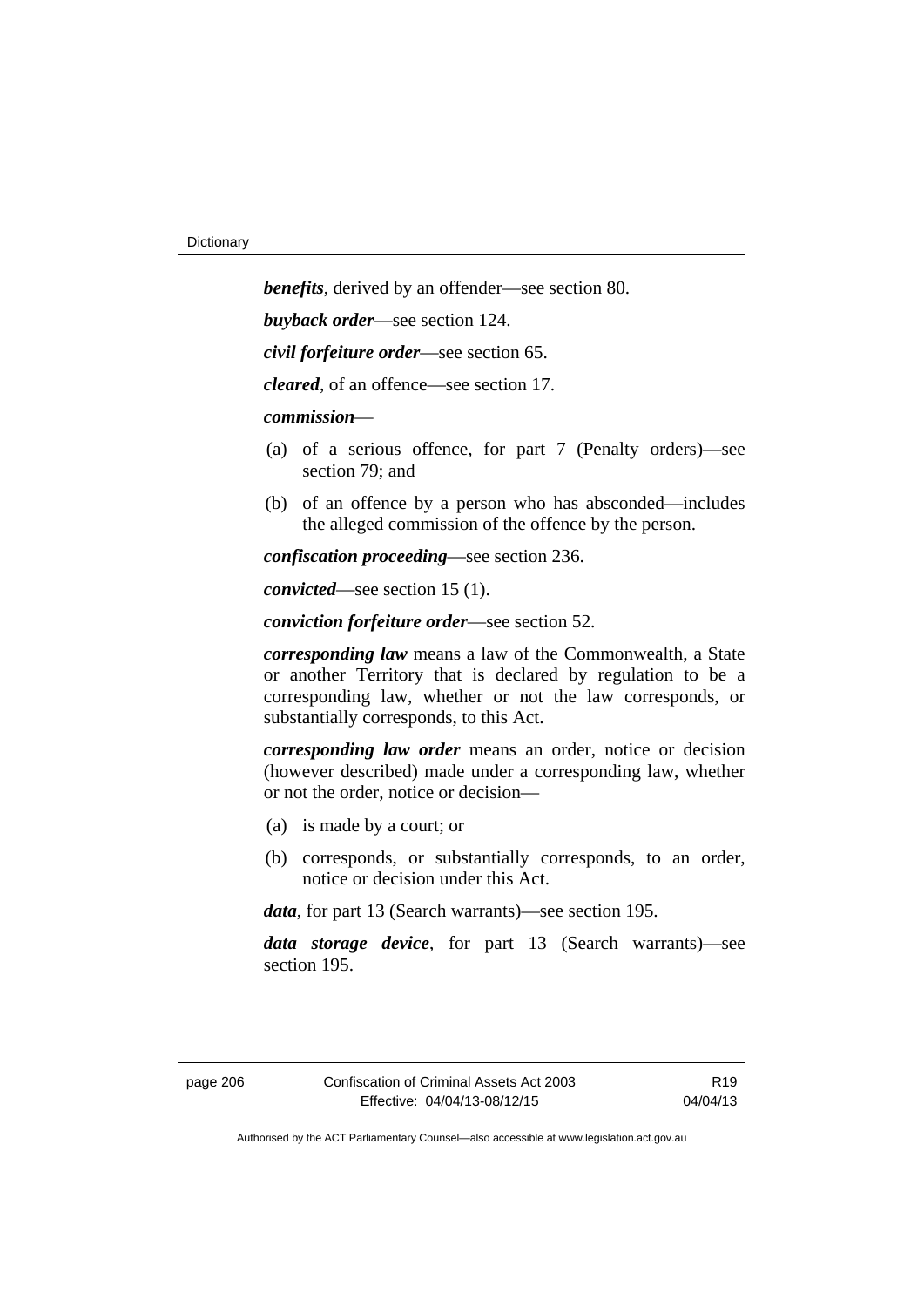*dealing*, with property of a person, includes, for example—

- (a) if a debt is owed to the person—making a payment to anyone in reduction of the debt; and
- (b) disposing of the property (including, for example, making a gift of the property or removing the property from the ACT or Australia); and
- (c) receiving the property, whether as a gift or otherwise; and
- (d) creating or assigning an interest in the property; and
- (e) using the property to obtain or extend credit; and
- (f) using credit secured against the property.
- *Note* An example is part of the Act, is not exhaustive and may extend, but does not limit, the meaning of the provision in which it appears (see [Legislation Act,](http://www.legislation.act.gov.au/a/2001-14) s 126 and s 132).

*derived*—see section 12.

*distributable funds*, for part 10 (Confiscated assets trust fund) see section 128.

*effective control*, of property—see section 14.

*encumbrance*, in relation to property, includes any interest, mortgage, charge, right, claim or demand in relation to the property.

*equitable sharing program*, for part 10 (Confiscated assets trust fund)—see section 129.

*examination notice*—see section 171.

*examination order*—see section 166.

*exclusion order*—see section 72.

*executing police officer*, of a search warrant, for part 13 (Search warrants)—see section 195.

R19 04/04/13 Confiscation of Criminal Assets Act 2003 Effective: 04/04/13-08/12/15

page 207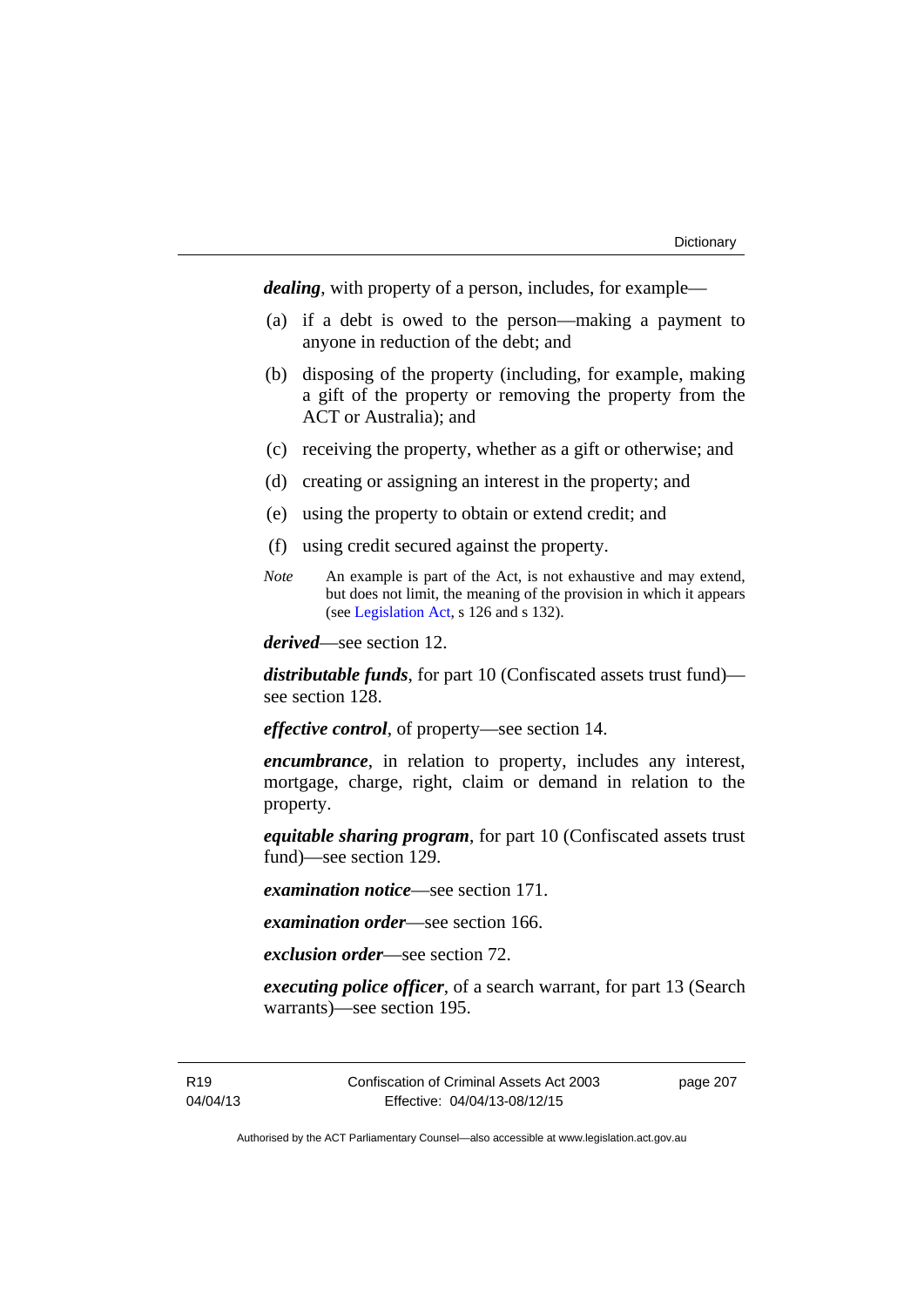*finalised*, for a confiscation or criminal proceeding—see section 18.

*financial institution* means—

- (a) an authorised deposit-taking institution; or
- (b) the Reserve Bank of Australia; or
- (c) an entity registered or incorporated as a cooperative housing society or similar society under the law of the Territory, a State or another Territory; or
- (d) a person who carries on State banking within the meaning of the Commonwealth Constitution, section 51 (13); or
- (e) a corporation that is, or that, if it had been incorporated in Australia, would be, a financial corporation within the meaning of the Commonwealth Constitution, section 51 (20); or
- (f) a person who permits someone else to deposit money with the person for use by the other person in relation to gaming or betting; or
- (g) an entity prescribed by regulation for this definition.

*forfeited* property, means property forfeited under part 5 (Forfeiture of property).

*forfeiture order* means a civil forfeiture order or a conviction forfeiture order.

*Note* A registered interstate forfeiture order is taken to be a forfeiture order under this Act (see s 139).

*forfeiture or penalty application*, for division 4.3 (Duration of restraining orders)—see section 41.

*frisk search*, for part 13 (Search warrants)—see section 195.

*fully satisfied*—a forfeiture order or penalty order, or an automatic forfeiture of property, is *fully satisfied* when—

| page 208 | Confiscation of Criminal Assets Act 2003 | R <sub>19</sub> |
|----------|------------------------------------------|-----------------|
|          | Effective: 04/04/13-08/12/15             | 04/04/13        |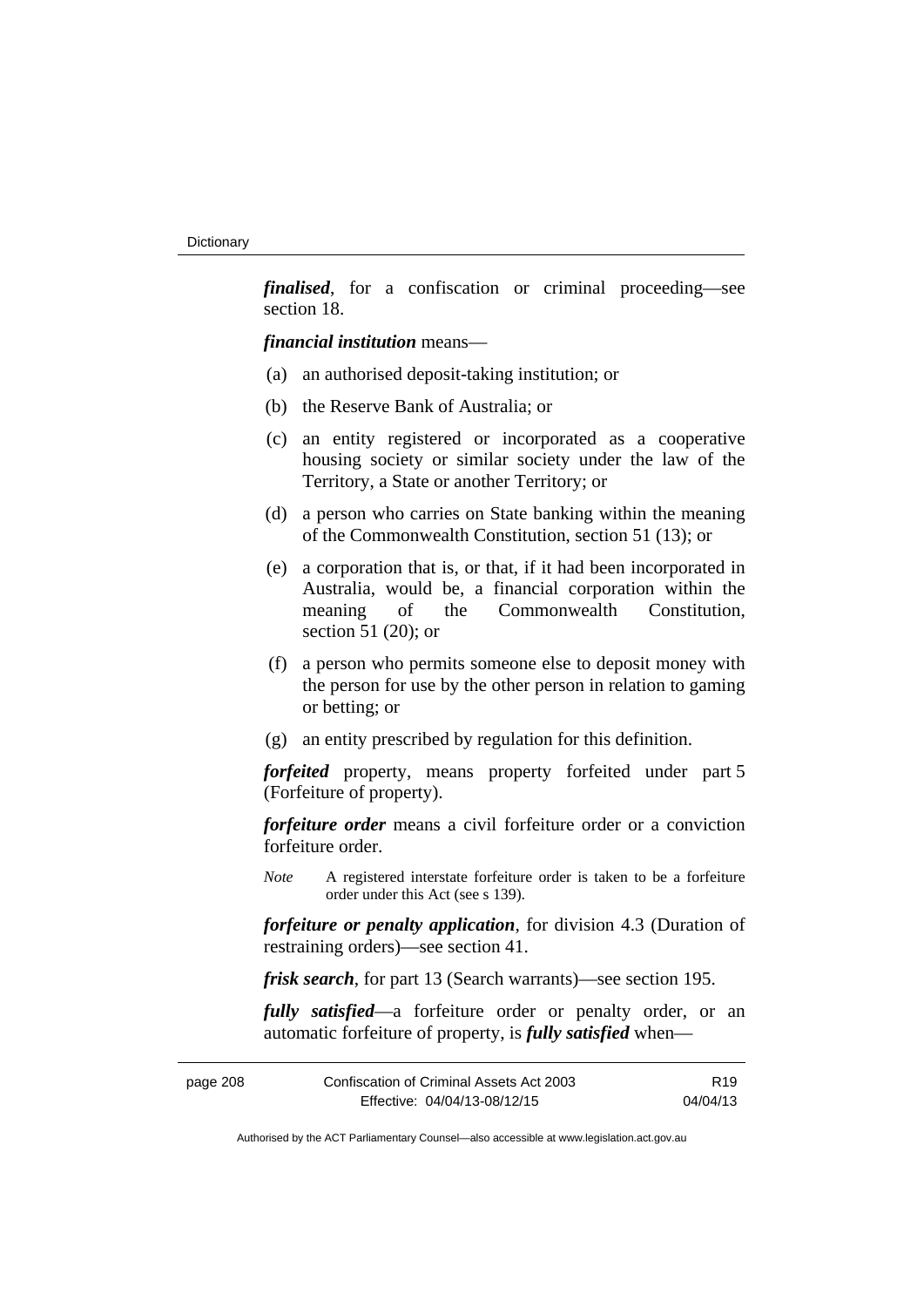- (a) for an automatic forfeiture of property or a forfeiture order—the property that is the subject of the automatic forfeiture or order has vested in law in the Territory and the public trustee has taken control of the property; and
- (b) for a penalty order—the amount of the order has been paid to, or recovered by, the Territory or realised by the public trustee from the disposal of property.

*information order*—see section 186.

*inquiry notice*—see section 144.

*in relation to*—to remove any doubt, *in relation to* includes—

- (a) in; and
- (b) for or for the purposes of; and
- (c) in connection with; and
- (d) in respect of; and
- (e) with respect to.

#### **Example**

The phrase 'property used, or intended to be used by an offender, in relation to the commission of an offence' (in s 3 (d) and elsewhere) refers to all or any of the following:

- (a) property used *in* or *in relation to* the commission of the offence;
- (b) property used *for* or *for the purposes of* the commission of the offence;
- (c) property used *in connection with* the commission of the offence;
- (d) property used *in respect of* the commission of the offence;
- (e) property used *with respect to* the commission of the offence.
- *Note* An example is part of the Act, is not exhaustive and may extend, but does not limit, the meaning of the provision in which it appears (see [Legislation Act,](http://www.legislation.act.gov.au/a/2001-14) s 126 and s 132).

*interested person*, for part 8 (Forfeited property)—see section 107.

page 209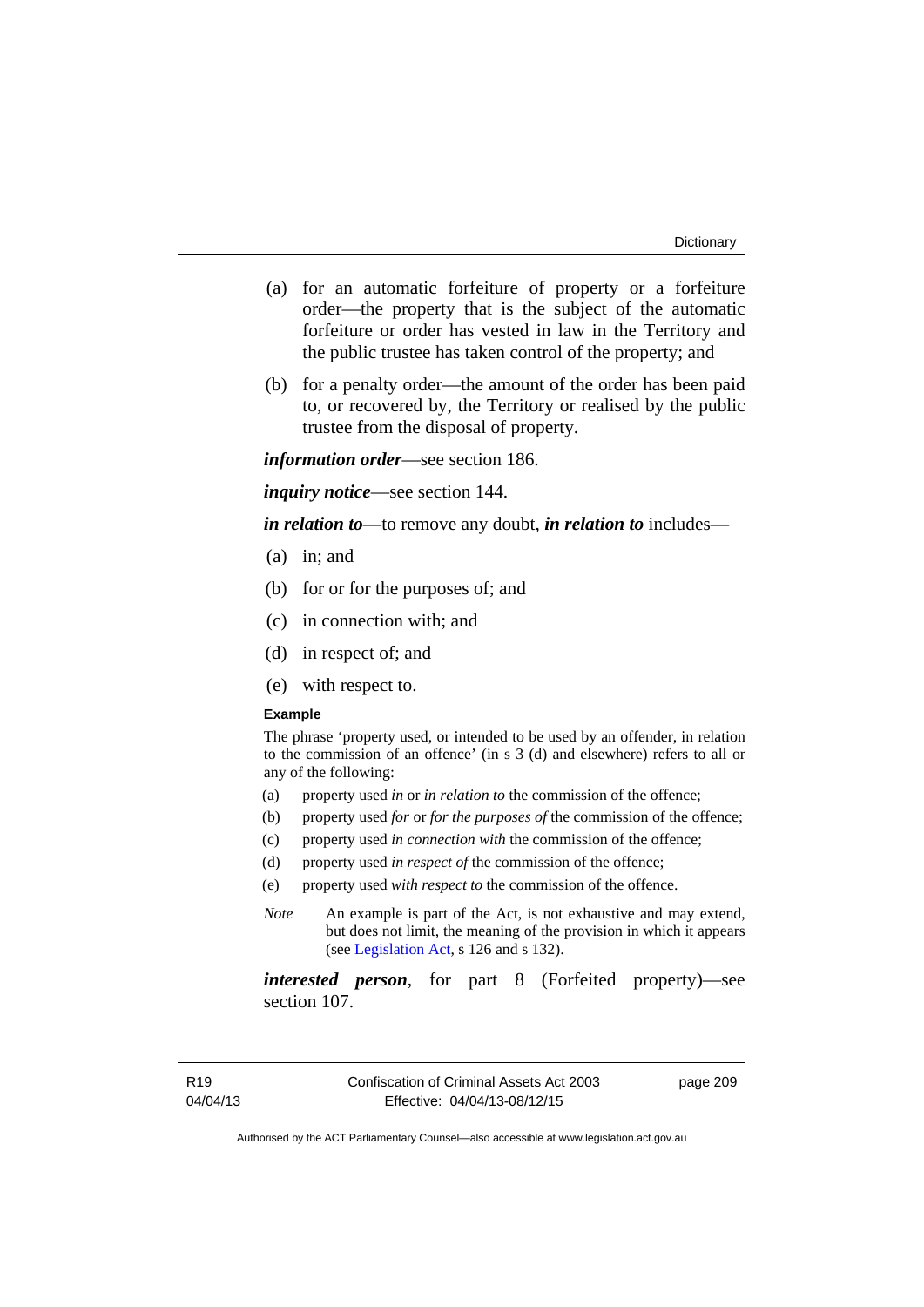*interstate automatic forfeiture decision* means a corresponding law order prescribed by regulation for this definition.

*interstate civil forfeiture order* means a corresponding law order prescribed by regulation for this definition.

*interstate conviction forfeiture order* means a corresponding law order prescribed by regulation for this definition.

*interstate forfeiture order* means an interstate civil forfeiture order or interstate conviction forfeiture order.

*interstate penalty charge*—see section 142 (2) (Interstate penalty charges).

*interstate penalty order* means a corresponding law order prescribed by regulation for this definition.

*interstate restraining order* means a corresponding law order prescribed by regulation for this definition.

*investigation*, for division 12.5 (Examination orders and notices)—see section 164.

*issuing officer*, for a search warrant, for part 13 (Search warrants)—see section 195.

*joint ownership*—property is *jointly owned* if the owners own the property as joint tenants or tenants in common.

*money laundering offence* means—

- (a) an offence against the *[Crimes Act 1900](http://www.legislation.act.gov.au/a/1900-40)*, division 6.2A (Money laundering and organised fraud); or
- (b) an offence against a law of the Commonwealth, a State or another Territory that is declared by regulation to be a corresponding offence, whether or not the offence corresponds, or substantially corresponds, to an offence mentioned in paragraph (a).

*monitoring order*—see section 148.

| page 210 | Confiscation of Criminal Assets Act 2003 | R <sub>19</sub> |
|----------|------------------------------------------|-----------------|
|          | Effective: 04/04/13-08/12/15             | 04/04/13        |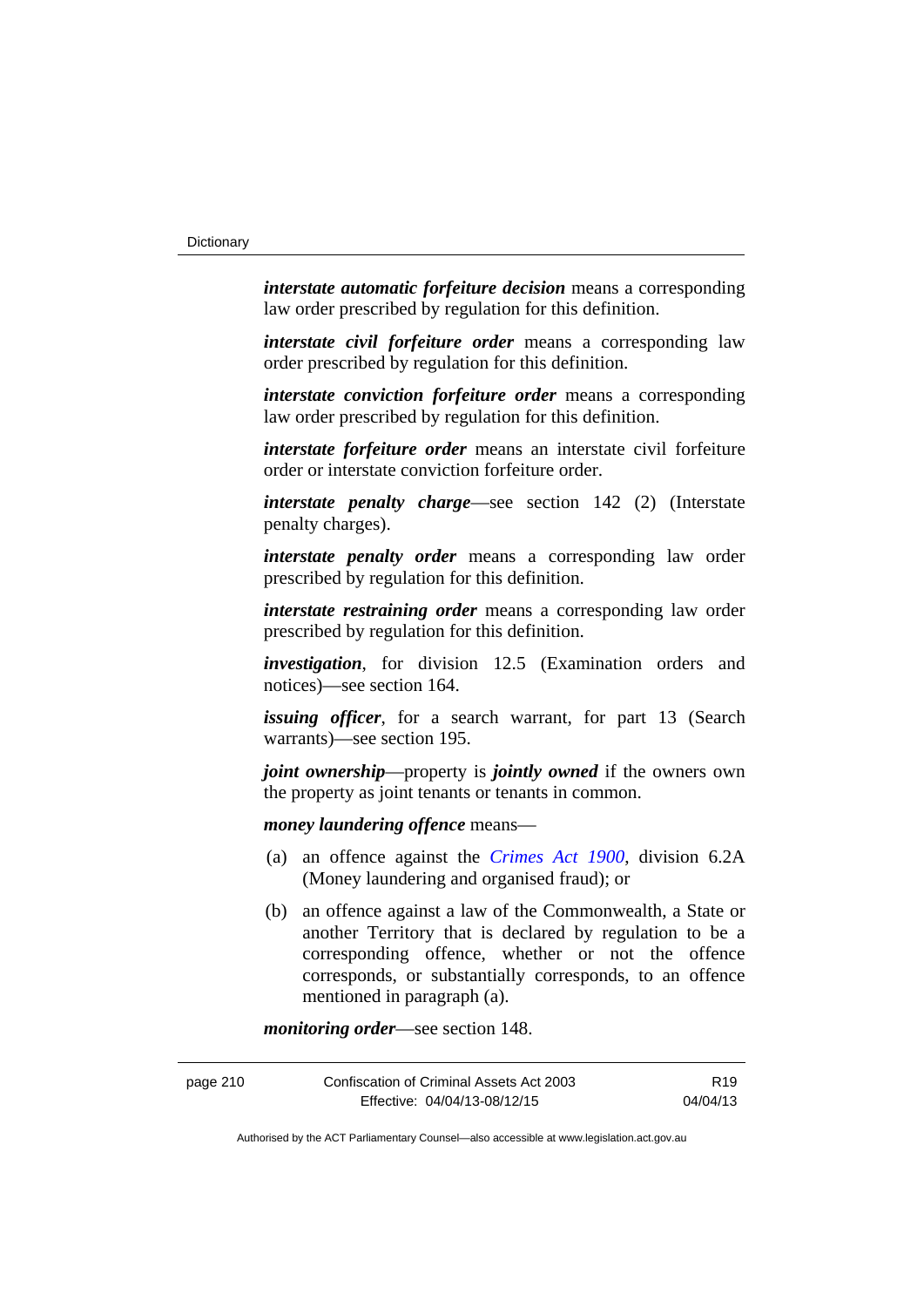*narcotic substance*, for division 7.3 (Value of benefits)—see section 90.

*non-disclosable information order*—see section 191.

*occupier*, of premises, for part 13 (Search warrants)—see section 195.

*offence*—see section 13 (1).

*offender*, in relation to an offence, means a person (including a corporation) who committed, or is alleged to have committed, the offence.

*Note* A reference to a *person* generally includes a reference to a corporation as well as an individual, see the [Legislation Act](http://www.legislation.act.gov.au/a/2001-14), s 160. (See also the [Legislation Act,](http://www.legislation.act.gov.au/a/2001-14) dict, pt 1, def *person*.)

*ordinary offence*—see section 13 (2).

*ordinary search*, for part 13 (Search warrants)—see section 195.

*party*, to an offence, means a person who—

- (a) commits or participates in the offence; or
- (b) is an accessory before or after the fact to the offence.

*penalty charge*—see section 94 (4) (Creation of penalty charge over restrained property).

*Note* An interstate penalty charge is taken to be a penalty charge under this Act (see s 142).

*penalty order*—see section 82.

*person assisting*, in relation to a search warrant, for part 13 (Search warrants)—see section 195.

*premises*, for part 13 (Search warrants)—see section 195.

*production order*—see section 156.

*property*—

R19 04/04/13 Confiscation of Criminal Assets Act 2003 Effective: 04/04/13-08/12/15

page 211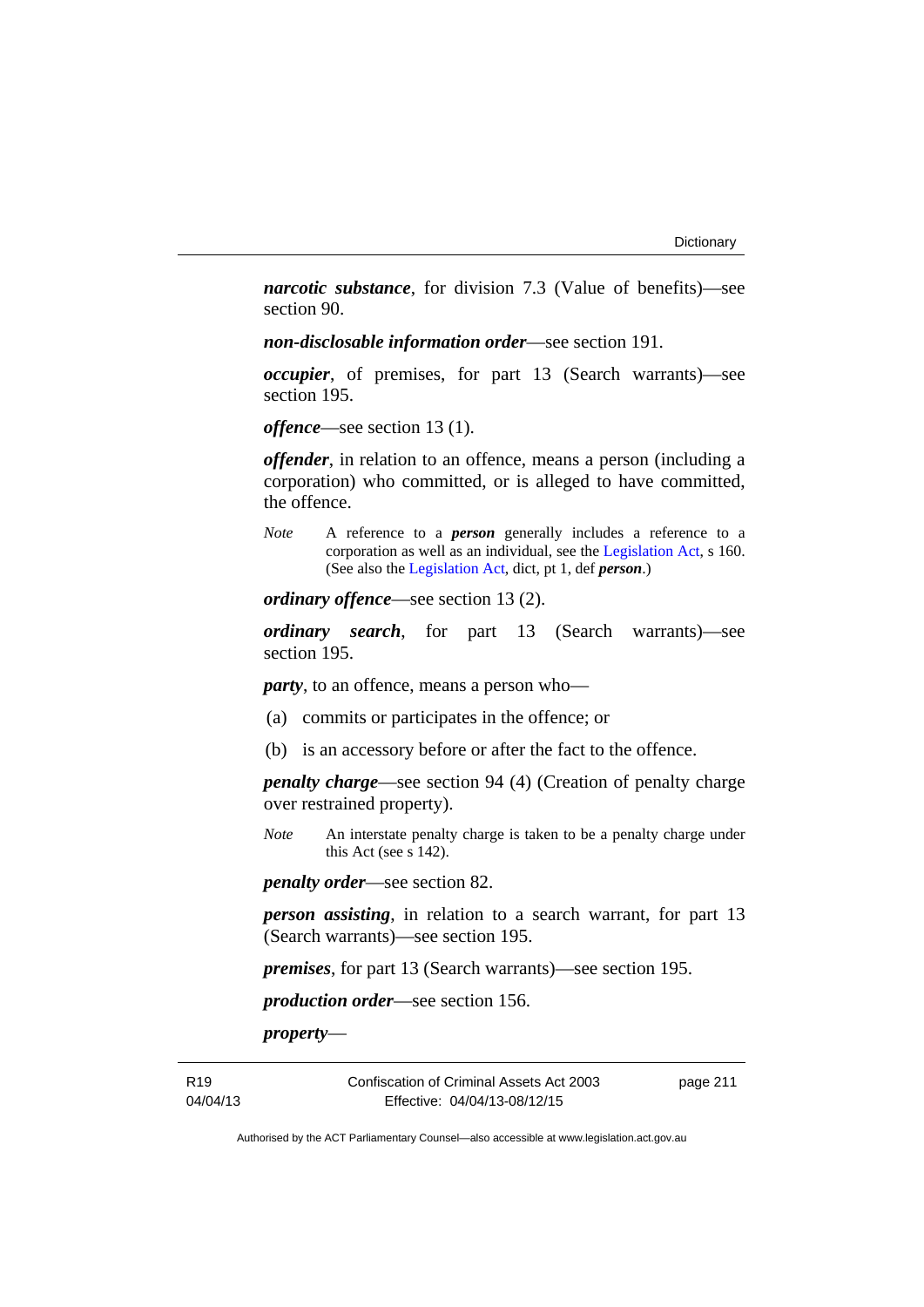- (a) of an offender, for division 7.3 (Value of benefits)—see section 90; and
- (b) of a person, includes property in which the person has a beneficial interest.

*property-tracking document*—see section 157.

*purposes of this Act*—see section 3.

*quashed*—see section 15 (3) and (4).

*registered*, for a corresponding law order, means registered under part 11 (Interstate orders).

*registrable property* means property title to which is passed by registration in a statutory property register.

*registered property interest* means an interest in property recorded in a statutory property register.

*related* offence—see section 13 (3).

*relevant court*—see section 238.

*relevant offence*—see section 13 (2).

*reserved funds*, for part 10 (Confiscated assets trust fund)—see section 128.

*restrained*, in relation to property, means property subject to a restraining order.

*restraining order*—see section 19.

*Note* A registered interstate restraining order is taken to be a restraining order under this Act (see s 139).

*return or compensation order*—see section 121.

*search warrant*, for part 13 (Search warrants)—see section 195.

*serious offence*—see section 13 (2).

R19 04/04/13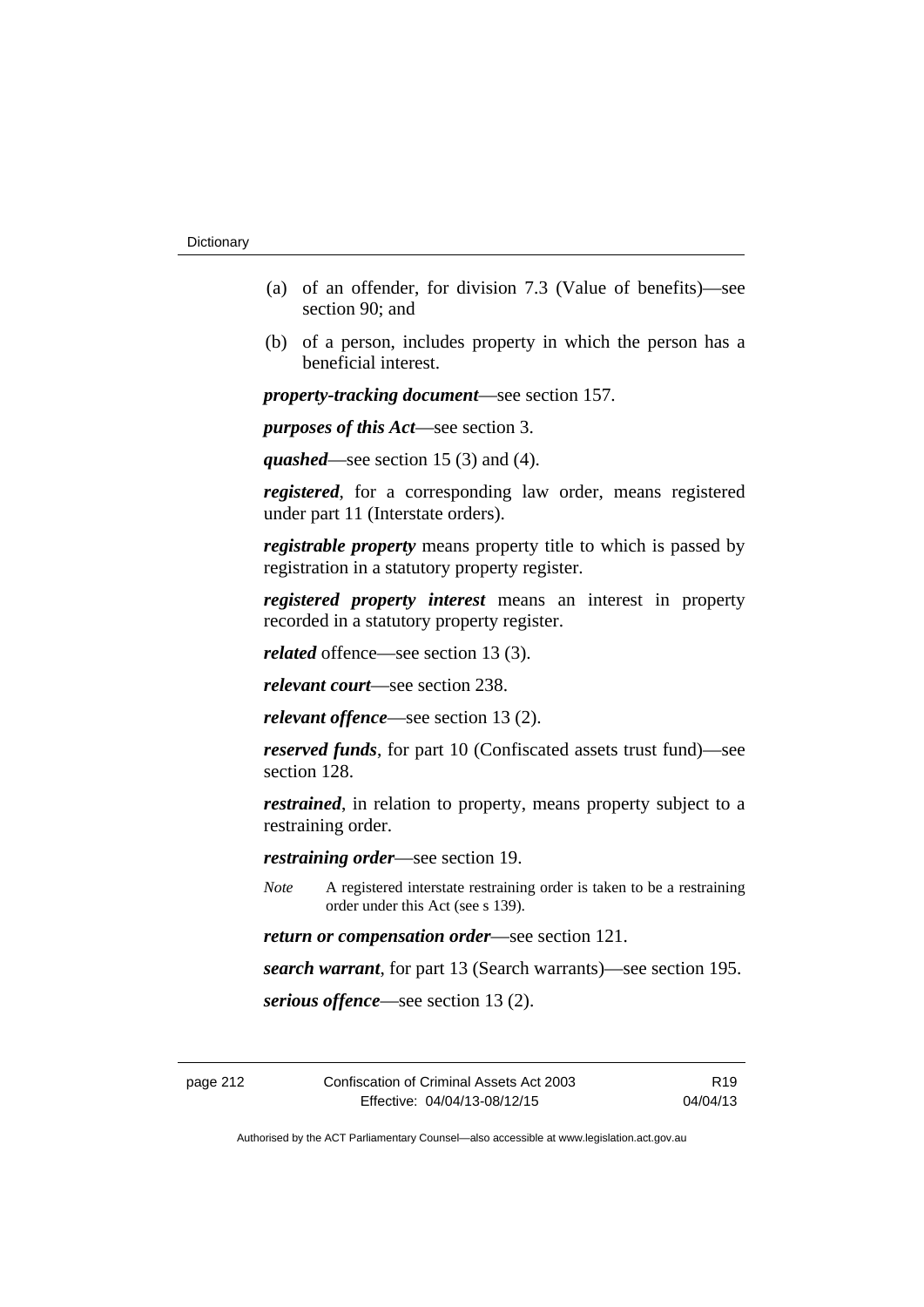*statutory property register* means a register kept under a territory law, or a law of the Commonwealth, a State or another Territory, for recording ownership of property (including interests in property) if—

- (a) title to the property is passed by registration in the register of ownership of the property; or
- (b) the owner of an interest in the property may lose the interest if the interest is not registered in the register.

## **Example**

the register of land titles kept under the *[Land Titles Act 1925](http://www.legislation.act.gov.au/a/1925-1)*, section 43

*Note* An example is part of the Act, is not exhaustive and may extend, but does not limit, the meaning of the provision in which it appears (see [Legislation Act,](http://www.legislation.act.gov.au/a/2001-14) s 126 and s 132).

*subject to forfeiture*, in relation to property—see section 73.

*sufficient consideration*, in relation to acquiring or disposing or otherwise dealing with property, means acquiring, disposing of, or otherwise dealing with, the property for a consideration that is sufficient and that appropriately reflects the value of the property having regard only to commercial considerations.

*tainted property*—see section 10.

*target material*, for part 13 (Search warrants)—see section 195.

*transaction suspension order*—see section 152.

*trust fund* means the confiscated assets trust fund under section 130.

*unclaimed tainted property*—see section 11.

*unclaimed tainted property restraining order*—see section 21.

*vehicle*, for part 13 (Search warrants)—see section 195.

page 213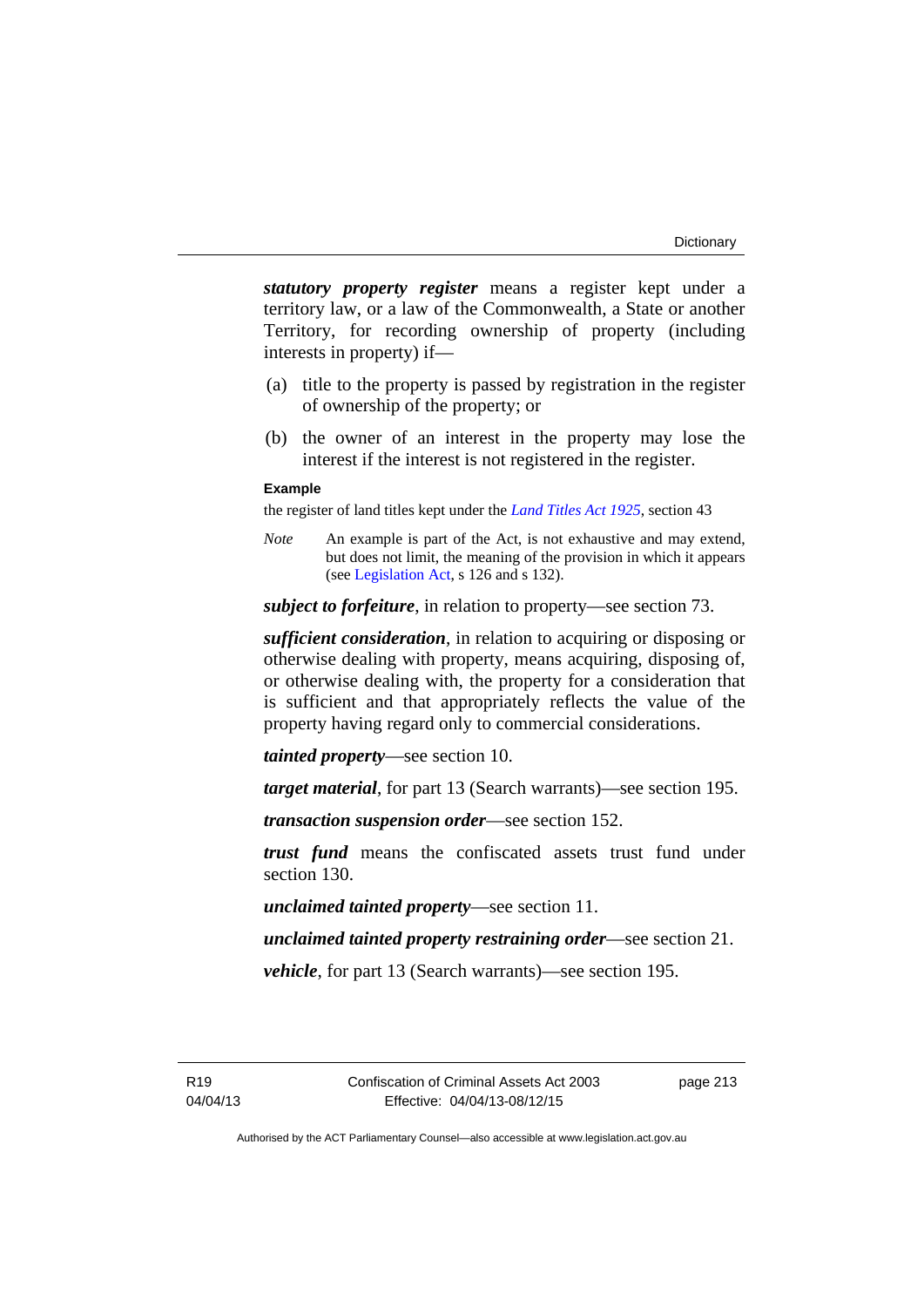1 About the endnotes

## **Endnotes**

## **1 About the endnotes**

Amending and modifying laws are annotated in the legislation history and the amendment history. Current modifications are not included in the republished law but are set out in the endnotes.

Not all editorial amendments made under the *[Legislation Act 2001](http://www.legislation.act.gov.au/a/2001-14)*, part 11.3 are annotated in the amendment history. Full details of any amendments can be obtained from the Parliamentary Counsel's Office.

Uncommenced amending laws are not included in the republished law. The details of these laws are underlined in the legislation history. Uncommenced expiries are underlined in the legislation history and amendment history.

If all the provisions of the law have been renumbered, a table of renumbered provisions gives details of previous and current numbering.

The endnotes also include a table of earlier republications.

## **2 Abbreviation key**

page 214 Confiscation of Criminal Assets Act 2003 Effective: 04/04/13-08/12/15

R19 04/04/13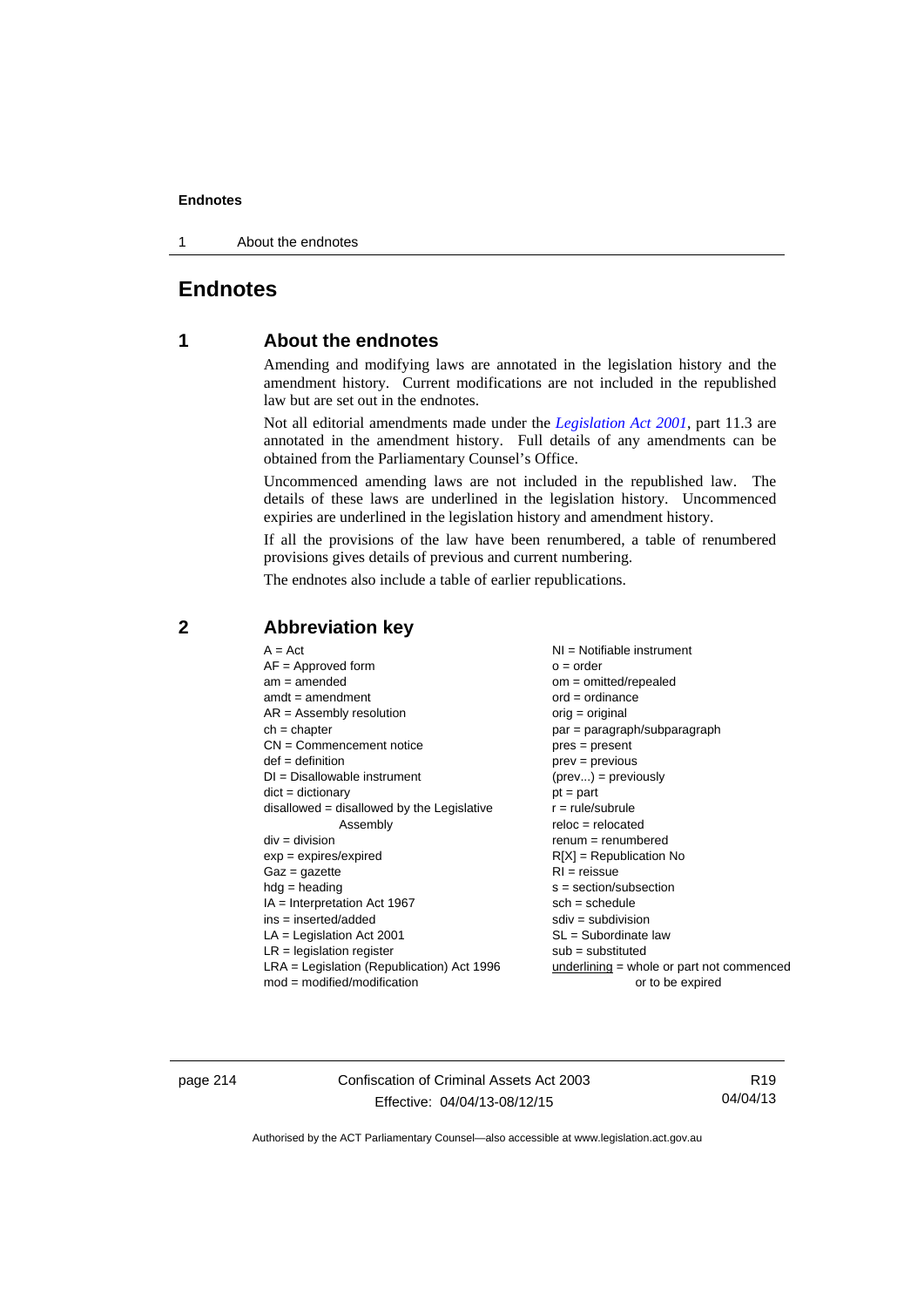## **3 Legislation history**

#### **Confiscation of Criminal Assets Act 2003 A2003-8**

notified LR 27 March 2003

s 1, s 2 commenced 27 March 2003 (LA s 75 (1))

remainder commenced 15 August 2003 (s 2 and [CN2003-7](http://www.legislation.act.gov.au/cn/2003-7/default.asp))

as amended by

## **[Legislation \(Gay, Lesbian and Transgender\) Amendment Act 2003](http://www.legislation.act.gov.au/a/2003-14) A2003-14 sch 1 pt 1.6**

notified LR 27 March 2003 s 1, s 2 commenced 27 March 2003 (LA s 75 (1)) sch 1 pt 1.6 commenced 28 March 2003 (s 2)

## **[Evidence \(Miscellaneous Provisions\) Amendment Act 2003](http://www.legislation.act.gov.au/a/2003-48) A2003-48 sch 2 pt 2.2**

notified LR 31 October 2003 s 1, s 2 commenced 31 October 2003 (LA s 75 (1)) sch 2 pt 2.2 commenced 30 April 2004 (s 2 and LA s 79)

## **[Statute Law Amendment Act 2003 \(No 2\)](http://www.legislation.act.gov.au/a/2003-56) A2003-56 sch 3 pt 3.6**  notified LR 5 December 2003

s 1, s 2 commenced 5 December 2003 (LA s 75 (1)) sch 3 pt 3.6 commenced 19 December 2003 (s 2)

## **[Annual Reports Legislation Amendment Act 2004](http://www.legislation.act.gov.au/a/2004-9) A2004-9 sch 1 pt 1.9**

notified LR 19 March 2004

s 1, s 2 commenced 19 March 2004 (LA s 75 (1))

pt 1.9 commenced 13 April 2004 (s 2 and see [Annual Reports](http://www.legislation.act.gov.au/a/2004-8)  [\(Government Agencies\) Act 2004](http://www.legislation.act.gov.au/a/2004-8) A2004-8, s 2 and [CN2004-5](http://www.legislation.act.gov.au/cn/2004-5/default.asp))

## **[Statute Law Amendment Act 2004](http://www.legislation.act.gov.au/a/2004-42) A2004-42 sch 3 pt 3.5**

notified LR 11 August 2004

s 1, s 2 commenced 11 August 2004 (LA s 75 (1)) sch 3 pt 3.5 commenced 25 August 2004 (s 2 (1))

page 215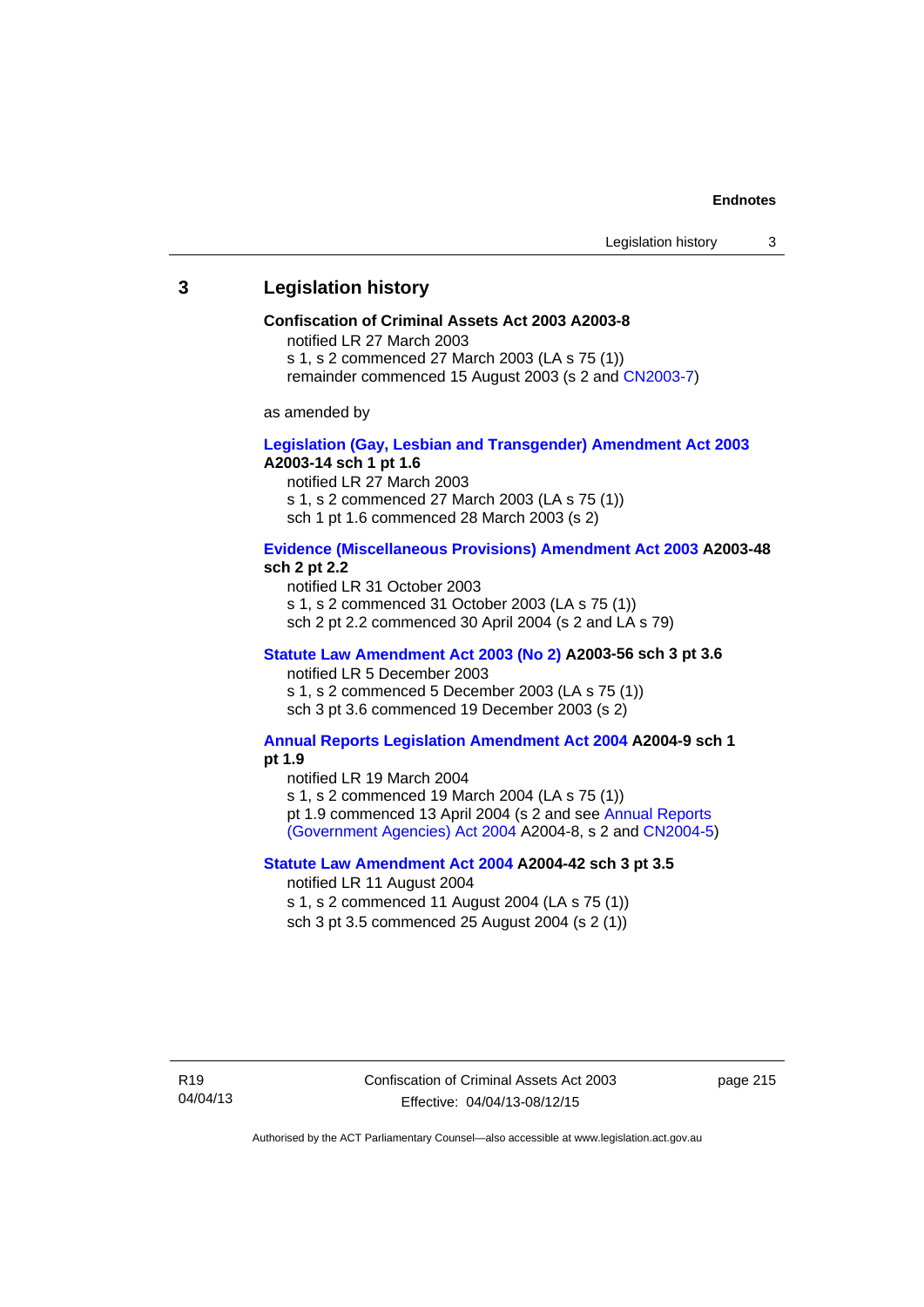3 Legislation history

## **[Court Procedures \(Consequential Amendments\) Act 2004](http://www.legislation.act.gov.au/a/2004-60) A2004-60 sch 1 pt 1.12**

notified LR 2 September 2004

s 1, s 2 commenced 2 September 2004 (LA s 75 (1)) sch 1 pt 1.12 commenced 10 January 2005 (s 2 and see Court [Procedures Act 2004](http://www.legislation.act.gov.au/a/2004-59) A2004-59, s 2 and [CN2004-29\)](http://www.legislation.act.gov.au/cn/2004-29/default.asp)

#### **[Justice and Community Safety Legislation Amendment Act 2005](http://www.legislation.act.gov.au/a/2005-5) A2005-5 pt 5**

notified LR 23 February 2005 s 1, s 2 commenced 23 February 2005 (LA s 75 (1)) pt 5 commenced 24 February 2005 (s 2 (2))

## **[Justice and Community Safety Legislation Amendment Act 2005](http://www.legislation.act.gov.au/a/2005-60)  [\(No 4\)](http://www.legislation.act.gov.au/a/2005-60) A2005-60 sch 1 pt 1.6**

notified LR 1 December 2005 s 1, s 2 taken to have commenced 23 November 2005 (LA s 75 (2)) sch 1 pt 1.6 commenced 22 December 2005 (s 2 (4))

## **[Sentencing Legislation Amendment Act 2006](http://www.legislation.act.gov.au/a/2006-23) A2006-23 sch 1 pt 1.5**

notified LR 18 May 2006

s 1, s 2 commenced 18 May 2006 (LA s 75 (1)) sch 1 pt 1.5 commenced 2 June 2006 (s 2 (1) and see [Crimes](http://www.legislation.act.gov.au/a/2005-59)  [\(Sentence Administration\) Act 2005](http://www.legislation.act.gov.au/a/2005-59) A2005-59 s 2, [Crimes](http://www.legislation.act.gov.au/a/2005-58)  [\(Sentencing\) Act 2005](http://www.legislation.act.gov.au/a/2005-58) A2005-58, s 2 and LA s 79)

## **[Civil Law \(Property\) Act 2006](http://www.legislation.act.gov.au/a/2006-38) A2006-38 sch 1 pt 1.3**

notified LR 28 September 2006

s 1, s 2 commenced 28 September 2006 (LA s 75 (1))

sch 1 pt 1.3 commenced 28 March 2007 (s 2 and LA s 79)

## **[Children and Young People \(Consequential Amendments\) Act 2008](http://www.legislation.act.gov.au/a/2008-20) A2008-20 sch 4 pt 4.3**

notified LR 17 July 2008

s 1, s 2 commenced 17 July 2008 (LA s 75 (1))

s 3 commenced 18 July 2008 (s 2 (1))

sch 4 pt 4.3 commenced 27 February 2009 (s 2 (5) and see [Children](http://www.legislation.act.gov.au/a/2008-19)  [and Young People Act 2008](http://www.legislation.act.gov.au/a/2008-19) A2008-19, s 2 and [CN2008-17 \(](http://www.legislation.act.gov.au/cn/2008-17/default.asp)and see [CN2008-13](http://www.legislation.act.gov.au/cn/2008-13/default.asp)))

page 216 Confiscation of Criminal Assets Act 2003 Effective: 04/04/13-08/12/15

R19 04/04/13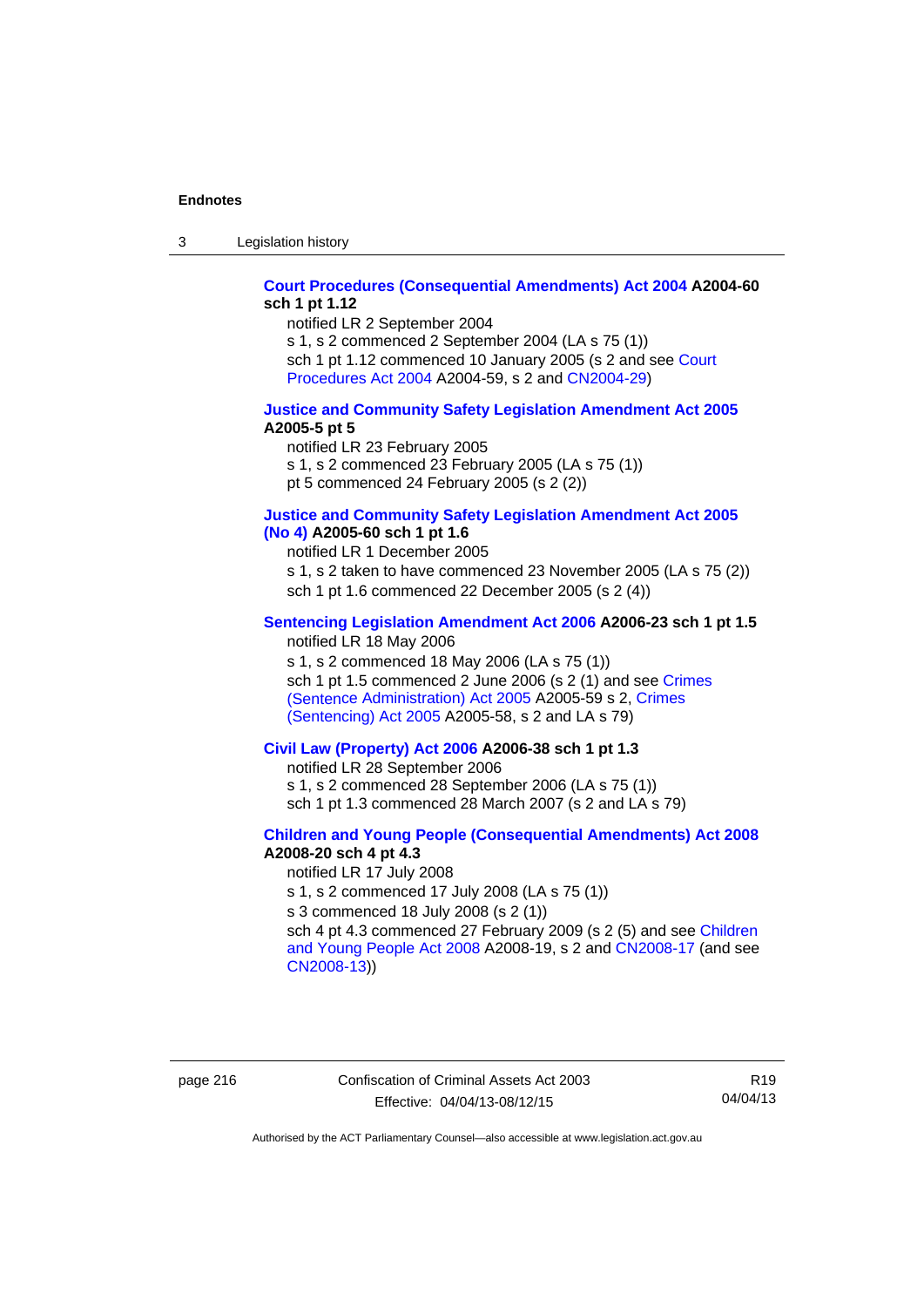| Legislation history |  |
|---------------------|--|
|---------------------|--|

## **[Crimes Legislation Amendment Act 2008](http://www.legislation.act.gov.au/a/2008-44) A2008-44 sch 1 pt 1.1**

notified LR 9 September 2008

s 1, s 2 commenced 9 September 2008 (LA s 75 (1))

sch 1 pt 1.1 commenced 30 May 2009 (s 2 and [CN2009-4\)](http://www.legislation.act.gov.au/cn/2009-4/default.asp)

#### **[Personal Property Securities Act 2010](http://www.legislation.act.gov.au/a/2010-15) A2010-15 sch 2 pt 2.1**

notified LR 1 April 2010

s 1, s 2 commenced 1 April 2010 (LA s 75 (1))

sch 2 pt 2.1 commenced 30 January 2012 (s 2 (2) (b))

#### **[Administrative \(One ACT Public Service Miscellaneous Amendments\)](http://www.legislation.act.gov.au/a/2011-22)  [Act 2011](http://www.legislation.act.gov.au/a/2011-22) A2011-22 sch 1 pt 1.33**

notified LR 30 June 2011 s 1, s 2 commenced 30 June 2011 (LA s 75 (1)) sch 1 pt 1.33 commenced 1 July 2011 (s 2 (1))

## **[Evidence \(Consequential Amendments\) Act 2011](http://www.legislation.act.gov.au/a/2011-48) A2011-48 sch 1 pt 1.10**

notified LR 22 November 2011 s 1, s 2 commenced 22 November 2011 (LA s 75 (1)) sch 1 pt 1.10 commenced 1 March 2012 (s 2 (1) and see [Evidence Act](http://www.legislation.act.gov.au/a/2011-12)  [2011](http://www.legislation.act.gov.au/a/2011-12) A2011-12, s 2 and [CN2012-4](http://www.legislation.act.gov.au/cn/2012-4/default.asp))

#### **[Statute Law Amendment Act 2012](http://www.legislation.act.gov.au/a/2012-21) A2012-21 sch 3 pt 3.4**

notified LR 22 May 2012 s 1, s 2 commenced 22 May 2012 (LA s 75 (1)) sch 3 pt 3.4 commenced 5 June 2012 (s 2 (1))

## **[Justice and Community Safety Legislation Amendment Act 2013](http://www.legislation.act.gov.au/a/2013-11)**

**[\(No 2\)](http://www.legislation.act.gov.au/a/2013-11) A2013-11 sch 1 pt 1.2**  notified LR 28 March 2013 s 1, s 2 commenced 28 March 2013 (LA s 75 (1)) sch 1 pt 1.2 commenced 4 April 2013 (s 2)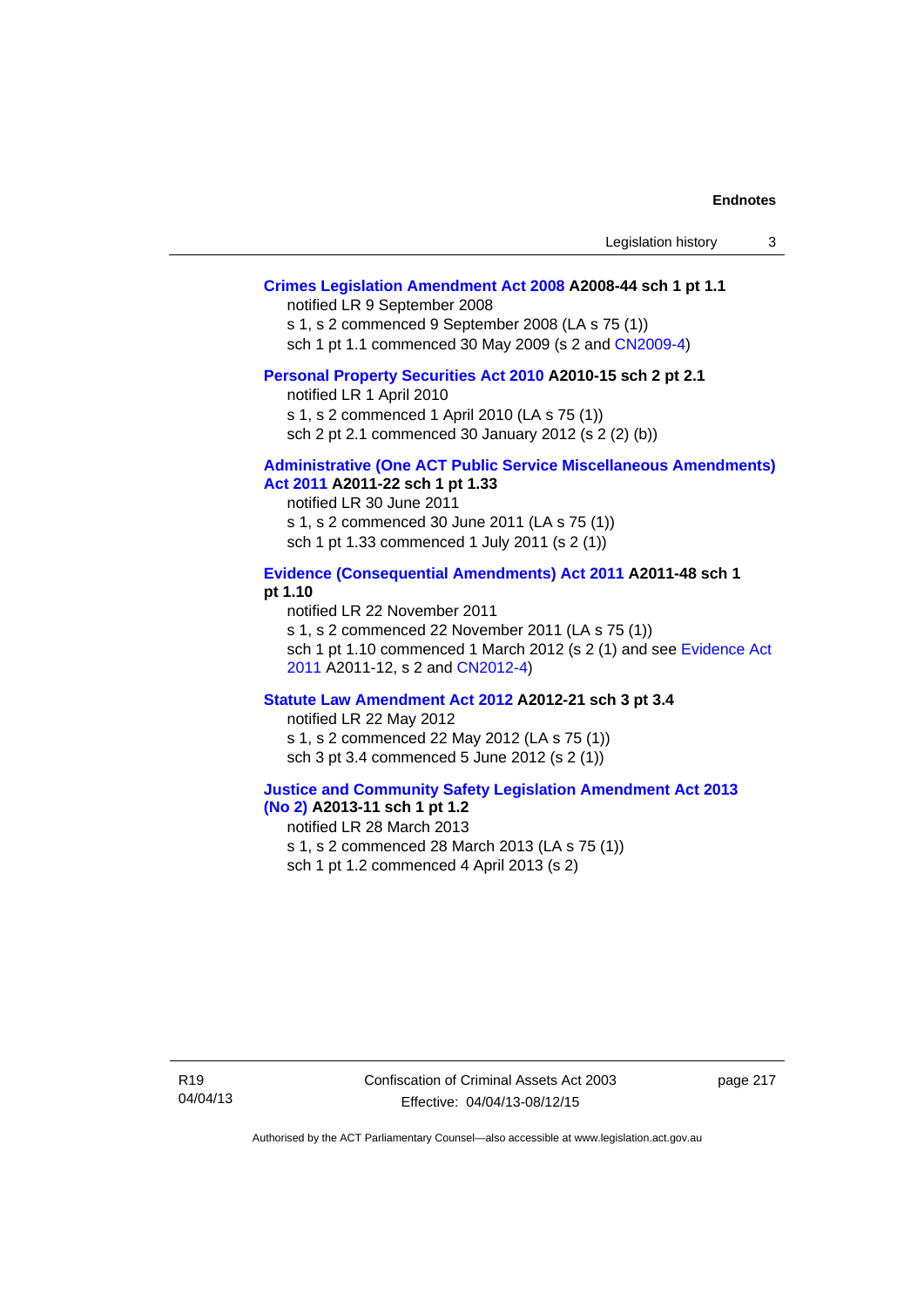4 Amendment history

## **4 Amendment history**

```
Commencement 
s 2 om LA s 89 (4) 
General overview 
s 9 am A2008-44 amdt 1.13
Key concepts 
pt 3 hdg note ins A2005-5 s 13 
                am A2008-44 amdts 1.1-1.3
Meaning of derived 
s 12 am A2008-44 amdt 1.13
Meaning of offence and of particular kinds of offences 
s 13 am A2008-44 amdt 1.4
Meaning of convicted and quashed
s 15 am A2005-5 s 14; A2006-23 amdt 1.38; A2008-20 amdt 4.6, 
                amdt 4.7 
When does someone abscond
s 16 am A2005-5 s 19; A2008-44 amdt 1.13
When is someone cleared of an offence 
 A2005-5 s 19
Meaning of restraining order 
s 19  A2006-23 amdt 1.39
Contravening restraining orders 
s 23 am A2006-23 amdt 1.40
Restraining orders—time for making certain applications 
s 27 am A2005-5 s 15; A2008-44 amdt 1.13
Restraining orders over other property—affidavit supporting application 
s 29 am A2005-5 s 16, s 19; A2008-44 amdt 1.13 
Restraining orders over other property—making 
s 31 am A2005-5 s 19; A2008-44 amdt 1.13
Restraining orders—contents 
s 33 am A2006-23 amdt 1.41
Payment of living and business expenses from restrained property 
s 37 def domestic partner om A2003-14 amdt 1.18 
                def domestic partnership om A2003-14 amdt 1.18 
Additional orders about restraining orders and restrained property 
s 39 am A2006-23 amdt 1.42
```
page 218 Confiscation of Criminal Assets Act 2003 Effective: 04/04/13-08/12/15

R19 04/04/13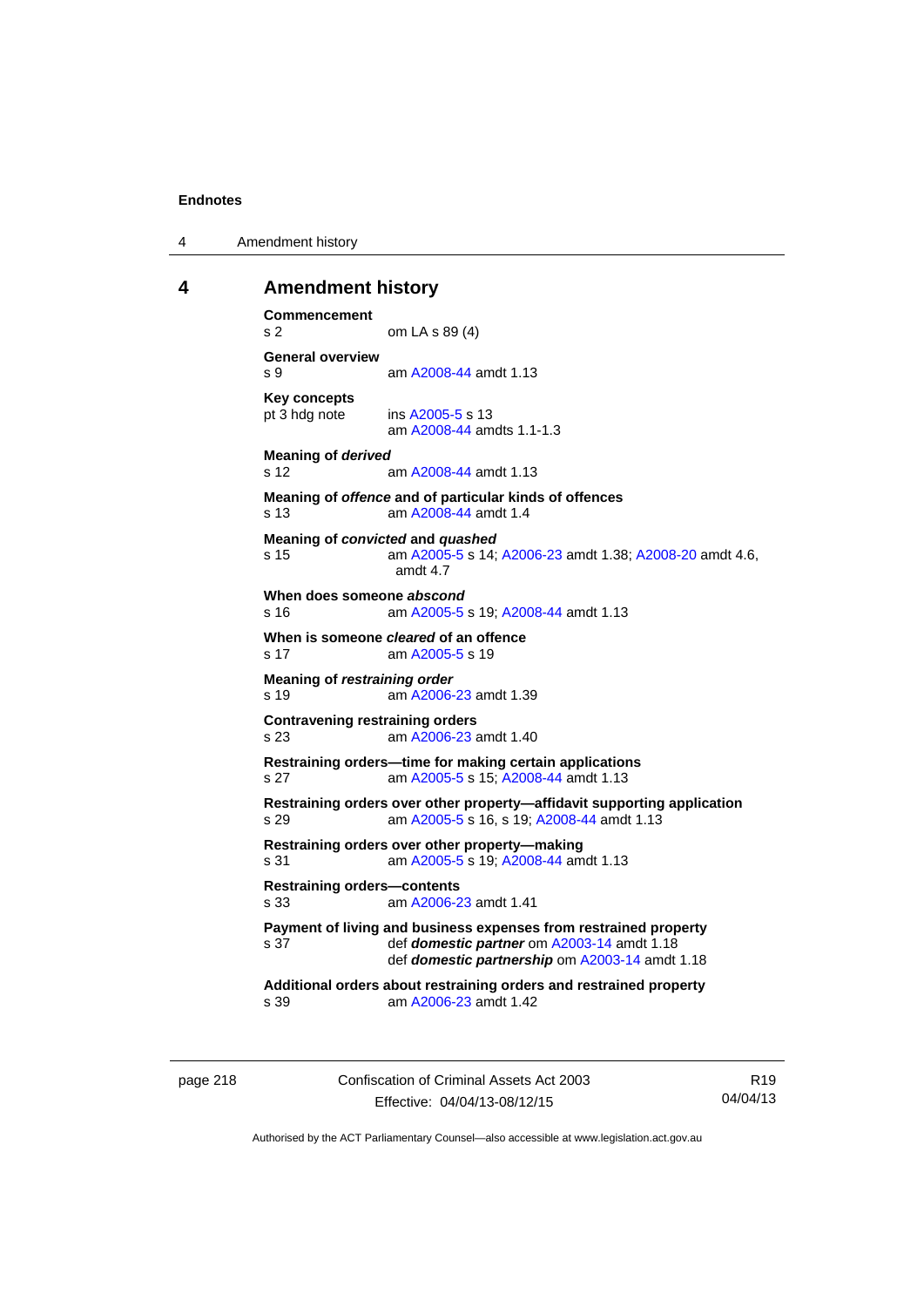| Amendment history |  |
|-------------------|--|
|-------------------|--|

Confiscation of Criminal Assets Act 2003 **When restraining order ends—ordinary offences**  s 47 hdg am [A2008-44](http://www.legislation.act.gov.au/a/2008-44) amdt 1.13 s 47 table renum R3 LA am [A2005-5](http://www.legislation.act.gov.au/a/2005-5) s 19; [A2008-44](http://www.legislation.act.gov.au/a/2008-44) amdt 1.13 **When restraining order ends—serious offences**  s 48 table renum R3 LA am [A2005-5](http://www.legislation.act.gov.au/a/2005-5) s 19; [A2008-44](http://www.legislation.act.gov.au/a/2008-44) amdt 1.13 **Extension of time for restraining orders**  s 49 am [A2008-44](http://www.legislation.act.gov.au/a/2008-44) amdt 1.13 **Restraining orders—registration in statutory property registers**  s 50 am [A2013-11](http://www.legislation.act.gov.au/a/2013-11) amdt 1.3, amdt 1.4; ss renum R19 LA **Penalty orders—execution against restrained property**  s 51 hdg sub [A2006-23](http://www.legislation.act.gov.au/a/2006-23) amdt 1.43 **Meaning of** *conviction forfeiture order*  s 52 am [A2008-44](http://www.legislation.act.gov.au/a/2008-44) amdt 1.13 **Conviction forfeiture orders—application** s 53 am [A2008-44](http://www.legislation.act.gov.au/a/2008-44) amdt 1.13 **Conviction forfeiture orders—making** s 54 am [A2008-44](http://www.legislation.act.gov.au/a/2008-44) amdt 1.13 **Civil forfeiture orders—making**  s 67 am [A2005-5](http://www.legislation.act.gov.au/a/2005-5) s 19 **Making of exclusion orders—ordinary offences**  s 76 hdg am [A2008-44](http://www.legislation.act.gov.au/a/2008-44) amdt 1.13 s 76 **am [A2008-44](http://www.legislation.act.gov.au/a/2008-44) amdt 1.13 Meaning of** *benefits* **derived by an offender**  s 80 am [A2003-56](http://www.legislation.act.gov.au/a/2003-56) amdt 3.127 **Penalty orders—application**  s 83 am [A2008-44](http://www.legislation.act.gov.au/a/2008-44) amdt 1.5, amdt 1.13 **Penalty orders—offenders convicted of ordinary offences**  s 84 hdg am [A2008-44](http://www.legislation.act.gov.au/a/2008-44) amdt 1.13 s 84 am [A2008-44](http://www.legislation.act.gov.au/a/2008-44) amdt 1.13 **Penalty orders—commission of serious offences**  s 85 am [A2005-5](http://www.legislation.act.gov.au/a/2005-5) s 19 **Penalty orders—amount of penalty**  s 86 **am [A2006-23](http://www.legislation.act.gov.au/a/2006-23)** amdt 1.44 (3) (d) note exp 2 June 2011 (see [A2005-58](http://www.legislation.act.gov.au/a/2005-58) s 147 (2) (a)) **Presumed value of benefits—ordinary offence**  s 91 hdg am [A2008-44](http://www.legislation.act.gov.au/a/2008-44) amdt 1.13 s 91 **am [A2008-44](http://www.legislation.act.gov.au/a/2008-44) amdt 1.13** 

R19 04/04/13

Effective: 04/04/13-08/12/15

page 219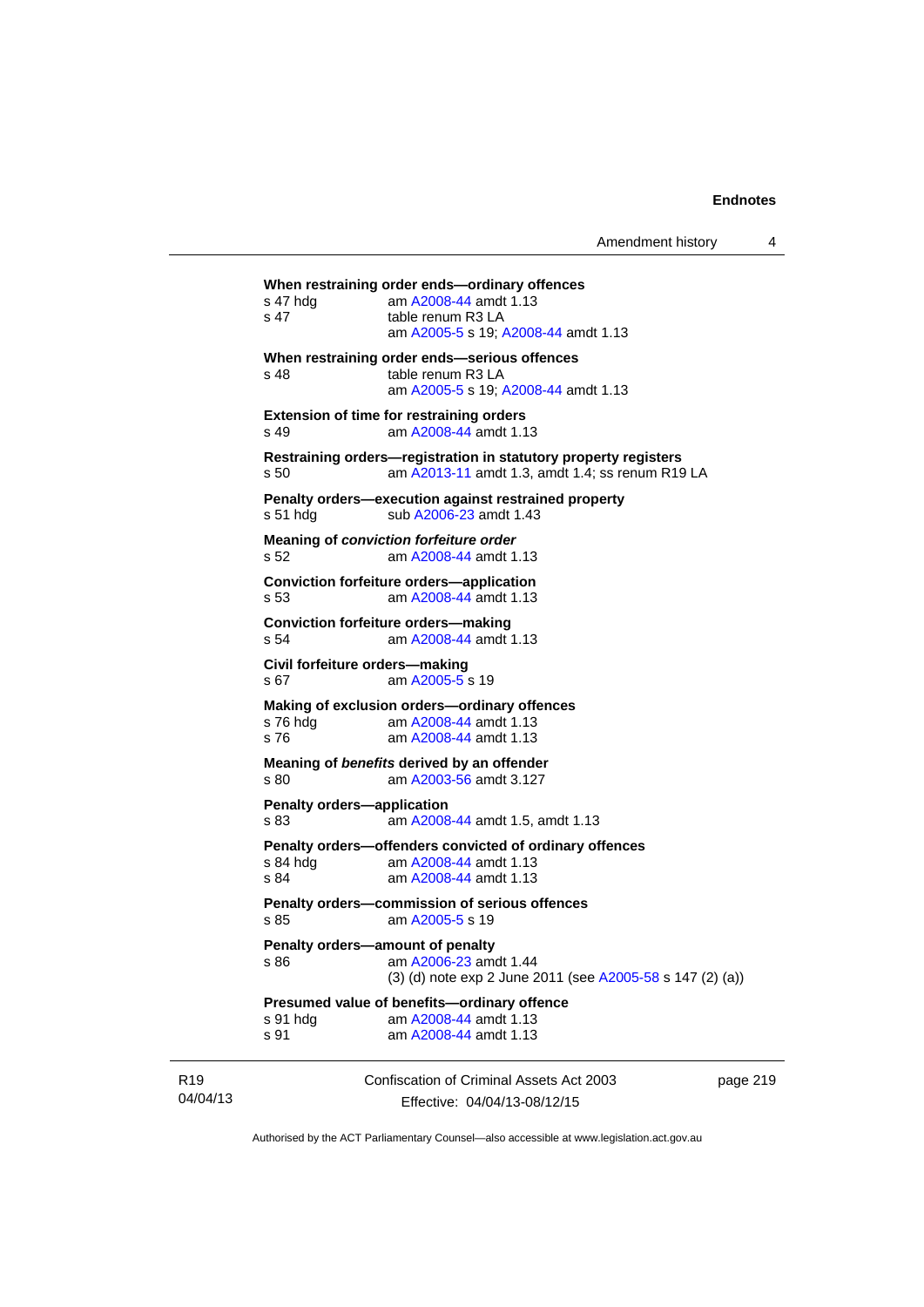| 4 | Amendment history |  |
|---|-------------------|--|
|---|-------------------|--|

```
Value of benefits—relevant matters 
s 93 am A2008-44 amdt 1.13
Creation of penalty charge over restrained property 
s 94 am A2010-15 amdt 2.1; pars renum R16 LA 
When penalty charge over property ends 
s 95 am A2008-44 amdt 1.13
When penalty order ends 
s 98 am A2008-44 amdt 1.13
Notice details to be included in public trustee's report 
s 104 am A2004-9 amdt 1.12 
Inconsistency with Trustee Act or Conveyancing Act 
s 115 am A2006-38 amdt 1.3
Meaning of equitable sharing program 
s 129 am A2008-44 amdt 1.6, amdt 1.13
Payments into trust fund 
s 131 am A2011-22 amdt 1.100
Creation of interstate penalty charges 
s 142 am A2008-44 amdt 1.13
Meaning of property-tracking document 
s 157 am A2008-44 amdt 1.7, amdt 1.13
Production orders—application 
s 158 am A2008-44 amdt 1.13
Definitions for div 12.5 
s 164 def investigation am A2008-44 amdt 1.13 
Conduct of examination 
s 176 am A2003-48 amdt 2.2
Destruction etc of documents
s 190 am A2008-44 amdt 1.8, amdt 1.13
Definitions for pt 13 
s 195 def target material am A2008-44 amdt 1.13 
Authorisation given by search warrants 
s 202 am A2008-44 amdt 1.13
Executing search warrants<br>div 13.4 hdg property
                A2011-48 amdt 1.14
Search warrants—restrictions on personal searches 
s 211 am A2003-14 amdt 1.19, amdt 1.20; ss renum R1 LA (see 
                 A2003-8 amdt 1.21)
```
page 220 Confiscation of Criminal Assets Act 2003 Effective: 04/04/13-08/12/15

R19 04/04/13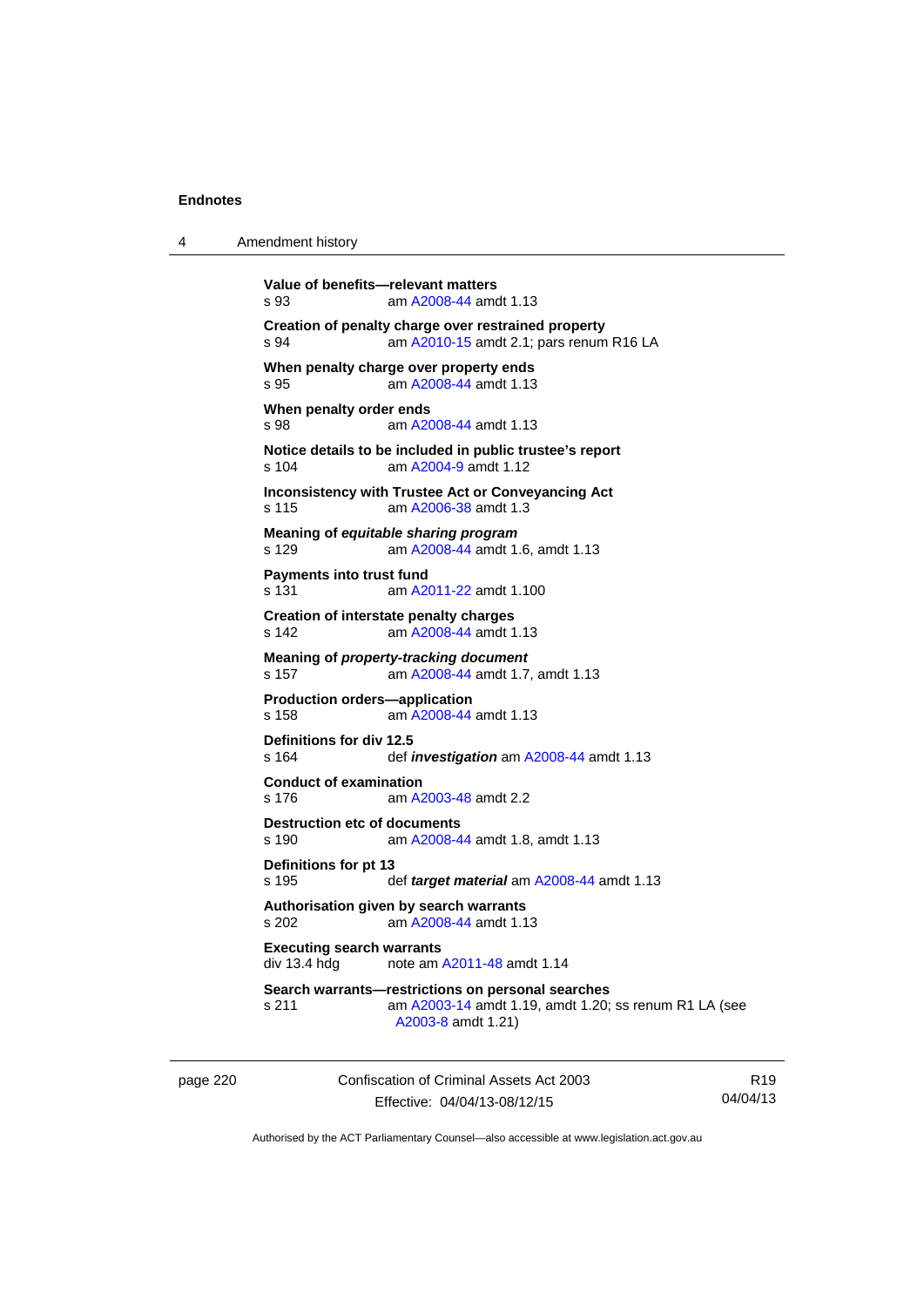| Amendment history |  |
|-------------------|--|
|-------------------|--|

**Copies of seized things to be provided**  s 222 am [A2004-42](http://www.legislation.act.gov.au/a/2004-42) amdt 3.22 **Jurisdiction of Magistrates Court—confiscation proceedings**  s 239 am [A2004-60](http://www.legislation.act.gov.au/a/2004-60) amdt 1.76, amdt 1.77; [A2008-44](http://www.legislation.act.gov.au/a/2008-44) amdt 1.13 **Other confiscation proceedings—notice of applications etc**  s 244 am [A2005-60](http://www.legislation.act.gov.au/a/2005-60) amdt 1.14 **Applications for another confiscation proceeding in relation to same offence**  s 245 am [A2005-60](http://www.legislation.act.gov.au/a/2005-60) amdt 1.15 **Confiscation proceedings—relevant material**  s 248 **am [A2011-48](http://www.legislation.act.gov.au/a/2011-48) amdt 1.15 Confiscation proceedings—witness not required to answer questions prejudicing investigation**  s 249 am [A2008-44](http://www.legislation.act.gov.au/a/2008-44) amdt 1.13 **Consequential and transitional matters**  pt 16 hdg exp 15 August 2005 (s 269) **Repeal of Proceeds of Crime legislation**  s 261 om LA s 89 (3) **Orders under repealed Act**  s 262 exp 15 August 2005 (s 269) **Proceedings for offences committed before the commencement of this Act**  s 263 exp 15 August 2005 (s 269) **Use of information etc obtained under repealed Act**  s 264 exp 15 August 2005 (s 269) **Confiscated assets trust fund**  s 265 exp 15 August 2005 (s 269) **Transitional regulations**  s 266 exp 15 August 2005 (s 269) **Modification of pt 16's operation**  s 267 exp 15 August 2005 (s 269) **Amendments of other legislation—sch 1**  s 268 om LA s 89 (3) **Expiry of pt 16**  s 269 exp 15 August 2005 (s 269) **Amendments of other legislation**  sch 1 om LA s 89 (3)

R19 04/04/13 Confiscation of Criminal Assets Act 2003 Effective: 04/04/13-08/12/15

page 221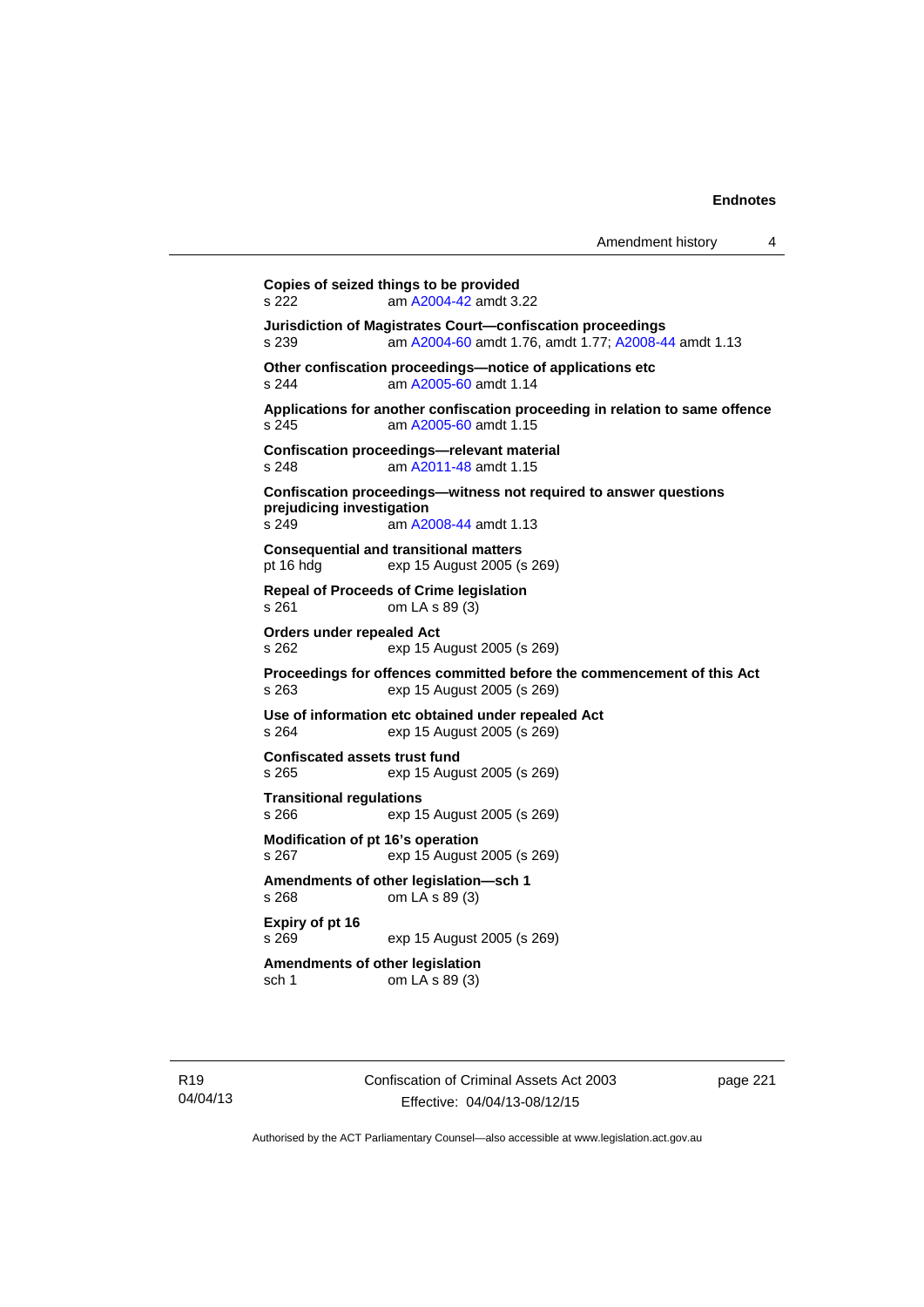4 Amendment history

**Dictionary** 

am [A2003-14](http://www.legislation.act.gov.au/a/2003-14) amdt 1.22; [A2005-5](http://www.legislation.act.gov.au/a/2005-5) s 17; [A2008-44](http://www.legislation.act.gov.au/a/2008-44) amdt 1.9 def *indictable offence* om [A2008-44](http://www.legislation.act.gov.au/a/2008-44) amdt 1.10 def *ordinary indictable offence* om [A2008-44](http://www.legislation.act.gov.au/a/2008-44) amdt 1.11 def *ordinary offence* ins [A2008-44](http://www.legislation.act.gov.au/a/2008-44) amdt 1.11 def *present* om [A2005-5](http://www.legislation.act.gov.au/a/2005-5) s 18 def *relevant offence* ins [A2008-44](http://www.legislation.act.gov.au/a/2008-44) amdt 1.12 def *statutory property register* am [A2012-21](http://www.legislation.act.gov.au/a/2012-21) amdt 3.8

page 222 Confiscation of Criminal Assets Act 2003 Effective: 04/04/13-08/12/15

R19 04/04/13